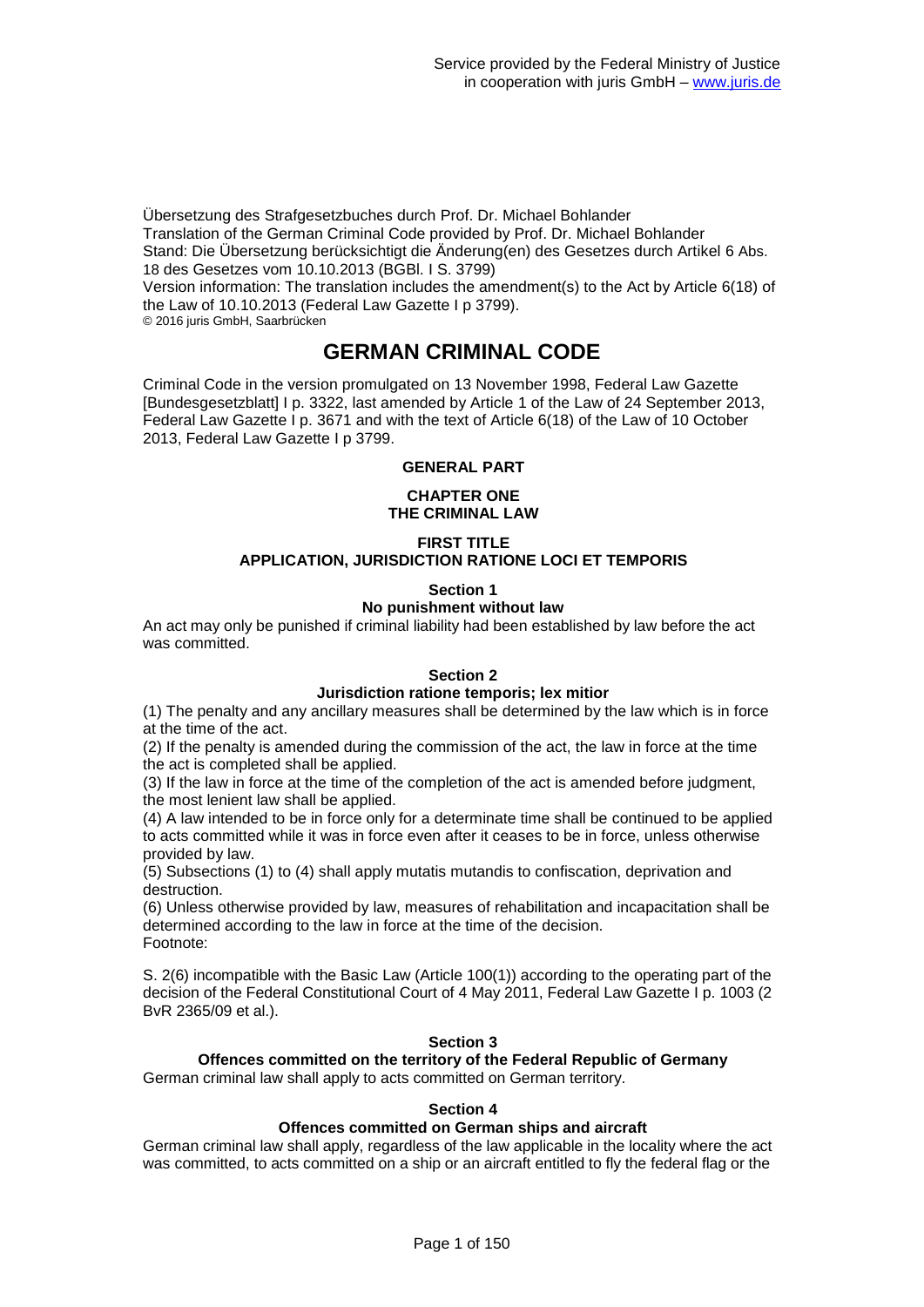national insignia of the Federal Republic of Germany.

#### **Section 5**

#### **Offences committed abroad against domestic legal interests**

German criminal law shall apply, regardless of the law applicable in the locality where the act was committed, to the following acts committed abroad:

- 1. preparation of a war of aggression (section 80);
- 2. high treason against the Federation (Sections 81 to 83);
- 3. endangering the democratic state under the rule of law

(a) in cases under section 89 and section 90a(1), and section 90b, if the offender is German and has his main livelihood in the territory of the Federal Republic of Germany ; and

- (b) in cases under section 90 and section 90a(2);
- 4. treason and endangering external national security (Sections 94 to 100a);
- 5. offences against the national defence:
	- (a) in cases under section 109 and sections 109e to 109g; and

(b) in cases under section 109a, section 109d and section 109h, if the offender is German and has his main livelihood in the territory of the Federal Republic of **Germany** 

6. Causing the danger of political persecution (section 234a, section241a) if the act is directed against a German who has his domicile or usual residence in Germany ;

6a. abduction of minors in cases under section 235(2) No 2, if the act is directed against a person who has his domicile or usual residence in Germany;

7. violation of business or trade secrets of a business physically located within the territory of the Federal Republic of Germany, or of an enterprise, which has its seat there, or of an enterprise with its seat abroad and which is dependent on an enterprise with its seat within the territory of the Federal Republic of Germany and which forms a group with the latter;

8. offences against sexual self-determination:

(a) in cases under section 174(1) and (3), if the offender and the victim are German at the time of the offence and have their main livelihood in Germany; and

(b) in cases under sections 176 to 176b and section 182, if the offender is German;

9. abortion (section 218), if the offender at the time of the offence is German and has his main livelihood in the territory of the Federal Republic of Germany;

10. false testimony, perjury and false sworn affidavits (Sections 153 to 156) in proceedings pending before a court or another German authority within the territory of the Federal Republic of Germany that has the authority to administer oaths or affirmations in lieu of oath;

11. offences against the environment under section 324, section 326, section 330 and section 330a committed within Germany's exclusive economic zone, to the extent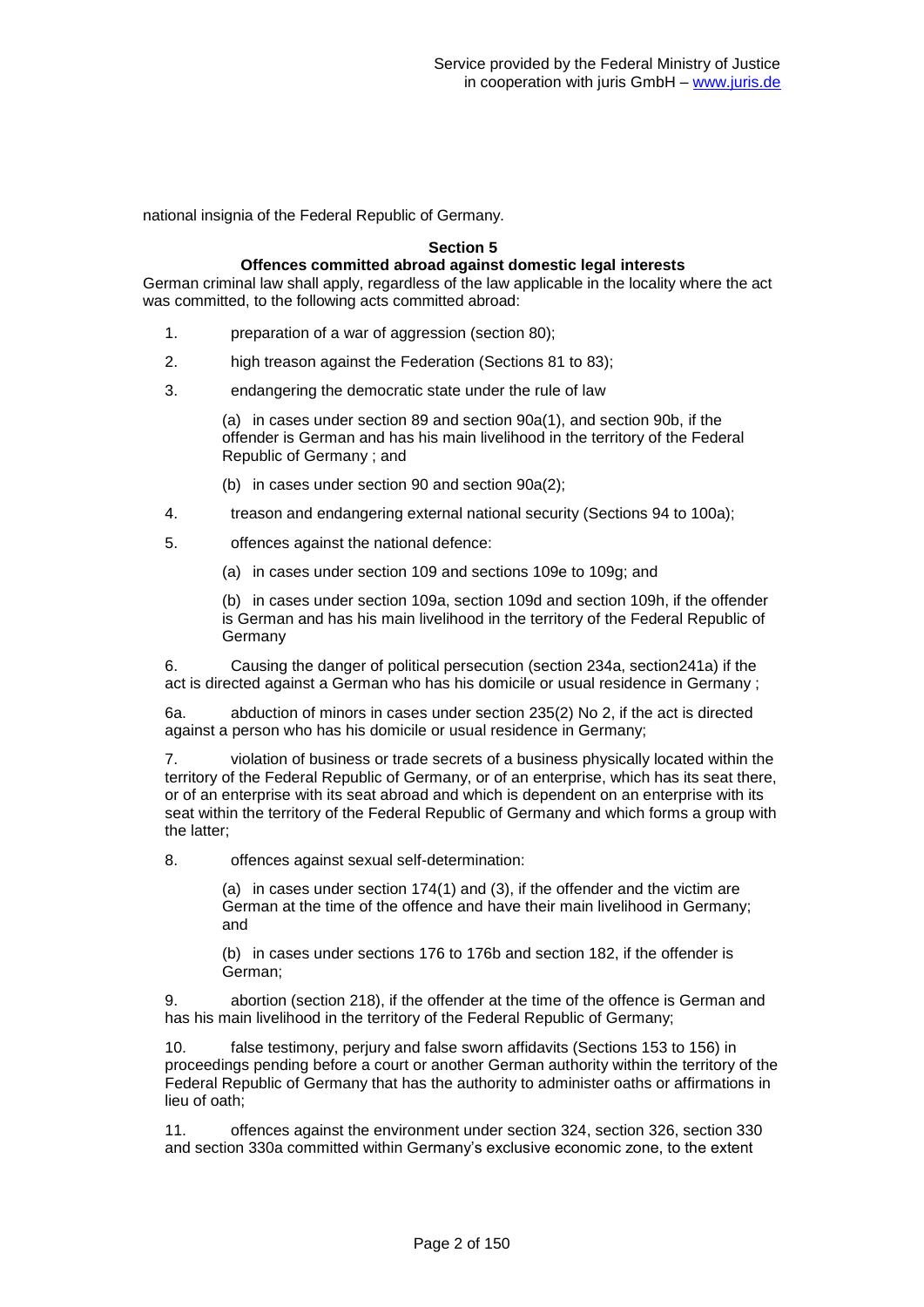that international conventions on the protection of the sea allow for their prosecution as criminal offences;

11a. offences under section 328(2) Nos 3 and 4, (4) and (5), also in conjunction with section 330, if the offender is German at the time of the offence;

12. offences committed by a German public official or a person entrusted with special public service functions during their official stay or in connection with their official duties;

13. acts committed by a foreigner as a public official or as a person entrusted with special public service functions;

14. acts committed against public officials, persons entrusted with special public service functions, or soldiers in the Armed Forces during the discharge of their duties or in connection with their duties;

14a. bribing delegates (section 108e) if the offender is German at the time of the offence or the offence was committed vis-à-vis a German;

15. trafficking in human organs (section 18 of the Transplantation Act), if the offender is German at the time of the offence.

## **Section 6**

**Offences committed abroad against internationally protected legal interests** German criminal law shall further apply, regardless of the law of the locality where they are committed, to the following offences committed abroad:

1. (repealed) ;

2. offences involving nuclear energy, explosives and radiation under section 307 and section 308(1) to (4), section 309(2) and section 310;

3. attacks on air and maritime traffic (section 316c);

4. human trafficking for the purpose of sexual exploitation, for the purpose of work exploitation and assisting human trafficking (Sections 232 to 233a);

5. unlawful drug dealing;

6. distribution of pornography under sections 184a, 184b (1) to (3) and section 184c (1) to (3), also in conjunction with section 184d, 1st sentence;

7. counterfeiting money and securities (section 146, section 151 and section 152), credit cards etc and blank eurocheque forms (section 152b(1) to (4)) as well as the relevant preparatory acts (Sections 149, 151, 152 and 152b(5));

8. subsidy fraud (section 264);

9. offences which on the basis of an international agreement binding on the Federal Republic of Germany must be prosecuted even though committed abroad.

#### **Section 7**

## **Offences committed abroad—other cases**

(1) German criminal law shall apply to offences committed abroad against a German, if the act is a criminal offence at the locality of its commission or if that locality is not subject to any criminal jurisdiction.

(2) German criminal law shall apply to other offences committed abroad if the act is a criminal offence at the locality of its commission or if that locality is not subject to any criminal law jurisdiction, and if the offender: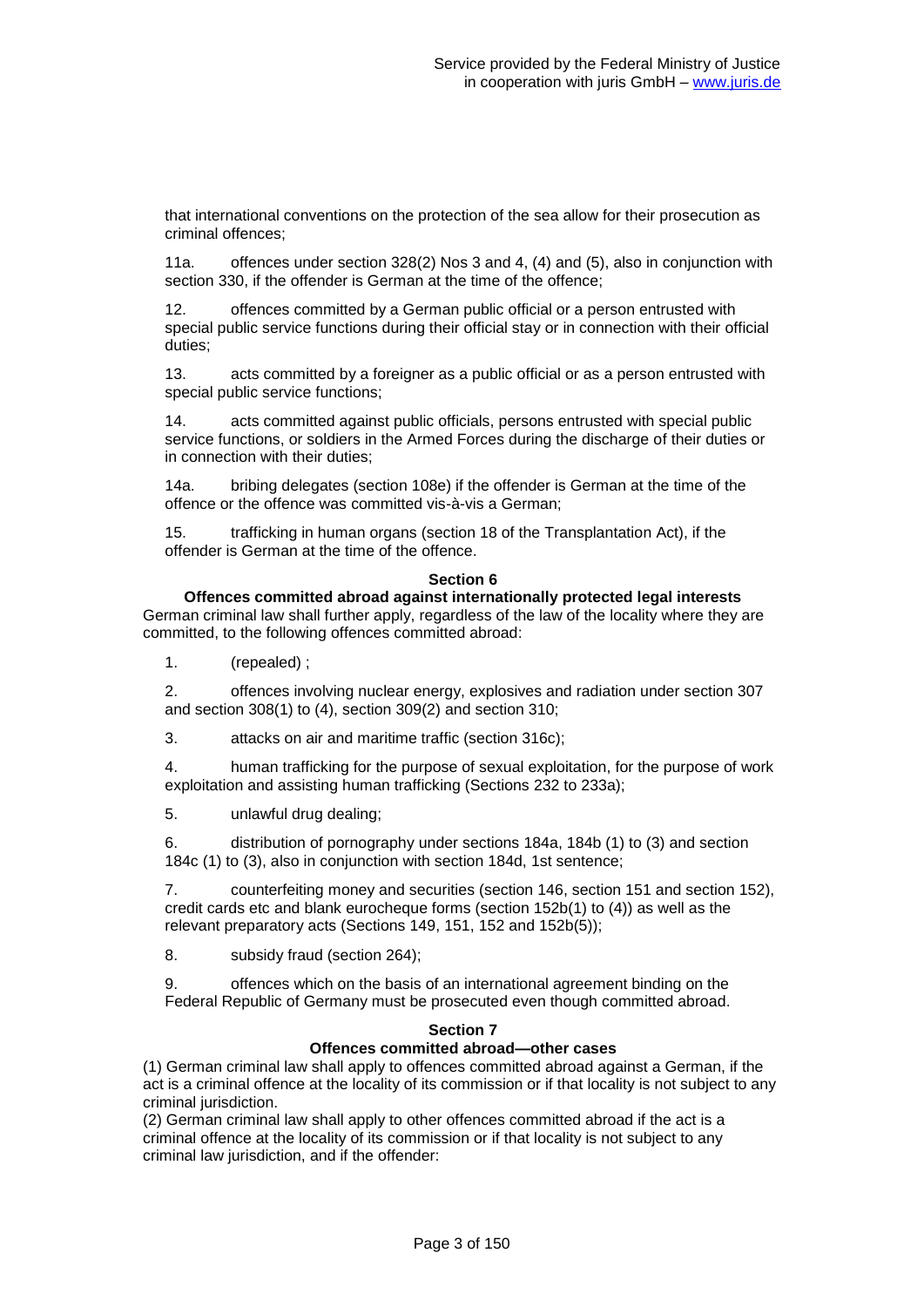1. was German at the time of the offence or became German after the commission; or

2. was a foreigner at the time of the offence, is discovered in Germany and, although the Extradition Act would permit extradition for such an offence, is not extradited because a request for extradition within a reasonable period of time is not made, is rejected, or the extradition is not feasible.

## **Section 8 Time of the offence**

An offence is deemed to have been committed at the time when the principal or the secondary participants acted, or, in the case of an omission, should have acted. The time when the result occurs is irrelevant.

# **Section 9**

## **Place of the offence**

(1) An offence is deemed to have been committed in every place where the offender acted or, in the case of an omission, should have acted, or in which the result if it is an element of the offence occurs or should have occurred according to the intention of the offender. (2) Acts of secondary participation are committed not only in the place where the offence was committed, but also in every place where the secondary participant acted or, in the case of an omission, should have acted or where, according to his intention, the offence should have been committed. If the secondary participant to an offence committed abroad acted within the territory of the Federal Republic of Germany, German criminal law shall apply to the secondary participation even though the act is not a criminal offence according to the law of the locality of its commission.

## **Section 10**

## **Special provisions for juveniles and young adults**

This law shall apply to offences committed by juveniles and young adults unless the Juvenile Courts Act provides otherwise.

## **SECOND TITLE TERMINOLOGY**

## **Section 11 Definitions**

(1) For the purposes of this law

1. 'relative' means any member of the following category of persons:

(a) relations by blood or marriage in direct line, the spouse, the same sex partner, the fiancé(e)—also within the meaning of the Same Sex Partnership Act—, siblings, the spouses or same sex partners of siblings, siblings of spouses or same sex partners, even if the marriage or same sex partnership upon which the relationship was based no longer exists, or when the relationship by blood or marriage has ceased to exist;

- (b) foster parents and foster children;
- 2. 'public official' means any of the following if under German law
	- (a) they are civil servants or judges;
	- (b) otherwise carry out public official functions; or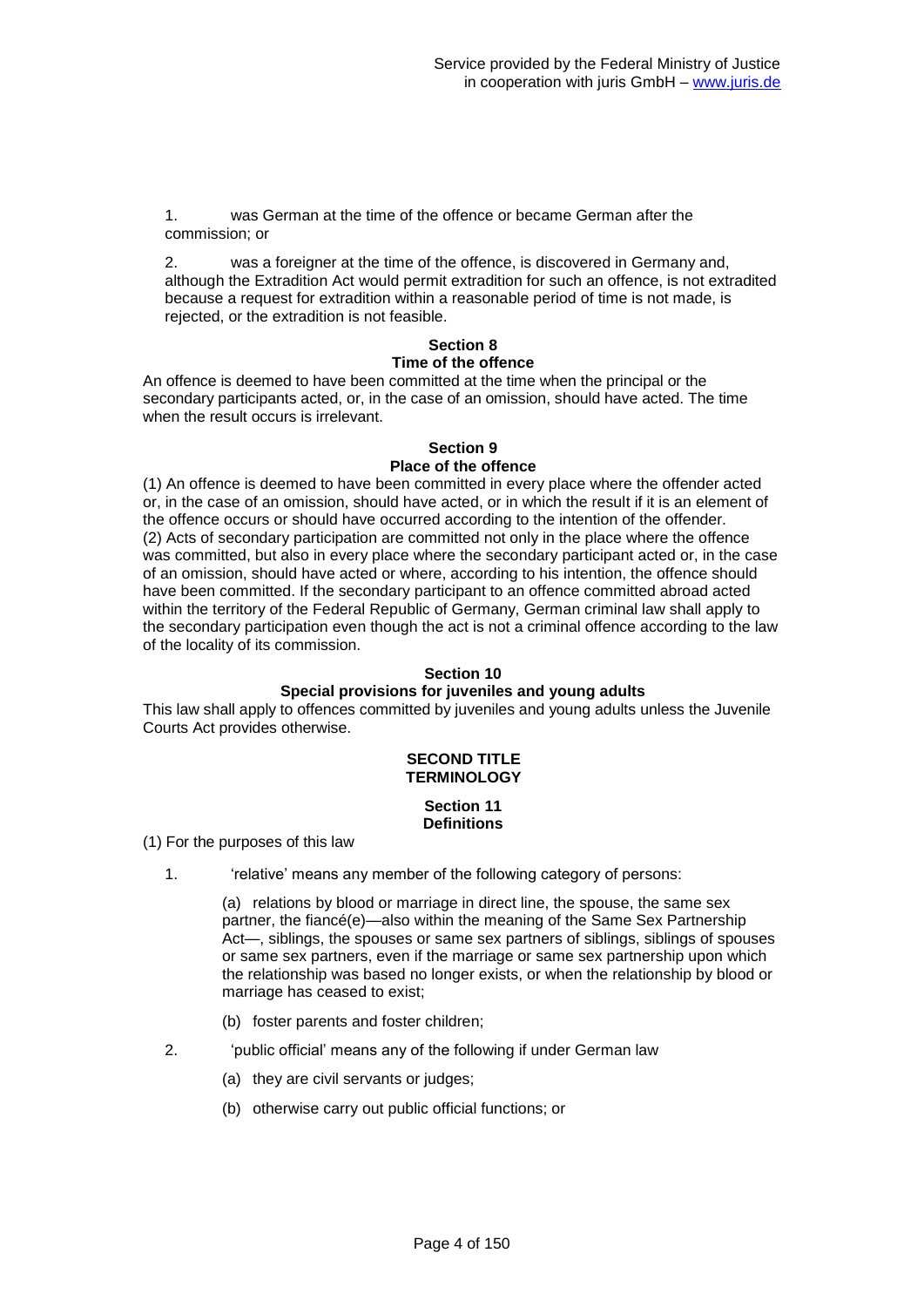(c) have otherwise been appointed to serve with a public authority or other agency or have been commissioned to perform public administrative services regardless of the organisational form chosen to fulfil such duties;

3. 'judge' means any person who under German law is either a professional or a lay judge;

4. 'persons entrusted with special public service functions' means any person who, without being a public official, is employed by, or is acting for

(a) a public authority or other agency, which performs public administrative services; or

(b) an association or other union, business or enterprise, which carries out public administrative services for a public authority or other agency,

and who is formally required by law to fulfil their duties with due diligence;

5. 'unlawful act' exclusively means an act that fulfils all the elements of a criminal provision;

6. 'Unternehmen (undertaking)' of an offence means both attempt and completion;

7. 'public authority' also means a court;

8. 'measure' means the measures of rehabilitation and incapacitation, confiscation, deprivation and destruction;

9. 'consideration' means any material benefit given in exchange for someone's acts.

(2) An act is also deemed intentional for the purposes of this law, if it fulfils the statutory elements of an offence, which requires intent in relation to the offender's conduct but lets negligence suffice as to a specific result caused thereby.

(3) Audiovisual media, data storage media, illustrations and other depictions shall be equivalent to written material in the provisions which refer to this subsection.

## **Section 12 Felonies and misdemeanours**

(1) Felonies are unlawful acts punishable by a minimum sentence of one year's imprisonment.

(2) Misdemeanours are unlawful acts punishable by a lesser minimum term of imprisonment or by fine.

(3) Aggravations or mitigations provided for under the provisions of the General Part, or under especially serious or less serious cases in the Special Part, shall be irrelevant to this classification.

#### **CHAPTER TWO THE OFFENCE**

## **FIRST TITLE FOUNDATIONS OF CRIMINAL LIABILITY**

#### **Section 13 Omissions**

(1) Whosoever fails to avert a result which is an element of a criminal provision shall only be liable under this law if he is responsible under law to ensure that the result does not occur, and if the omission is equivalent to the realisation of the statutory elements of the offence through a positive act.

(2) The sentence may be mitigated pursuant to section 49(1).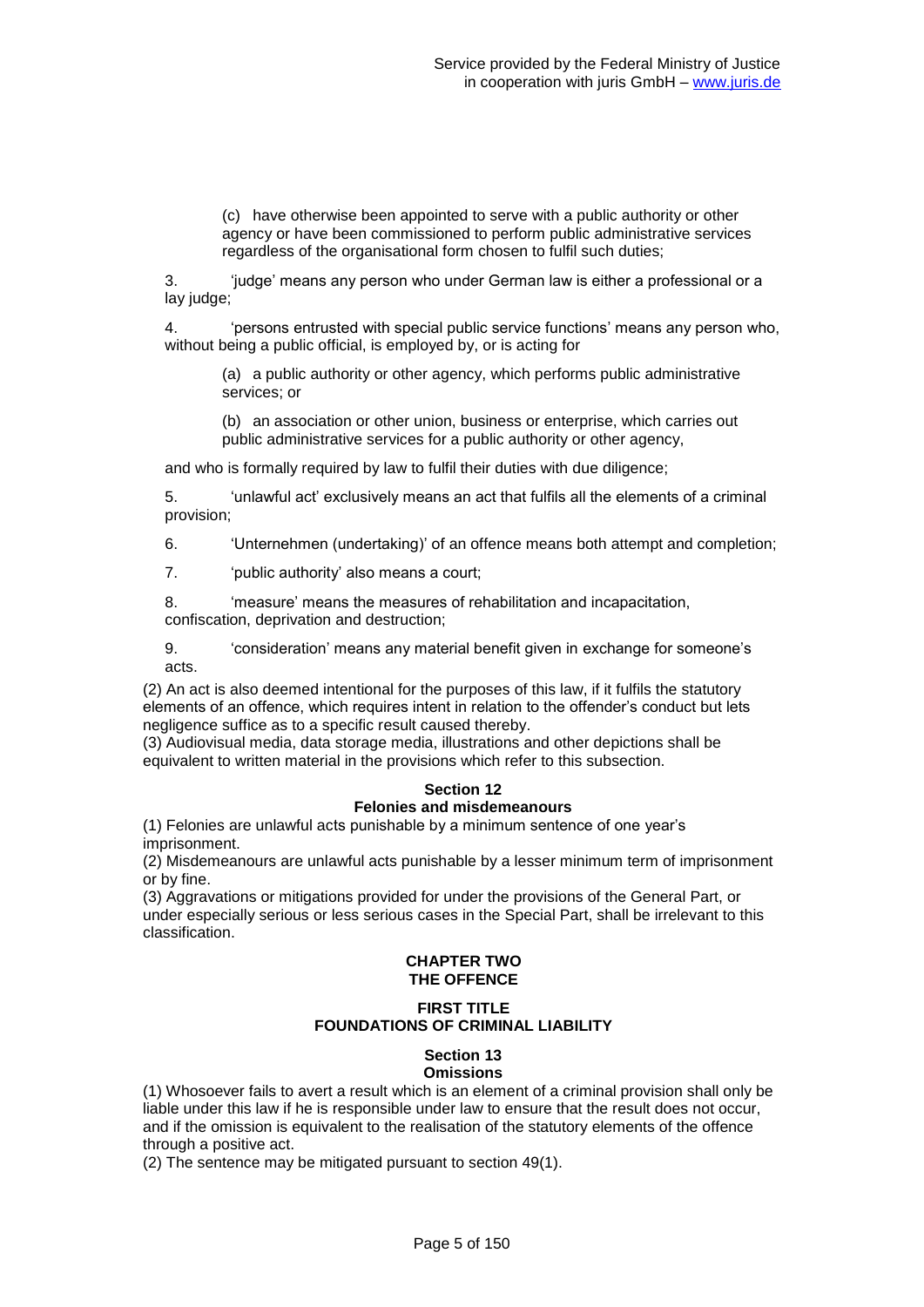## **Section 14 Acting for another**

(1) If a person acts:

1. in his capacity as an organ authorised to represent a legal entity or as a member of such an organ;

2. as a partner authorised to represent a partnership with independent legal capacity; or

3. as a statutory representative of another,

any law according to which special personal attributes, relationships or circumstances (special personal characteristics) form the basis of criminal liability, shall apply to the representative, if these characteristics do not exist in his person but in the entity, partnership or person represented.

(2) If a person, whether by the owner of a business or somebody delegated by him, has been

1. commissioned to manage the business, in whole or in part; or

2. expressly commissioned to perform autonomous duties which are incumbent on the owner of the business,

and the person acts on the basis of this commission, any law, according to which special personal characteristics give rise to criminal liability shall apply to the person commissioned, if these characteristics do not exist in his but in the person of the owner of the business. Within the meaning of the 1st sentence above an enterprise shall be the equivalent of a business. If a person acts on

the basis of a similar commission for an agency performing public administrative services, the first sentence shall apply mutatis mutandis.

(3) Subsections (1) and (2) above shall apply even if the act of commission intended to create the power of representation or the agency is void.

## **Section 15**

## **Intent and negligence**

Unless the law expressly provides for criminal liability based on negligence, only intentional conduct shall attract criminal liability.

#### **Section 16 Mistake of fact**

(1) Whosoever at the time of the commission of the offence is unaware of a fact which is a statutory element of the offence shall be deemed to lack intention. Any liability for negligence remains unaffected.

(2) Whosoever at the time of commission of the offence mistakenly assumes the existence of facts which would satisfy the elements of a more lenient provision, may only be punished for the intentional commission of the offence under the more lenient provision.

#### **Section 17 Mistake of law**

If at the time of the commission of the offence the offender lacks the awareness that he is acting unlawfully, he shall be deemed to have acted without guilt if the mistake was unavoidable. If the mistake was avoidable, the sentence may be mitigated pursuant to section 49(1).

#### **Section 18**

#### **Aggravated sentence based on special consequences of the offence**

If the law imposes a more serious sentence based on an extended result if an offence, any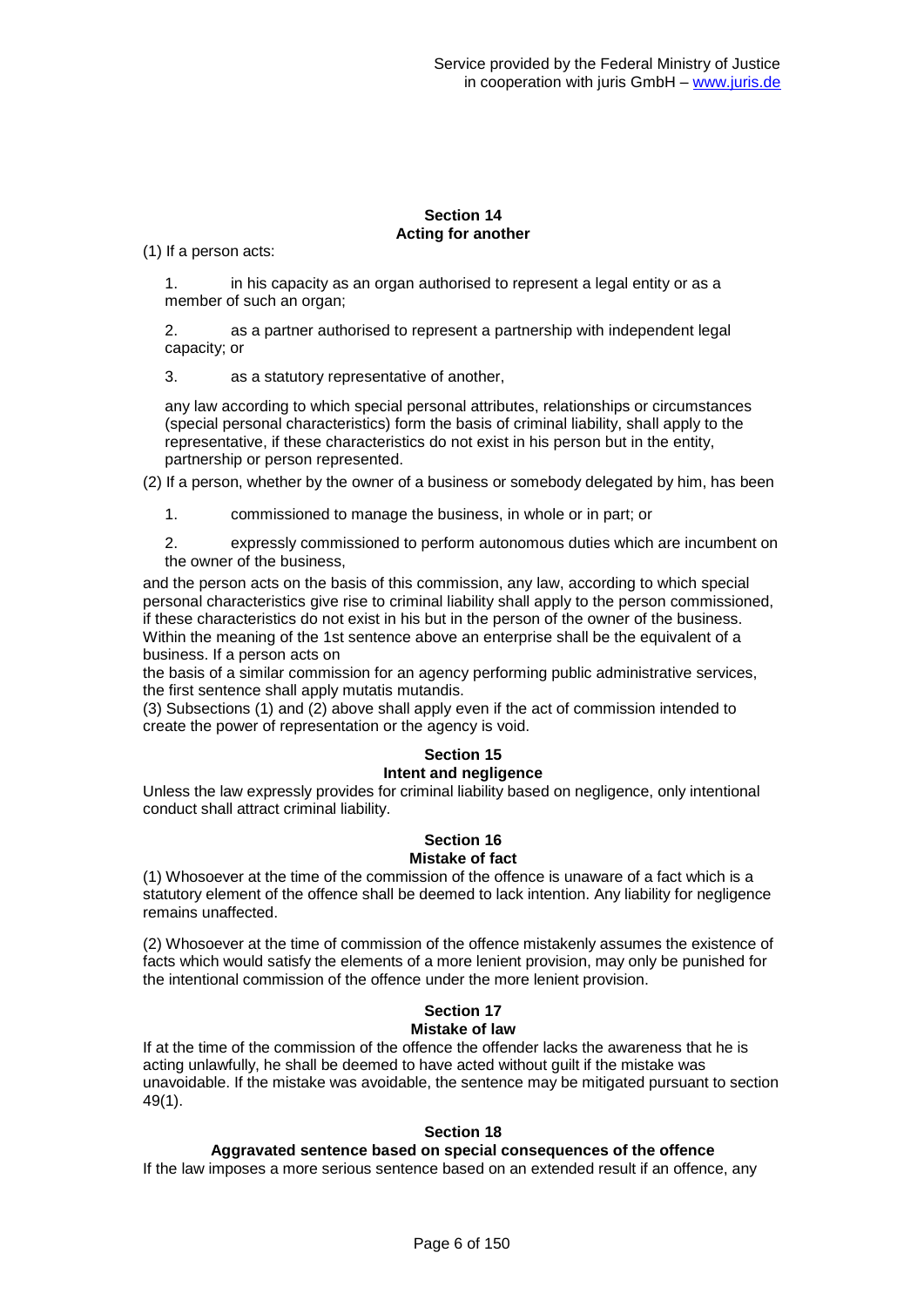principal or secondary participant is liable to the increased sentence only if they acted at least negligently with respect to that result.

## **Section 19 Lack of criminal capacity of children**

Persons who have not attained the age of fourteen at the time of the commission of the offence shall be deemed to act without guilt.

#### **Section 20 Insanity**

Any person who at the time of the commission of the offence is incapable of appreciating the unlawfulness of their actions or of acting in accordance with any such appreciation due to a pathological mental disorder, a profound consciousness disorder, debility or any other serious mental abnormality, shall be deemed to act without guilt.

## **Section 21**

## **Diminished responsibility**

If the capacity of the offender to appreciate the unlawfulness of his actions or to act in accordance with any such appreciation is substantially diminished at the time of the commission of the offence due to one of the reasons indicated in section 20, the sentence may be mitigated pursuant to section 49(1).

#### **SECOND TITLE ATTEMPT**

# **Section 22**

## **Definition**

A person attempts to commit an offence if he takes steps which will immediately lead to the completion of the offence as envisaged by him.

## **Section 23 Liability for attempt**

(1) Any attempt to commit a felony entails criminal liability; this applies to attempted misdemeanours only if expressly so provided by law.

(2) An attempt may be punished more leniently than the completed offence (section 49(1)). (3) If the offender due to gross ignorance fails to realise that the attempt could under no circumstances have led to the completion of the offence due to the nature of its object or the means by which it was to be committed, the court may order a discharge, or mitigate the sentence as it sees fit (section 49(2)).

#### **Section 24 Withdrawal**

(1) A person who of his own volition gives up the further execution of theoffence or prevents its completion shall not be liable for the attempt. If the offence is not completed regardless of his actions, that person shall not be liable if he has made a voluntary and earnest effort to prevent the completion of the offence.

(2) If more than one person participate in the offence, the person who voluntarily prevents its completion shall not be liable for the attempt. His voluntary and earnest effort to prevent the completion of the offence shall suffice for exemption from liability, if the offence is not completed regardless of his actions or is committed independently of his earlier contribution to the offence.

#### **THIRD TITLE PRINCIPALS AND SECONDARY PARTICIPANTS**

**Section 25 Principals**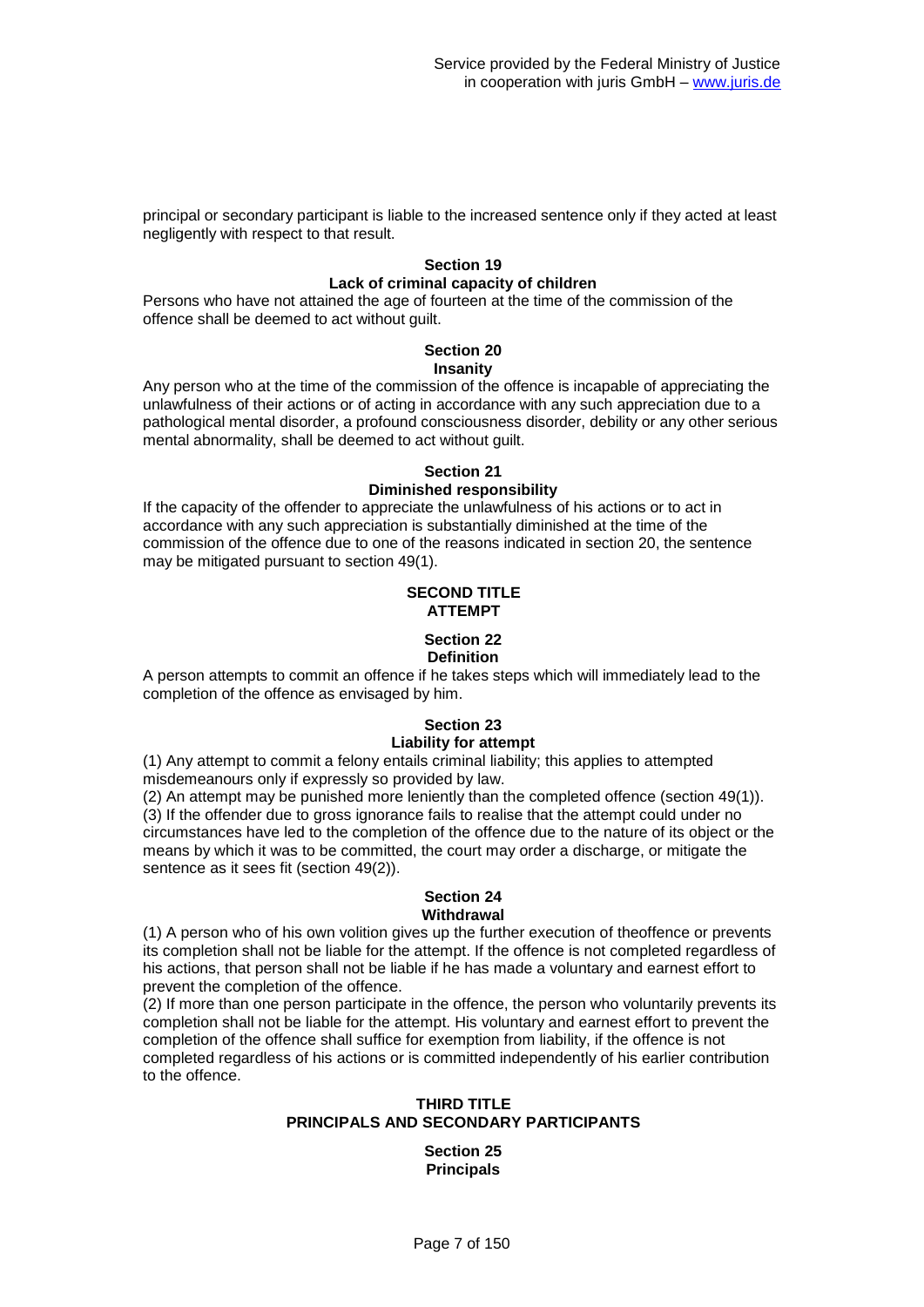(1) Any person who commits the offence himself or through another shall be liable as a principal.

(2) If more than one person commit the offence jointly, each shall be liable as a principal (joint principals).

#### **Section 26 Abetting**

Any person who intentionally induces another to intentionally commit an unlawful act (abettor) shall be liable to be sentenced as if he were a principal.

#### **Section 27 Aiding**

(1) Any person who intentionally assists another in the intentional commission of an unlawful act shall be convicted and sentenced as an aider.

(2) The sentence for the aider shall be based on the penalty for a principal. It shall be mitigated pursuant to section 49(1).

## **Section 28**

## **Special personal characteristics**

(1) If special personal characteristics (section 14(1)) that establish the principal's liability are absent in the person of the secondary participant (abettor or aider) their sentence shall be mitigated pursuant to section 49(1).

(2) If the law provides that special personal characteristics aggravate, mitigate or exclude punishment this shall apply only to the accomplices (principals or secondary participants) in whose person they are present.

# **Section 29**

## **Separate criminal liability of the accomplice**

Each accomplice shall be liable according to the measure of his own guilt and irrespective of the guilt of the others.

#### **Section 30 Conspiracy**

(1) A person who attempts to induce another to commit a felony or abet another to commit a felony shall be liable according to the provisions governing attempted felonies. The sentence shall be mitigated pursuant to section 49 (1). Section 23 (3) shall apply mutatis mutandis. (2) A person who declares his willingness or who accepts the offer of another or who agrees with another to commit or abet the commission of a felony shall be liable under the same terms.

## **Section 31 Withdrawal from conspiracy**

(1) A person shall not be liable under section 30 if he voluntarily

1. gives up the attempt to induce another to commit a felony and averts

any existing danger that the other may commit the offence;

- 2. after having declared his willingness to commit a felony, gives up his plan; or
- 3. after having agreed to commit a felony or accepted the offer of another to commit a felony prevents the commission of the offence.

(2) If the offence is not completed regardless of his actions or if it is committed independently of his previous conduct, his voluntary and earnest effort to prevent the completion of the offence shall suffice for exemption from liability.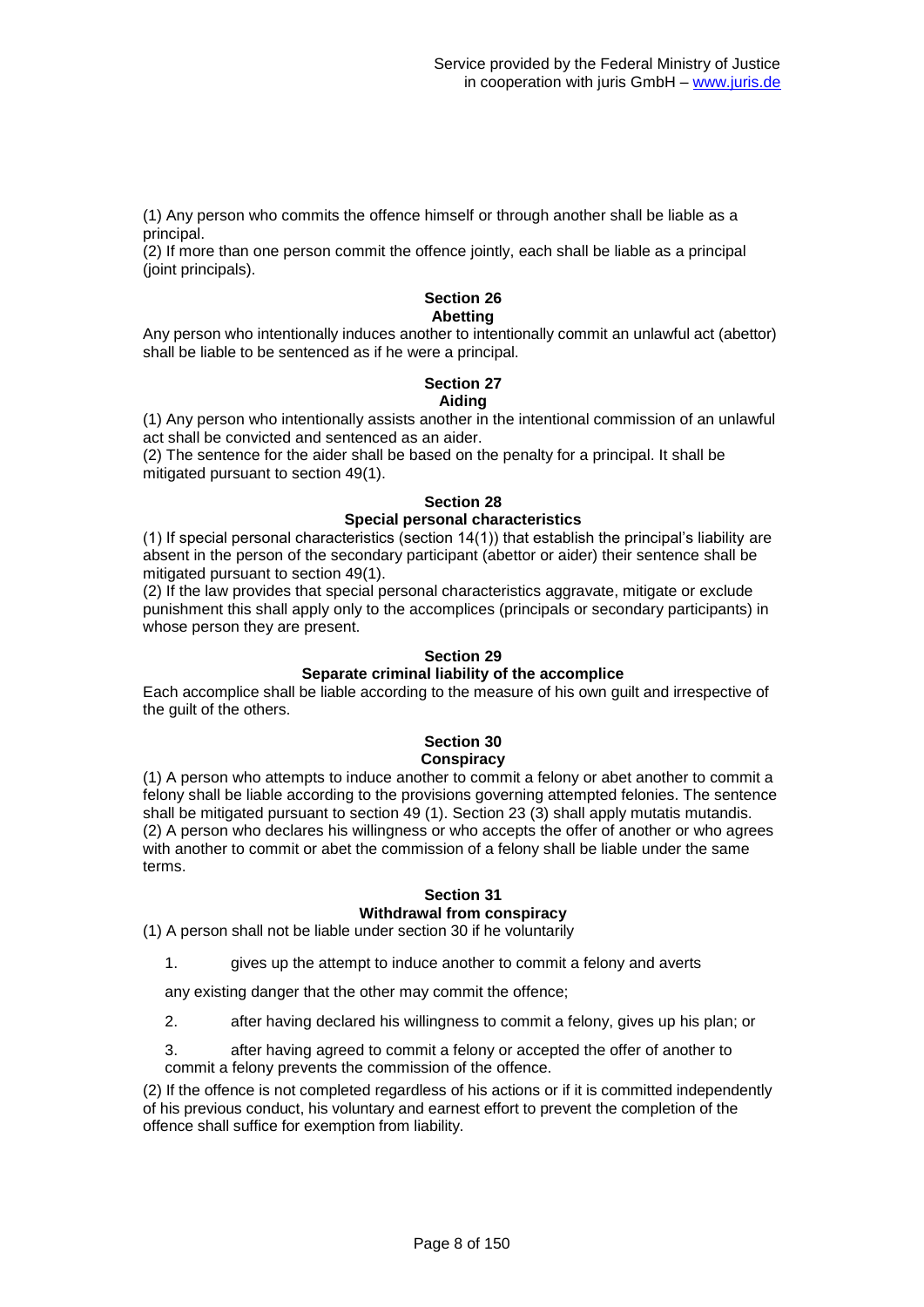## **FOURTH TITLE SELF-DEFENCE, NECESSITY AND DURESS**

#### **Section 32 Self-defence**

(1) A person who commits an act in self-defence does not act unlawfully.

(2) Self-defence means any defensive action that is necessary to avert an imminent unlawful attack on oneself or another.

# **Section 33**

## **Excessive self-defence**

A person who exceeds the limits of self-defence out of confusion, fear or terror shall not be held criminally liable.

#### **Section 34 Necessity**

A person who, faced with an imminent danger to life, limb, freedom, honour, property or another legal interest which cannot otherwise be averted, commits an act to avert the danger from himself or another, does not act unlawfully, if, upon weighing the con icting interests, in particular the affected legal interests and the degree of the danger facing them, the protected interest substantially outweighs the one interfered with. This shall apply only if and to the extent that the act committed is an adequate means to avert the danger.

# **Section 35**

**Duress**

(1) A person who, faced with an imminent danger to life, limb or freedom which cannot otherwise be averted, commits an unlawful act to avert the danger from himself, a relative or person close to him, acts without guilt. This shall not apply if and to the extent that the offender could be expected under the circumstances to accept the danger, in particular, because he himself had caused the danger, or was under a special legal obligation to do so; the sentence may be mitigated pursuant to section 49(1) unless the offender was required to accept the danger because of a special legal obligation to do so.

(2) If at the time of the commission of the act a person mistakenly assumes that circumstances exist which would excuse him under subsection (1) above, he will only be liable if the mistake was avoidable. The sentence shall be mitigated pursuant to section 49(1).

## **FIFTH TITLE**

# **IMMUNITY FOR STATEMENTS AND REPORTS MADE IN PARLIAMENT**

## **Section 36**

## **Parliamentary statements**

Delegates of the Federal Parliament, the Federal Assembly or of a legislative body of a member state shall at all times be immune from external liability because of a vote they cast or a statement they made within one of those bodies or one of their committees. This shall not apply to intentional defamations.

#### **Section 37 Parliamentary reports**

Truthful reports about the public sessions of the bodies indicated in section 36 or their committees shall not give rise to any liability.

## **CHAPTER THREE SANCTIONS**

#### **FIRST TITLE PENALTIES**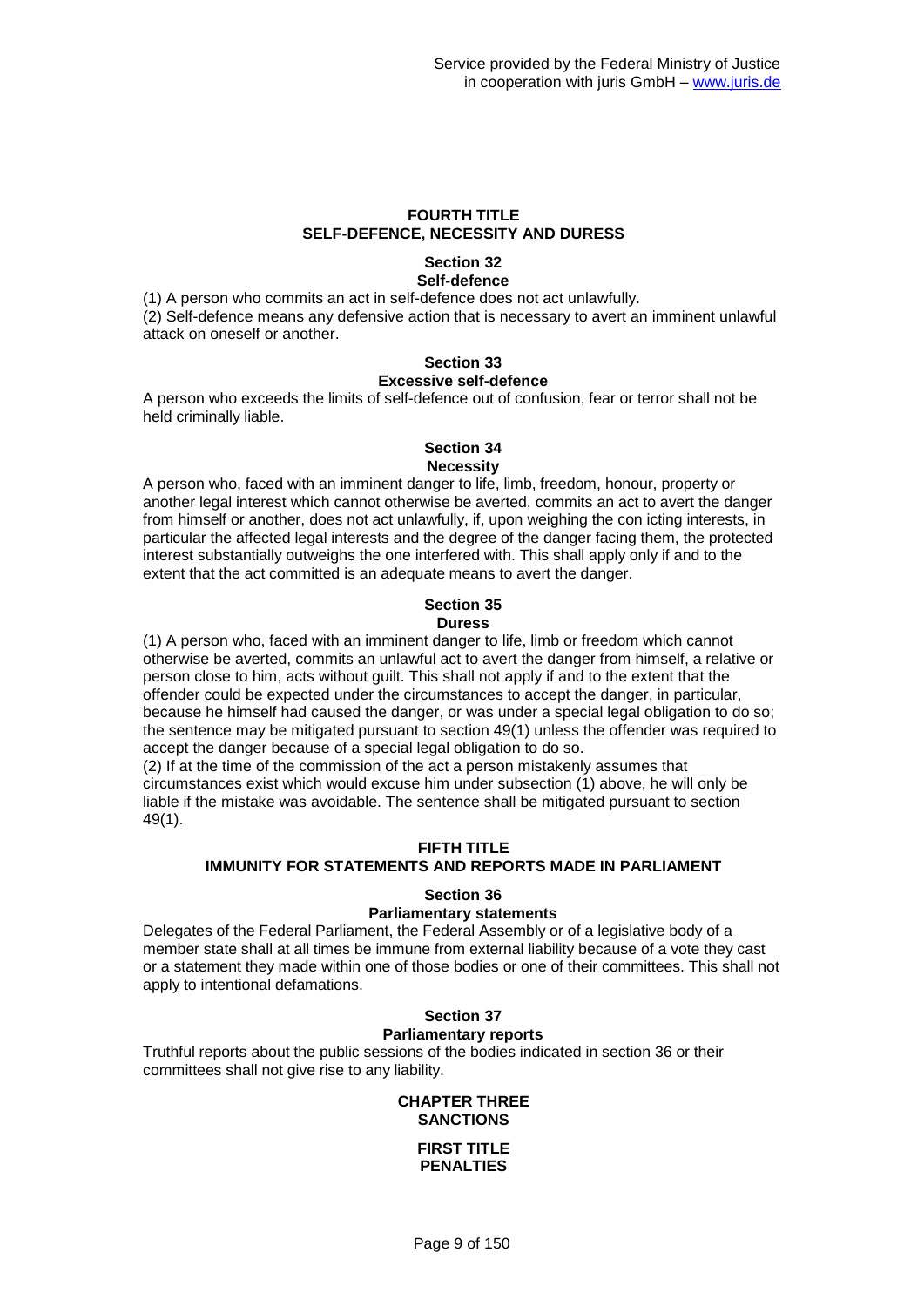#### **—Imprisonment—**

## **Section 38 Term of imprisonment**

(1) Imprisonment shall be for a fixed term unless the law provides for life imprisonment. (2) The maximum term of fixed-term imprisonment shall be fifteen years, the minimum term one month.

## **Section 39 Determination of fixed-term imprisonment**

Imprisonment for less than a year shall be determined in full weeks and months,imprisonment for a longer period in full months and years.

#### **—Fine—**

#### **Section 40 Day fine units**

(1) A fine shall be imposed in daily units. The minimum fine shall consist of five and, unless the law provides otherwise, the maximum shall consist of three hundred and sixty full daily units.

(2) The court shall determine the amount of the daily unit taking into consideration the personal and financial circumstances of the offender. In doing so, it shall typically base its calculation on the actual average one-day net income of the offender or the average income he could achieve in one day. A daily unit shall not be set at less than one and not at more than thirty thousand euros.

(3) The income of the offender, his assets and other relevant assessment factors may be estimated when setting the amount of a daily unit.

(4) The number and amount of the daily units shall be indicated in the decision.

#### **Section 41**

## **Fines in addition to imprisonment**

If the offender through the commission of the offence enriched or tried to enrich himself, a fine which otherwise would not have been provided for or only in the alternative may be imposed in addition to imprisonment if this appears appropriate taking into consideration the personal and financial circumstances of the offender. This does not apply if the court imposes an order pursuant to section 43a.

#### **Section 42**

#### **Allowing time for payment; instalments**

If a convicted offender, due to his personal or financial circumstances, cannot be expected to pay the full fine immediately, the court shall allow a certain time for payment or allow payment in specified instalments. The court may also order that the privilege of paying the fine in fixed instalments will be revoked if the convicted offender fails to pay an instalment in time. The court shall also allow for such conditions of payment if without them the restitution by the offender of any damage caused by the offence were to be substantially impaired; the court may require the offender to present proof of restitution.

## **Section 43**

## **Imprisonment for default of payment**

If the fine cannot be recovered, it shall be replaced by imprisonment. One daily unit shall correspond to one day of imprisonment. The minimum term of imprisonment for default of payment shall be one day.

**—Confiscatory expropriation order—**

#### **Section 43a Confiscatory expropriation order**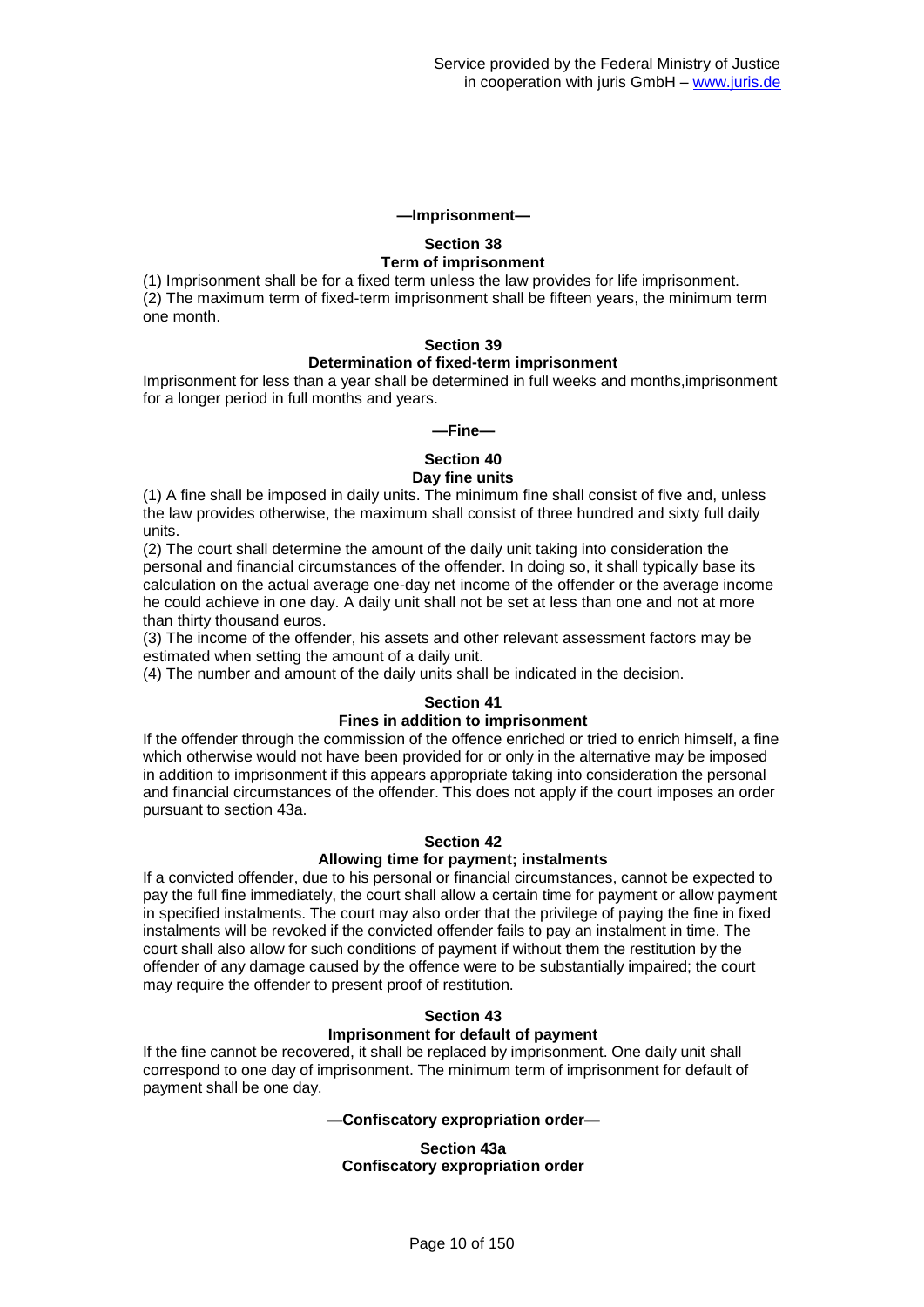(1) If the law refers to this provision the court may, in addition to imprisonment for life or for a fixed term of more than two years, order payment of a sum of money the amount of which shall be limited by the value of the offender's assets (confiscatory expropriation order). Material benefits which have been confiscated shall not be taken into account when assessing the value of the assets. The value of the assets may be estimated. (2) Section 42 shall apply mutatis mutandis.

(3) The court shall indicate a term of imprisonment which shall be substituted if the amount cannot be recovered (default imprisonment). The maximum term of default imprisonment shall be two years, its minimum one month.

#### **—Ancillary penalty—**

#### **Section 44 Temporary driving ban**

(1) If a person has been sentenced to imprisonment or to a fine for an offence committed in connection with the driving of a motor-vehicle or in violation of the duties of a driver of a motor-vehicle, the court may impose a ban prohibiting him from driving any class of motorvehicle or a specific class on public roads for a period of from one to three months. A driving ban shall typically be imposed in cases of a conviction under section 315c(1) No 1(a), (3) or section 316 unless a disqualification order has been made under section 69.

(2) The driving ban shall take effect upon the judgment having become final. National and international driving licences issued by a German public authority shall be kept in official safekeeping for its duration. This shall also apply if the driving licence was issued by a public authority of a member state of the European Union or another signatory state of the Treaty on the European Economic Area if the holder is ordinarily resident in Germany. The driving ban shall be endorsed on any other foreign driving licences.

(3) If a driving licence is to be kept in official safekeeping or the driving ban to be endorsed on a foreign driving licence, the duration of the ban shall be calculated from the day that those conditions have been complied with. Any period during which the offender was kept in detention in an institution pursuant to an order of a public authority shall not count towards the duration.

#### **—Ancillary measures—**

#### **Section 45**

**Loss of ability to hold public office, to vote and be elected in public elections**

(1) A person who has been sentenced for a felony to a term of imprisonment of not less than one year shall, for a period of five years, lose the ability to hold public office and be elected in public elections.

(2) The court may deprive a convicted person of the ability indicated in subsection (1) above for a period of from two to five years if the law expressly so provides.

(3) At the same time that the loss of ability to hold public office takes effect, the convicted person shall lose any corresponding legal positions and rights he may at that time hold. (4) At the same time the loss of the ability to be elected in public elections takes effect, the convicted person shall lose any corresponding legal positions and rights he may hold unless the law provides otherwise.

(5) The court may deprive the convicted person of the right to take part in elections or to vote in public affairs for a period of from two to five years if the law expressly so provides.

#### **Section 45a**

# **Entry into effect and calculation of duration**

(1) The loss of the ability, legal positions and rights shall take effect upon the judgment having become final.

(2) The duration of the loss of ability or of a right shall be calculated from the day the term of imprisonment has been served, barred by the statute of limitations or remitted. If a custodial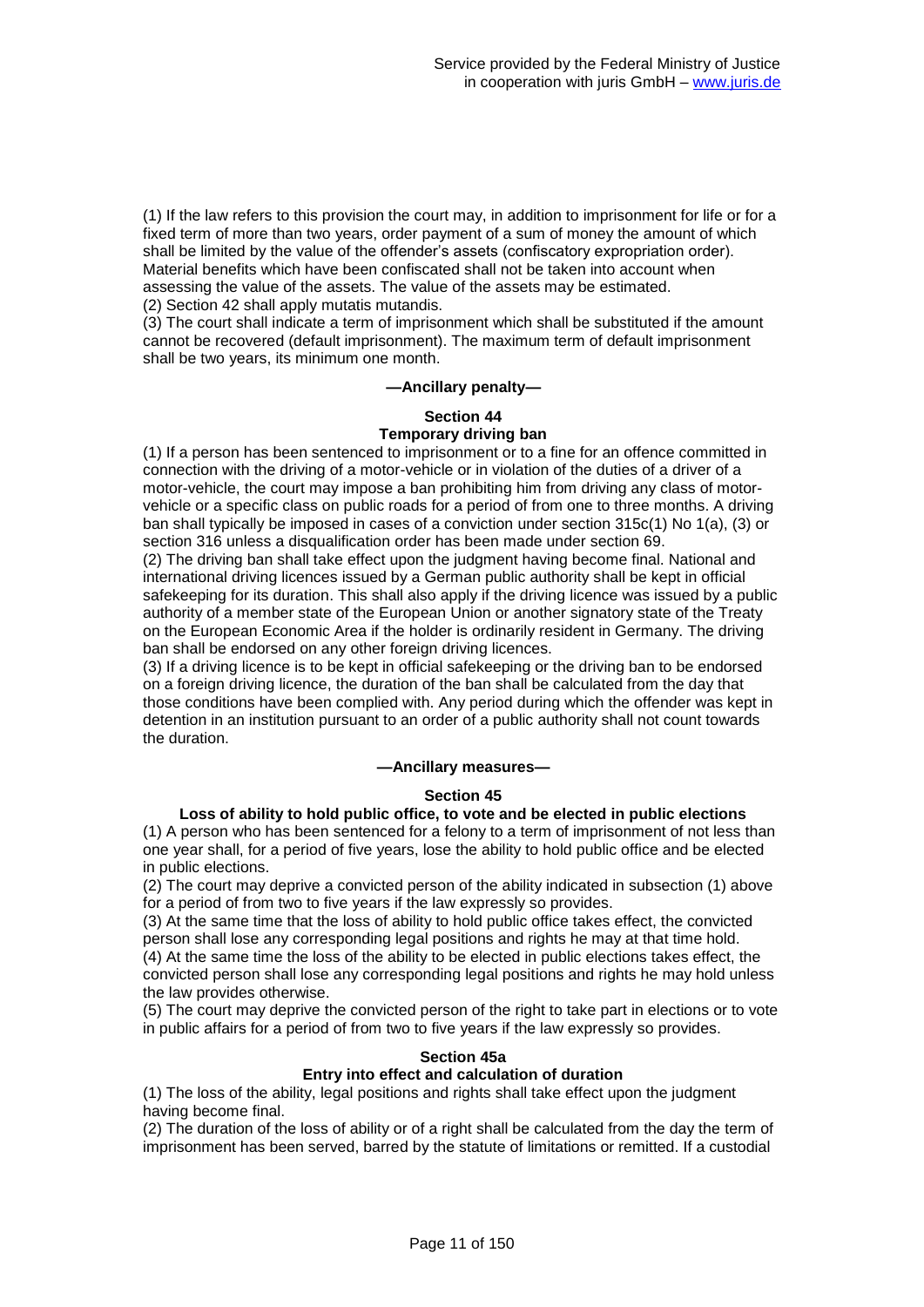measure of rehabilitation and incapacitation had been ordered in addition to imprisonment, the duration shall begin on the day that measure has been served.

(3) If the sentence or the measure had been suspended or conditional early release granted under a period of probation, or an executive pardon granted, any operational probationary period shall be included in the calculation of the duration if, after its expiration, the sentence or the remainder thereof has been remitted, or when the measure has been completed.

#### **Section 45b Reinstatement**

(1) The court may reinstate abilities lost pursuant to section 45(1) and (2), and rights lost pursuant to section 45(5), if

1. the loss has been in effect for half of its duration; and

2. it can be expected that the convicted person will commit no further intentional offences.

(2) Any period during which the offender was kept in detention in an institution pursuant to an order of a public authority shall not count towards the duration.

#### **SECOND TITLE SENTENCING**

## **Section 46**

## **Principles of sentencing**

(1) The guilt of the offender is the basis for sentencing. The effects which the sentence can be expected to have on the offender's future life in society shall be taken into account.

(2) When sentencing the court shall weigh the circumstances in favour of and against the offender. Consideration shall in particular be given to

the motives and aims of the offender;

the attitude reflected in the offence and the degree of force of will

involved in its commission;

the degree of the violation of the offender's duties;

the modus operandi and the consequences caused by the offence to the

extent that the offender is to blame for them;

the offender's prior history, his personal and financial circumstances;

his conduct after the offence, particularly his efforts to make restitution

for the harm caused as well as the offender's efforts at reconciliation with the victim.

(3) Circumstances which are already statutory elements of the offence must not be considered.

#### **Section 46a Offender-victim mediation; restitution**

If the offender,

1. in an effort to achieve reconciliation with the victim (offender-victim mediation), has made full restitution or the major part thereof for his offence, or has earnestly tried to make restitution; or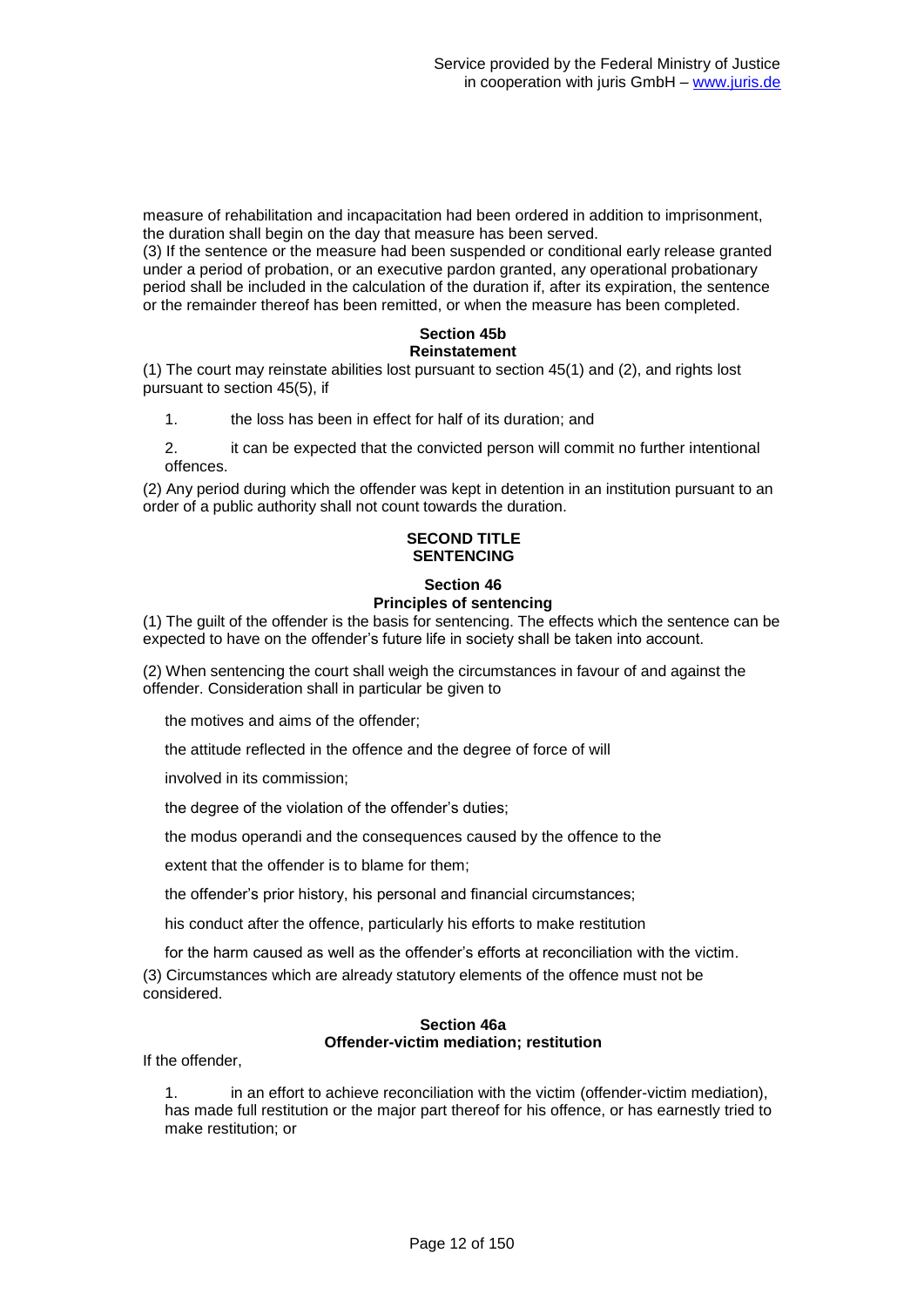2. in a case in which making restitution for the harm caused required substantial personal services or personal sacrifice on his part, has made full compensation or the major part thereof to the victim,

the court may mitigate the sentence pursuant to section 49(1) or, unless the sentence to be imposed on the offender is imprisonment not exceeding one year or a fine not exceeding three hundred and sixty daily units, may order a discharge.

#### **Section 46b**

#### **Contributing to the discovery or prevention of serious offences**

(1) If the perpetrator of an offence punishable by an increased minimum sentence of imprisonment or a sentence of life imprisonment,

1. has substantially contributed to the discovery of an offence under section 100a(2) of the Code of Criminal Procedure which is related to his own offence by voluntarily disclosing his knowledge, or

2. voluntarily discloses his knowledge to an official authority in time for the completion of an offence under section 100a(2) of the Code of Criminal Procedure related to his own offence, the planning of which he is aware of, to be averted,

the court may mitigate the sentence under section 49(1); a sentence of life imprisonment shall be replaced with a term of imprisonment of no less than ten years. In order to determine whether an offence is punishable by an increased minimum sentence of imprisonment, only aggravations for especially serious cases but no mitigations shall be taken into account. If the offender participated in the offence, his contribution to its discovery under the 1<sup>st</sup> sentence No. 1 above must exceed his own contribution. Instead of a reduction in sentence the court may order a discharge if the offence is punishable by a fixed-term sentence of imprisonment only and the offender would not be sentenced to a term exceeding three years.

(2) In arriving at its decision under subsection (1) above the court shall have particular regard to:

1. the nature and scope of the disclosed facts and their relevance to the discovery or prevention of the offence, the time of disclosure, the degree of support given to the prosecuting authorities by the offender and the gravity of the offence to which his disclosure relates, as well as

2. the relationship of the circumstances mentioned in No. 1 above to the gravity of the offence committed by and the degree of guilt of the offender.

(3) A mitigation of sentence or a discharge under subsection (1) above shall be excluded if the offender discloses his knowledge only after the indictment against him has been admitted by the trial court (section 207 of the Code of Criminal Procedure).

#### **Section 47**

## **Short terms of imprisonment as the exception**

(1) The court shall not impose a term of imprisonment of less than six months unless special circumstances exist, either in the offence or the person of the offender, that strictly require the imposition of imprisonment either for the purpose of reform of the offender or for reasons of general deterrence.

(2) If the law does not provide for a fine and a term of imprisonment of six months or more is not to be imposed, the court shall impose a fine unless the imposition of a sentence of imprisonment is strictly required pursuant to subsection (1) above. If the law provides for an increased minimum term of imprisonment, the minimum fine in cases covered by the 1st sentence of this subsection shall be determined by the minimum term of imprisonment; thirty daily units shall correspond to one month's imprisonment.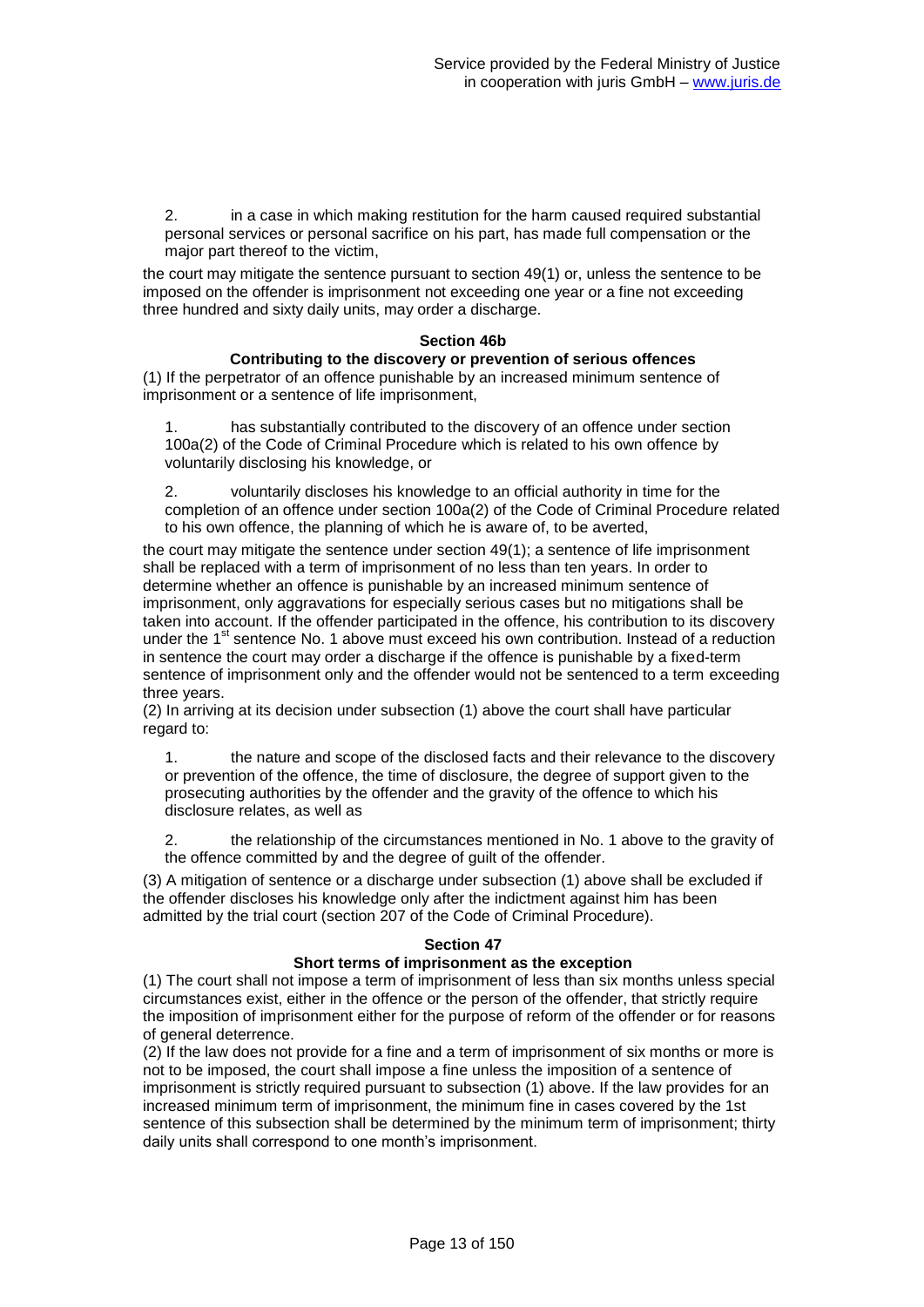#### **Section 48** *(repealed)*

## **Section 49**

#### **Special mitigating circumstances established by law**

(1) If the law requires or allows for mitigation under this provision, the following shall apply:

1. Imprisonment of not less than three years shall be substituted for imprisonment for life.

2. In cases of imprisonment for a fixed term, no more than three quarters of the statutory maximum term may be imposed. In case of a fine the same shall apply to the maximum number of daily units.

3. Any increased minimum statutory term of imprisonment shall be reduced as follows:

a minimum term of ten or five years, to two years;

a minimum term of three or two years, to six months;

a minimum term of one year, to three months;

in all other cases to the statutory minimum.

(2) If the court may in its discretion mitigate the sentence pursuant to a law which refers to this provision, it may reduce the sentence to the statutory minimum or impose a fine instead of imprisonment.

## **Section 50**

#### **Multiple mitigating circumstances**

A circumstance which alone or together with other circumstances justifies the assumption of a mitigated offence under the provisions of the special part and which is also a special statutory mitigating circumstance for the purposes of section 49, may only be considered once.

## **Section 51**

#### **Effect of time spent in custody**

(1) If a convicted person had been remanded in custody or otherwise been kept in detention because of an offence which is or was the object of the proceedings, any time spent in such custody or detention shall be credited towards a fixed term of imprisonment or a fine. The court may order for such time not to be credited in whole or in part if in light of the conduct of the convicted person after the offence this would be inappropriate.

(2) If in a later proceeding another sentence is substituted for a previously imposed sentence after that sentence had become final, time served under or credited towards the earlier sentence shall be credited against the new sentence.

(3) If a convicted person has already been sentenced abroad for the same offence, the foreign sentence, to the extent it has been served, shall be credited towards the new sentence. Subsection (1) above shall apply mutatis mutandis to any other detention suffered abroad.

(4) For the purpose of crediting a fine against time in detention, or vice versa, one day of detention shall correspond to one daily unit. If a foreign sentence or time in detention is to be credited, the court shall determine the rate as it sees fit.

(5) For the purpose of crediting a period of provisional disqualification from driving (section 111a of the Code of Criminal Procedure) against a driving ban under section 44, subsection (1) above shall apply mutatis mutandis. For this purpose, the provisional deprivation of a driving licence or its seizure (section 94 of the Code of Criminal Procedure) shall be equivalent to a provisional disqualification.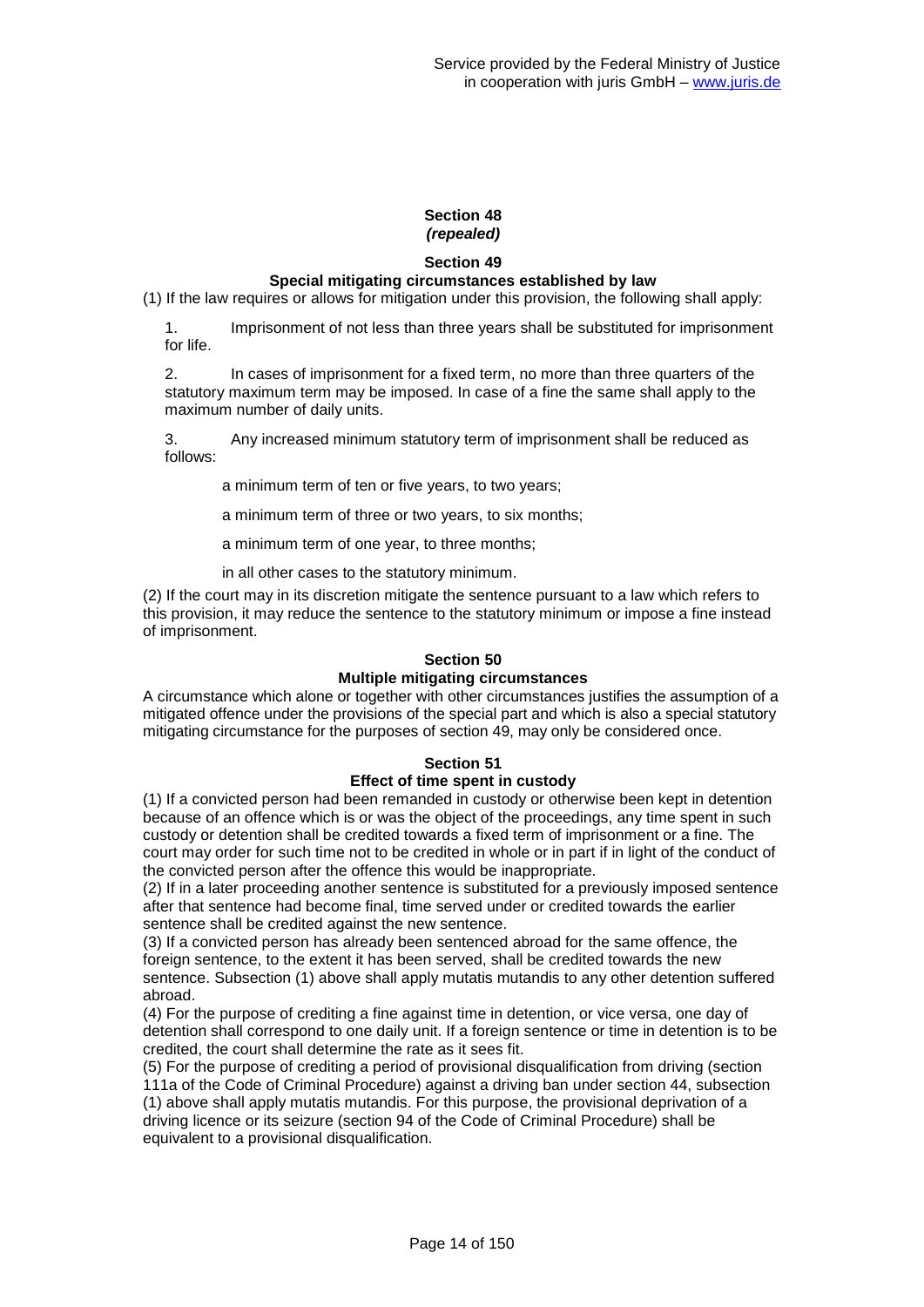## **THIRD TITLE SENTENCING FOR MULTIPLE OFFENCES**

#### **Section 52**

## **One act violating multiple laws or the same law more than once**

(1) If the same act violates more than one law or the same law more than once, only one sentence shall be imposed.

(2) If more than one law has been violated the sentence shall be determined according to the law that provides for the most severe sentence. The sentence may not be more lenient than the other applicable laws permit.

(3) The court may impose an additional fine to any term of imprisonment under the provisions of section 41.

(4) If one of the applicable laws allows for the imposition of a confiscatory expropriation order the court may impose it in addition to imprisonment for life or a fixed term of more than two years. In addition, ancillary penalties and measures (section 11(1) No 8) must or may be imposed if one of the applicable laws so requires or allows.

#### **Section 53**

## **Multiple offences committed by multiple acts**

(1) If a person has committed more than one offence, all of which are to be adjudicated at the same time, and incurred more than one sentence of imprisonment or more than one fine, an aggregate sentence shall be imposed.

(2) If a term of imprisonment concurs with a fine, an aggregate sentence shall be imposed. The court may impose a separate fine; if fines are to be imposed for more than one offence, an aggregate fine shall to that extent be imposed.

(3) If the offender, pursuant to a law according to which section 43a is applicable or under the terms of section 52(4), has as one of the individual sentences incurred imprisonment for life or a fixed term of more than two years, the court may impose a confiscatory expropriation order in addition to the aggregate sentence formed pursuant to subsections (1) or (2) above; if in such cases a confiscatory expropriation order is to be imposed for more than one offence, an aggregate expropriation order shall to that extent be imposed. Section 43a(3) shall apply mutatis mutandis.

(4) Section 52(3) and (4) 2nd sentence shall apply mutatis mutandis.

#### **Section 54**

#### **Fixing of aggregate sentence**

(1) If one of the sentences for the individual offences is imprisonment for life, an aggregate sentence of imprisonment for life shall be imposed. In all other cases the aggregate sentence shall be fixed by increasing the most severe individual sentence incurred and, in the case of different kinds of penalties, by increasing the sentence that is most severe in nature. The person of the offender and the individual offences shall be considered in their totality.

(2) The aggregate sentence shall be less than the sum of the individual sentences. It shall not, in the case of imprisonment for a fixed term, exceed fifteen years, in the case of a confiscatory expropriation order, the value of the offender's assets, and in the case of a fine, seven hundred and twenty daily units; section 43a(1) 3rd sentence shall apply mutatis mutandis.

(3) If an aggregate sentence is to be fixed based on a term of imprisonment and a fine, one daily unit shall correspond to one day's imprisonment for the purpose of calculating the sum of the individual sentences.

## **Section 55**

## **Subsequent fixing of aggregate sentence**

(1) Sections 53 and 54 shall also apply to a convicted person who has had a sentence imposed upon him by a final judgment which has neither been enforced, barred by the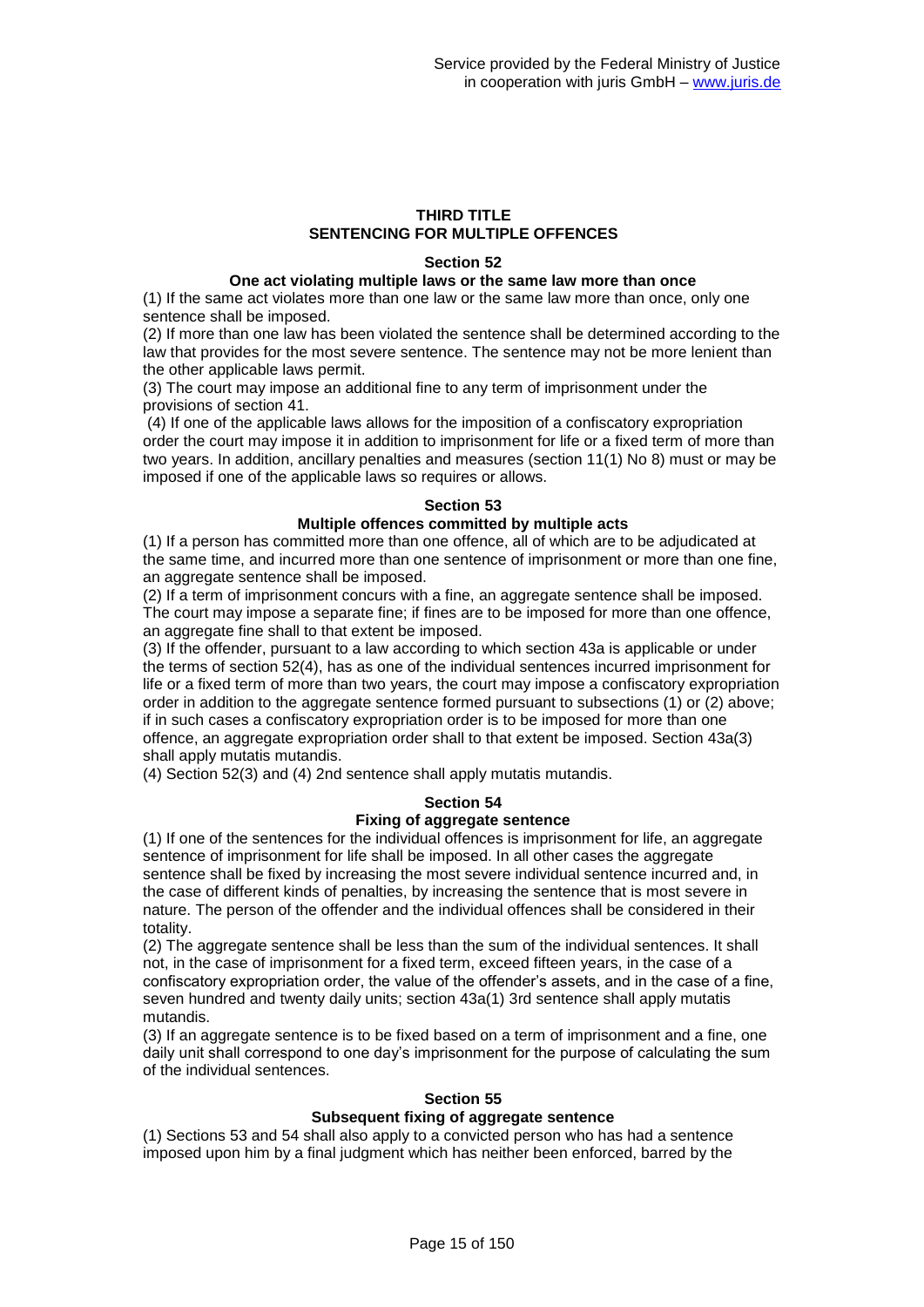statute of limitations nor remitted, when that person is convicted of another offence which he committed before the previous conviction. That previous conviction shall be the judgment in those proceedings in which the factual findings underlying the new conviction could last have been examined.

(2) Confiscatory expropriation orders, ancillary penalties and measures (section 11(1) No 8) imposed in the previous sentence shall be upheld to the extent they have not been rendered moot by the new judgment. This applies also when the amount of the expropriation order imposed in the previous sentence exceeds the value of the offender's assets at the time of the new sentence.

## **FOURTH TITLE SUSPENDED SENTENCES OF IMPRISONMENT**

#### **Section 56**

#### **Power of court to suspend sentence**

(1) If a person is sentenced to a term of imprisonment not exceeding one year the court shall suspend the enforcement of the sentence for a probationary period if there are reasons to believe that the sentence will serve as s sufficient warning to the convicted person and that he will commit no further offences without having to serve the sentence. The court shall particularly take into account the character of the convicted person, his previous history, the circumstances of his offence, his conduct after the offence, his circumstances and the effects to be expected from the suspension.

(2) The court may, under the conditions of subsection (1) above suspend the enforcement of a term of imprisonment not exceeding two years for a probationary period, if after a comprehensive evaluation of the offence and character of the convicted person special circumstances can be found to exist. In making its decision, the court shall particularly take into account any efforts by the convicted person to make restitution for the harm caused by the offence.

(3) The enforcement of a sentence of imprisonment exceeding six months shall not be suspended when reasons of general deterrence so require.

(4) The suspension must not be limited to a part of the sentence. It shall not be excluded by any crediting of time served in custody on remand or any other form of detention.

## **Section 56a Operational period**

(1) The court shall determine the operational probationary period. This must not exceed five years nor be less than two years.

(2) The operational period shall commence when the decision to suspend the sentence becomes final. It may subsequently be reduced to the minimum or prolonged to the maximum before its expiration.

#### **Section 56b Conditions**

(1) The court may impose conditions on the convicted person directed at repairing the harm caused. No unreasonable demands shall be made from the convicted person. (2) The court may order the convicted person

1. to make restitution to the best of his ability for the harm caused by the offence;

2. to pay a sum of money to a charitable organisation if this appears appropriate in light of the offence and the character of the offender;

3. to perform community service; or

4. to pay a sum of money to the public treasury.

The court shall not impose a condition pursuant to the 1st sentence of this subsection Nos 2 to 4 unless the fulfilment of the condition does not impair the restitution for the harm caused.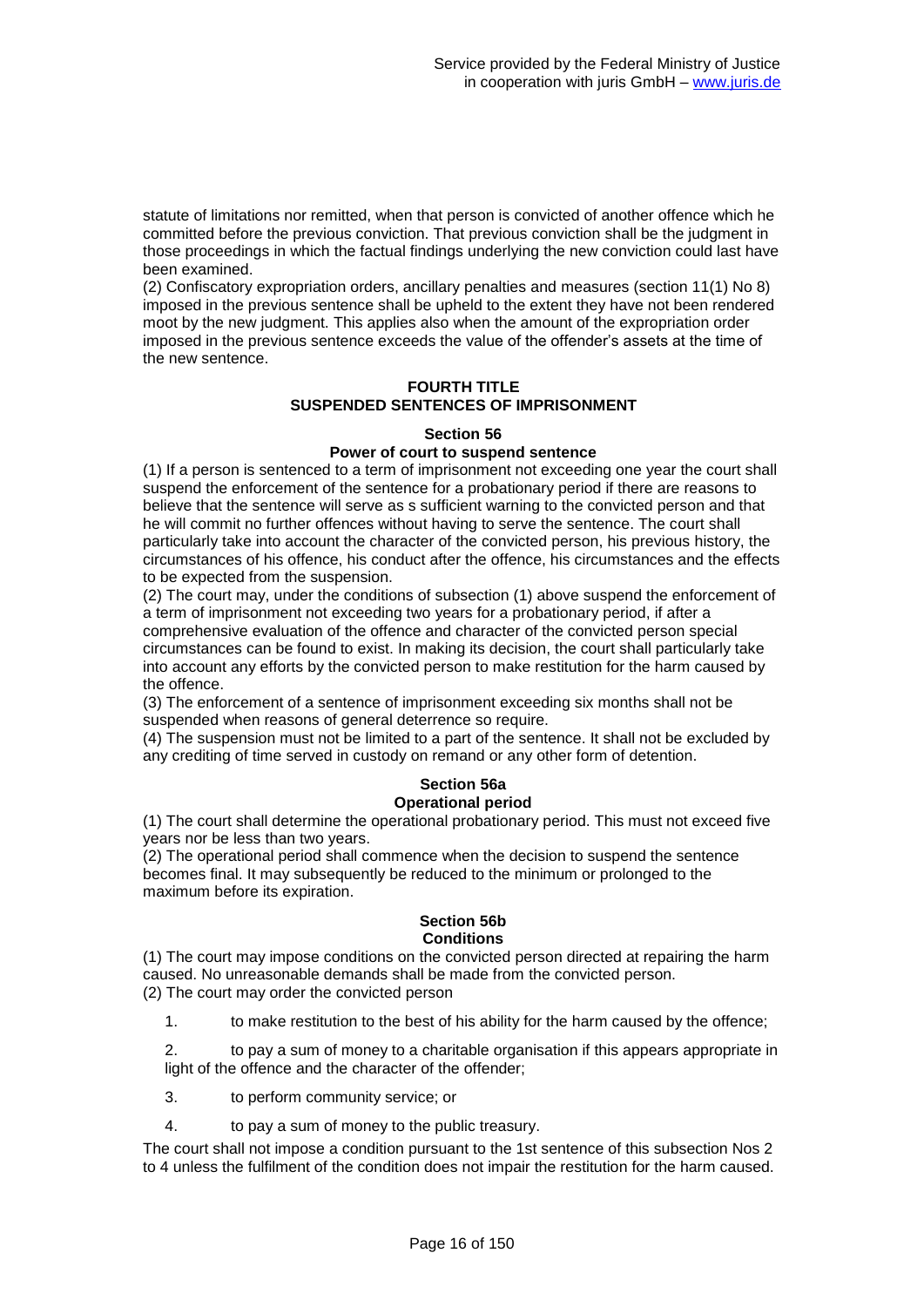(3) If the convicted person offers to perform appropriate services for the purpose of repairing the harm caused, the court shall typically preliminarily refrain from imposing conditions if it is to be expected that the offer will be fulfilled.

#### **Section 56c Directions**

(1) The court shall impose directions for the duration of the operational period, if the convicted person requires such assistance to abstain from committing offences. No unreasonable demands should be imposed on the convicted person's lifestyle. (2) The court may, in particular, direct the convicted person

1. to follow instructions which relate to his residence, education, work or leisure, or to the ordering of his financial affairs;

2. to report at certain times to the court or another authority;

3. not to make or maintain contact with the victim, or certain persons or persons from a certain group who may induce him to commit further offences, nor to employ, train or harbour them;

4. not to possess, carry or entrust to another for safekeeping, particular objects which could induce him to commit further offences; or

5. to meet maintenance obligations.

(3) A direction

later date.

1. to undergo medical treatment of an invasive nature or treatment for addiction; or

2. to reside in a suitable home or institution

may only be given with the consent of the convicted person.

(4) If the convicted person gives assurances relating to his future conduct, the court shall typically refrain provisionally from issuing directions if it is to be expected that the assurances will be fulfilled.

#### **Section 56d Supervision order**

(1) The court shall place the convicted person under the supervision and guidance of a probation officer for all or part of the operational period if this appears necessary to prevent him from committing offences.

(2) The court shall typically issue an order pursuant to subsection (1) above if it suspends a sentence of imprisonment of more than nine months and the convicted person is less than twenty-seven years of age.

(3) The probation officer shall offer assistance and care to the convicted person. In cooperation with the court he shall supervise the fulfilment of any conditions and directions as well as of any offers and assurances. He shall report on the way the convicted person is conducting himself, at intervals determined by the court. He shall inform the court as to serious or persistent violations of the conditions, directions, offers or assurances.

(4) The probation officer shall be appointed by the court. It may give him instructions concerning his functions under subsection (3) above.

(5) The functions of the probation officer shall be exercised on a full-time official or honorary basis.

#### **Section 56e Subsequent decisions**

The court may also make, modify or vacate decisions pursuant to sections 56b to 56d at a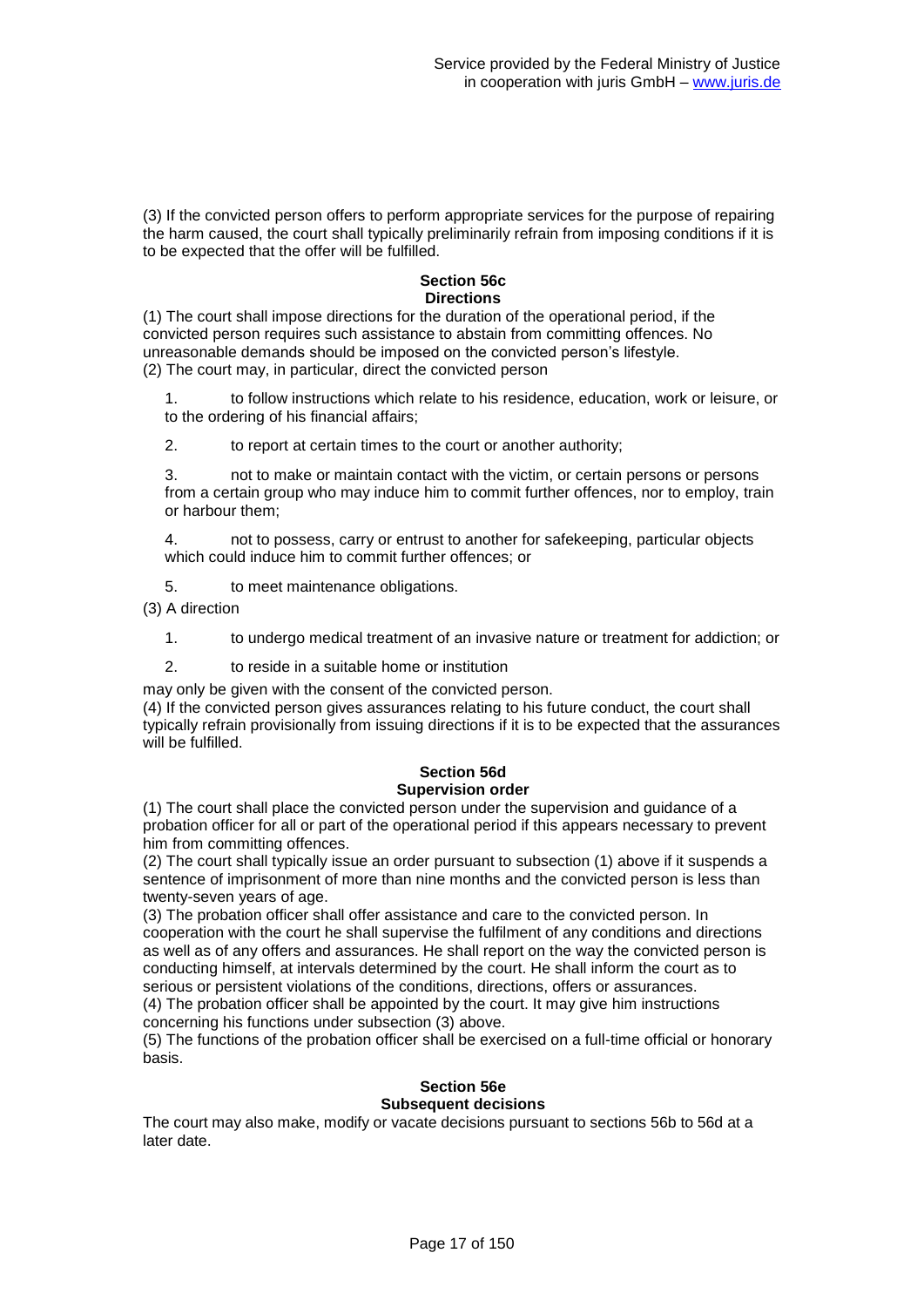## **Section 56f Order for suspended sentence to take effect**

(1) The court shall order the suspended sentence to take effect if the convicted person:

1. commits an offence during the operational period showing that the expectation on which the suspension was based, has been disappointed;

2. grossly or persistently violates directions or persistently evades the supervision and guidance of the probation officer, thereby causing reason for fear that he will reoffend; or

3. grossly or persistently violates conditions.

No 1 of the 1st sentence of this subsection shall apply mutatis mutandis if the offence was committed in the interim period between the decision suspending the sentence and its becoming final; it shall also apply in cases of the subsequent fixing of aggregate sentences if the offence was committed in the period between the decision on the suspension of a judgment included in the aggregate sentence and the date when the aggregate sentence became final.

(2) The court shall not order the suspended sentence to take effect if it is of the opinion that it would suffice

1. to impose further conditions or directions, in particular to place the convicted person under the supervision of a probation officer; or

2. to prolong the operational period or period of supervision.

In cases pursuant to No 2 above the operational period must not be prolonged for more than one-half of the originally imposed period.

(3) The convicted person shall not be compensated for services rendered in fulfilment of conditions, offers, directions or assurances. If a suspended sentence is put into effect the court may credit services which the convicted person has rendered in fulfilment of conditions under section 56b(2) 1st sentence Nos 2 to 4, or related offers under section 56b(3) towards the sentence.

# **Section 56g**

## **Remission of sentence**

(1) Unless the court orders the suspended sentence to take effect, it shall remit the sentence after expiration of the operational period. Section 56f(3) 1st sentence shall apply. (2) The court may revoke the remission if the convicted person has been sentenced to imprisonment of not less than six months for an intentional offence committed during the operational period. The revocation may only be declared within one year after the expiration of the operational period and six months after the new judgment has become final. Section 56f (1)  $2^{nd}$  sentence and (3) shall apply mutatis mutandis.

#### **Section 57**

## **Conditional early release—fixed-term imprisonment**

(1) The court shall grant conditional early release from a fixed-term sentence of imprisonment under an operational period of probation, if

1. two thirds of the imposed sentence, but not less than two months, have been served; and

2. the release is appropriate considering public security interests; and

3. the convicted person consents.

The decision shall particularly consider the personality of the convicted person, his previous history, the circumstances of his offence, the importance of the legal interest endangered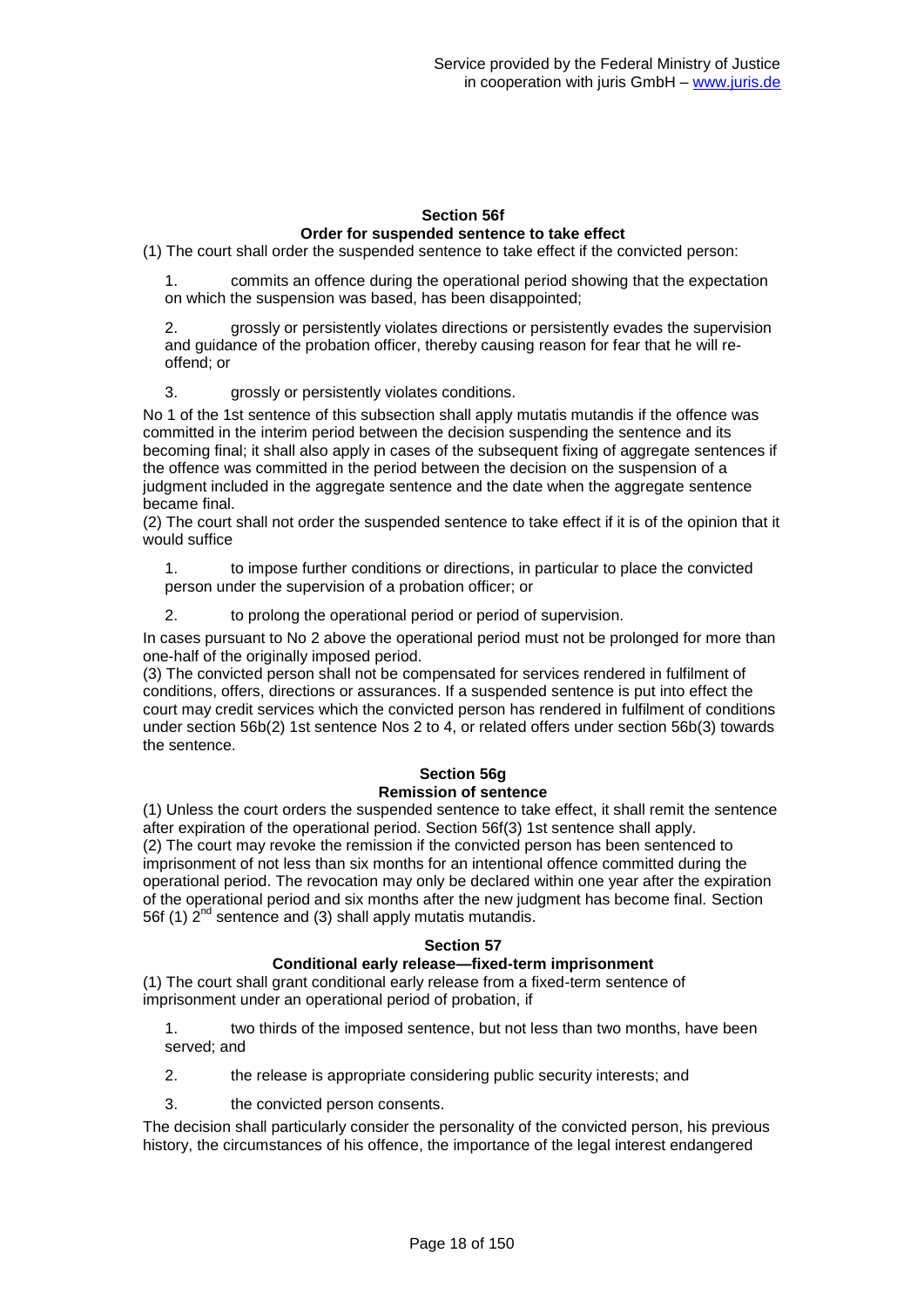should he re-offend, the conduct of the convicted person while serving his sentence, his circumstances and the effects an early release are to be expected to have on him. (2) After one half of a fixed-term sentence of imprisonment, but not less than six months, have been served, the court may grant conditional early release, if

1. the convicted person is serving his first sentence of imprisonment, the term not exceeding two years; or

2. a comprehensive evaluation of the offence, the personality of the convicted person and his development while in custody warrant the acceptance of special circumstances,

and the remaining requirements of subsection (1) above have been fulfilled.

(3) Sections 56a to 56g shall apply mutatis mutandis; the operational period, even if subsequently reduced, must not be less than the remainder of the sentence. If the convicted person has served at least one year of his sentence before conditional early release is granted the court shall typically place him under the supervision and guidance of a probation officer for all or a part of the operational period.

(4) To the extent a sentence of imprisonment has been reduced through credit for time served it shall be deemed as having been served within the meaning of subsections (1) to (3) above.

(5) Section 56f and section 56g shall apply mutatis mutandis. The court shall also revoke the early release if the convicted person, in the period between his conviction and the decision about the early release, has committed an offence which could for factual reasons not be taken into account by the court when deciding on the early release and which would have led to a denial of early release, had it been known at that time; the conviction shall be the judgment in those proceedings in which the underlying factual findings could last have been examined.

(6) The court may deny early release from a fixed-term sentence of imprisonment, if the convicted person makes insufficient or false statements concerning the whereabouts of objects which are subject to confiscation or are not subject thereto only because the offence has given rise to a claim by the victim under section 73(1) 2nd sentence.

(7) The court may fix a term not exceeding six months before the expiry of which an application by the convicted person for early release shall be inadmissible.

#### **Section 57a**

## **Conditional early release—life imprisonment**

(1) The court shall grant conditional early release from a sentence of imprisonment for life under an operational period of probation, if

1. fifteen years of the sentence have been served;

2. the particular seriousness of the convicted person's guilt does not require its continued enforcement; and

3. the requirements of § 57(1) 1st sentence Nos 2 and 3 are met.

Section 57(1) 2nd sentence and (6) shall apply mutatis mutandis.

(2) Any detention suffered by the convicted person as a result of the offence shall qualify as a sentence within the meaning of subsection (1) 1st sentence No 1 above.

(3) The operational period shall be five years. Section 56a(2) 1st sentence, sections 56b to 56g and section 57(3) 2nd sentence and (5) 2nd sentence shall apply mutatis mutandis. (4) The court may fix terms not exceeding two years, before the expiration of which an application by the convicted person for early release shall be inadmissible.

#### **Section 57b**

## **Conditional early release—life imprisonment as aggregate sentence**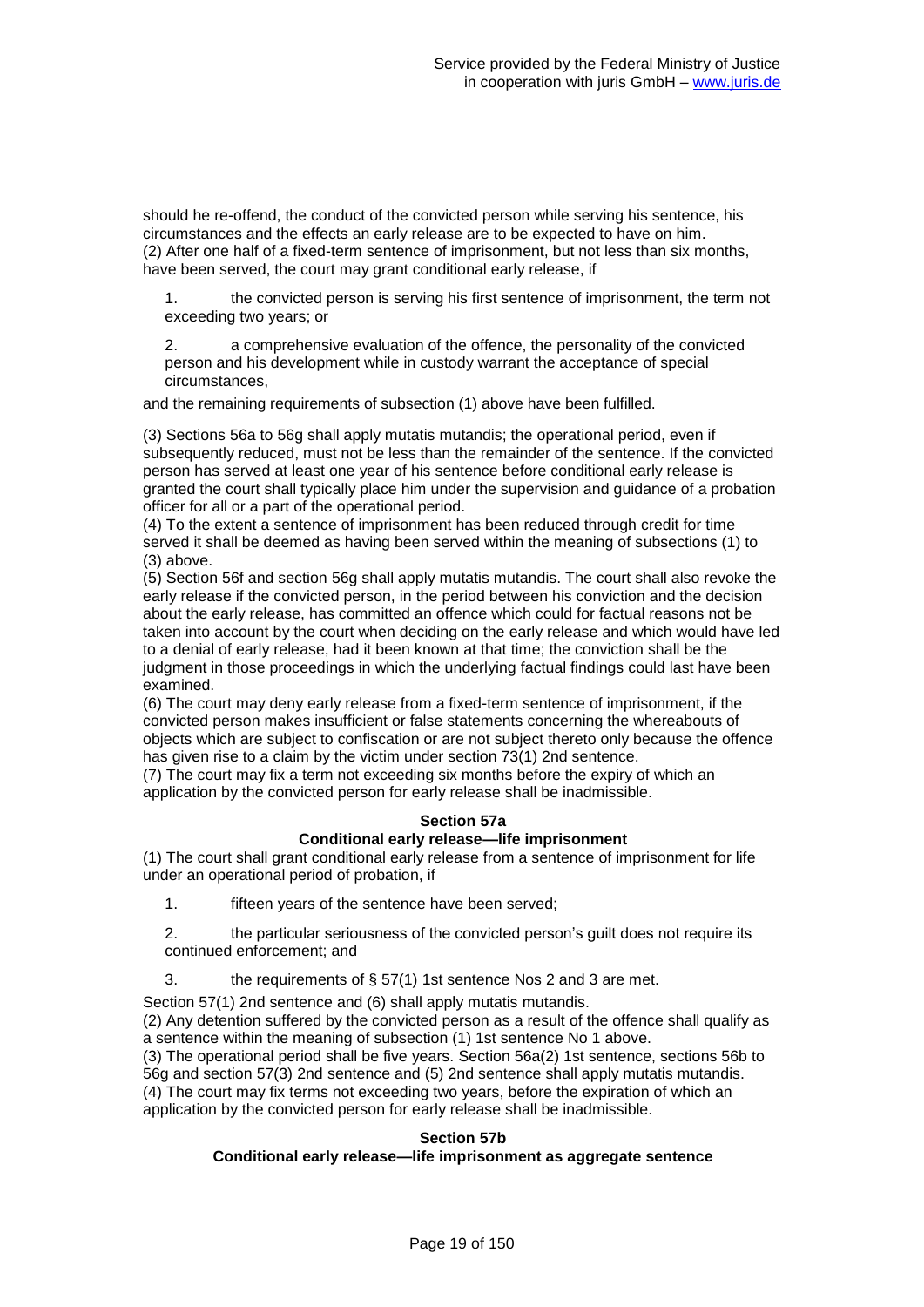If imprisonment for life has been imposed as an aggregate sentence the individual offences shall be comprehensively evaluated in determining the particular seriousness of the guilt (section 57a(1) 1st sentence No 2).

## **Section 58**

## **Aggregate sentence and suspension of sentence**

(1) If a person has committed more than one offence the length of the aggregate sentence shall be dispositive for a suspension under section 56.

(2) If in cases under section 55(1) the previous sentence had been suspended or early release from it granted and if the aggregate sentence has also been suspended, the minimum of the new operational period shall be reduced by any operational period already expired, but not to less than one year. If the aggregate sentence is not suspended section 56f(3) shall apply mutatis mutandis.

## **FIFTH TITLE**

## **WARNING COMBINED WITH DEFERMENT OF SENTENCE; DISCHARGE**

#### **Section 59**

## **Conditions for warning and deferment**

(1) If a person has incurred a fine not exceeding one hundred and eighty daily units, the court may warn him at the time of conviction, indicate the sentence and defer its imposition if

1. it can be expected that the offender will commit no further offences without the immediate imposition of the sentence;

2. a comprehensive evaluation of the offence and the personality of the offender warrant the existence of special circumstances which obviate the imposition of a sentence; and

3. reasons of general deterrence do not demand the imposition of a sentence.

Section 56(1) 2nd sentence shall apply mutatis mutandis.

(2) Ancillary orders for confiscation, deprivation or destruction may be imposed in addition to a warning. A warning with deferment shall not be considered alongside measures of rehabilitation and incapacitation.

#### **Section 59a**

## **Operational period, conditions and directions**

(1) The court shall determine the length of the operational period. It may not exceed two years nor be less than one year.

(2) The court may direct the convicted person

1. to make efforts at reconciliation with the victim or otherwise make restitution for the harm caused by the offence;

- 2. to meet his maintenance obligations;
- 3. to pay a sum of money to a charitable organisation or the public treasury;
- 4. to undergo outpatient medical treatment or outpatient treatment for addiction;
- 5. to participate in a social training course; or
- 6. to participate in road traffic training.

No unreasonable demands should be imposed on the convicted person's lifestyle; the conditions and directions under the 1st sentence of this subsection Nos 3 to 6 must not be disproportionate to the significance of the offence committed by the convicted person. Section 56c(3) and (4) and section 56e shall apply mutatis mutandis.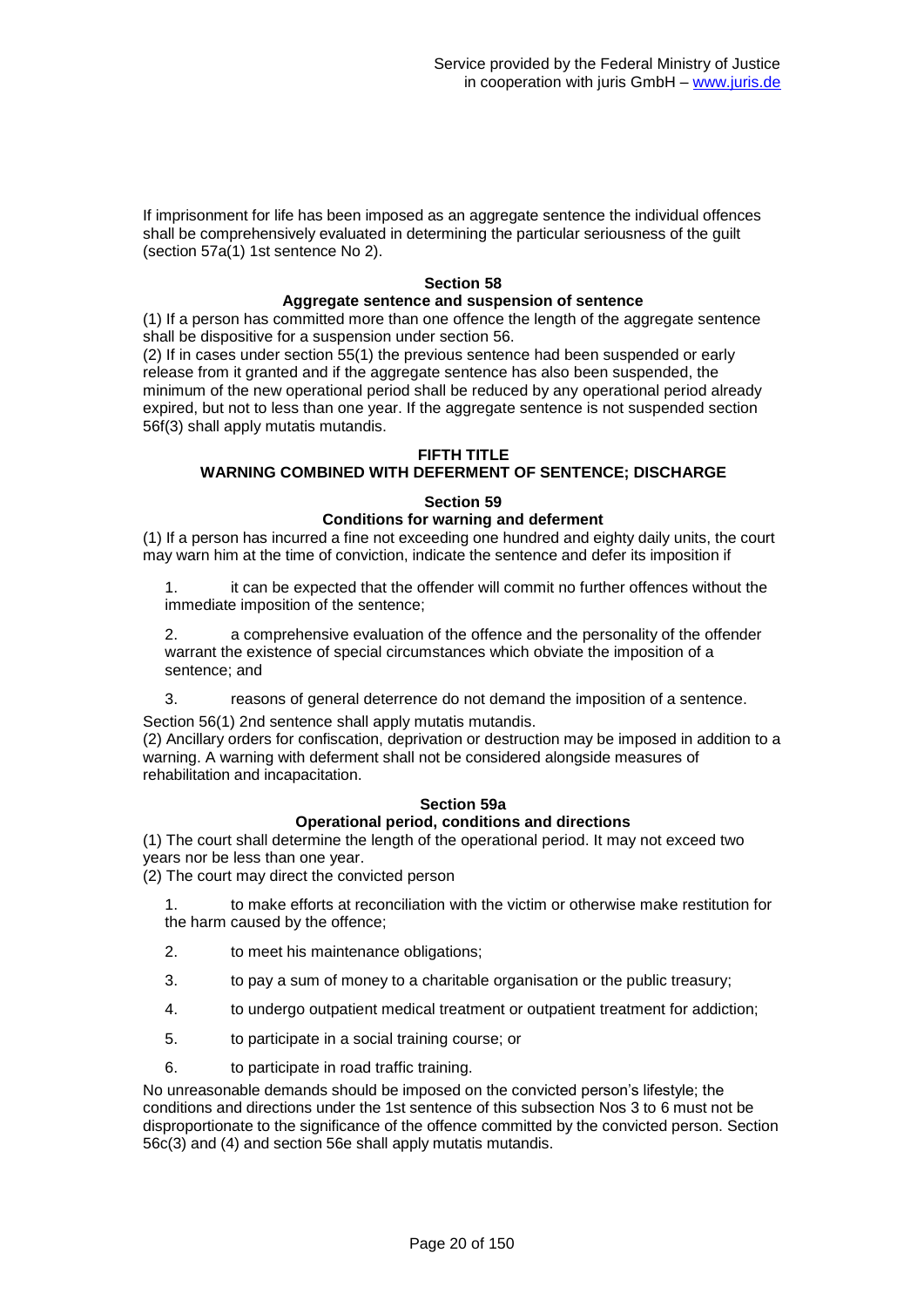## **Section 59b Order for deferred sentence to take effect**

(1) Section 56f shall apply mutatis mutandis to the order for the deferred sentence to take effect.

(2) If the deferred sentence is not brought into effect the court shall, upon expiry of the operational period, declare that no further action will be taken.

#### **Section 59c**

#### **Warning and deferment in cases of aggregate sentences**

(1) If a person has committed more than one offence sections 53 to 55 shall apply mutatis mutandis to the calculation of the sentence to be deferred.

(2) If the convicted person is subsequently sentenced to a fine or term of imprisonment for an offence committed before the warning was given, the provisions for fixing an aggregate sentence (Sections 53 to 55, section 58) shall apply, the deferred sentence shall, for the purposes of section 55, be equal to an immediate sentence.

#### **Section 60 Discharge**

The court may order a discharge if the consequences of the offence suffered by the offender are so serious that an imposition of penalties would be clearly inappropriate. This shall not apply if the offender has incurred a sentence of imprisonment of more than one year for the offence.

#### **SIXTH TITLE MEASURES OF REHABILITATION AND INCAPACITATION**

#### **Section 61 Overview**

The measures of rehabilitation and incapacitation are

- 1. mental hospital orders;
- 2. custodial addiction treatment orders;
- 3. detention for the purpose of incapacitation;
- 4. supervision orders;
- 5. disqualification from driving;
- 6. disqualification from exercising a profession.

## **Section 62 Principle of proportionality**

A measure of rehabilitation and incapacitation must not be ordered if its use is disproportionate to the seriousness of the offence committed by or expected to be committed by the convicted person and to the degree of danger he poses to society.

#### **—Custodial measures—**

#### **Section 63 Mental hospital order**

If a person has committed an unlawful act in a state of insanity (section 20) or diminished responsibility (section 21) the court shall make a mental hospital order if a comprehensive evaluation of the offender and the act leads to the conclusion that as a result of his condition, future serious unlawful acts can be expected of him and that he therefore presents a danger to the general public.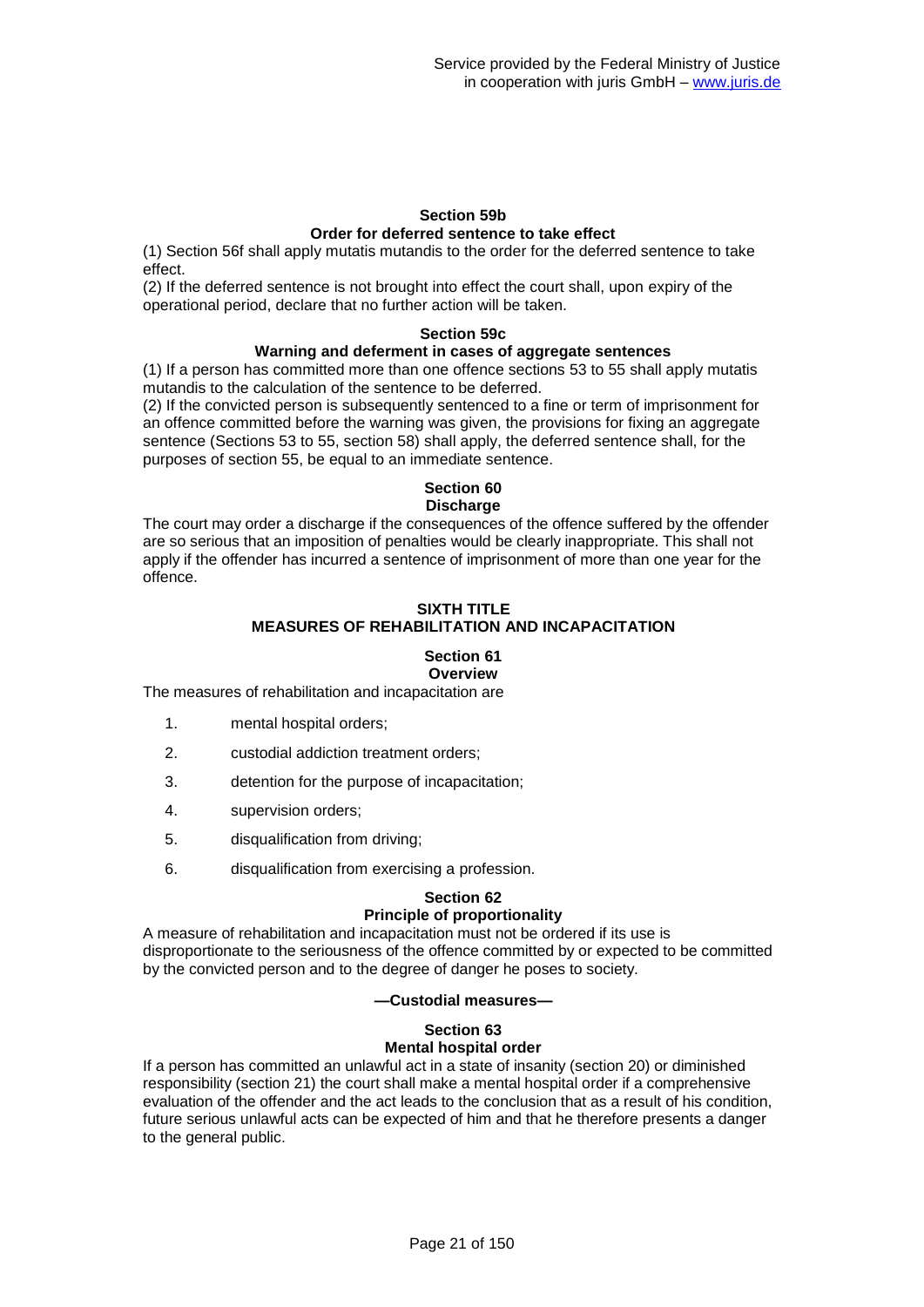## **Section 64 Custodial addiction treatment order**

If a person has an addiction to alcohol or other drugs and is convicted of an unlawful act committed while he was intoxicated or as a result of his addiction, or is not convicted only because he has been found to be insane or insanity cannot be excluded on the evidence, the court shall make a custodial addiction treatment order if there is a danger that he will commit future serious unlawful acts as a consequence of his addiction. Such order shall not be made unless ab initio there is a sufficiently certain prospect of success that the person can be healed by way of custodial addiction treatment or that a relapse into addictive behaviour and the commission of serious unlawful acts caused by that addiction can be prevented for a substantial period of time.

# **Section 65**

*(repealed)*

#### **Section 66 Detention for the purpose of incapacitation**

(1) The court shall make an incapacitation order in addition to the term of imprisonment if

1. a person has been sentenced for an intentional offence to a term of imprisonment of not less than two years, and

> a) the offence was directed against life or limb, personal freedom or sexual self-determination,

b) the offence falls under Chapters One, Seven, Twenty or Twenty-Eight of the Special Part, or under the Code of International Criminal Law or the Drugs Act, and the maximum sentence threatened is no less than ten years' imprisonment, or

c) violates section 145a insofar as the supervision order was made on the basis of an offence under a) or b) above, or if it violates § 323a insofar as the offence committed in the drunken state was one of those mentioned under a) or b) above.

2. the offender had been convicted for offences under No. 1 above, committed before the present offence, at least twice to a term of imprisonment of no less than one year each,

3. the offender had for at least one of these offences before the present offence served at least two years in prison or under a custodial measure of rehabilitation and incapacitation, and

a comprehensive evaluation at the time of the present conviction of the convicted person and his offences reveals that, due to his propensity to commit serious offences, particularly of a kind resulting in serious emotional trauma or physical injury to the victim, he poses a danger to the general public.

Section 12(3) shall apply mutatis mutandis for the classification of an offence as one falling under the 1st sentence No 1 (b) above, and § 68(1) 4th sentence for the termination of the supervision mentioned under the 1st sentence No 1 (c) above,

(2) If a person has committed three offences under subsection (1) 1st sentence No. 1 above for each of which he incurred a sentence of imprisonment of no less than one year and has been sentenced to a term of imprisonment of no less than three years for one or more of these offences, the court may, under the conditions indicated in subsection (1) 1st sentence No. 4 above, make an incapacitation order in addition to the sentence of imprisonment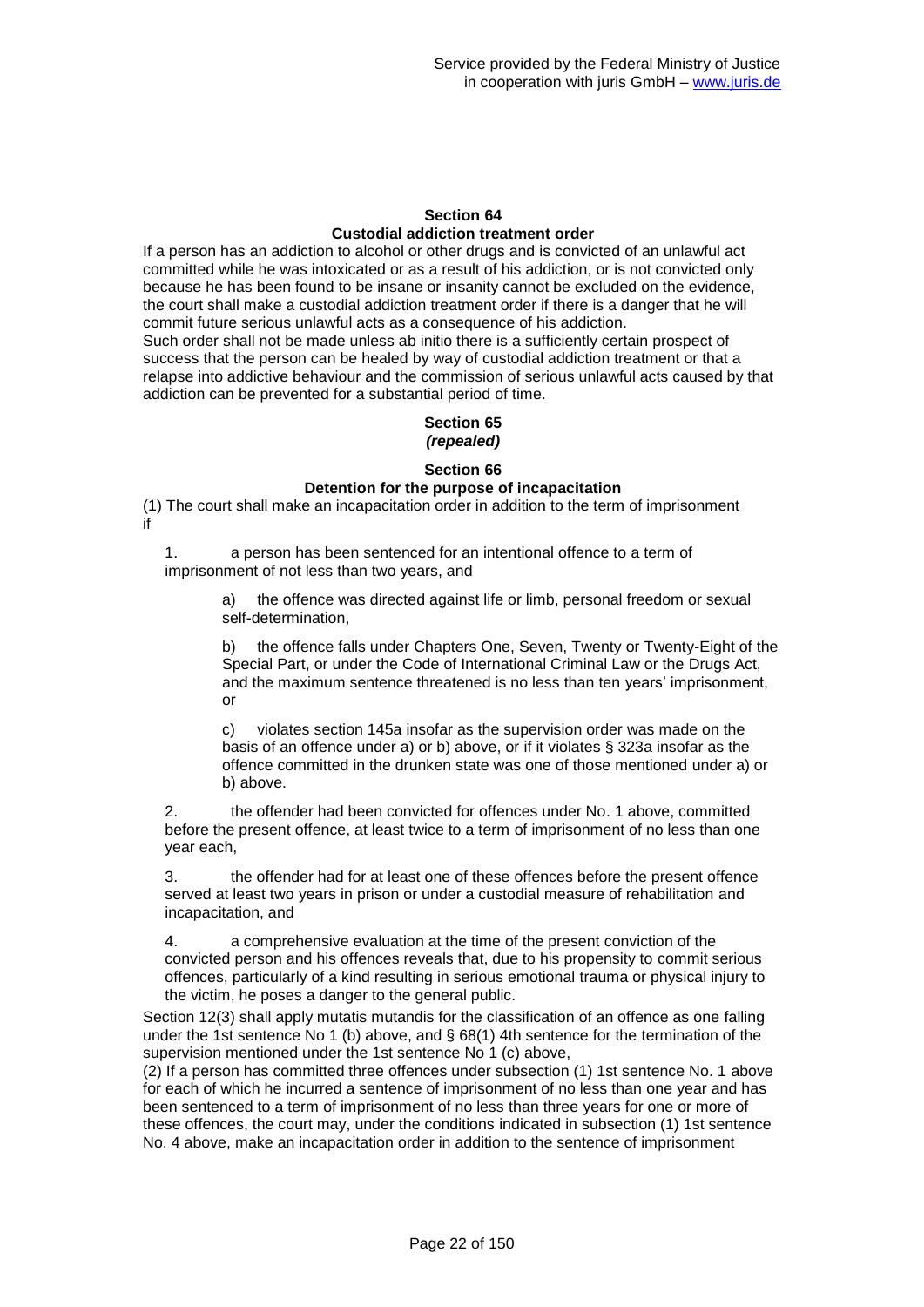notwithstanding that there was no prior detention (subsection (1) 1st sentence Nos 2 and 3 above).

(3) If a person is sentenced to a term of imprisonment of at least two years for a felony, which fulfils the criteria under subsection (1) 1st sentence No 1 (a) or (b), or an offence under sections 174 to 174c, section 176, section 179 (1) to (4), section 180, section 182, section 224, section 225 (1) or (2), or for an intentional offence under section 323a insofar as the offence committed in the drunken state is one of the aforementioned offences, the court may make an incapacitation order in addition to the sentence if the offender had already been sentenced to imprisonment of at least three years for one or more of those offences committed prior to the new offence, and if the requirements indicated in subsection (1)  $1^s$ sentence Nos 3 and 4 above are fulfilled. If a person has committed two of the offences listed in the 1st sentence of this subsection for each of which he has incurred a sentence of imprisonment of not less than two years and if he is sentenced for one or more of these offences to a term of imprisonment of no less than three years, the court may, under the conditions indicated in subsection (1) 1st sentence No. 4 above, make an incapacitation order in addition to the sentence even in the absence of a prior sentence of imprisonment or detention (subsection (1) 1st sentence Nos 2 and 3). Subsections (1) and (2) above shall remain unaffected.

(4) Within the meaning of subsection (1) 1st sentence No 2 above an aggregate sentence shall be deemed a single sentence. If time spent in custody on remand or other detention is credited against any term of imprisonment it shall be deemed as time served for the purposes of subsection (1) 1st sentence No 3 above. A previous offence shall not be considered if a period of more than five years has passed between its commission and the subsequent offence; in the case of offences against sexual slf-determination the period shall be fifteen years. Any term during which the convicted person was kept in detention by order of a public authority shall not be included in that period. An offence adjudicated abroad shall be equivalent to an offence adjudicated in the Federal Republic of Germany as long as it would be an offence under subsection (1) 1st sentence No 1 above under German criminal law, or, in cases under subsection (3) above, it would be an offence listed in subsection (3) 1st sentence above.

Footnote:

Section 66 in its previous form incompatible with the Basic Law (Article 100(1)) according to the operating part of the decision of the Federal Constitutional Court of 4 May 2011, Federal Law Gazette I p. 1003 (2 BvR 2365/09 et al.).

## **Section 66a Deferred incapacitation order**

(1) The court may make a deferred incapacitation order if

1. a person is convicted of one of the offences in section 66(3) 1st sentence,

2. the remaining criteria of section 66(3) are fulfilled, with the exception of the reference to section 66(1) 1st sentence No 4, and

3. it is not sufficiently certain but probable that the criteria of section 66(1) 1st sentence No 4 are met.

(2) The court may also make a deferred order if

1. a person is convicted to a term of imprisonment of no less than five years for at least one felony directed against life or limb, personal freedom, sexual self-determination, under Chapter Twenty-Eight or under sections 250, 251, also in conjunction with sections 252 or 255,

2. the criteria of section 66b are not fulfilled and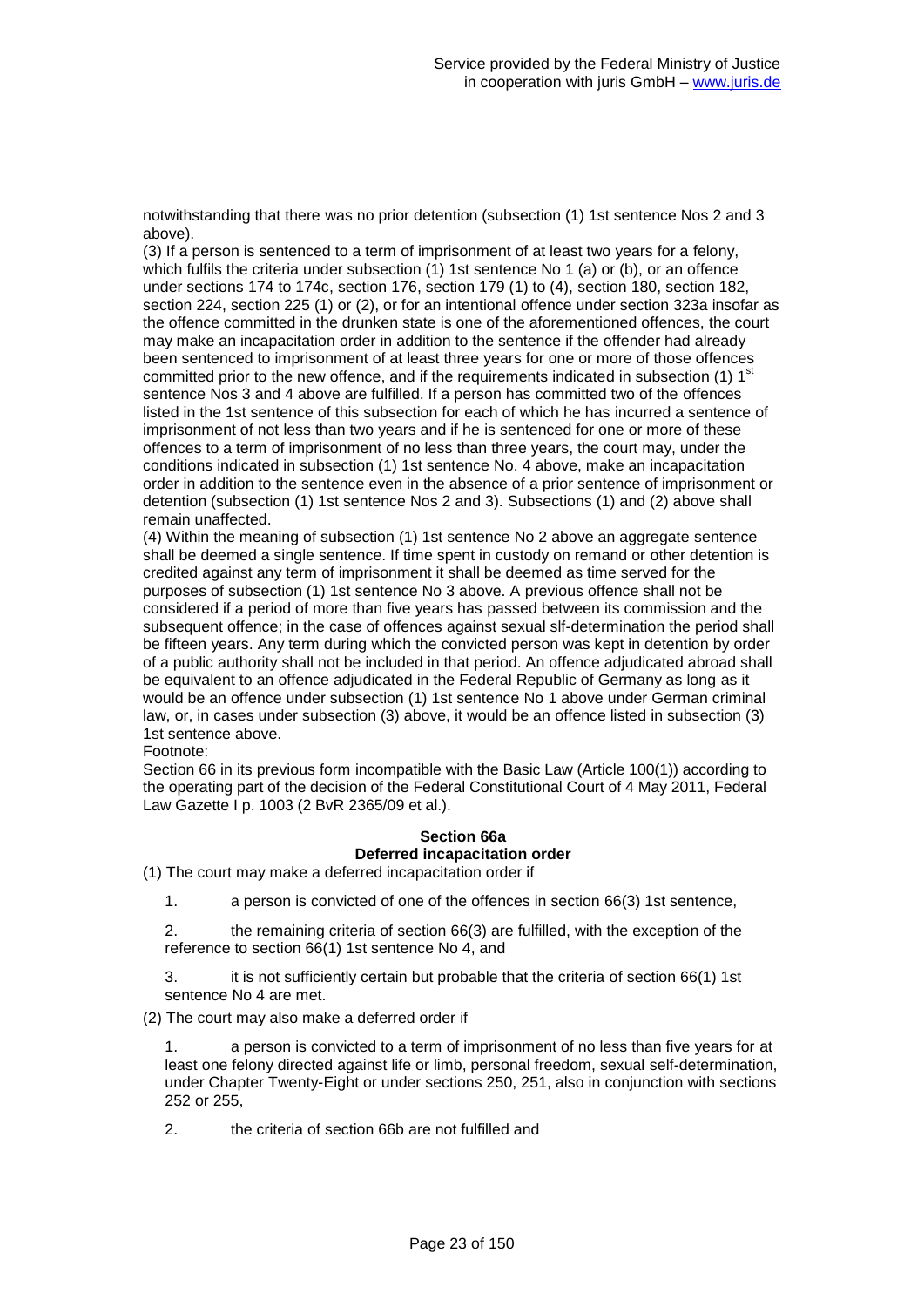3. it is sufficiently certain or at least probable that the criteria of section 66(1) 1st sentence No 4 are met.

(3) The court shall decide on making an incapacitation order deferred under subsections (1) or (2) above no later than the date when the prisoner shall have served his sentence in full; this shall apply mutatis mutandis if the prisoner had been granted conditional early release and the remainder of the sentence is being enforced. The court shall make the order if a comprehensive evaluation of the prisoner, his offences and also his development until the date of the decision indicate that he is likely to commit serious offences resulting in serious emotional trauma or physical injury to the victims. Footnote:

Section 66a in its previous form incompatible with the Basic Law (Article 100(1)) according to the operating part of the decision of the Federal Constitutional Court of 4 May 2011, Federal Law Gazette I p. 1003 (2 BvR 2365/09 et al.).

## **Section 66b Subsequent incapacitation order**

If pursuant to section 67d (6) a mental hospital order has been declared moot because the condition causing insanity or diminished responsibility on which the order was based did not exist at the time of that declaration, the court may subsequently make an incapacitation order

1. if the mental hospital order pursuant to section 63 was made based upon more than one of the offences set forth in section 66 (3) 1st sentence or if the person had either previously been sentenced to a term of imprisonment of no less than three years or had a mental hospital order made against him because of one or more such offences having been committed by him prior to the offence leading to the mental hospital order pursuant to section 63, and

2. if a comprehensive evaluation of the person, his offences and his development until the date of the decision indicate a high likelihood of his committing serious offences resulting in serious emotional trauma or physical injury to the victims.

This shall apply mutatis mutandis if after serving an order under section 63 a term of imprisonment imposed at the same time is to be enforced in its entirety or in part. Footnote:

Section 66b in its previous form incompatible with the Basic Law (Article 100(1)) according to the operating part of the decision of the Federal Constitutional Court of 4 May 2011, Federal Law Gazette I p. 1003 (2 BvR 2365/09 et al.).

## **Section 66c**

## **Organisation of detention for the purposes of incapacitation and of antecedent imprisonment**

(1) Detention for the purposes of incapacitation shall be carried out in institutions, which

1. offer a level of care to the detainee, based on a comprehensive treatment examination and of a regularly updated implementation plan.

> a) which is individual and intensive and aimed at incentivising and fostering the detainee's cooperation, particularly a psychiatric, psycho- or socio-therapeutical treatment tailored to the needs of the detainee, insofar as standardised offers do not appear promising, and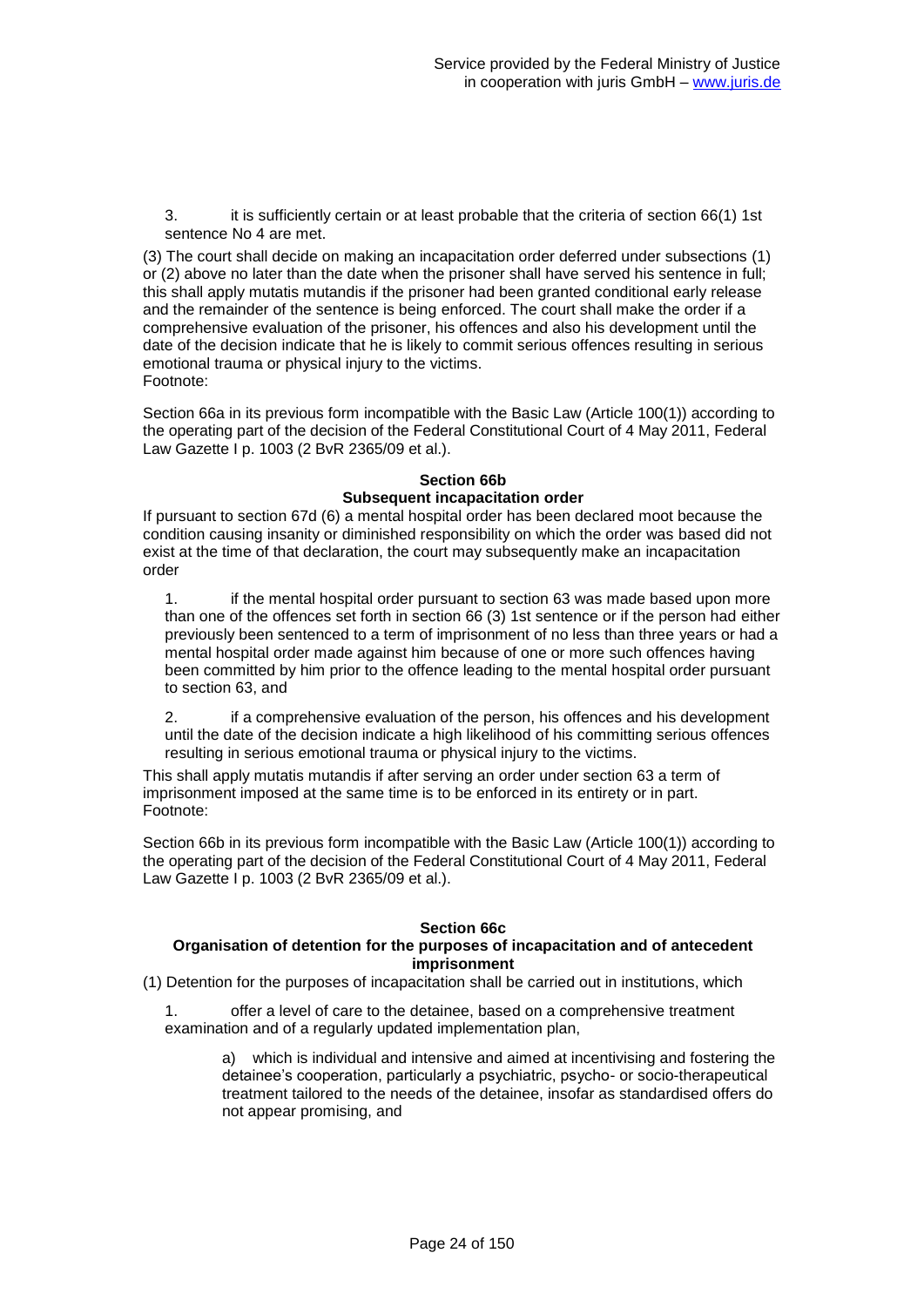b) whose aim is to minimise the detainee's dangerousness to the public to a degree that he may be conditionally released from the measure or the measure declared moot as soon as possible,

2. guarantee a detention,

a) which burdens the detainee as little as possible, matches the requirements of care under No 1 above and, security interests notwithstanding, is adapted to general conditions of life, and

b) which is carried out in special buildings or sections separate from the prison regime, unless the treatment under No 1 exceptionally requires otherwise, and

3. in order to achieve the goal mentioned in No 1 b)

a) offer measures for an open detention regime and preparations for the detainee's release, unless compelling objections exist, particularly specific factors indicating a danger that the detainee might abscond from detention or use the measures for the commission of serious offences, and

b) provide an aftercare once the detainee has regained his liberty, in close cooperation with state or private providers.

(2) If the court in its judgment made an incapacitation order (section 66), either upon deferral (section 66a(3)) or subsequently (section 66b) or has made a deferred order (section 66a(1) and (2)), the offender shall already during his term of imprisonment be offered the care under subsection (1) No 1 above, in particular a socio-therapeutical treatment, with the aim of making the enforcement of the detention (section  $67c(1) 1<sup>st</sup>$  sentence No 1) or its imposition (section 66a(3) unnecessary as far as possible.

## **Section 67**

#### **Sequence of enforcement**

(1) If custodial orders for measures under section 63 and section 64 are made in addition to a sentence of imprisonment, the measures shall be served before the sentence of imprisonment.

(2) The court shall order that all or part of the sentence be served before the measure, if the purpose of the measure will thereby be better facilitated. When making an order for custodial addiction treatment in addition to a term of imprisonment of not less than three years the court shall order that a part of the sentence shall be served before the measure. That part of the sentence is to be calculated in a manner that enables a decision under subsection (5)  $1<sup>st</sup>$ sentence below to be made after the part of the sentence and the measure have been served. The court shall determine that the sentence shall be served before the measure if the convicted person is obliged to leave and may be deported from the Federal Republic of Germany and if there is reason to believe that his residence within Germany will be terminated during the sentence or immediately after the sentence will have been served. (3) The court may subsequently make, modify or vacate an order pursuant to subsection (2) 1st or 2nd sentences above, if deemed appropriate based on the circumstances of the convicted person.

(4) If the measure is served in whole or in part before the sentence, any time spent serving the measure shall be credited against the sentence up to a maximum of two thirds of the term of imprisonment.

(5) If the measure is served before the sentence or a remainder of the sentence the court may grant early conditional release under section 57(1) 1st and 2nd sentences if half of the sentence has been served. If early release is not granted the measure shall continue; the court may order that the sentence be served instead if deemed appropriate based on the circumstances of the convicted person.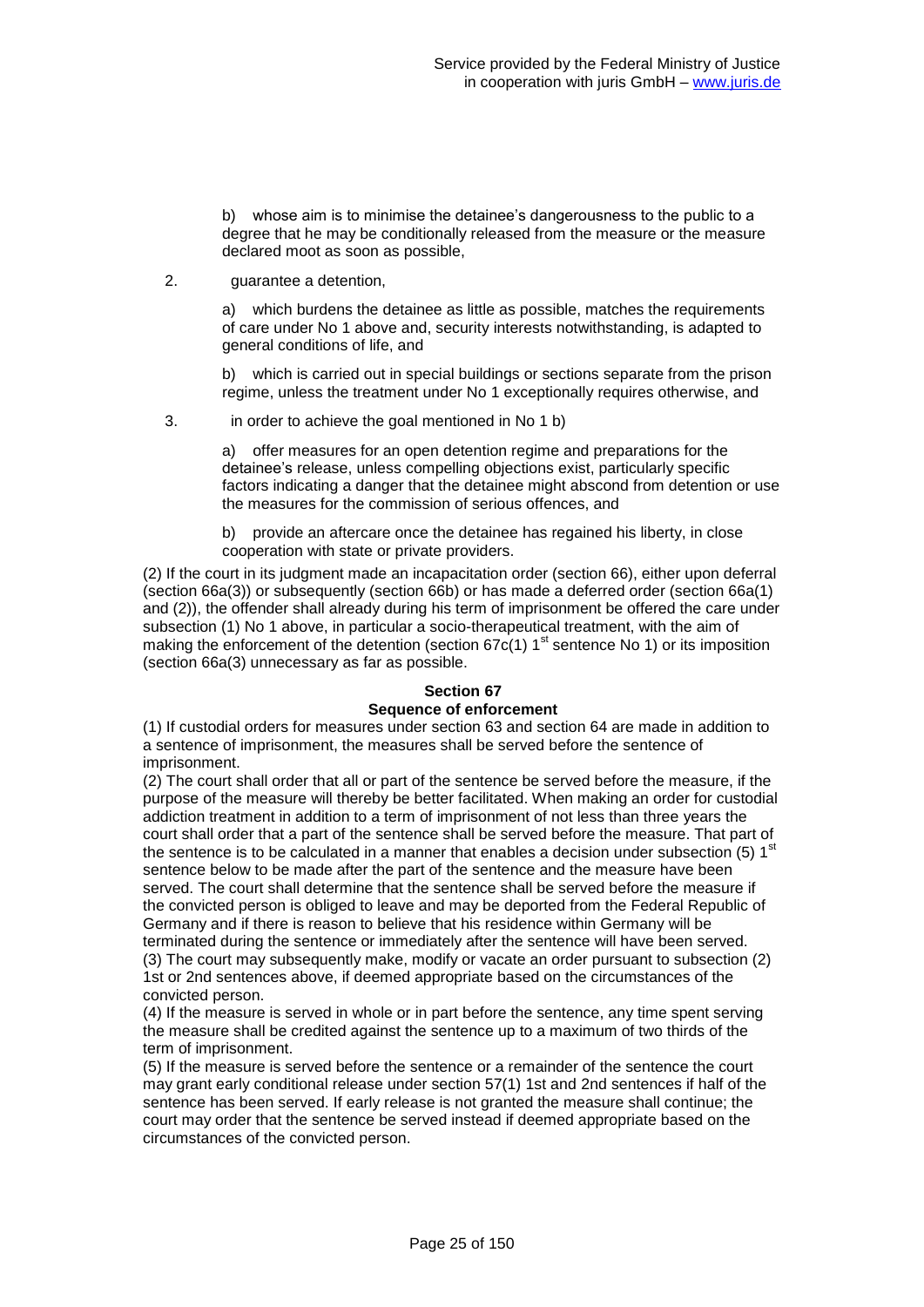## **Section 67a Transfer to another measure**

(1) If a mental hospital order or a custodial addiction treatment order have been made the court may subsequently transfer the convicted person to serve the other of those measures if this would improve the chances of re-socialisation of the convicted person.

(2) Under the condition of subsection (1) above the court may subsequently transfer a person subject to an incapacitation order to one of the measures listed in subsection (1). A subsequent transfer may be ordered if the criteria under subsection (1) above are met and the transfer is indicated for the purposes of carrying out a medical or addiction treatment, including persons who are still in prison and whose detention for the purposes of incapacitation has been ordered or deferred.

(3) The court may modify or vacate a decision under subsections (1) and (2) above, if there is reason to believe that this would improve the chances of resocialisation of the person. The court may further vacate a decision under subsection (2), if there is reason to believe that serving the measures named in subsection (1) will not lead to the desired result. (4) The length of the terms for serving a measure and the periods of review shall be the same that apply for an order made in a judgment. In the case of subsection (2)  $2^{nd}$  sentence above the court shall carry out a review before the measure is implemented within regular intervals of no more thanone year, whether the conditions for a decision under subsection (3) 2nd sentence above are met.

## **Section 67b**

## **Immediate order for suspended measure**

(1) If the court makes a mental hospital order or a custodial addiction treatment order it shall suspend the measure for an operational probationary period if special circumstances justify the expectation that the purpose of the measure

may be achieved in this manner. A suspension shall not be ordered if the person is to serve a sentence of imprisonment imposed at the same time as the measure and which has not been suspended.

(2) The order for suspension shall automatically lead to the person being subjected to supervision.

## **Section 67c**

#### **Deferred start date of detention**

(1) If a sentence of imprisonment is served prior to a custodial measure ordered for the same offence or offences, and, before the sentence has been served, the required review shows that

1. the purpose of the measure no longer requires its enforcement, or

that the detention for the purposes of incapacitation order would be disproportionate because the offender was not, in an overall evaluation of the course of the prison sentence served, offered sufficient care within the meaning of section 66c(2) in conjunction with section 66c(1) No 1,

the court shall suspend the measure for an operational probationary period; the order for suspension shall automatically lead to the person being subject to supervision.The review under the 1<sup>st</sup> sentence No 1 above is not required if the detention for purposes of incapacitation was ordered by the trial court at first instance less than one year before the end of the term of the prison sentence.

(2) If the custodial measure has not commenced within a period of three years of its order becoming final, and unless a case of subsection (1) above or section 67b exists, the measure must not be enforced unless the court so orders. Time spent by the convicted person in detention by order of a public authority shall not be credited to the period. The court shall order its enforcement if the purpose of the measure still so requires. If the purpose of the measure has not been achieved, yet special circumstances justify the expectation that it may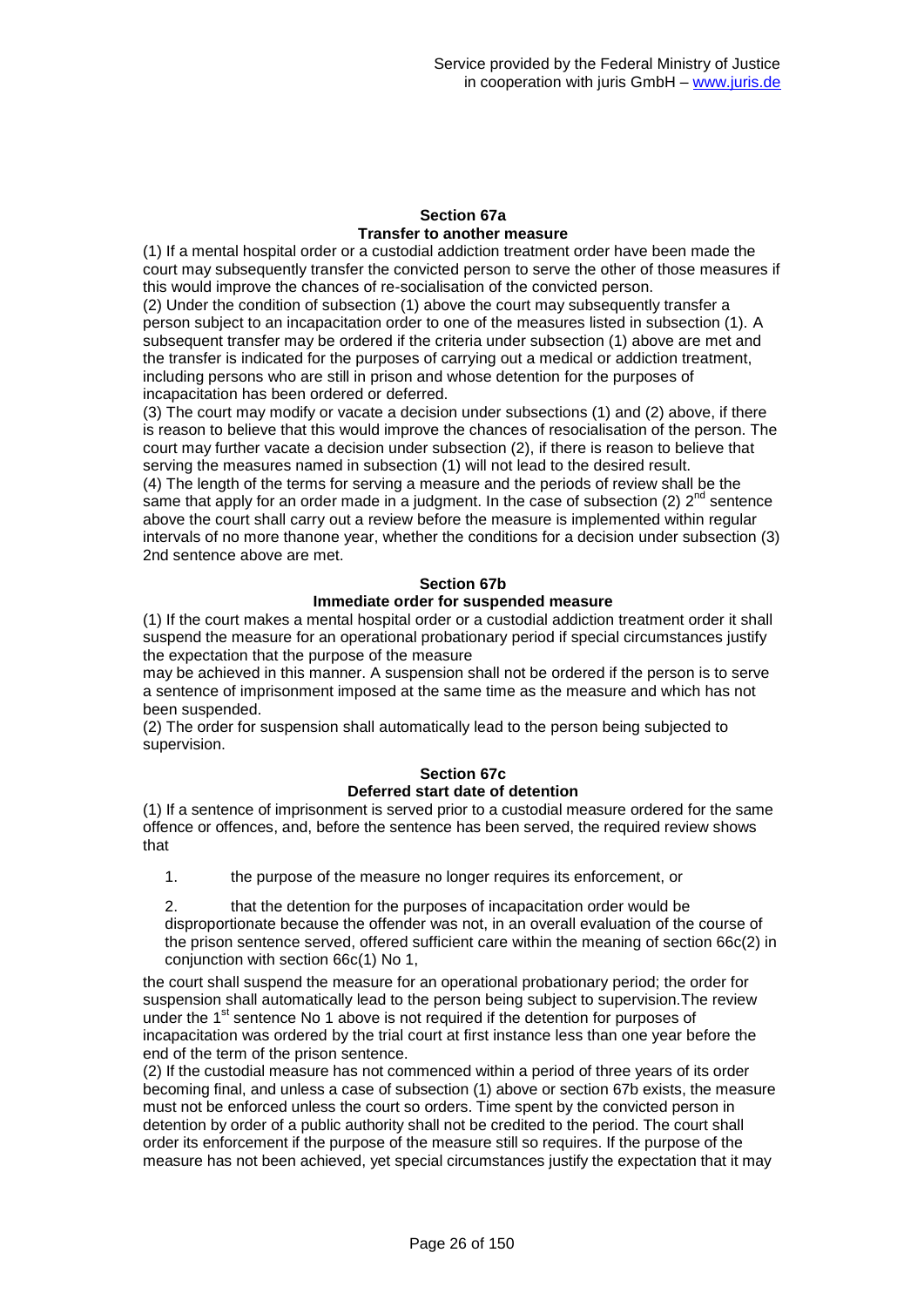be achieved by a suspension order, the court shall suspend the measure for an operational probationary period; the order for suspension shall automatically lead to the person being subjected to supervision. If the purpose of the measure has been achieved, the court shall declare it terminated.

## **Section 67d Duration of detention**

(1) Detention under a custodial addiction treatment order may not exceed a period of two years. This term shall run from the commencement of the detention. If a custodial measure is enforced before a sentence of imprisonment imposed at the same time, the maximum period shall be extended by the length of the term of imprisonment to the extent the time spent in the measure is credited towards the sentence.

(2) If no maximum period has been provided or the period has not yet expired, the court shall suspend the measure for an operational probationary period if it can be expected that the person subject to the measure will not commitany more unlawful acts if released. The order for suspension shall automatically lead to the person being subjected to supervision. The same shall apply mutatis mutandis if the court, after enforcement of the incapacitation order has begun, finds that its further enforcement would be disproportionate, because the detainee was not offered sufficient care within the meaning of section 66c(1) No 1 before a period set by the court not exceeding six months has elapsed; such a period shall be set by the court when reviewing the suspension of the enforcement, unless sufficient care is offered, indicating the measures to be offered. The suspension under the 1<sup>st</sup> or  $2^{n}$ sentences shall automatically lead to the person being subject to supervision.

(3) If ten years of an incapacitation order have been served, the court shall declare the measure terminated and order the release if there is no danger that the person under placement will commit serious offences resulting in serious emotional trauma or physical injury to the victims. The order for release shall automatically lead to the person being subject to supervision.

(4) If the maximum period has expired the person shall be released. The measure shall thereby be terminated. The release shall automatically lead to the person being subject to supervision.

(5) The court shall declare the custodial addiction treatment order terminated if the conditions of section 64 no longer exist. The release shall automatically lead to the person being subject to supervision.

(6) If, after the enforcement of a mental hospital order has begun, the court finds that the conditions for the measure no longer exist or that the continued enforcement of the measure would be disproportionate, the court shall declare it terminated. The release shall automatically lead to the person being subjected to supervision. The court shall waive supervision if it can be expected that the person will not commit any further offences without it.

#### **Section 67e Review**

(1) The court may review at any time whether the further enforcement of the custodial measure should be suspended or the measure be declared terminated. It must perform the review within specified periods.

(2) The specified periods shall be six months for a custodial addiction treatment order; one year for a mental hospital order; one year for incapacitation orders, after ten years of detention nine months.

(3) The court may reduce the period. It may also set dates within the statutory limits for review before the expiration of which an application for review shall be inadmissible. (4) The period shall run from the commencement of the detention. If the court denies suspension or termination the period shall commence anew with that decision.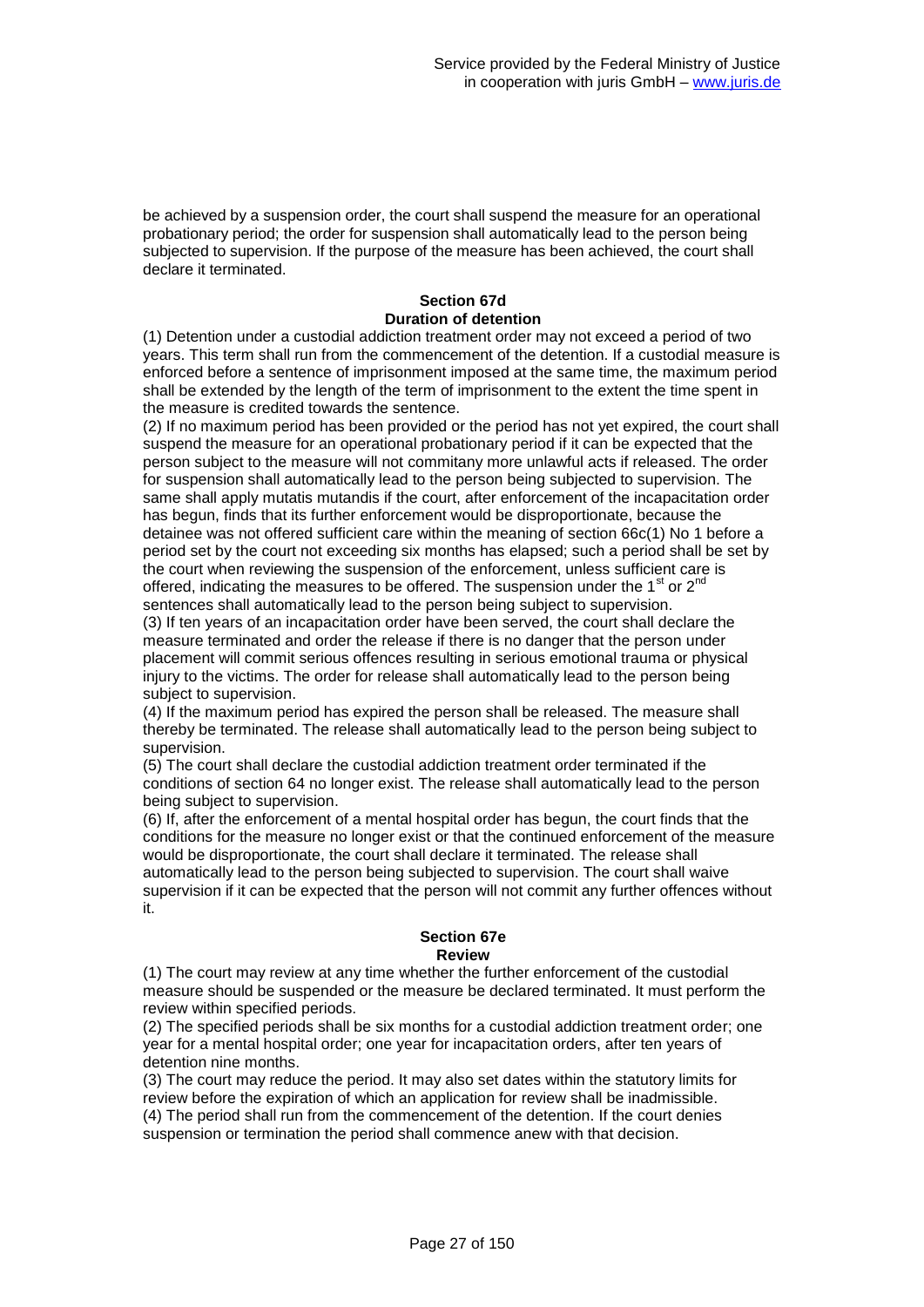#### **Section 67f Multiple orders**

If the court makes a custodial addiction treatment order any previous such order shall be deemed to be terminated.

# **Section 67g Revocation of suspended measure**

(1) The court shall revoke the suspension of a custodial measure if the convicted person

- 1. commits an unlawful act during the period of supervision;
- 2. grossly and persistently violates directions under section 68b; or
- 3. persistently evades the supervision and guidance of the probation officer or the supervision authority

and there is reason to believe that the purpose of the measure requires his detention. The 1st sentence above shall apply mutatis mutandis if the reason for revocation arose between the decision on suspension and the start of the supervision (section 68c(4)).

(2) The court shall also revoke the suspension of a measure pursuant to section 63 and section 64 if there is evidence during the operational period of the supervision that unlawful acts are to be expected from the convicted person as a result of his condition and the purpose of the measure requires his detention.

(3) The court shall further revoke the suspension if evidence, which has come to its attention during the period of the supervision and which would have led to the suspension being denied, shows that the purpose of the measure requires the detention of the convicted person.

(4) The period of detention before and after the revocation must not in its totality exceed the maximum statutory period for the measure.

(5) If the court does not revoke the suspension of the measure the measure shall be deemed terminated at the conclusion of the operational period of supervision.

(6) Services which the convicted person has rendered in fulfilment of directions shall not be reimbursed.

#### **Section 67h**

#### **Limited order for measure taking effect; crisis intervention**

(1) During the period of supervision the court may make an order that the suspended measure under section 63 or section 64 take effect for a duration not exceeding three months if there has been an acute deterioration of the state of the released person or a relapse into his addictive behaviour and if the measure is necessary in order to avoid a revocation under section 67g. Under the conditions of the 1st sentence above it may order the renewal of the measure or extend its duration; the maximum duration of the measure must not exceed a total of six months. Section 67g shall apply mutatis mutandis. (2) The court shall vacate the measure before the expiry of the period set pursuant to subsection (1) above if its purpose has been achieved.

**—Supervision—**

#### **Section 68**

#### **Conditions of supervision**

(1) If a person has incurred a fixed-term sentence of imprisonment of not less than six months for an offence in relation to which the law specifically provides for the availability of a supervision order, the court may make such an order in addition to the sentence if there is a danger that the person will commit further offences.

(2) The statutory provisions providing for supervision (section 67b, section 67c, 67d(2) to (6) and section 68f) remain unaffected.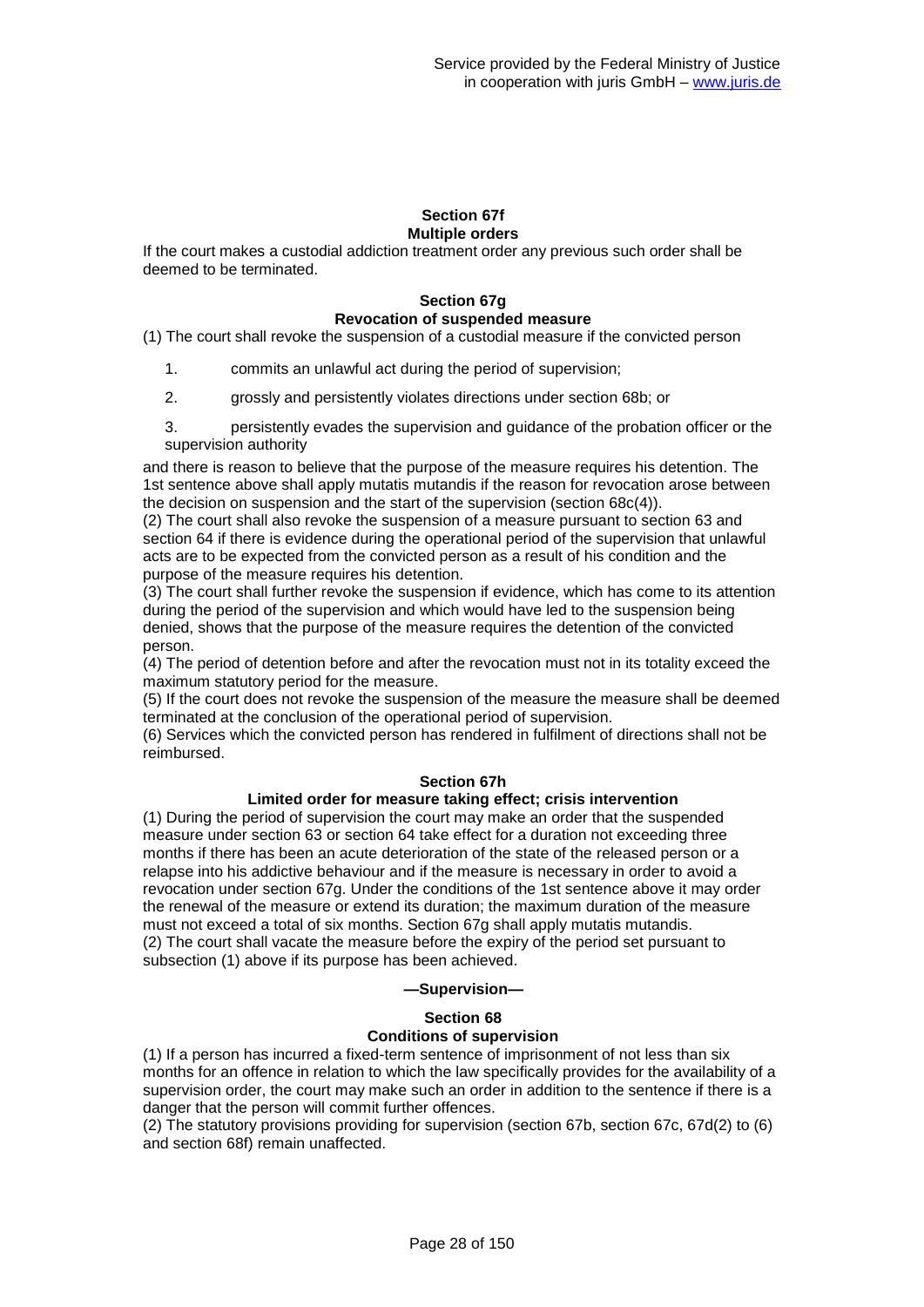#### **Section 68a**

## **Supervising authority, probation support, forensic ambulance service**

(1) The convicted person shall be assigned to a supervising authority; the court shall appoint a probation officer to support him for the period of supervision.

(2) The probation officer and supervising authority shall act together to assist and offer care to the convicted person.

(3) The supervising authority shall supervise the conduct of the convicted person and the fulfilment of the directions in cooperation with the court and with the support of the probation officer.

(4) If there is disagreement between the supervising authority and the probation officer as to questions which affect assistance and care for the convicted person the court shall resolve the matter.

(5) The court may give instructions to the supervising authority and the probation officer concerning their functions.

(6) Before filing a request to prosecute under section 145a 2nd sentence the supervising authority shall hear the probation officer; subsection (4) above does not apply.

(7) If a direction pursuant to section 68b(2) 2nd and 3rd sentences has been ordered, the forensic ambulance service shall work together with the parties mentioned in subsection (2) above. Subsections (3) and (6) above on the position of the probation officer above shall apply mutatis mutandis to the forensic ambulance service.

(8) The parties mentioned in subsection (1) above and the staff of the forensic ambulance service mentioned in section 203(1) Nos 1, 2 and 5 shall disclose third party secrets to each other which have come to their attention in the course of their activities within the relationship mentioned in section 203 or otherwise, to the extent that this is necessary to support the convicted person in avoiding the commission of future offences. Moreover, the staff of the forensic ambulance service mentioned in section 203(1) Nos 1, 2 and 5 shall disclose such secrets to the supervising authority and the court, if in their opinion

1. this is necessary for the purpose of ensuring that the convicted person adheres to a direction under section 68b(1) 1st sentence No 11 to present himself at certain intervals, or that he participates, within the remit of a direction under section 68b(2) 2nd and 3rd sentences, in treatment,

2. the conduct of the convicted person gives reason to believe that measures under section 67g, section 67h or section 68c(2) or (3) are necessary, or

3. if this is necessary to avert a serious and present danger to life and limb, personal freedom or the sexual self-determination of third parties.

In cases under the 1st sentence and the 2nd sentence Nos 2 and 3 of this subsection, information within the meaning of section 203(1) disclosed by staff of the forensic ambulance service may only be used for the purposes mentioned therein.

#### **Section 68b Directions**

(1) The court may, for the duration of the supervision or for a shorter period, direct the convicted person

1. not to leave his place of domicile or his residence or a specified area without the permission of the supervising authority;

2. not to frequent specified places which may induce him to commit further offences;

3. not to make or maintain contact with the victim, or certain persons or persons from a certain group who may induce him to commit further offences, nor to employ, train or harbour them;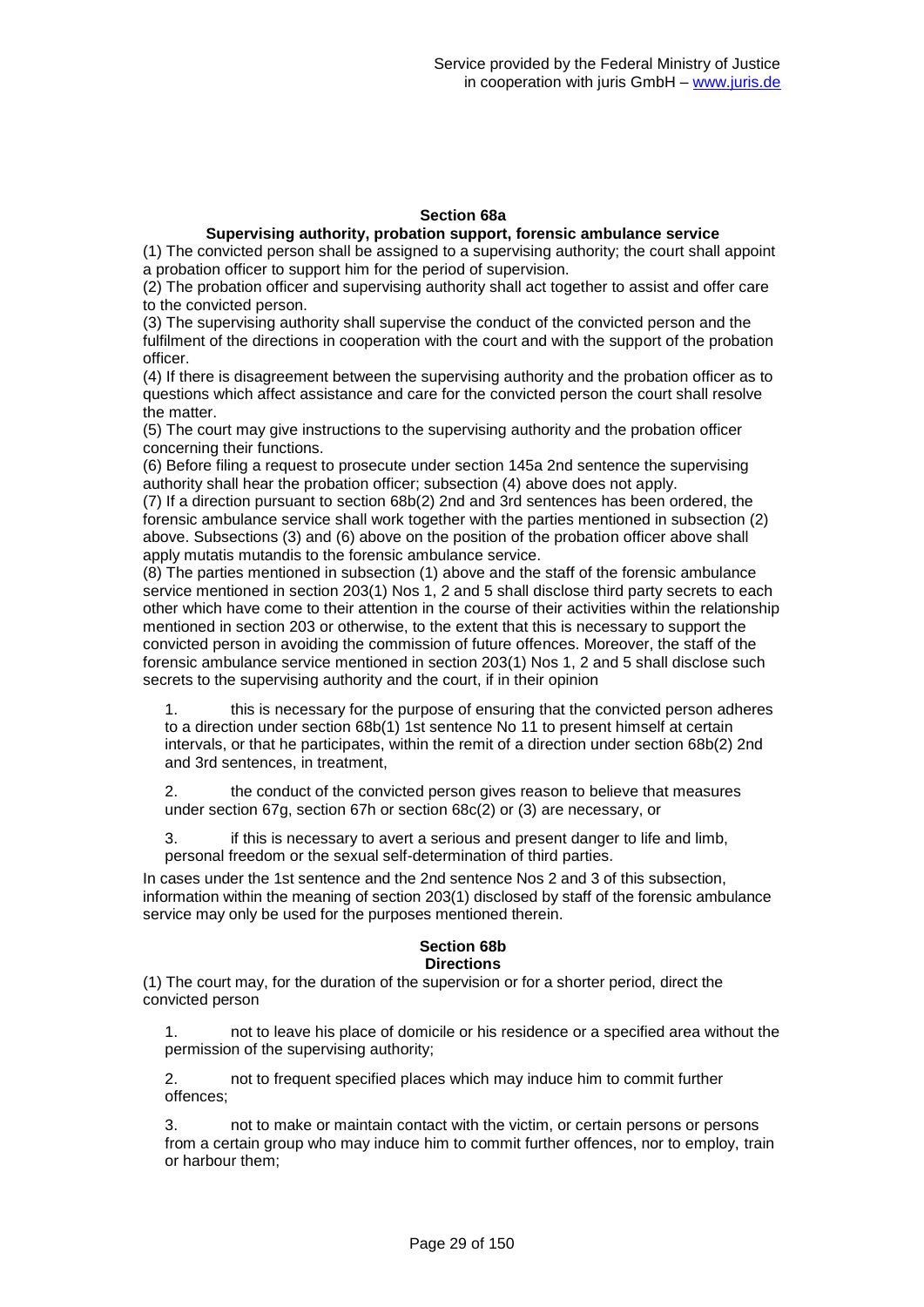4. not to engage in particular activities which in certain circumstances may be exploited for criminal purposes;

5. not to possess, carry or entrust to another for safekeeping particular objects which could induce him to commit further offences;

6. not to possess or drive motor-vehicles or particular types of motor-vehicles or other vehicles, which in certain circumstances may be misused by him for criminal purposes;

7. to report at particular times to the supervising authority, to another public authority or to the probation officer;

8. to report promptly every change of residence or employment to the supervising authority;

9. to report in the case of unemployment to the Public Employment Agency or to another authorised employment agency;

10. not to consume alcohol or other drugs, if based on certain information there is reason to believe that their consumption will contribute to the commission of future offences, and to undergo alcohol and drug tests of a non-invasive nature; or

11. to present himself at certain times or at certain intervals to a doctor, a psychotherapist or the forensic ambulance service, or

12. to carry the equipment for the electronic monitoring of his whereabouts in working order with him at all times and not to tamper with them.

The court shall indicate the prohibited or required conduct as precisely as possible in its directions. A direction under the  $1<sup>st</sup>$  sentence No 12 above shall be inadmissible, unless

1. the supervision was triggered by having served the totality of a sentence of imprisonment or by an aggregate sentence of no less than three years' imprisonment or on the basis of a spent measure,

2. the sentence or aggregate sentence of imprisonment or the detention were ordered for one or more offences as mentioned in section  $66(3)$  1<sup>st</sup> sentence,

3. there is a danger that the convicted person may commit further offences as mentioned in section  $66(3)$  1<sup>st</sup> sentence, and

4. the direction appears necessary to prevent the convicted person from committing further offences as mentioned in section  $66(3)$  1<sup>st</sup> sentence, by means of data processing under section 463a(4) 2<sup>nd</sup> sentence of the Code of Criminal Procedure, in particular for the purposes of monitoring compliance with directions imposed under the 1<sup>st</sup> sentence Nos 1 or 2 above.

The requirements of the  $3<sup>rd</sup>$  sentence No 1 in conjunction with No 2 above are met irrespective of whether the supervision under section  $68e(1)$  1<sup>st</sup> sentence referred to therein has been terminated.

(2) The court may, for the duration of the supervision or for a shorter period, give directions to the convicted person, particularly in relation to education, employment, leisure, ordering of financial affairs, or the fulfilment of maintenance obligations. The court may direct the convicted person to undergo psychiatric, psycho—or sociotherapy (therapy direction). Section 56c(3) shall apply mutatis mutandis, also for the direction to undergo invasive alcohol or drug tests.

(3) No unreasonable demands may be made in the directions on the lifestyle of the convicted person.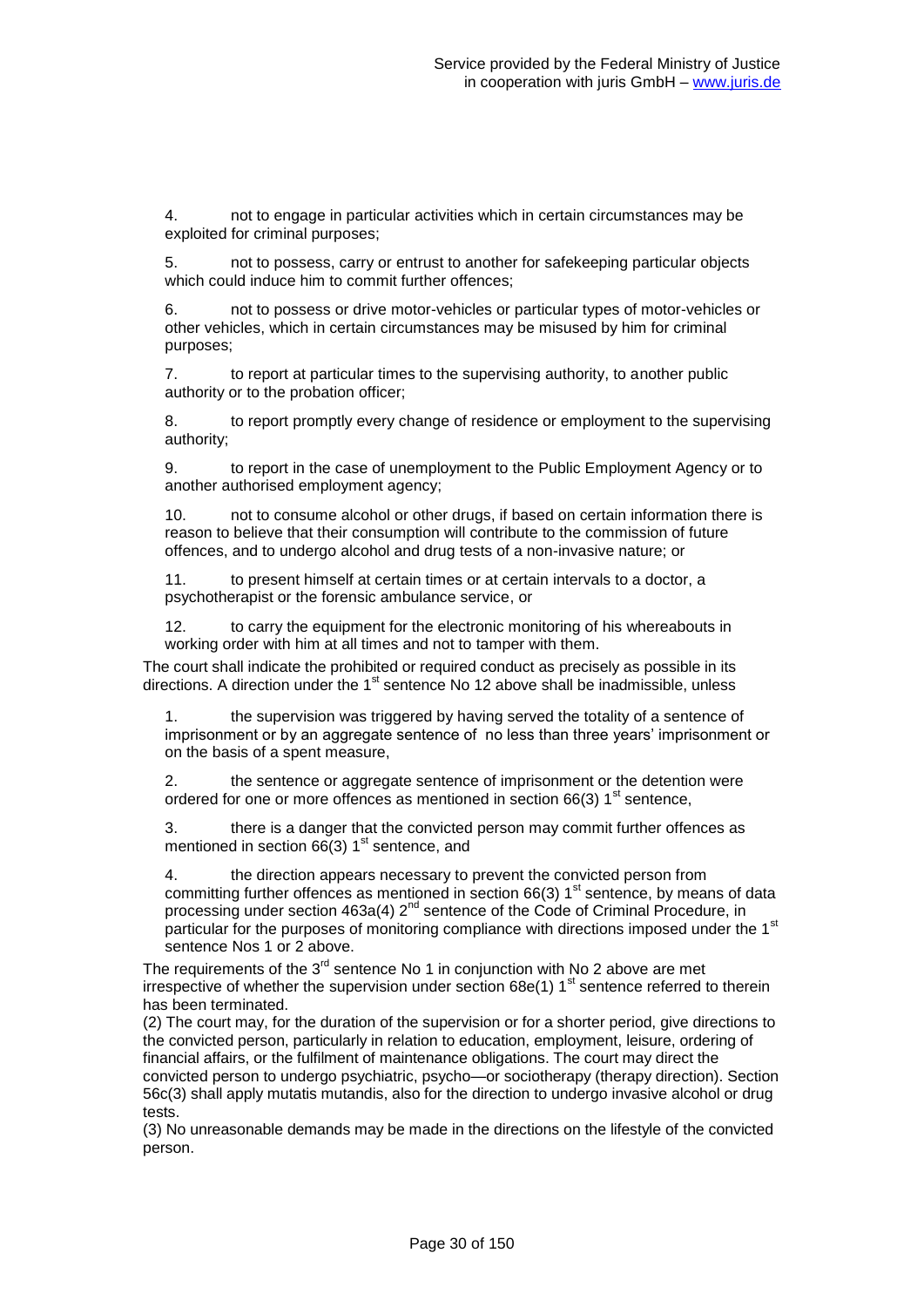(4) If by the commencement of a supervision period an already existing state of supervision is deemed terminated pursuant to section 68e(1) 1st sentence No 3, the court shall include the directions issued under the previous supervision in its own order.

(5) To the extent that the supervision of a convicted person in the cases of subsection (1) No 11 above or his treatment under subsection(2) above is not carried out by a forensic ambulance service section68a(8) shall apply mutatis mutandis.

# **Section 68c**

## **Duration**

(1) The period of supervision shall last no less than two and no more than five years. The court may reduce the maximum duration.

(2) The court may make an indeterminate supervision order exceeding the maximum in subsection (1) 1st sentence above if the convicted person

1. does not consent to a direction under section 56c(3) No 1; or

2. does not comply with a direction to undergo medical treatment or addiction treatment or a therapy direction

and if a danger to the general public through the commission of further serious offences is to be expected. If the convicted person subsequently consents, the court shall fix the further duration of the supervision. Section 68e(3) shall apply.

(3) The court may make an indeterminate supervision order exceeding the maximum in subsection (1) 1st sentence above if

1. in the case of a suspended mental hospital order under section 67d(2) there is reason to believe that the convicted person is otherwise about to lapse into a state under section 20 or section 21 resulting in a danger to the general public by the commission of further serious unlawful acts, or

2. if the violation of directions under section 68b(1) or (2) or other specific circumstances give reason to believe that there may be a danger to the general public by the commission of further serious offences, and

a) the convicted person has, for an offence listed under section 181b, been sentenced to a single or aggregate term of imprisonment of not less than two years or a mental hospital order or a custodial addiction treatment order, or

b) supervision under the criteria section  $68b(1) 3<sup>rd</sup>$  sentence No 1 was triggered and the sentence or aggregate sentence of imprisonment or the detention was was imposed or ordered for one or more felonies against life or limb, personal freedom or under sections 250, 251, also in conjunction with sections 252 or 255

For th termination of the supervision section  $68b(1)$  4<sup>th</sup> sentence shall apply mutatis mutandis.

(4) In the case of section 68b(1) supervision shall commence when the order becomes final; in the cases of section 67b(2), section 67c(1)  $1^{st}$  sentence and (2)  $4^{th}$  sentence and of section  $67d(2)$  3<sup>rd</sup> sentence it shall commence when the suspension order becomes final or at a later date as specified by the court. Any time during which the person was a fugitive, was hiding, or was kept in detention by order of a public authority shall not be credited against its duration.

## **Section 68d**

## **Subsequent decisions; review period**

(1) The court may subsequently make, modify or vacate decisions pursuant to section 68a(1) and (5), section 68b, section 68c(1) 2nd sentence, (2) and (3).

(2) In the case of a direction under section  $68b(1) 1^{st}$  sentence No 12, the court shall review whether it is to be vacated before two years have lapsed. Section 67e(3) and (4) shall apply mutatis mutanids.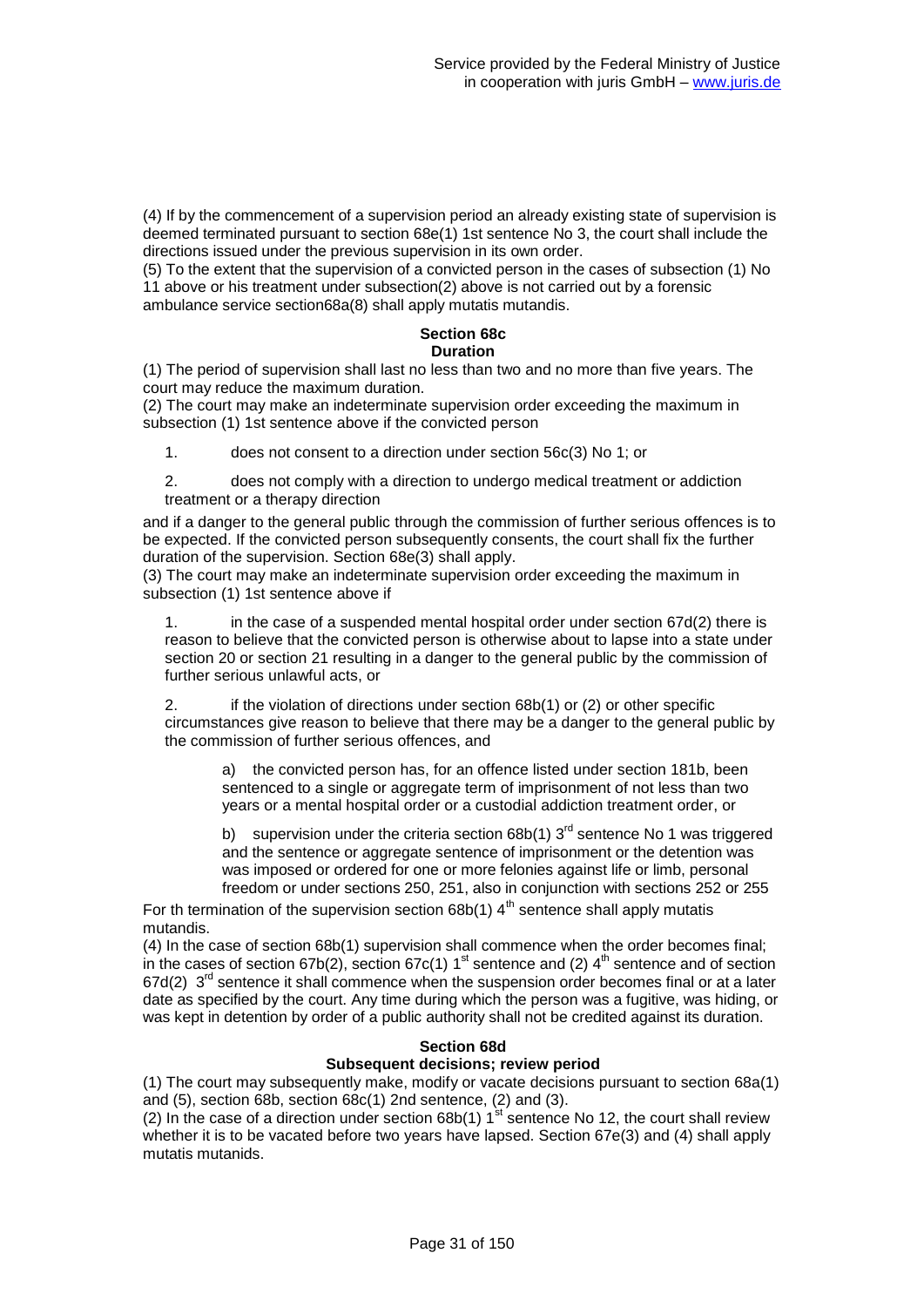## **Section 68e Termination or stay of supervision**

(1) Unless the supervision order is indeterminate or in the case of a suspension of a custodial measure (sections 67b(2), 67c(1) 1<sup>st</sup> sentence, (2) 4<sup>th</sup> sentence, 67d(2) 3<sup>rd</sup> sentence, the supervision ends

1. with the commencement of a custodial measure,

2. with the commencement of a sentence of imprisonment, in addition to which a custodial measure has been ordered,

3. with the commencement of a new supervision.

In all other cases the supervision shall be stayed for the time a person serves a sentence of imprisonment or a custodial measure. The court vacates any supervision triggered by the suspension of a custodial measure if it is no longer necessary in light of the existence of a circumstance mentioned in the 1<sup>st</sup> sentence Nos  $1 - 3$  above. If a new supervision is added to an already existing indeterminate supervision or in the case of a suspension of a custodial measure, the court shall vacate the new measure if it is not necessary in view of the existing one.

(2) The court shall terminate the supervision if there is reason to believe that the person will not commit any further offences without it. The termination must not be ordered before the expiry of the statutory minimum period. The court may set periods not exceeding six months before the expiry of which an application for termination of supervision is inadmissible. (3) In the case of indeterminate supervision, the court shall

1. in the case of section 68c(2) 1st sentence no later than after expiry of the maximum period under section 68c (1) 1st sentence,

2. in the case of section 68c(3) before the expiry of two years,

review whether a decision under subsection (2) 1st sentence above is appropriate. If the court denies the termination of supervision, it shall review the case before the expiry of a further two years.

## **Section 68f**

## **Supervision after serving full sentence**

(1) If a single or aggregate sentence of imprisonment of not less than two years has been imposed for intentional offences, or not less than one year for an offence listed in section 181b, has been fully served, supervision shall commence upon the release of the convicted person. This shall not apply if a custodial measure of rehabilitation and incapacitation is enforced immediately afterwards.

(2) The court may waive supervision if there is reason to believe that the convicted person will not commit further offences without supervision.

#### **Section 68g**

## **Supervision coinciding with suspended sentence, conditional early release or suspended professional disqualification order**

(1) If a suspended sentence, conditional early release or a suspension of the professional disqualification has been ordered and if the convicted person is at the same time under supervision for the same or another offence, only section 68a and section 68b shall apply in relation to supervision and directions. Supervision shall not cease before the expiry of any operational period.

(2) If the suspended sentence, conditional early release and the supervision have been ordered on the basis of the same offence, the court may determine that the supervision shall be stayed until the expiry of any operational period. In this case the operational period shall not be credited towards the period of supervision.

(3) If after the expiry of the operational period the sentence or the remainder thereof is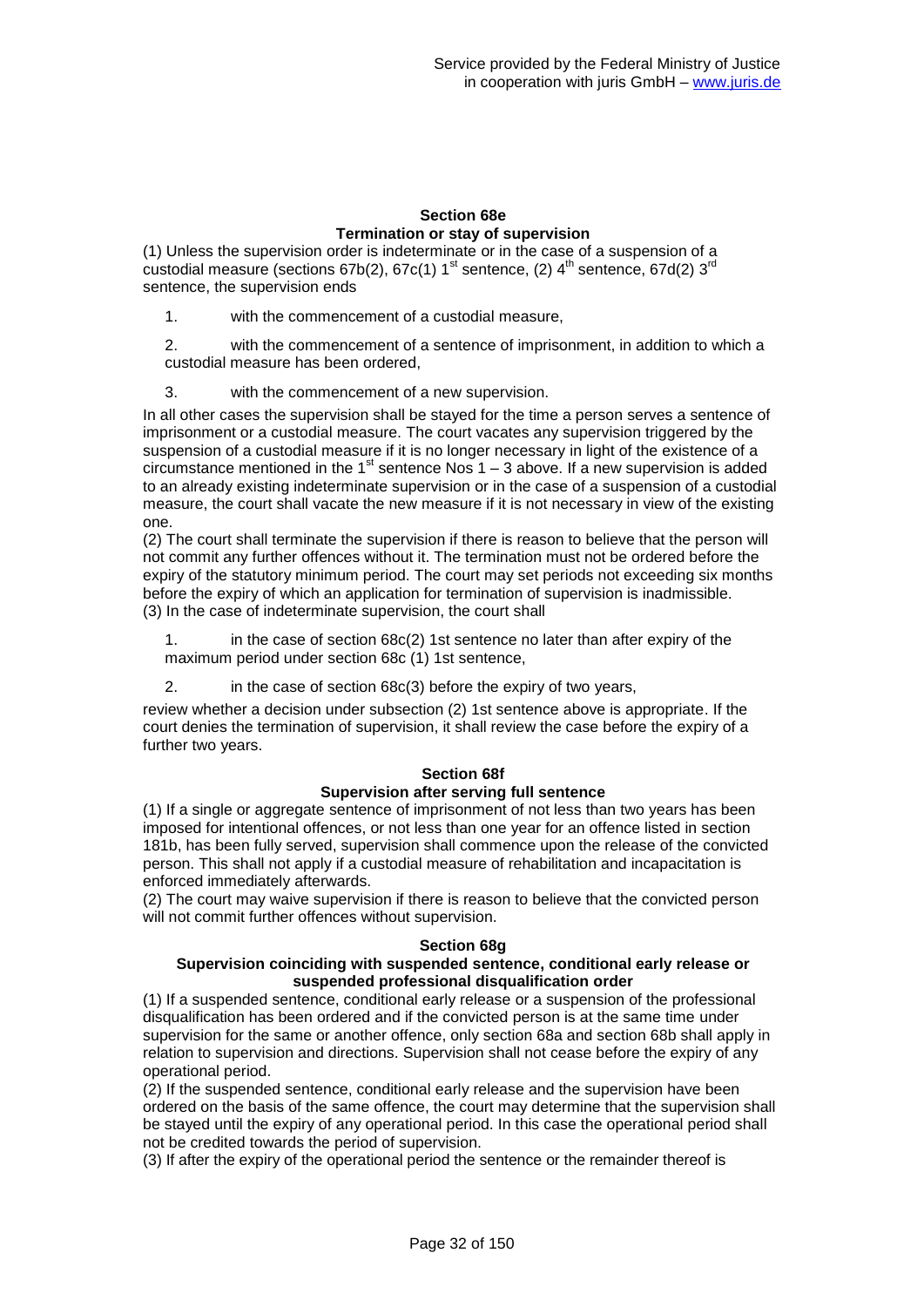remitted or the professional disqualification declared terminated, supervision ordered because of the same offence shall cease at the same time, unless the supervision is indeterminate (section 68c(2) 1st sentence or (3)).

## **—Disqualification from driving—**

#### **Section 69 Disqualification order**

(1) If a person has been convicted of an unlawful act he committed in connection with the driving of a motor-vehicle or in violation of the duties of the driver of a motor-vehicle, or has not been convicted merely because he was proven to have acted in a state of insanity or his having so acted could not be excluded, the court shall make a driving disqualification order if the act shows that he is unfit to drive a motor-vehicle. A further examination pursuant to section 62 shall not be required.

(2) If the unlawful act under subsection (1) above is one of the following misdemeanours:

1. endangering road traffic (section 315c);

2. driving while under the influence of alcohol or drugs (section 316);

3. leaving the scene of an accident without cause (section 142) although the offender knows or should have known that a person was killed, seriously injured or significant damage to the property of another was caused in the accident; or

4. committing offences in a senselessly drunken state (section 323a), if the offence committed is one of the offences in Nos 1 to 3 the person shall typically be deemed unfit to drive motor-vehicles.

(3) The driving licence shall cease when the judgment becomes final. A driving licence issued by a German public authority shall be subject to a deprivation order in the judgment.

#### **Section 69a**

## **Order for period before new licence may be issued**

(1) If the court makes a disqualification order it shall at the same time order that no new driving licence shall be issued for a period from six months to five years (ban). The court may order a permanent ban if there is reason to believe that the statutory maximum period will not suffice to avert the danger posed by the offender. If the offender has no driving licence only a ban shall be imposed.

(2) The court may exempt particular types of motor-vehicles from the ban if spe cial circumstances justify the assumption that the purpose of the measure will not be put at risk. (3) The minimum ban shall be for a period of one year if during the last three years before the offence a ban had been ordered against the offender.

(4) If the offender's driving licence had been provisionally seized because of the offence (section 111a of the Code of Criminal Procedure), the minimum ban shall be reduced by the time during which the provisional deprivation was in effect. In no case shall the ban be less than three months.

(5) The ban shall commence when the judgment becomes final. The time of a provisional deprivation ordered because of the offence shall be credited towards the period of the ban to the extent it has run following the date on which the judgment in those proceedings in which the factual findings underlying the measure could last have been examined was pronounced. (6) For the purposes of subsections (4) and (5) above the provisional seizure of a driving licence or its seizure (section 94 of the Code of Criminal Procedure) shall be equivalent to a provisional disqualification.

(7) If there is reason to believe that the offender is no longer unfit to drive motor-vehicles the court may terminate the ban. This termination may not be ordered unless the ban has been in effect for three months, or a year in cases pursuant to subsection (3) above; subsection (5) 2nd sentence and subsection (6) above shall apply mutatis mutandis.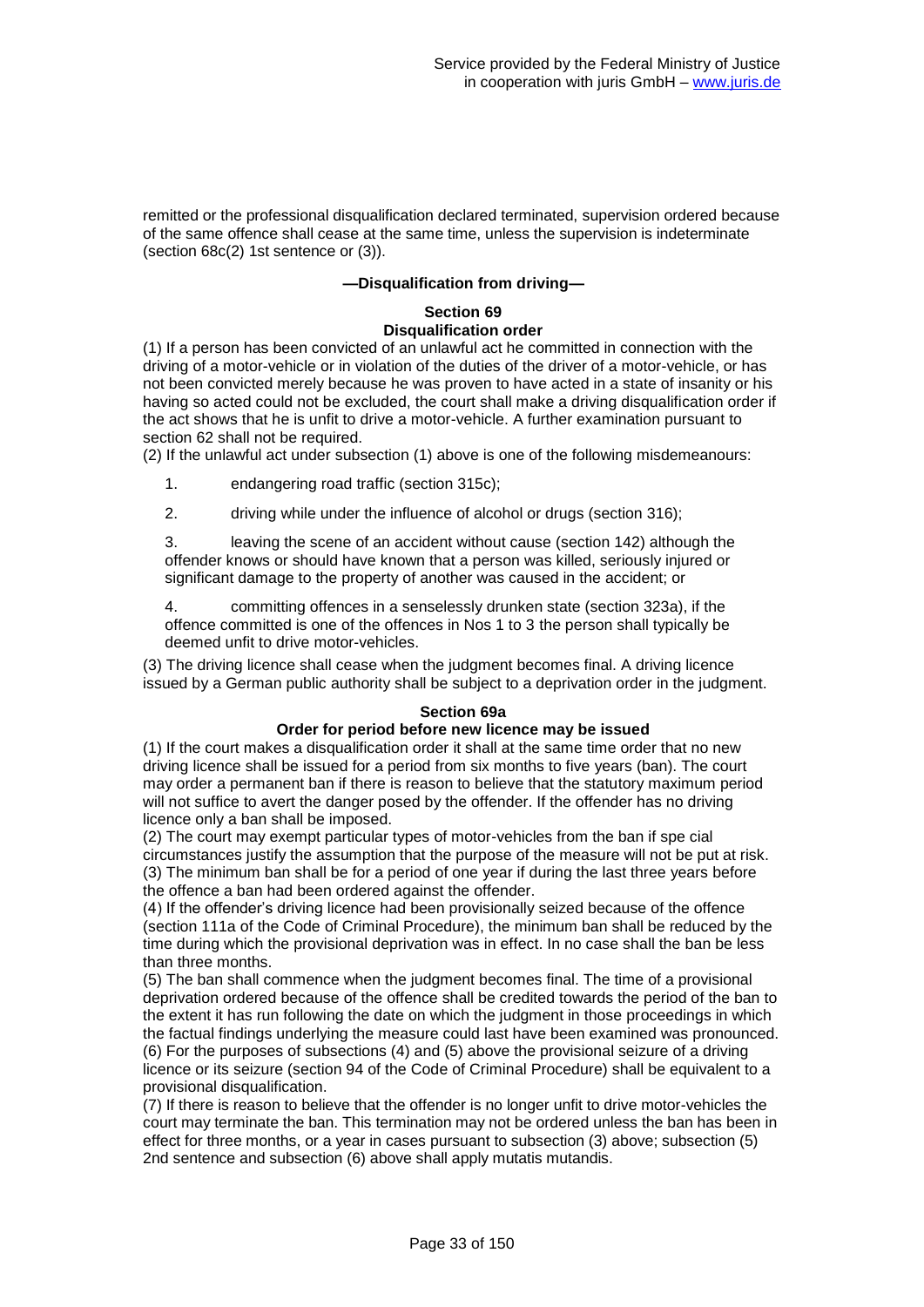#### **Section 69b Effect of disqualification in case of foreign licence**

(1) If the offender is allowed to drive motor-vehicles in Germany on the basis of a licence granted abroad, without a driving licence having been issued by a German public authority, the disqualification order shall have the effect of a loss of the right to make use of the licence in Germany. The right to drive motor-vehicles in Germany ceases when the decision becomes final. For the duration of the ban neither a German licence may be issued nor the right to make use of the foreign licence be reinstated.

(2) If the foreign driving licence was issued by a public authority of a member state of the European Union or another signatory state of the Treaty on the European Economic Area and the holder has his domicile in Germany the driving licence shall be ordered confiscated in the judgment and sent back to the issuing authority. In all other cases the loss of the right to drive and the ban shall be endorsed on the foreign driving licences.

#### **—Disqualification from exercising a profession—**

## **Section 70 Order for professional disqualification**

(1) If a person has been convicted of an unlawful act he committed in abuse of his profession or trade or in gross violation of the attendant duties, or has not been convicted merely because he was proven to have acted in a state of insanity or his having so acted could not be excluded the court may make an order disqualifying him from engaging in that profession, branch of profession, trade or branch of trade, for a period from one year to five years, if a comprehensive evaluation of the offender and the offence shows that by further engagement in the profession, branch of profession, trade or branch of trade there is a danger that he will commit serious unlawful acts of the kind indicated above. The disqualification order may be made in permanence if there is reason to believe that the statutory maximum period will not suffice to avert the danger posed by the offender.

(2) If the offender had been provisionally disqualified from engaging in a profession, branch of profession, trade or branch of trade (section 132a of the Code of Criminal Procedure), the minimum term of disqualification shall be reduced by the time during which the provisional disqualification was in effect. In no case may it be less than three months.

(3) For the duration of the disqualification the offender must neither engage in the profession, branch of profession, trade or branch of trade on behalf of another nor have a person who is subject to his instructions engage in it on his behalf.

(4) The disqualification shall commence when the judgment becomes final. Any period of a provisional disqualification imposed because of the act shall be credited to the disqualification period to the extent it has run following the date on which the judgment in those proceedings in which the factual findings underlying the measure could last have been examined was pronounced. Any period during which the offender was kept in detention by order of a public authority shall not be so credited.

## **Section 70a**

## **Order suspending professional disqualification**

(1) If, after a disqualification order has been made, there is reason to believe that there is no longer a danger that the offender will commit serious unlawful acts of the kind mentioned in section 70(1) the court may suspend the order for a probationary operational period. (2) The order must not be made before the expiry of one year. Any time of a provisional disqualification shall be credited to the period of disqualification under section 70(4) 2nd sentence. Any period during which the offender was kept in detention by order of a public authority shall not be so credited.

(3) If the disqualification order is suspended, section 56a and sections 56c to 56e shall apply mutatis mutandis. The operational period shall be extended by any time during which a sentence of imprisonment or a custodial measure, which was imposed on or ordered against the convicted person because of the offence, was served.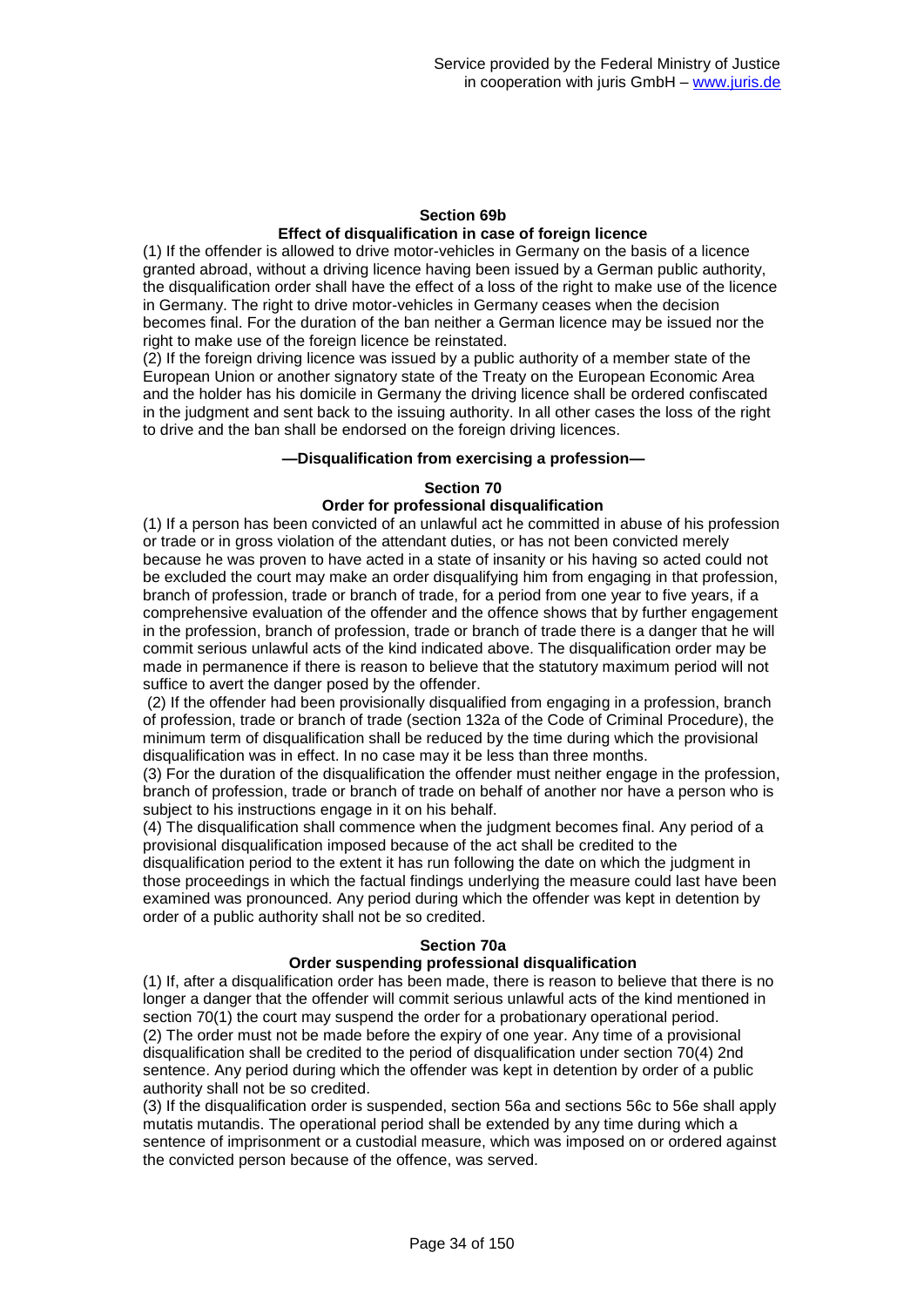## **Section 70b Revocation of order**

(1) The court shall revoke the suspension of the disqualification order if the convicted person

1. commits an unlawful act in abuse of his profession or trade or of the attendant duties during the operational period;

2. grossly or persistently violates a direction; or

3. persistently evades the supervision and guidance of the probation officer and there is reason to believe that the purpose of the disqualification requires its enforcement.

(2) The court shall further revoke the suspension if evidence, which has come to its attention during the period of the supervision and which would have led to the suspension being denied, shows that the purpose of the measure requires the enforcement of the disqualification.

(3) Any period of the suspension shall not be credited to the period of disqualification. (4) Services which the convicted person has rendered in fulfilment of directions and assurances shall not be reimbursed.

(5) After the operational period has expired the court shall declare the disqualification terminated.

#### **—Common provisions—**

## **Section 71**

## **Independent orders**

(1) The court may make an independent mental hospital order or a custodial addiction treatment order if criminal proceedings are impracticable because the offender is insane or unfit to plead.

(2) The same shall apply to driving and professional disqualification orders.

## **Section 72**

#### **Orders for joint measures**

(1) If the conditions for more than one measure are fulfilled but the intended purpose can be achieved through individual orders from among their number, only those individual measures shall be ordered. Priority among a number of suitable measures shall be given to those which pose the least burden on the offender.

(2) In all other cases, measures shall be ordered concurrently unless the law provides otherwise.

(3) If more than one custodial measure is imposed the court shall determine the sequence of their enforcement. Before any measure has been fully served the court shall order the enforcement of the next if its purpose still requires detention. Section 67c(2) 4th and 5th sentences shall apply mutatis mutandis.

## **SEVENTH TITLE CONFISCATION AND DEPRIVATION ORDERS**

#### **Section 73**

#### **Conditions of confiscation**

(1) If an unlawful act has been committed and the principal or a secondary participant has acquired proceeds from it or obtained anything in order to commit it, the court shall order the confiscation of what was obtained. This shall not apply to the extent that the act has given rise to a claim of the victim the satisfaction of which would deprive the principal or secondary participant of the value of what has been obtained.

(2) The order of confiscation shall extend to benefits derived from what was obtained. It may also extend to objects which the principal or secondary participant has acquired by way of sale of the acquired object, as a replacement for its destruction, damage to or forcible loss of it or on the basis of a surrogate right.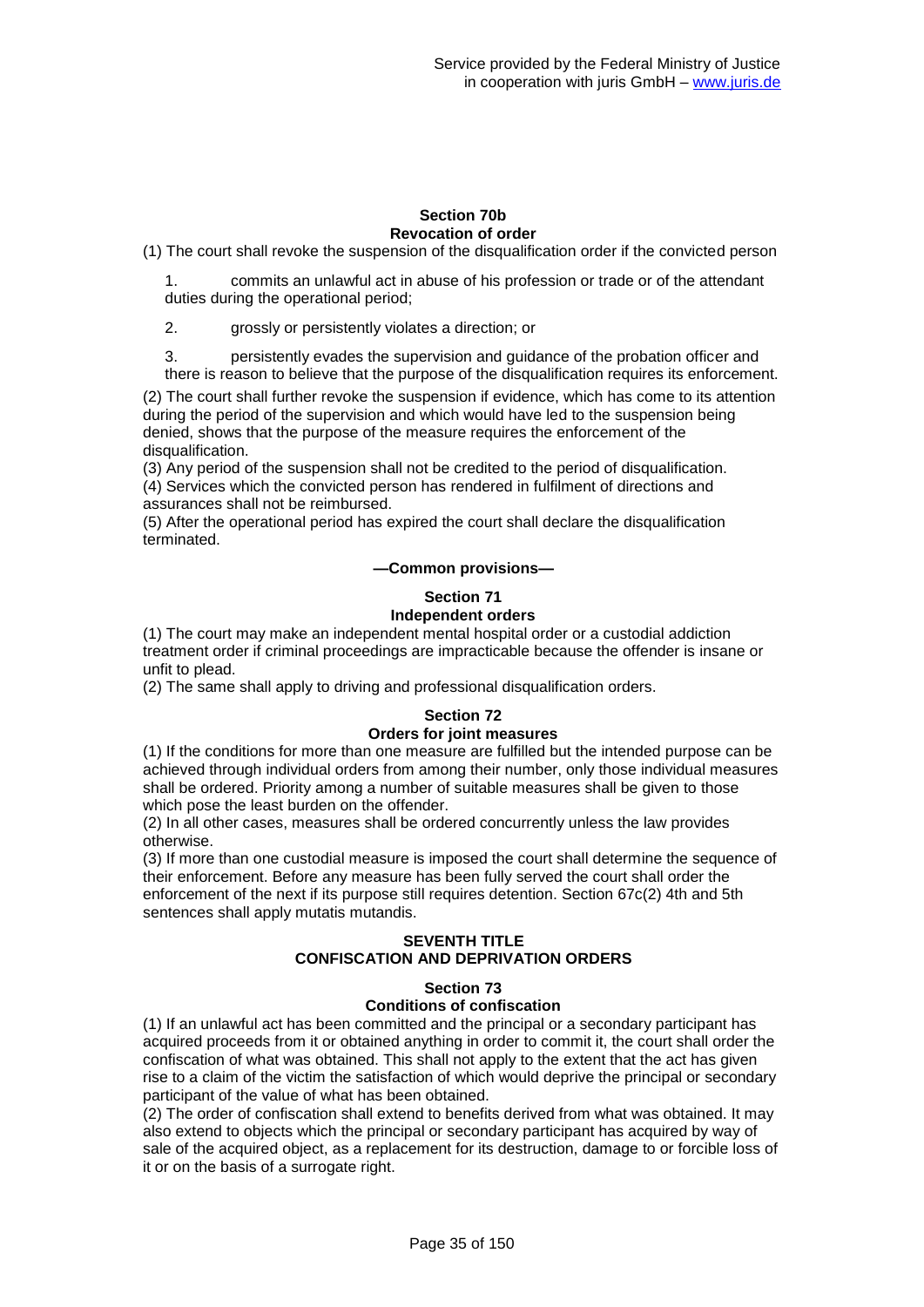(3) If the principal or secondary participant acted for another and that person acquired anything thereby, the order of confiscation under subsections (1) and (2) above shall be made against him.

(4) The confiscation of an object shall also be ordered if it is owned or subject to a right by a third party, who furnished it to support the act or with knowledge of the circumstances of the act.

# **Section 73a**

## **Confiscation of monetary value**

To the extent that the confiscation of a particular object is impossible due to the nature of what was obtained or for some other reason or because confiscation of a surrogate object pursuant to section 73(2) 2nd sentence has not been ordered, the court shall order the confiscation of a sum of money which corresponds to the value of what was obtained. The court shall also make such an order in addition to the confiscation of an object to the extent that its value falls short of the value of what was originally obtained.

#### **Section 73b Assessment of value**

The scope of what was obtained and its value as well as the amount of the victim's claim the satisfaction of which would deprive the principal or secondary participant of that which was obtained may be estimated.

#### **Section 73c Hardship**

(1) Confiscation shall not be ordered to the extent it would constitute an undue hardship for the person affected. The order may be waived to the extent the value of what was obtained is no longer part of the affected person's assets at the time of the order or if what was obtained is only of minor value.

(2) As to conditions of payment section 42 shall apply mutatis mutandis.

## **Section 73d Extended confiscation**

(1) If an unlawful act has been committed pursuant to a law which refers to this provision, the court shall also order the confiscation of objects of the principal or secondary participant if the circumstances justify the assumption that these objects were acquired as a result of unlawful acts, or for the purpose of committing them. The 1st sentence shall also apply if the principal or secondary participant does not own or have a right to the object merely because he acquired the object as a result of an unlawful act or for the purpose of committing it. Section 73(2) shall apply mutatis mutandis.

(2) If the confiscation of a particular object has, after the act, become impossible in whole or in part section 73a and section 73b shall apply mutatis mutandis.

(3) If after an order of confiscation pursuant to subsection (1) above, due to another unlawful act which the principal or secondary participant committed before that order, a decision must again be taken as to the confiscation of objects of the principal or secondary participant, the court in doing so shall take into account the previous order.

(4) Section 73c shall apply mutatis mutandis.

#### **Section 73e Effect of confiscation**

(1) If the confiscation of an object is ordered title to the property or the right confiscated shall pass to the state once the order becomes final if the person affected by the order has a right to it at the time. The rights of third parties in the object remain unaffected.

(2) Prior to its becoming final the order shall have the effect of a prohibition to sell within the meaning of section 136 of the Civil Code; the prohibition shall also cover dispositions other than sales.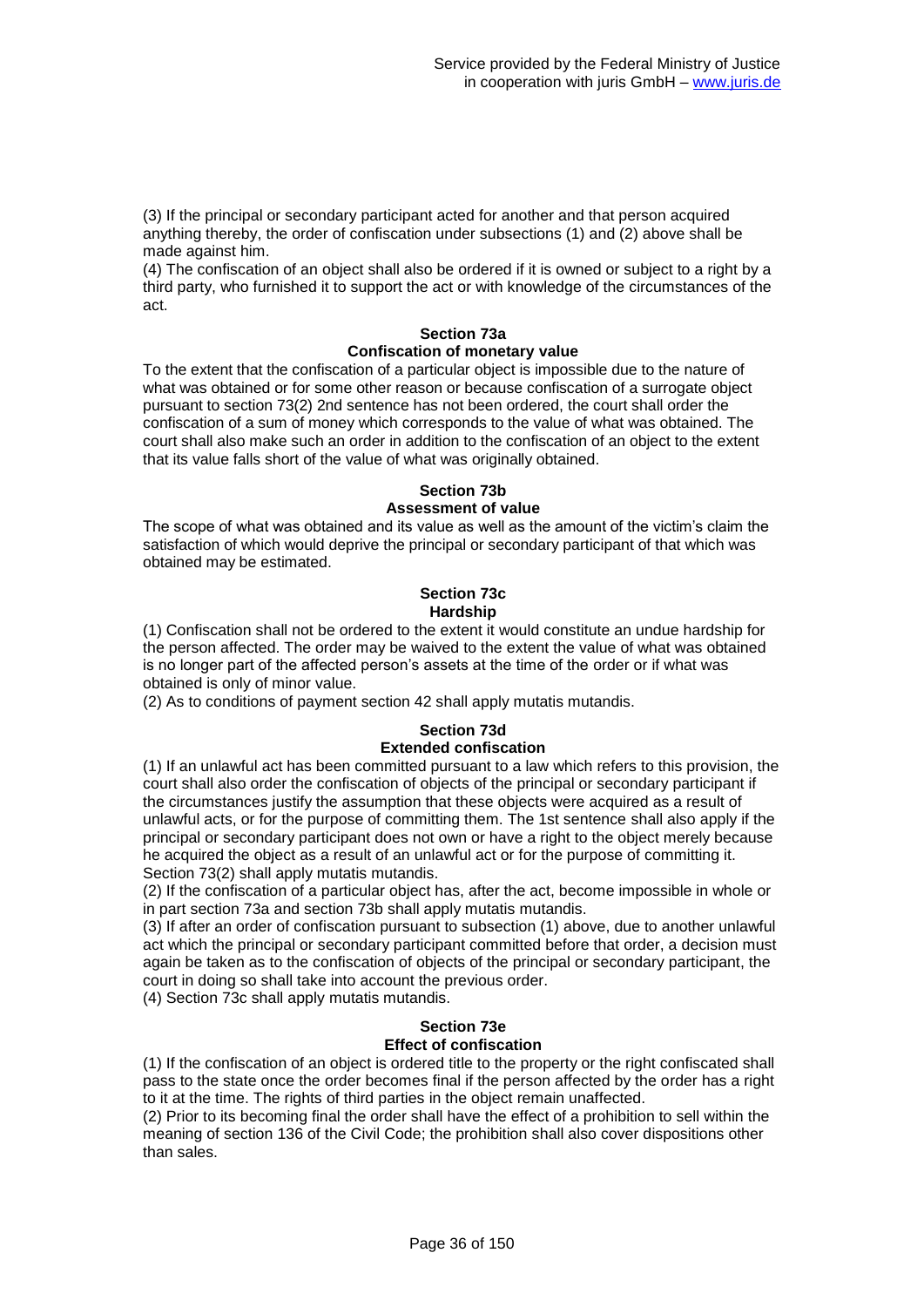#### **Section 74 Conditions of deprivation**

(1) If an intentional offence has been committed objects generated by or used orintended for use in its commission or preparation, the court may make a deprivation order. (2) A deprivation order shall not be admissible unless

1. the principal or secondary participant owns or has a right to the objects at the time of the decision; or

2. the objects, due to their nature and the circumstances, pose a danger to the general public or if there is reason to believe that they will be used for the commission of unlawful acts.

(3) Under the provisions of subsection (2) No 2 above the deprivation of objects shall also be admissible if the offender acted without guilt.

(4) If deprivation is prescribed or permitted by a special provision apart from subsection (1) above, subsections (2) and (3) above shall apply mutatis mutandis.

# **Section 74a Extended conditions of deprivation**

If the law refers to this provision, objects may be subject to a deprivation order as an exception to section 74(2) No 1 if at the time of the decision the person who owns or has a right to them

1. at least with gross negligence contributed to the property or the right being the object of or being used for the act or its preparation; or

2. acquired the objects dishonestly with knowledge of the circumstances that would have allowed their deprivation.

# **Section 74b**

# **Principle of proportionality**

(1) If deprivation is not otherwise prescribed it may not be ordered in cases under section 74(2) No 1 and section 74a if it is disproportionate to the significance of the act committed and the blameworthiness of the principal or secondary participant or of the third party in cases of section 74a.

(2) In cases under section 74 and section 74a the court shall defer the deprivation order and impose a less incisive measure if the purpose of a deprivation order can also be attained thus. Particular consideration shall be given to instructions

1. to destroy the objects;

2. to remove particular fittings or distinguishing marks from or otherwise modify the objects; or

3. to dispose of the objects in a specified manner.

If the instructions are carried out the deferment order shall be rescinded; otherwise the court shall subsequently order the deprivation.

(3) If deprivation is not otherwise proscribed it may be limited to a part of the objects.

## **Section 74c**

#### **Deprivation of monetary value**

(1) If the principal or secondary participant has used, particularly disposing of it or consuming it, the object which he owned or had a right to at the time of the offence and which could have been subject to deprivation, or if he has otherwise obstructed the deprivation of the object, the court may order the deprivation from the principal or secondary participant, of a sum of money no greater than the amount equivalent to the value of the object.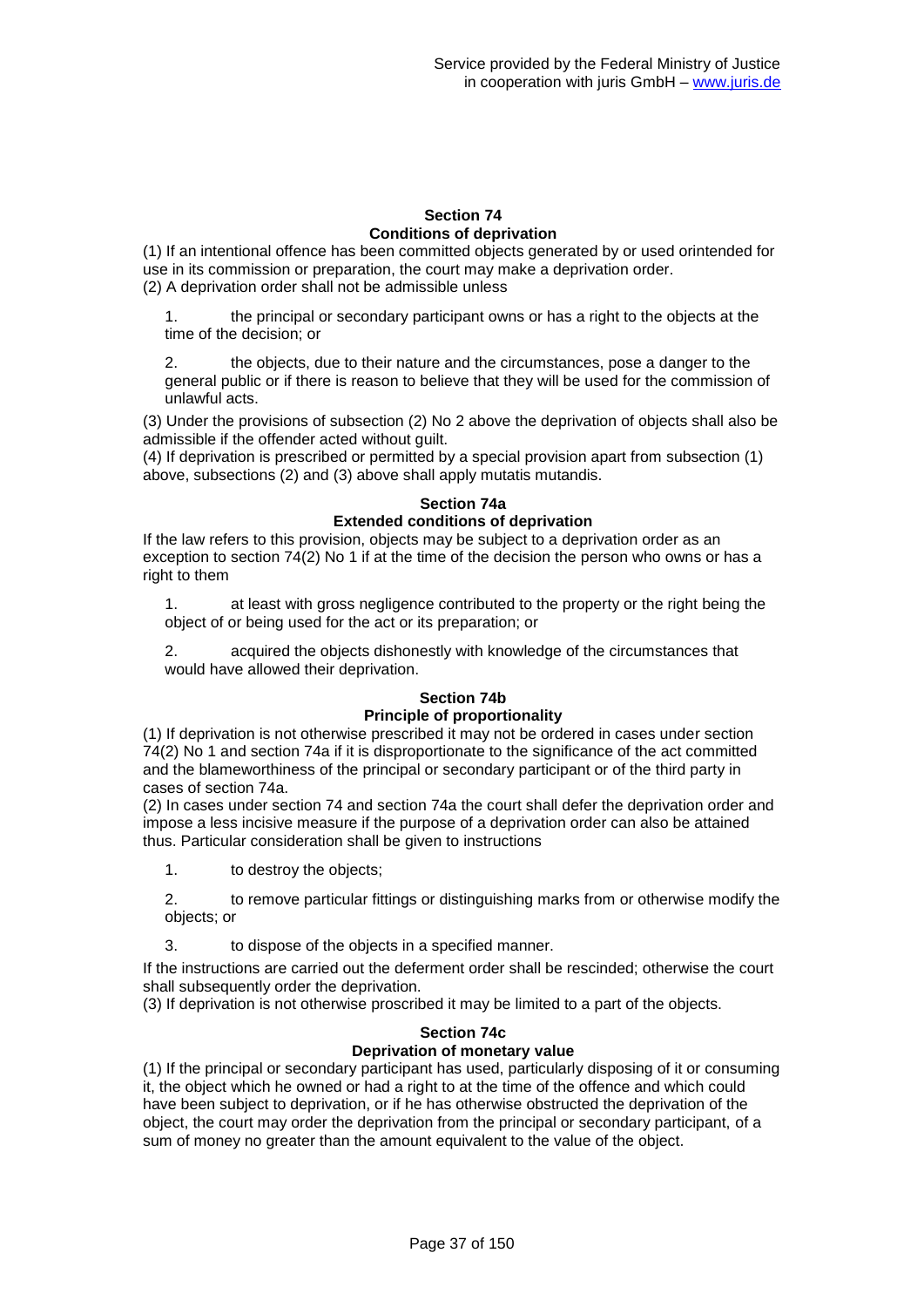(2) The court may also make such an order in addition to the deprivation of an object or in place thereof, if the principal or secondary participant has, prior to the decision on the deprivation, encumbered it with the right of a third party, the extinguishment of which cannot be ordered without compensation or could not be ordered in the case of deprivation (section 74e(2) and section 74f); if the court makes the order in addition to the deprivation, then the amount of the surrogate value shall be assessed according to the value of the encumbrance. (3) The value of the object and the encumbrance may be estimated.

(4) As to conditions of payment section 42 shall apply mutatis mutandis.

#### **Section 74d**

#### **Deprivation and destruction of publication media**

(1) Written materials (section 11(3)) of a content every intentional dissemination of which with knowledge of the content would fulfil the elements of a criminal provision, shall be subject to a deprivation order if at least one copy was disseminated through an unlawful act or was intended for such dissemination. At the same time the equipment used for or intended for the production of the written material, such as plates, frames, type, blocks, negatives or stencils, shall be destroyed.

(2) The deprivation shall extend only to those copies which are in the possession of the persons involved in their dissemination or preparation or which have been publicly displayed or, if they were sent for dissemination, have not yet been distributed to the recipient. (3) Subsection (1) above shall apply mutatis mutandis to written materials (section 11(3)) of a content the intentional dissemination of which with knowledge of the content would fulfil the elements of a criminal provision only under additional circumstances. Deprivation and destruction shall not be ordered unless

the copies and the objects indicated in subsection (1) 2nd sentence above are in the possession of the principal or secondary participant or another on whose behalf the principal or secondary participant acted, or are intended by these people for dissemination; and

2. the measures are required to prevent any unlawful dissemination by these persons.

(4) Dissemination within the meaning of subsections (1) to (3) above shall also mean providing access to written material (section 11(3)) or at least one copy of it to the public by putting it on display, putting up posters, performances or other means. (5) Section 74b(2) and (3) shall apply mutatis mutandis.

## **Section 74e**

## **Effect of deprivation**

(1) If the deprivation of an object is ordered, title to the property or the right ordered deprived shall pass to the state once the order becomes final.

(2) The rights of third parties in the object remain unaffected. The court shall order the cessation of these rights if it bases the deprivation on the fact that the conditions of section 74(2) No 2 are met. It may also order the cessation of the rights of a third party if no compensation is due to him pursuant to section 74f(2) Nos 1 or 2.

(3) Section 73e(2) shall apply mutatis mutandis to the order of deprivation and the order deferring deprivation before they have become final.

#### **Section 74f Compensation**

(1) If a third party had title to the property or to the right ordered deprived at the time the decision on deprivation or destruction became final or if the object was encumbered by a right of a third party which was extinguished or prejudiced by the decision, the third party shall be adequately compensated in money from the public treasury, taking into consideration the fair market value.

(2) Compensation shall not be granted if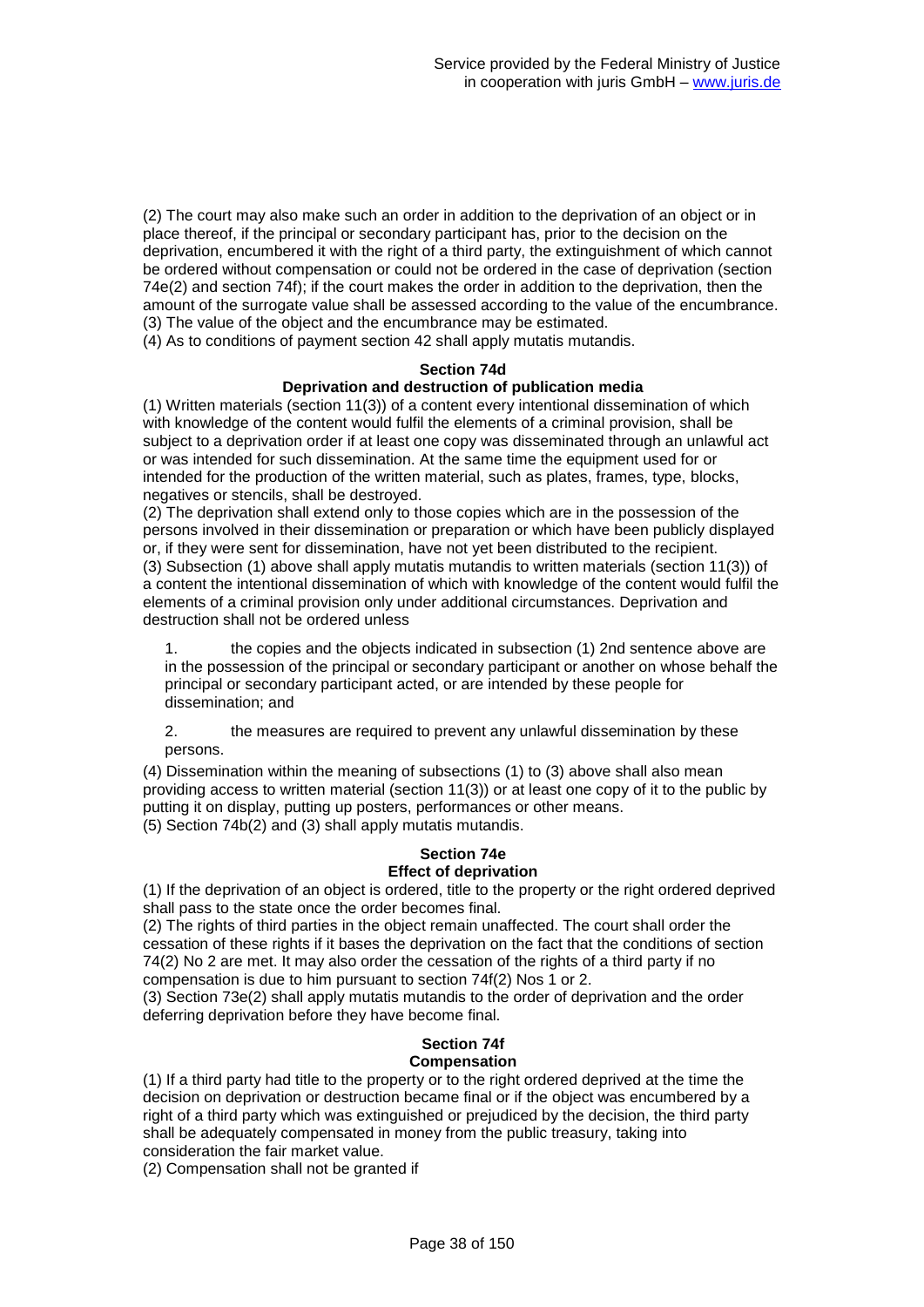1. the third party at least with gross negligence contributed to the property or the right being the object of or being used for the act or its preparation,

2. the third party acquired the objects or the right dishonestly with knowledge of the circumstances that would have allowed their deprivation, or

3. it would be lawful under the circumstances which justified the deprivation or destruction, to deprive the third party permanently of the object and without compensation on the basis of provisions outside the criminal law.

(3) In cases under subsection (2) above the court may grant compensation to the extent that it would constitute an undue hardship to deny it.

# **Section 75 Special provision for organs and representatives**

If a person commits an act

1. in his capacity as an organ authorised to represent a legal entity or as a member of such an organ;

2. in his capacity as a director or member of board of directors of an association lacking independent legal capacity;

3. as a partner authorised to represent a partnership with independent legal capacity; or

4. as an authorised representative with full power of attorney or in a management position as general agent or authorised representative, with a commercial power of attorney, of a legal entity or association listed in Nos 2 or 3 above; or

5. as another person acting in a responsible capacity for the management of the business or enterprise of a legal entity or association listed in Nos 2 or 3 above, including the supervision of the management of the business, or other exercise of controlling powers in a senior management position,

which in relation to him and under the other conditions of sections 74 to 74c and section 74f would allow the deprivation of an object or its surrogate value or justify the denial of compensation,his act shall be attributed and these provisions applied to the person or entity represented. Section 14(3) shall apply mutatis mutandis.

#### **—Common provisions—**

#### **Section 76**

#### **Subsequent orders for confiscation or deprivation of monetary value**

If an order for confiscation or deprivation of an object is not enforceable or inadequate because after making it one of the conditions indicated in section 73a, section 73d(2), or section 74c has arisen or come to its attention, the court may subsequently order the confiscation or deprivation of the monetary value.

#### **Section 76a Independent orders**

(1) If for reasons of fact no person can be prosecuted or convicted of the offence, confiscation or deprivation of the object or the monetary value or destruction must or may be independently ordered if the conditions under which the measure is prescribed or available otherwise are met.

(2) Subsection (1) above shall, under the provisions of section 74(2) No 2, (3) and section 74d, apply if

1. prosecution of the offence is barred by the statute of limitations; or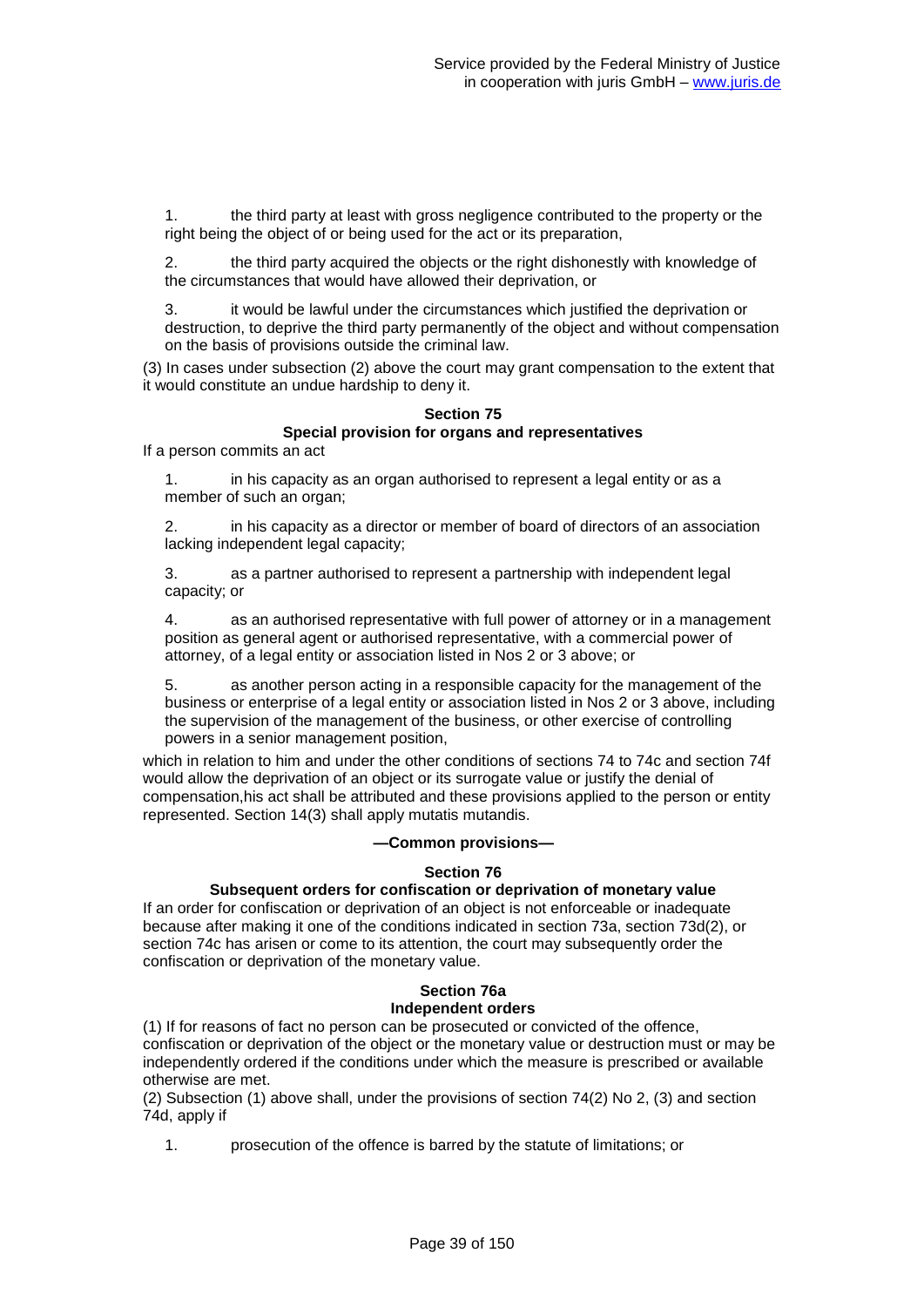2. for other reasons of law no person may be prosecuted and the law does not provide otherwise.

Deprivation or destruction must not be ordered in the absence of a request or authorisation to prosecute or a request by a foreign state.

(3) Subsection (1) above shall apply if the court orders a discharge or if the proceedings are terminated pursuant to a provision allowing this in the discretion of either the public prosecution service or the court or with their mutual agreement.

#### **CHAPTER FOUR REQUEST TO PROSECUTE; AUTHORISATION TO PROSECUTE; REQUEST TO PROSECUTE BY A FOREIGN STATE**

## **Section 77**

## **Locus standi for request**

(1) If an offence may only be prosecuted upon a request to prosecute, the victim may file the request unless the law provides otherwise.

(2) If the victim dies, his right to file a request passes, if so provided by law, to his spouse, same sex partner and children. If the victim leaves neither a spouse, same sex partner nor children or if they have died before the expiry of the time limit for filing the request, the right to file the request passes to his parents and, if they have died before the expiry of the time limit for filing the request, to his siblings and grandchildren. If a relative has participated in the offence or his quality as a relative of the victim has ceased, he is excluded from the list of those to whom the right to file the request may pass. The right to file the request does not pass if a prosecution were to contravene the professed will of the victim.

(3) If the person entitled to file a request lacks legal capacity or has only limited legal capacity, his statutory representative for his personal affairs and the person responsible for the care of the person are entitled to file a request.

(4) If more than one person is entitled to file a request, each may file a request independently.

## **Section 77a Request by a superior**

(1) If the offence has been committed by or against a public official, persons entrusted with special public service functions, or a soldier in the Armed Forces and may be prosecuted upon request by his superior in the public service, the superior under whom the person concerned served at the time of the act is entitled to file the request.

(2) In the case of professional judges the person exercising disciplinary supervision over the judge shall be entitled to file the request in place of the superior in the public service. In the case of soldiers the superior in the public service shall be the disciplinary superior officer. (3) In the case of a public official or a person entrusted with special public service functions who does not or did not have a superior in the public service, the public authority for which he acted may file the request. If the public official or the entrusted person is the head of this public authority, the state supervisory authority is entitled to file the request.

(4) In the case of members of the Federal Government or members of a state government, the Federal Government and state government, as the case may be, shall be entitled to file the request.

#### **Section 77b Time limit**

(1) An offence which may only be prosecuted upon request shall not be prosecuted if the person entitled to file the request fails to do so before the expiry of a three-month period. If the end of the period falls on a Sunday, a general holiday or a Saturday, then the period shall end with the expiry of the next working day.

(2) The period shall commence upon the expiry of the day on which the entitled person acquired knowledge of the offence and the identity of the offender. If the prosecution of the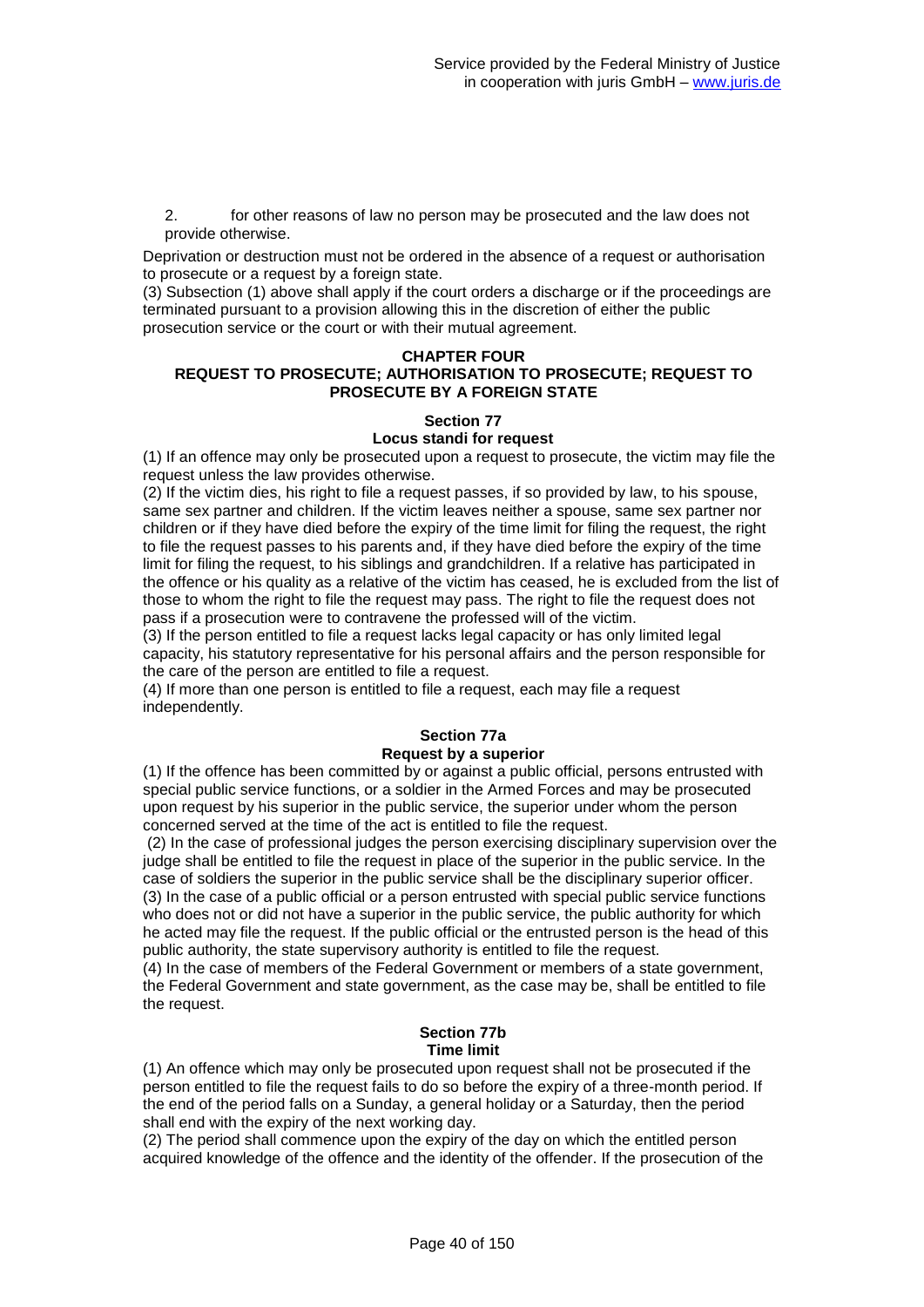offence is also dependent on a decision as to the nullity or dissolution of a marriage, the period shall not begin before the expiry of the day on which the entitled person acquires knowledge that the decision is final. For a request by the statutory representative or the person responsible for the care of the person, their own knowledge is dispositive.

(3) If more than one person is entitled to file a request or more than one person participated in the offence the period shall run separately for and against each person.

(4) If as a result of the death of the victim the right to file a request has passed to relatives the period shall end no sooner than three months and no later than six months after the death of the victim.

(5) The course of the period shall be stayed if an application has been received by a settlement board to conduct a reconciliation attempt pursuant to section 380 of the Code of Criminal Procedure until the certificate pursuant to section 380(1) 3rd sentence of the Code of Criminal Procedure has been issued.

#### **Section 77c Offences committed mutually**

If in the case of offences committed mutually which may only be prosecuted upon request one entitled person has filed a request for the prosecution of the other, the other person's right to file a request ceases if he does not exercise it before the completion of his last word in the trial proceedings at first instance. He may file a request notwithstanding that for him the period for filing it may have expired.

# **Section 77d**

# **Withdrawal of request**

(1) The request may be withdrawn. The withdrawal must be declared before the final conclusion of the proceedings. A withdrawn request cannot be filed afresh. (2) If the victim, or, in the case of his death, the person entitled, dies after he has filed the request, the spouse, the same sex partner, children, parents, siblings or grandchildren of the victim party may withdraw the request in the order of precedence indicated in section 77(2). Several relatives of equal precedence may only exercise the right jointly. A relative who participated in the offence may not withdraw the complaint.

# **Section 77e**

# **Authorisation; request by a foreign state**

If the offence may only be prosecuted upon authorisation or upon a request to prosecute by a foreign state, section 77 and section 77d shall apply mutatis mutandis.

#### **CHAPTER FIVE LIMITATION PERIOD**

# **FIRST TITLE LIMITATION ON PROSECUTION**

#### **Section 78 Limitation period**

(1) The imposition of punishment and measures (section 11(1) No 8) shall be excluded on expiry of the limitation period. Section 76a(2) 1st sentence No 1 remains unaffected. (2) Felonies under section 211 (murder under specific aggravating circumstances) are not subject to the statute of limitations.

(3) To the extent that prosecution is subject to the statute of limitations, the limitation period shall be

1. thirty years in the case of offences punishable by imprisonment for life;

2. twenty years in the case of offences punishable by a maximum term of imprisonment of more than ten years;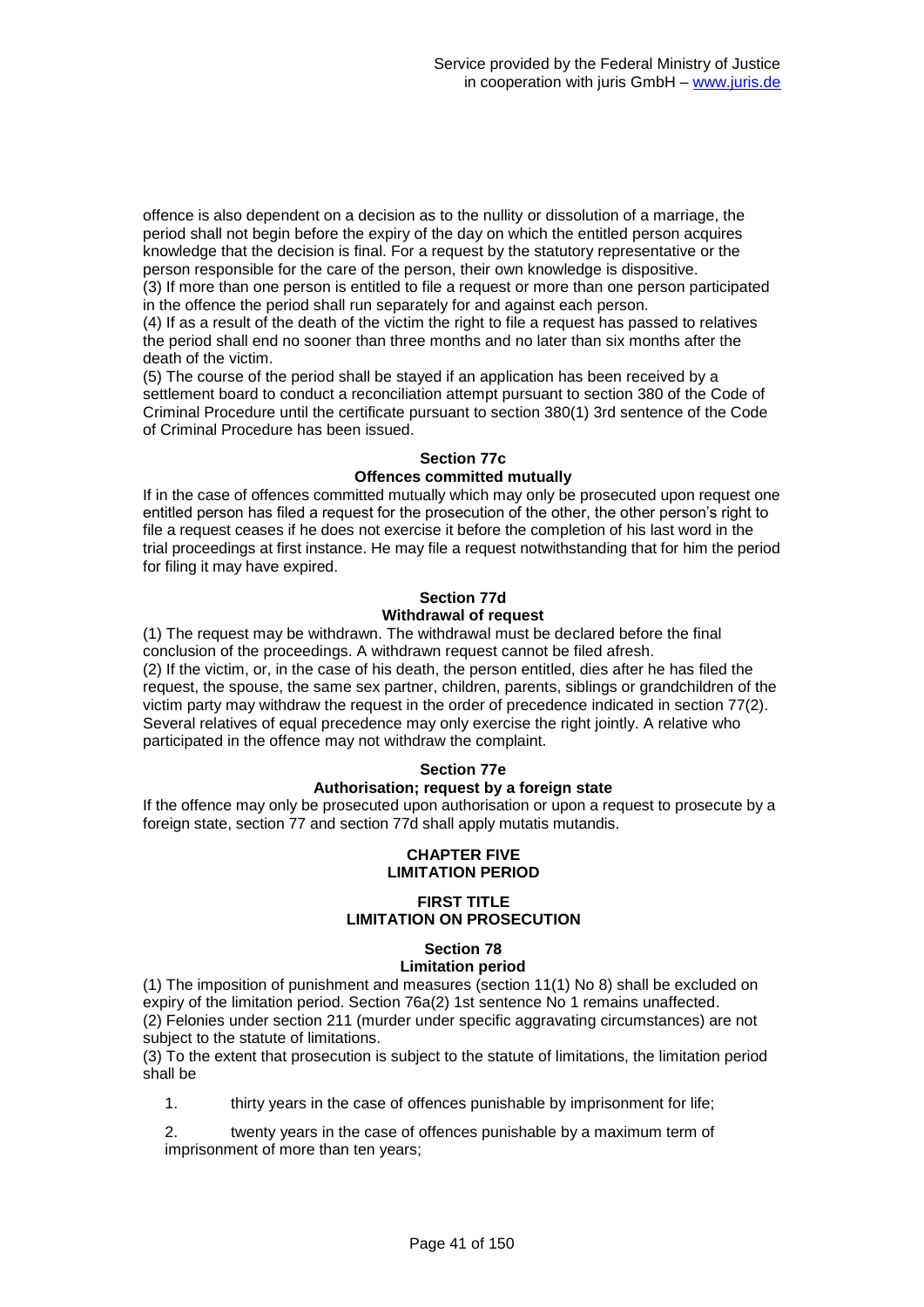3. ten years in the case of offences punishable by a maximum term of imprisonment of more than five years but no more than ten years;

4. five years in the case of offences punishable by a maximum term of imprisonment of more than one year but no more than five years;

5. three years in the case of other offences.

(4) The period shall conform to the penalty provided for in the law defining the elements of the offence, irrespective of aggravating or mitigating circumstances provided for in the provisions of the General Part or of aggravated or privileged offences in the Special Part .

#### **Section 78a Commencement**

The limitation period shall commence to run as soon as the offence is completed. If a result constituting an element of the offence occurs later, the limitation period shall commence to run from that time.

#### **Section 78b Stay of limitation**

(1) The limitation period shall be stayed

1. until the victim of an offence under sections 174 to 174c, 176 to 179, 225 and 226a has reached the age of twenty-one,

as long as the prosecution may, according to the law, not be commenced or continued; this shall not apply if the act may not be prosecuted only because of the absence of a request or authorisation to prosecute or a request to prosecute by a foreign state.

(2) If a prosecution is not feasible because the offender is a member of the Federal Parliament or a legislative body of a state, the stay of the limitation period shall only commence upon expiry of the day on which

1. the public prosecutor or a public authority or a police officer acquires knowledge of the offence and the identity of the offender; or

2. a criminal complaint or a request to prosecute is filed against the offender (section 158 of the Code of Criminal Procedure).

(3) If a judgment has been delivered in the proceedings at first instance before the expiry of the limitation period, the limitation period shall not expire before the time the proceedings have been finally concluded.

(4) If the Special Part provides for a sentence of imprisonment of more than five years in aggravated cases and if the trial proceedings have been instituted in the District Court, the statute of limitations shall be stayed in cases under section 78 (3) No 4 from the admission of the indictment by the trial court, but no longer than for five years; subsection (3) above remains unaffected.

(5) If the offender resides in a country abroad and if the competent authority makes a formal request for extradition to that state, the limitation period is stayed from the time the request is served on the foreign state,

- 1. until the surrender of the offender to the German authorities,
- 2. until the offender otherwise leaves the territory of the foreign state,

3. until the denial of the request by the foreign state is served on the German authorities or

4. until the withdrawal of the request.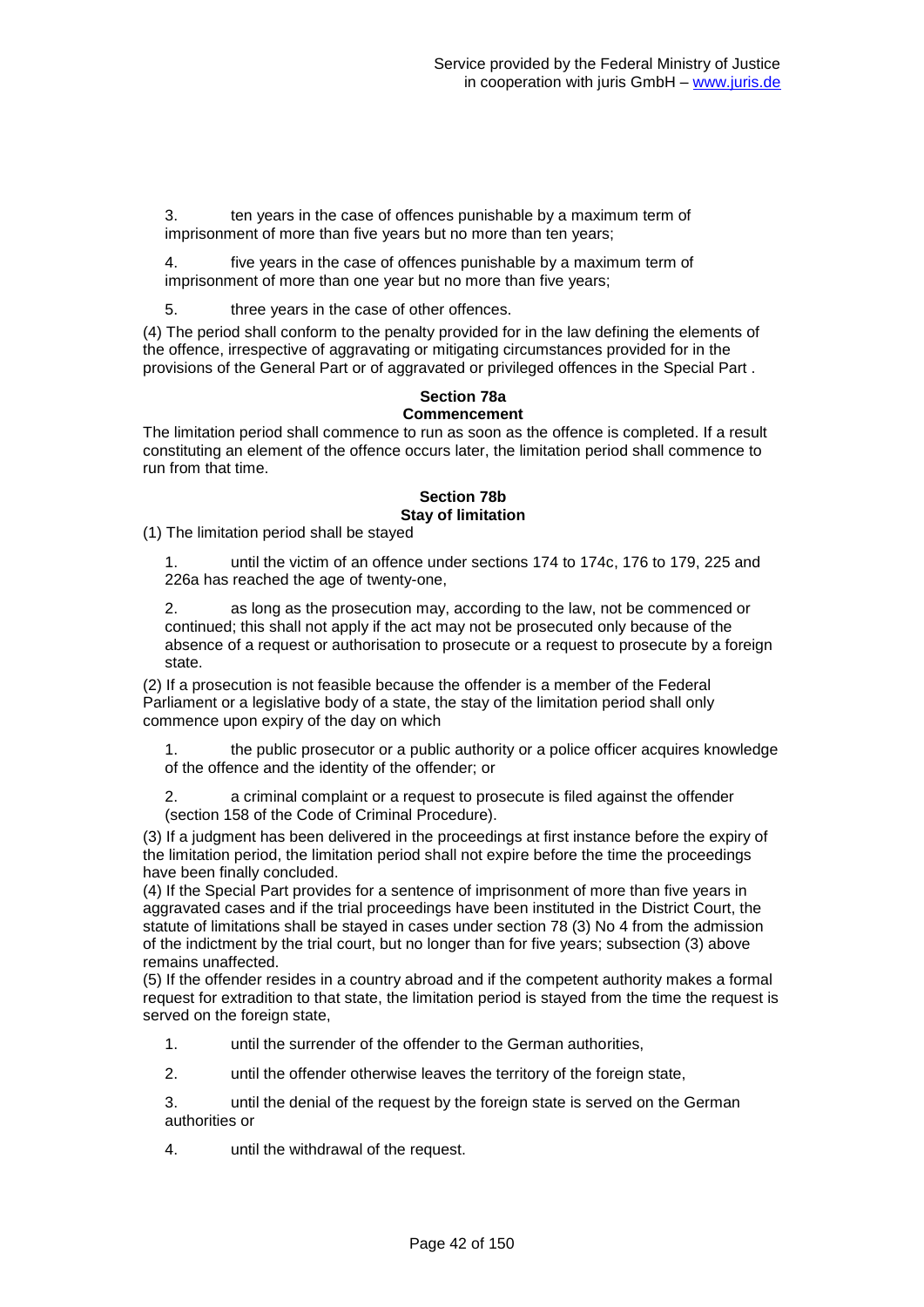If the date of the service of the request upon the foreign state cannot be ascertained, the request shall be deemed to have been served one month after having been sent to the foreign state unless the requesting authority acquires knowledge of the fact that the request was in fact not served on the foreign state or only later. The 1st sentence of this subsection shall not apply to requests for surrender for which, in the requested state, a limitation period similar to section 83c of the Law on International Assistance in Criminal Matters exists, either based on the Framework Decision of the Council of 13 June 2002 on the European Arrest Warrant and the surrender agreements between the member states (OJ L 190, 18.7.2002, p 1), or based on an international treaty.

# **Section 78c**

#### **Interruption**

(1) The limitation period shall be interrupted by

1. the first interrogation of the accused, notice that investigations have been initiated against him, or the order for such an interrogation or notice thereof;

2. any judicial interrogation of the accused or the order for that purpose;

3. any commissioning of an expert by the judge or public prosecutor if the accused has previously been interrogated or has been given notice of the initiation of investigations;

4. any judicial seizure or search warrant and judicial decisions upholding them;

5. an arrest warrant, a provisional detention order, an order to be brought before a judge for interrogation and judicial decisions upholding them;

6. the preferment of a public indictment;

7. the admission of the indictment by the trial court;

8. any setting of a trial date;

9. a summary judgment order or another decision equivalent to a judgment;

10. the provisional judicial dismissal of the proceedings due to the absence of the indicted accused as well as any order of the judge or public prosecutor issued after such a dismissal of the proceedings or in proceedings in absentia in order to ascertain the whereabouts of the indicted accused or to secure evidence;

11. the provisional judicial dismissal of the proceedings due to the unfitness to plead of the indicted and any order of the judge or public prosecutor issued after such a dismissal of the proceedings for the purposes of reviewing the fitness of the indicted accused to plead; or

12. any judicial request to undertake an investigative act abroad.

In separate proceedings for measures of rehabilitation and incapacitation and in an independent proceeding for deprivation or confiscation, the limitation period shall be interrupted by acts in these proceedings corresponding to those in the 1st sentence of this subsection.

(2) The limitation period shall be interrupted by a written order or decision at the time at which the order or decision is signed. If the document is not immediately processed after signing the time it is actually submitted for processing shall be dispositive.

(3) After each interruption the limitation period shall commence to run anew. The prosecution shall be barred by limitation once twice the statutory limitation period has elapsed since the time indicated in section 78a, or three years if the limitation period is shorter than three years. Section 78b shall remain unaffected.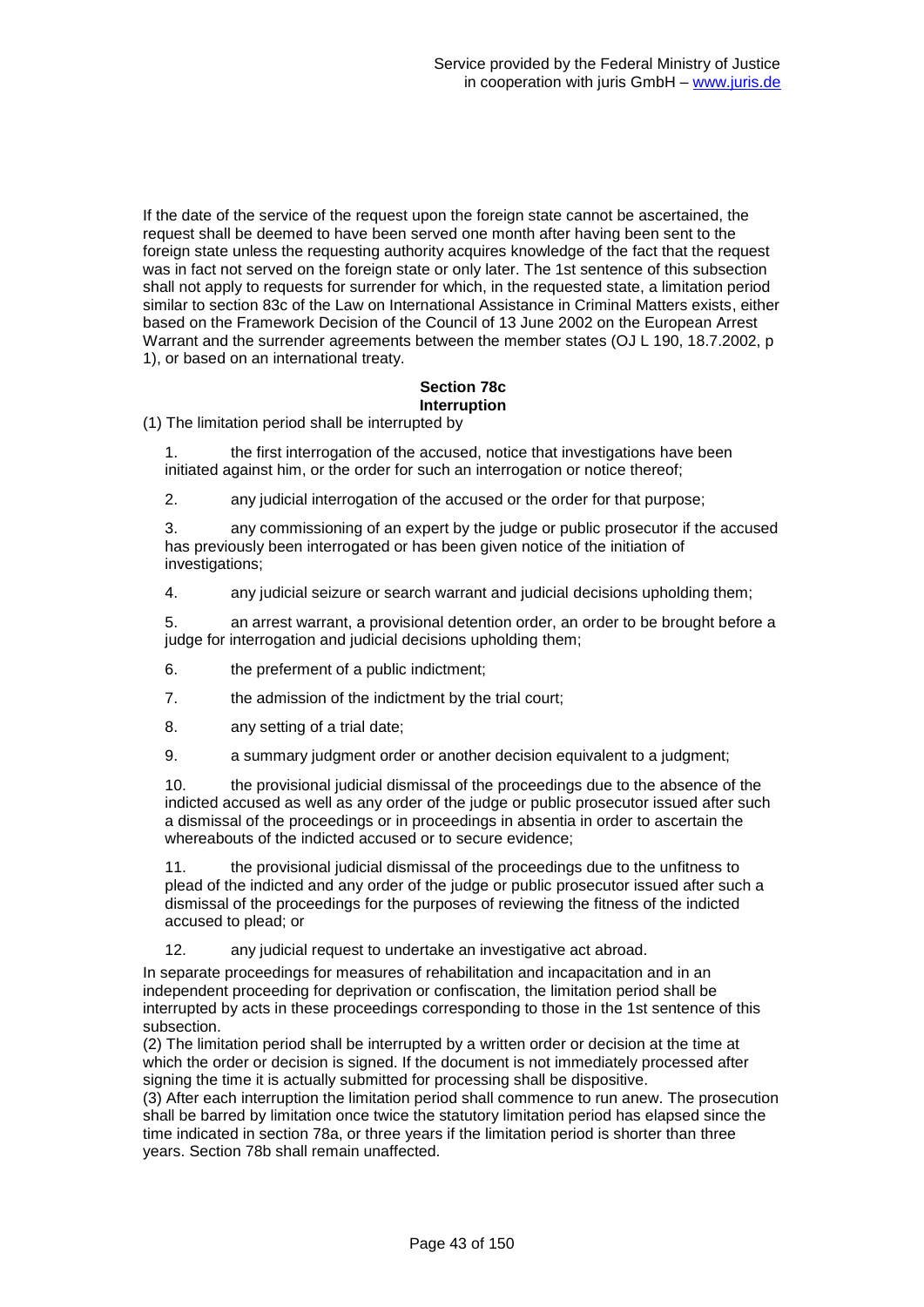(4) The interruption shall have effect only for the person in relation to whom the interrupting act is done.

(5) If a law which applies at the time the offence is completed is amended before a decision and the limitation period is thereby shortened, acts leading to an interruption which have been undertaken before the entry into force of the new law shall retain their effect, notwithstanding that at the time of the interruption the prosecution would have been barred by the statute of limitations under the amended law.

#### **SECOND TITLE LIMITATION ON ENFORCEMENT**

# **Section 79**

# **Limitation period**

(1) Any imposed penalty or measure (section 11(1) No 8) which has become final may no longer be enforced after the expiry of the limitation period.

(2) The enforcement of sentences of imprisonment for life is not subject to a statute of **limitations** 

(3) The limitation period shall be

1. twenty-five years for a term of imprisonment of more than ten years;

2. twenty years for a term of imprisonment of more than five years but not more than ten years;

3. ten years for a term of imprisonment of more than one year but not more than five years;

4. five years for a term of imprisonment not exceeding one year and fines of more than thirty daily units;

5. three years for fines not exceeding thirty daily units.

(4) The enforcement of an incapacitation order and of an indeterminate supervision order (section 68c(2) 1st sentence or (3)) shall not be subject to a statute of limitations. The limitation period shall be

1. five years in all other cases of supervision orders and the first custodial addiction treatment order,

2. ten years for all other measures.

(5) If a sentence of imprisonment and a fine are imposed at the same time, or if in addition to a sentence a custodial measure, confiscation, deprivation or destruction are ordered, the enforcement of the sentence or the measure shall not be barred by the statute of limitations before the enforcement of the others. A simultaneous incapacitation order shall not prevent the course of the limitation period for the enforcement of penalties or other measures. (6) The limitation period shall commence when the decision becomes final.

#### **Section 79a Stay of limitation**

The limitation period shall be stayed

- 1. as long as the enforcement may for reasons of law not commence or continue;
- 2. as long as the convicted person is granted
	- (a) a deferment or interruption of the enforcement;
	- (b) suspension of sentence by judicial decision or by act of pardon; or
	- (c) terms of payment in the case of a fine, confiscation or deprivation,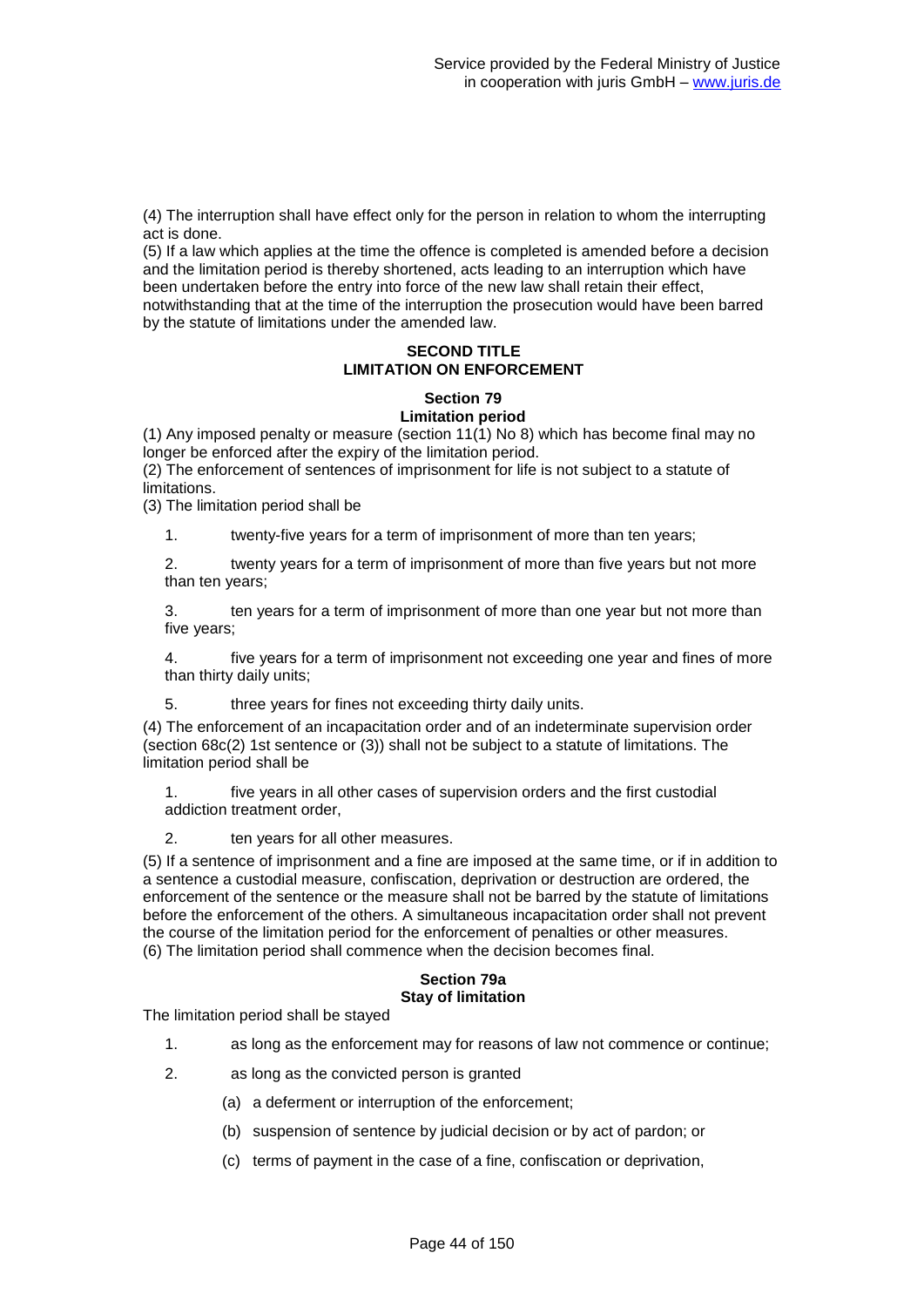3. as long as the convicted person is detained in an institution by order of a public authority in Germany or abroad.

# **Section 79b**

# **Prolongation**

The court may, upon application of the enforcing authority, once prolong the period of limitation before its expiry by one half of the statutory limitation period if the convicted person resides in a territory from which his extradition or surrender cannot be achieved.

## **SPECIAL PART**

#### **CHAPTER ONE CRIMES AGAINST THE PEACE OF NATIONS; HIGH TREASON; ENDANGERING THE DEMOCRATIC STATE UNDER THE RULE OF LAW**

#### **FIRST TITLE CRIMES AGAINST THE PEACE OF NATIONS**

#### **Section 80**

#### **Preparation of a war of aggression**

Whosoever prepares a war of aggression (Article 26(1) of the Basic Law) in which the Federal Republic of Germany is meant to participate and creates a danger of war for the Federal Republic of Germany, shall be liable to imprisonment for life or for not less than ten years.

#### **Section 80a**

# **Incitement to a war of aggression**

Whosoever publicly incites to a war of aggression (section 80) in a meeting or through the dissemination of written materials (section 11(3)) within the Federal Republic of Germany shall be liable to imprisonment from three months to five years.

#### **SECOND TITLE HIGH TREASON**

# **Section 81 High treason against the Federation**

(1) Whosoever undertakes, by force or through threat of force,

1. to undermine the continued existence of the Federal Republic of Germany;

 $\alpha$ r

2. to change the constitutional order based on the Basic Law of the Federal Republic of Germany,

shall be liable to imprisonment for life or for not less than ten years. (2) In less serious cases the penalty shall be imprisonment from one to ten years.

#### **Section 82 High treason against a member state**

(1) Whosoever undertakes, by force or through threat of force,

1. to incorporate the territory of one member state in whole or in part into another member state of the Federal Republic of Germany or to separate a part of a member state from it; or

2. to change the constitutional order based on the constitution of a member state

shall be liable to imprisonment from one to ten years.

(2) In less serious cases the penalty shall be imprisonment from six months to five years.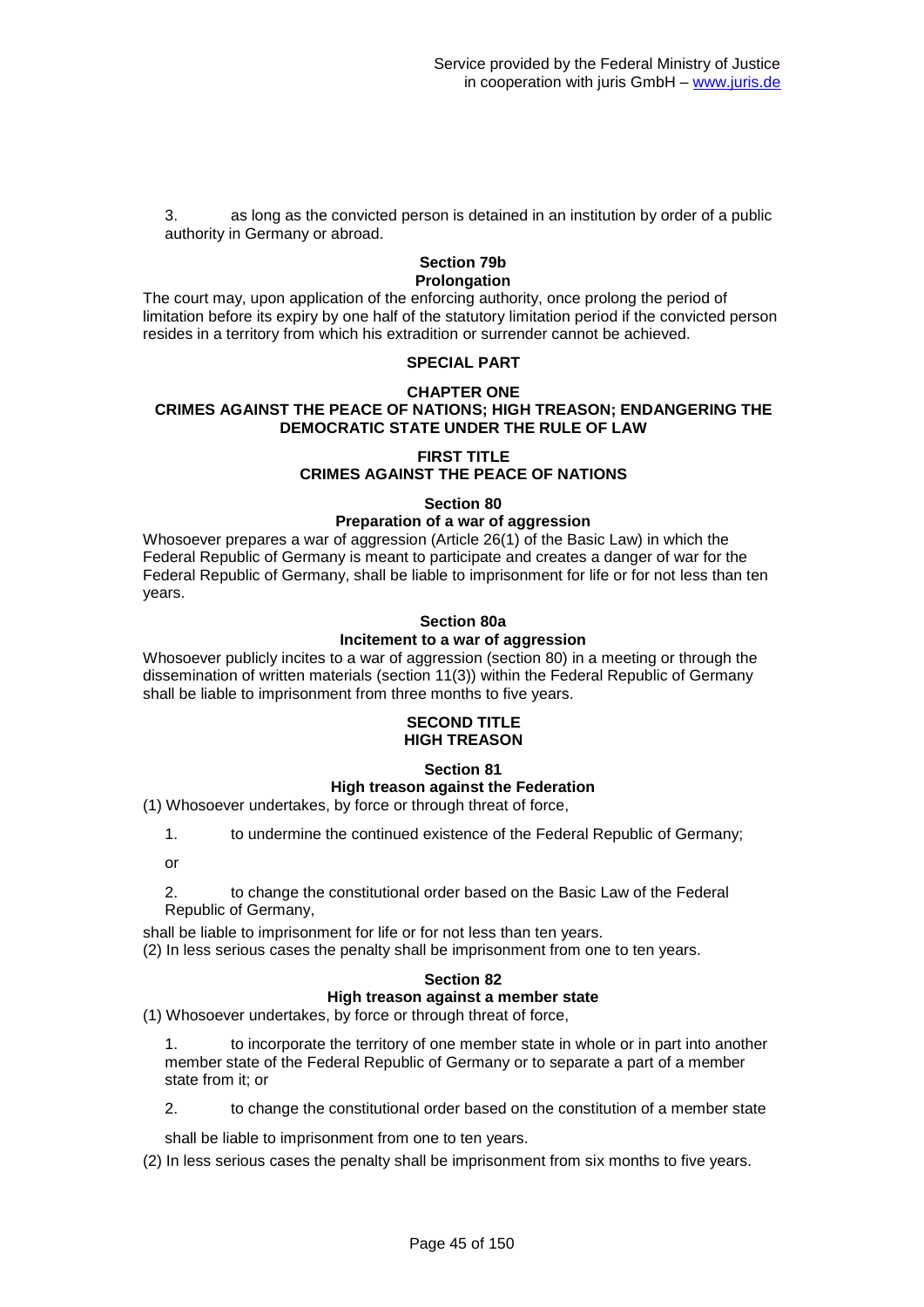#### **Section 83 Preparation of an enterprise directed at high treason**

(1) Whosoever prepares a specific enterprise directed at high treason against the Federal Government shall be liable to imprisonment from one to ten years, in less serious cases to imprisonment from one to five years.

(2) Whosoever prepares a specific enterprise directed at high treason against a member state shall be liable to imprisonment from three months to five years.

## **Section 83a Preventing completion of offence**

(1) In cases under section 81 and section 82 the court in its discretion may mitigate the sentence (section 49(2)) or order a discharge if the offender voluntarily gives up the further commission of the offence and averts or substantially lessens any danger known to him that others will continue with the commission or if he voluntarily prevents the completion of the offence.

(2) In cases under section 83 the court may proceed according to subsection (1) above if the offender voluntarily gives up his plan and averts or substantially lessens a danger known and caused by him that others will further prepare or continue with the commission or if he voluntarily prevents the completion of the offence.

(3) If the danger is averted or substantially lessened or the completion of the offence is prevented regardless of the contribution of the offender his voluntary and earnest effort to avert or lessen the danger or to prevent the completion of the offence shall suffice.

# **THIRD TITLE ENDANGERING THE DEMOCRATIC STATE UNDER THE RULE OF LAW**

# **Section 84**

# **Continuation of a political party declared unconstitutional** (1) Whosoever within the Federal Republic of Germany as a ringleader or hinterman,

maintains the organisational existence of

1. a political party which has been declared unconstitutional by the Federal Constitutional Court; or

2. a political party, which the Federal Constitutional Court has determined to be a surrogate organisation for a banned party, shall be liable to imprisonment from three months to five years. The attempt shall be punishable.

(2) Whosoever is an active member in a party indicated in subsection (1) above or whosoever supports its organisational existence shall be liable to imprisonment not exceeding five years or a fine.

(3) Whosoever contravenes a decision on the merits of the Federal Constitutional Court issued in a proceeding pursuant to Article 21(2) of the Basic Law or in a proceeding pursuant to section 33(2) of the Law on Political Parties or an enforceable measure imposed in execution of a decision on the merits issued in such proceedings, shall be liable to imprisonment not exceeding five years or a fine. A proceeding pursuant to Article 18 of the Basic Law shall be the equivalent of the proceedings indicated in the 1st sentence of this subsection.

(4) In cases under subsection (1) 2nd sentence and subsections (2) and (3)  $1<sup>st</sup>$  sentence above the court in its discretion may mitigate the sentence (section 49(2)) or order a discharge in the case of accomplices whose guilt is minor and whose participation is of a minor nature.

(5) In cases under subsections (1) and (3) 1st sentence above the court in its discretion may mitigate the sentence (section 49(2)) or order a discharge if the offender makes a voluntarily and earnest effort to prevent the continued existence of the party; if he achieves this goal or if it is achieved regardless of his efforts the offender shall not be held liable.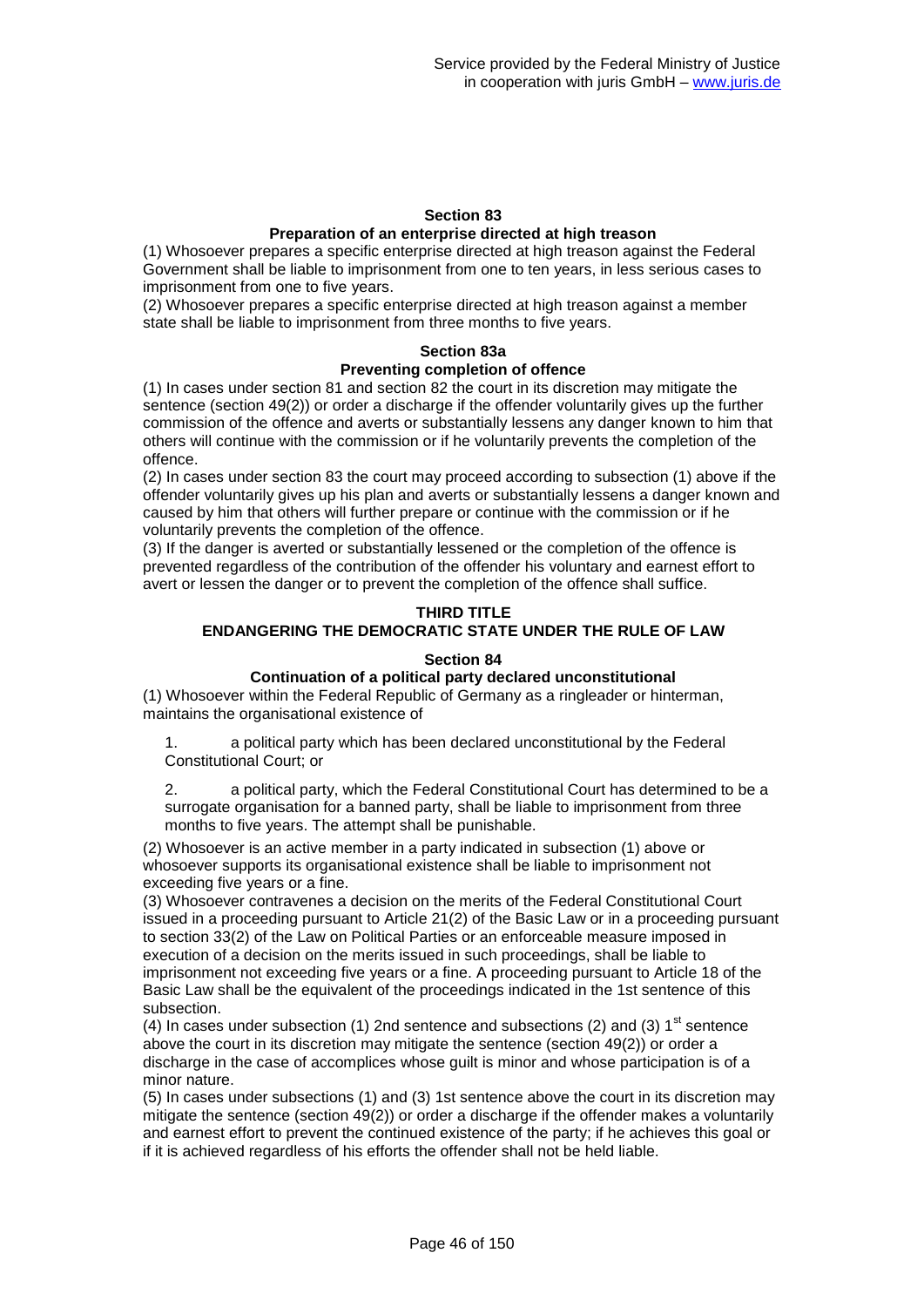#### **Section 85 Violation of a ban on forming an association**

(1) Whosoever, within the Federal Republic of Germany as a ringleader or hinterman, maintains the organisational existence of

1. a political party or organisation which has been finally determined in a proceeding pursuant to section 33(3) of the Law on Political Parties to be a surrogate organisation of a banned party; or

2. an organisation, which has been banned by final decision because it is directed against the constitutional order or against the idea of the comity of nations or which has been held by final decision to be a surrogate organisation of such a banned organisation, shall be liable to imprisonment not exceeding five years or a fine. The attempt shall be punishable.

(2) Whosoever is an active member in a party or organisation indicated in subsection (1) above or whosoever supports its organisational existence shall be liable to imprisonment not exceeding three years or a fine.

(3) Section 84(4) and (5) shall apply mutatis mutandis.

#### **Section 86**

#### **Dissemination of propaganda material of unconstitutional organisations** (1) Whosoever within Germany disseminates or produces, stocks, imports or exports or makes publicly accessible through data storage media for dissemination within Germany or abroad, propaganda material

1. of a political party which has been declared unconstitutional by the Federal Constitutional Court or a political party or organisation which has been held by final decision to be a surrogate organisation of such a party:

2. of an organisation which has been banned by final decision because it is directed against the constitutional order or against the idea of the comity of nations or which has been held by final decision to be a surrogate organisation of such a banned organisation;

3. of a government, organisation or institution outside the Federal Republic of Germany active in pursuing the objectives of one of the parties or organisations indicated in Nos 1 and 2 above; or

4. propaganda materials the contents of which are intended to further the aims of a former National Socialist organisation, shall be liable to imprisonment not exceeding three years or a fine.

(2) Propaganda materials within the meaning of subsection (1) above shall only be written materials (section 11(3)) the content of which is directed against the free, democratic constitutional order or the idea of the comity of nations.

(3) Subsection (1) above shall not apply if the propaganda materials or the act is meant to serve civil education, to avert unconstitutional movements, to promote art or science, research or teaching, the reporting about current or historical events or similar purposes. (4) If the guilt is of a minor nature, the court may order a discharge under this provision.

#### **Section 86a Using symbols of unconstitutional organisations**

(1) Whosoever

1. domestically distributes or publicly uses, in a meeting or in writtenmaterials (section 11(3)) disseminated by him, symbols of one of the parties or organisations indicated in section 86(1) Nos 1, 2 and 4; or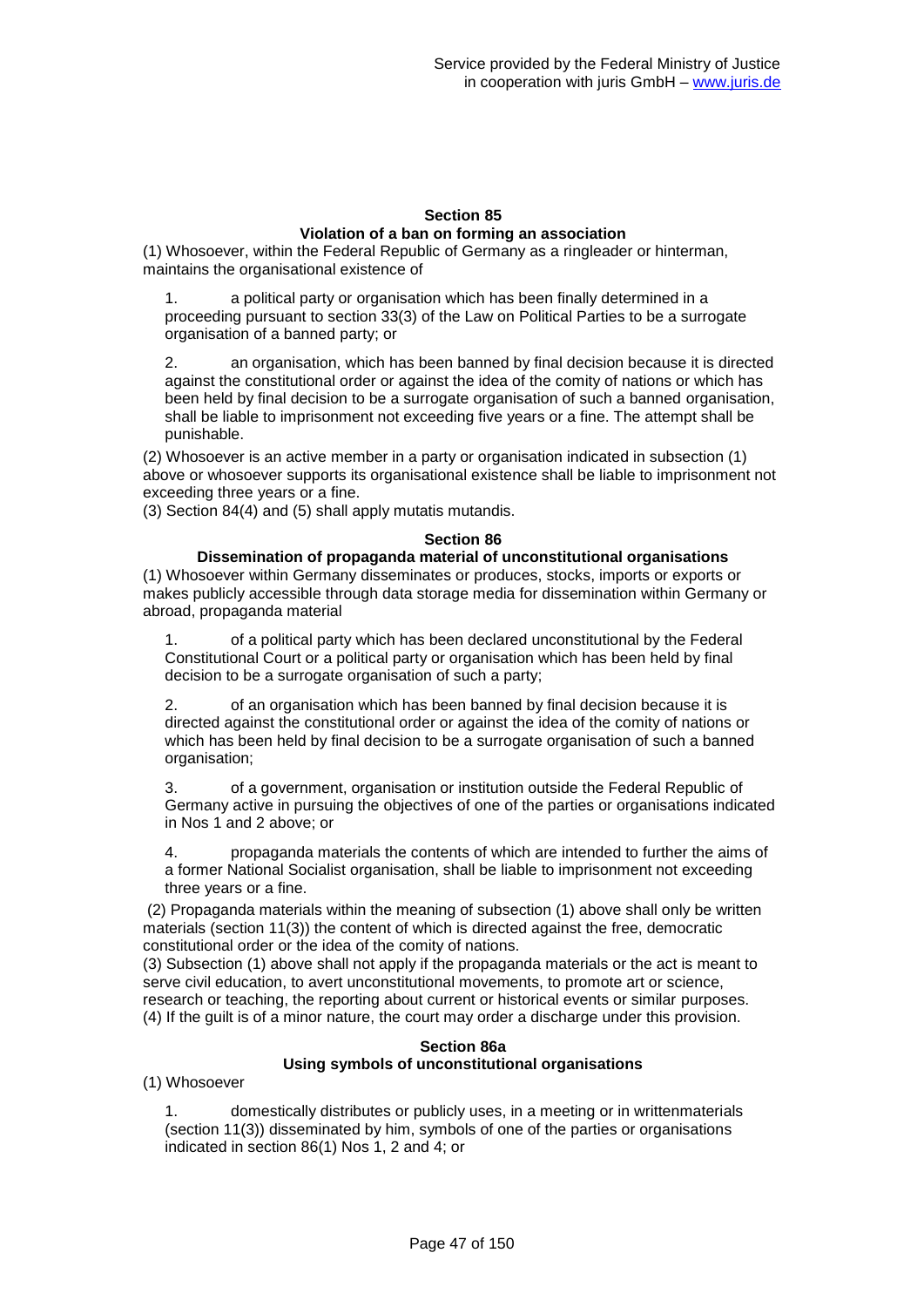2. produces, stocks, imports or exports objects which depict or contain such symbols for distribution or use in Germany or abroad in a manner indicated in No 1,

shall be liable to imprisonment not exceeding three years or a fine.

(2) Symbols within the meaning of subsection (1) above shall be in particular flags,insignia, uniforms and their parts, slogans and forms of greeting. Symbols which are so similar as to be mistaken for those named in the 1st sentence shall be equivalent to them. (3) Section 86(3) and (4) shall apply mutatis mutandis.

#### **Section 87**

#### **Acting as a secret agent with the aim of sabotage**

(1) Whosoever carries out the instructions of a government, organisation or institution outside the Federal Republic of Germany, in preparation of acts of sabotage which are to be committed in Germany, by

1. maintaining readiness to commit such acts upon the instructions of one of the indicated bodies;

2. gathering information about objects of sabotage;

3. producing, procuring for oneself or another, storing, supplying to another or importing means of sabotage into Germany;

4. establishing, maintaining or inspecting depots for the storage of means of sabotage or bases for sabotage activity;

5. accepting or giving training to others in how to commit acts of sabotage; or

6. establishing or maintaining the link between one of the agents of sabotage (Nos 1 to 5 above) and one of the indicated bodies,

and thereby intentionally or knowingly supports efforts against the continued existence or security of the Federal Republic of Germany or against its constitutional principles, shall be liable to imprisonment not exceeding five years or a fine.

(2) Acts of sabotage within the meaning of subsection (1) above shall be

1. acts which fulfil the elements of any of the following offences: section 109e, section 305, sections 306 to 306c, sections 307 to 309, section 313, section 315, section 315b, section 316b, section 316(1) No 2, section 317 or section 318; and

2. other acts which obstruct or disturb the operation of an enterprise vital for the national defence, the protection of the civilian population from the dangers of war, or the national economy by destroying, damaging, removing, altering or rendering unusable anything of use to the operation or depriving the operation of its energy supply.

(3) The court may order a discharge pursuant to these provisions if the offender gives up his conduct and discloses his knowledge to a government authority in time for the acts of sabotage, the planning of which he is aware of, to be prevented.

#### **Section 88**

#### **Sabotage against the constitution**

(1) Whosoever as ringleader or hinterman of a group or individually without acting with or for such a group intentionally causes, by acts of interference within the Federal Republic of **Germany** 

1. enterprises or facilities which provide public mail services or public transportation;

2. telecommunications facilities, which serve public functions;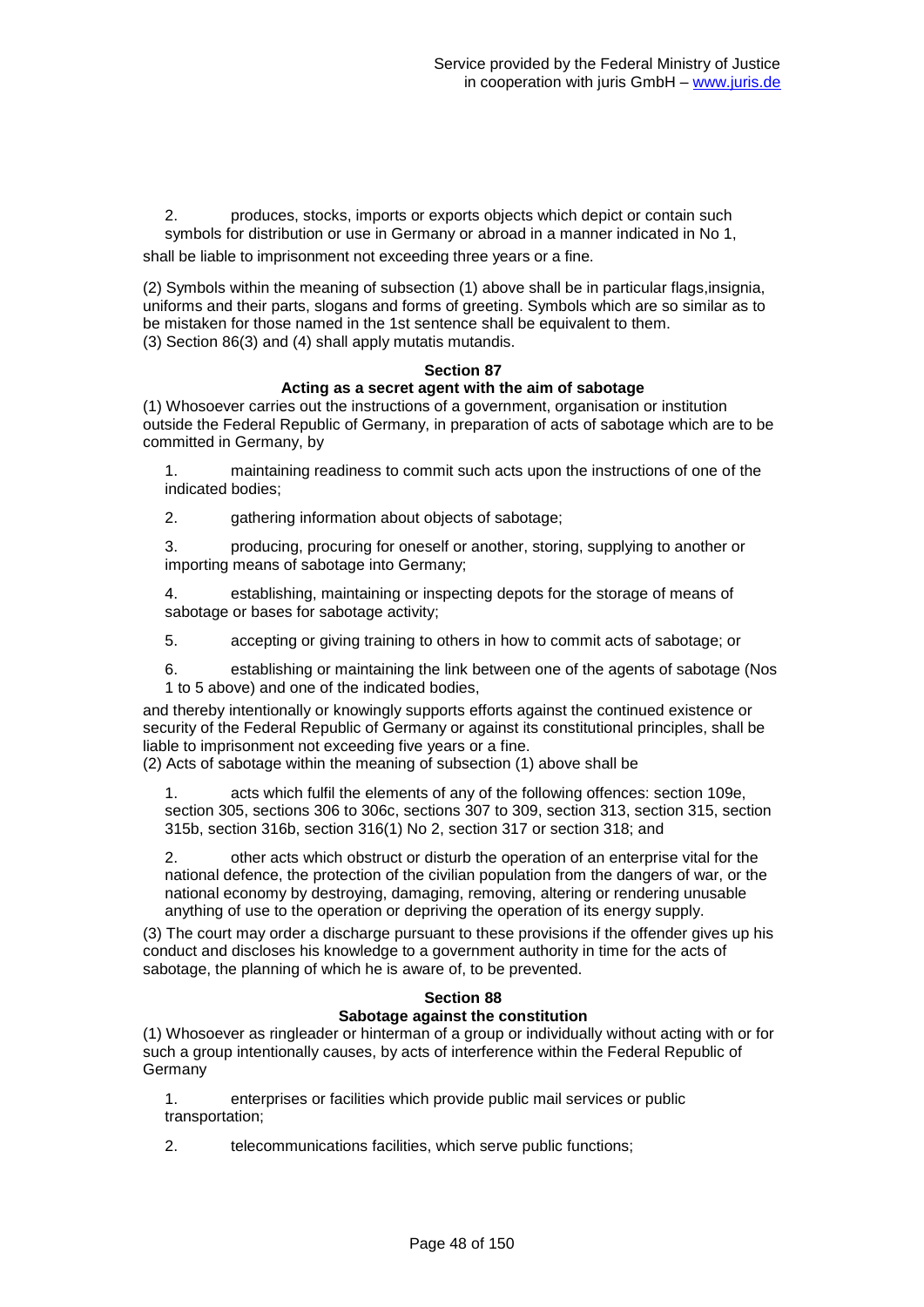3. enterprises or facilities which provide the public with water, light, heat or power or are otherwise vital for the supply of the population;

4. government agencies, facilities, installations or objects which entirely or predominantly serve public safety or order, to cease to function, in whole or in part, or to be deprived of their assigned functions and thereby intentionally supports efforts against the continued existence or security of the Federal Republic of Germany or against its constitutional principles, shall be liable to imprisonment not exceeding five years or a fine.

(2) The attempt shall be punishable.

#### **Section 89**

#### **Exerting anti-constitutional influence on the Armed Forces and public security forces**

(1) Whosoever systematically exerts in uence on members of the Armed Forces or of a public security force in order to undermine their readiness to protect the security of the Federal Republic of Germany or the constitutional order and thereby intentionally supports efforts against the continued existence or security of the Federal Republic of Germany or against its constitutional principles, shall be liable to imprisonment not exceeding five years or a fine.

(2) The attempt shall be punishable.

(3) Section 86(4) shall apply mutatis mutandis.

#### **Section 89a**

#### **Preparation of a serious violent offence endangering the state**

(1) Whosoever prepares a serious offence endangering the state shall be liable to imprisonment from six months to ten years. A serious violent offence endangering the state shall mean an offence against life under sections 211 or 212 or against personal freedom under sections 239a or 239b, which under the circumstances is intended to impair and capable of impairing the existence or security of a state or of an international organisation, or to abolish, rob of legal effect or undermine constitutional principles of the Federal Republic of Germany.

(2) Subsection (1) above shall only be applicable if the offender prepares a serious violent offence endangering the state by

1. instructing another person or receiving instruction in the production or the use of firearms, explosives, explosive or incendiary devices, nuclear fission material or other radioactive substances, substances that contain or can generate poison, other substances detrimental to health, special facilities necessary for the commission of the offence or other skills that can be of use for the commission of an offence under subsection (1) above,

2. producing, obtaining for himself or another, storing or supplying to another weapons, substances or devices and facilities mentioned under No. 1 above,

3. obtaining or storing objects or substances essential for the production of weapons, substances or devices and facilities mentioned under No. (1) above, or

4. collecting, accepting or providing not unsubstantial assets for the purpose of its commission.

(3) Subsection (1) above shall also apply if the preparation occurs abroad. If the preparation occurs outside the territory of the member states of the European Union, the aforesaid shall apply only if the preparation is performed by a German citizen or a foreign citizen whose existence is based within the territory of the Federal Republic of Germany or if the serious violent offence endangering the state so prepared is meant to be committed within the territory of the Federal Republic of Germany or against a German citizen.

(4) In the cases of subsection (3) 2nd sentence above the prosecution shall require the authorisation by the Federal Ministry of Justice. If the preparation occurred on the territory of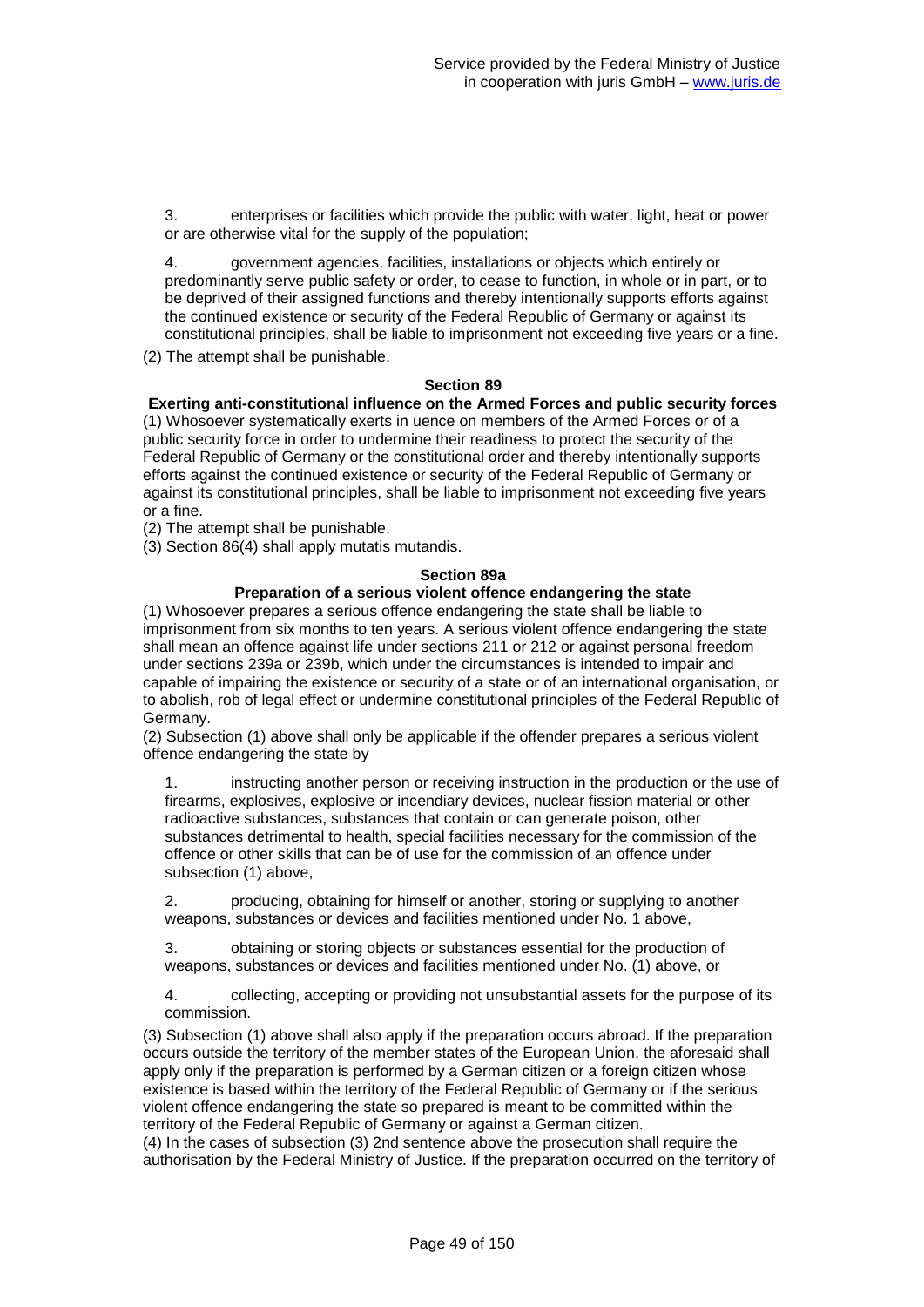another member state of the European Union, the prosecution shall require the authorisation by the Federal Ministry of Justice if the preparation was neither performed by a German citizen nor the serious violent offence endangering the state so prepared to be committed within the territory of the Federal Republic of Germany or by or against a German citizen. (5) In less serious cases the penalty shall be imprisonment from three months to five years. (6) The court may make an order for supervision (section 68(1)); section 73 shall apply. (7) The court in its discretion may mitigate the sentence (section 49(2)) or order a discharge for the offence under this provision, if the offender voluntarily gives up the further preparation of the serious violent offence endangering the state, or averts or substantially reduces a danger caused and recognised by him that others will further prepare or commit the offence, or if he voluntarily prevents the completion of the offence. If the danger is averted or substantially reduced regardless of the contribution of the offender or the completion of the serious violent offence endangering the state prevented, his voluntary and earnest efforts to achieve that object shall suffice.

#### **Section 89b**

#### **Establishing contacts for the purpose of committing a serious violent offence endangering the state**

(1) Whosoever, with the intention of receiving instruction for the purpose of the commission of a serious violent offence endangering the state under section 89a(2) No 1, establishes or maintains contacts to an organisation within the meaning of section 129a, also in conjunction with section 129b, shall be liable to imprisonment not exceeding three years or a fine. (2) Subsection (1) above shall not apply if the act exclusively serves the fulfilment of lawful professional or official duties.

(3) Subsection (1) above shall also apply if the act of establishing or maintaining contact occurs abroad. Outside the territory of the member states of the European Union this shall apply only if the act of establishing or maintaining contact is committed by a German citizen or a foreign citizen whose existence is based within the territory of the Federal Republic of Germany.

(4) The prosecution shall require the authorisation by the Federal Ministry of Justice

- 1. in the cases of subsection (3) 2nd sentence above or
- 2. if the act of establishing or maintaining contacts occurs on the territory of another member state of the European Union.

(5) If the degree of guilt is of a minor nature, the court may order a discharge for the offence under this provision.

#### **Section 90 Defamation of the President of the Federation**

(1) Whosoever publicly defames the President of the Federation, in a meeting or through the dissemination of written material (section 11(3)) shall be liable to imprisonment from three months to five years.

(2) In less serious cases the court in its discretion may mitigate the sentence (section 49(2)) unless the conditions of section 188 are met.

(3) The penalty shall be imprisonment from six months to five years if the act constitutes an intentional defamation (section 187) or if the offender by the act intentionally supports efforts against the continued existence of the Federal Republic of Germany or against its constitutional principles.

(4) The offence may only be prosecuted upon the authorisation of the President of the Federation.

#### **Section 90a Defamation of the state and its symbols**

(1) Whosoever publicly, in a meeting or through the dissemination of written materials (section11(3))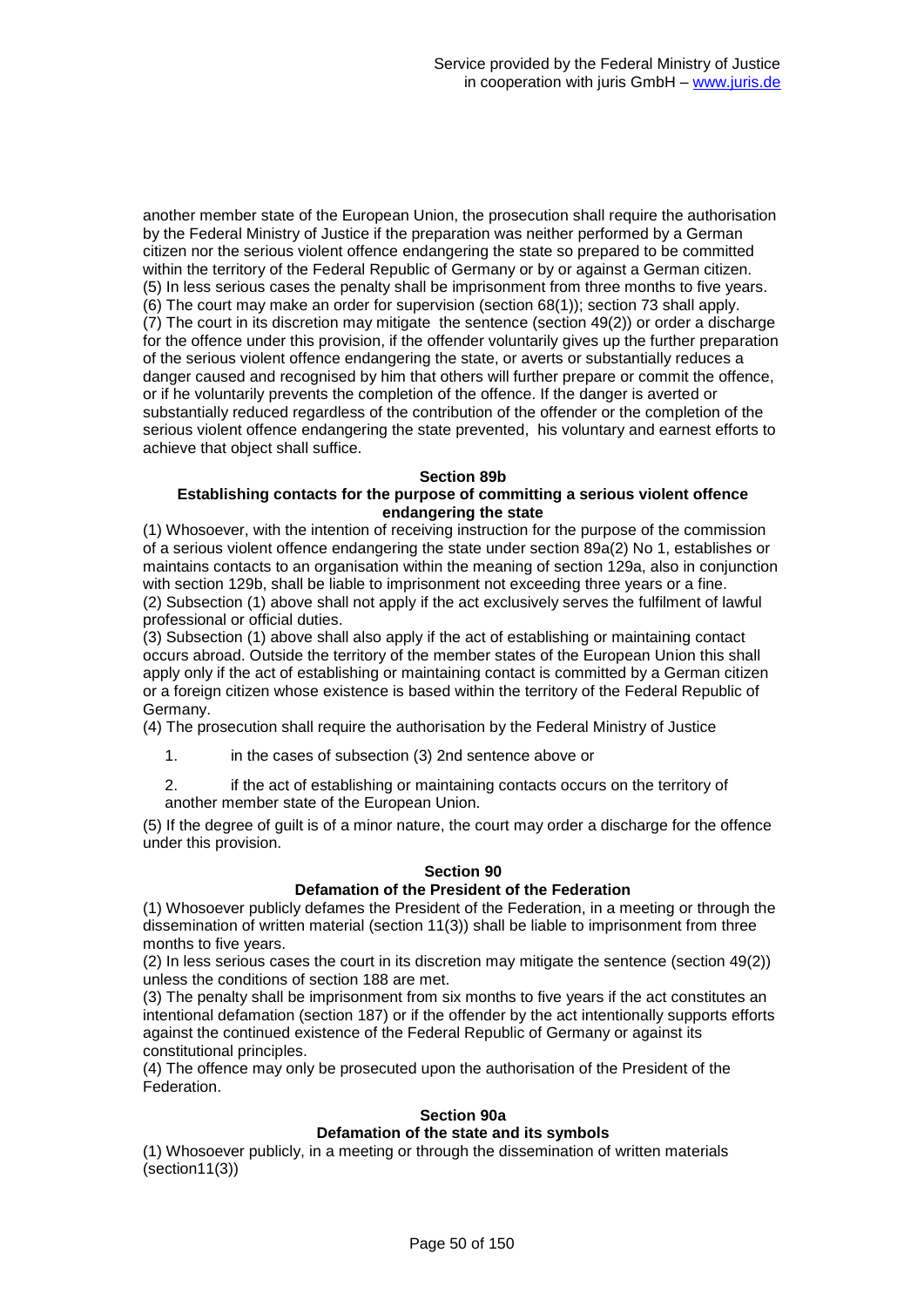1. insults or maliciously expresses contempt of the Federal Republic of Germany or one of its states or its constitutional order; or

2. insults the colours, flag, coat of arms or the anthem of the Federal Republic of Germany or one of its states shall be liable to imprisonment not exceeding three years or a fine.

(2) Whosoever removes, destroys, damages, renders unusable or defaces, or otherwise insults by mischief a publicly displayed flag of the Federal Republic of Germany or one of its states or a national emblem installed by a public authority of the Federal Republic of Germany or one of its states shall incur the same liability. The attempt shall be punishable. (3) The penalty shall be imprisonment not exceeding five years or a fine if the offender by the act intentionally supports efforts against the continued existence of the Federal Republic of Germany or against its constitutional principles.

#### **Section 90b**

#### **Anti-constitutional defamation of constitutional organs**

(1) Whosoever publicly, in a meeting or through the dissemination of written materials (section 11(3)) defames a constitutional organ, the government or the constitutional court of the Federation or of a state or one of their members in this capacity in a manner detrimental to the respect for the state and thereby intentionally supports efforts against the continued existence of the Federal Republic of Germany or against its constitutional principles, shall be liable to imprisonment from three months to five years.

(2) The offence may only be prosecuted upon the authorisation of the constitutional organ or member affected.

#### **Section 91**

#### **Encouraging the commission of a serious violent offence endangering the state** (1) Whosoever

1. displays or supplies to another written material (section 11(3)) which by its content is capable of serving as an instruction to the commission of a serious violent offence endangering the state (section 89a(1)), if the circumstances of its dissemination are conducive to awakening or encouraging the preparedness of others to commit a serious violent offence endangering the state,

2. obtains written material within the meaning of No. 1 above for the purpose of committing a serious violent offence endangering the state

shall be liable to imprisonment not exceeding three years or a fine.

(2) Subsection (1) No. 1 above shall not apply if

1. the act serves the purpose of citizenship education, the defence against anticonstitutional movements, arts and sciences, research or teaching, reporting about current or historical events or similar purposes or

2. if the act exclusively serves the fulfilment of lawful professional or official duties.

(3) If the degree of guilt is of a minor nature, the court may order a discharge for the offence under this provision.

# **Section 91a**

# **Jurisdiction ratione loci**

Sections 84, 85 and 87 shall only apply to offences based on acts committed within the territory of the Federal Republic of Germany.

#### **FOURTH TITLE COMMON PROVISIONS**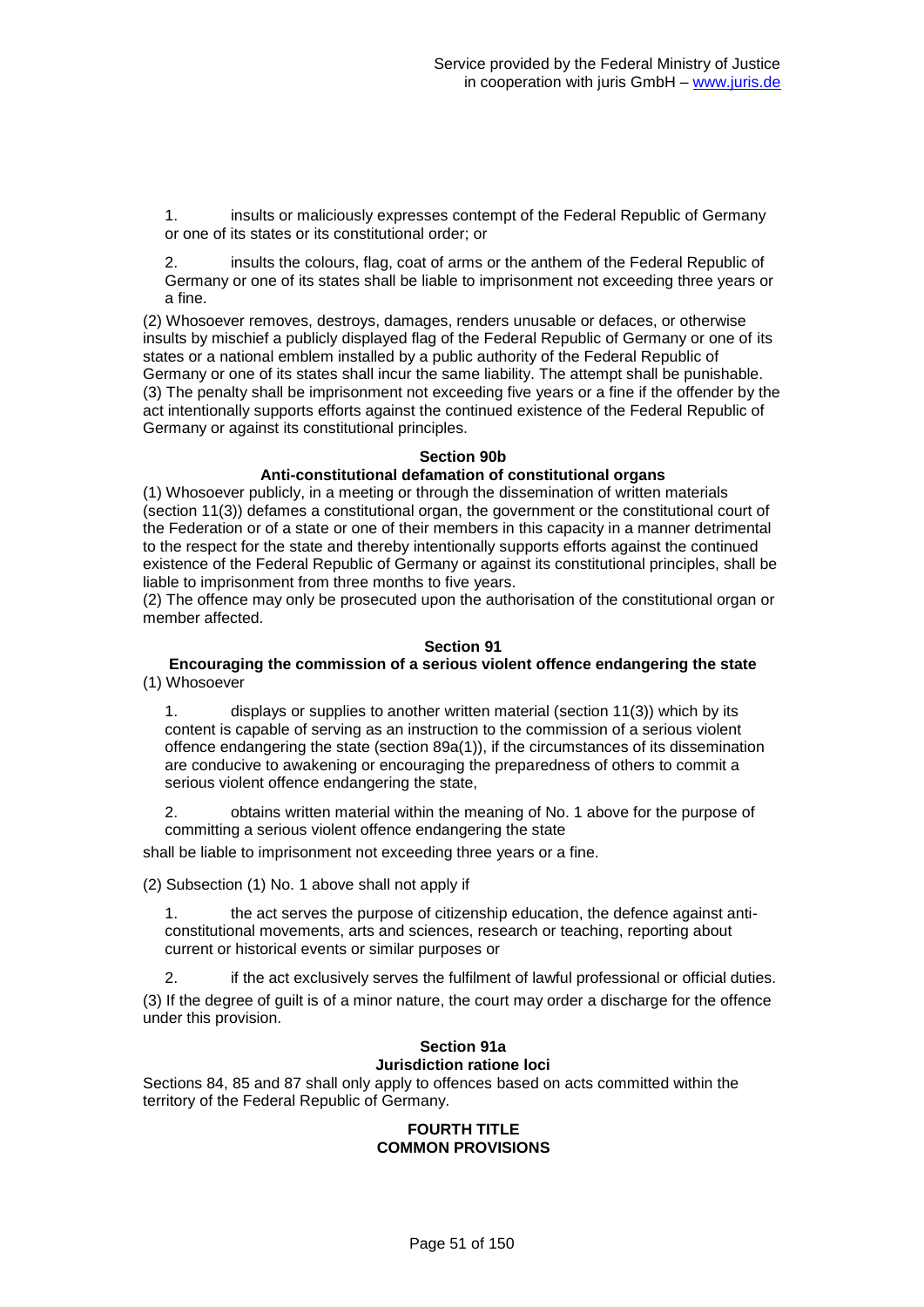#### **Section 92 Definition of terms**

(1) Within the meaning of this law, a person undermines the continued existence of the Federal Republic of Germany if he causes the end of its freedom from foreign domination, the abolition of its national unity, or the secession of one of its constituent territories. (2) Constitutional principles, within the meaning of this law, shall be

1. the right of the people to exercise state power in elections and ballots and through particular organs of legislative, executive and judicial power and to elect Parliament in general, direct, free, equal and secret elections;

2. the subjection of legislation to the constitutional order and the subjection of the executive and judicial power to law and justice;

3. the right to form and exercise a parliamentary opposition;

4. the possibility of dissolving the government and its responsibility to Parliament;

- 5. the independence of the courts; and
- 6. the exclusion of any government by force and arbitrary rule.

(3) Within the meaning of this law

1. efforts against the continued existence of the Federal Republic of Germany shall mean efforts by supporters who actually work toward undermining the continued existence of the Federal Republic of Germany (subsection (1) above);

efforts against the security of the Federal Republic of Germany shall mean efforts by supporters who actually work toward undermining the external or internal security of the Federal Republic of Germany;

3. efforts against constitutional principles shall mean efforts by supporters who actually work toward abolishing, suspending the application of or undermining a constitutional principle (subsection (2) above).

## **Section 92a Ancillary measures**

In addition to a sentence of imprisonment of at least six months for an offence under this chapter, the court may order the offender's professional disqualification and the loss of the ability to hold public office, to vote and be elected in public elections (section 45(2) and (5)).

# **Section 92b**

#### **Deprivation**

If an offence under this chapter has been committed

1. objects generated by the offence or used or intended for use in its commission or preparation; and

2. objects mentioned in the offences under sections 80a, 86, 86a and 89a to 91 may be subject to a deprivation order. Section 74a shall apply.

# **CHAPTER TWO TREASON AND ENDANGERING EXTERNAL NATIONAL SECURITY**

#### **Section 93 Definition of state secret**

(1) State secrets are facts, objects or knowledge which are only accessible to a limited category of persons and must be kept secret from foreign powers in order to avert a danger of serious prejudice to the external security of the Federal Republic of Germany.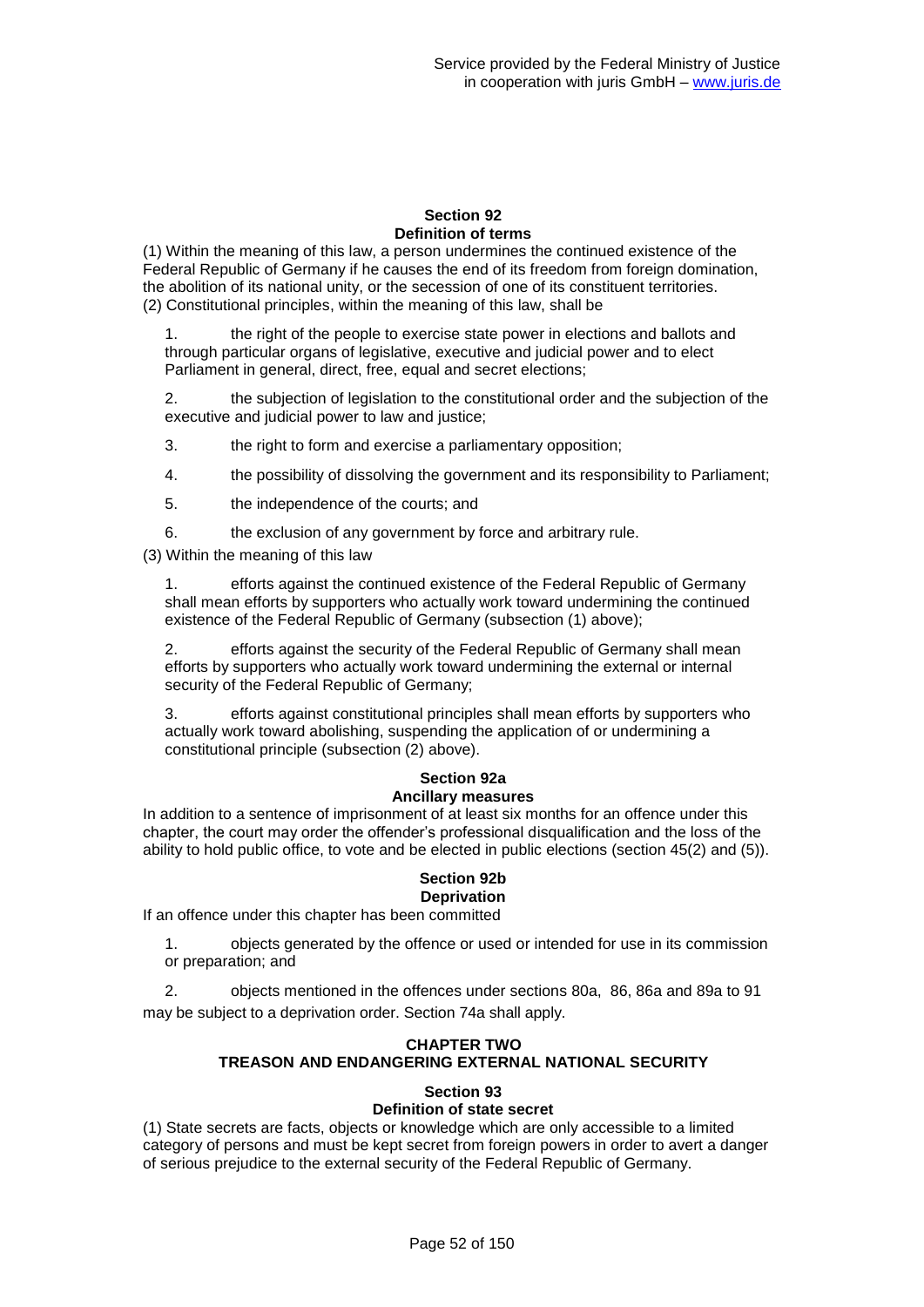(2) Facts which constitute violations of the independent, democratic constitutional order or of international arms control agreements, kept secret from the treaty partners of the Federal Republic of Germany, are not state secrets.

#### **Section 94 Treason**

(1) Whosoever

1. communicates a state secret to a foreign power or one of its intermediaries; or

2. otherwise allows a state secret to come to the attention of an unauthorised person or to become known to the public in order to prejudice the Federal Republic of Germany or benefit a foreign power

and thereby creates a danger of serious prejudice to the external security of the Federal Republic of Germany, shall be liable to imprisonment of not less than one year. (2) In especially serious cases the penalty shall be imprisonment for life or of not less than five years. An especially serious case will typically occur if the offender

1. abuses a position of responsibility which especially obliges him to safeguard state secrets; or

2. through the offence creates the danger of an especially serious prejudice to the external security of the Federal Republic of Germany.

#### **Section 95**

#### **Disclosure of state secrets with intent to cause damage**

(1) Whosoever allows a state secret which has been kept secret by an official authority or at its behest to come to the attention of an unauthorised person or become known to the public, and thereby creates the danger of serious prejudice to the external security of the Federal Republic of Germany, shall be liable to imprisonment from six months to five years unless the offence is punishable under section 94.

(2) The attempt shall be punishable.

(3) In especially serious cases the penalty shall be imprisonment from one to ten years. Section 94(2) shall apply.

#### **Section 96**

#### **Treasonous espionage; spying on state secrets**

(1) Whosoever obtains a state secret in order to disclose it (section 94) shall be liable to imprisonment from one to ten years.

(2) Whosoever obtains a state secret which has been kept secret by an official agency or at its behest in order to disclose it (section 95) shall be liable to impris onment from six months to five years. The attempt shall be punishable.

#### **Section 97**

#### **Disclosure of state secrets and negligently causing danger**

(1) Whosoever allows a state secret which has been kept secret by an official agency or at its behest to come to the attention of an unauthorised person or become known to the public, and thereby negligently causes the danger of serious prejudice to the external security of the Federal Republic of Germany, shall be liable to imprisonment not exceeding five years or a fine.

(2) Whosoever by gross negligence allows a state secret which has been kept secret by an official agency or at its behest and which was accessible to him by reason of his public office, government position or assignment given by an official authority, to come to the attention of an unauthorised person, and thereby negligently causes the danger of serious prejudice to the external security of the Federal Republic of Germany, shall be liable to imprisonment not exceeding three years or a fine.

(3) The offence may only be prosecuted upon the authorisation of the Federal Government.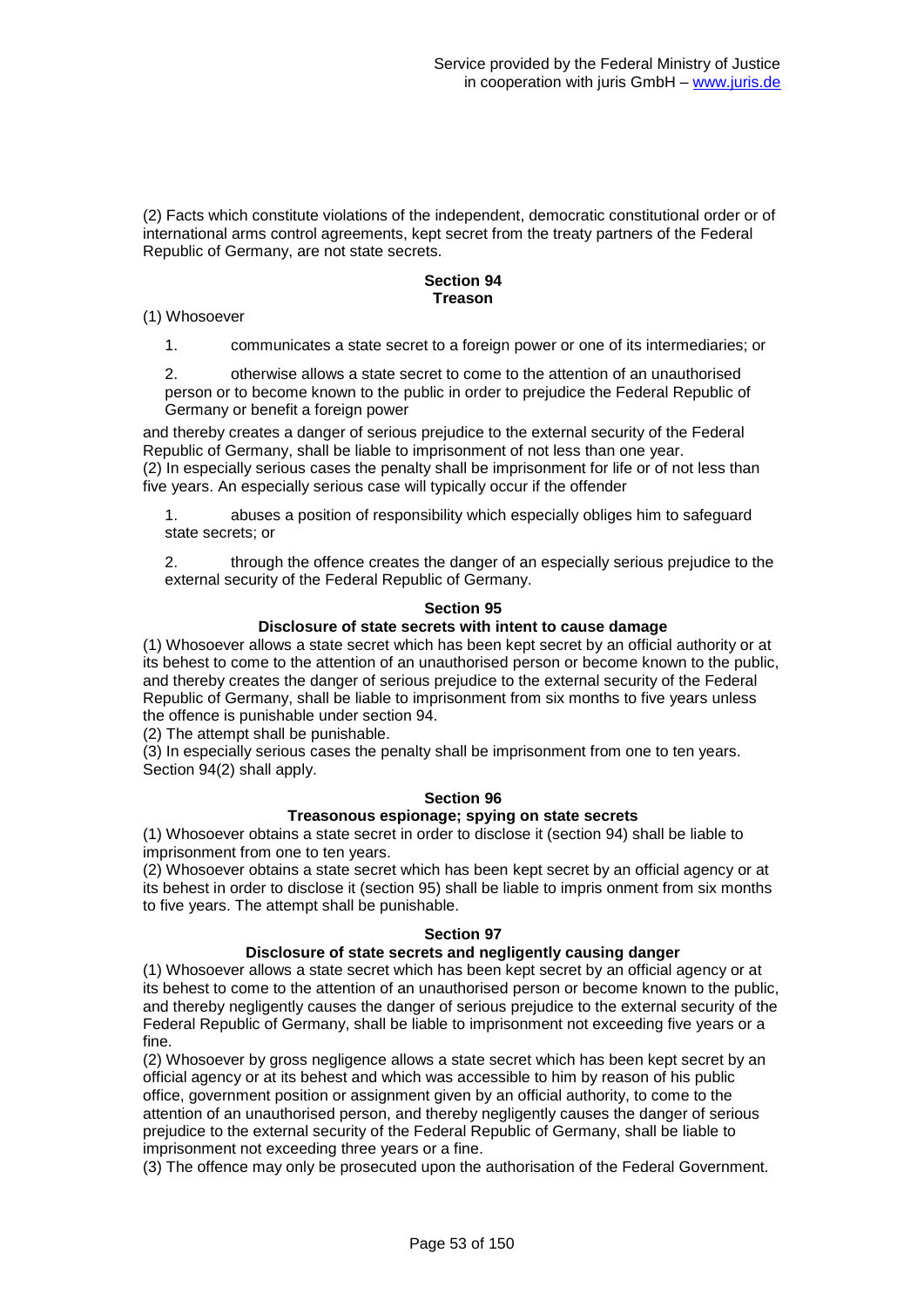#### **Section 97a Disclosure of illegal secrets**

Whosoever communicates a secret, which is not a state secret because of one of the violations indicated in section 93(2), to a foreign power or one of its intermediaries and thereby creates the danger of serious prejudice to the external security of the Federal Republic of Germany, shall be punished as if he had committed treason (section 94). Section 96(1), in conjunction with section 94(1) No 1 shall apply mutatis mutandis to secrets of the kind indicated in the 1st sentence above.

#### **Section 97b**

#### **Disclosure based on mistaken assumption that secret is illegal**

(1) If the offender in cases under sections 94 to 97 mistakenly assumes that a state secret is a secret of the kind indicated in section 97a he shall be punished pursuant to the those provisions if

1. he could have avoided the mistake;

2. he did not act with the intention of preventing the alleged violation; or

3. the act is, under the circumstances, not an appropriate means to accomplish that purpose. The act is typically not an appropriate means if the offender did not previously seek a remedy from a member of the Federal Parliament.

(2) If the state secret was confided or made accessible to the offender in his capacity as a public official or soldier in the Armed Forces he shall also incur liability if he did not previously seek a remedy from a superior in government service, or in the case of a soldier from a superior disciplinary officer. This shall apply mutatis mutandis to persons entrusted with special public service functions and to persons under a duty within the meaning of section 353b(2).

#### **Section 98 Treasonous activity as an agent**

(1) Whosoever

1. engages in activity for a foreign power which is directed towards the acquisition or communication of state secrets; or

2. declares to a foreign power or one of its intermediaries his willingness to engage in such activity, shall be liable to imprisonment not exceeding five years or a fine unless the offence is punishable pursuant to section 94 or section 96(1). In especially serious cases the penalty shall be imprisonment from one to ten years; section 94(2) 2<sup>nd</sup> sentence No 1 shall apply mutatis mutandis.

(2) The court in its discretion may mitigate the sentence (section 49(2)) or order a discharge under these provisions if the offender voluntarily gives up his activity and discloses his knowledge to a government authority. If the offender in cases under subsection (2) 1st sentence above has been forced into the activity by the foreign power or its intermediaries, he shall not be liable under this provision if he voluntarily gives up his activity and discloses his knowledge to a government authority without unnecessary delay.

#### **Section 99 Working as an agent for an intelligence service**

(1) Whosoever

1. engages in intelligence activity for the intelligence service of a foreign power against the Federal Republic of Germany which is directed toward communication or supply of facts, objects or knowledge; or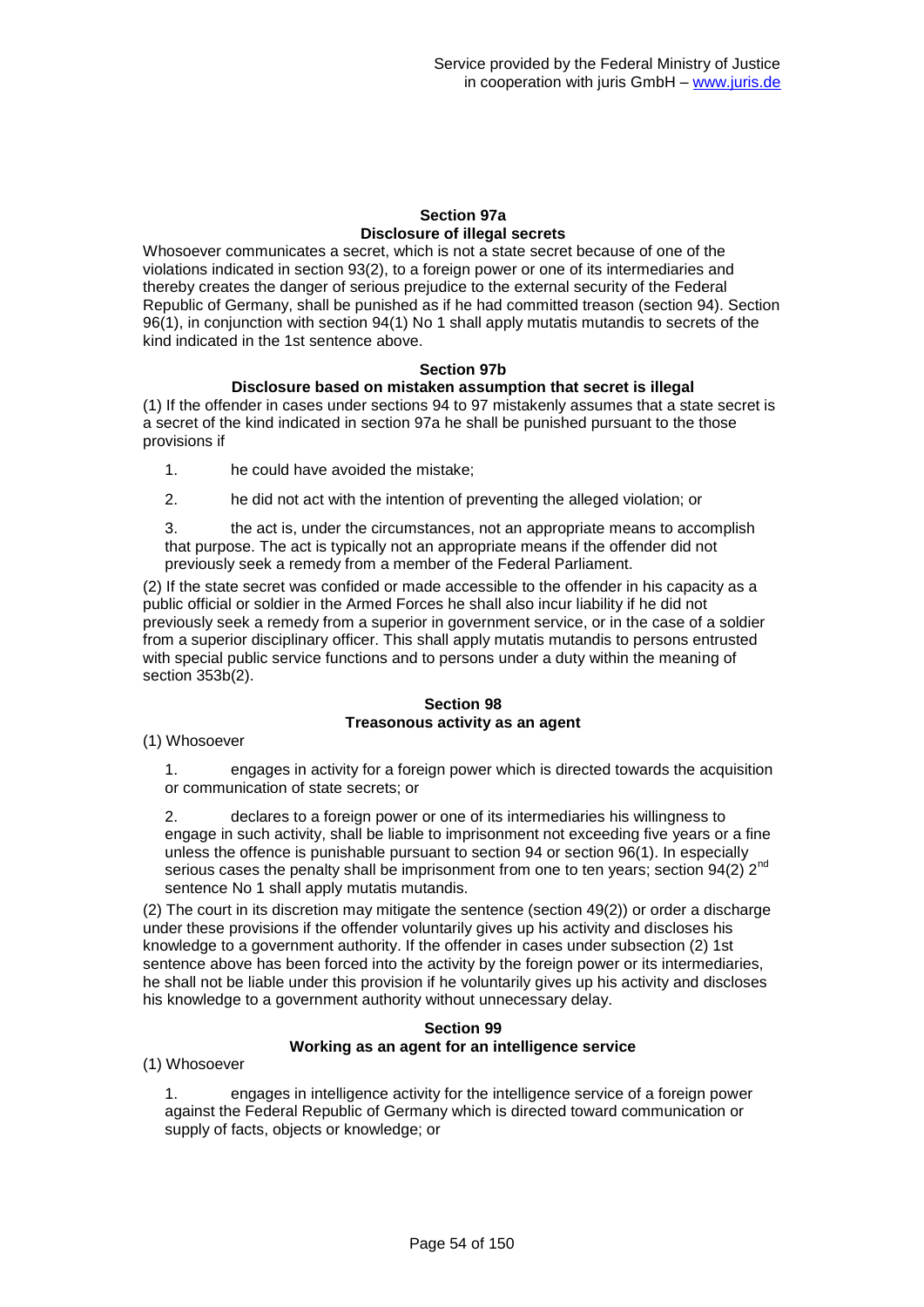2. declares to the intelligence service of a foreign power or one of its intermediaries his willingness to engage in such activity,

shall be liable to imprisonment not exceeding five years or a fine unless the offence is punishable under section 94, section 96(1), section 97a, or section 97b in conjunction with section 94 or section 96(1).

(2) In especially serious cases the penalty shall be imprisonment from one to ten years. An especially serious case typically occurs if the offender communicates or supplies facts, objects or knowledge which have been kept secret by an official agency or at its behest, and he

1. abuses a position of responsibility which especially mandates him to safeguard such secrets; or

2. through the offence creates the danger of serious prejudice to the Federal Republic of Germany.

(3) Section 98(2) shall apply mutatis mutandis.

#### **Section 100**

## **Engaging in relations that endanger peace**

(1) Whosoever as a German, who has his residence in the Federal Republic of Germany, and with the intent of starting a war or armed attack against the Federal Republic of Germany, establishes or maintains relationships with a government, organisation or institution outside the Federal Republic of Germany or one of its intermediaries, shall be liable to imprisonment of not less than one year.

(2) In especially serious cases the penalty shall be imprisonment for life or not less than five years. An especially serious case typically occurs if the offender through the offence creates a serious danger to the continued existence of the Federal Republic of Germany.

(3) In less serious cases the penalty shall be imprisonment from one to five years.

# **Section 100a**

## **Treasonous forgery**

(1) Whosoever intentionally and knowingly allows falsified or altered objects, reports concerning them or untrue assertions of a factual nature to come to the attention of another or to become known to the public, which, if they were genuine or true, would be of significance for the external security of the Federal Republic of Germany or her relationships with a foreign power, in order to deceive a foreign power into believing them to be genuine objects or facts, and thereby causes the danger of serious prejudice to the external security of the Federal Republic of Germany or her relationship to a foreign power, shall be liable to imprisonment from six months to five years.

(2) Whosoever produces such objects through falsification or alteration or procures them, in order to allow them in the manner indicated in subsection (1) above to come to the attention of another or to become known to the public in order to deceive a foreign power and thereby causes the danger of serious prejudice to the external security of the Federal Republic of Germany or her relationship to a foreign power, shall incur the same penalty.

(3) The attempt shall be punishable.

(4) In especially serious cases the penalty shall be imprisonment of not less than one year. An especially serious case typically occurs if the offender creates an especially serious prejudice to the external security of the Federal Republic of Germany or to her relations with a foreign power.

#### **Section 101 Ancillary measures**

In addition to a sentence of imprisonment of at least six months for an intentional offence under this chapter, the court may order the loss of the ability to hold public office, to vote and be elected in public elections (section 45(2) and (5)).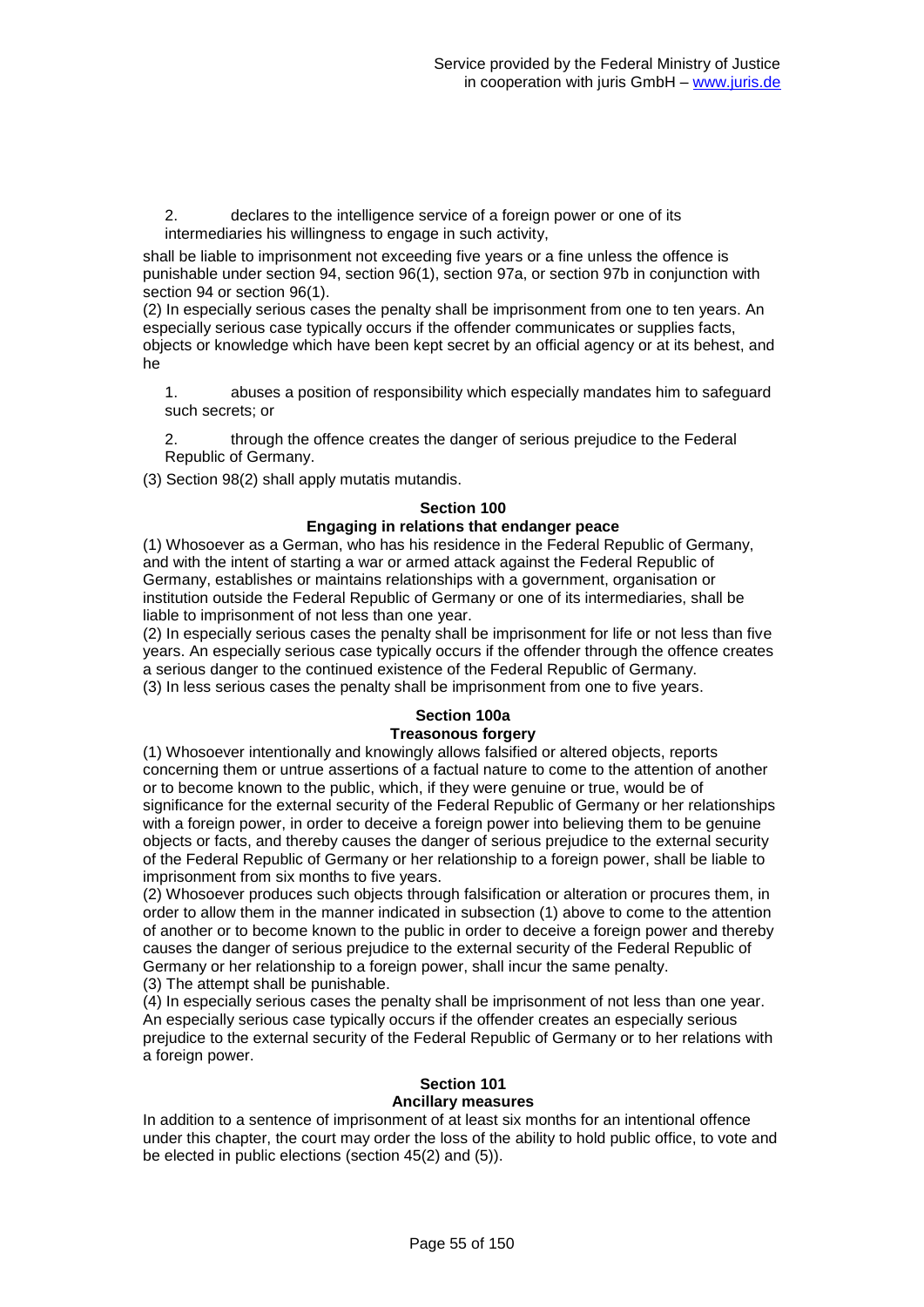## **Section 101a Deprivation**

If an offence under this chapter has been committed

1. objects generated by the offence or used or intended for use in its commission or preparation; and

2. objects, which are state secrets, and objects of the kind indicated in offences under section 100a

may be subject to a deprivation order. Section 74a shall apply.

Objects of the kind indicated in the 1st sentence No 2 above shall be subject to a deprivation order even if the conditions of section 74(2) are not met if this is necessary in order to avert the danger of a serious prejudice to the external security of the Federal Republic of Germany; this shall also apply if the offender acted without guilt.

#### **CHAPTER THREE OFFENCES AGAINST FOREIGN STATES**

#### **Section 102**

#### **Attacks against organs and representatives of foreign states**

(1) Whosoever commits an attack against the life or limb of a foreign head of state, a member of a foreign government or the head of a foreign diplomatic mission who is accredited in the Federal territory while the victim is in Germany in his official capacity, shall be liable to imprisonment not exceeding five years or a fine, in especially serious cases to imprisonment of not less than one year.

(2) In addition to a sentence of imprisonment of at least six months, the court may order the loss of the ability to hold public office, to vote and be elected in public elections (section 45(2) and (5)).

#### **Section 103**

#### **Defamation of organs and representatives of foreign states**

(1) Whosoever insults a foreign head of state, or, with respect to his position, a member of a foreign government who is in Germany in his official capacity, or a head of a foreign diplomatic mission who is accredited in the Federal territory shall be liable to imprisonment not exceeding three years or a fine, in case of a slanderous insult to imprisonment from three months to five years.

(2) If the offence was committed publicly, in a meeting or through the dissemination of written materials (section 11(3)) Section 200 shall apply. An application for publication of the conviction may also be filed by the prosecution service.

#### **Section 104**

#### **Violation of flags and state symbols of foreign states**

(1) Whosoever removes, destroys, damages, renders unrecognisable or insults by mischief a flag of a foreign state, which is displayed according to legal provisions or recognised custom, or a state symbol of such a state which has been publicly installed by a recognised mission of such state, shall be liable to imprisonment not exceeding two years or a fine. (2) The attempt shall be punishable.

#### **Section 104a Conditions for prosecution**

Offences under this chapter shall only be prosecuted if the Federal Republic of Germany maintains diplomatic relations with the other state, reciprocity is guaranteed and was also guaranteed at the time of the offence, a request to prosecute by the foreign government exists, and the Federal Government authorises the prosecution.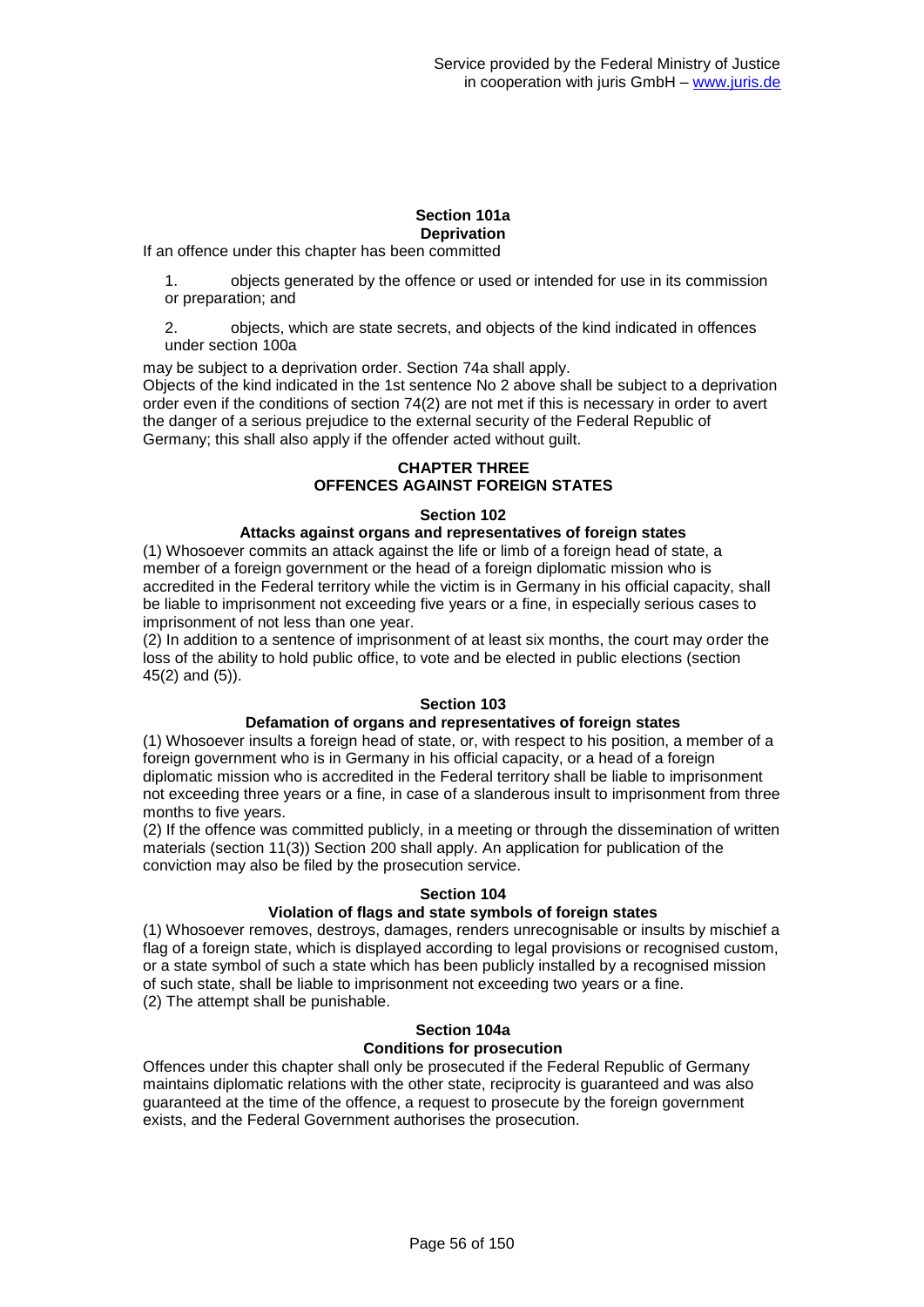# **CHAPTER FOUR**

#### **OFFENCES AGAINST CONSTITUTIONAL ORGANS AND IN THE CONTEXT OF ELECTIONS AND BALLOTS**

#### **Section 105**

**Blackmailing constitutional organs**

(1) Whosoever, by force or threat of force, unlawfully coerces

- 1. a legislative body of the Federation or a member state or one of its committees;
- 2. the Federal Assembly or one of its committees; or
- 3. the government or the constitutional court of the Federation or of a member state

not to exercise their functions or to exercise them in a particular manner shall be liable to imprisonment from one to ten years.

(2) In less serious cases the penalty shall be imprisonment from six months to five years.

#### **Section 106**

#### **Blackmailing the President of the Federation and members of constitutional organs** (1) Whosoever, by force or threat of serious harm, unlawfully coerces

- 1. the President of the Federation; or
- 2. a member
	- (a) of a legislative body of the Federation or a member state;
	- (b) of the Federal Assembly; or
	- (c) of the government or the constitutional court of the Federation or a member state

not to exercise their functions or to exercise them in a particular manner, shall be liable to imprisonment from three months to five years.

(2) The attempt shall be punishable.

(3) In especially serious cases the penalty shall be imprisonment from one to ten years.

#### **Section 106a** *(repealed)*

# **Section 106b**

#### **Disrupting the work of a legislative body**

(1) Whosoever violates regulations issued either generally or in a particular case by a legislative body of the Federation or a member state or its President relating to security and order in the building of the legislative body or the surrounding grounds and thereby hinders or disrupts the activity of the legislative body, shall be liable to imprisonment not exceeding one year or a fine.

(2) Subsection (1) above shall neither apply, in the case of regulations of a legislative body of the Federation or its President to members of the Federal Parliament, members of the Federal Council and the Federal Government and their agents, nor in the case of regulations of a legislative body of a member state or its President, to the members of the legislative bodies of this member state, the members of the government of the member state and its agents.

#### **Section 107 Disruption of election process**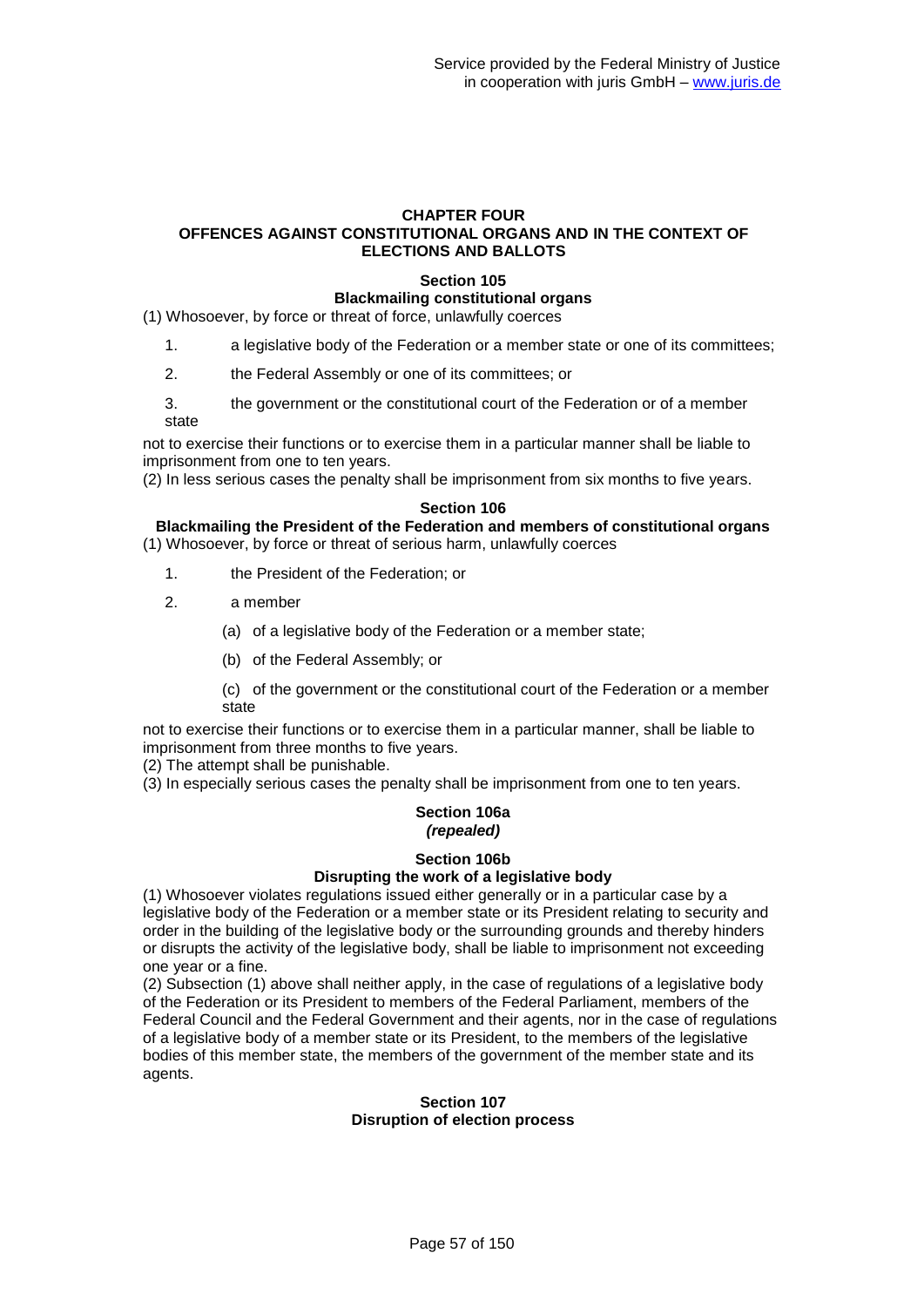(1) Whosoever, by force or threat of force, prevents or disturbs an election or the determination of its results, shall be liable to imprisonment not exceeding five years or a fine, in especially serious cases to imprisonment of not less than one year. (2) The attempt shall be punishable.

#### **Section 107a Falsification of election results**

(1) Whosoever votes without being entitled thereto or otherwise causes an incorrect election result or falsifies the result, shall be liable to imprisonment not exceeding five years or a fine. (2) Whosoever incorrectly announces an election result or causes it to be incorrectly announced shall incur the same liability.

(3) The attempt shall be punishable.

#### **Section 107b Falsification of election documents**

(1) Whosoever

1. secures his registration in the electoral rolls (election register) by means of false statements;

2. registers another as a voter, whom he knows to have no right to be registered;

3. prevents the registration of an eligible voter though he knows of his eligibility to vote;

4. permits himself to be nominated as a candidate in an election, although he is ineligible,

shall be liable to imprisonment not exceeding six months or a fine not exceeding one hundred and eighty daily units unless the offence is subject to a more severe penalty under other provisions.

(2) The issuance of election papers for direct elections in the social security system shall be equivalent to registration in the voter rolls as a voter.

#### **Section 107c Violation of secrecy of elections**

Whosoever contravenes a provision which serves to protect the secrecy of elections with the intention of obtaining for himself or another knowledge as to how a person voted, shall be liable to imprisonment not exceeding two years or a fine.

# **Section 108**

## **Blackmailing voters**

(1) Whosoever unlawfully, by force, threat of serious harm, abuse of a professional or economic relationship of dependence or other economic pressure, coerces another into, or prevents him from, voting or exercising his right to vote in a particular manner, shall be liable to imprisonment not exceeding five years or a fine, in especially serious cases to imprisonment from one to ten years.

(2) The attempt shall be punishable.

#### **Section 108a Deceiving voters**

(1) Whosoever through deception causes another to be mistaken as to the content of his declaration upon casting his vote or to vote against his will or invalidly, shall be liable to imprisonment not exceeding two years or a fine.

(2) The attempt shall be punishable.

#### **Section 108b Bribing voters**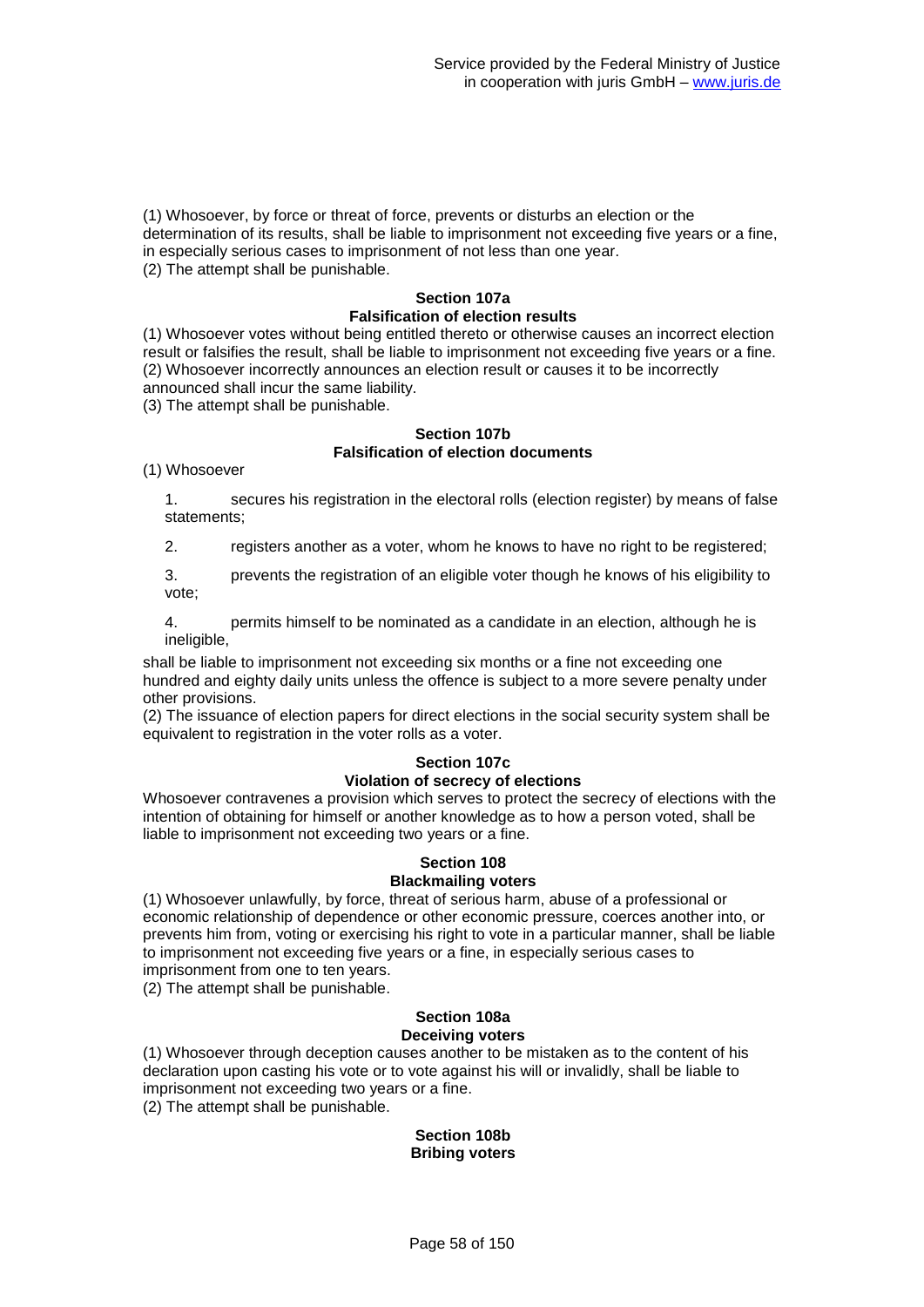(1) Whosoever offers, promises or furnishes to another gifts or other benefits for not voting or for voting in a particular manner, shall be liable to imprisonment not exceeding five years or a fine.

(2) Whosoever requests, is promised or accepts gifts or other benefits in exchange for not voting or voting in a particular manner, shall incur the same penalty.

# **Section 108c**

# **Ancillary measures**

In addition to a sentence of imprisonment of at least six months for an offence pursuant to section 107, section 107a, section 108 or section 108b the court may order the loss of the ability to hold public office, to vote and be elected in public elections (section 45(2) and (5)).

# **Section 108d**

#### **Jurisdiction**

Sections 107 to 108c shall apply to elections to the parliaments, election of members of the European Parliament, other popular elections and ballots in the Federation, the member states, municipalities and municipal associations, as well as direct elections in the social security system. The signing of nomination papers or the signing of a popular referendum shall be equivalent to an election or ballot.

# **Section 108e**

# **Bribing delegates**

(1) Whosoever undertakes to buy or sell a vote for an election or ballot in the European Parliament or in a parliament of the Federation, the member states, municipalities or municipal associations, shall be liable to imprisonment not exceeding five years or a fine. (2) In addition to a sentence of imprisonment of at least six months for an offence pursuant to subsection (1) above the court may order the loss of the ability to hold public office, to vote and be elected in public elections (section 45(2) and (5)).

# **CHAPTER FIVE OFFENCES AGAINST THE NATIONAL DEFENCE**

#### **Section 109 Avoiding draft by mutilation**

(1) Whosoever through mutilation or by other means, renders himself or another person with that person's consent, or causes himself or another person to be rendered unfit for military service, shall be liable to imprisonment from three months to five years.

(2) If the offender causes the unfitness only for a certain period of time or for a certain type of duty, the penalty shall be imprisonment not exceeding five years or a fine.

(3) The attempt shall be punishable.

# **Section 109a**

## **Avoiding draft by deception**

(1) Whosoever by deception evades or causes another to evade military service permanently or for a certain period of time, in its entirety or for a certain type of duty, shall be liable to imprisonment not exceeding five years or a fine.

(2) The attempt shall be punishable.

#### **Section 109b and section 109c** *(repealed)*

## **Section 109d**

## **Disruptive propaganda against the Armed Forces**

(1) Whosoever, intentionally and knowingly and for the purpose of dissemination, makes false or grossly distorted assertions of fact, the dissemination of which is capable of disrupting the function of the Armed Forces, or disseminates such assertions with knowledge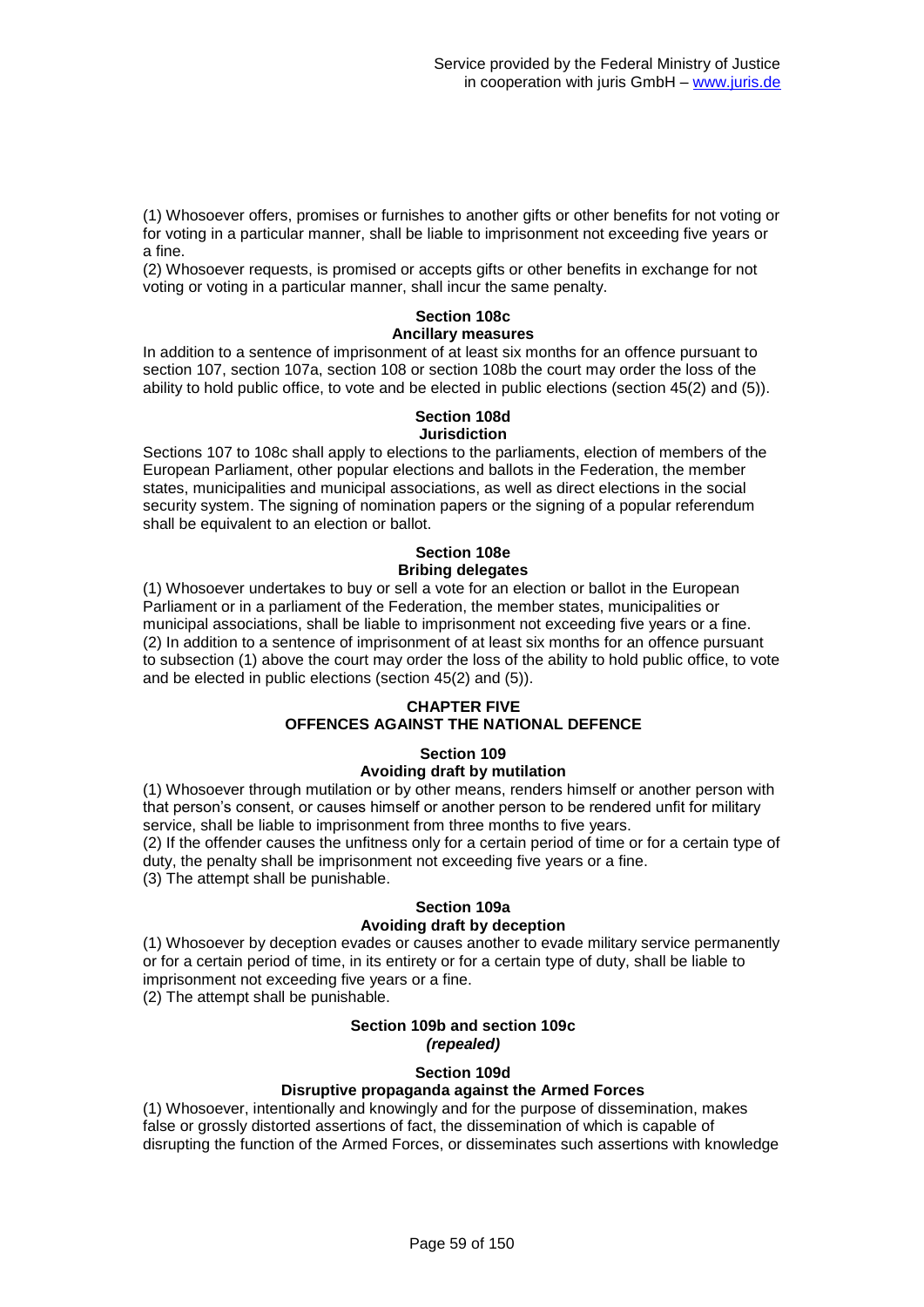of their falseness in order to obstruct the Armed Forces in the fulfilment of their duty of national defence, shall be liable to imprisonment not exceeding five years or a fine. (2) The attempt shall be punishable.

# **Section 109e**

# **Sabotage against means of defence**

(1) Whosoever unlawfully destroys, damages, alters, renders unusable or removes military resources or an installation or facility used entirely or predominantly for the national defence or the protection of the civilian population from the dangers of war, and thereby endangers the security of the Federal Republic of Germany, the fighting strength of its troops, or human life, shall be liable to imprisonment from three months to five years.

(2) Anyone who knowingly and in a defective manner produces or supplies such an object or the raw materials required for its production and thereby knowingly causes the danger indicated in subsection (1) above, shall incur the same penalty.

(3) The attempt shall be punishable.

(4) In especially serious cases the penalty shall be imprisonment from one to ten years.

(5) Whosoever causes the danger in the cases under subsection (1) above negligently, or in cases under subsection (2) above not knowingly but intentionally or negligently, shall be liable to imprisonment not exceeding five years or a fine unless the offence is subject to a more severe penalty under other provisions.

#### **Section 109f**

# **Intelligence activity endangering national security**

(1) Whosoever, on behalf of a government agency, a party or another organisation outside the Federal Republic of Germany or for a banned organisation or one of its intermediaries

- 1. collects information about national defence matters;
- 2. operates an intelligence service dedicated to national defence matters;
- 3. recruits for or supports one of these activities,

and thereby aids efforts which are directed against the security of the Federal Republic of Germany or the fighting strength of its troops, shall be liable to imprisonment not exceeding five years or a fine unless the offence is subject to a more severe penalty under other provisions. Activities meant to inform the public within the framework of normal press or radio reporting shall remain unaffected.

(2) The attempt shall be punishable.

#### **Section 109g**

#### **Taking or drawing pictures etc endangering national security**

(1) Whosoever makes an illustration or description of military resources, a military installation or facility, or a military operation or allows another to obtain such an illustration or description, and thereby knowingly endangers the security of the Federal Republic of Germany or the fighting strength of its troops, shall be liable to imprisonment not exceeding five years or a fine.

(2) Whosoever takes an aerial photograph of a territory or object within the Federal Republic of Germany or allows another to obtain such a photograph or an illustration produced therefrom, and thereby knowingly endangers the security of the Federal Republic of Germany or the fighting strength of its troops, shall be liable to imprisonment not exceeding two years or a fine unless the offence is subject to punishment in subsection (1) above. (3) The attempt shall be punishable.

(4) Whosoever in cases under subsection (1) above allows another to obtain the illustration or description and thereby not knowingly, but intentionally or recklessly causes the danger, shall be liable to imprisonment not exceeding two years or a fine. There shall be no liability if the offender acted under the permission of a competent government agency.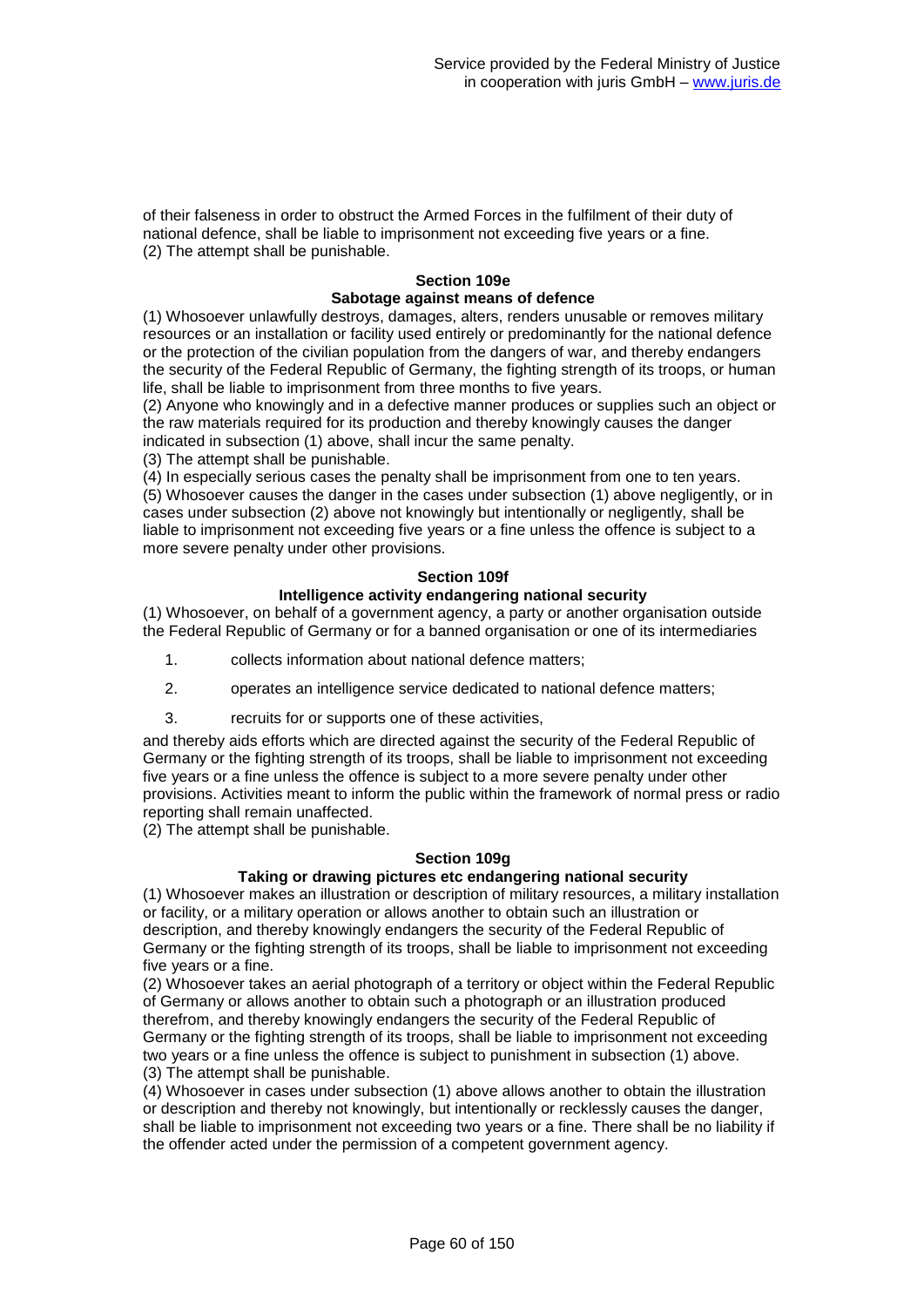# **Section 109h Recruiting for foreign armed forces**

(1) Whosoever on behalf of a foreign power recruits a German for military service in a military or paramilitary organisation or introduces him to their recruiters or to the military service of such an organisation, shall be liable to imprisonment from three months to five years.

(2) The attempt shall be punishable.

#### **Section 109i Ancillary measures**

In addition to a sentence of imprisonment of not less than one year for an offence pursuant to section 109e and section 109f the court may order the loss of the ability to hold public office, to vote and be elected in public elections (section 45(2) and (5)).

#### **Section 109k Deprivation**

If an offence under sections 109d to 109g has been committed

1. objects, which were generated by the offence or used or intended for use in its commission or preparation; and

2. illustrations, descriptions and photographs relating to an offence under section 109g may be subject to a deprivation order. Section 74a shall apply. Objects of the type indicated in the 1st sentence No 2 shall be subject to a deprivation order even if the conditions of section 74(2) are not met, if so required by national defence interests; this shall also apply if the offender acted without guilt.

#### **CHAPTER SIX RESISTANCE AGAINST STATE AUTHORITY**

#### **Section 110** *(repealed)*

# **Section 111**

## **Public incitement to crime**

(1) Whosoever publicly, in a meeting or through the dissemination of written materials (section 11(3)) incites the commission of an unlawful act, shall be held liable as an abettor (section 26).

(2) If the incitement is unsuccessful the penalty shall be imprisonment not exceeding five years or a fine. The penalty must not be more severe than if the incitement had been successful (subsection (1) above); section 49(1) No 2 shall apply.

#### **Section 112 (repealed)**

#### **Section 113 Resisting enforcement officers**

(1) Whosoever, by force or threat of force, offers resistance to or attacks a public official or soldier of the Armed Forces charged with the enforcement of laws, ordinances, judgments, judicial decisions or orders acting in the execution of such official duty shall be liable to imprisonment not exceeding three years or a fine.

(2) In especially serious cases the penalty shall be imprisonment from six months to five years. An especially serious case typically occurs if

1. the principal or another accomplice carries a weapon or another dangerous instrument for the purpose of using them during the commission of the offence; or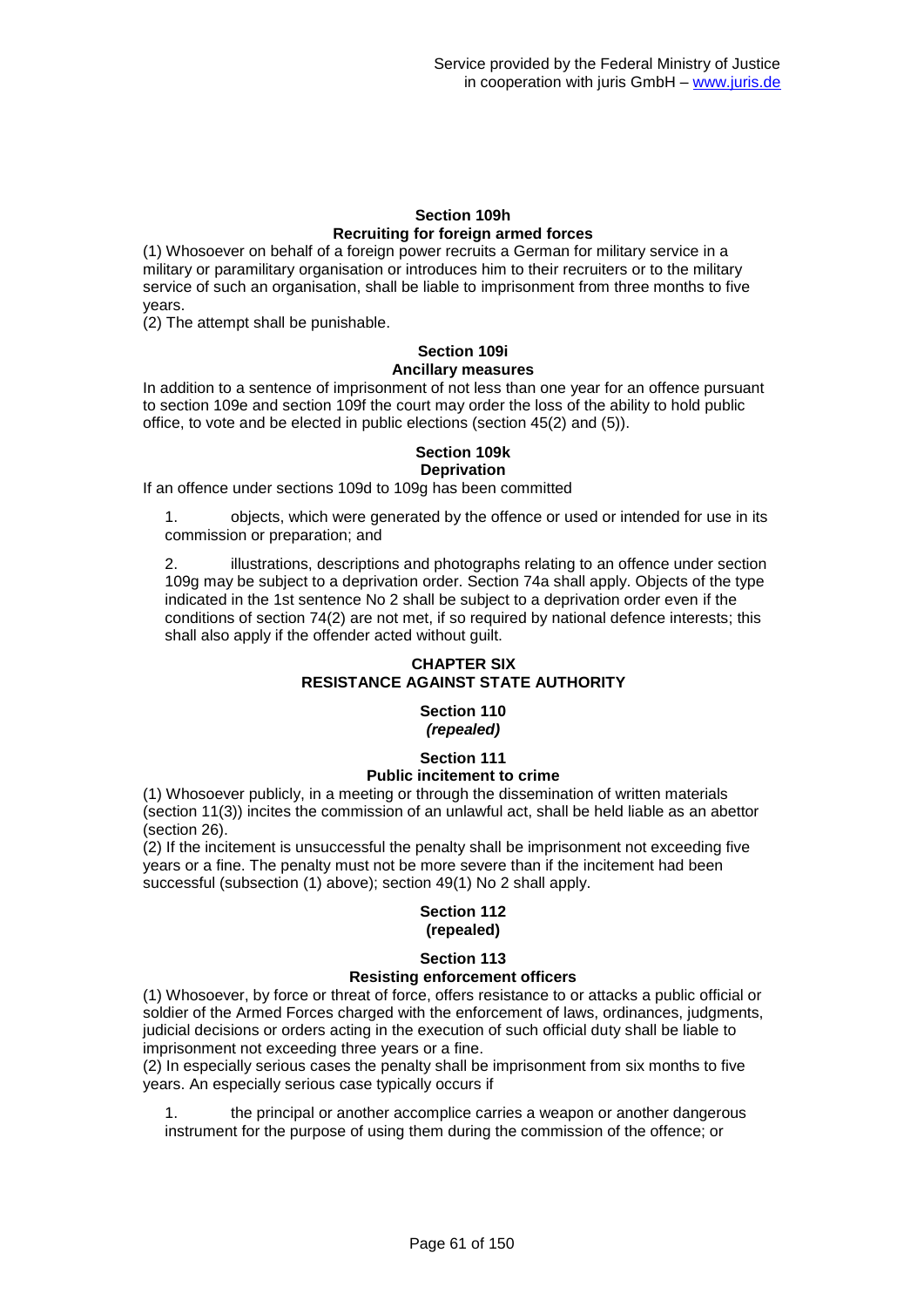2. the offender through violence places the person assaulted in danger of death or serious injury.

(3) The offence shall not be punishable under this provision if the official act is unlawful. This shall also apply if the offender mistakenly assumes that the official act is lawful. (4) If the offender during the commission of the offence mistakenly assumes that the official act is unlawful and if he could have avoided the mistake the court may mitigate the sentence in its discretion (section 49(2)) or order a discharge under this provision if the offender's guilt is of a minor nature. If the offender could not have avoided the mistake and under the circumstances known to him he could not have been expected to use legal remedies to defend himself against the presumed unlawful official act, the offence shall not be punishable under this provision; if the use of remedies could have been expected the court may mitigate the sentence in its discretion (section 49(2)) or order a discharge under this provision.

#### **Section 114**

#### **Resisting persons equal to enforcement officers**

(1) Acts of enforcement by persons vested with the powers and duties of police officers or who are investigators of the public prosecution service without being public officials, shall be equivalent to the official act of a public official within the meaning of section 113. (2) Section 113 shall apply mutatis mutandis to persons who are called upon to assist in the

execution of the official act. (3) Section 113 shall also apply to persons who in cases of accidents, common danger or emergency hinder members of the fire brigade, the emergency services or of a rescue

service who are lending assistance, by using or by threatening violence or physically attacking them.

#### **Sections 115 to 119** *(repealed)*

#### **Section 120**

## **Facilitating escape of prisoners**

(1) Whosoever frees a prisoner, or encourages him to or supports him in the escape, shall be liable to imprisonment not exceeding three years or a fine.

(2) If the offender is under a duty as a public official or a person entrusted with special public service functions to prevent the escape of the prisoner the penalty shall be imprisonment not exceeding five years or a fine.

(3) The attempt shall be punishable.

(4) A person otherwise in detention in an institution upon order of a public authority shall be equivalent to a prisoner within the meaning of subsections (1) and (2) above.

# **Section 121**

#### **Mutiny by prisoners**

(1) Prisoners who gang up and with joint forces

1. coerce (section 240) or attack an official of an institution, another public official or a person charged with their supervision, care or investigation;

2. escape under use of force; or

3. by use of force aid one of their number or another prisoner to escape, shall be liable to imprisonment from three months to five years.

(2) The attempt shall be punishable.

(3) In especially serious cases the penalty for mutiny shall be imprisonment from six months to ten years. An especially serious case typically occurs if the principal or another accomplice

1. carries a firearm;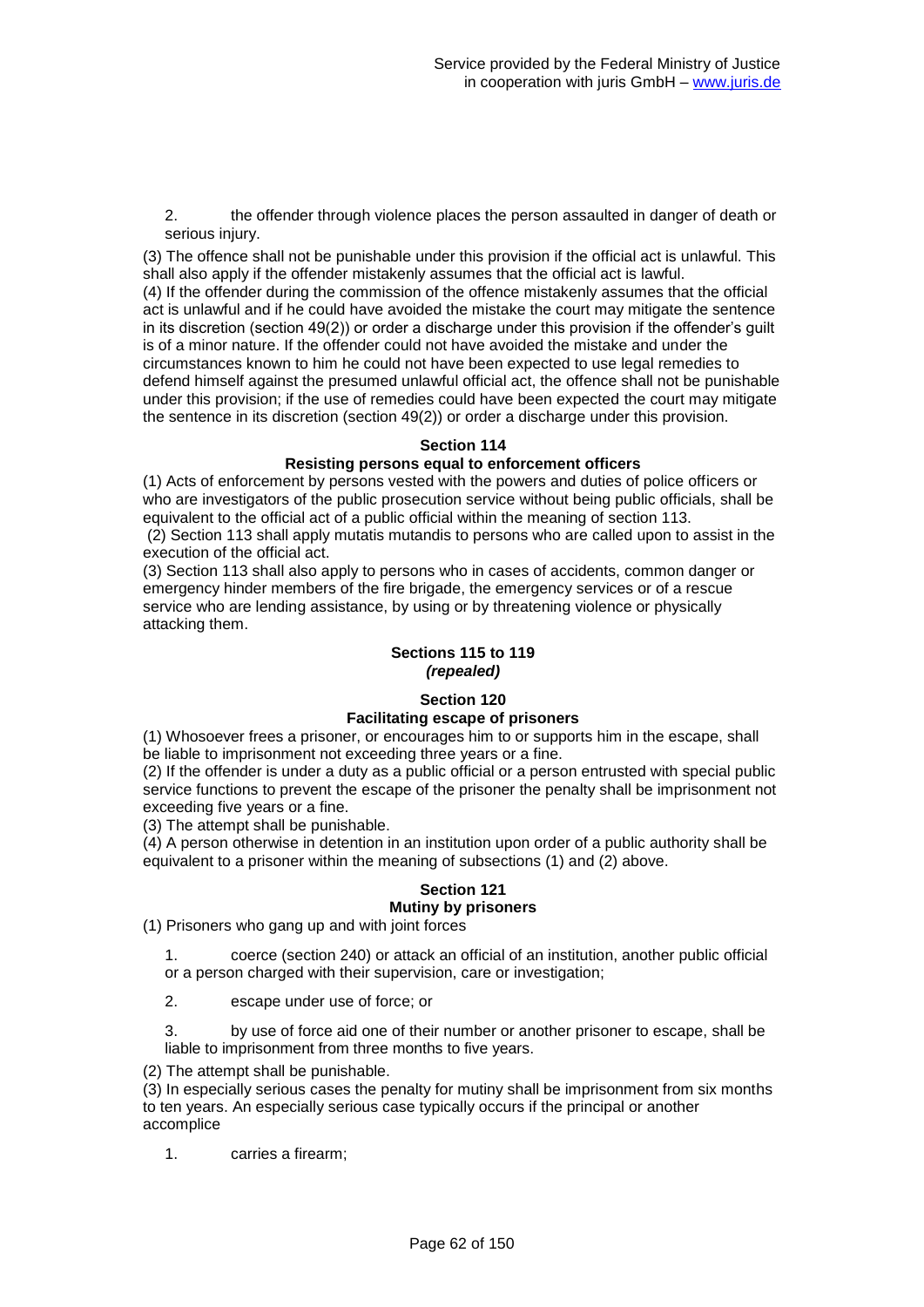2. carries another weapon or another dangerous instrument for the purpose of using themduring the commission of the offence; or

3. through violence places another in danger of death or serious injury.

(4) A person subject to an incapacitation order shall be equivalent to a prisoner within the meaning of subsections (1) to (3) above.

## **Section 122** *(repealed)*

#### **CHAPTER SEVEN OFFENCES AGAINST PUBLIC ORDER**

# **Section 123**

#### **Burglary**

(1) Whosoever unlawfully enters into the dwelling, business premises or other enclosed property of another, or into closed premises designated for public service or transportation, or whosoever remains therein without authorisation and does not leave when requested to do so by the authorised person, shall be liable to imprisonment not exceeding one year or a fine.

(2) The offence may only be prosecuted upon request.

#### **Section 124 Aggravated burglary**

If a crowd of people publicly gangs up with the intent to join forces to commit acts of violence against persons or objects and unlawfully intrudes into the dwelling, business premises, or other enclosed property of another, or into closed premises designated for public service, anyone taking part in these acts shall be liable to imprisonment not exceeding two years or a fine.

# **Section 125**

## **Rioting**

(1) Whosoever as a principal or secondary participant participates in

1. acts of violence against persons or objects; or

2. threats to persons to commit acts of violence,

which are committed by a crowd of people who have joined forces in a manner which endangers public safety, or whosoever encourages a crowd of people to commit such acts, shall be liable to imprisonment not exceeding three years or a fine unless the act is subject to a more severe penalty under other provisions.

(2) To the extent that the offences indicated in subsection (1) Nos 1 and 2 above are punishable under section 113, section 113(3) and (4) shall apply mutatis mutandis.

## **Section 125a Aggravated cases of rioting**

(1) In especially serious cases of section 125(1) the penalty shall be imprisonment from six months to ten years. An especially serious case typically occurs if the offender

1. carries a firearm;

2. carries another weapon or another dangerous instrument for the purpose of using them during the commission of the offence;

- 3. through violence places another in danger of death or serious injury or
- 4. commits plunder or causes significant damage to the property of another.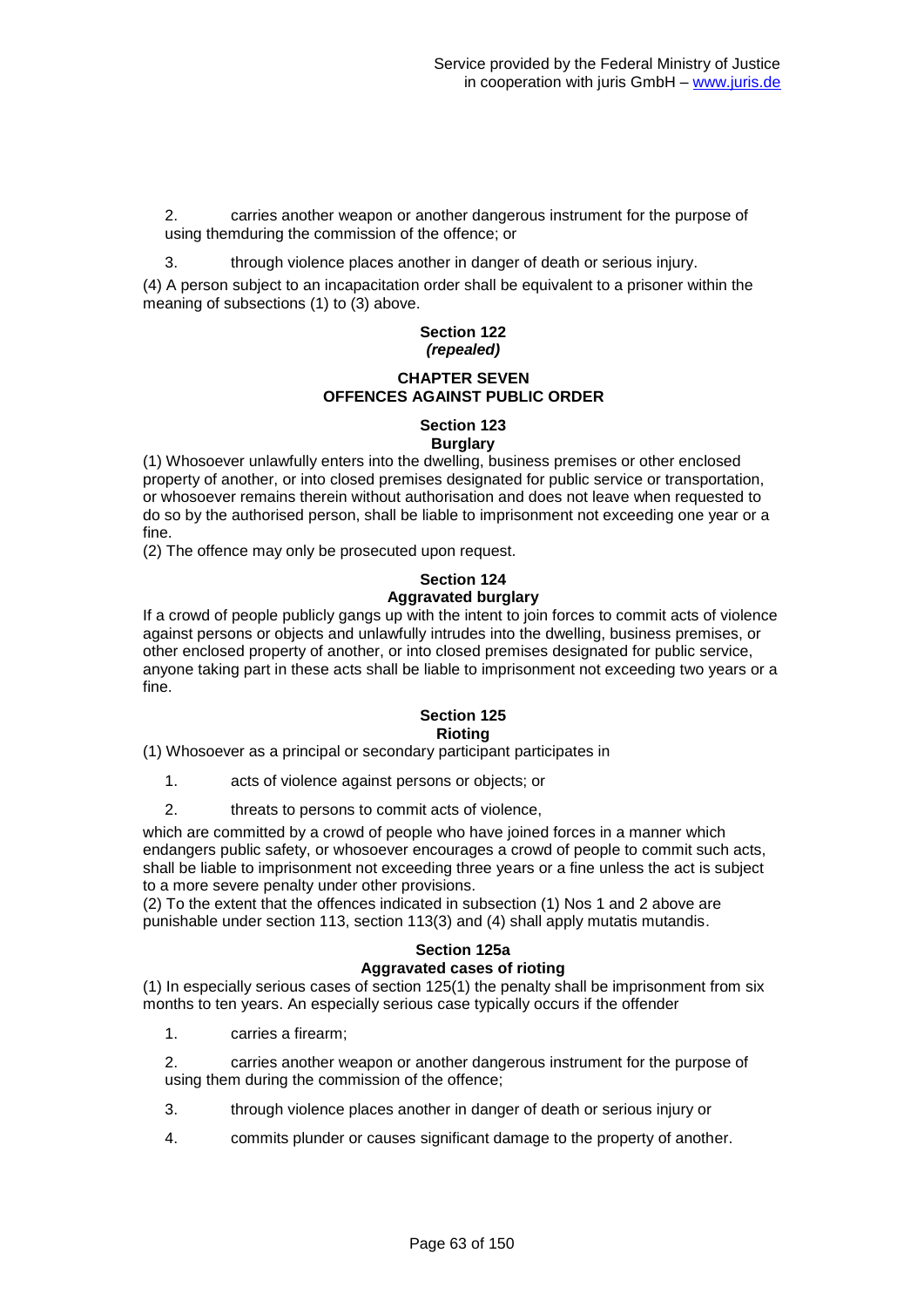#### **Section 126**

# **Breach of the public peace by threatening to commit offences**

(1) Whosoever, in a manner capable of disturbing the public peace, threatens to commit

1. an offence of rioting indicated in section 125a 2nd sentence Nos 1 to 4;

2. murder under specific aggravating circumstances (section 211), murder (section 212) or genocide (section 6 of the Code of International Criminal Law) or a crime against humanity (section 7 of the Code of International Criminal Law) or a war crime (section 8, section 9, section 10, section 11 or section 12 of the Code of International Criminal Law);

3. grievous bodily harm (section 226);

4. an offence against personal freedom under section 232(3), (4), or (5), section 233(3), each to the extent it involves a felony, section 234, section 234a, section 239a or section 239b;

5. robbery or blackmail with force or threats to life and limb (Sections 249 to 251 or section 255);

6. a felony endangering the public under sections 306 to 306c or section 307(1) to (3), section 308(1) to (3), section 309(1) to (4), section 313, section 314 or section 315(3), section 315b(3), section 316a(1) or (3), section 316c(1) or (3) or section 318(3) or (4); or

7. a misdemeanour endangering the public under section 309(6), section 311(1), section 316b(1), section 317(1) or section 318(1),

shall be liable to imprisonment not exceeding three years or a fine.

(2) Whosoever intentionally and knowingly and in a manner capable of disturbing the public peace pretends that the commission of one of the unlawful acts named in subsection (1) above is imminent, shall incur the same penalty.

#### **Section 127 Forming armed groups**

Whosoever unlawfully forms or commands a group in possession of weapons or other dangerous instruments or joins such a group, provides it with weapons or money or otherwise supports it, shall be liable to imprisonment not exceeding two years or a fine.

#### **Section 128** *(repealed)*

#### **Section 129**

#### **Forming criminal organisations**

(1) Whosoever forms an organisation the aims or activities of which are directed at the commission of offences or whosoever participates in such an organisation as a member, recruits members or supporters for it or supports it, shall be liable to imprisonment not exceeding five years or a fine.

(2) Subsection (1) above shall not apply

1. if the organisation is a political party which the Federal Constitutional Court has not declared to be unconstitutional;

2. if the commission of offences is of merely minor significance for the objectives or activities or

3. to the extent that the objectives or activities of the organisation relate to offences under sections 84 to 87.

(3) The attempt to form an organisation as indicated in subsection (1) above shall be punishable.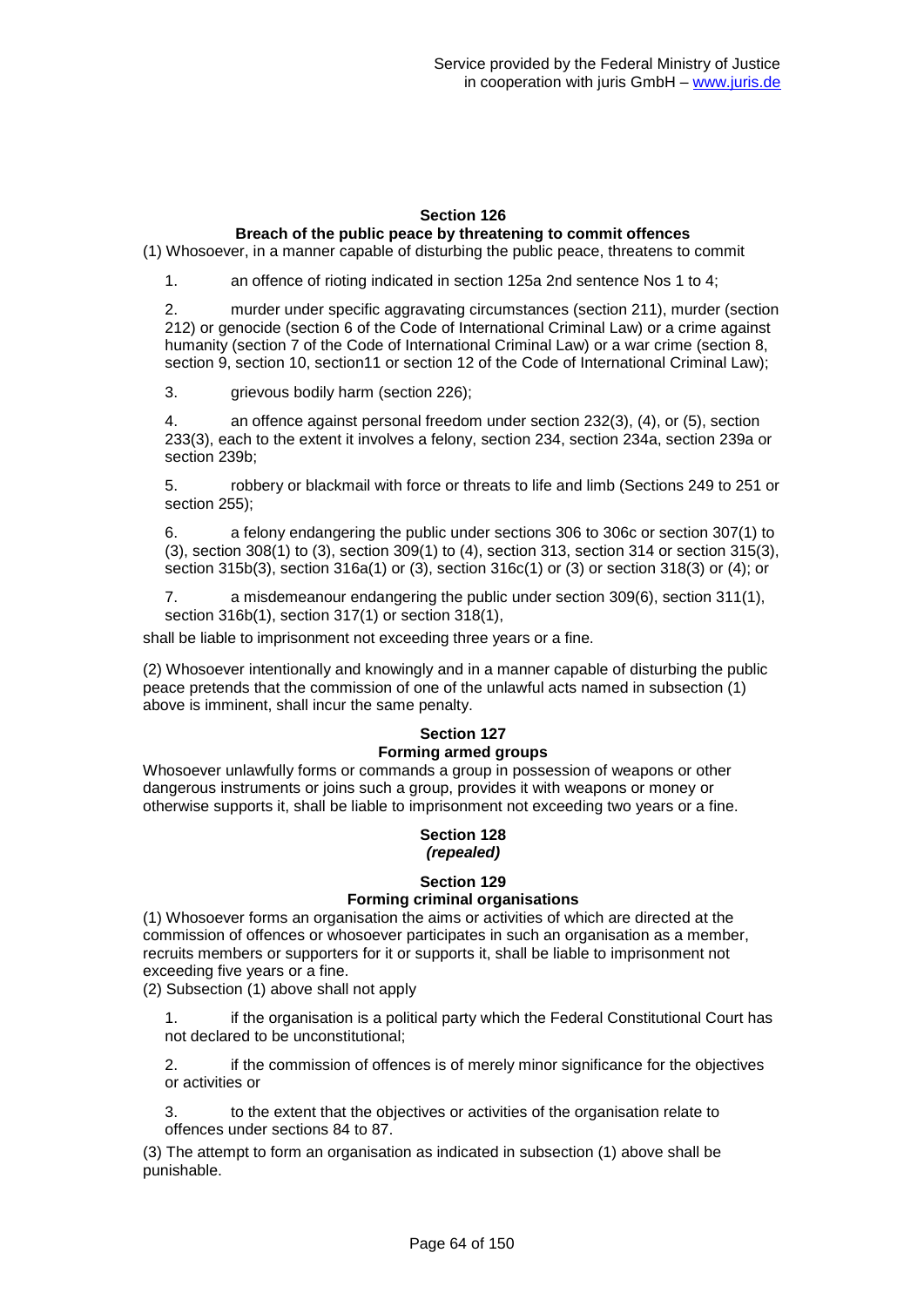(4) If the offender is one of the ringleaders or hintermen or the case is otherwise especially serious the penalty shall be imprisonment from six months to five years; the penalty shall be imprisonment from six months to ten years if the aim or the activity of the criminal organisation is directed at the commission of an offence set out in section 100c (2) No 1 (a), (c), (d), (e), and (g) with the exception of offences pursuant to section 239a or section 239b, (h) to (m) Nos 2 to 5 and 7 of the Code of Criminal Procedure.

(5) The court may order a discharge under subsections (1) and (3) above in the case of accomplices whose guilt is of a minor nature or whose contribution is of minor significance. (6) The court may in its discretion mitigate the sentence (section 49(2)) or order a discharge under these provisions if the offender

1. voluntarily and earnestly makes efforts to prevent the continued existence of the organisation or the commission of an offence consistent with its aims; or

2. voluntarily discloses his knowledge to a government authority in time so that offences the planning of which he is aware of may be prevented;

if the offender succeeds in preventing the continued existence of the organisation or if this is achieved without his efforts he shall not incur criminal liability.

# **Section 129a**

#### **Forming terrorist organisations**

(1) Whosoever forms an organisation whose aims or activities are directed at the commission of

1. murder under specific aggravating circumstances (section 211), murder (section 212) or genocide (section 6 of the Code of International Criminal Law) or a crime against humanity (section 7 of the Code of International Criminal Law) or a war crime (section 8, section 9, section 10, section 11 or section 12 of the Code of International Criminal Law); or

2. crimes against personal liberty under section 239a or section 239b,

3. *(repealed)*

or whosoever participates in such a group as a member shall be liable to imprisonment from one to ten years.

(2) The same penalty shall be incurred by any person who forms an organisation whose aims or activities are directed at

1. causing serious physical or mental harm to another person, namely within the ambit of section 226,

2. committing offences under section 303b, section 305, section 305a or offences endangering the general public under sections 306 to 306c or section 307(1) to (3), section 308(1) to (4), section 309(1) to (5), section 313, section 314 or section 315(1), (3) or (4), section 316b(1) or (3) or section 316c (1) to (3) or section 317(1),

3. committing offences against the environment under section 330a(1) to (3),

4. committing offences under the following provisions of the Weapons of War (Control) Act: section19 (1) to (3), section 20(1) or (2), section 20a(1) to (3), section 19  $(2)$  No 2 or  $(3)$  No 2, section  $20(1)$  or  $(2)$ , or section  $20a(1)$  to  $(3)$ , in each case also in conjunction with section 21, or under section 22a(1) to (3) or

5. committing offences under section 51(1) to (3) of the Weapons Act;

or by any person who participates in such a group as a member, if one of the offences stipulated in Nos 1 to 5 is intended to seriously intimidate the population, to unlawfully coerce a public authority or an international organisation through the use of force or the threat of the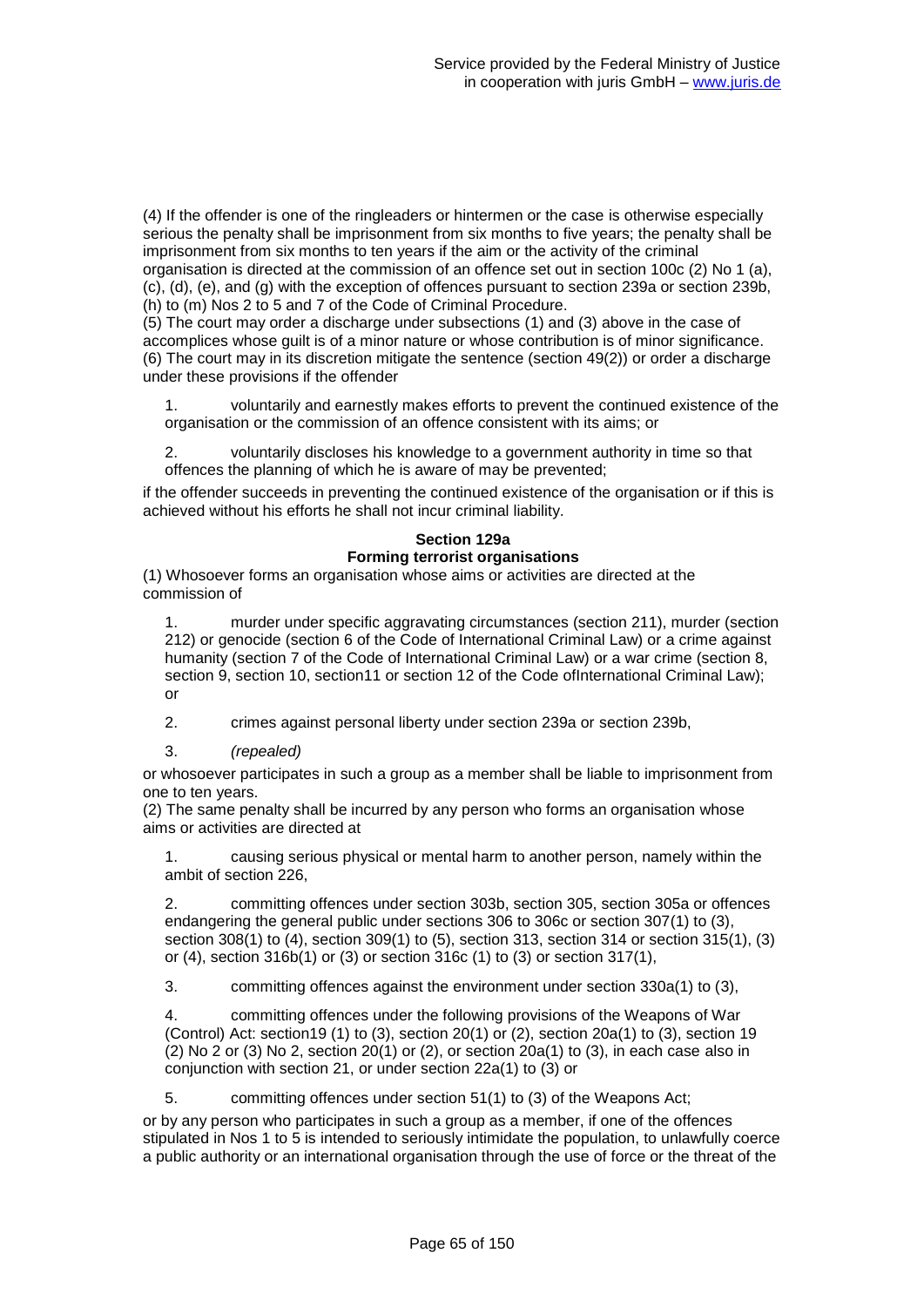use of force, or to significantly impair or destroy the fundamental political, constitutional, economic or social structures of a state or an international organisation, and which, given the nature or consequences of such offences, may seriously damage a state or an international organisation.

(3) If the aims or activities of the group are directed at threatening the commission of one of the offences listed in subsection (1) or (2) above, the penalty shall be imprisonment from six months to five years.

(4) If the offender is one of the ringleaders or hintermen the penalty shall be imprisonment of not less than three years in cases under subsections (1) and (2) above, and imprisonment from one to ten years in cases under subsection (3) above.

(5) Whosoever supports a group as described in subsections (1), (2) or (3) above shall be liable to imprisonment from six months to ten years in cases under subsections (1) and (2), and to imprisonment not exceeding five

years or a fine in cases under subsection (3). Whosoever recruits members or supporters for a group as described in subsection (1) or subsection (2) above shall be liable to imprisonment from six months to five years.

(6) In the cases of accomplices whose guilt is of a minor nature and whose contribution is of minor significance, the court may, in cases under subsections (1), (2), (3) and (5) above, mitigate the sentence in its discretion (section 49(2)).

(7) Section 129(6) shall apply mutatis mutandis.

(8) In addition to a sentence of imprisonment of not less than six months, the court may order the loss of the ability to hold public office, to vote and be elected in public elections (section 45(2) and (5)).

(9) In cases under subsections (1), (2) and (4) above the court may make a supervision order (section 68(1)).

#### **Section 129b**

# **Criminal and terrorist organisations abroad; extended confiscation and deprivation**

(1) Section 129 and section129a shall apply to organisations abroad. If the offence relates to an organisation outside the member states of the European Union, this shall not apply unless the offence was committed by way of an activity exercised within the Federal Republic of Germany or if the offender or the victim is a German or is found within Germany. In cases which fall under the 2nd sentence above the offence shall only be prosecuted on authorisation by the Federal Ministry of Justice. Authorisation may be granted for an individual case or in general for the prosecution of future offences relating to a specific organisation. When deciding whether to give authorisation, the Federal Ministry of Justice shall take into account whether the aims of the organisation are directed against the fundamental values of a state order which respects human dignity or against the peaceful coexistence of nations and which appear reprehensible when weighing all the circumstances of the case.

(2) Section 73d and section 74a shall apply to cases under section 129 and section 129a, in each case also in conjunction with subsection (1) above.

#### **Section 130**

#### **Incitement to hatred**

(1) Whosoever, in a manner capable of disturbing the public peace

incites hatred against a national, racial, religious group or a group defined by their ethnic origins, against segments of the population or individuals because of their belonging to one of the aforementioned groups or segments of the population or calls for violent or arbitrary measures against them; or

2. assaults the human dignity of others by insulting, maliciously maligning an aforementioined group, segments of the population or individuals because of their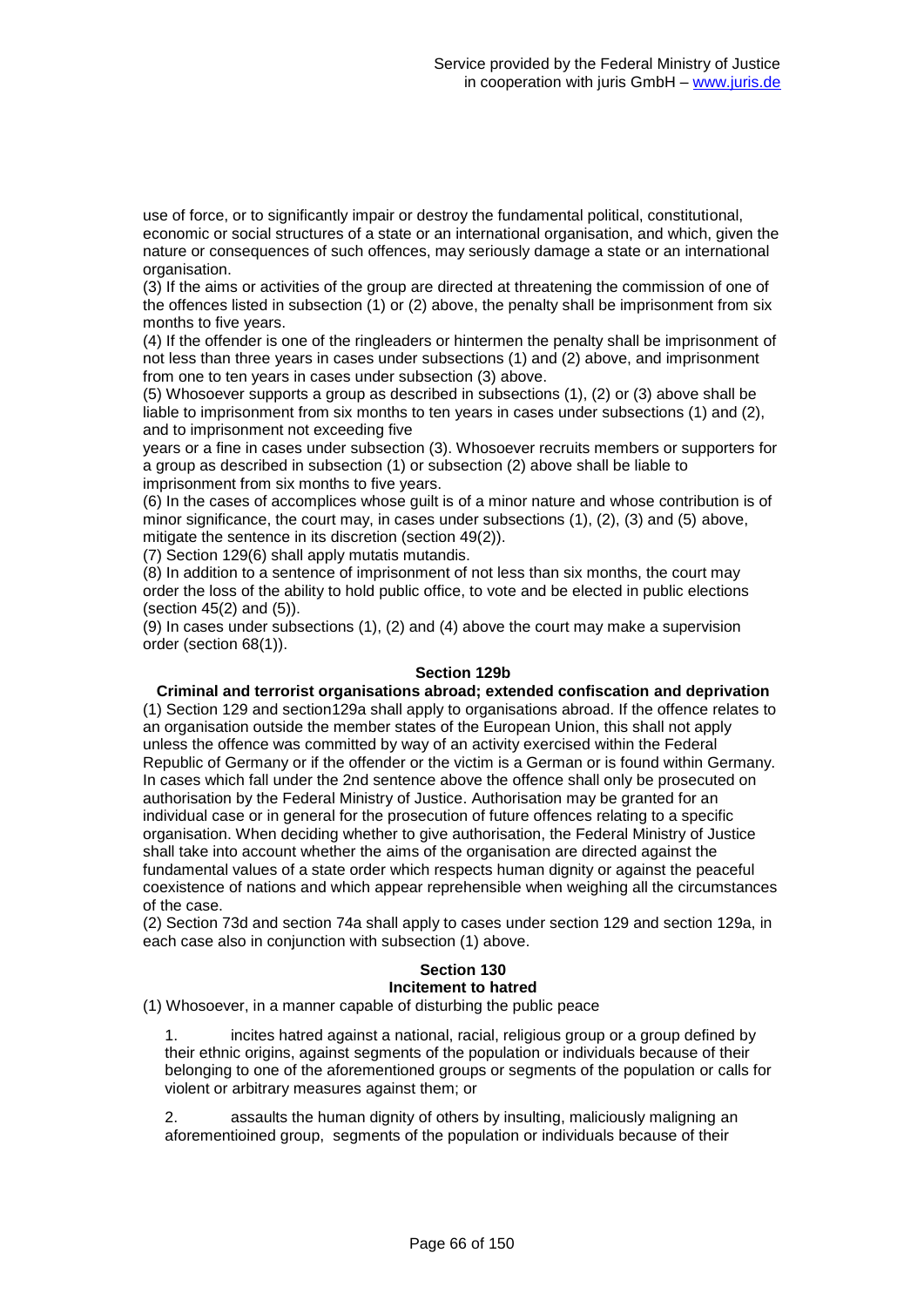belonging to one of the aforementioned groups or segments of the population, or defaming segments of the population,

shall be liable to imprisonment from three months to five years. (2) Whosoever

1. with respect to written materials (section 11(3)) which incite hatred against an aforementioned group, segments of the population or individuals because of their belonging to one of the aforementioned groups or segments of the population which call for violent or arbitrary measures against them, or which assault their human dignity by insulting, maliciously maligning or defaming them,

- (a) disseminates such written materials;
- (b) publicly displays, posts, presents, or otherwise makes them accessible;

(c) offers, supplies or makes them accessible to a person under eighteen years; or

(d) produces, obtains, supplies, stocks, offers, announces, commends, undertakes to import or export them, in order to use them or copies obtained from them within the meaning of Nos (a) to (c) or facilitate such use by another; or

2. disseminates a presentation of the content indicated in No 1 above by radio, media services, or telecommunication services

shall be liable to imprisonment not exceeding three years or a fine.

(3) Whosoever publicly or in a meeting approves of, denies or downplays an act committed under the rule of National Socialism of the kind indicated in section 6 (1) of the Code of International Criminal Law, in a manner capable of disturbing the public peace shall be liable to imprisonment not exceeding five years or a fine.

(4) Whosoever publicly or in a meeting disturbs the public peace in a manner that violates the dignity of the victims by approving of, glorifying, or justifying National Socialist rule of arbitrary force shall be liable to imprisonment not exceeding three years or a fine. (5) Subsection (2) above shall also apply to written materials (section 11(3)) of a content such as is indicated in subsections (3) and (4) above.

(6) In cases under subsection (2) above, also in conjunction with subsection (5) above, and in cases of subsections (3) and (4) above, section 86(3) shall apply mutatis mutandis.

#### **Section 130a**

## **Attempting to cause the commission of offences by means of publication**

(1) Whosoever disseminates, publicly displays, posts, presents, or otherwise makes accessible written material (section 11(3)) capable of serving as an instruction for an unlawful act named in section 126(1) and intended by its content to encourage or cause others to commit such an act, shall be liable to imprisonment not exceeding three years or a fine.

(2) Whosoever

1. disseminates, publicly displays, posts, presents, or otherwise makes accessible written material (section 11(3)) capable of serving as an instruction for an unlawful act named in section 126(1); or

2. gives instructions for an unlawful act named in section 126(1) publicly or in a meeting,

in order to encourage or cause others to commit such an act, shall incur the same penalty. (3) Section 86(3) shall apply mutatis mutandis.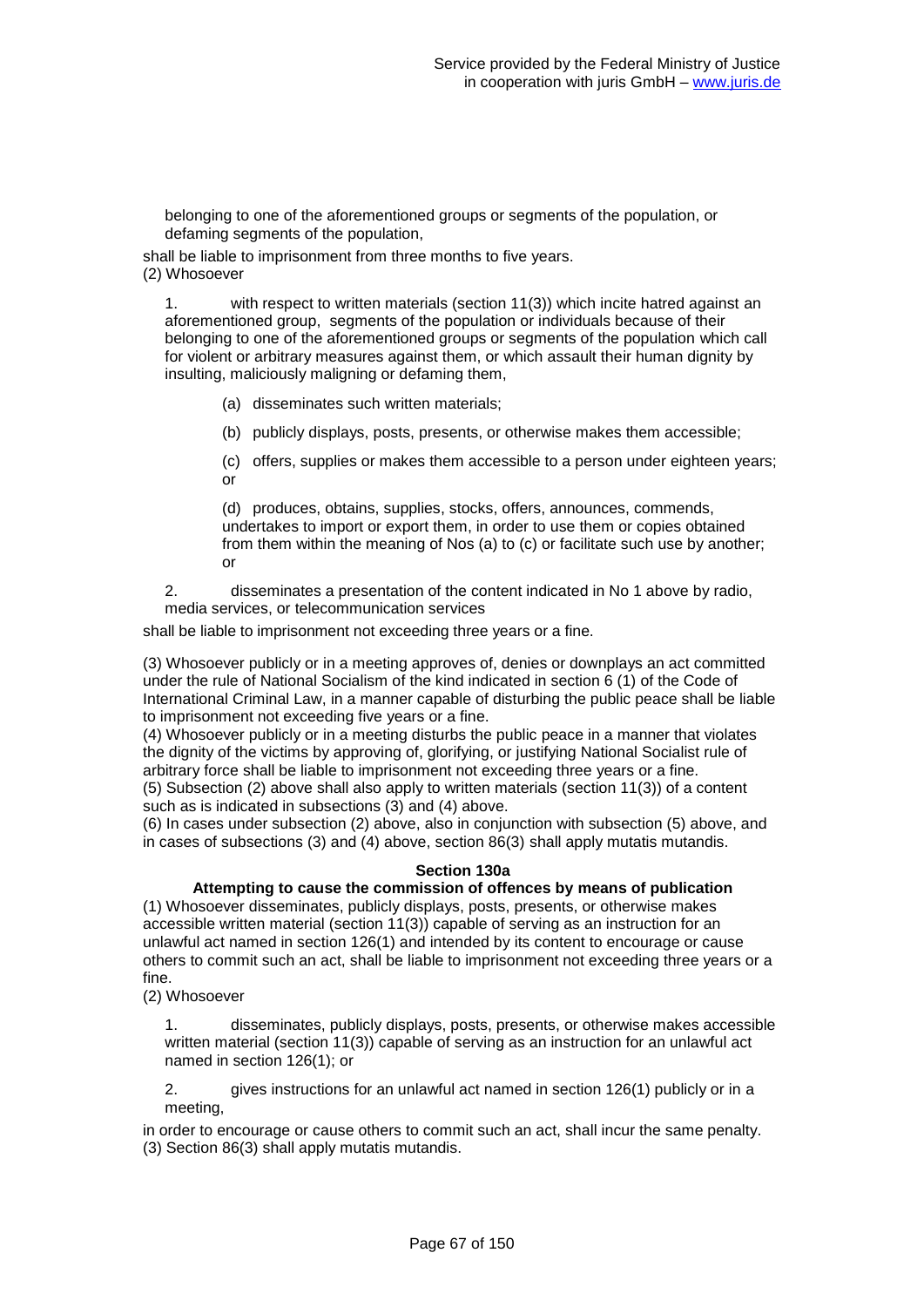#### **Section 131 Dissemination of depictions of violence**

(1) Whosoever

1. disseminates written materials (section 11(3)), which describe cruel or otherwise inhuman acts of violence against humans or humanoid beings in a manner expressing glorification or which downplays such acts of violence or which represents the cruel or inhuman aspects of the event in a manner which violates human dignity;

2. publicly displays, posts, presents, or otherwise makes them accessible;

3. offers, supplies or makes them accessible to a person under eighteen years; or

4. produces, obtains, supplies, stocks, offers, announces, commends, undertakes to import or export them, in order to use them or copies obtained from them within the meaning of numbers 1 to 3 above or facilitate such use by another,

shall be liable to imprisonment not exceeding one year or a fine.

(2) Whosoever disseminates a presentation with a content indicated in subsection (1) above by radio, media services, or telecommunication services shall incur the same penalty. (3) Subsections (1) and (2) above shall not apply in cases of reporting about current or historical events.

(4) Subsection (1) No 3 above shall not apply if the person authorised to care for another person acts; this shall not apply if that person grossly neglects his duty of education by offering, giving, or making them accessible.

#### **Section 132 Arrogation of public office**

Whosoever unlawfully engages in the exercise of a public office or undertakes an act which may only be undertaken with the authority of a public office, shall be liable to imprisonment not exceeding two years or a fine.

## **Section 132a**

## **Abuse of titles, professional classifications and symbols**

(1) Whosoever, without authorisation

1. uses domestic or foreign titles of office or government service, academic degrees, honorific titles or public honours;

2. uses the professional designation physician, dentist, psychological psychotherapist, child or youth psychotherapist, psychotherapist, veterinarian, pharmacist, attorney, patent attorney, certified public accountant, sworn auditor, tax consultant or tax agent;

3. uses the title of publicly appointed expert; or

4. wears domestic or foreign uniforms, official dress or official insignia,

shall be liable to imprisonment not exceeding one year or a fine.

(2) Academic degrees, titles, honours, uniforms, official dress or official insignia which are easy to confuse with those named in subsection (1) above shall be equal to those named in subsection (1).

(3) Subsections (1) and (2) above shall also apply to titles, honours, official dress and official insignia of churches and other religious associations under public law.

(4) Objects to which a crime under subsection (1) No 4 above relates, alone, or in conjunction with subsections (2) or (3) above, may be subject to a deprivation order.

#### **Section 133**

## **Destruction of materials under official safekeeping**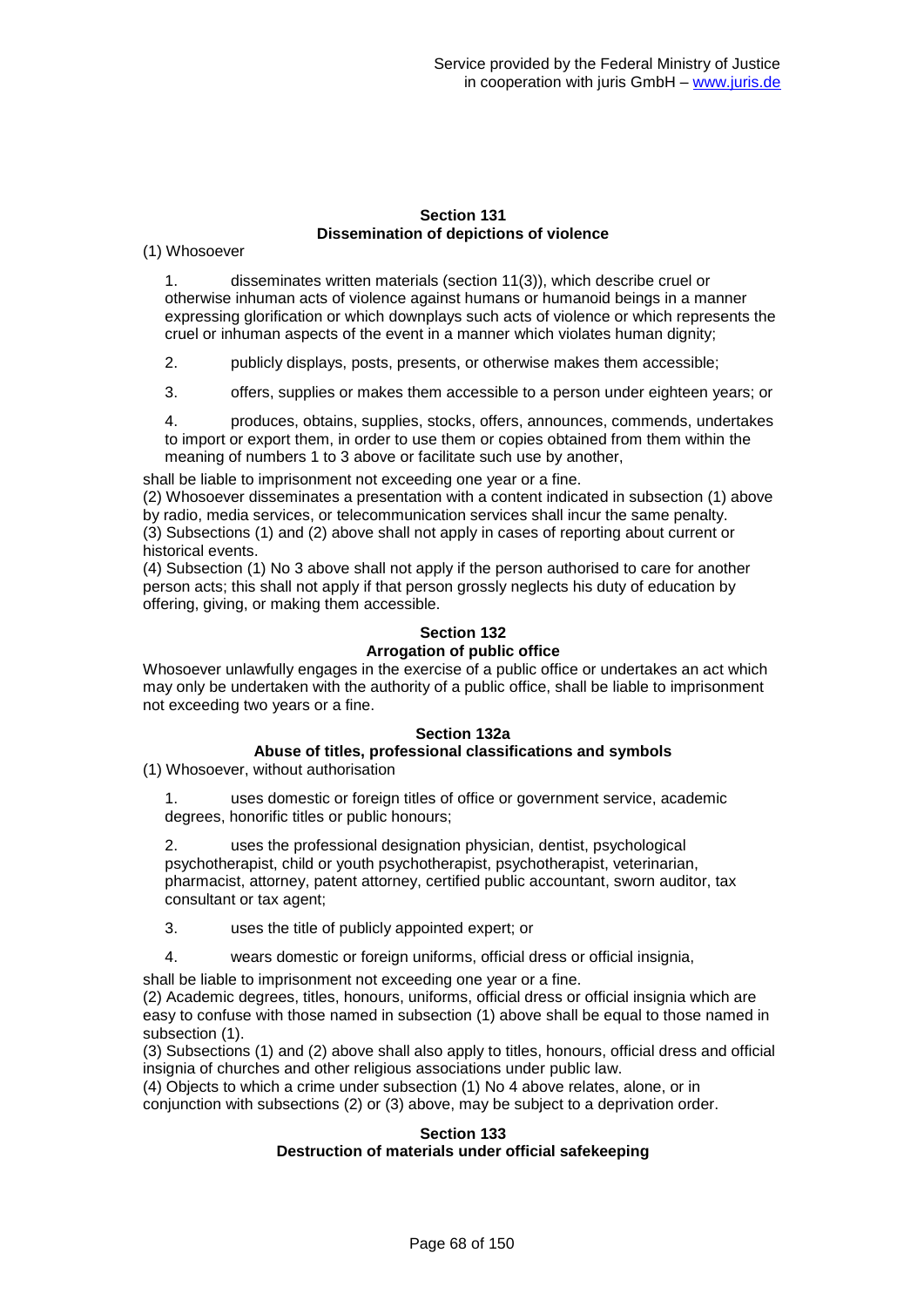(1) Whosoever destroys, damages or removes from official access documents or other chattels in official safekeeping or which have been officially placed in his or another's safekeeping, shall be liable to imprisonment not exceeding two years or a fine.

(2) The same shall apply to documents or other chattels in the official safekeeping of a church or another religious association under public law or which have been officially placed by them in the safekeeping of the offender.

(3) Whosoever commits the offence in relation to an object which has been entrusted to or made accessible to him as a public official or a person entrusted with special public service functions shall be liable to imprisonment not exceeding five years or a fine.

#### **Section 134 Defacing official notices**

Whosoever knowingly destroys, removes, disfigures, defaces or distorts the meaning of an official document that has been publicly displayed as an announcement shall be liable to imprisonment not exceeding one year or a fine.

#### **Section 135** *(repealed)*

# **Section 136**

## **Destruction of objects under seizure or seal**

(1) Whosoever destroys, damages or entirely or in part removes an object under lien or otherwise under official seizure, shall be liable to imprisonment not exceeding one year or a fine.

(2) Whosoever damages, replaces or defaces an official seal applied in order to seize, officially seal or mark objects, or whosoever entirely or in part renders the attachment produced by the seal ineffective, shall incur the same penalty.

(3) The offence shall not be punishable under subsections (1) and (2) above if the lien, the seizure or the application of the seal was not executed by lawful official act. This shall also apply if the offender mistakenly assumes that the official act was lawful.

(4) Section 113(4) shall apply mutatis mutandis.

#### **Section 137** *(repealed)*

## **Section 138**

## **Omission to bring planned offences to the attention of the authorities**

(1) Whosoever has credible information about the planning or the commission of the following offences:

1. preparation of a war of aggression (section 80);

2. high treason under sections 81 to 83 (1);

3. treason or an endangerment of peace under sections 94 to 96, section 97a or section 100;

4. counterfeiting money or securities under section 146, section 151, section 152 or counterfeiting debit cards and blank euro cheque forms under section 152b (1) to (3);

5. murder under specific aggravating circumstances (section 211), murder (section 212), genocide (section 6 of the Code of International Criminal Law), a crime against humanity (section 7 of the Code of International Criminal Law), or a war crime (section 8, section 9, section 10, section 11 or section 12 of the Code of International Criminal Law);

6. an offence against personal liberty in cases under section 232 (3), (4), or (5), section 233 (3), each to the extent it involves a felony, section 234, section 234a, section 239a or section 239b;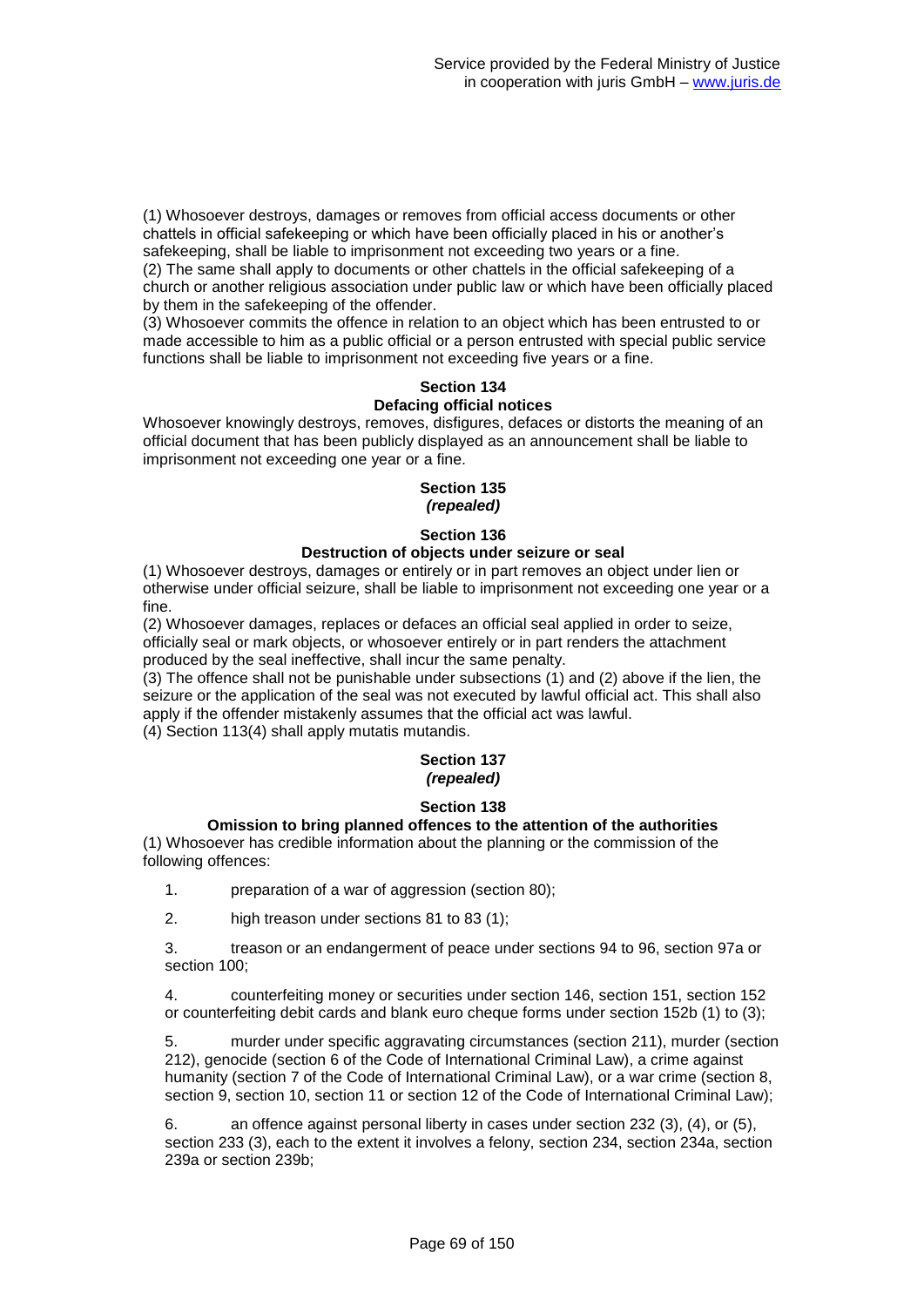7. robbery or blackmail using force or threat to life and limb (sections 249 to 251 or section 255); or

8. offences creating a danger to the public under sections 306 to 306c, section 307 (1)to (3), section 308 (1) to (4), section 309 (1) to (5), section 310, section 313, section 314, section 315 (3), section 315b (3), section 316a or section 316c

at a time when the commission or result can still be averted, and fails to report it in time to the public authorities or the person threatened, shall be liable to imprisonment not exceeding five years or a fine.

(2) Whosoever credibly learns

1. of the commission of an offence under section 89a or

2. of the planning or commission of an offence under section 129a, also in conjunction with section 129b (1), 1st and 2nd sentences,

at a time when the commission can still be averted, and fails to report it promptly to the public authorities, shall incur the same penalty. Section 129b (1) 3rd to 5th sentences shall apply mutatis mutandis in the case of No. 2 above.

(3) Whosoever by gross negligence fails to make a report although he has credible information about the planning or the commission of an unlawful act, shall be liable to imprisonment of not more than one year or a fine

# **Section 139**

## **Exceptions to liability**

(1) If in cases under section 138 the offence has not been attempted the court may order a discharge.

(2) A clergyman shall not be obliged to report what has been confided to him in his capacity as a spiritual counsellor.

(3) Whosoever fails to report an offence, if the report would have had to be made against a relative, shall be exempt from liability if he made earnest efforts to dissuade him from committing the offence or to avert the result, unless it is a case of

1. murder (section 211 or section 212);

2. genocide under section 6 No 1 of the Code of International Criminal Law, or a crime against humanity under section 7(1) of the Code of International Criminal Law, or a war crime under section 8(1) No 1 of the Code of International Criminal Law;

3. abduction for the purpose of blackmail (section 239a(1)), hostage taking (section 239b(1)) or an attack on air or maritime traffic (section 316c(1)) by a terrorist organisation (section 129a, also in conjunction with section 129b(1)).

Under the same conditions an attorney, defence counsel, physician, psychotherapist, or child or youth psychotherapist shall not be obliged to report what was confided to them in their professional capacity. The professional assistants of those persons named in the 2nd sentence above and those persons who work for them as part of their professional education shall not be obliged to report what they learn in their professional capacity.

(4) Whosoever averts the commission or the result of the offence other than by reporting shall be exempt from liability. If the commission or result of the offence does not take place regardless of the contribution of the person obliged to report his earnest efforts to avert the result shall suffice for exemption from liability.

#### **Section 140 Rewarding and approving of offences**

Whosoever

1. rewards or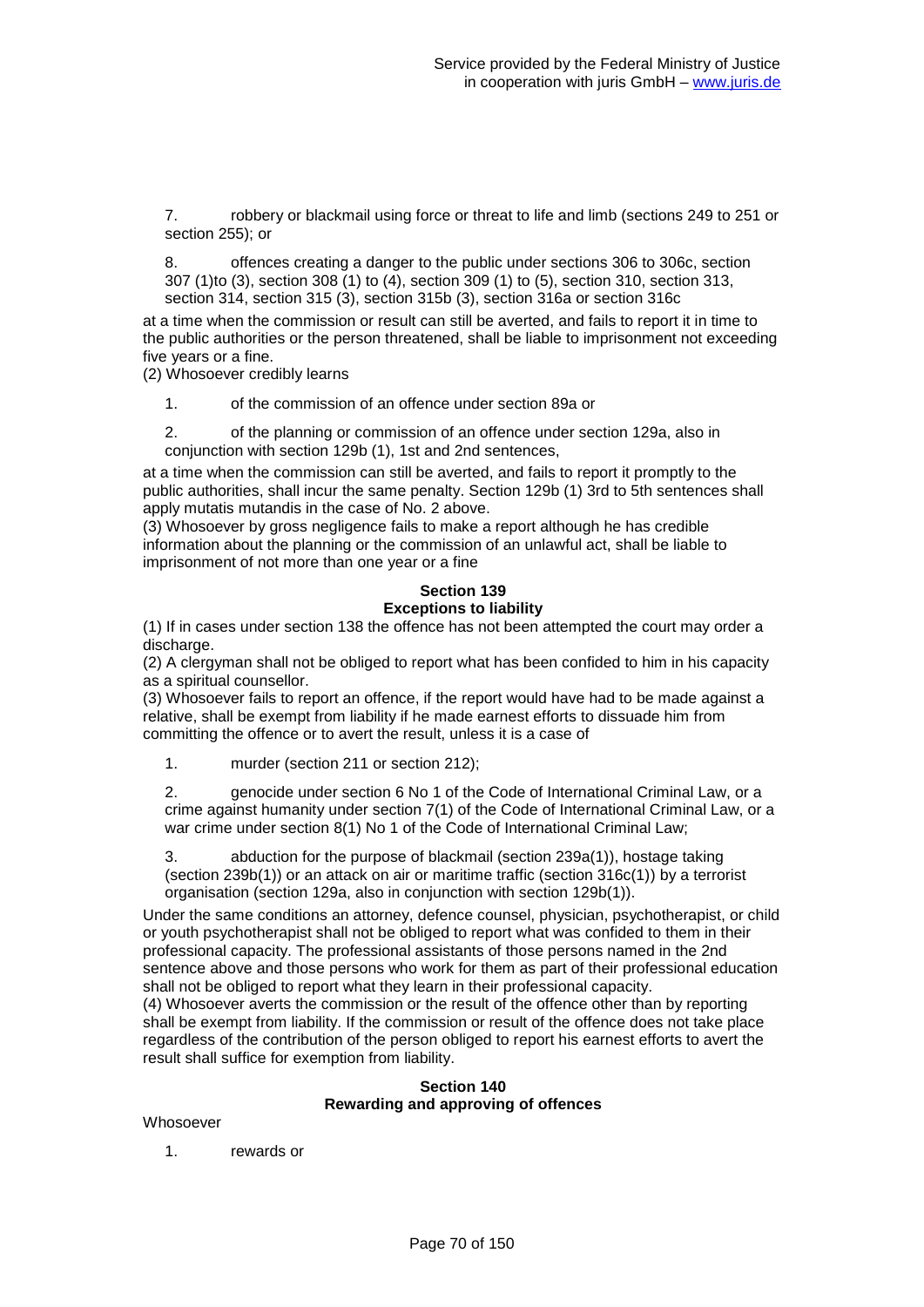2. publicly, in a meeting or through dissemination of written materials (section 11(3)), and in a manner that is capable of disturbing the public peace,

approves of one of the unlawful acts named in section 138(1) Nos 1 to 4 and section 126(1), or an unlawful act pursuant to section 176(3), section 176a and section 176b, section 177 and section 178, or section 179(3), (5) and (6) after it has been committed or attempted shall be liable to imprisonment not exceeding three years or a fine.

#### **Section 141** *(repealed)*

#### **Section 142 Leaving the scene of an accident without cause**

(1) A party to a road traffic accident who leaves the scene of the accident before he

1. has facilitated, on behalf of the other parties to the accident and any persons suffering injury or damage, the determination of his identity, his vehicle and the nature of his involvement through his presence and an statement that he was involved in the accident; or

2. has waited for an appropriate period of time under the circumstances,during which no one was willing to make such determinations,

shall be liable to imprisonment not exceeding three years or a fine.

(2) A party to an accident shall also be liable under subsection (1) above if he

1. after expiry of the waiting period (subsection (1) No 2 above); or

2. justifiably or excusably

left the scene of the accident but subsequently does not without undue delay make these determinations possible.

(3) A party to the accident satisfies the obligation to subsequently make the determinations possible if he informs the persons entitled to receive such information (subsection (1) No 1 above) or a nearby police station that he was involved in the accident, and if he states his address and whereabouts as well as the licence plate number and location of his vehicle, and makes it available for prompt examination for a reasonable period. This shall not apply if he intentionally obstructs the determinations by his conduct.

(4) The court shall mitigate the sentence (section 49(1)) in cases under subsections (1) and (2) above or may order a discharge under these provisions if the party to the accident subsequently voluntarily makes the determinations possible (subsection (3) above) within twenty-four hours after an accident which did not take place in owing traffic and which resulted in merely minor property damage.

(5) A party to an accident shall be deemed to be anyone whose conduct under the circumstances may have contributed to causing the accident.

# **Section 143**

# **(repealed)**

#### **Section 144** *(repealed)*

## **Section 145**

#### **Abuse of emergency phones; tampering with means of accident prevention and first aid**

(1) Whosoever intentionally or knowingly

1. abuses emergency calls or distress signals; or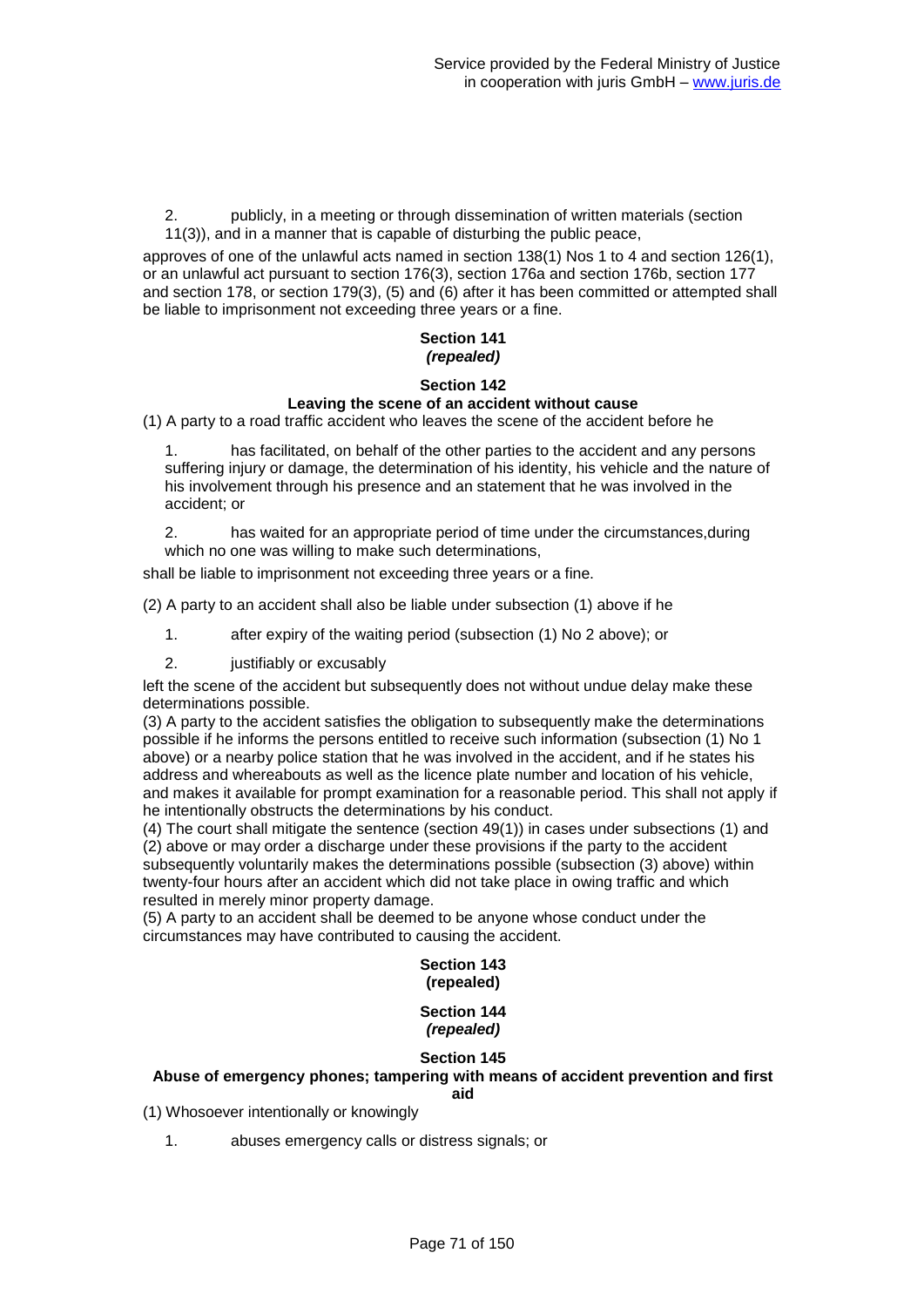2. pretends that assistance by other persons is required due to an accident or a common danger or emergency,

shall be liable to imprisonment not exceeding one year or a fine. (2) Whosoever intentionally or knowingly

1. removes, defaces or distorts the meaning of warning or prohibition signs which serve to prevent accidents or common danger; or

2. removes, alters or renders unusable protective equipment which serves to prevent accidents or common danger, or rescue equipment designed for rendering assistance during accidents or common danger,

shall be liable to imprisonment not exceeding two years or a fine unless the act is punishable under section 303 or section 304.

#### **Section 145a**

## **Violating the directions of a supervision order**

Whosoever violates a particular direction as indicated in section 68b(1) during the operational period of a supervision order and thereby endangers the objective of the measure, shall be liable to imprisonment not exceeding one year or a fine. The offence may only be prosecuted upon the request of the supervising authority (section 68a).

#### **Section 145b** *(repealed)*

## **Section 145c**

# **Violation of a professional disqualification**

Whosoever engages in a profession, branch of profession, trade or branch of trade for himself or another or allows another to engage in it for him although he or the other are subject to a professional disqualification order shall be liable to imprisonment not exceeding one year or a fine.

#### **Section 145d**

#### **Misleading the authorities about the commission of an offence**

(1) Whosoever intentionally and knowingly misleads a public authority or an agency competent to receive criminal complaints about the fact

- 1. that an unlawful act has been committed; or
- 2. that the commission of one of the unlawful acts under section 126 (1) is imminent,

shall be liable to imprisonment of not more than three years or a fine unless the offence is punishable under section 164, section 258 or section 258a.

(2) Whosoever intentionally and knowingly attempts to mislead one of the authorities indicated in subsection (1) above about the participants

1. in an unlawful act; or

2. in an imminent unlawful act under section 126 (1)

shall incur the same penalty.

(3) Whosoever,

1. commits an offence under subsection (1) No. 1 or subsection (2) No. 1 above or

2. intentionally and knowingly misleads one of the authorities indicated in subsection (1) above about the fact that the commission of an unlawful act indicated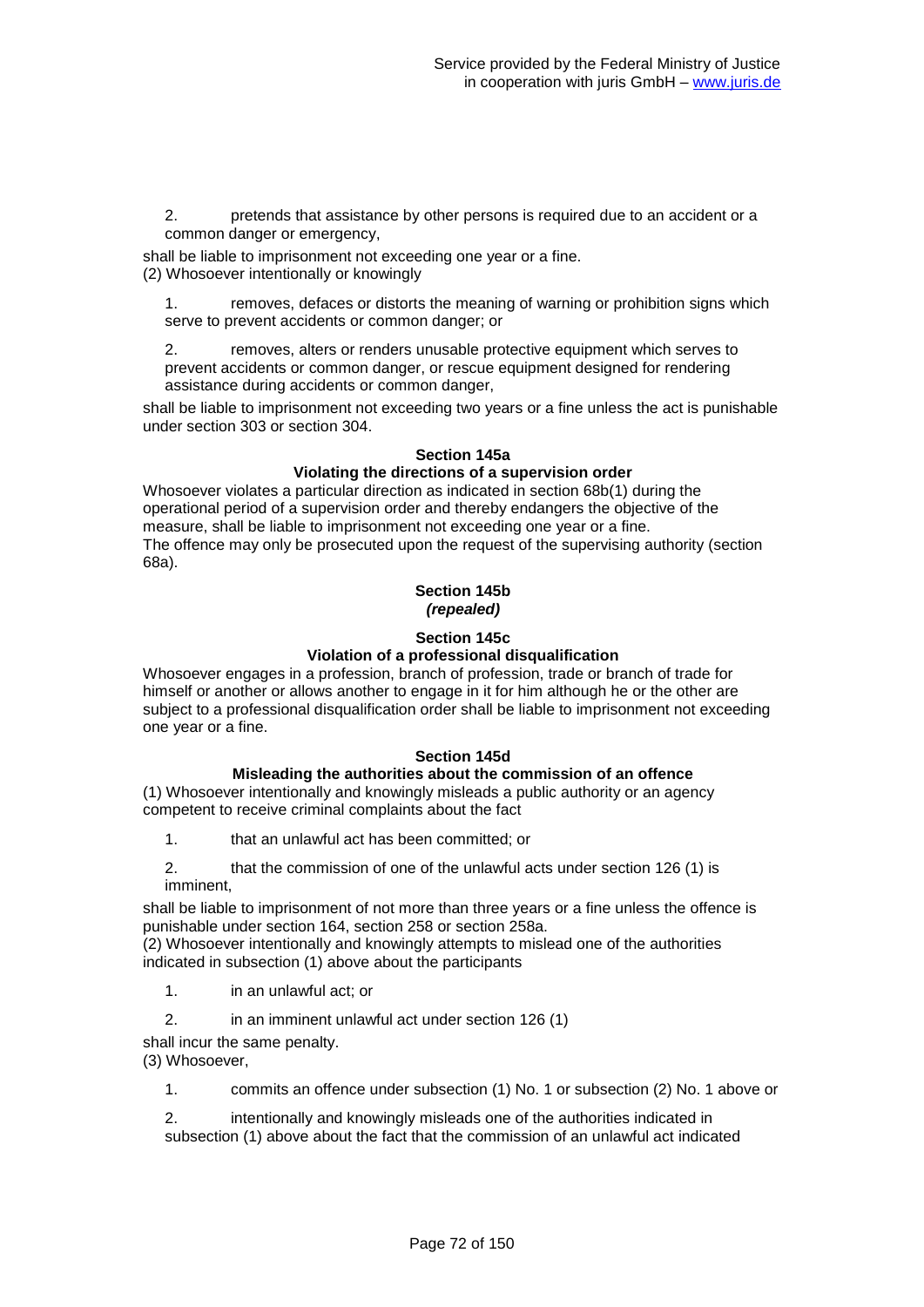under section 46b(1) No. 2 of this Code or under section 31(1) No. 2 of the Drugs Act is imminent, or

3. intentionally and knowingly misleads one of these authorities about the participants to an imminent offence under No. 2 above, in order to benefit from a mitigation of sentence or a discharge under section 46b of this Code or section 31 of the Drugs Act, shall be liable to imprisonment from three months to five years.

(4) In less serious cases under subsection (3) above the penalty shall be imprisonment not exceeding three years or a fine.

# **CHAPTER EIGHT COUNTERFEITING OF MONEY AND OFFICIAL STAMPS**

# **Section 146 Counterfeiting money**

(1) Whosoever

1. counterfeits money with the intent that it be brought into circulation as genuine or that such bringing into circulation be facilitated, or alters money with such intent, so that it appears to be of a higher value;

2. procures or offers for sale counterfeit money with such intent; or

3. brings counterfeit money which he counterfeited, altered or procured under the provisions of Nos 1 or 2 above into circulation as genuine,

shall be liable to imprisonment of not less than one year.

(2) If the offender acts on a commercial basis or as a member of a gang whose purpose is the continued counterfeiting of money the penalty shall be imprisonment of not less than two years.

(3) In less serious cases under subsection (1) above, the penalty shall be imprisonment from three months to five years, in less serious cases under subsection (2) above, imprisonment from one to ten years.

# **Section 147 Circulation of counterfeit money**

(1) Whosoever brings counterfeit money into circulation other than in cases under section 146 shall be liable to imprisonment not exceeding five years or a fine.

(2) The attempt shall be punishable.

# **Section 148 Counterfeiting official stamps**

(1) Whosoever

1. counterfeits official stamps with the intent that they be used or brought into circulation as genuine or that such use or bringing into circulation be facilitated, or alters official stamps with such intent, so that they appear to be of a higher value;

2. procures counterfeit official stamps with such intent; or

3. uses, offers for sale or brings into circulation counterfeit official stamps as genuine,

shall be liable to imprisonment not exceeding five years or a fine.

(2) Whosoever uses or brings into circulation as valid used official stamps from which the devaluation mark has been removed, shall be liable to imprisonment not exceeding one year or a fine.

(3) The attempt shall be punishable.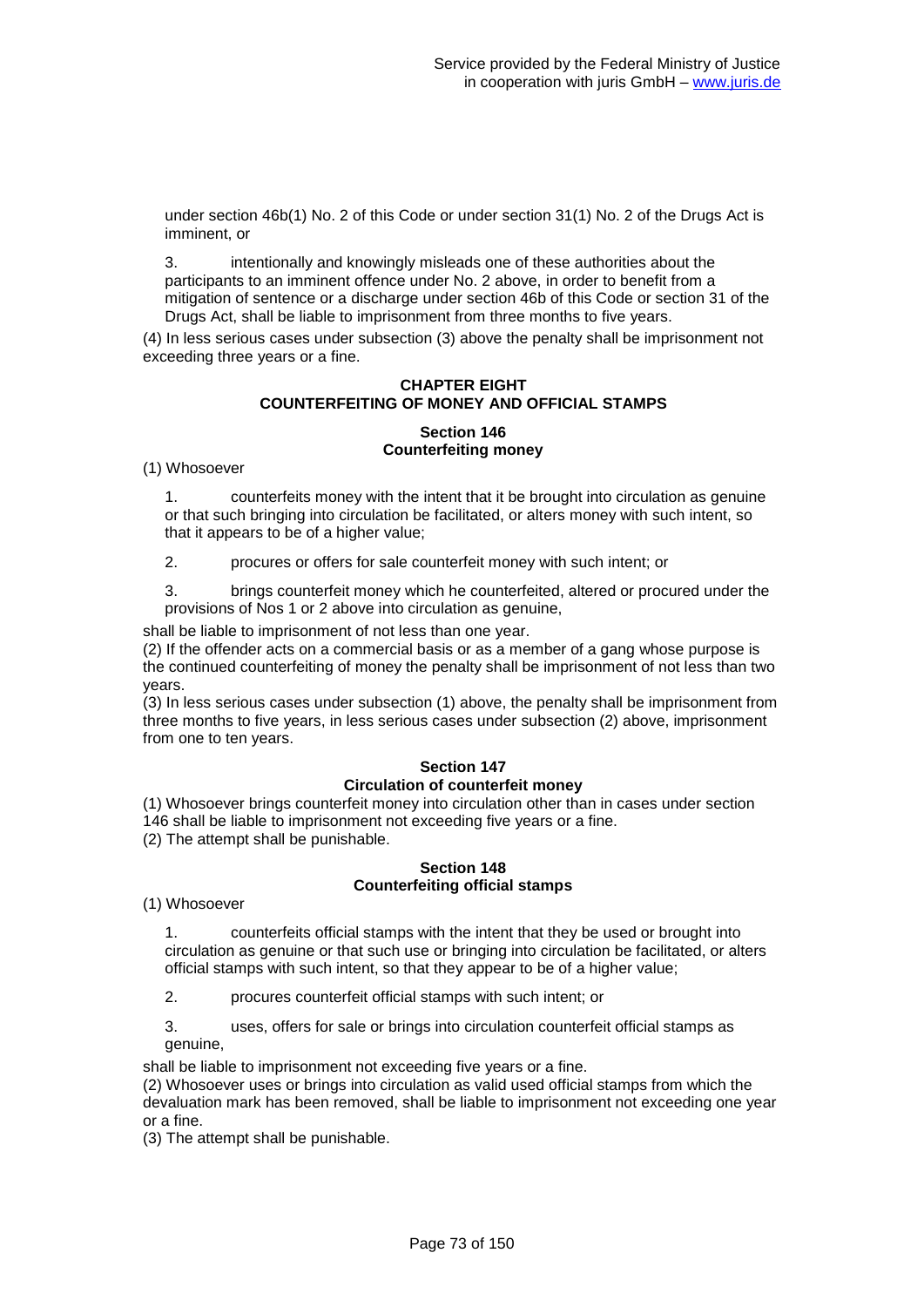### **Section 149 Preparatory acts**

(1) Whosoever prepares to counterfeit money or stamps by producing, procuring for himself or another, offering for sale, storing or giving to another

1. plates, frames, type, blocks, negatives, stencils, computer programs or similar equipment which by its nature is suitable for the commission of the offence:

2. paper, which is identical or easy to confuse with the type of paper designated for the production of money or official stamps and especially protected against imitation; or

3. holograms or other elements affording protection against counterfeiting shall be liable to imprisonment not exceeding five years or a fine if he prepared to counterfeit money, otherwise with imprisonment not exceeding two years or a fine. (2) Whosoever voluntarily

1. gives up the commission of the offence prepared for and averts a danger caused by him that others continue to prepare the offence or commit it,or prevents the completion of the offence; and

2. destroys or renders unusable the means for counterfeiting, to the extentthat they still exist and are useful for counterfeiting, or reports their existence to a public authority or surrenders them there,

shall not be liable under subsection (1) above.

(3) If the danger that others continue to prepare or commit the offence is averted, or the completion of the act prevented regardless of the contribution of the offender his voluntary and earnest efforts to achieve this aim shall suffice in lieu of subsection (2) No 1 above.

# **Section 150**

# **Extended confiscation and deprivation**

(1) In cases under section 146, section148(1) or the preparation to counterfeit money under section 149(1) and section 152a as well as section 152b, section 73d shall apply if the offender acts on a commercial basis or as the member of a gang whose purpose is the continued counterfeiting of money.

(2) If a crime under this chapter has been committed the counterfeit money,the counterfeit or devalued stamps and the means of counterfeiting listed in section 149 shall be subject to a deprivation order.

#### **Section 151 Securities**

The following securities shall be equivalent to money within the meaning of section 146, section 147, section 149 and section 150 if they are especially protected against imitation by print and type of paper:

1. bearer and order bonds which are parts of an entire issue, if the payment of a specified sum of money is promised in the bonds;

- 2. shares of stock;
- 3. share certificates issued by capital management companies;

4. interest, dividend and renewal coupons of the types of securities indicated in Nos 1 to 3 above as well as certificates of delivery of such securities;

5. traveller's cheques.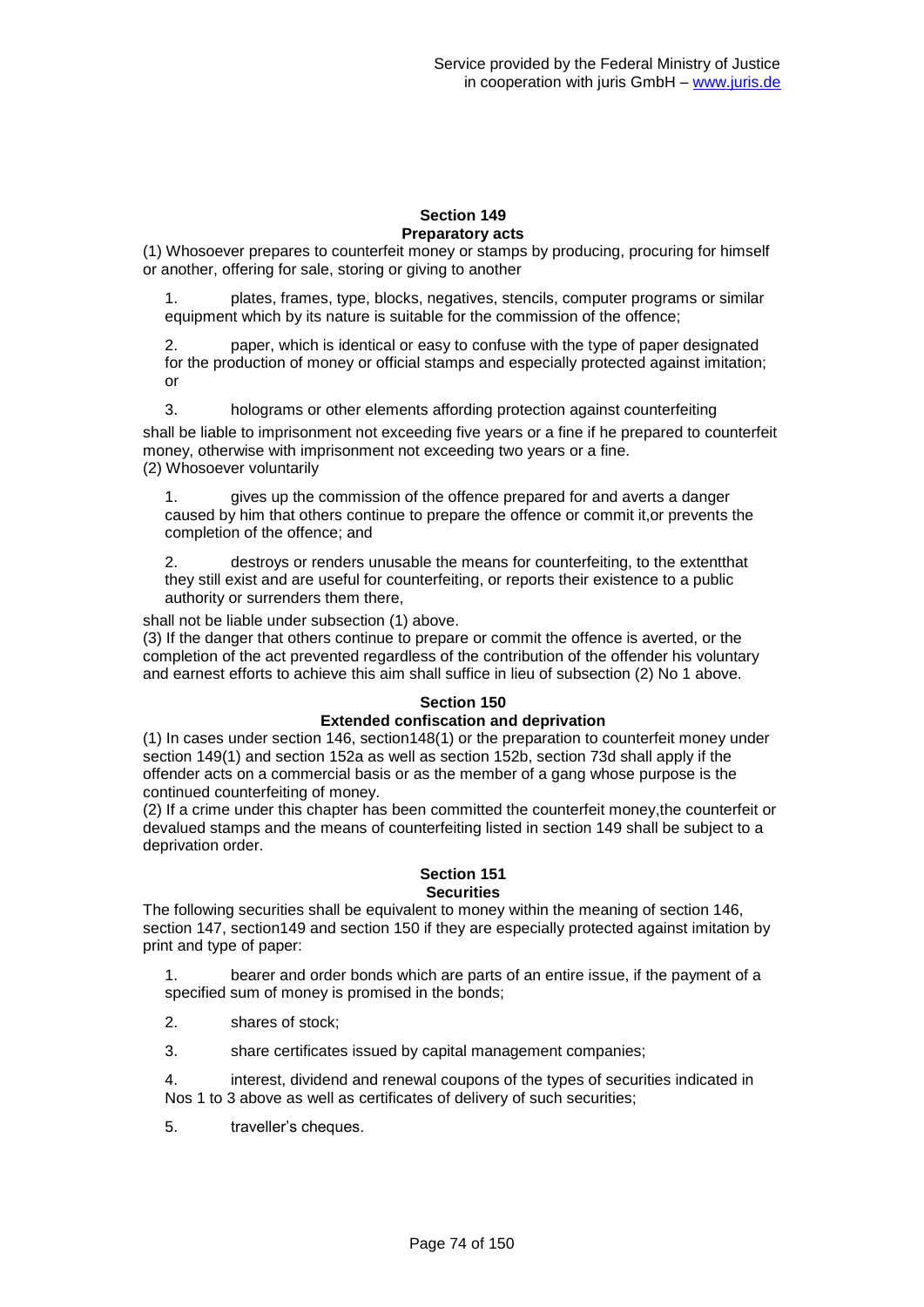### **Section 152 Foreign money, stamps and securities**

Sections 146 to 151 shall apply to money, stamps and securities of a foreign currency area.

### **Section 152a**

# **Counterfeiting of debit cards, etc, cheques, and promissory notes**

(1) Whosoever for the purpose of deception in legal commerce or to facilitate such deception

1. counterfeits or alters domestic or foreign payment cards, cheques or promissory notes; or

2. procures for himself or another, offers for sale, gives to another or uses such counterfeit cards, cheques, or promissory notes

shall be liable to imprisonment not exceeding five years or a fine.

(2) The attempt shall be punishable.

(3) If the offender acts on a commercial basis or as a member of a gang whose purpose is the continued commission of offences under subsection (1) above the penalty shall be imprisonment from six months to ten years.

(4) Payment cards within the meaning of subsection (1) above are cards

1. which are provided by a credit or financial services institution, and

2. which are specially protected against imitation through design or coding.

(5) Section 149 to the extent that it refers to the counterfeiting of stamps and section 150(2) shall apply mutatis mutandis.

### **Section 152b**

#### **Counterfeiting of credit cards, etc, and blank eurocheque forms**

(1) Whosoever commits an offence listed in section 152a(1) with regard to guaranteed payment cards or blank eurocheque forms shall be liable to imprisonment from one to ten years.

(2) If the offender acts on a commercial basis or as the member of a gang whose purpose is the continued commission of offences under subsection (1) above the penalty shall be imprisonment of not less than two years.

(3) In less serious cases under subsection (1) above the penalty shall be imprisonment from three months to five years and in less serious cases under subsection (2) above imprisonment from one to ten years.

(4) Guaranteed payment cards within the meaning of subsection 1 above are credit cards, eurocheque cards, and other cards

1. the use of which can oblige the issuer to make a guaranteed payment by money transfer; and

2. which are especially protected against imitation through design or coding.

(5) Section 149 to the extent that it refers to the counterfeiting of money and section 150(2) shall apply mutatis mutandis.

# **CHAPTER NINE FALSE TESTIMONY AND PERJURY**

# **Section 153**

# **False testimony**

Whosoever as a witness or expert gives false unsworn testimony before a court or other authority competent to examine witnesses and experts under oath shall be liable to imprisonment from three months to five years.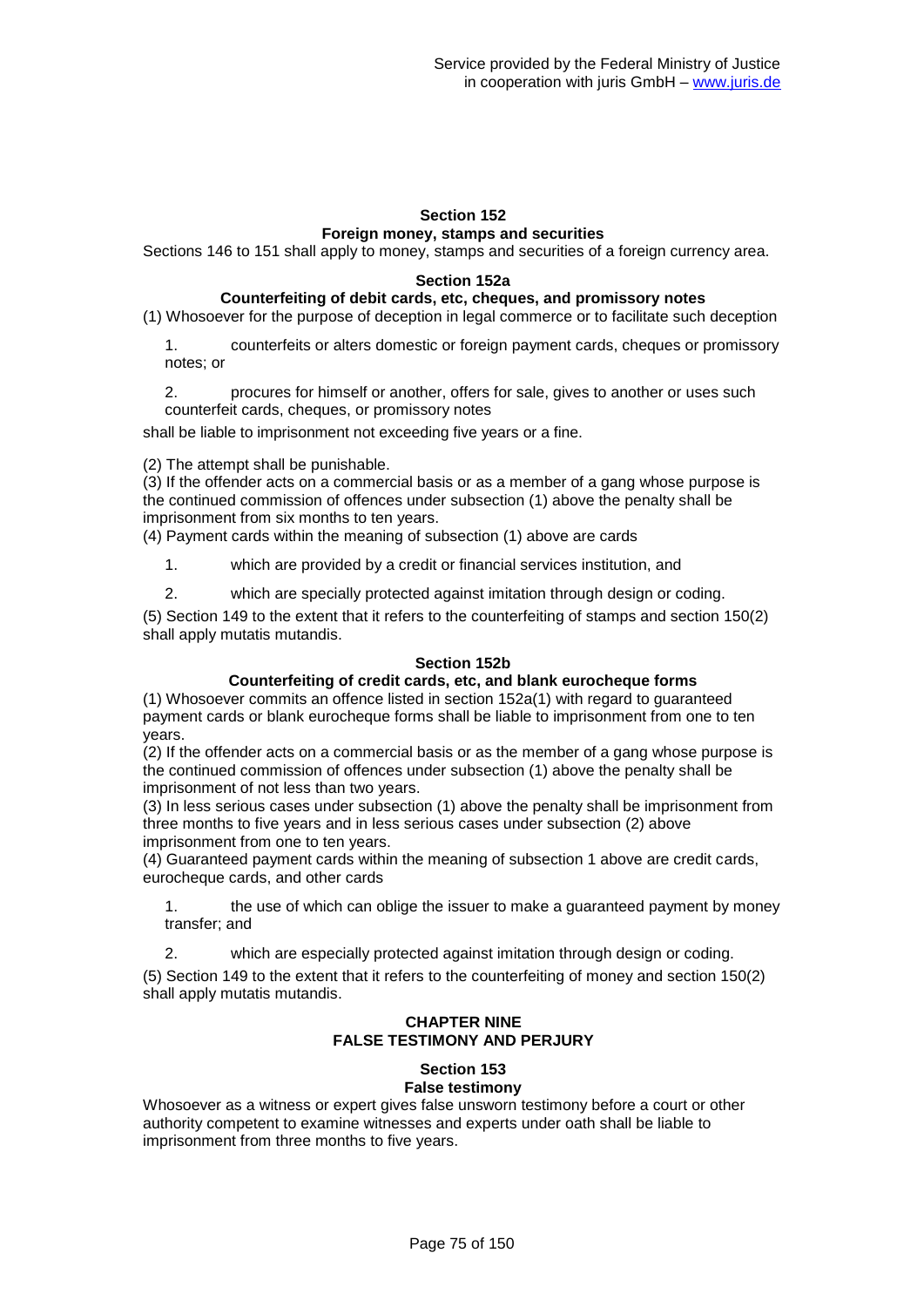#### **Section 154 Perjury**

(1) Whosoever falsely takes an oath before a court or another authority competent to administer oaths, shall be liable to imprisonment of not less than one year. (2) In less serious cases the penalty shall be imprisonment from six months to five years.

# **Section 155**

# **Affirmations equivalent to oath**

The following shall be equivalent to an oath:

- 1. the affirmation in lieu of oath;
- 2. any invocation of a previous oath or affirmation in lieu of oath.

#### **Section 156 False sworn affidavits**

Whosoever before a public authority competent to administer sworn affidavits, falsely makes such an affidavit or falsely testifies while referring to such an affidavit shall be liable to imprisonment not exceeding three years or a fine.

# **Section 157**

#### **Duress**

(1) If a witness or an expert has perjured himself or given false unsworn testimony, the court in its discretion may mitigate the sentence (section 49(2)) or in the case of unsworn testimony order a discharge, if the offender told a lie in order

to avert from a relative or himself a danger of being punished or subjected to a custodial measure of rehabilitation and incapacitation.

(2) The court in its discretion may also mitigate the sentence (section 49(2)) or order a discharge if a person not yet competent to take an oath has given false unsworn testimony.

### **Section 158 Correction of false testimony**

(1) The court in its discretion may mitigate the sentence (section  $49(2)$ ) for perjury, false sworn affidavit or false unsworn testimony or order a discharge if the offender corrects his false testimony in time.

(2) The correction is no longer in time if it can no longer be used in reaching the decision, if detriment to another has been caused by the offence, or if a complaint has already been laid against the offender or an investigation been initiated.

(3) The correction may be made to the authority before whom the false testimony was given or by whom it is to be evaluated in the proceedings, to a court, a public prosecutor or a police authority.

### **Section 159**

### **Attempt to abet false testimony**

Section 30(1), section 31(1) No 1 shall apply mutatis mutandis to an attempt to abet false unsworn testimony (section 153) and a false sworn affidavit (section 156).

### **Section 160 Procuring false testimony**

(1) Whosoever procures another to take a false oath shall be liable to imprisonment not exceeding two years or a fine; whosoever procures another to make a false sworn affidavit or give false unsworn testimony shall be liable to imprisonment not exceeding six months or a fine not exceeding one hundred and eighty daily units. (2) The attempt shall be punishable.

#### **Section 161 Negligent offences**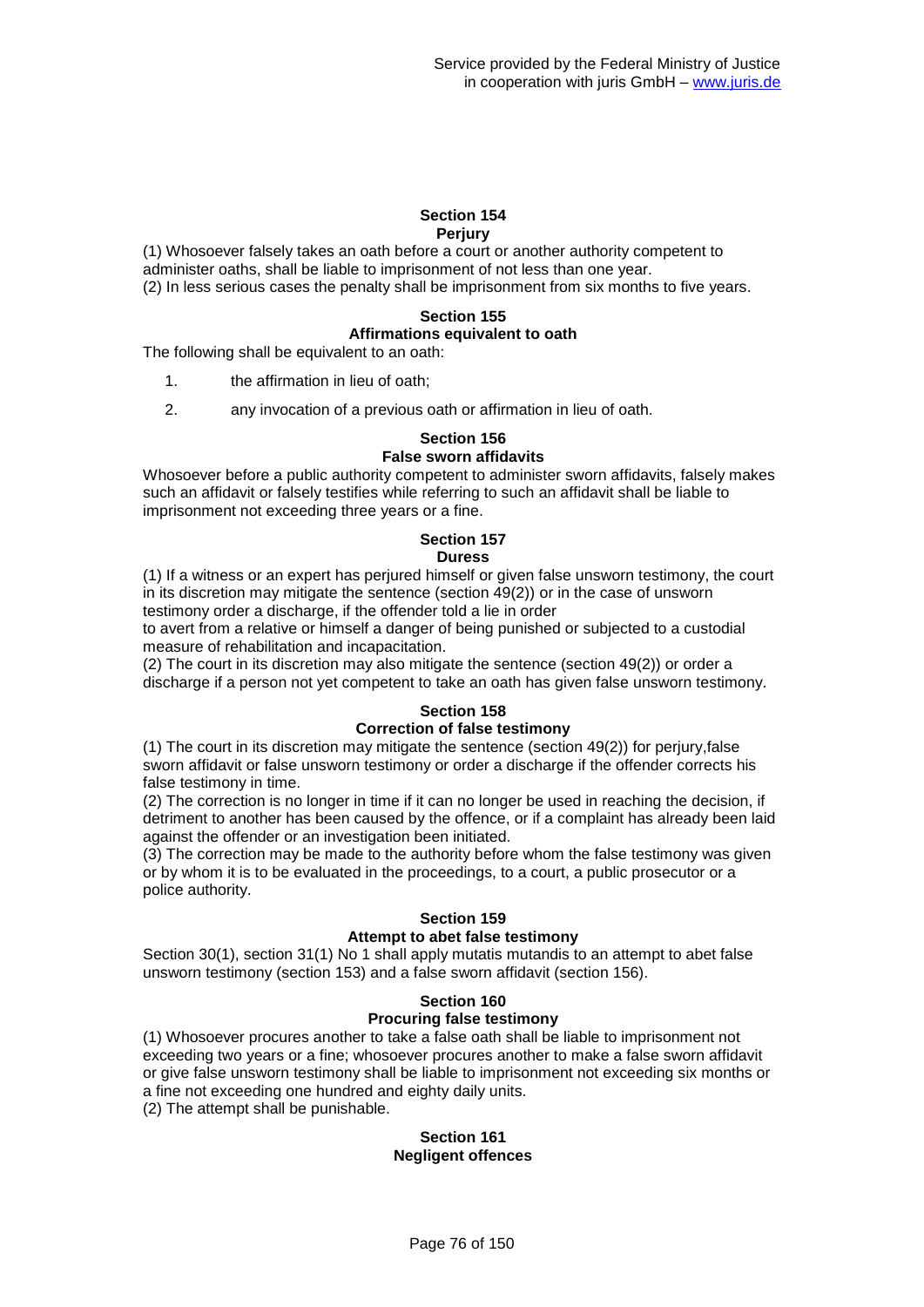(1) If a person commits one of the offences listed in sections 154 to 156 negligently the penalty shall be imprisonment not exceeding one year or a fine.

(2) The offender shall be exempt from liability if he corrects his false testimony in time. The provisions of section 158 (2) and (3) shall apply mutatis mutandis.

#### **Section 162**

# **International Courts; national commissions of inquiry**

(1) Sections 153 to 161 shall apply mutatis mutandis to false statements made before an international court established under a legal instrument binding on the Federal Republic of Germany.

(2) Sections 153 and 157 to 160 shall apply mutatis mutandis to false statements made before a parliamentary commission of inquriy of the Federation or of a Member State.

# **Section 163** *(repealed)*

#### **CHAPTER TEN FALSE ACCUSATION**

#### **Section 164 False accusation**

(1) Whosoever intentionally and knowingly and with the purpose that official proceedings or other official measures be brought or be continued against another before a public authority falsely accuses another before a public authority or a public official competent to receive a criminal information or a military superior or publicly, of having committed an unlawful act or a violation of an official duty, shall be liable to imprisonment of not more than five years or a fine.

(2) Whosoever intentionally and knowingly and with the same purpose, falsely makes any other assertion of fact about another before one of the authorities indicated in subsection (1) above or publicly which is capable of causing official proceedings or other official measures to be brought or continued against that person shall incur the same penalty

(3) Whosoever commits the false accusation in order to benefit from a mitigation of sentence or a discharge under section 46b of this Code or section 31 of the Drugs Act, shall be liable to imprisonment from six months to ten years. In less serious cases the penalty shall be imprisonment from three months to five years.

### **Section 165**

# **Publication of conviction**

(1) If the offence under section 164 was committed publicly or through dissemination of written materials (section 11(3)) and if a sentence was imposed the court shall order, upon application of the victim, that the conviction for false accusation

be publicly announced upon request. If the victim dies the right to file the application passes to the relatives indicated in section 77(2). Section 77(2) to (4) shall apply mutatis mutandis. (2) Section 200(2) shall apply mutatis mutandis with regard to the procedure for publication.

# **CHAPTER ELEVEN OFFENCES RELATED TO RELIGION AND IDEOLOGY**

### **Section 166**

# **Defamation of religions, religious and ideological associations**

(1) Whosoever publicly or through dissemination of written materials (section 11(3)) defames the religion or ideology of others in a manner that is capable of disturbing the public peace, shall be liable to imprisonment not exceeding three years or a fine.

(2) Whosoever publicly or through dissemination of written materials (section 11(3)) defames a church or other religious or ideological association within Germany, or their institutions or customs in a manner that is capable of disturbing the public peace, shall incur the same penalty.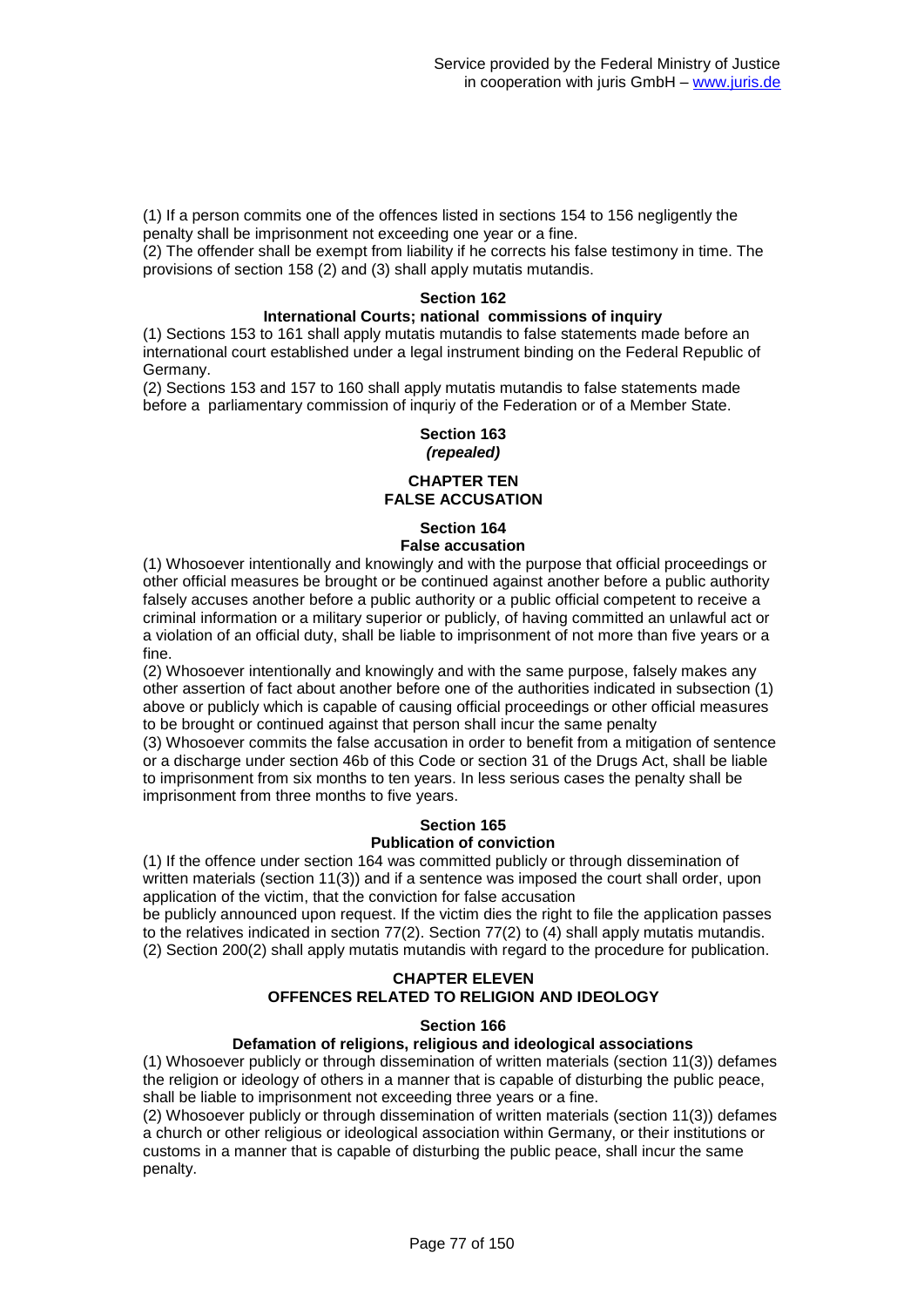# **Section 167 Disturbing the exercise of religion**

(1) Whosoever

1. intentionally and inappropriately disturbs a religious service or an act of religious worship of a church or other religious association within Germany or

2. commits defamatory mischief at a place dedicated to the religious worship of such a religious association

shall be liable to imprisonment not exceeding three years or a fine. (2) The ceremonies of an ideological association within Germany shall be equivalent to religious worship.

#### **Section 167a Disturbing a funeral**

Whosoever intentionally or knowingly disturbs a funeral shall be liable to imprisonment not exceeding three years or a fine.

# **Section 168 Desecration of graves etc**

(1) Whosoever unlawfully takes away the body or parts of the body of a deceased person, a dead foetus or parts thereof or the ashes of a deceased person from the custody of the person entitled thereto or whosoever commits defamatory mischief on them, shall be liable to imprisonment not exceeding three years or a fine.

(2) Whosoever destroys or damages the place where a body is laid in state, a burial site or a public memorial for the dead or whosoever commits defamatory mischief on them shall incur the same penalty.

(3) The attempt shall be punishable.

# **CHAPTER TWELVE**

# **OFFENCES RELATED TO THE PERSONAL STATUS REGISTRY, MARRIAGE AND THE FAMILY**

### **Section 169**

# **Falsification of personal status**

(1) Whosoever declares a child to be somebody else's or falsely gives or suppresses the personal status of another to a public authority responsible for the maintenance of personal status registers or the determination of personal status, shall be liable to imprisonment not exceeding two years or a fine.

(2) The attempt shall be punishable.

### **Section 170**

### **Non-payment of child support etc**

(1) Whosoever evades a statutory maintenance obligation so that the necessities of the person entitled to maintenance are endangered or would be endangered without the assistance of others, shall be liable to imprisonment not exceeding three years or a fine. (2) Whosoever is obliged to provide maintenance to a pregnant woman and withholds this maintenance in an inappropriate manner and thereby causes a termination of the pregnancy, shall be liable to imprisonment not exceeding five years or a fine.

### **Section 171**

# **Violation of duties of care or education**

Whosoever grossly neglects his duty to provide care or education for a person under the age of sixteen and thereby creates a danger that the person's physical or mental development could be seriously damaged, that the person will engage in crime or in prostitution, shall be liable to imprisonment not exceeding three years or a fine.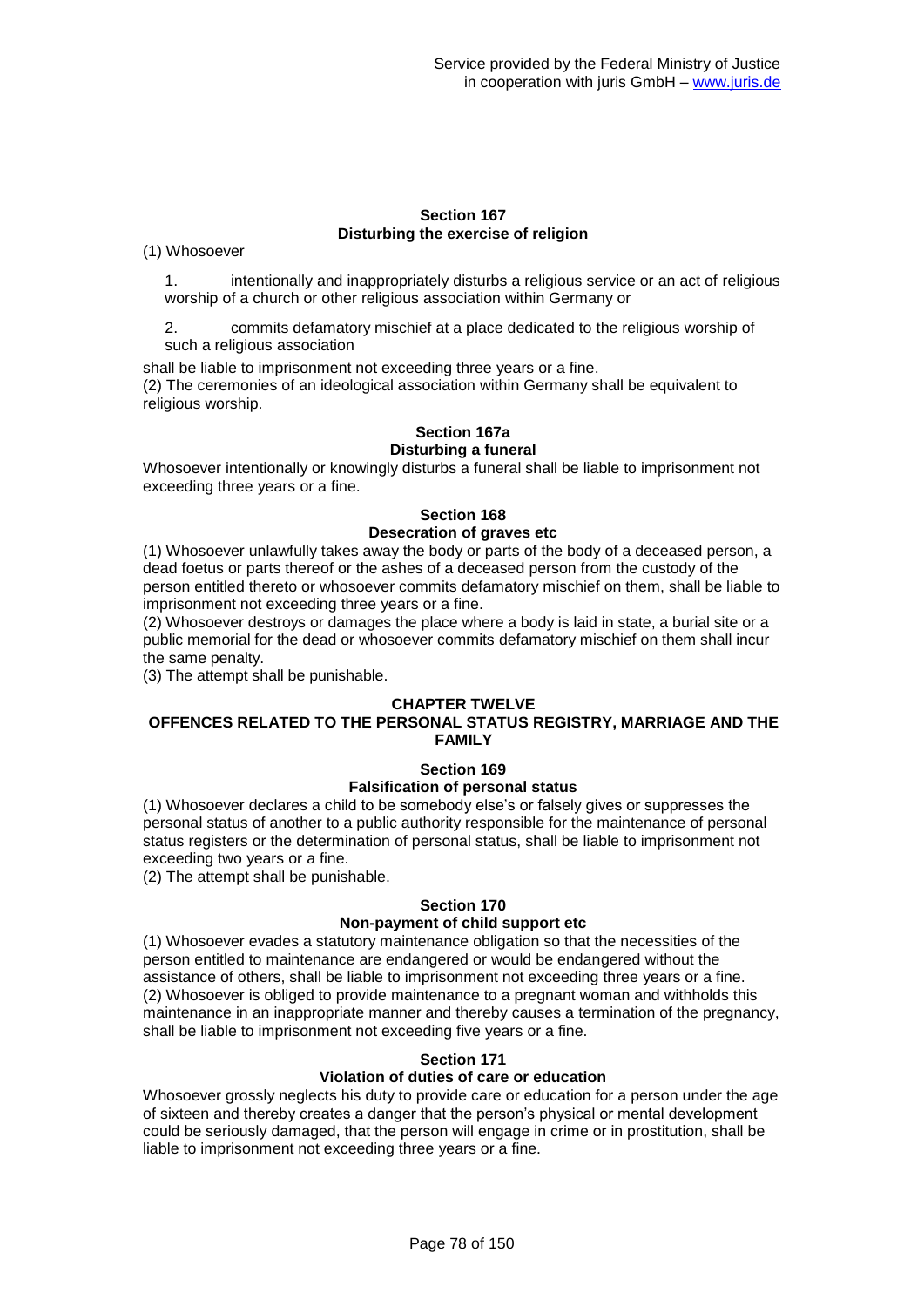### **Section 172 Bigamy**

Whosoever contracts a marriage although he is already married, or whosoever contracts a marriage with a married person, shall be liable to imprisonment not exceeding three years or a fine.

### **Section 173 Incest**

(1) Whosoever performs an act of sexual intercourse with a consanguine descendant shall be liable to imprisonment not exceeding three years or a fine.

(2) Whosoever performs an act of sexual intercourse with a consanguine relative in an ascending line shall be liable to imprisonment not exceeding two years or a fine; this shall also apply if the relationship as a relative has ceased to exist. Consanguine siblings who perform an act of sexual intercourse with each other shall incur the same penalty. (3) Descendants and siblings shall not be liable pursuant to this provision if they were not yet eighteen years of age at the time of the act.

# **CHAPTER THIRTEEN OFFENCES AGAINST SEXUAL SELF-DETERMINATION**

# **Section 174**

# **Abuse of position of trust**

(1) Whosoever engages in sexual activity

1. with a person under sixteen years of age who is entrusted to him for upbringing, education or care;

2. with a person under eighteen years of age who is entrusted to him for upbringing, education or care or who is his subordinate within an employment or a work relationship, by abusing the dependence associated with the upbringing, educational, care, employment or work relationship; or

3. with his biological or adopted child not yet eighteen years of age,

or allows them to engage in sexual activities with himself, shall be liable to imprisonment from three months to five years.

(2) Whosoever, under the conditions of subsection (1) Nos 1 to 3 above

1. engages in sexual activity in the presence of the person; or

2. induces the person to engage in sexual activity in his presence,

in order to obtain sexual gratification for himself or the person shall be liable to imprisonment not exceeding three years or a fine.

(3) The attempt shall be punishable.

(4) In cases under subsection (1) No 1 above, or subsection (2) above in conjunction with subsection (1) No 1, the court may order a discharge under this provision if taking into consideration the conduct of the person the harm of the offence is of a minor nature.

### **Section 174a**

# **Sexual abuse of prisoners, patients and institutionalised persons**

(1) Whosoever engages in sexual activity with a prisoner or a person detained by order of a public authority, who is entrusted to him for upbringing, education, supervision or care, by abusing his position, or allows them to engage in sexual activity with himself shall be liable to imprisonment from three months to five years.

(2) Whosoever abuses a person who has been admitted to an institution for persons who are ill or in need of assistance and are entrusted to him for supervision or care, by engaging in sexual activity with the person by exploiting the person's illness or need of assistance, or allows them to engage in sexual activity with himself shall incur the same penalty.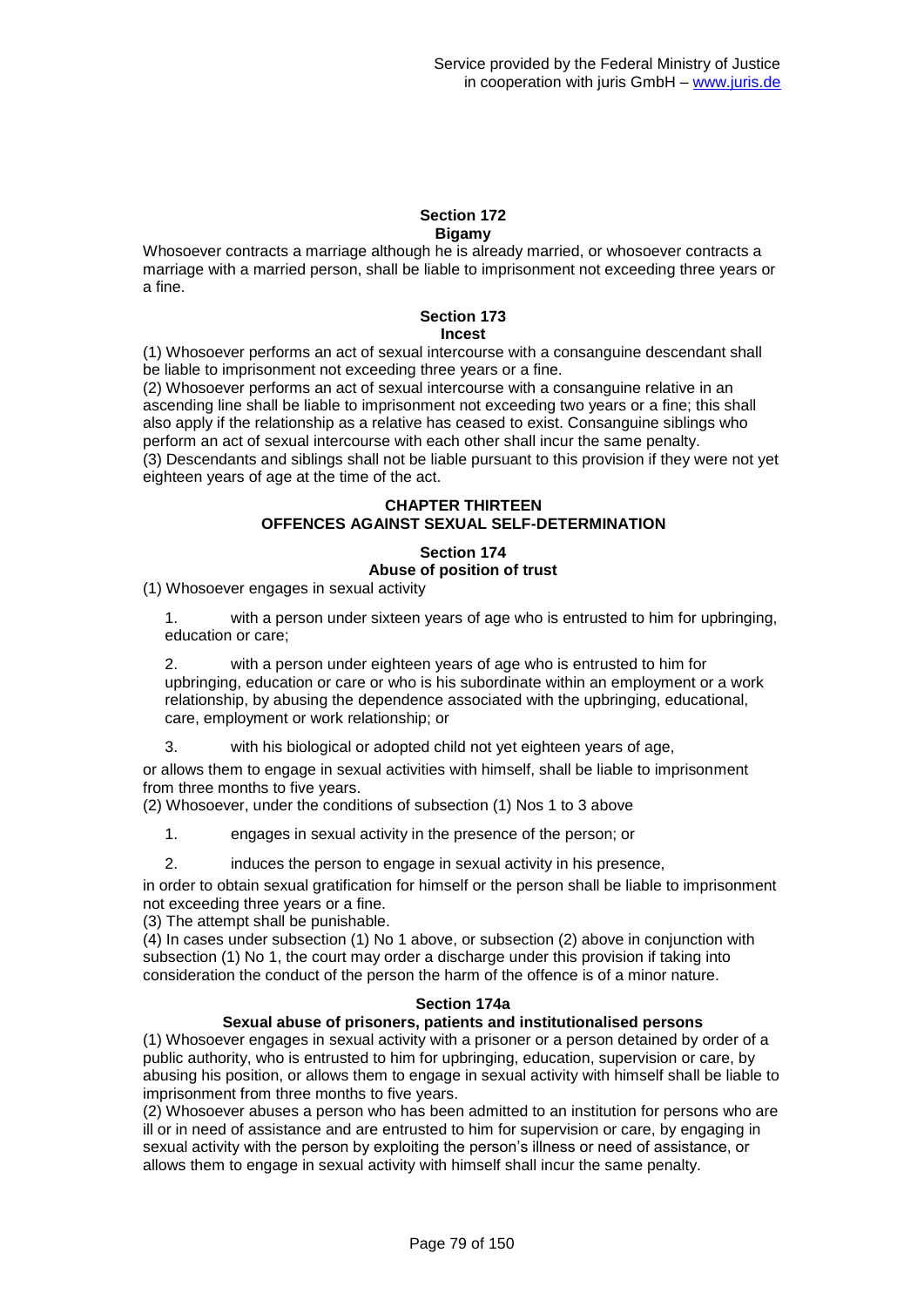(3) The attempt shall be punishable.

# **Section 174b Abuse of official position**

(1) Whosoever in his capacity as a public official charged with participation in criminal proceedings or proceedings with the aim of imposing a custodial measure of rehabilitation and incapacitation or detention imposed by a public authority, by abusing the dependency caused by the proceedings, engages in sexual activity with the person against whom the proceedings are directed or allows them to engage in sexual activity with himself shall be liable to imprisonment from three months to five years.

(2) The attempt shall be punishable.

### **Section 174c**

# **Abuse of a relationship of counselling, treatment or care**

(1) Whosoever engages in sexual activity with a person entrusted to him for counselling, treatment or care because of a mental illness or disability include ing an addiction, or because of a physical illness or disability, and abuses the counselling, treatment or care relationship, or allows the person to engage in sexual activity with himself shall be liable to imprisonment from three months to five years.

(2) Whosoever engages in sexual activity with a person entrusted to him for

psychotherapeutic treatment by abusing the treatment relationship or allows them to engage in sexual activity with himself shall incur the same penalty.

(3) The attempt shall be punishable.

# **Section 175** *(repealed)*

#### **Section 176 Child abuse**

(1) Whosoever engages in sexual activity with a person under fourteen years of age (child) or allows the child to engage in sexual activity with himself shall be liable to imprisonment from six months to ten years.

(2) Whosoever induces a child to engage in sexual activity with a third person or to allow third persons to engage in sexual activity with the child shall incur the same penalty. (3) In especially serious cases the penalty shall be imprisonment of not less than one year. (4) Whosoever

1. engages in sexual activity in the presence of a child;

2. induces the child to engage in sexual activity, unless the act is punishable under subsection (1) or subsection (2) above;

3. presents a child with written materials (section 11(3)) to induce him to engage in sexual activity with or in the presence of the offender or a third person or allow the offender or a third person to engage in sexual activity with him; or

4. presents a child with pornographic illustrations or images, audio recording media with pornographic content or pornographic speech,

shall be liable to imprisonment from three months to five years.

(5) Whosoever supplies or promises to supply a child for an offence under subsections (1) to (4) above or who agrees with another to commit such an offence shall be liable to

imprisonment from three months to five years.

(6) The attempt shall be punishable; this shall not apply to offences under subsection (4) Nos 3 and 4 and subsection (5) above.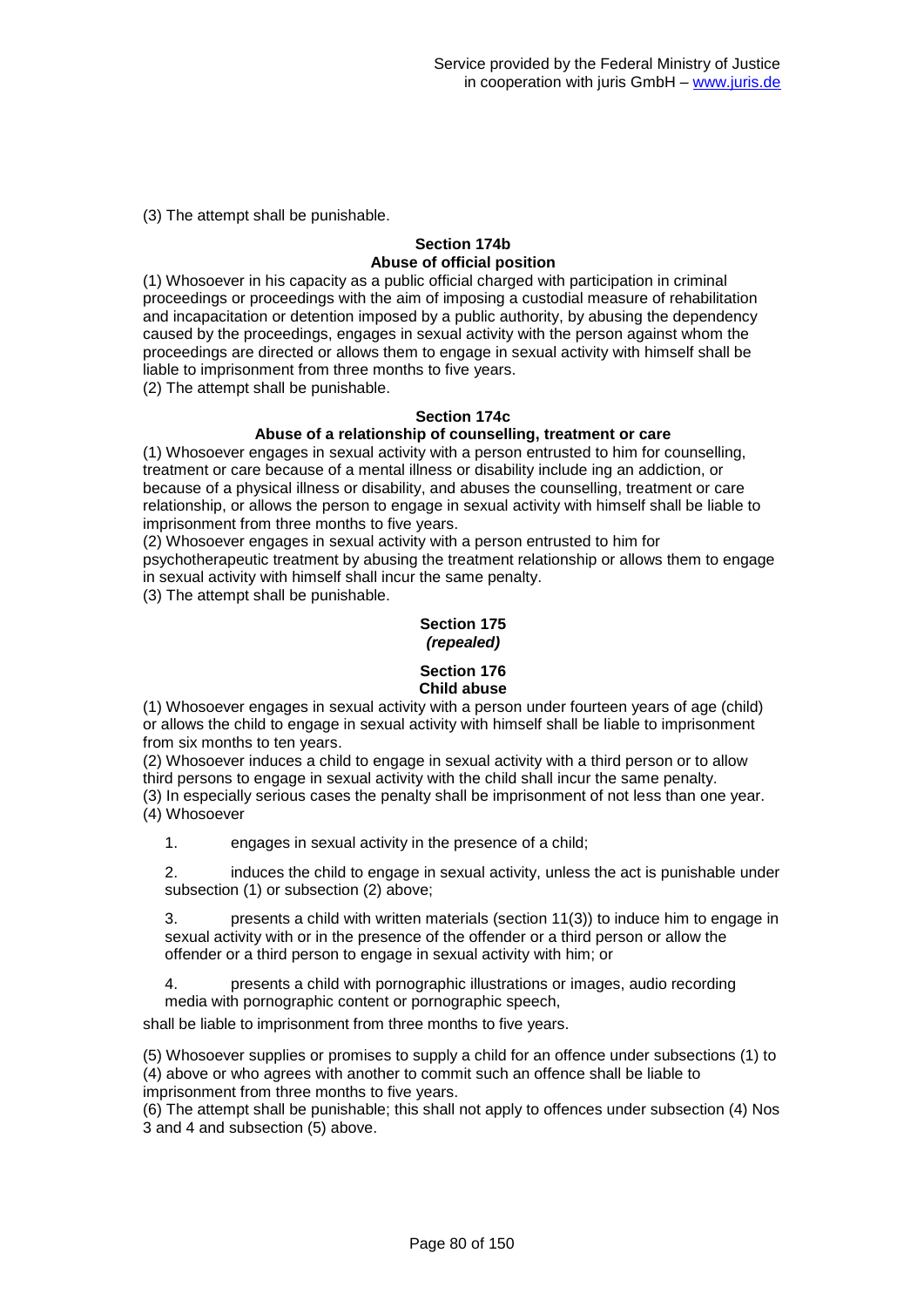# **Section 176a Aggravated child abuse**

(1) The sexual abuse of children under section 176(1) and (2) shall entail a sentence of imprisonment of not less than one year if the offender was convicted of such an offence by final judgment within the previous five years.

(2) The sexual abuse of children under section 176(1) and (2) shall entail a sentence of imprisonment of not less than two years if

1. a person over eighteen years of age performs sexual intercourse or similar sexual acts with the child which include a penetration of the body, or allows them to be performed on himself by the child;

2. the offence is committed jointly by more than one person; or

3. the offender by the offence places the child in danger of serious injury or substantial impairment of his physical or emotional development.

(3) Whosoever under section 176(1) to (3), (4) Nos 1 or 2 or section 176(6) acts as a principal or secondary participant with the intent of making the act the object of a pornographic medium (section 11(3)) which is to be disseminated pursuant to section 184b(1) to (3) shall be liable to imprisonment of not less than two years.

(4) In less serious cases under subsection (1) above the penalty shall be imprisonment from three months to five years, in less serious cases under subsection (2) above imprisonment from one to ten years.

(5) Whosoever under section 176(1) to (3) seriously physically abuses the child or places the child in danger of death shall be liable to imprisonment of not less than five years. (6) Any period during which the offender was detained in an institution pursuant to an order of a public authority shall not be credited to the term indicated in subsection (1) above. An offence resulting in a conviction abroad shall be equivalent, under subsection (1) above, to an offence resulting in a domestic conviction if under German criminal law it would have been an offence under section 176(1) or (2).

# **Section 176b**

# **Child abuse causing death**

If the offender in cases under section 176 and section 176a causes the death of the child at least by gross negligence the penalty shall be imprisonment for life or not less than ten years.

# **Section 177 Sexual assault by use of force or threats; rape**

(1) Whosoever coerces another person

- 1. by force;
- 2. by threat of imminent danger to life or limb; or

3. by exploiting a situation in which the victim is unprotected and at the mercy of the offender,

to suffer sexual acts by the offender or a third person on their own person or to engage actively in sexual activity with the offender or a third person, shall be liable to imprisonment of not less than one year.

(2) In especially serious cases the penalty shall be imprisonment of not less than two years. An especially serious case typically occurs if

1. the offender performs sexual intercourse with the victim or performs similar sexual acts with the victim, or allows them to be performed on himself by the victim, especially if they degrade the victim or if they entail penetration of the body (rape); or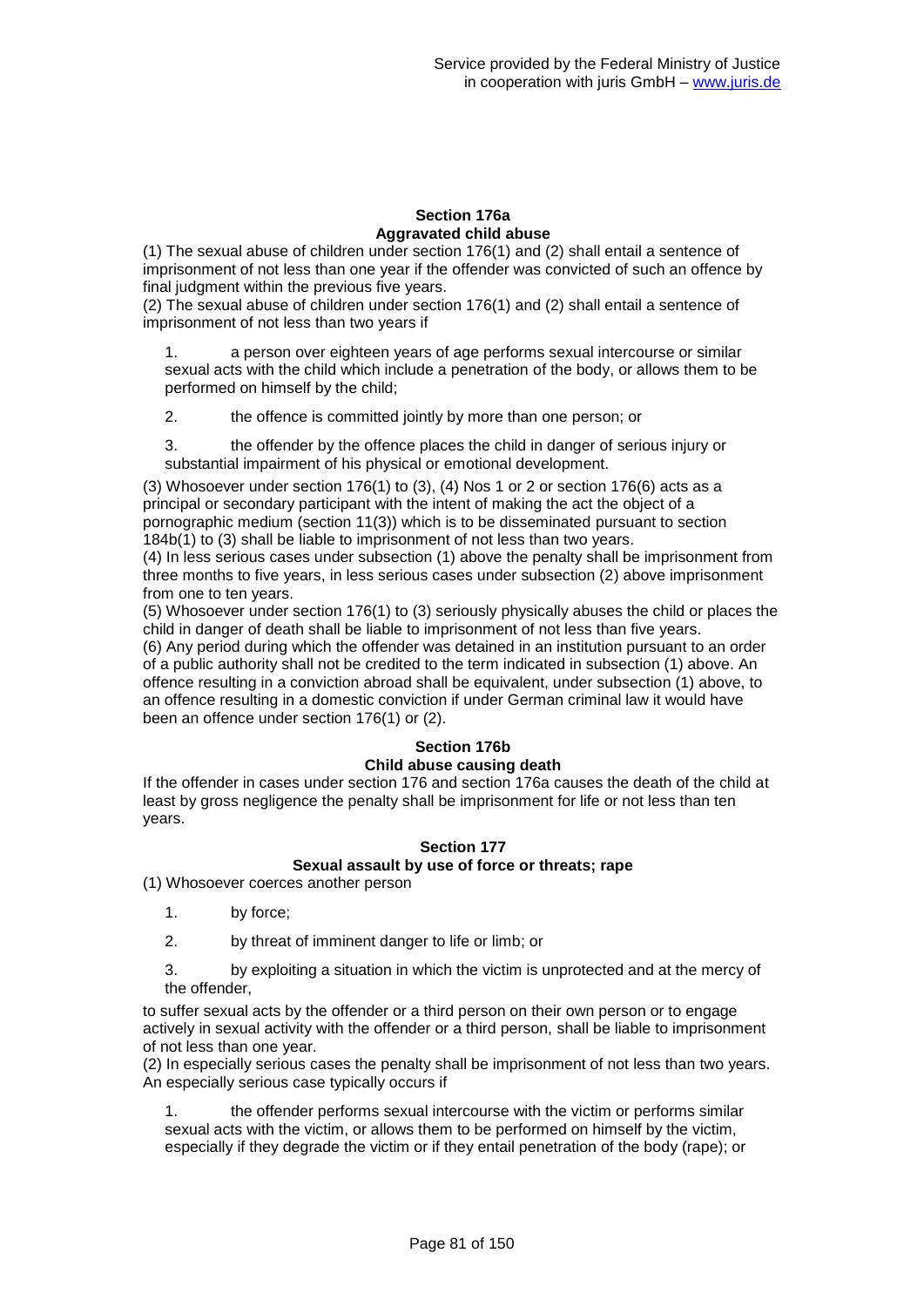2. the offence is committed jointly by more than one person.

(3) The penalty shall be imprisonment of not less than three years if the offender

1. carries a weapon or another dangerous instrument;

2. otherwise carries an instrument or other means for the purpose of preventing or overcoming the resistance of another person through force or threat of force; or

3. by the offence places the victim in danger of serious injury.

(4) The penalty shall be imprisonment of not less than five years if

1. the offender uses a weapon or another dangerous instrument during the commission of the offence; or if

- 2. the offender
	- (a) seriously physically abuses the victim during the offence; or
	- (b) by the offence places the victim in danger of death.

(5) In less serious cases under subsection (1) above the penalty shall be imprisonment from six months to five years, in less serious cases under subsections (3) and (4) above imprisonment from one to ten years.

### **Section 178**

### **Sexual assault by use of force or threat of force and rape causing death** If the offender through sexual assault or rape (section 177) causes the death of the victim at

least by gross negligence the penalty shall be imprisonment for life or not less than ten years.

### **Section 179**

# **Abuse of persons who are incapable of resistance**

(1) Whosoever abuses another person who is incapable of resistance

1. because of a mental illness or disability including an addiction or because of a profound consciousness disorder; or

2. is physically incapable,

and by exploiting the incapability to resist engages in sexual activity with the person or allows them actively to engage in sexual activity on his person shall be liable to imprisonment from six months to ten years.

(2) Whosoever abuses a person incapable of resistance (subsection (1) above), by inducing the person, under exploitation of the incapability of resistance, to engage actively in sexual activity with a third person or to allow a third person to engage in sexual activity with them, shall incur the same penalty.

(3) In especially serious cases the penalty shall be imprisonment of not less than one year.

- (4) The attempt shall be punishable.
- (5) The penalty shall be imprisonment of not less than two years if

1. the offender performs sexual intercourse or similar sexual acts with the victim which include penetration of the body, or allows them to be committed on himself by the victim;

2. the offence is committed jointly by more than one person; or

3. by the offence the offender places the victim in danger of serious injury or substantial impairment of his physical or emotional development.

(6) In less serious cases under subsection (5) above the penalty shall be imprisonment from one to ten years.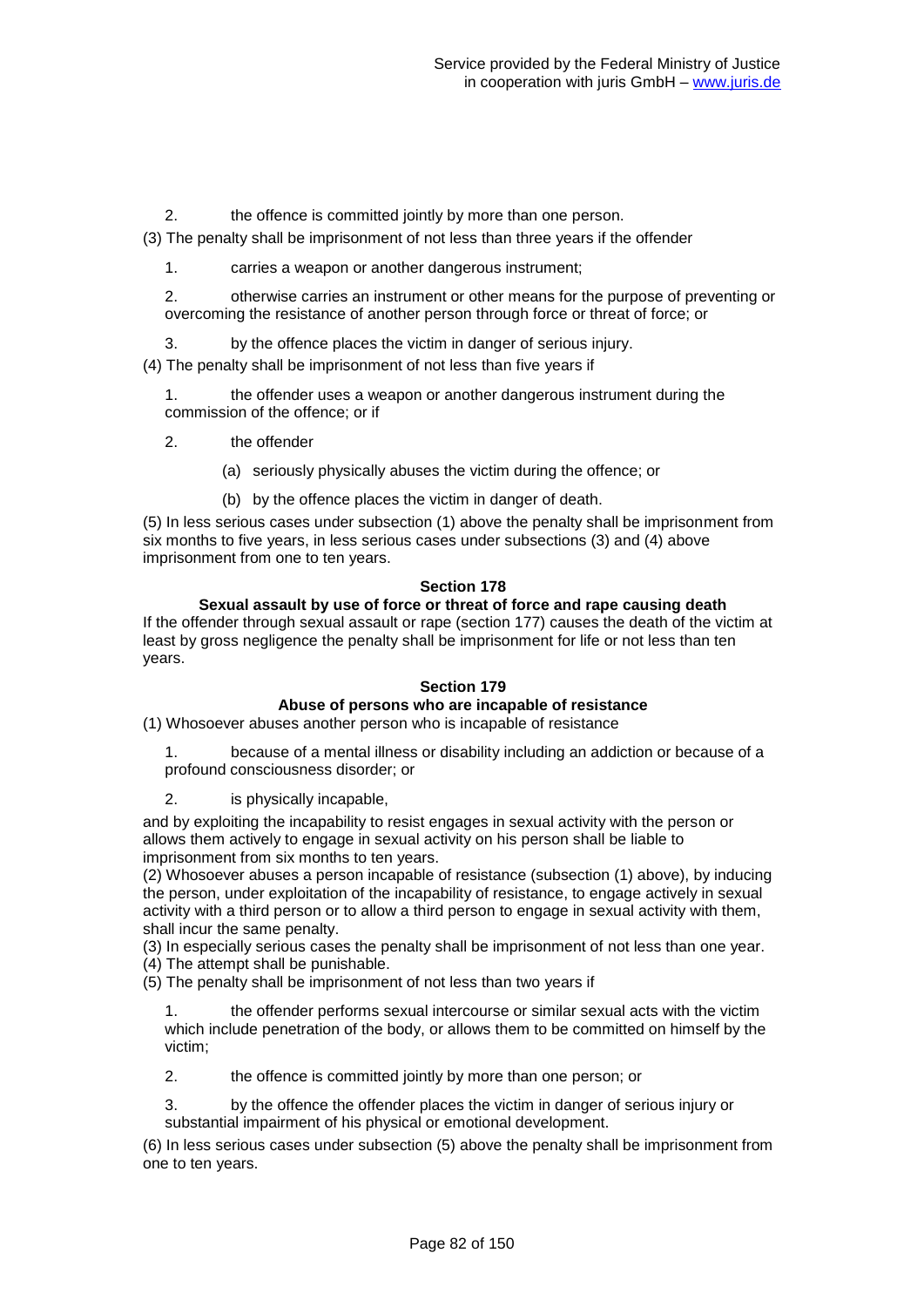(7) Section 177(4) No 2 and section 178 shall apply mutatis mutandis.

### **Section 180 Causing minors to engage in sexual activity**

(1) Whosoever encourages a person under sixteen years of age to engage in sexual activity with or in the presence of a third person or whosoever encourages sexual acts of a third person on a person under sixteen years of age

1. by acting as an intermediary; or

2. by creating an opportunity,

shall be liable to imprisonment not exceeding three years or a fine. The  $1<sup>st</sup>$  sentence No 2 above shall not apply if the offender is the person responsible for the care of the minor unless the offender, if responsible for the care of the minor, grossly violates his duty of education.

(2) Whosoever induces a person under eighteen years of age to engage in sexual activity with or in the presence of a third person or to suffer sexual acts by a third person for a financial reward, or whosoever encourages such acts by acting as an intermediary, shall be liable to imprisonment not exceeding five years or a fine.

(3) Whosoever induces a person under eighteen years of age who is entrusted to him for upbringing, education or care or who is his subordinate within an employment or a work relationship, by abusing the dependence associated with the upbringing, educational, care, employment or work relationship to engage in sexual activity with or in the presence of a third person or to suffer sexual acts by a third person shall be liable to imprisonment not exceeding five years or a fine.

(4) In cases under subsections (2) and (3) above the attempt shall be punishable.

# **Section 180a Exploitation of prostitutes**

(1) Whosoever on a commercial basis maintains or manages an operation in which persons engage in prostitution and in which they are held in personal or financial dependency shall be liable to imprisonment not exceeding three years or a fine.

(2) Whosoever

1. provides a dwelling or on a commercial basis an abode or a residence to a person under eighteen years of age for the exercise of prostitution; or

2. urges another person to whom he has furnished a dwelling for the exercise of prostitution to engage in prostitution or exploits the person in that respect, shall incur the same penalty.

# **Section 180b and section 181** *(repealed)*

# **Section 181a Controlling prostitution**

(1) Whosoever

1. exploits another person who engages in prostitution; or

2. for his own material benefit supervises another person's engagement in prostitution, determines the place, time, extent or other circumstances of the engagement in prostitution, or takes measures to prevent the person from giving up prostitution, and for that purpose maintains a general relationship with the person beyond a particular occasion shall be liable to imprisonment from six months to five years.

(2) Whosoever impairs another person's personal or financial independence by promoting that person's engagement in prostitution, by procuring sexual relations on a commercial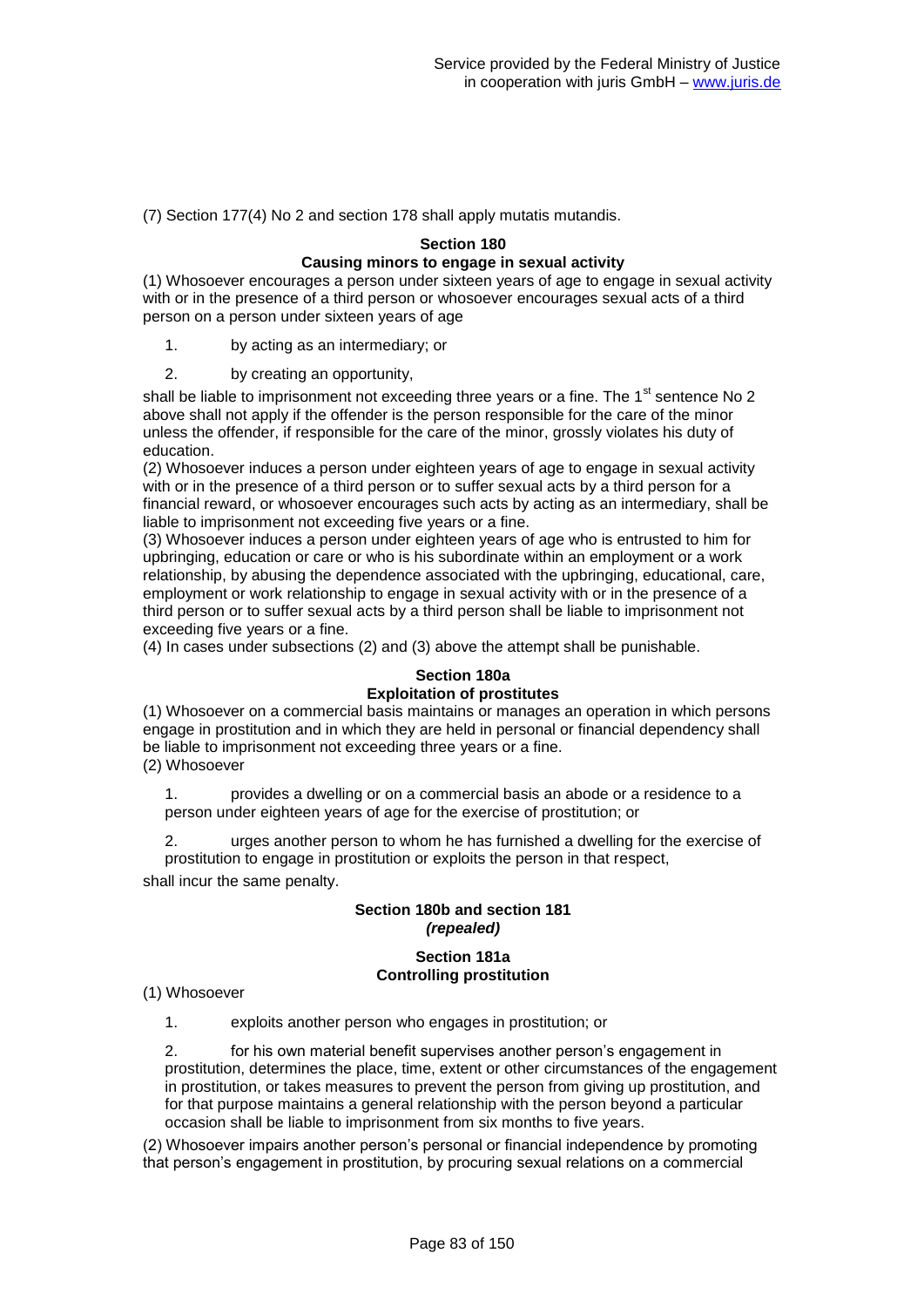basis, and for that purpose maintains a general relationship with the person beyond a particular occasion shall be liable to imprisonment not exceeding three years or a fine. (3) Whosoever commits the offences under subsection (1) Nos 1 and 2 above or the promotion under subsection (2) above in relation to his spouse shall incur the penalty under subsections (1) and (2) above.

### **Section 181b Supervision order**

In cases under sections 174 to 174c, sections 176 to 180, section 181a and section 182 the court may make a supervision order (section 68(1)).

# **Section 181c**

# **Confiscatory expropriation and extended confiscation**

Section 43a and section 73d shall apply to offences under section 181a(1) no. 2 if the offender acts as a member of a gang whose purpose is the continued commission of such offences. Section 73d shall also apply if the offender acted on a commercial basis.

### **Section 182 Abuse of juveniles**

(1) Whosoever abuses a person under eighteen years of age by taking advantage of an exploitative situation by

1. engaging in sexual activity with the person or suffering the person to engage actively in sexual activity with him or

2. inducing the person to engage in sexual activity with a third person or to suffer sexual acts committed on their own body by a third person,

shall be liable to imprisonment not exceeding five years.

(2) The same penalty shall apply to a person over eighteen years of age who abuses a person under eighteen years of age by engaging in sexual activity with him or to by inducing the person to suffer sexual acts committed by him on their own body for a financial reward. (3) A person over twenty-one years of age who abuses a person under sixteen years of age by

1. engaging in sexual activity with the person or causing the person to engage actively in sexual activity with him or

2. inducing the person to engage in sexual activity with a third person or to suffer sexual acts committed on their own body by a third person,

and thereby exploits the victims lack of capacity for sexual self-determination shall be liable to imprisonment not exceeding three years or a fine.

(4) The attempt shall be punishable.

(5) In cases under subsection (3) above the offence may only be prosecuted upon request unless the prosecuting authority considers propio motu that prosecution is required out of special public interest.

(6) In cases under subsections (1) to (3) above the court may order a discharge under these provisions if in consideration of the conduct of the person against whom the offence was committed the harm of the offence is of a minor nature.

#### **Section 183 Exhibitionism**

(1) A man who annoys another person by an exhibitionist act shall be liable to imprisonment not exceeding one year or a fine.

(2) The offence shall only be prosecuted upon request unless the prosecuting authority considers propio motu that prosecution is required out of special public interest.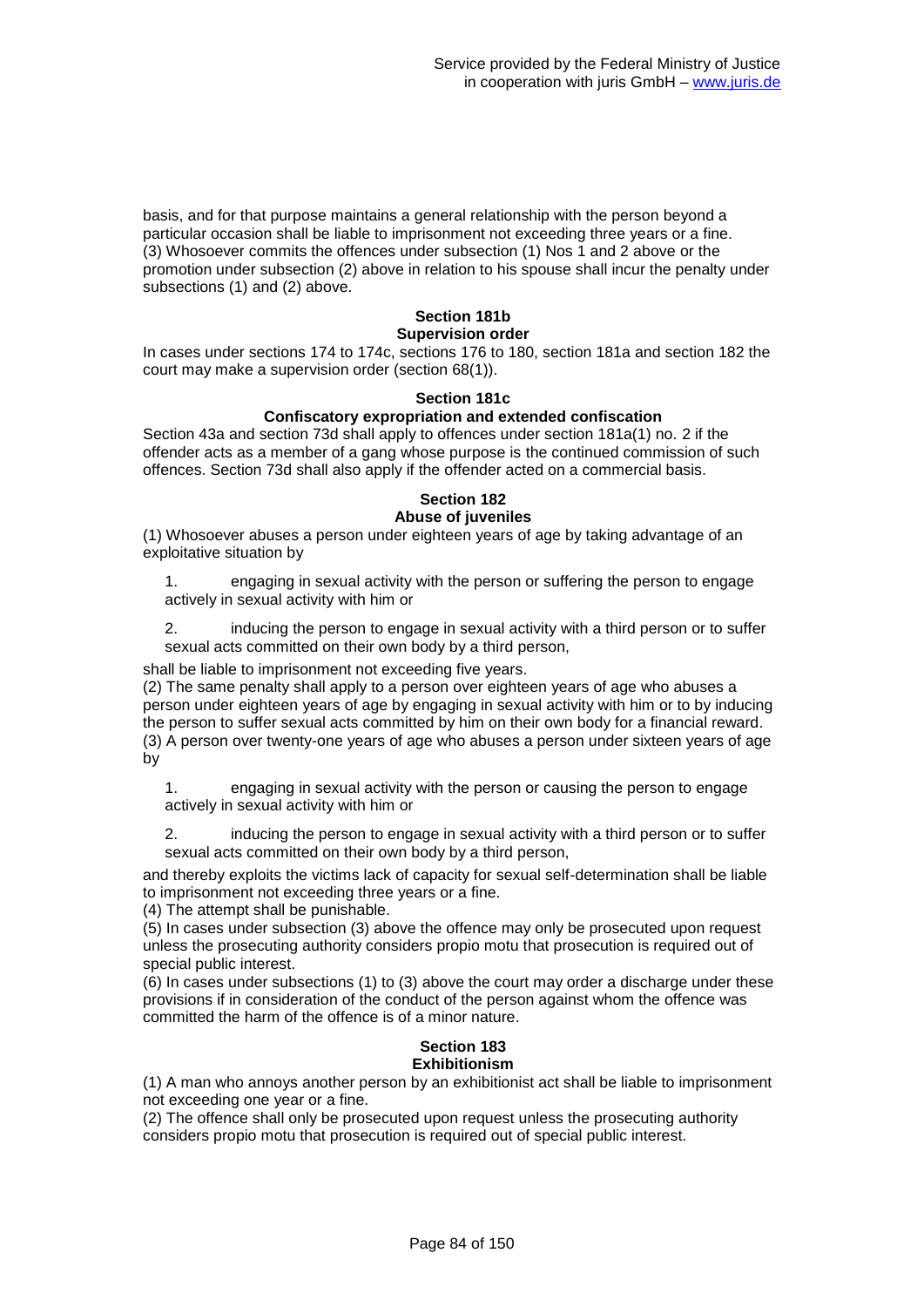(3) The court may suspend the sentence if there is reason to believe that the offender will only cease to commit exhibitionist acts after lengthy medical treatment.

(4) Subsection (3) above shall also apply if a man or a woman is convicted because of an exhibitionist act

1. under another provision which imposes a maximum term of imprisonment of no more than one year; or

2. under section 174 (2) No 1 or section 176 (4) No 1

# **Section 183a Causing a public disturbance**

Whosoever in public engages in sexual activity and thereby intentionally or knowingly creates a disturbance shall be liable to imprisonment not exceeding one year or a fine unless the act is punishable under section 183.

### **Section 184 Distribution of pornography**

(1) Whosoever with regard to pornographic written materials (section 11(3))

1. offers, gives or makes them accessible to a person under eighteen years of age;

2. displays, presents or otherwise makes them accessible at a place accessible to persons under eighteen years of age, or which can be viewed by them;

3. offers or gives them to another in retail trade outside the business premises, in kiosks or other sales areas which the customer usually does not enter, through a mailorder business or in commercial lending libraries or reading circles;

3a. offers or gives them to another by means of commercial rental or comparable commercial supply for use, except for shops which are not accessible to persons under eighteen years of age and which cannot be viewed by them;

4. undertakes to import them by means of a mail-order business;

5. publicly offers, announces, or commends them at a place accessible to persons under eighteen years of age or which can be viewed by them, or through dissemination of written materials outside business transactions through the usual trade outlets;

6. allows another to obtain them without having been requested to do so;

7. shows them at a public film showing for an entry fee intended entirely or predominantly for this showing;

8. produces, obtains, supplies, stocks, or undertakes to import them in order to use them or copies made from them within the meaning of Nos 1 to 7 above or to facilitate such use by another; or

9. undertakes to export them in order to disseminate them or copies made from them abroad in violation of foreign penal provisions or to make them publicly accessible or to facilitate such use,

shall be liable to imprisonment not exceeding one year or a fine.

(2) Subsection (1) No 1 above shall not apply if the offender is the person in charge of the care of the person, unless that person grossly violates his duty of education by offering, giving, or making them available. Subsection (1) No 3a above shall not apply if the act takes place in business transactions with commercial borrowers.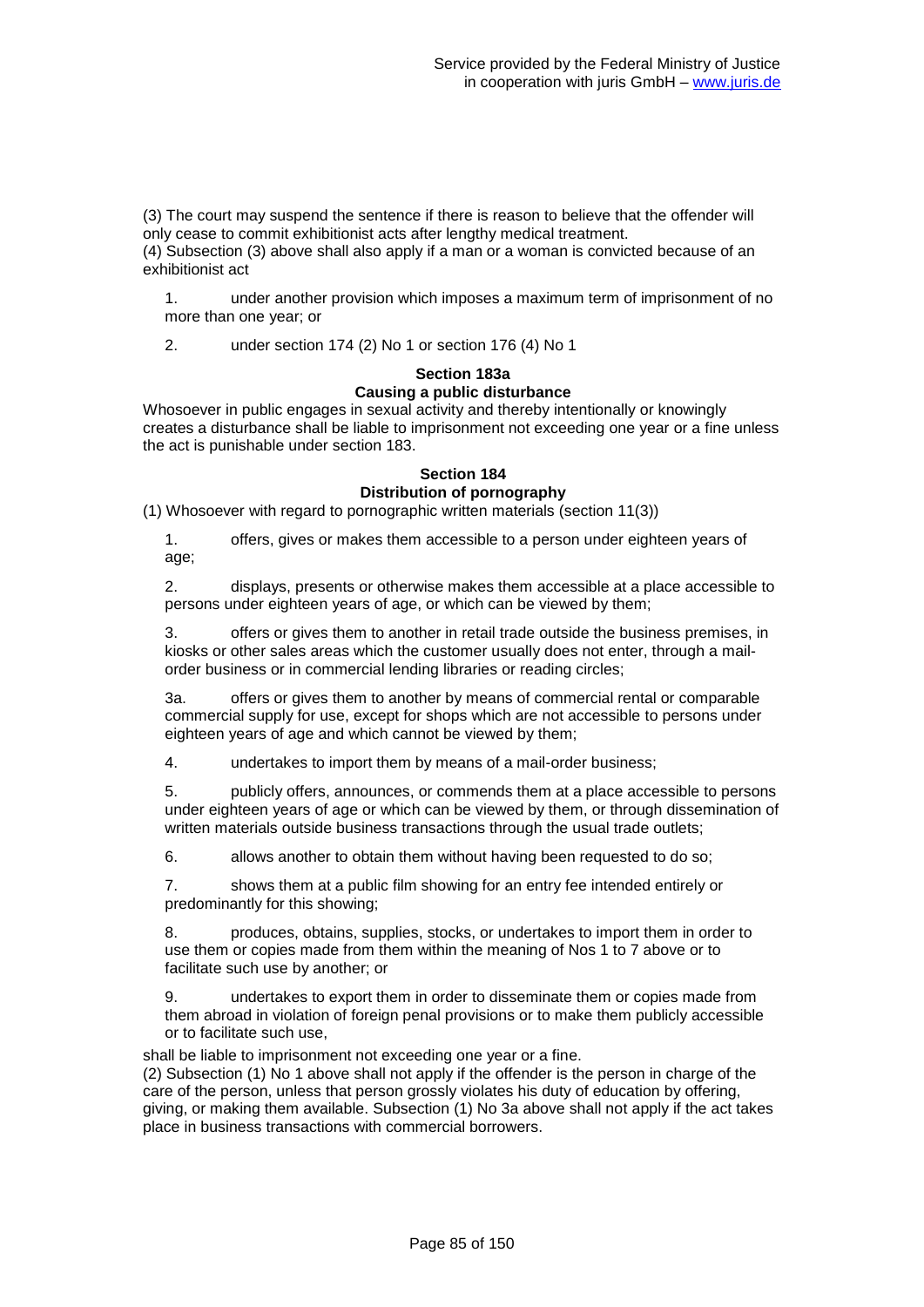# **Section 184a Distribution of pornography depicting violence or sodomy**

Whosoever

- 1. disseminates;
- 2. publicly displays, presents, or otherwise makes accessible; or

3. produces, obtains, supplies, stocks, offers, announces, commends, or undertakes to import or export, in order to use them or copies made from them within the meaning of Nos 1 or 2 above or facilitates such use by another, pornographic written materials (section 11(3)) that have as their object acts of violence or sexual acts of persons with animals

shall be liable to imprisonment not exceeding three years or a fine.

### **Section 184b Distribution, acquisition and possession of child pornography**

(1) Whosoever

- 1. disseminates;
- 2. publicly displays, presents, or otherwise makes accessible; or

3. produces, obtains, supplies, stocks, offers, announces, commends, or undertakes to import or export in order to use them or copies made from them within the meaning of Nos 1 or 2 above or facilitates such use by another pornographic written materials (section 11 (3)) related to sexual activities performed by, on or in the presence of children (section 176 (1)) (child pornography)

shall be liable to imprisonment from three months to five years.

(2) Whosoever undertakes to obtain possession for another of child pornography reproducing an actual or realistic activity shall incur the same penalty.

(3) In cases under subsection (1) or subsection (2) above the penalty shall be imprisonment of six months to ten years if the offender acts on a commercial basis or as a member of a gang whose purpose is the continued commission of such offences and the child pornography reproduces an actual or realistic activity.

(4) Whosoever undertakes to obtain possession of child pornography reproducing an actual or realistic activity shall be liable to imprisonment not exceeding two years or a fine.

Whosoever possesses the written materials set forth in the 1st sentence shall incur the same penalty.

(5) Subsections (2) and (4) above shall not apply to acts that exclusively serve the fulfilment of lawful official or professional duties.

(6) In cases under subsection (3) above section 73d shall apply. Objects to which an offence under subsection (2) or (4) above relates shall be subject to a depriation order. Section 74a shall apply.

### **Section 184c**

# **Distribution, acquisition and possession of juvenile pornography**

(1) Whosoever

- 1. disseminates;
- 2. publicly displays, presents, or otherwise makes accessible; or

3. produces, obtains, supplies, stocks, offers, announces, commends, or undertakes to import or export in order to use them or copies made from them within the meaning of Nos 1 or 2 above or facilitates such use by another pornographic written materials (section 11 (3)) related to sexual activities performed by, on or in the presence of persons between the ages of fourteen to eighteen years (juvenile pornography)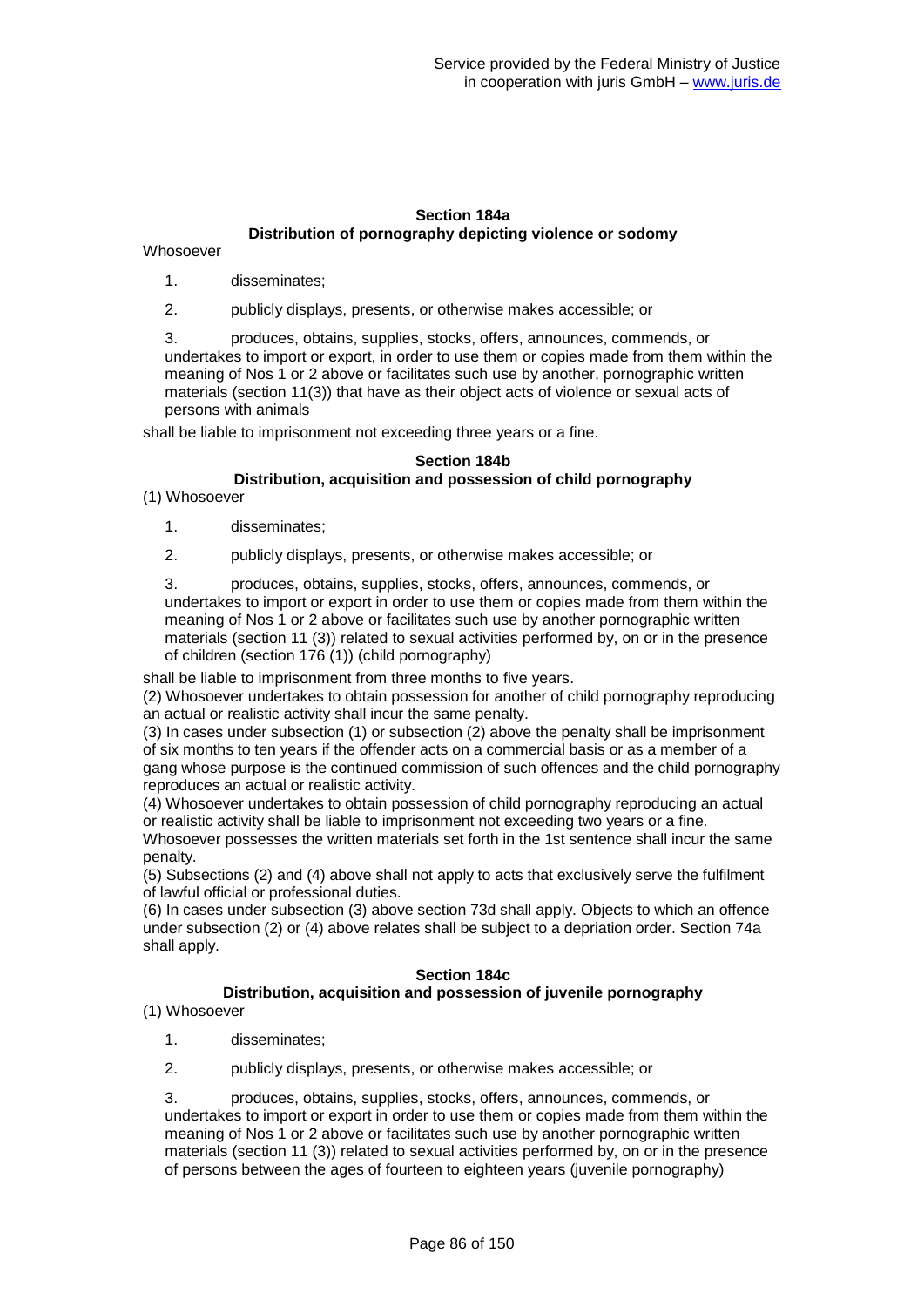shall be liable to imprisonment not exceeding three years or a fine.

(2) Whosoever undertakes to obtain possession for another of juvernile pornography reproducing an actual or realistic activity shall incur the same penalty.

(3) In cases under subsection (1) or subsection (2) above the penalty shall be imprisonment of three months to five years if the offender acts on a commercial basis or as a member of a gang whose purpose is the continued commission of such offences and the juvenile pornography reproduces an actual or realistic activity.

(4) Whosoever undertakes to obtain possession of child pornography reproducing an actual or realistic activity shall be liable to imprisonment not exceeding one year or a fine. The 1st sentence shall not apply to acts of persons related to juvenile pornography produced by them while under eighteen years of age and with the consent of the persons therein depicted.

(5) Section 184b (5) and (6) shall apply mutatis mutandis.

#### **Section 184d**

# **Distribution of pornographic performances by broadcasting, media services or telecommunications services**

Whosoever disseminates pornographic performances via broadcast, media services, or telecommunications services shall be liable pursuant to sections 184 to 184c. In cases under section 184 (1) the 1st sentence above shall not apply to dissemination via media services or telecommunications services if it is ensured by technical or other measures that the pornographic performance is not accessible to persons under eighteen years of age.

# **Section 184e**

# **Unlawful prostitution**

Whosoever persistently contravenes a prohibition enacted by ordinance against engaging in prostitution in particular places at all or during particular times of the day, shall be liable to imprisonment not exceeding six months or a fine not exceeding one hundred and eighty daily units.

# **Section 184f Prostitution likely to corrupt juveniles**

Whosoever engages in prostitution

1. in the vicinity of a school or other locality which is intended to be visited by persons under eighteen years of age; or

2. in a house in which persons under eighteen years of age live,

in a way which is likely to morally corrupt these persons, shall be liable to imprisonment not exceeding one year or a fine.

### **Section 184g Definitions**

Within the meaning of this law

1. sexual acts and activities shall only be those which are of some relevance in relation to the protected legal interest in question;

2. sexual acts and activities in the presence of another shall be those which are committed in the presence of another who observes them.

### **CHAPTER FOURTEEN LIBEL AND SLANDER**

**Section 185 Insult**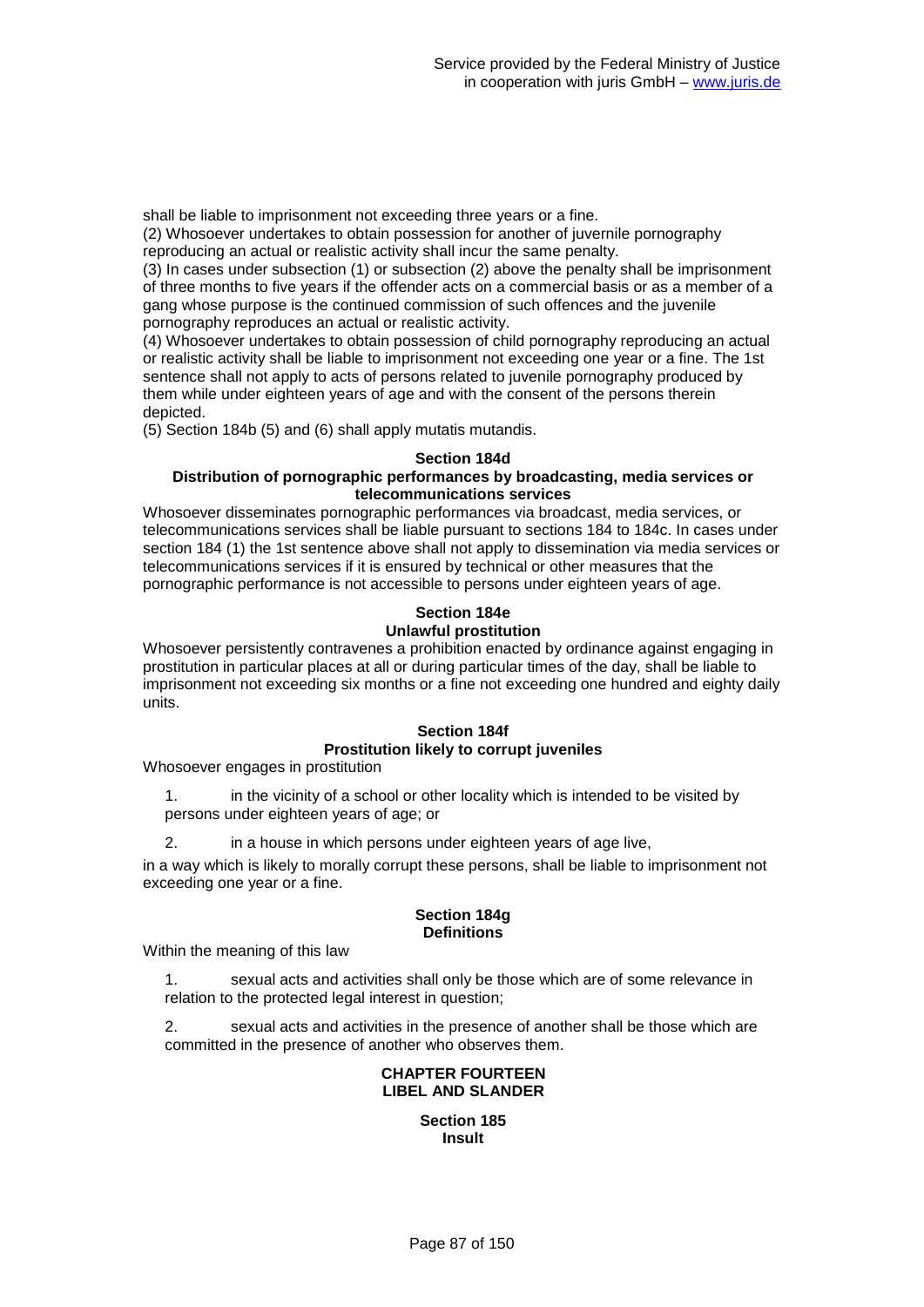An insult shall be punished with imprisonment not exceeding one year or a fine and, if the insult is committed by means of an assault, with imprisonment not exceeding two years or a fine.

# **Section 186 Defamation**

Whosoever asserts or disseminates a fact related to another person which may defame him or negatively affect public opinion about him, shall, unless this fact can be proven to be true, be liable to imprisonment not exceeding one year or a fine and, if the offence was committed publicly or through the dissemination of written materials (section 11(3)), to imprisonment not exceeding two years or a fine.

#### **Section 187 Intentional defamation**

Whosoever intentionally and knowingly asserts or disseminates an untrue fact related to another person, which may defame him or negatively affect public opinion about him or endanger his creditworthiness shall be liable to imprisonment not exceeding two years or a fine, and, if the act was committed publicly, in a meeting or through dissemination of written materials (section 11(3)) to imprisonment not exceeding five years or a fine.

# **Section 188**

# **Defamation of persons in the political arena**

(1) If an offence of defamation (section 186) is committed publicly, in a meeting or through dissemination of written materials (section 11(3)) against a person involved in the popular political life based on the position of that person in public life, and if the offence may make his public activities substantially more difficult the penalty shall be imprisonment from three months to five years.

(2) An intentional defamation (section 187) under the same conditions shall entail imprisonment from six months to five years.

# **Section 189**

## **Violating the memory of the dead**

Whosoever defames the memory of a deceased person shall be liable to imprisonment not exceeding two years or a fine.

#### **Section 190 Proof of truth by criminal judgment**

If the asserted or disseminated fact is an offence proof of the truth thereof shall be provided if a final conviction for the act has been entered against the person insulted. Proof of truth is excluded if the insulted person had been acquitted by final judgment before the assertion or dissemination.

#### **Section 191** *(repealed)*

# **Section 192**

# **Insult despite proof of truth**

Proof of truth of the asserted or disseminated fact shall not exclude punishment under section 185 if the insult results from the form of the assertion or dissemination or the circumstances under which it was made.

# **Section 193**

# **Fair comment; defence**

Critical opinions about scientific, artistic or commercial achievements, utterances made in order to exercise or protect rights or to safeguard legitimate interests, as well as remonstrations and reprimands by superiors to their subordinates, official reports or judgments by a civil servant, and similar cases shall only entail liability to the extent that the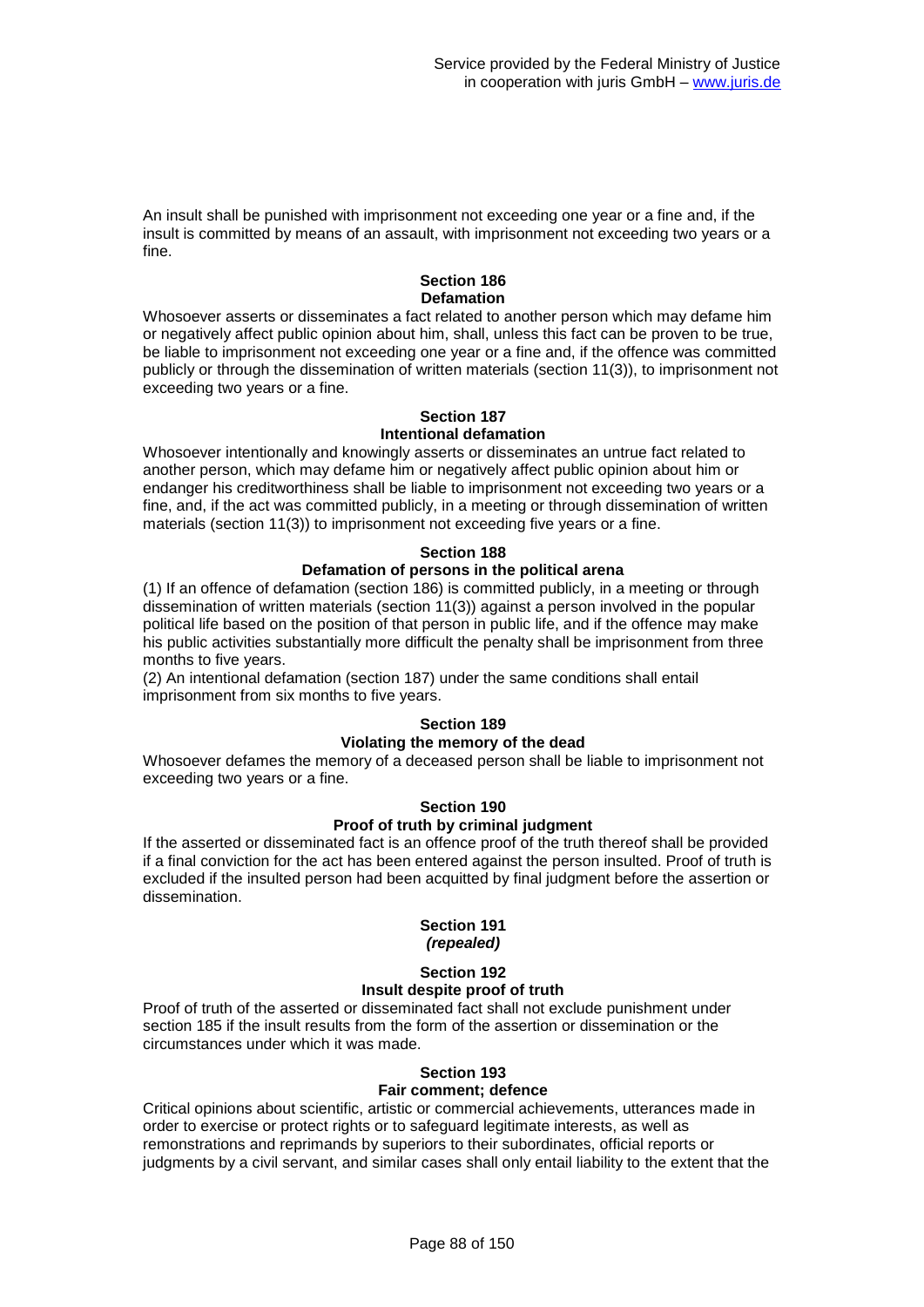existence of an insult results from the form of the utterance of the circumstances under which it was made.

### **Section 194 Request to prosecute**

(1) An insult may only be prosecuted upon request. If the act was committed through dissemination of written materials (section 11(3)) or making them publicly accessible in a meeting or through a presentation by broadcast a request is not required if the victim was persecuted as a member of a group under the National Socialist or another authoritarian regime, if this group is a part of the population and the insult is connected to this persecution. The offence may not be prosecuted ex officio if the victim objects. The objection may not be withdrawn. If the victim dies the right to file a request and the right to object shall pass to the relatives indicated in section 77(2).

(2) If the memory of a deceased person has been defamed the relatives indicated in section 77(2) are entitled to file a request. If the act was committed through dissemination of written materials (section 11(3)) or making them publicly accessible in a meeting or through a presentation by broadcast a request is not required if the deceased lost his life under the National Socialist or another authoritarian regime and the insult is connected to this persecution. The offence may not be prosecuted ex officio if the person entitled to file the request objects. The objection may not be withdrawn.

(3) If the insult was committed against a public official, a person entrusted with special public service functions or a soldier of the Armed Forces while in the execution of his duties or in relation to his duties, it may be prosecuted upon

the request of his superior. If the offence is directed against a public authority or other agency that performs duties of public administration it may be prosecuted upon the request of the head of the public authority or the head of the supervisory authority. This applies mutatis mutandis to public officials and public authorities of churches and other religious associations under public law.

(4) If the offence is directed against a legislative body of the Federation or a state or another political body within the Federal Republic of Germany it may be prosecuted only upon the authorisation of that body.

# **Sections 195 to 198** *(repealed)*

#### **Section 199 Mutual insults**

If an insult is immediately reciprocated the court may order a discharge for one or both of the offenders.

# **Section 200**

### **Publication of the conviction**

(1) If the insult was committed publicly or through dissemination of written materials (section 11(3)) and if a penalty is imposed the court shall, upon application of the victim or a person otherwise entitled to file a request, order that the conviction be publicly announced upon request.

(2) The manner of publication shall be indicated in the judgment. If the insult was committed through publication in a newspaper or magazine the publication shall also be included in a newspaper or magazine, if possible in the same one which contained the insult; this shall apply mutatis mutandis if the insult was committed through publication by broadcast.

### **CHAPTER FIFTEEN VIOLATION OF PRIVACY**

**Section 201 Violation of the privacy of the spoken word**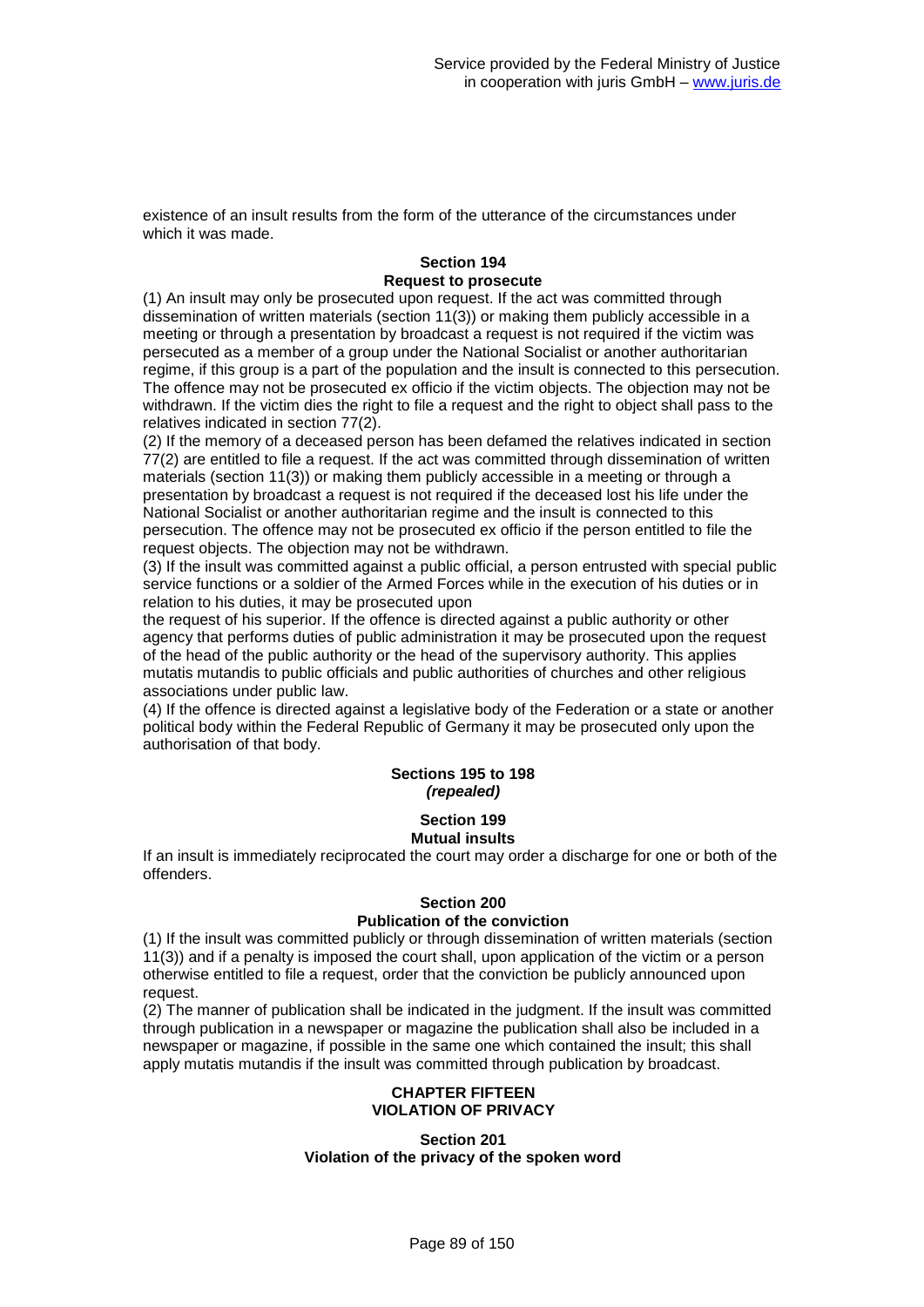# (1) Whosoever unlawfully

1. makes an audio recording of the privately spoken words of another; or

2. uses, or makes a recording thus produced accessible to a third party,

shall be liable to imprisonment not exceeding three years or a fine.

### (2) Whosoever unlawfully

1. overhears with an eavesdropping device the privately spoken words of another not intended for his attention; or

2. publicly communicates, verbatim or the essential content of, the privately spoken words of another recorded pursuant to subsection (1) No 1 above or overheard pursuant to subsection (2) No 1 above. shall incur the same penalty. The offence under the 1st sentence No 2 above, shall only entail liability if the public communication may interfere with the legitimate interests of another. It is not unlawful if the public communication was made for the purpose of safeguarding overriding public interests.

(3) Whosoever, as a public official or a person entrusted with special public service functions violates the privacy of the spoken word (subsections (1) and (2) above) shall be liable to imprisonment not exceeding five years or a fine.

(4) The attempt shall be punishable.

(5) The audio recording media and eavesdropping devices which the principal or secondary participant used may be subject to a deprivation order. Section 74a shall apply.

# **Section 201a**

# **Violation of intimate privacy by taking photographs**

(1) Whosoever unlawfully creates or transmits pictures of another person located in a dwelling or a room especially protected from view and thereby violates their intimate privacy shall be liable to imprisonment not exceeding one year or a fine.

(2) Whosoever uses or makes available to a third party a picture created by an offence under subsection (1) above shall incur the same penalty.

(3) Whosoever unlawfully and knowingly makes available to third parties a picture that was created with the consent of another person located in a dwelling or a room especially protected from view and thereby violates his intimate privacy shall be liable to imprisonment not exceeding one year or a fine.

(4) The visual media and the visual recording devices or other technical means that the principal or secondary or participant used may be subject to a deprivation order. Section 74a shall apply.

### **Section 202 Violation of the privacy of the written word**

(1) Whosoever unlawfully

1. opens a sealed letter or another sealed document not intended for him;

or

2. obtains knowledge of the content of such a document without opening the seal by using technical means,

shall be liable to imprisonment not exceeding one year or a fine unless the act is punishable under section 206.

(2) Whosoever unlawfully obtains knowledge of the contents of a document not intended for him and which was specially protected by means of a sealed container after he has opened the container shall incur the same penalty.

(3) An illustration shall be equivalent to a document within the meaning of subsections (1) and (2) above.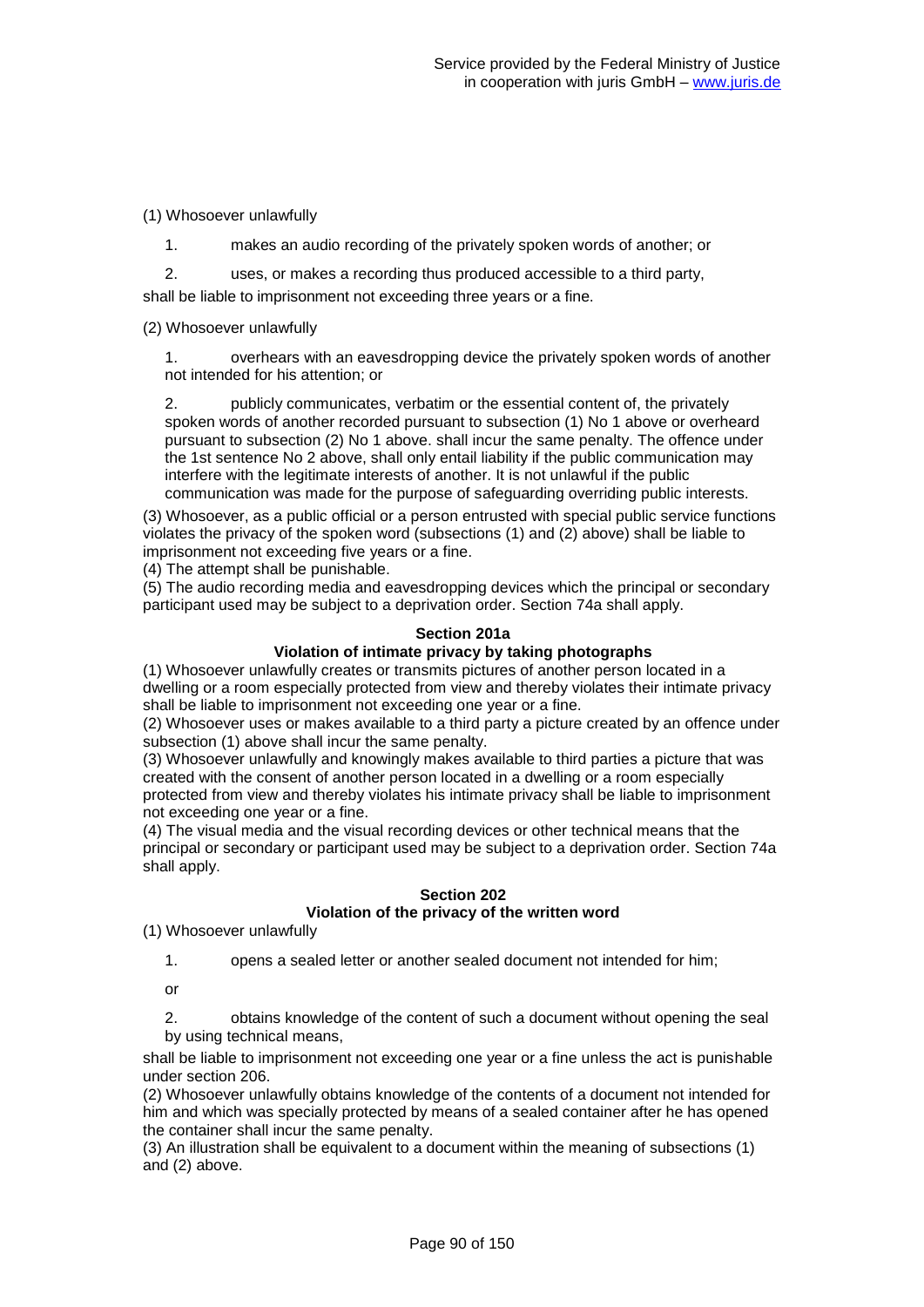### **Section 202a Data espionage**

(1) Whosoever unlawfully obtains data for himself or another that were not intended for him and were especially protected against unauthorised access, if he has circumvented the protection, shall be liable to imprisonment not exceeding three years or a fine. (2) Within the meaning of subsection (1) above data shall only be those stored or transmitted electronically or magnetically or otherwise in a manner not immediately perceivable.

# **Section 202b Phishing**

Whosoever unlawfully intercepts data (section 202a(2)) not intended for him, for himself or another by technical means from a non-public data processing facility or from the electromagnetic broadcast of a data processing facility, shall be liable to imprisonment not exceeding two years or a fine, unless the offence incurs a more severe penalty under other provisions.

### **Section 202c Acts preparatory to data espionage and phishing**

(1) Whosoever prepares the commission of an offence under section 202a or section 202b by producing, acquiring for himself or another, selling, supplying to another, disseminating or making otherwise accessible

- 1. passwords or other security codes enabling access to data (section 202a(2)), or
- 2. software for the purpose of the commission of such an offence,

shall be liable to imprisonment not exceeding one year or a fine.

(2) Section 149(2) and (3) shall apply mutatis mutandis.

# **Section 203**

# **Violation of private secrets**

(1) Whosoever unlawfully discloses a secret of another, in particular, a secret which belongs to the sphere of personal privacy or a business or trade secret, which was confided to or otherwise made known to him in his capacity as a

1. physician, dentist, veterinarian, pharmacist or member of another healthcare profession which requires state-regulated education for engaging in the profession or to use the professional title;

2. professional psychologist with a final scientific examination recognised by the State;

3. attorney, patent attorney, notary, defence counsel in statutorily regulated proceedings, certified public accountant, sworn auditor, tax consultant, tax agent, or organ or member of an organ of a law, patent law, accounting, auditing or tax consulting firm in the form of a company;

4. marriage, family, education or youth counsellor as well as addiction counsellor at a counselling agency which is recognised by a public authority or body, institution or foundation under public law;

4a. member or agent of a counselling agency recognised under section 3 and section 8 of the Act on Pregnancies in Conflict Situations;

5. a state-recognised social worker or state-recognised social education worker; or

6. member of a private health, accident or life insurance company or a private medical, tax consultant or attorney invoicing service,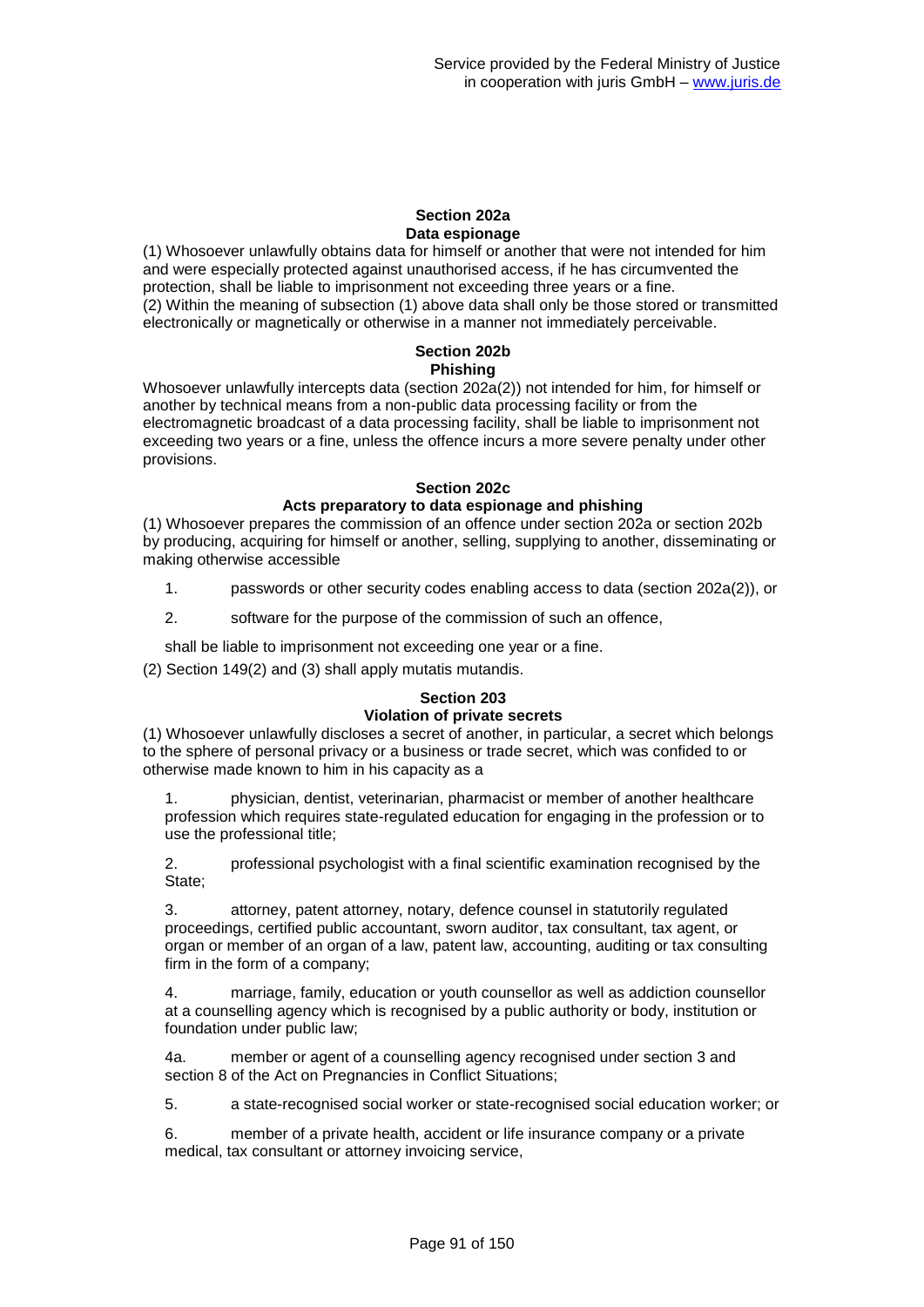shall be liable to imprisonment not exceeding one year or a fine.

(2) Whosoever unlawfully discloses a secret of another, in particular, a secret which belongs to the sphere of personal privacy or a business or trade secret, which was confided to or otherwise made known to him in his capacity as a

1. public official;

2. person entrusted with special public service functions;

3. person who exercises duties or powers under the law on staff employment representation;

4. member of an investigative committee working for a legislative body of the Federation or a state, another committee or council which is not itself part of the legislative body, or as an assistant for such a committee or council;

5. publicly appointed expert who is formally obliged by law to conscientiously fulfil his duties, or

6. person who is formally obliged by law to conscientiously fulfil his duty of confidentiality in the course of scientific research projects,

shall incur the same penalty. Particular statements about personal or material relationships of another which have been collected for public administration purposes shall be deemed to be equivalent to a secret within the meaning of the 1st sentence above; the 1st sentence above shall not apply to the extent that such particular statements are made known to other public authorities or other agencies for public administration purposes unless the law forbids it.

(2a) Subsections (1) and (2) above shall apply mutatis mutandis when a data protection officer without authorisation discloses the secret of another within the meaning of these provisions, which was entrusted to or otherwise revealed to one of the persons named in subsections (1) or (2) above in their professional capacity and of which he has gained knowledge in the course of the fulfilment of his duties as data protection officer. (3) Other members of a bar association shall be deemed to be equivalent to an attorney named in subsection (1) No 3 above. The persons named in subsection (1) and the 1st sentence above shall be equivalent to their professionally active assistants and those persons who work with them in training for the exercise of their profession. After the death of the person obliged to keep the secret, whosoever acquired the secret from the deceased or

from his estate shall be equivalent to the persons named in subsection (1) and in the 1st and 2nd sentences above.

(4) Subsections (1) to (3) above shall also apply if the offender unlawfully discloses the secret of another person after the death of that person.

(5) If the offender acts for material gain or with the intent of enriching himself or another or of harming another the penalty shall be imprisonment not exceeding two years or a fine.

### **Section 204**

### **Exploitation of the secrets of another**

(1) Whosoever unlawfully exploits the secret of another, in particular a business or trade secret, which he is obliged to keep secret pursuant to section 203, shall be liable to imprisonment not exceeding two years or a fine.

(2) Section 203(4) shall apply mutatis mutandis.

# **Section 205**

# **Request to prosecute**

(1) In cases under section 201(1) and (2) and sections 201a to 204 the offence may only be prosecuted upon request.

(2) If the victim dies the right to file a request shall pass to the relatives pursuant to section 77(2); this shall not apply to offences under section 202a or section 202b. If the secret does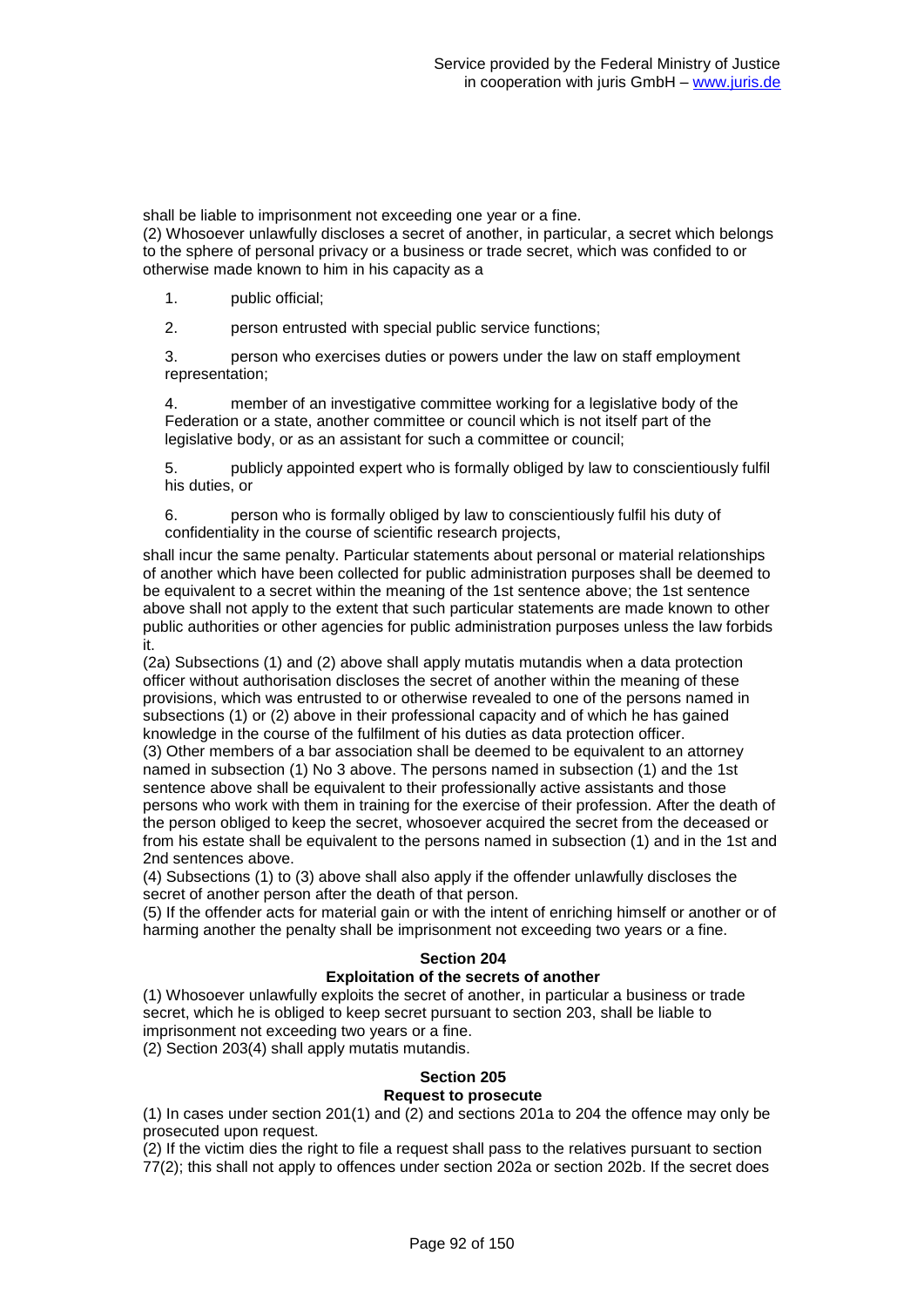not relate to the sphere of the personal privacy of the victim the right to file a request for offences under section 203 and section 204 shall pass to the heirs. If the offender discloses or exploits the secret after the death of the person in cases under section 203and section 204, the 1st and 2nd sentences above shall apply mutatis mutandis.

### **Section 206**

### **Violation of the postal and telecommunications secret**

(1) Whosoever unlawfully discloses to another person facts which are subject to the postal or telecommunications secret and which became known to him as the owner or employee of an enterprise in the business of providing postal or telecommunications services, shall be liable to imprisonment not exceeding five years or a fine.

(2) Whosoever, as an owner or employee of an enterprise indicated in subsection (1) above unlawfully

1. opens a piece of sealed mail which has been entrusted to such an enterprise for delivery or gains knowledge of its content without breaking the seal by using technical means;

2. suppresses a piece of mail entrusted to such an enterprise for delivery; or

3. permits or encourages one of the offences indicated in subsection (1) or in Nos 1 or 2 above,

shall incur the same penalty.

(3) Subsections (1) and (2) above shall apply to persons who

1. perform tasks of supervision over an enterprise indicated in subsection (1) above;

2. are entrusted by such an enterprise or with its authorisation, to provide postal or telecommunications services; or

3. are entrusted with the establishment of facilities serving the operation of such an enterprise or with performing work thereon.

(4) Whosoever unlawfully discloses to another person facts which became known to him as a public official outside the postal or telecommunications service on the basis of an authorised or unauthorised infringement of the postal or telecommunications secret shall be liable to imprisonment not exceeding two years or a fine.

(5) The immediate circumstances of the postal operations of particular persons as well as the content of pieces of mail are subject to the postal secret. The content of telecommunications and their immediate circumstances, especially the fact whether someone has participated in or is participating in a telecommunications event, are subject to the telecommunications secret. The telecommunications secret also extends to the immediate circumstances of unsuccessful attempts to make a connection.

# **Sections 207 to 210** *(repealed)*

# **CHAPTER SIXTEEN OFFENCES AGAINST LIFE**

# **Section 211**

# **Murder under specific aggravating circumstances**

(1) Whosoever commits murder under the conditions of this provision shall be liable to imprisonment for life.

(2) A murderer under this provision is any person who kills a person for pleasure, for sexual gratification, out of greed or otherwise base motives, by stealth or cruelly or by means that pose a danger to the public or in order to facilitate or to cover up another offence.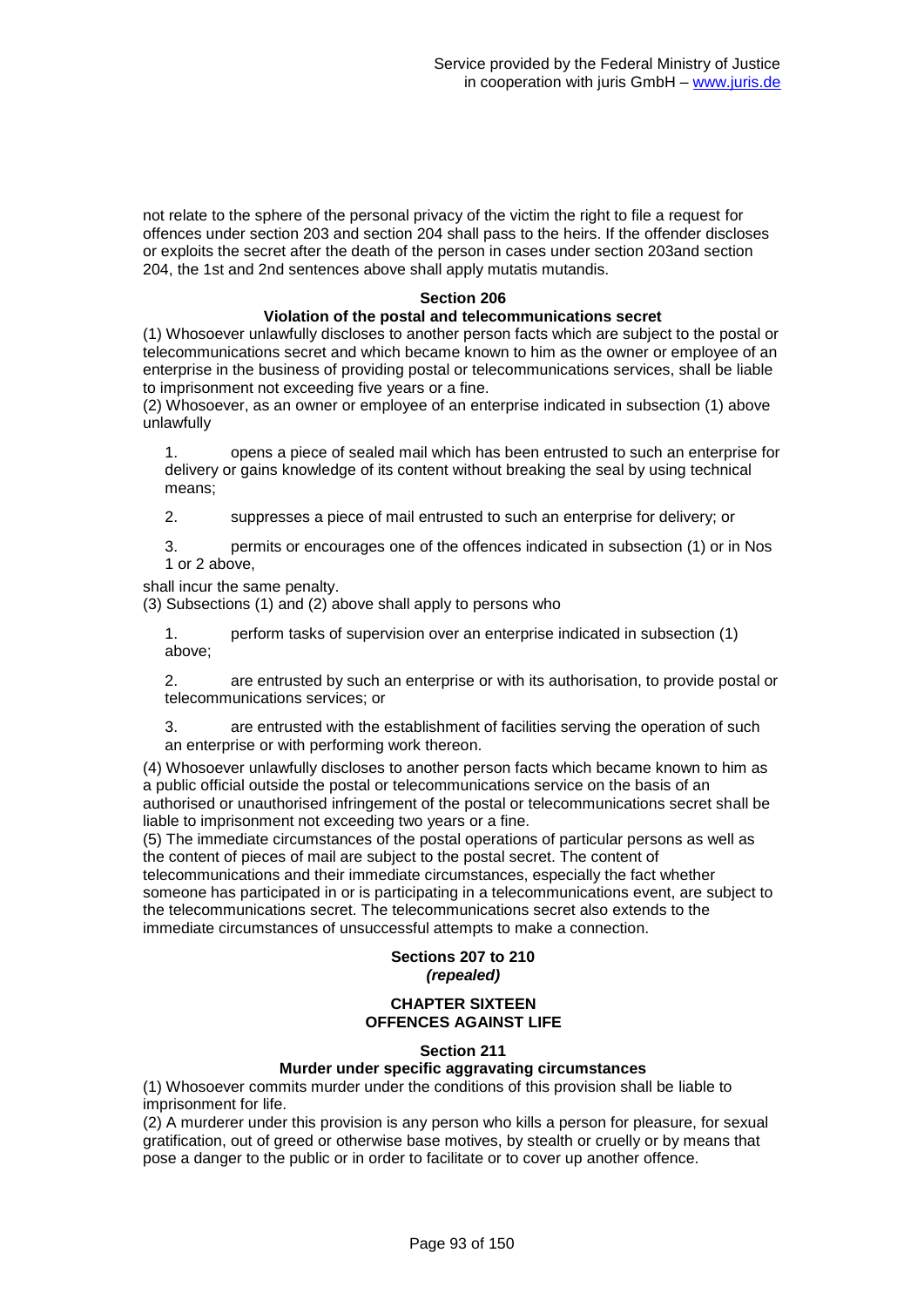#### **Section 212 Murder**

(1) Whosoever kills a person without being a murderer under section 211 shall be convicted

of murder and be liable to imprisonment of not less than five years.

(2) In especially serious cases the penalty shall be imprisonment for life.

# **Section 213**

# **Murder under mitigating circumstances**

If the murderer (under section 212) was provoked to rage by maltreatment in icted on him or a relative, or was seriously insulted by the victim and immediately lost self-control and committed the offence, or in the event of an otherwise less serious case, the penalty shall be imprisonment from one to ten years.

# **Sections 214 and 215** *(repealed)*

# **Section 216**

# **Killing at the request of the victim; mercy killing**

(1) If a person is induced to kill by the express and earnest request of the victim the penalty shall be imprisonment from six months to five years.

(2) The attempt shall be punishable.

# **Section 217** *(repealed)*

# **Section 218 Abortion**

(1) Whosoever terminates a pregnancy shall be liable to imprisonment not exceeding three years or a fine. Acts the effects of which occur before the conclusion of the nidation shall not be deemed to be an abortion within the meaning of this law.

(2) In especially serious cases the penalty shall be imprisonment from six months to five years. An especially serious case typically occurs if the offender

1. acts against the will of the pregnant woman; or

2. through gross negligence causes a risk of death or serious injury to the pregnant woman.

(3) If the act is committed by the pregnant woman the penalty shall be imprisonment not exceeding one year or a fine.

(4) The attempt shall be punishable. The pregnant woman shall not be liable for attempt.

# **Section 218a Exception to liability for abortion**

(1) The offence under section 218 shall not be deemed fulfilled if

1. the pregnant woman requests the termination of the pregnancy and demonstrates to the physician by certificate pursuant to section 219(2)  $2^{nd}$  sentence that she obtained counselling at least three days before the operation;

2. the termination of the pregnancy is performed by a physician; and

3. not more than twelve weeks have elapsed since conception.

(2) The termination of pregnancy performed by a physician with the consent of the pregnant woman shall not be unlawful if, considering the present and future living conditions of the pregnant woman, the termination of the pregnancy is medically necessary to avert a danger to the life or the danger of grave injury to the physical or mental health of the pregnant woman and if the danger cannot reasonably be averted in another way from her point of view.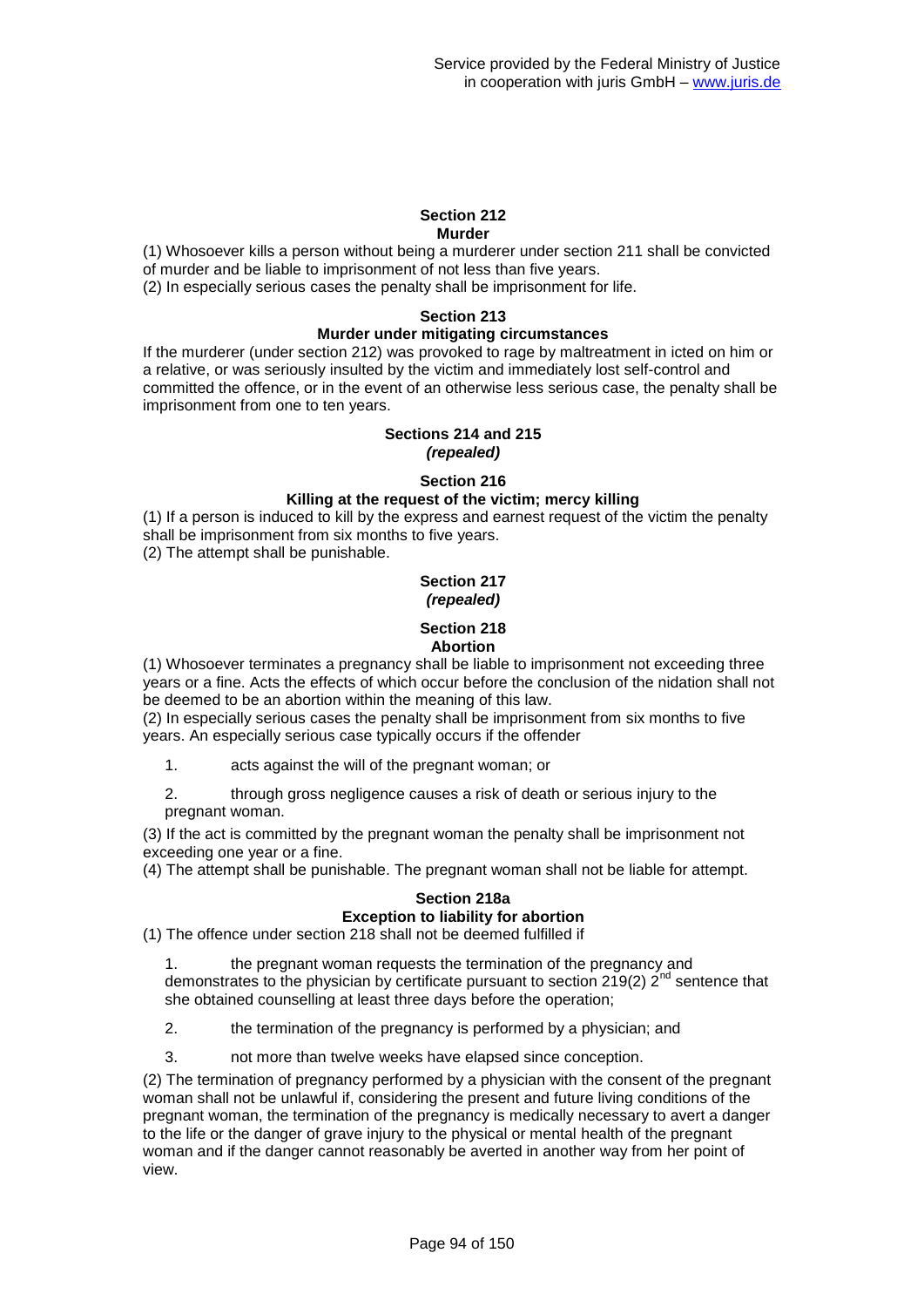(3) The conditions of subsection (2) above shall also be deemed fulfilled with regard to a termination of pregnancy performed by a physician with the consent of the pregnant woman, if according to medical opinion an unlawful act has been committed against the pregnant woman under sections 176 to 179, there is strong reason to support the assumption that the pregnancy was caused by the act, and not more than twelve weeks have elapsed since conception.

(4) The pregnant woman shall not be liable under section 218 if the termination of pregnancy was performed by a physician after counselling (section 219) and not more than twenty-two weeks have elapsed since conception. The court may order a discharge under section 218 if the pregnant woman was in exceptional distress at the time of the operation.

#### **Section 218b**

# **Abortion without or under incorrect medical certification**

(1) Whosoever terminates a pregnancy in cases under section 218a(2) or (3) without having received the written determination of a physician, who did not himself perform the termination of the pregnancy, as to whether the conditions of section 218a(2) or (3) were met shall be liable to imprisonment not exceeding one year or a fine unless the offence is punishable under section 218. Whosoever as a physician intentionally and knowingly makes an incorrect determination as to the conditions of section 218a(2) or (3) for presentation under the 1st sentence above shall be liable to imprisonment not exceeding two years or a fine unless the act is punishable under section 218. The pregnant woman shall not be liable under the 1st or 2nd sentences above.

(2) A physician must not make determinations pursuant to section 218a(2) or (3) if a competent agency has prohibited him from doing so because he has been convicted by final judgment for an unlawful act under subsection (1) or under section 218, section 219a or section 219b or for another unlawful act which he committed in connection with a termination of pregnancy. The competent agency may provisionally prohibit a physician from making determinations under section 218a(2) and (3) if an indictment has been admitted to trial based on a suspicion that he committed unlawful acts indicated in the 1st sentence above.

# **Section 218c**

# **Violation of medical duties in connection with an abortion**

(1) Whosoever terminates a pregnancy

1. without having given the woman an opportunity to explain the reasons for her request for a termination of pregnancy;

2. without having given the pregnant woman medical advice about the significance of the operation, especially about the circumstances of the procedure, after-effects, risks, possible physical or mental consequences;

3. in cases under section 218a(1) and (3) without having previously convinced himself on the basis of a medical examination as to the state of the pregnancy; or

4. despite having counselled the woman with respect to section 218a (1) pursuant to section 219, shall be liable to imprisonment not exceeding one year or a fine unless the act is punishable under section 218.

(2) The pregnant woman shall not be liable under subsection (1) above.

### **Section 219**

**Counselling of the pregnant woman in a situation of emergency or conflict** (1) The counselling serves to protect unborn life. It should be guided by efforts to encourage the woman to continue the pregnancy and to open her to the prospects of a life with the child; it should help her to make a responsible and conscientious decision. The woman must thereby be aware that the unborn child has its own right to life with respect to her at every stage of the pregnancy and that a termination of pregnancy can therefore only be considered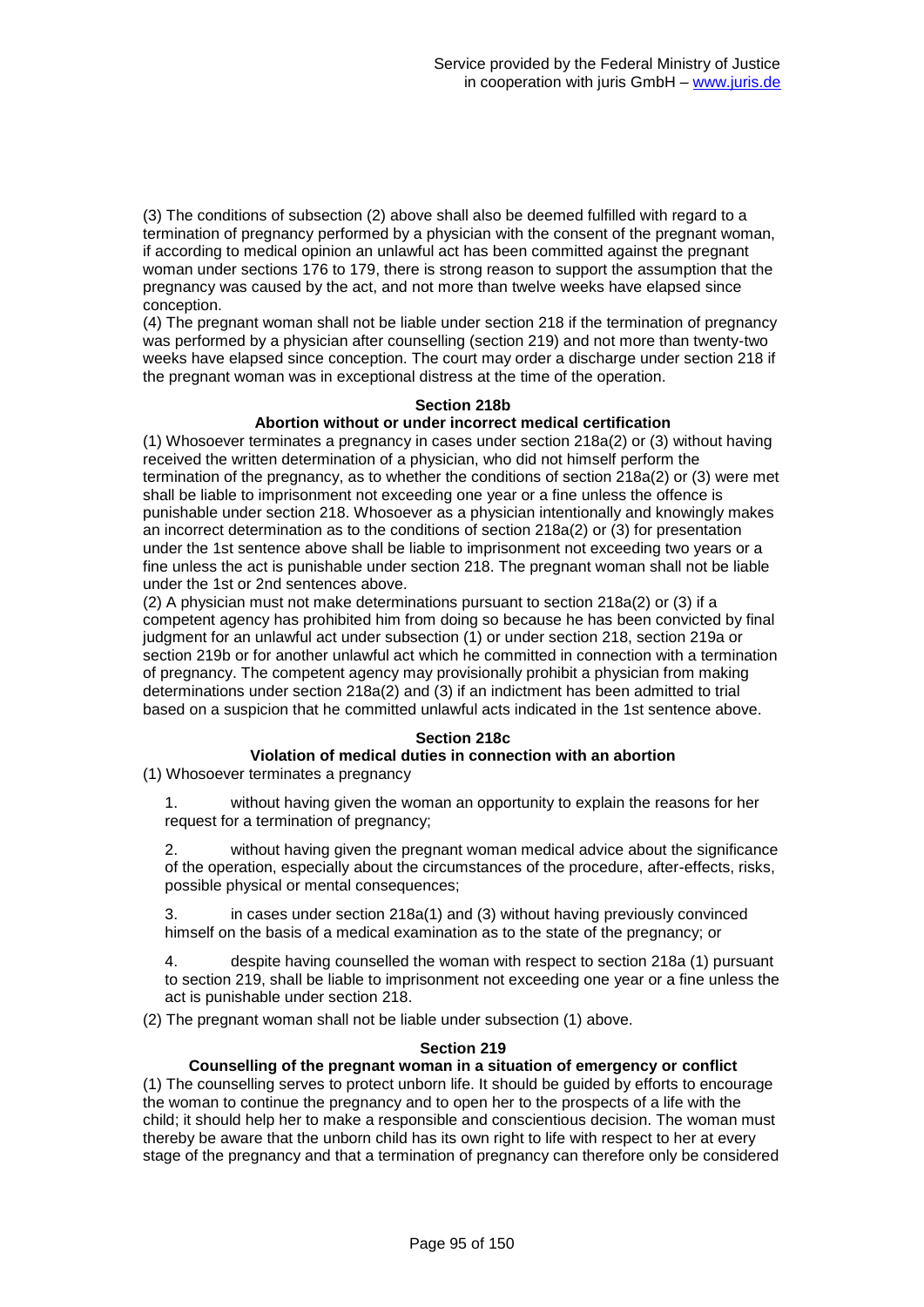under the law in exceptional situations, when carrying the child to term would give rise to a burden for the woman which is so serious and extraordinary that it exceeds the reasonable limits of sacrifice. The counselling should, through advice and assistance, contribute to overcoming the conflict situation which exists in connection with the pregnancy and remedying an emergency situation. Further details shall be regulated by the Act on Pregnancies in Conflict Situations.

(2) The counselling must take place pursuant to the Act on Pregnancies in Conflict Situations through a recognised pregnancy conflict counselling agency. After the conclusion of the counselling on the subject, the counselling agency must issue the pregnant woman with a certificate including the date of the last counselling session and the name of the pregnant woman in accordance with the Act on Pregnancies in Conflict Situations. The physician who performs the termination of pregnancy is excluded from being a counsellor.

# **Section 219a**

### **Advertising services for abortion**

(1) Whosoever publicly, in a meeting or through dissemination of written materials (section 11(3)), for material gain or in a grossly inappropriate manner, offers, announces or commends

1. his own services for performing terminations of pregnancy or for supporting them, or the services of another; or

2. means, objects or procedures capable of terminating a pregnancy with reference to this capacity,or makes declarations of such a nature shall be liable to imprisonment not exceeding two years or a fine.

(2) Subsection (1) No 1 above shall not apply when physicians or statutorily recognised counselling agencies provide information about which physicians, hospitals or institutions are prepared to perform a termination of pregnancy under the conditions of section 218a(1) to (3).

(3) Subsection (1) No 2 above shall not apply if the offence was committed with respect to physicians or persons who are authorised to trade in the means or objects mentioned in subsection (1) No 2 or through a publication in professional medical or pharmaceutical journals.

### **Section 219b**

### **Distribution of substances for the purpose of abortion**

(1) Whosoever with intent to encourage unlawful acts under section 218 distributes means or objects which are capable of terminating a pregnancy shall be liable to imprisonment not exceeding two years or a fine.

(2) The secondary participation by a woman preparing the termination of her own pregnancy shall not be punishable under subsection (1) above.

(3) Means or objects to which the offence relates may be subject to a deprivation order.

### **Sections 220 and 220a** *(repealed)*

# **Section 221 Abandonment**

(1) Whosoever

1. places a person in a helpless situation; or

2. abandons a person in a helpless situation although he gives him shelter or is otherwise obliged to care for him, and thereby exposes him to a danger of death or serious injury

shall be liable to imprisonment from three months to five years.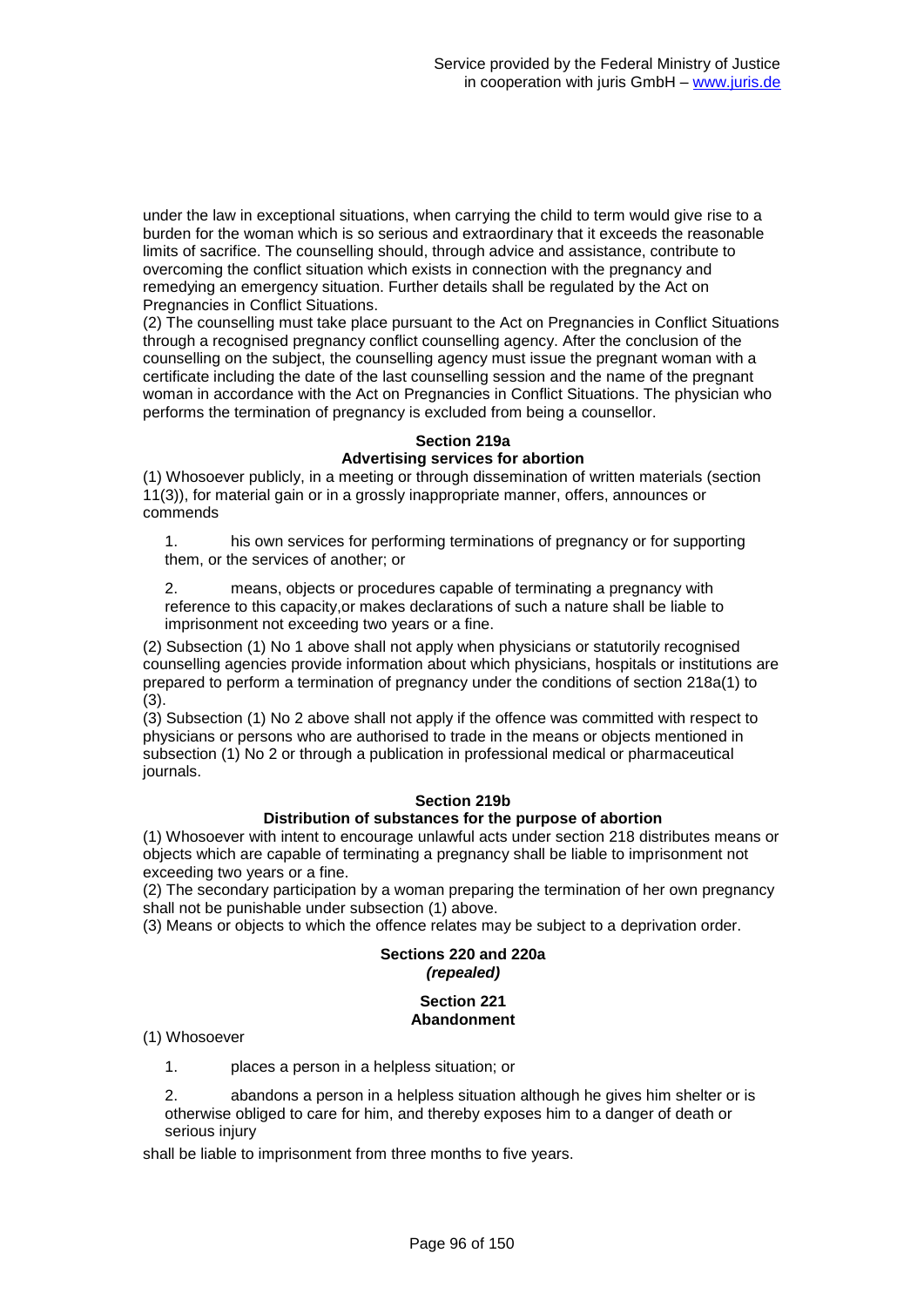(2) The penalty shall be imprisonment from one to ten years if the offender

1. commits the offence against his own child or a person entrusted to him for education or care; or

2. through the offence causes serious injury to the victim.

(3) If the offender causes the death of the victim the penalty shall be imprisonment of not less than three years.

(4) In less serious cases under subsection (2) above the penalty shall be imprisonment from six months to five years, in less serious cases under subsection (3) above imprisonment from one to ten years.

#### **Section 222 Negligent manslaughter**

Whosoever through negligence causes the death of a person shall be liable to imprisonment not exceeding five years or a fine.

### **CHAPTER SEVENTEEN OFFENCES AGAINST THE PERSON**

### **Section 223 Causing bodily harm**

(1) Whosoever physically assaults or damages the health of another person, shall be liable to imprisonment not exceeding five years or a fine.

(2) The attempt shall be punishable.

### **Section 224 Causing bodily harm by dangerous means**

(1) Whosoever causes bodily harm

- 1. by administering poison or other noxious substances;
- 2. by using a weapon or other dangerous instrument;
- 3. by acting by stealth;
- 4. by acting jointly with another; or
- 5. by methods that pose a danger to life,

shall be liable to imprisonment from six months to ten years, in less serious cases to imprisonment from three months to five years.

(2) The attempt shall be punishable.

### **Section 225 Abuse of position of trust**

(1) Whosoever tortures or seriously abuses or by maliciously neglecting his duty of care for a person damages the health of a person under eighteen years of age or a person who is defenceless due to frailty or illness and who

- 1. is in his care or custody;
- 2. belongs to his household;
- 3. has been placed under his control by the person obliged to provide care; or
- 4. is subordinated to him within a relationship of employment,

shall be liable to imprisonment from six months to ten years.

(2) The attempt shall be punishable.

(3) The penalty shall be imprisonment of not less than one year if the offender places the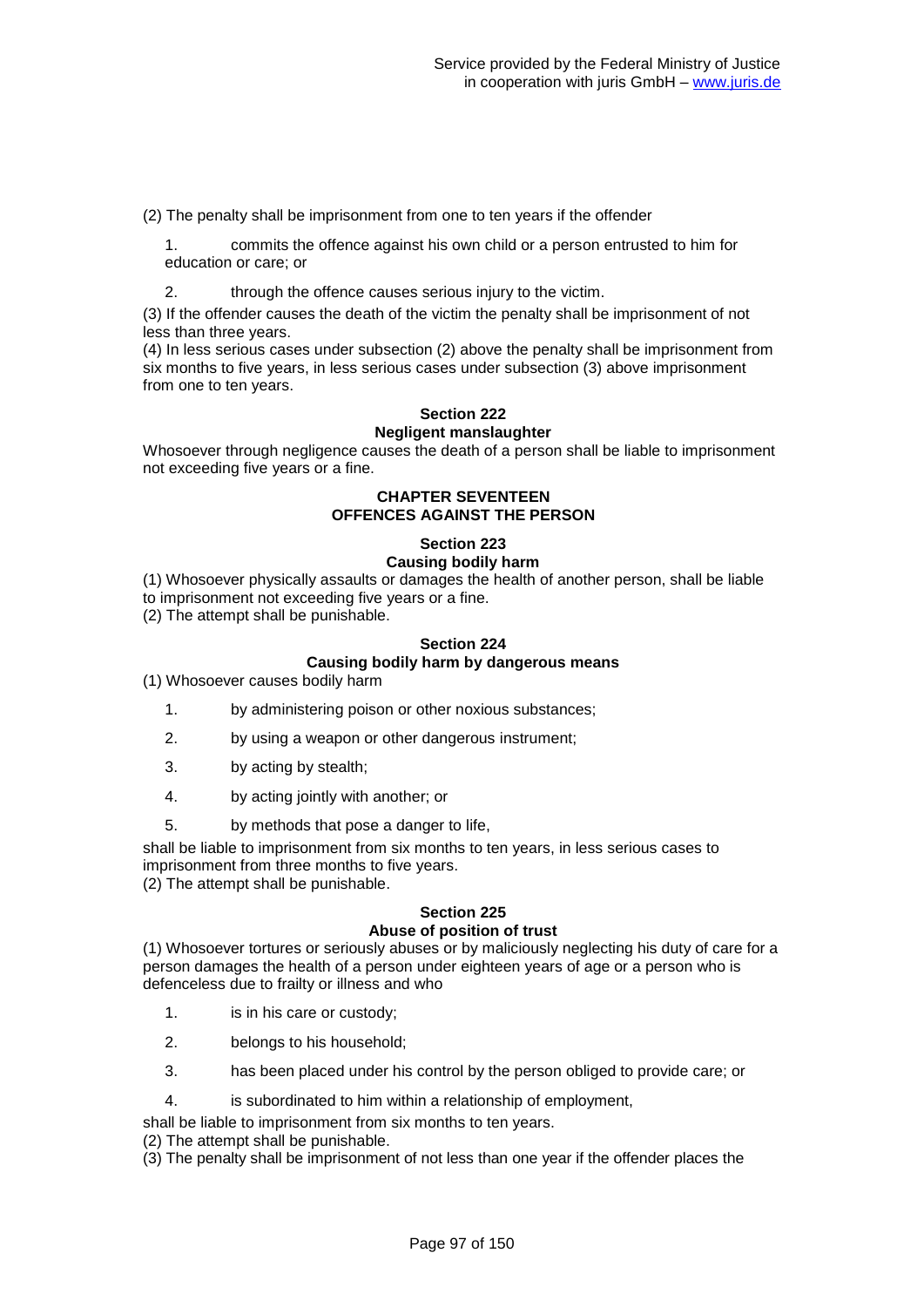person in danger of

1. death or serious injury; or

2. a substantial impairment of his physical or mental development.

(4) In less serious cases under subsection (1) above the penalty shall be imprisonment from three months to five years, in less serious cases under subsection (3) above imprisonment from six months to five years.

# **Section 226 Causing grievous bodily harm**

(1) If the injury results in the victim

1. losing his sight in one eye or in both eyes, his hearing, his speech or his ability to procreate;

2. losing or losing permanently the ability to use an important member;

3. being permanently and seriously disfigured or contracting a lingering illness, becoming paralysed, mentally ill or disabled,

the penalty shall be imprisonment from one to ten years.

(2) If the offender intentionally or knowingly causes one of the results indicated in subsection (1) above the penalty shall be imprisonment of not less than three years.

(3) In less serious cases under subsection (1) above the penalty shall be imprisonment from six months to five years, in less serious cases under subsection (2) above imprisonment from one to ten years.

# **Section 226a**

### **Female genital mutilation**

(1) Whosoever mutilates the external genitalia of a female shall be liable to a term of imprisonment of no less than one year.

(2) In less serious cases the penalty shall be a term of imprisonment from six months to five years.

### **Section 227**

### **Infliction of bodily harm causing death**

(1) If the offender causes the death of the victim through the infliction of bodily harm (Sections 223 to 226a) the penalty shall be imprisonment of no less than three years. (2) In less serious cases the penalty shall be imprisonment from one to ten years.

# **Section 228**

#### **Consent**

Whosoever causes bodily harm with the consent of the victim shall be deemed to act lawfully unless the act violates public policy, the consent notwithstanding.

# **Section 229**

#### **Causing bodily harm by negligence**

Whosoever by negligence causes bodily harm to another shall be liable to imprisonment not exceeding three years or a fine.

# **Section 230**

### **Request to prosecute**

(1) Causing bodily harm intentionally under section 223 and negligently under section 229 may only be prosecuted upon request unless the prosecuting authority considers propio motu that prosecution is required because of special public interest. If the victim dies the right to file a request in cases of intentional bodily harm shall pass to the relatives pursuant to section 77(2).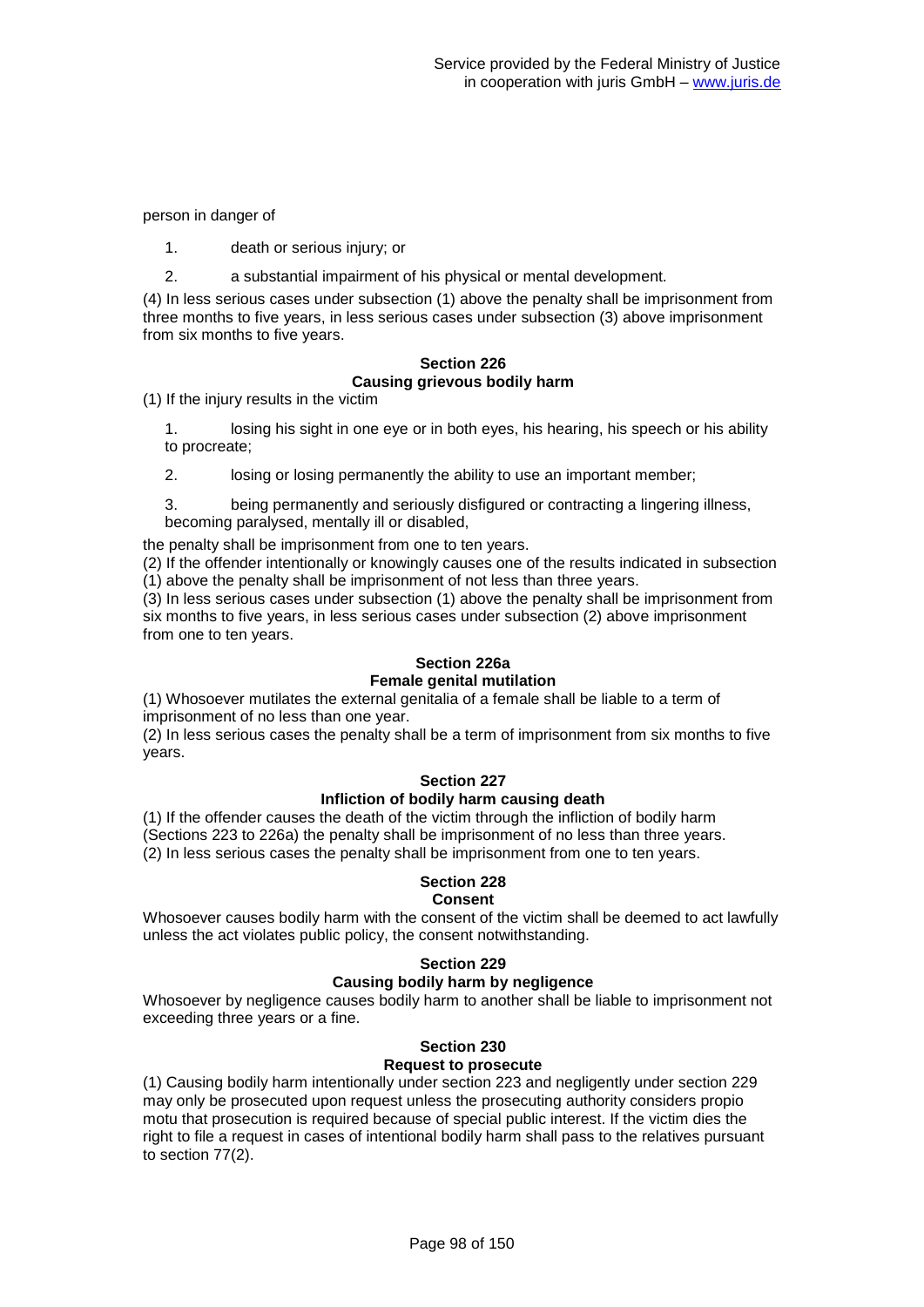(2) If the act has been committed against a public official, a person entrusted with special public service functions, or a soldier of the Armed Forces during the discharge of their duties or in relation to their duties it may also be prosecuted upon the request of their superiors. The same shall apply to public officials of churches and other religious associations under public law.

### **Section 231 Taking part in a brawl**

(1) Whosoever takes part in a brawl or an attack committed against one person by more than one person shall be liable for this participation to imprisonment not exceeding three years or a fine if the death of a person or grievous bodily harm (section 226) is caused by the brawl or the attack.

(2) Whosoever took part in the brawl or the attack without being to blame for it shall not be liable under subsection (1) above.

# **CHAPTER EIGHTEEN OFFENCES AGAINST PERSONAL FREEDOM**

# **Section 232**

# **Human trafficking for the purpose of sexual exploitation**

(1) Whosoever exploits another person's predicament or helplessness arising from being in a foreign country in order to induce them to engage in or continue to engage in prostitution, to engage in exploitative sexual activity with or in the presence of the offender or a third person or to suffer sexual acts on his own person by the offender or a third person shall be liable to imprisonment from six months to ten years. Whosoever induces a person under twenty-one years of age to engage in or continue to engage in prostitution or any of the sexual activity mentioned in the 1st sentence above shall incur the same penalty.

(2) The attempt shall be punishable.

(3) The penalty shall be imprisonment from one to ten years if

1. the victim is a child (section 176(1));

2. the offender through the act seriously physically abuses the victim or places the victim in danger of death; or

3. the offender commits the offence on a commercial basis or as a member of a gang whose purpose is the continued commission of such offences.

(4) The penalty under subsection (3) above shall be imposed on any person who

1. induces another person by force, threat of serious harm or by deception to engage in or continue to engage in prostitution or any of the sexual activity mentioned in subsection (1) 1st sentence above or

2. gains physical control of another person by force, threat of serious harm or deception to induce them to engage in or continue to engage in prostitution or any of the sexual activity mentioned in subsection (1) 1<sup>st</sup> sentence above.

(5) In less serious cases under subsection (1) above the penalty shall be imprisonment from three months to five years, in less serious cases under subsections (3) and (4) above imprisonment from six months to five years.

### **Section 233**

### **Human trafficking for the purpose of work exploitation**

(1) Whosoever exploits another person's predicament or helplessness arising from being in a foreign country to subject them to slavery, servitude or bonded labour, or makes him work for him or a third person under working conditions that are in clear discrepancy to those of other workers performing the same or a similar activity, shall be liable to imprisonment from six months to ten years. Whosoever subjects a person under twenty-one years of age to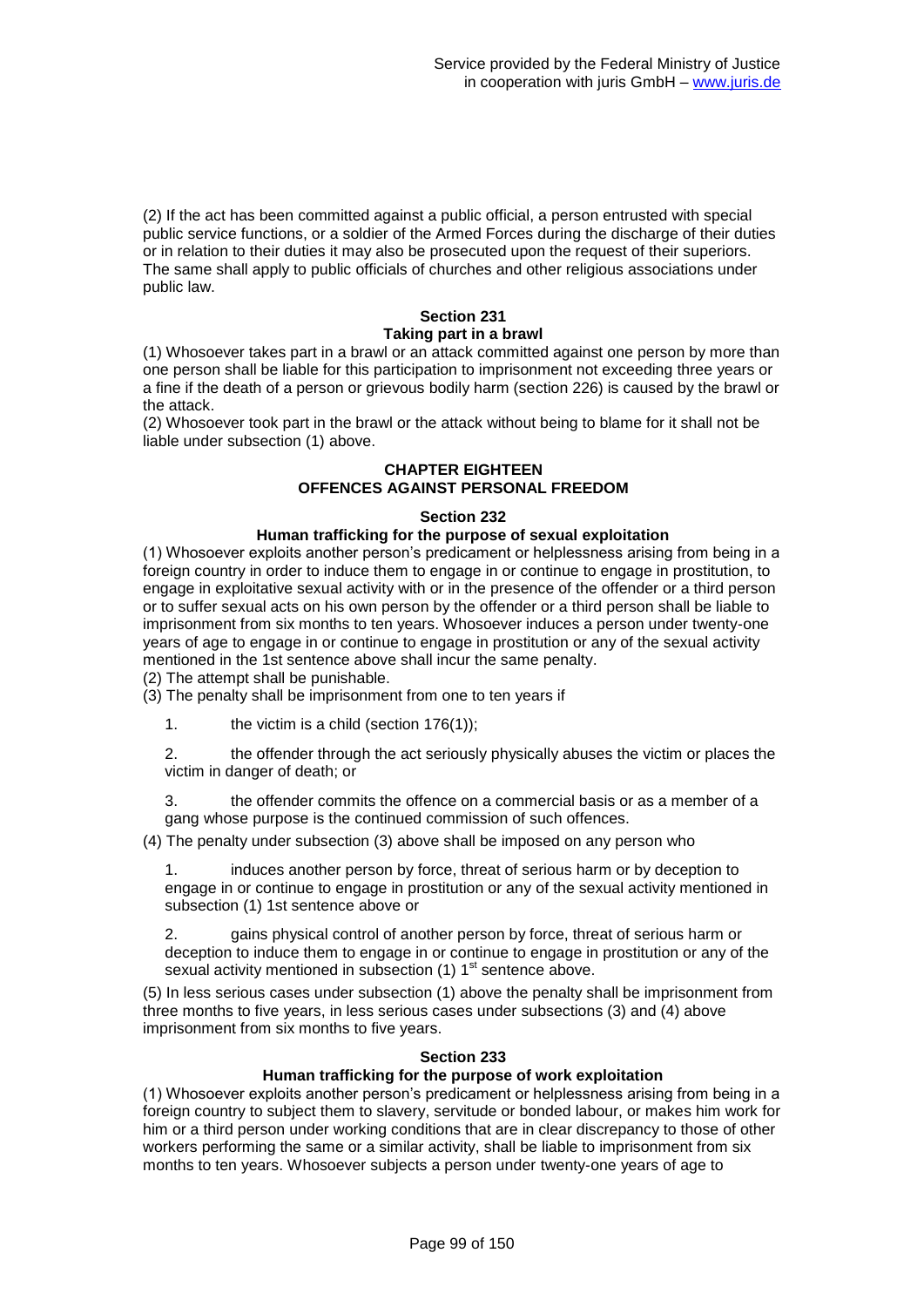slavery, servitude or bonded labour or makes him work as mentioned in the 1st sentence above shall incur the same penalty.

(2) The attempt shall be punishable.

(3) Section 232(3) to (5) shall apply mutatis mutandis.

# **Section 233a**

# **Assisting in human trafficking**

(1) Whosoever assists in human trafficking under section 232 or section 233 by recruiting, transporting, referring, harbouring or sheltering another person shall be liable to imprisonment from three months to five years.

(2) The penalty shall be imprisonment from six months to ten years if

1. the victim is a child (section 176(1));

2. the offender through the act seriously physically abuses the victim or places the victim in danger of death; or

3. the offender commits the offence on a commercial basis or as a member of a gang whose purpose is the continued commission of such offences.

(3) The attempt shall be punishable.

# **Section 233b**

# **Supervision order, extended confiscation**

(1) In cases under sections 232 to 233a the court may make a supervision order (section 68(1)).

(2) Section 73d shall apply in cases under sections 232 to 233a if the offender acts on a commercial basis or as a member of a gang whose purpose is the continued commission of such offences.

### **Section 234**

### **Abduction for the purpose of abandonment or facilitating service in foreign military or para-military forces**

(1) Whosoever gains physical control of another person by force, threat of serious harm, or deception in order to abandon them in a helpless situation or to introduce them into military or para-military service abroad shall be liable to imprisonment from one to ten years. (2) In less serious cases the penalty shall be imprisonment from six months to five years.

#### **Section 234a**

### **Causing a danger of political persecution through use of force, threats or deception**

(1) Whosoever by deception, threat or force transports another into a territory outside the Federal Republic of Germany or causes him to go abroad, or prevents him from returning from abroad and thereby exposes him to the danger of being persecuted for political reasons and, in violation of the principles of the rule of law, of suffering harm to life and limb through violence or arbitrary measures, of being deprived of his freedom or of being seriously prejudiced in his professional or financial circumstances shall be liable to imprisonment of not less than one year.

(2) In less serious cases the penalty shall be imprisonment from three months to five years. (3) Whosoever prepares the commission of such an offence shall be liable to imprisonment not exceeding five years or a fine.

### **Section 235**

# **Abduction of minors from the care of their parents etc**

(1) Whosoever removes from the custody of one or both of his parents or his guardian or denies them access to

1. a person under eighteen years of age by force, threat of serious harm or deception; or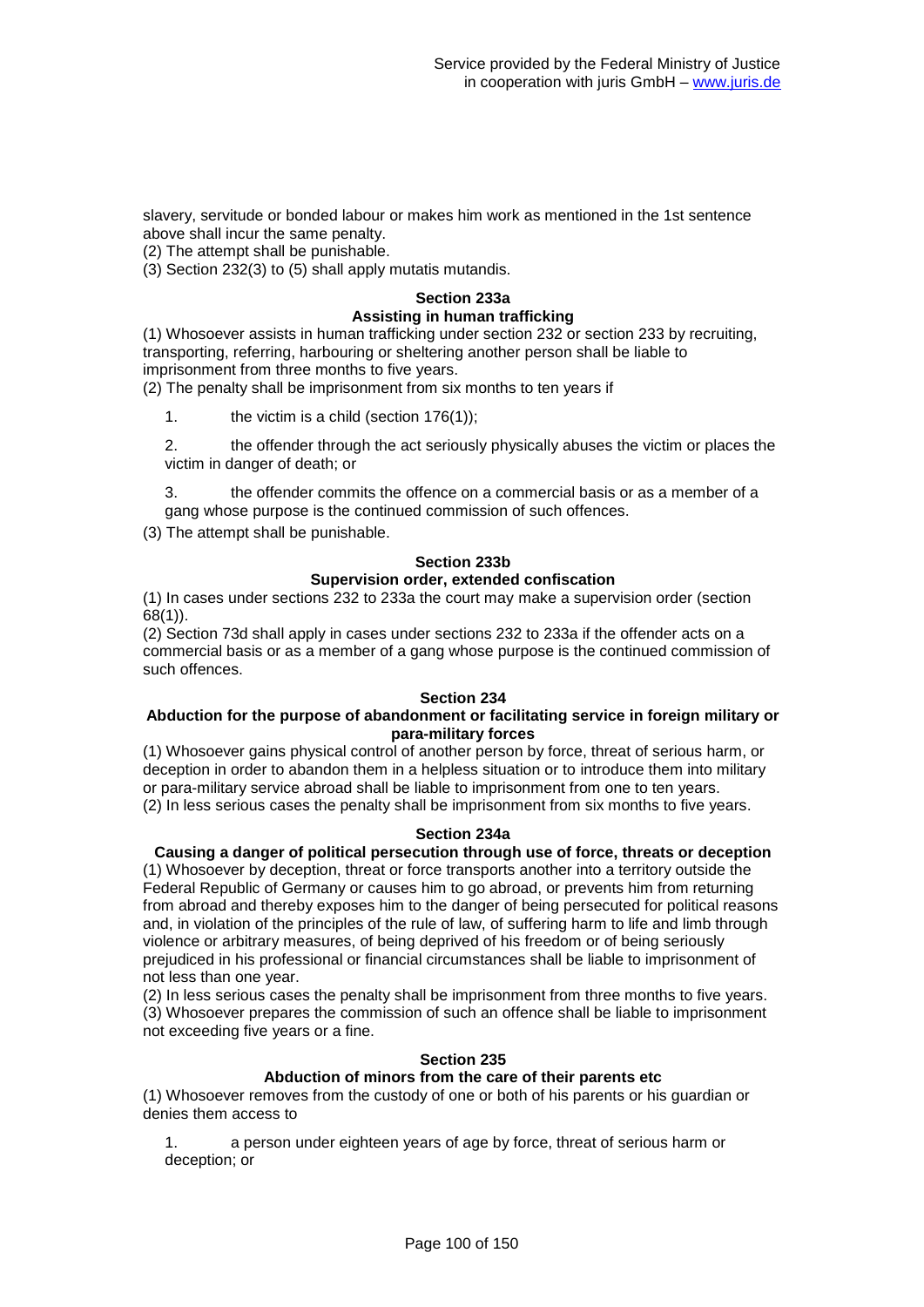2. a child, without being a relative,

shall be liable to imprisonment not exceeding five years or a fine. (2) Whosoever

1. removes a child from the custody of one or both of his parents or his guardian in order to take him abroad; or

2. denies access to him abroad after having removed him there or the child having gone there,

shall incur the same penalty.

(3) In cases under subsection (1) No 2 and subsection (2) No 1 above the attempt shall be punishable.

(4) The penalty shall be imprisonment from one to ten years if the offender

1. by the offence places the victim in danger of death or serious injury or of a substantial impairment of his physical or mental development; or

2. commits the offence for material gain or with the intent of enriching himself or a third person.

(5) If by the offence the offender causes the death of the victim the penalty shall be imprisonment of not less than three years.

(6) In less serious cases under subsection (4) above the penalty shall be imprisonment from six months to five years, in less serious cases under subsection (5) above imprisonment from one to ten years.

(7) The abduction may only be prosecuted upon request in cases under subsections (1) to (3) above unless the prosecuting authority considers propio motu that prosecution is required because of special public interest.

### **Section 236 Child trafficking**

(1) Whosoever in gross neglect of his duties of care and education leaves his child, ward or foster child under eighteen years of age with another for an indefinite period for material gain or with the intent of enriching himself or a third person shall be liable to imprisonment not exceeding five years or a fine. Whosoever in cases under the 1st sentence above takes the child, ward or foster child into his home for an indefinite period and awards compensation for it shall incur the same penalty.

(2) Whosoever unlawfully

1. procures the adoption of a person under eighteen years of age; or

2. engages in procurement activity with the aim of a third person taking a person under eighteen years of age into his home for an indefinite period,

and acts for consideration or with the intent of enriching himself or a third person shall be liable to imprisonment not exceeding three years or a fine. Whosoever, as an agent for the adoption of a person under eighteen years of age, grants a financial reward to a person in exchange for the required consent to the adoption shall incur the same penalty. If the offender in cases under the 1st sentence above causes the procured person to be brought into Germany or abroad the penalty shall be imprisonment not exceeding five years or a fine. (3) The attempt shall be punishable.

(4) The penalty shall be imprisonment from six months to ten years if the offender

1. seeks profit or acts on a commercial basis or as a member of a gang whose purpose is the continued commission of child trafficking or

2. by the act places the child or the procured person in danger of a substantial impairment of his physical or mental development.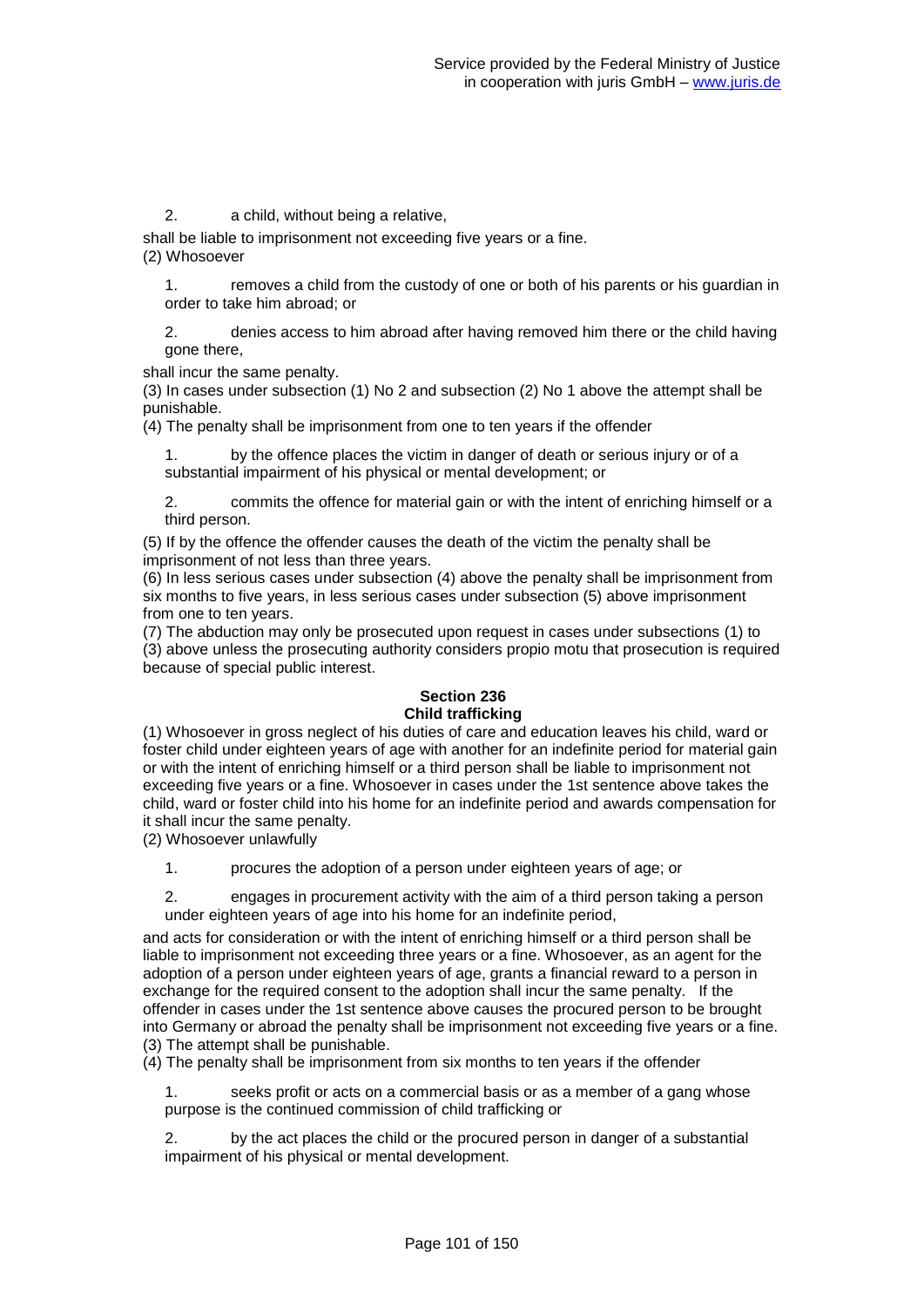(5) The court may in its discretion mitigate the sentence (section 49(2)) for accomplices in cases under subsections (1) and (3) above and for secondary participants in cases under subsections (2) and (3) above, or order a discharge under subsections (1) to (3), if their guilt, taking into consideration the physical or mental welfare of the child or the procured person, is of a minor nature.

### **Section 237 Forced marriage**

(1) Whosoever unlawfully with force or threat of serious harm causes a person to enter into a marriage shall be liable to imprisonment from six months to five years. The act shall be unlawful if the use of force or the threat of harm is deemed inappropriate for the purpose of achieving the desired outcome.

(2) The same penalty shall apply to a person who, for the purposes of committing an offence under subsection (1) above, with force or threat of serious harm or through deception, transports that person, or causes that person to travel, to a territory outside the Federal Republic of Germany, or prevents that person from returning from there.

(3) The attempt shall be punishable.

(4) In less serious cases the penalty shall be imprisonment not exceeding three years or a fine.

# **Section 238**

# **Stalking**

(1) Whosoever unlawfully stalks a person by

1. seeking his proximity,

2. trying to establish contact with him by means of telecommunications or other means of communication or through third persons,

3. abusing his personal data for the purpose of ordering goods or services for him or causing third persons to make contact with him,

4. threatening him or a person close to him with loss of life or limb, damage to health or deprivation of freedom, or

5. committing similar acts

and thereby seriously infringes his lifestyle shall be liable to imprisonment not exceeding three years or a fine.

(2) The penalty shall be three months to five years if the offender places the victim, a relative of or another person close to the victim in danger of death or serious injury.

(3) If the offender causes the death of the victim, a relative of or another person close to the victim the penalty shall be imprisonment from one to ten years.

(4) Cases under subsection (1) above may only be prosecuted upon request unless the prosecuting authority considers propio motu that prosecution is required because of special public interest.

#### **Section 239 Unlawful imprisonment**

(1) Whosoever imprisons a person or otherwise deprives him of his freedom shall be liable to imprisonment not exceeding five years or a fine.

(2) The attempt shall be punishable.

(3) The penalty shall be imprisonment from one to ten years if the offender

1. deprives the victim of his freedom for more than a week; or

2. by the offence or an act committed during the offence causes serious injury to the victim.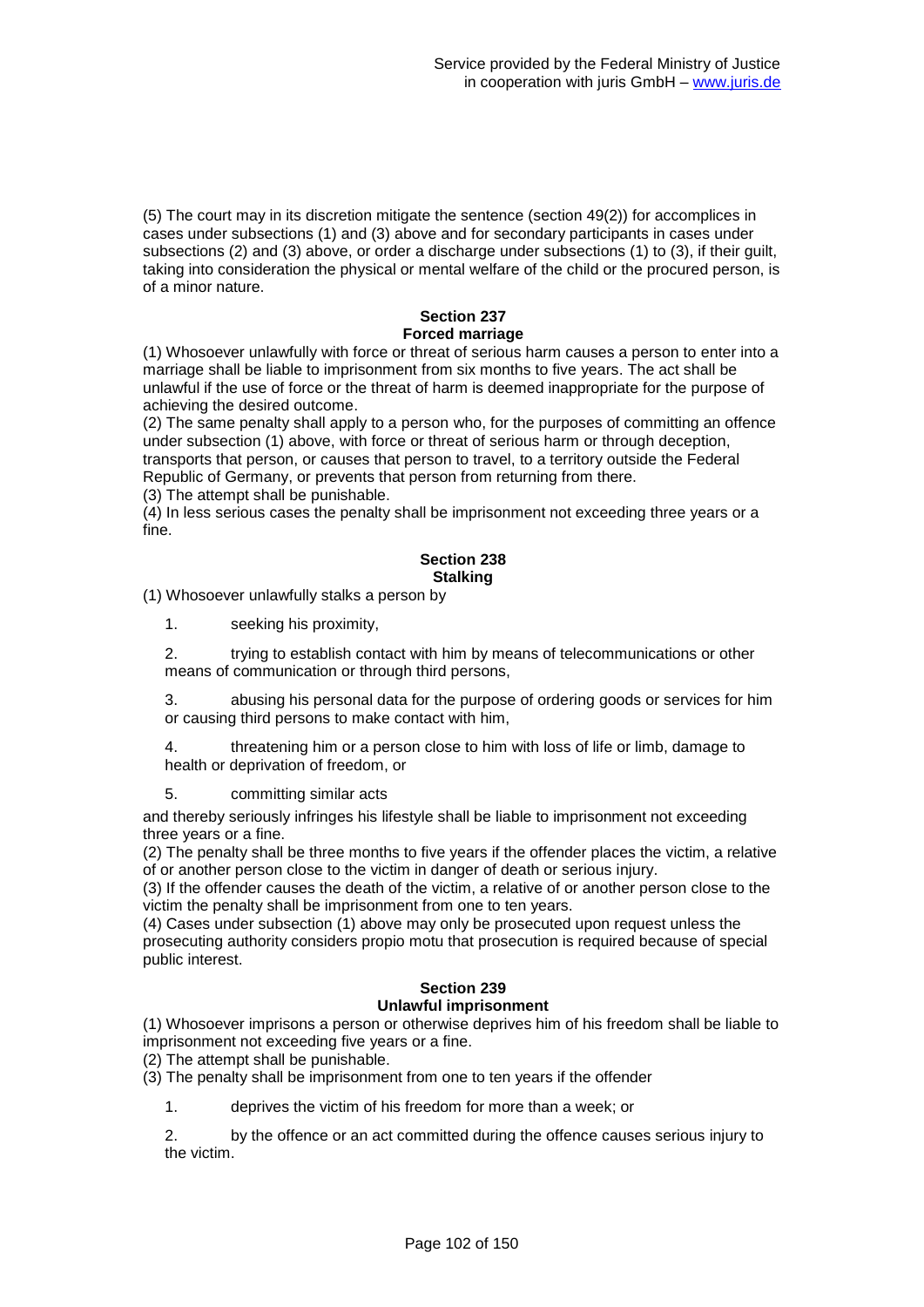(4) If by the offence or an act committed during the offence the offender causes the death of the victim the penalty shall be imprisonment of not less than three years.

(5) In less serious cases under subsection (3) above the penalty shall be imprisonment from six months to five years, in less serious cases under subsection (4) above imprisonment from one to ten years.

### **Section 239a Abduction for the purpose of blackmail**

(1) Whosoever abducts or gains physical control of a person in order to exploit, for the purpose of blackmail (section 253), the victim's concern for his own welfare or the concern of a third person for the welfare of the victim, and whosoever for the purpose of blackmail exploits a person's situation thus caused by him shall be liable to imprisonment of not less than five years.

(2) In less serious cases the penalty shall be imprisonment of not less than one year. (3) If by the offence the offender at least through gross negligence causes the death of the victim the penalty shall be imprisonment for life or not less than ten years.

(4) The court may mitigate the sentence pursuant to section 49(1) if the offender allows the victim to return to his normal surroundings and waives the desired outcome. If this occurs regardless of the contribution of the offender his earnest efforts to achieve that result shall suffice.

# **Section 239b Taking hostages**

(1) Whosoever abducts or gains physical control of a person in order to cause him or a third person, by threatening death or grievous bodily harm (section 226) to the victim or the deprivation of his freedom for more than a week, to commit, suffer or omit an act, or whosoever for purposes of such coercion exploits a person's situation thus caused by him shall be liable to imprisonment of not less than five years. (2) Section 239a(2) to (4) shall apply mutatis mutandis.

# **Section 239c Supervision order**

In cases under section 239a and section 239b the court may make a supervision order (section 68(1)).

# **Section 240**

# **Using threats or force to cause a person to do, suffer or omit an act**

(1) Whosoever unlawfully with force or threat of serious harm causes a person to commit, suffer or omit an act shall be liable to imprisonment not exceeding three years or a fine. (2) The act shall be unlawful if the use of force or the threat of harm is deemed inappropriate for the purpose of achieving the desired outcome.

(3) The attempt shall be punishable.

(4) In especially serious cases the penalty shall be imprisonment from six months to five years. An especially serious case typically occurs if the offender

- 1. causes another person to engage in sexual activity;
- 2. causes a pregnant woman to terminate the pregnancy; or
- 3. abuses his powers or position as a public official.

# **Section 241**

# **Threatening the commission of a felony**

(1) Whosoever threatens a person with the commission of a felony against him or a person close to him shall be liable to imprisonment not exceeding one year or a fine.

(2) Whosoever intentionally and knowingly pretends to another person that the commission of a felony against him or a person close to him is imminent shall incur the same penalty.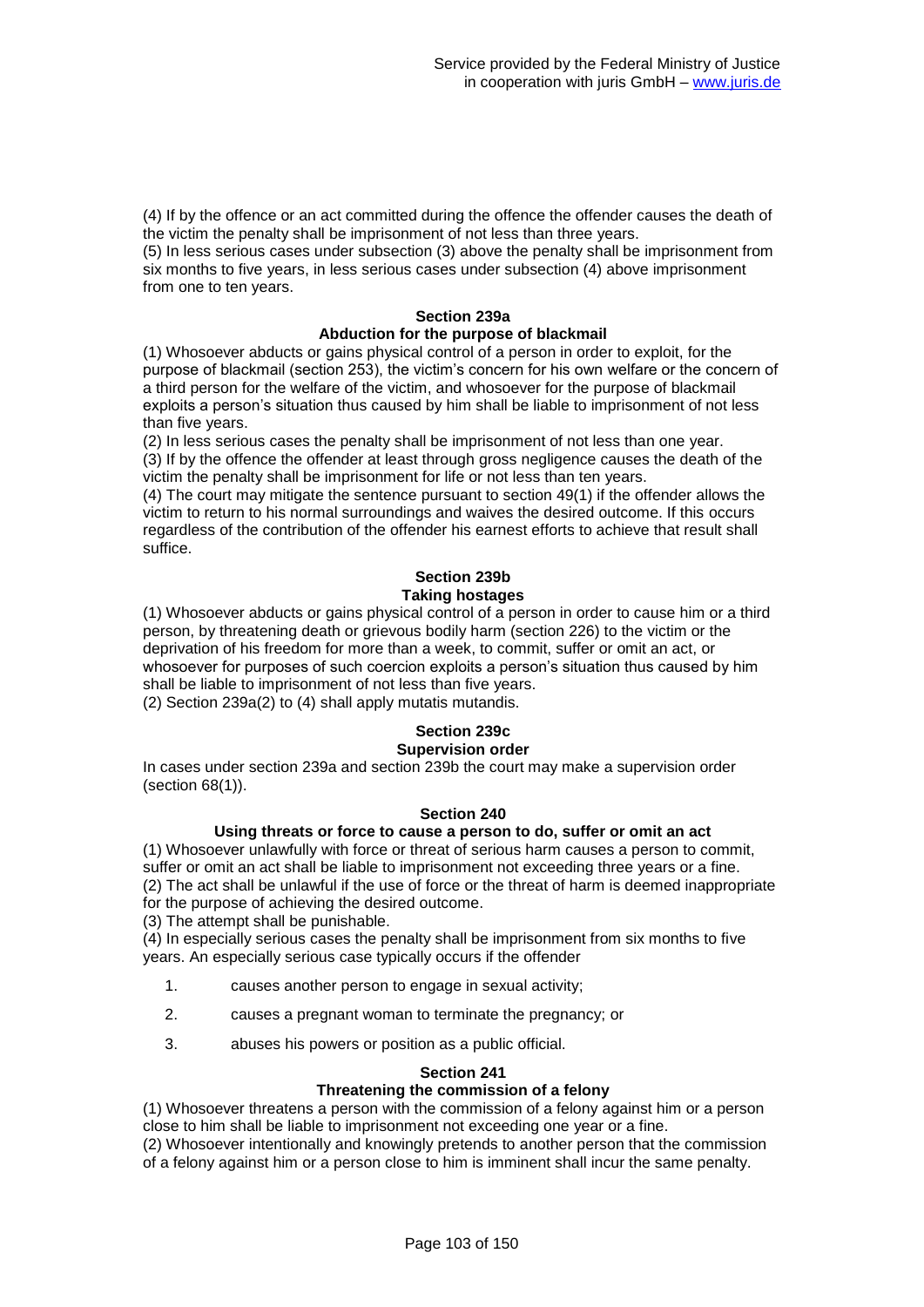#### **Section 241a**

### **Causing the danger of political persecution by informing on a person**

(1) Whosoever through a criminal complaint or by informing on a person exposes him to the danger of being persecuted for political reasons and, in violation of the principles of the rule of law, to suffering harm to life and limb through violence or arbitrary measures, to be deprived of his freedom or to be seriously prejudiced in his professional or financial circumstances shall be liable to imprisonment not exceeding five years or a fine. (2) Whosoever provides information about another or transmits such information and thereby exposes him to the danger of political persecution indicated in subsection (1) above shall incur the same penalty.

(3) The attempt shall be punishable.

(4) If an untrue assertion is made in the complaint, when informing on the person or in the information against another or if the offence is committed with the intent of procuring the results indicated in subsection (1) above or if the case is otherwise especially serious the penalty shall be imprisonment from one to ten years.

# **CHAPTER NINETEEN THEFT AND UNLAWFUL APPROPRIATION**

#### **Section 242 Theft**

(1) Whosoever takes chattels belonging to another away from another with the intention of unlawfully appropriating them for himself or a third person shall be liable to imprisonment not exceeding five years or a fine.

(2) The attempt shall be punishable.

### **Section 243 Aggravated theft**

(1) In especially serious cases of theft the penalty shall be imprisonment from three months to ten years. An especially serious case typically occurs if the offender

1. for the purpose of the commission of the offence breaks into or enters a building, official or business premises or another enclosed space or intrudes by using a false key or other tool not typically used for gaining access or hides in the room;

2. steals property which is especially protected by a sealed container or other protective equipment;

3. steals on a commercial basis;

4. steals property which is dedicated to religious worship or used for religious veneration from a church or other building or space used for the practice of religion;

5. steals property of significance for science, art or history or for technical development which is located in a generally accessible collection or is publicly exhibited;

6. steals by exploiting the helplessness of another person, an accident or a common danger; or

7. steals a firearm for the acquisition of which a licence is required under the Weapons Act, a machine gun, a submachine gun, a fully or semi-automatic rifle or a military weapon containing an explosive within the meaning of the Weapons of War (Control) Act or an explosive.

(2) In cases under subsection (1) 2nd sentence Nos 1 to 6 above an especially serious case shall be excluded if the property is of minor value.

# **Section 244 Carrying weapons; acting as a member of a gang; burglary of private homes**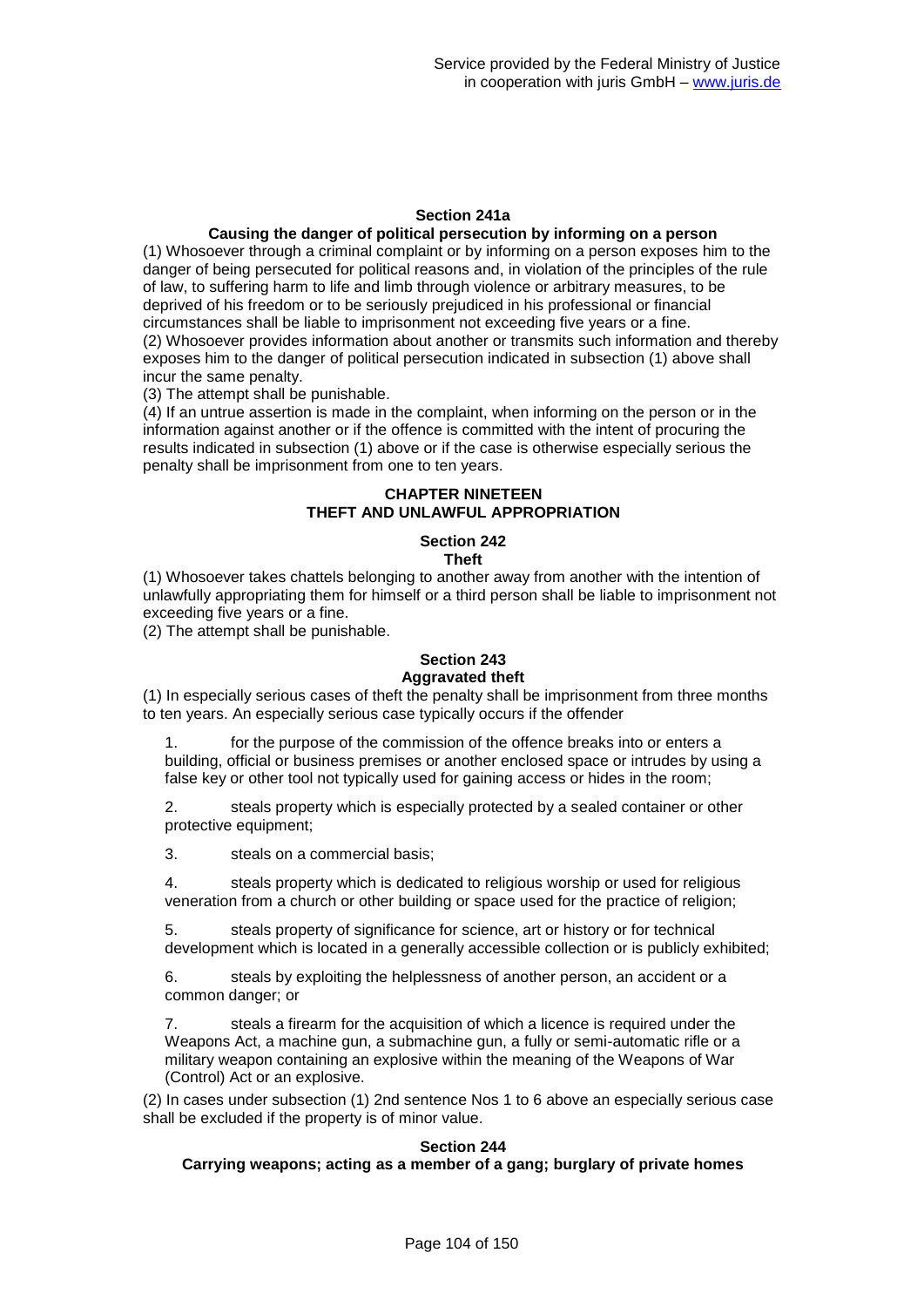### (1) Whosoever

- 1. commits a theft during which he or another accomplice
	- (a) carries a weapon or another dangerous instrument;
	- (b) otherwise carries an instrument or means in order to prevent or overcome the resistance of another person by force or threat of force;

2. steals as a member of a gang whose purpose is the continued commission of robbery or theft under participation of another member of the gang; or

3. commits a theft for the commission of which he breaks into or enters a dwelling or intrudes by using a false key or other tool not typically used for gaining access or hides in the dwelling

shall be liable to imprisonment from six months to ten years.

(2) The attempt shall be punishable.

(3) In less serious cases the penalty shall be imprisonment from three months to five years.

(4) In cases under subsection (1) No 2 above, section 73d shall apply.

# **Section 244a**

# **Aggravated gang theft**

(1) Whosoever commits theft under the conditions listed in section 243 (1) 2nd sentence or in cases under section 244(1) Nos 1 or 3 as a member of a gang whose purpose is the continued commission of robbery or theft under participation of another member of the gang shall be liable to imprisonment from one to ten years.

(2) In less serious cases the penalty shall be imprisonment from six months to five years. (3) Section 43a and section 73d shall apply.

# **Section 245**

# **Supervision order**

In cases under sections 242 to 244a the court may make a supervision order (section 68(1)).

# **Section 246**

# **Unlawful appropriation**

(1) Whosoever unlawfully appropriates chattels belonging to another for himself or a third person shall be liable to imprisonment not exceeding three years or a fine unless the offence is subject to a more severe penalty under other provisions.

(2) If in cases under subsection (1) above the property was entrusted to the offender the penalty shall be imprisonment not exceeding five years or a fine.

(3) The attempt shall be punishable.

# **Section 247**

# **Theft from relatives or persons living in the same home**

If a relative, the guardian or the carer of the offender is the victim of the theft or if the victim lives in the same household as the offender the offence may only be prosecuted upon request.

#### **Section 248** *(repealed)*

### **Section 248a**

# **Theft and unlawful appropriation of objects of minor value**

Theft and unlawful appropriation of property of minor value may only be prosecuted upon request in cases under section 242 and section 246, unless the prosecuting authority considers propio motu that prosecution is required because of special public interest.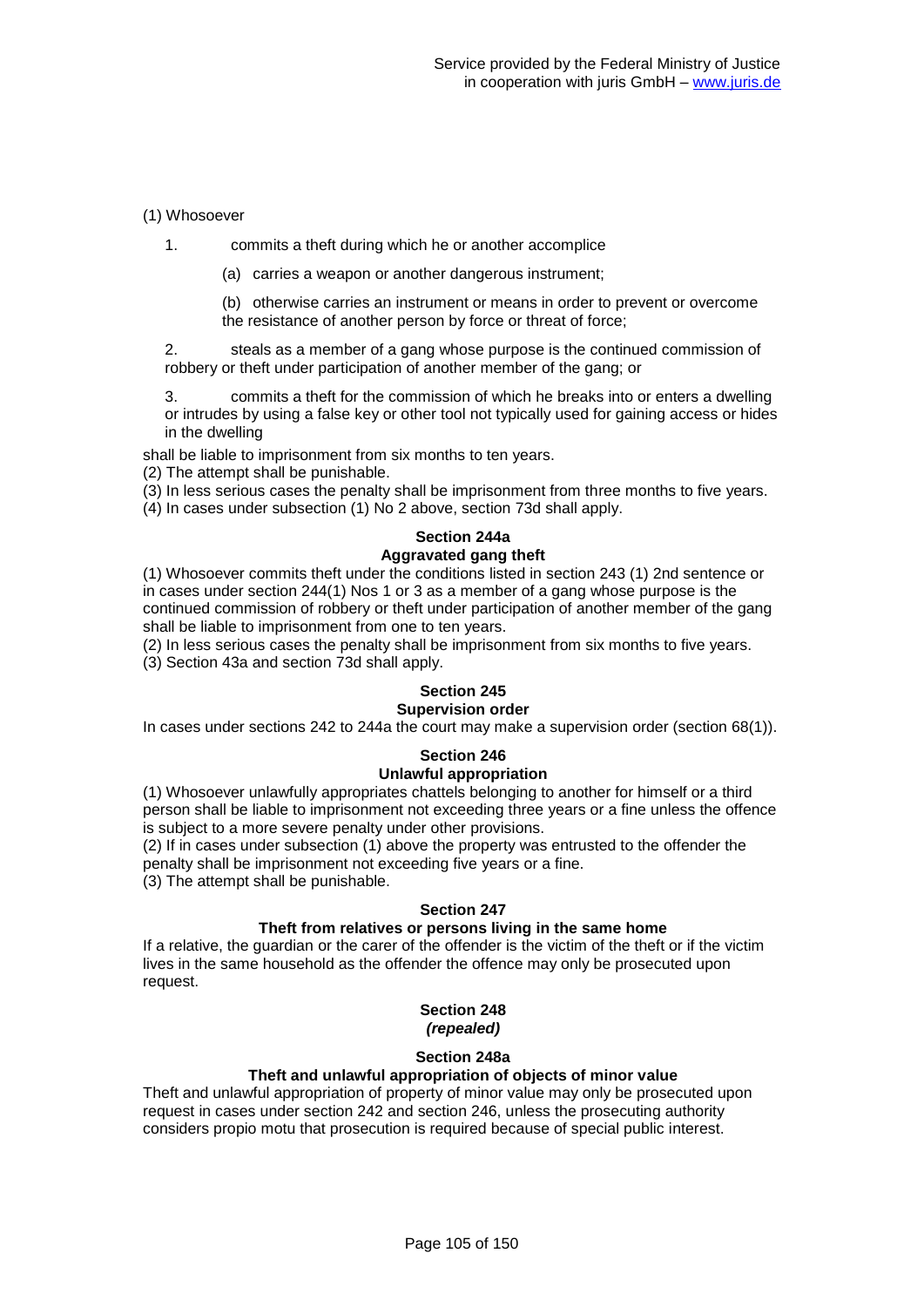## **Section 248b Unlawful taking of a motor-vehicle or bicycle**

(1) Whosoever uses a motor-vehicle or a bicycle against the will of the person authorised to use it shall be liable to imprisonment not exceeding three years or a fine unless the act is subject to a more severe penalty under other provisions.

(2) The attempt shall be punishable.

(3) The offence may only be prosecuted upon request.

(4) Motor-vehicles within the meaning of this provision are vehicles which are driven by machine power; this applies to terrestrial motor-vehicles only to the extent that they are not rail-bound vehicles.

# **Section 248c Theft of electrical energy**

(1) Whosoever taps the electrical energy of another from an electrical facility or installation by means of a conductor which is not intended for the regular withdrawal of energy from the facility or installation, shall, if the offence was committed with the intent of appropriating the electrical energy for himself or a third person, be liable to imprisonment not exceeding five years or a fine.

(2) The attempt shall be punishable.

(3) Section 247 and section 248a shall apply mutatis mutandis.

(4) If the offence under subsection (1) above is committed with the intent of unlawfully inflicting damage on another the penalty shall be imprisonment not exceeding two years or a fine. The offence may only be prosecuted upon request.

### **CHAPTER TWENTY ROBBERY AND BLACKMAIL**

#### **Section 249 Robbery**

(1) Whosoever, by force against a person or threats of imminent danger to life or limb, takes chattels belonging to another from another with the intent of appropriating the property for himself or a third person, shall be liable to

imprisonment of not less than one year.

(2) In less serious cases the penalty shall be imprisonment from six months to five years.

#### **Section 250 Aggravated robbery**

(1) The penalty shall be imprisonment of not less than three years if

1. the offender or another accomplice to the robbery

(a) carries a weapon or other dangerous instrument;

(b) otherwise carries an instrument or means in order to prevent or overcome the resistance of another person by force or threat of force;

(c) by the act places another person in danger of serious injury; or

2. the offender commits the robbery as a member of a gang whose purpose is the continued commission of robbery or theft under participation of another member of the gang.

(2) The penalty shall be imprisonment of not less than five years if the offender or another accomplice to the robbery

1. uses a weapon or other dangerous instrument during the commission of the offence;

2. carries a weapon in cases under subsection (1) No 2 above; or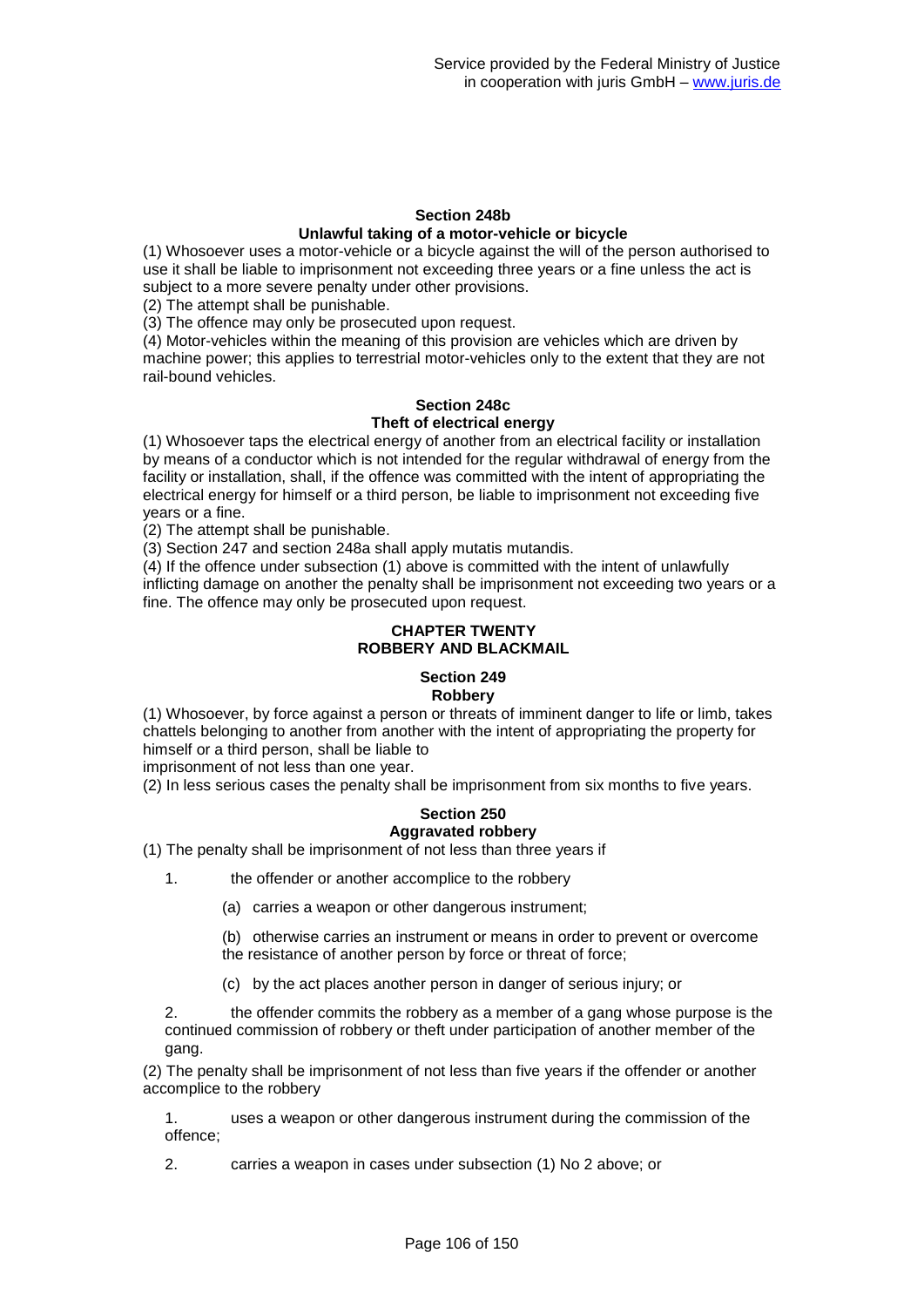3. during or by the offence

- (a) seriously physically abuses another person; or
- (b) places another person in danger of death.

(3) In less serious cases under subsections (1) and (2) above the penalty shall be imprisonment from one to ten years.

# **Section 251 Robbery causing death**

If by the robbery (section 249 and section 250) the offender at least by gross negligence causes the death of another person the penalty shall be imprisonment for life or not less than ten years.

### **Section 252**

# **Theft and use of force to retain stolen goods**

Whosoever when caught in the act during the commission of a theft uses force against a person or threats of imminent danger to life and limb in order to retain possession of the stolen property shall be liable to the same penalty as a robber.

### **Section 253 Blackmail**

(1) Whosoever unlawfully with force or threat of serious harm causes a person to commit, suffer or omit an act and thereby causes damage to the assets of that person or of another in order to enrich himself or a third person unlawfully shall be liable to imprisonment not exceeding five years or a fine.

(2) The act shall be unlawful if the use of force or the threat of harm is deemed inappropriate to the purpose of achieving the desired outcome.

(3) The attempt shall be punishable.

(4) In especially serious cases the penalty shall be imprisonment of not less than one year. An especially serious case typically occurs if the offender acts on a commercial basis or as a member of a gang whose purpose is the continued commission of blackmail.

### **Section 254** *(repealed)*

# **Section 255**

### **Blackmail and use of force or threats against life or limb**

If the blackmail is committed by using force against a person or threats of imminent danger to life or limb the offender shall be liable to the same penalty as a robber.

### **Section 256**

### **Supervision order, confiscatory expropriation order and extended confiscation**

(1) In cases under sections 249 to 255 the court may make a supervision order (section 68(1)).

(2) In cases under section 253 and section 255, section 43a and section 73d shall apply if the offender acts as a member of a gang whose purpose is the continued commission of such offences. Section 73d shall also apply if the offender acts on a commercial basis.

# **CHAPTER TWENTY-ONE ASSISTANCE AFTER THE FACT AND HANDLING STOLEN GOODS**

# **Section 257**

# **Assistance after the fact**

(1) Whosoever renders assistance to another who has committed an unlawful act, with the intent of securing for him the benefits of that act, shall be liable to imprisonment not exceeding five years or a fine.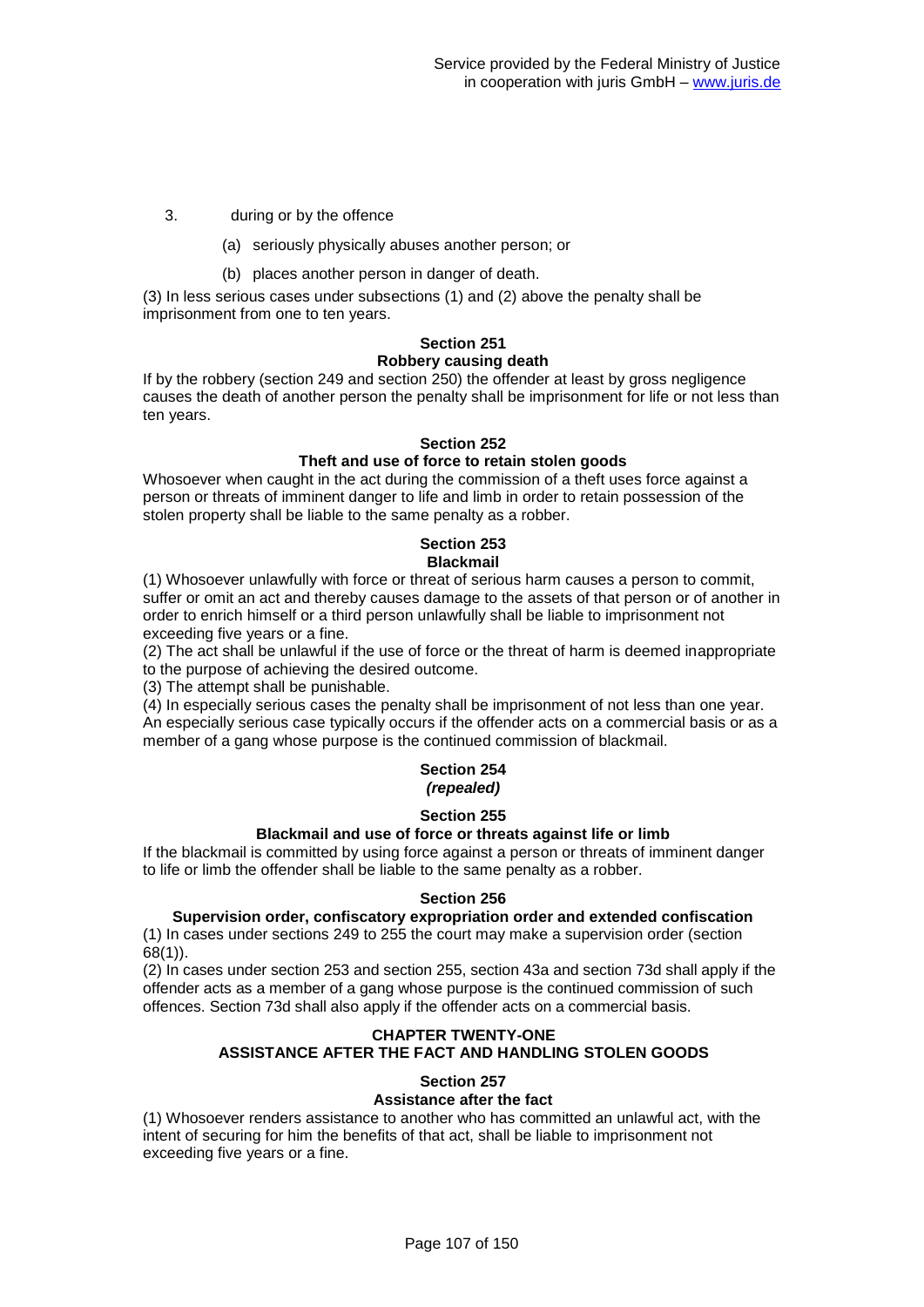(2) The penalty must not be more severe than that for the act.

(3) Whosoever is liable as an accomplice to the act shall not be liable for assistance after the fact. This shall not apply to a person who abets another person who did not take part in the act to provide assistance after the fact.

(4) An offence of assistance after the fact may only be prosecuted upon request,

authorisation or a request by the foreign state if the offender could only be prosecuted upon request, authorisation or a request by the foreign state if he had been a principal or secondary participant to the act. Section 248 shall apply mutatis mutandis.

### **Section 258**

### **Assistance in avoiding prosecution or punishment**

(1) Whosoever intentionally or knowingly obstructs in whole or in part the punishment of another in accordance with the criminal law because of an unlawful act or his being subjected to a measure (section 11(1) No 8) shall be liable to imprisonment not exceeding five years or a fine.

(2) Whosoever intentionally or knowingly obstructs in whole or in part the enforcement of a sentence or measure imposed on another shall incur the same penalty.

(3) The penalty must not be more severe than that for the act.

(4) The attempt shall be punishable.

(5) Whosoever by the offence simultaneously intends to avoid, in whole or in part, his own punishment or being subjected to a measure or that a sentence or measure imposed on him be enforced shall not be liable under this provision.

(6) Whosoever commits the offence for the benefit of a relative shall be exempt from liability.

# **Section 258a**

# **Assistance given in official capacity**

(1) If the offender under section 258(1) is a public official involved in the criminal proceedings or the proceedings for measure (section 11(1) No 8), or in cases under section 258(2) is a public official involved in the enforcement of the sentence or measure the penalty shall be imprisonment from six months to five years, in less serious cases imprisonment not exceeding three years or a fine.

(2) The attempt shall be punishable.

(3) Section 258(3) and (6) shall not apply.

# **Section 259**

### **Handling stolen goods**

(1) Whosoever in order to enrich himself or a third person, buys, otherwise procures for himself or a third person, disposes of, or assists in disposing of property that another has stolen or otherwise acquired by an unlawful act directed against the property of another shall be liable to imprisonment not exceeding five years or a fine.

(2) Section 247 and section 248a shall apply mutatis mutandis.

(3) The attempt shall be punishable.

#### **Section 260**

# **Handling on a commercial basis or as a member of a gang**

(1) Whosoever handles stolen goods

- 1. on a commercial basis; or
- 2. as a member of a gang whose purpose is the continued commission of robbery, theft or handling stolen goods

shall be liable to imprisonment from six months to ten years.

(2) The attempt shall be punishable.

(3) In cases under subsection (1) No 2 above, section 43a and section73d shall apply. Section 73d shall also apply in cases under subsection (1) No 1 above.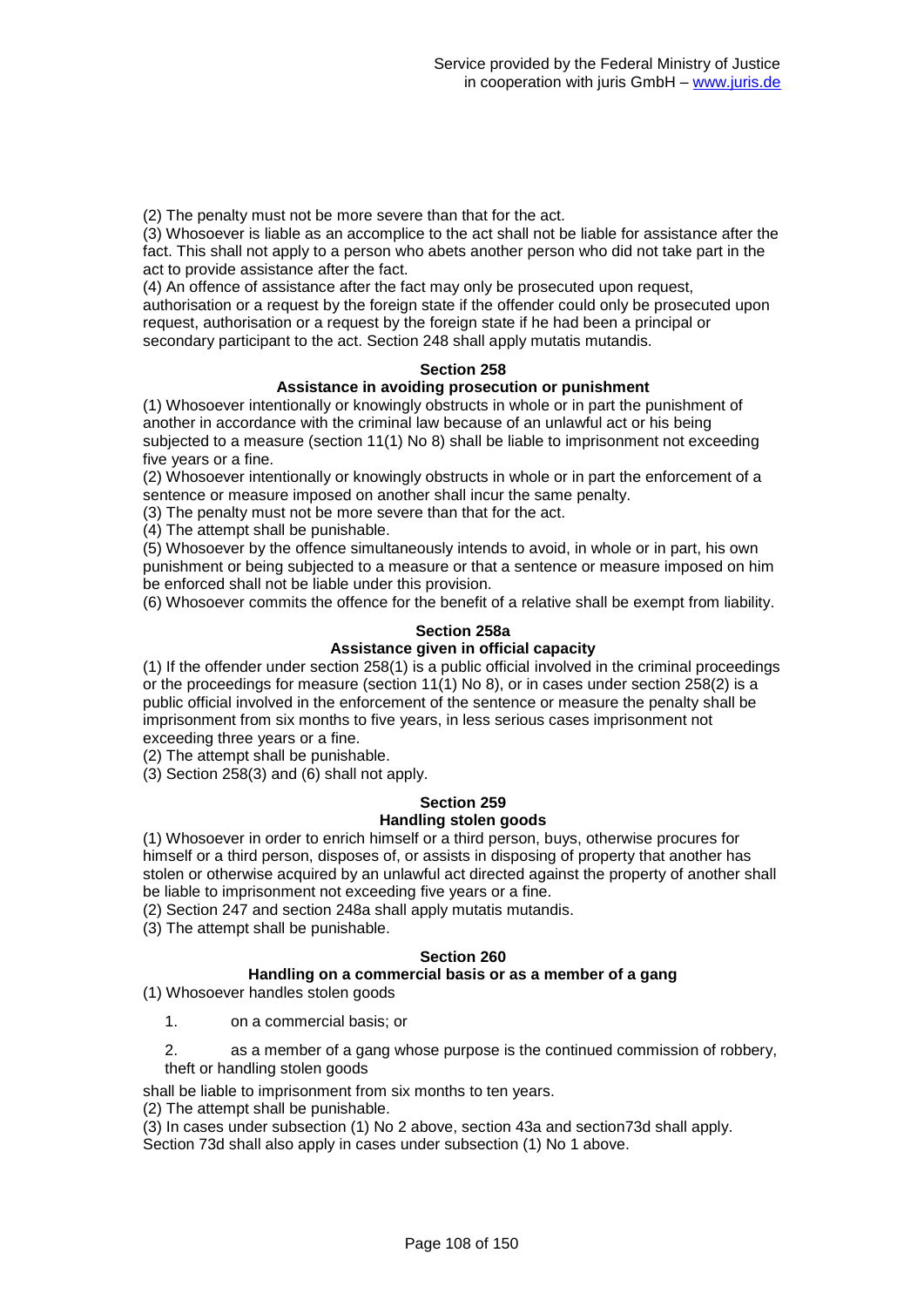#### **Section 260a Commercial handling as a member of a gang**

(1) Whosoever on a commercial basis handles stolen goods as a member of a gang, whose purpose is the continued commission of robbery, theft or handling stolen goods shall be liable to imprisonment from one to ten years.

(2) In less serious cases the penalty shall be imprisonment from six months to five years. (3) Section 43a and section73d shall apply.

### **Section 261**

### **Money laundering; hiding unlawfully obtained financial benefits**

(1) Whosoever hides an object which is a proceed of an unlawful act listed in the 2nd sentence below, conceals its origin or obstructs or endangers the investigation of its origin. its being found, its confiscation, its deprivation or its being officially secured shall be liable to imprisonment from three months to five years. Unlawful acts within the meaning of the 1st sentence shall be

- 1. felonies;
- 2. misdemeanours under
	- (a) Section 332 (1), also in conjunction with subsection (3), and section 334;

(b) Section 29 (1) 1st sentence No 1 of the Drugs Act and section 19 (1) No 1 of the Drug Precursors (Control) Act;

3. misdemeanours under section 373 and under section 374 (2) of the Fiscal Code, and also in conjunction with section 12 (1) of the Common Market Organisations and Direct Payments (Implementation) Act;

### 4. misdemeanours

(a) under section 152a, section 181a, section 232 (1) and (2), section 233 (1) and (2), section 233a, section 242, section 246, section 253, section 259, sections 263 to 264, section 266, section 267, section 269, section 271, section 284, section 326 (1), (2) and (4), section 328 (1), (2) and (4) and section 348;

(b) under section 96 of the Residence Act and section 84 of the Asylum Procedure Act and section 370 of the Fiscal Code, section 38(1) to (3) and (5) of the Securities Trading Act as well as sections 143, 143a and 144 of the Act on the Protection of Trade Marks and other Symbols, 106 to 108b of the Act on Copyright and Related Rights, 25 of the Utility Models Act, 51 and 65 of the Design Act, 142 of the Patent Act, 10 of the Semiconductor Protection Act and 39 of the Plant Variety Rights (Protection) Act.

which were committed on a commercial basis or by a member of a gang whose purpose is the continued commission of such offences; and

5. misdemeanours under section 89a and under section 129 and section 129a (3) and (5), all of which also in conjunction with section 129b (1), as well as misdemeanours committed by a member of a criminal or terrorist organisation (section 129 and section 129a, all of which also in conjunction with section 129b (1)).

The 1st sentence shall apply in cases of tax evasion committed on a commercial basis or as a gang under section 370 of the Fiscal Code, to expenditure saved by virtue of the tax evasion, of unlawfully acquired tax repayments and allowances, and in cases under the 2nd sentence no 3 the 1st sentence shall also apply to an object in relation to which fiscal charges have been evaded.

(2) Whosoever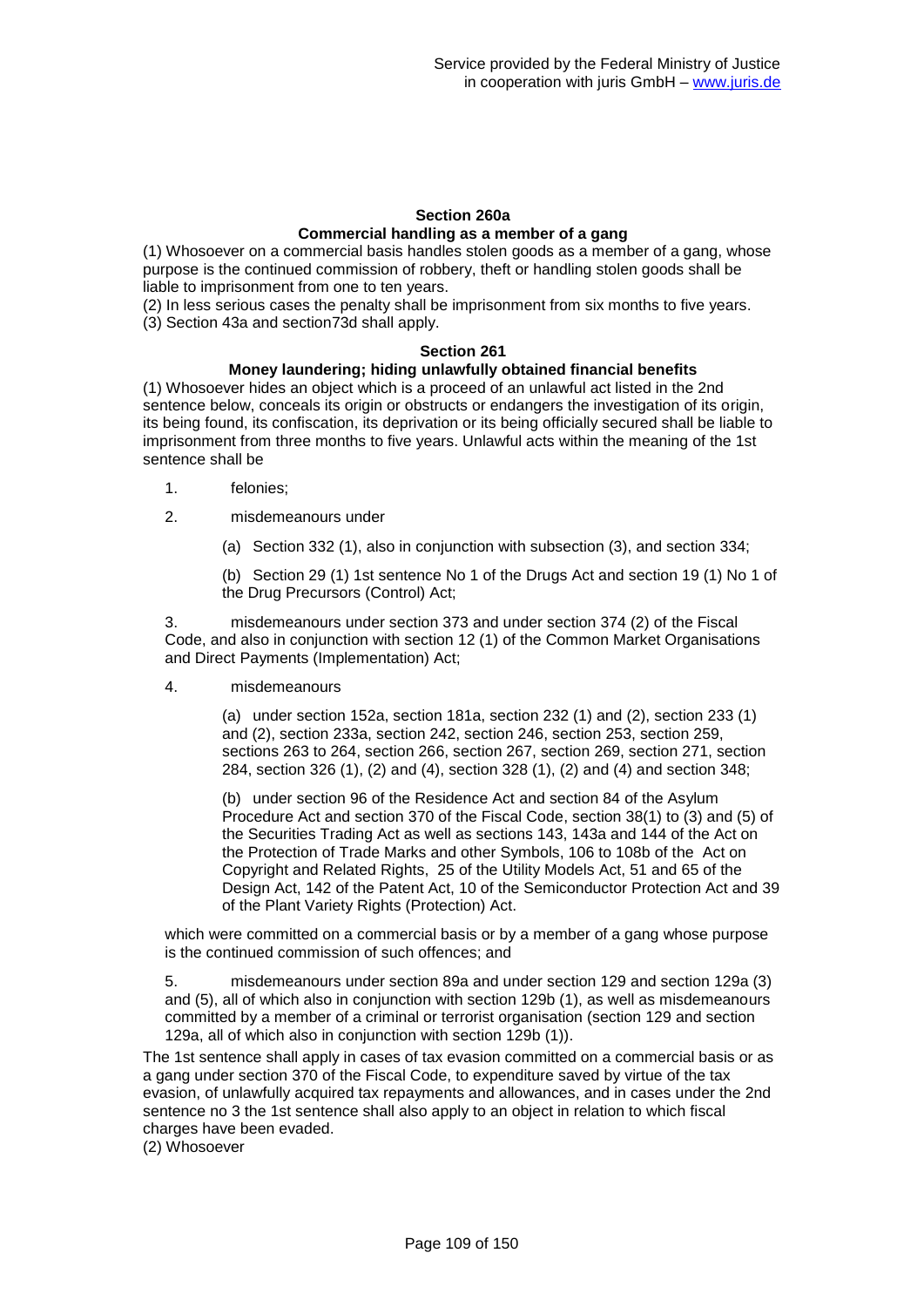1. procures an object indicated in subsection (1) above for himself or a third person; or

2. keeps an object indicated in subsection (1) above in his custody or uses it for himself or a third person if he knew the origin of the object at the time of obtaining possession of it

shall incur the same penalty.

(3) The attempt shall be punishable.

(4) In especially serious cases the penalty shall be imprisonment from six months to ten years. An especially serious case typically occurs if the offender acts on a commercial basis or as a member of a gang whose purpose is the continued commission of money laundering. (5) Whosoever, in cases under subsections (1) or (2) above is, through gross negligence, unaware of the fact that the object is a proceed from an unlawful act named in subsection (1) above shall be liable to imprisonment of not more than two years or a fine.

(6) The act shall not be punishable under subsection (2) above if a third person previously acquired the object without having thereby committed an offence.

(7) Objects to which the offence relates may be subject to a deprivation order. section 74a shall apply. section 73d shall apply if the offender acts on a commercial basis or as a member of a gang whose purpose is the continued commission of money laundering. (8) Objects which are proceeds from an offence listed in subsection (1) above committed abroad shall be equivalent to the objects indicated in subsections (1), (2) and (5) above if the offence is also punishable at the place of its commission. (9) Whosoever

1. voluntarily reports the offence to the competent public authority or voluntarily causes such a report to be made, unless the act had already been discovered in whole or in part at the time and the offender knew this or could reasonably have known and

2. in cases under subsections (1) or (2) above under the conditions named in No 1 above causes the object to which the offence relates to be officially secured

shall not be liable under subsections (1) to (5) above. Whosoever is liable because of his participation in the antecedent act shall not be liable under subsections (1) to (5) above, either.

### **Section 262 Supervision order**

In cases under sections 259 to 261 the court may make a supervision order (section 68(1)).

### **CHAPTER TWENTY-TWO FRAUD AND EMBEZZLEMENT**

# **Section 263**

### **Fraud**

(1) Whosoever with the intent of obtaining for himself or a third person an unlawful material benefit damages the property of another by causing or maintaining an error by pretending false facts or by distorting or suppressing true facts shall be liable to imprisonment not exceeding five years or a fine.

(2) The attempt shall be punishable.

(3) In especially serious cases the penalty shall be imprisonment from six months to ten years. An especially serious case typically occurs if the offender

1. acts on a commercial basis or as a member of a gang whose purpose is the continued commission of forgery or fraud;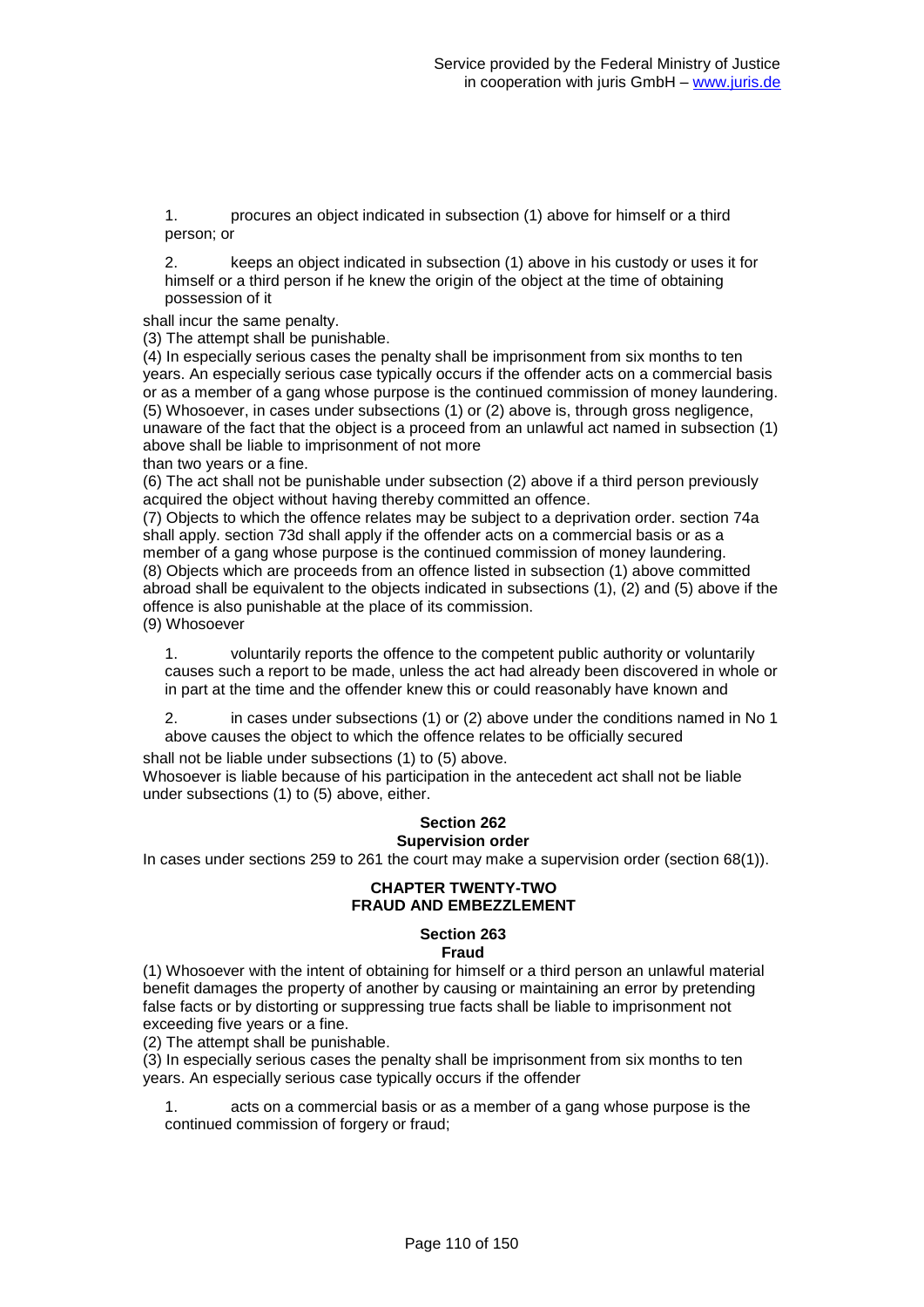2. causes a major financial loss of or acts with the intent of placing a large number of persons in danger of financial loss by the continued commission of offences of fraud;

3. places another person in financial hardship;

4. abuses his powers or his position as a public official; or

5. pretends that an insured event has happened after he or another have for this purpose set fire to an object of significant value or destroyed it, in whole or in part, through setting fire to it or caused the sinking or beaching of a ship.

(4) Section 243(2), section 247 and section 248a shall apply mutatis mutandis.

(5) Whosoever on a commercial basis commits fraud as a member of a gang, whose purpose is the continued commission of offences under sections 263 to 264 or sections 267 to 269 shall be liable to imprisonment from one to ten years, in less serious cases to imprisonment from six months to five years.

(6) The court may make a supervision order (section 68(1)).

(7) Section 43a and 73d shall apply if the offender acts as a member of a gang whose purpose is the continued commission of offences under sections 263 to 264 or sections 267 to 269. Section 73d shall also apply if the offender acts on a commercial basis.

### **Section 263a Computer fraud**

(1) Whosoever with the intent of obtaining for himself or a third person an unlawful material benefit damages the property of another by influencing the result of a data processing operation through incorrect configuration of a program, use of incorrect or incomplete data, unauthorised use of data or other unauthorised influence on the course of the processing shall be liable to imprisonment not exceeding five years or a fine.

(2) Section 263(2) to (7) shall apply mutatis mutandis.

(3) Whosoever prepares an offence under subsection (1) above by writing computer programs the purpose of which is to commit such an act, or procures them for himself or another, offers them for sale, or holds or supplies them to another shall be liable to imprisonment not exceeding three years or a fine.

(4) In cases under subsection (3) above section 149(2) and (3) shall apply mutatis mutandis.

### **Section 264 Subsidy fraud**

(1) Whosoever

1. makes incorrect or incomplete statements about facts relevant for granting a subsidy to himself or another that are advantageous for himself or the other, to a public authority competent to approve a subsidy or to another agency or person which is involved in the subsidy procedure (subsidy giver);

2. uses an object or monetary benefit the use of which is restricted by law or by the subsidy giver in relation to a subsidy contrary to that restriction;

3. withholds, contrary to the law relating to grants of subsidies, information about facts relevant to the subsidy from the subsidy giver; or

uses a certificate of subsidy entitlement or about facts relevant to a subsidy, which was acquired through incorrect or incomplete statements in subsidy proceedings,

shall be liable to imprisonment not exceeding five years or a fine. (2) In especially serious cases the penalty shall be imprisonment from six months to ten years. An especially serious case typically occurs if the offender

1. acquires, out of gross self-seeking or by using counterfeit or falsified documentation, an unjustified large subsidy for himself or another;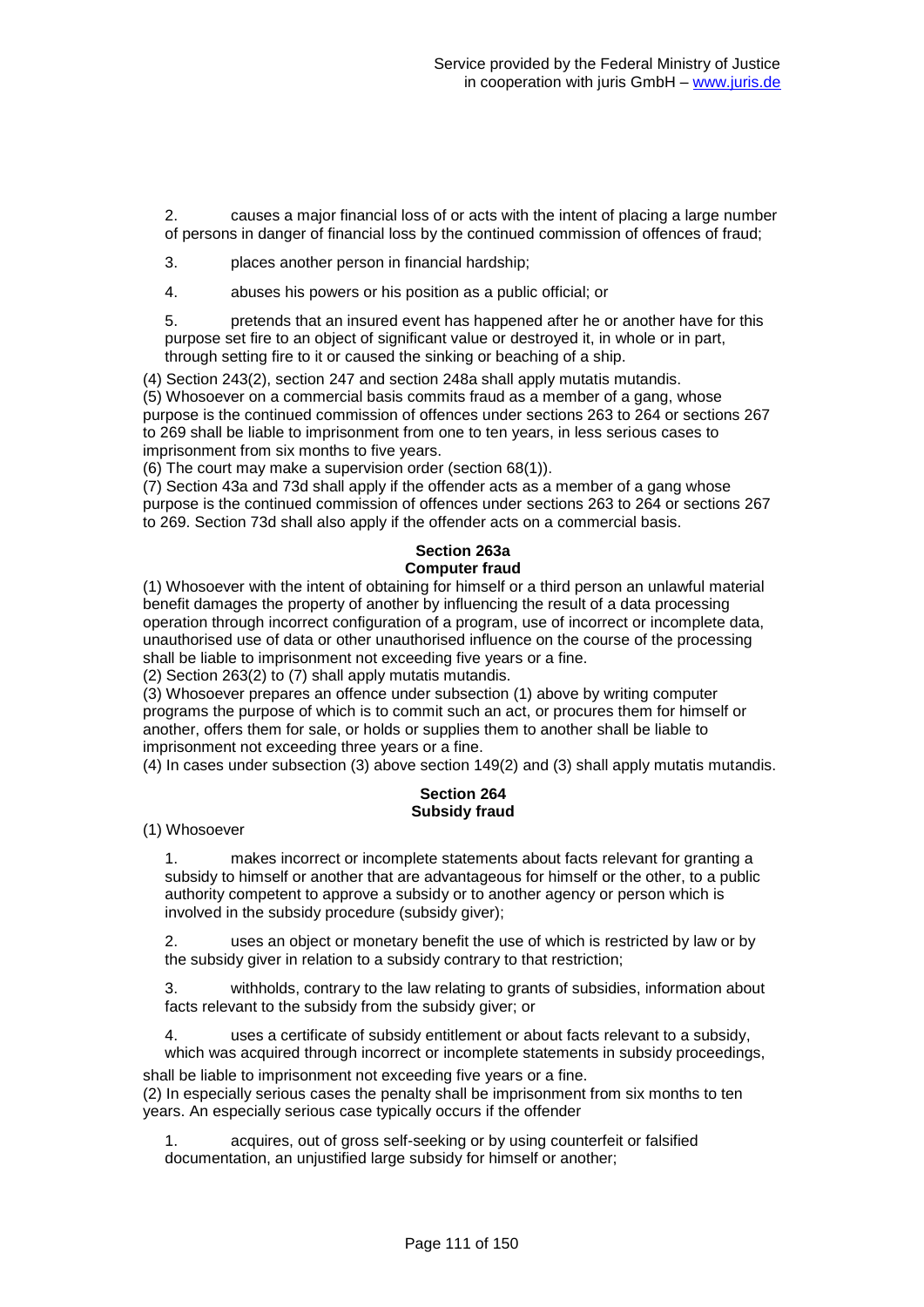2. abuses his powers or his position as a public official; or

3. uses the assistance of a public official who abuses his powers or his position.

(3) Section 263(5) shall apply mutatis mutandis.

(4) Whosoever acts in gross negligence in cases under subsection (1) Nos 1 to 3 above shall be liable to imprisonment not exceeding three years or a fine.

(5) Whosoever voluntarily prevents the granting of a subsidy on the basis of theoffence shall not be liable pursuant to subsections (1) and (4) above. If the subsidy is not granted regardless of the contribution of the offender he shall be exempt from liability if he voluntarily and earnestly makes efforts to prevent the subsidy from being granted.

(6) In addition to a sentence of imprisonment of at least one year for an offence under subsections (1) to (3) above the court may order the loss of the ability to hold public office, to vote and be elected in public elections (section 45(2) and (5)). Objects to which the offence relates may be subject to a deprivation order; section 74a shall apply.

(7) A subsidy for the purposes of this provision shall mean

1. a benefit from public funds under Federal or state law for businesses or enterprises, which at least in part

(a) is granted without market-related consideration; and

(b) is intended for the promotion of the economy;

2. a benefit from public funds under the law of the European Communities which is granted at least in part without market-related consideration.

A public enterprise shall also be deemed to be a business or enterprise within the meaning of the 1st sentence No 1 above.

(8) Facts shall be relevant to a subsidy within the meaning of subsection (1) above

1. if they are designated as being relevant to a subsidy by law or by the subsidy giver on the basis of a law; or

2. if the approval, grant, reclaiming, renewal or continuation or a subsidy depends on them for reasons of law.

### **Section 264a Capital investment fraud**

(1) Whosoever in connection with

1. the sale of securities, subscription rights or shares intended to grant participation in the yield of an enterprise; or

2. an offer to increase the capital investment in such shares,

makes incorrect favourable statements or keeps unfavourable facts secret in prospectuses or in representations or surveys about the net assets to a considerable number of persons in relation to circumstances relevant to the decision about acquisition or increase, shall be liable to imprisonment not exceeding three years or a fine.

(2) Subsection (1) above shall apply mutatis mutandis if the act is related to shares in assets which an enterprise administers in its own name but for the account of a third party. (3) Whosoever voluntarily prevents the benefit contingent upon the acquisition or the increase from accruing shall not be liable pursuant to subsections (1) and (2) above. If the benefit does not accrue regardless of the contribution of the offender he shall be exempt from liability if he voluntarily and earnestly makes efforts to prevent the benefit from accruing.

### **Section 265 Insurance fraud**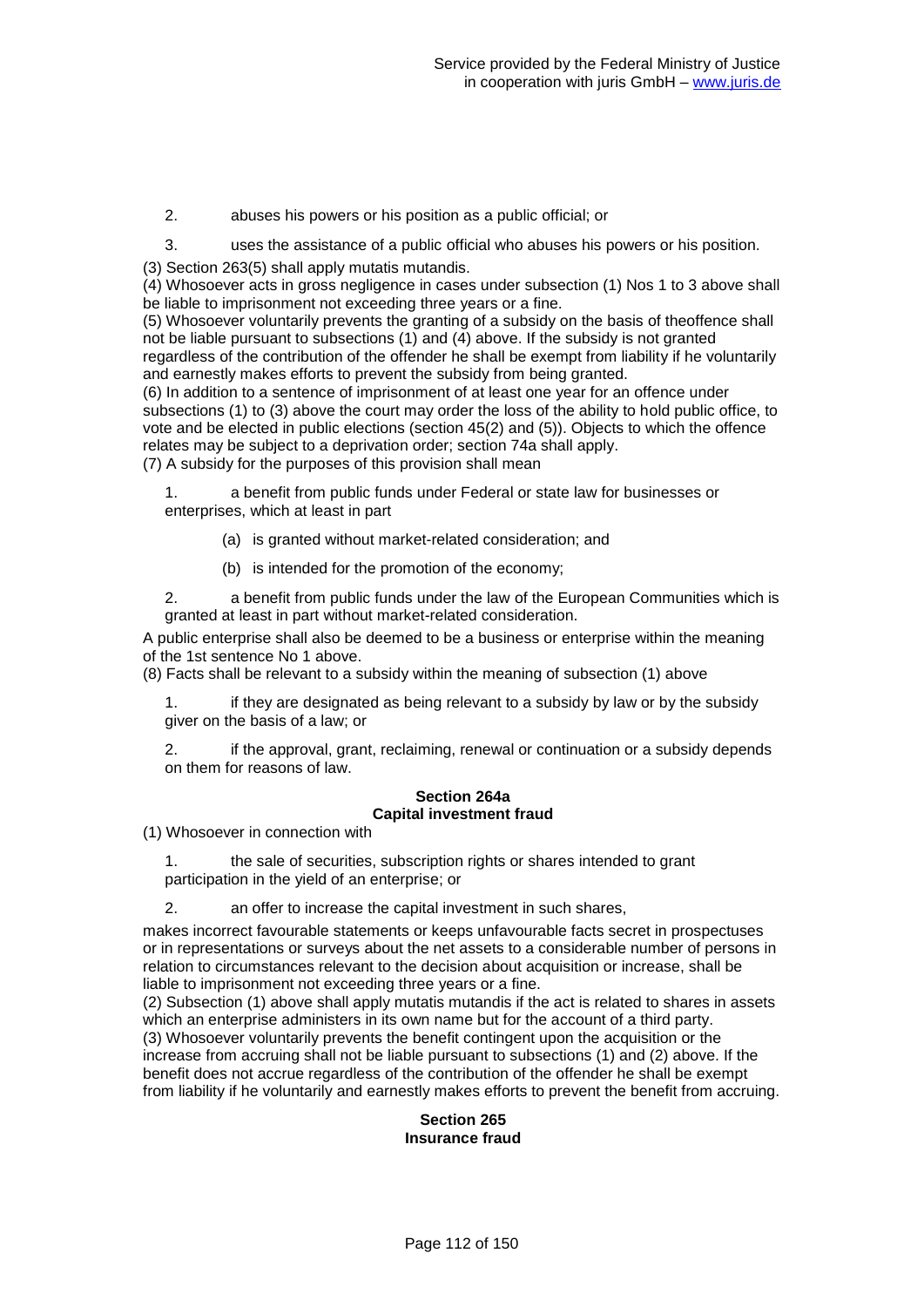(1) Whosoever damages, destroys, impairs the usefulness of, disposes of or supplies to another an object which is insured against destruction, damage, impairment of use, loss or theft in order to obtain for himself or a third party a payment from the insurance shall be liable to imprisonment not exceeding three years or a fine unless the offence is punishable under section 263.

(2) The attempt shall be punishable.

#### **Section 265a Obtaining services by deception**

(1) Whosoever obtains the service of a machine or a telecommunications network serving public purposes or uses a means of transportation or obtains entrance to an event or institution by deception with the intent of not paying for them shall be liable to imprisonment not exceeding one year or a fine unless the act is punishable under other provisions with a more severe penalty.

(2) The attempt shall be punishable.

(3) Section 247 and section 248a shall apply mutatis mutandis.

# **Section 265b Obtaining credit by deception**

(1) Whosoever, in connection with an application for or for a continuance of credit or modification of the terms of credit for a business or enterprise or for a fictitious business or enterprise

1.

(a) submits incorrect or incomplete documentation, in particular, calculations of balance, profit and loss, summaries of assets and liabilities or appraisal reports; or

(b) makes incorrect or incomplete written statements,

about financial circumstances that are favourable to the credit applicant and relevant to the decision on such an application, to a business or enterprise; or

2. does not inform a business or enterprise in the submission about any deterioration in the financial circumstances represented in the documentation or statements that are relevant to the decision on such an application,

shall be liable to imprisonment not exceeding three years or a fine.

(2) Whosoever voluntarily prevents the creditor from providing the credit applied for shall not be liable pursuant to subsection (1) above. If the credit is not provided regardless of the contribution of the offender he shall be exempt from liability if he voluntarily and earnestly makes efforts to prevent the credit from being provided. (3) Within the meaning of subsection (1) above

1. businesses and enterprises shall be those which require by their nature and size, but regardless of their purpose, a properly organised operation applying the appropriate commercial customs, rules and standards;

2. credits shall be money loans of all kinds, acceptance credits, the acquisition for payment or the deferment of monetary claims, the discounting of promissory notes and cheques and the assumption of sureties, guarantees and other warranties.

### **Section 266**

# **Embezzlement and abuse of trust**

(1) Whosoever abuses the power accorded him by statute, by commission of a public authority or legal transaction to dispose of assets of another or to make binding agreements for another, or violates his duty to safeguard the property interests of another incumbent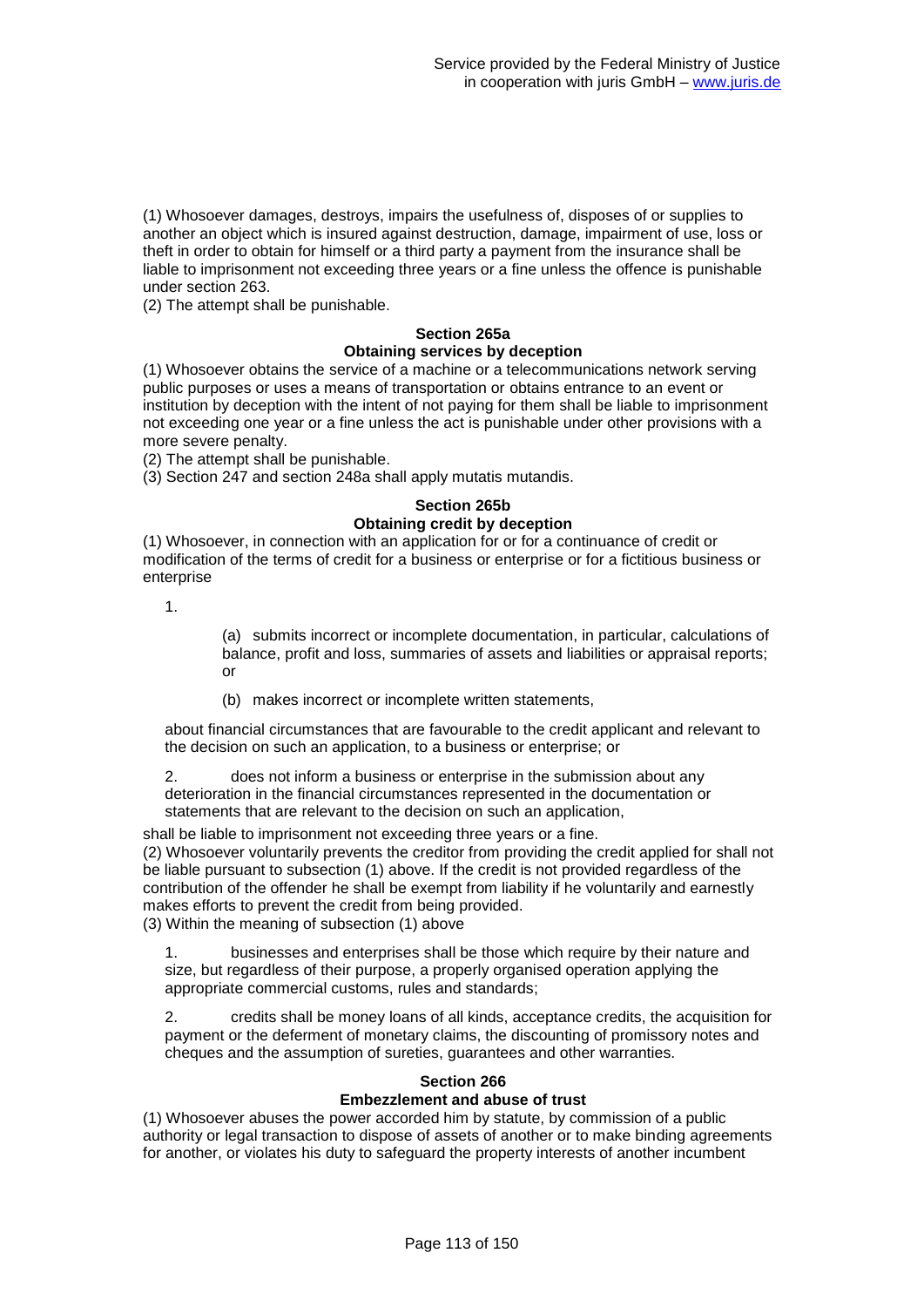upon him by reason of statute, commission of a public authority, legal transaction or fiduciary relationship, and thereby causes damage to the person, whose property interests he was responsible for, shall be liable to imprisonment not exceeding five years or a fine. (2) Section 243(2), section 247, section 248a and section 263(3) shall apply mutatis mutandis.

# **Section 266a**

### **Non-payment and misuse of wages and salaries**

(1) Whosoever, as an employer, withholds contributions of an employee to the social security system including employment promotion, regardless of whether wages or salaries are actually being paid, shall be liable to imprisonment not exceeding five years or a fine. (2) Whosoever as an employer

1. makes incorrect or incomplete statements regarding facts relevant to the social insurance system to the agency responsible for collecting contributions, or

2. contrary to his duty withholds from the agency responsible for collecting contributions information about facts relevant to the social insurance system,

and thereby withholds the contributions to be paid by the employer for social insurance including employment promotion, regardless of whether salary or wages are being paid, shall incur the same penalty.

(3) Whosoever as an employer otherwise withholds parts of wages or salaries which he is under a duty to pay to another on behalf of the employee but does not pay them to the other and fails to inform the employee about the failure to make the payment no later than the due date or without undue delay thereafter shall be liable to imprisonment not exceeding five years or a fine. The 1st sentence above shall not apply to those parts of the wage or salary which are deducted as income tax on wages and salaries.

(4) In especially serious cases under subsections (1) and (2) above the penalty shall be imprisonment from six months to ten years. An especially serious case typically occurs if the offender

1. withholds, out of gross self-seeking, contributions of a large amount;

2. by using counterfeit or falsified documentation continually withholds contributions; or

3. exploits the assistance of a public official who abuses his powers or his position.

(5) A person who hires persons who work or conduct a trade at home or who are equal to them within the meaning of the Work at Home Act, as well as the intermediary shall be equivalent to an employer.

(6) In cases under subsections (1) and (2) above the court may order a discharge pursuant to this provision if the employer no later than the due date or without undue delay thereafter

1. informs the collecting agency in writing of the amount of the withheld contributions; and

2. explains why payment on time is not possible although he has made earnest efforts to do so.

If the conditions of the 1st sentence above are met and the contributions are subsequently paid within the appropriate period determined by the collecting agency the offender shall not be liable. In cases under subsection (3) above, the 1st and 2nd sentences above shall apply mutatis mutandis.

### **Section 266b Misuse of cheque and credit cards**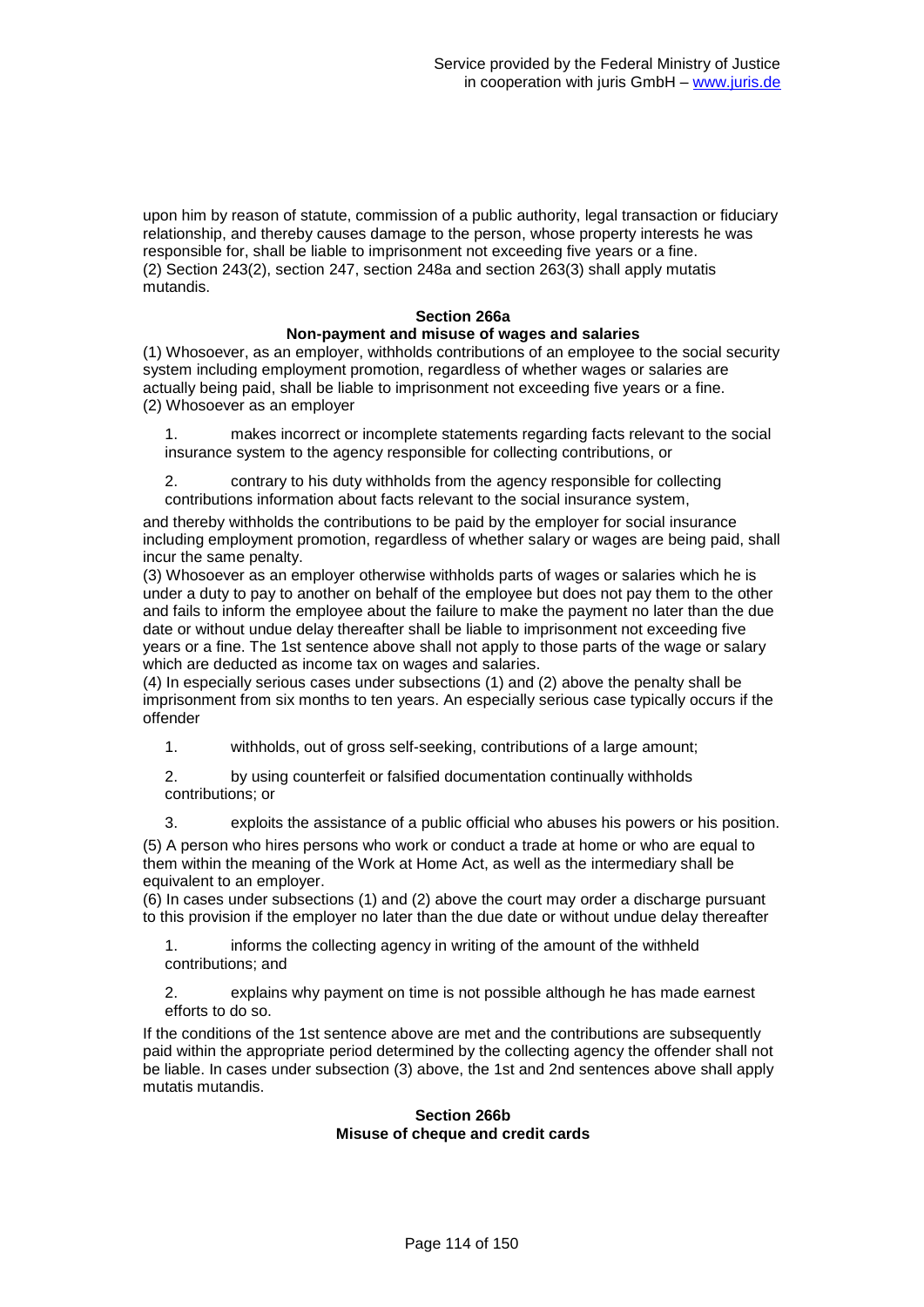(1) Whosoever abuses the possibility accorded him through delivery of a cheque or credit card of obliging the issuer to make a payment and thereby causes damage to the issuer shall be liable to imprisonment not exceeding three years or a fine. (2) Section 248a shall apply mutatis mutandis.

### **CHAPTER TWENTY-THREE FORGERY**

#### **Section 267 Forgery**

(1) Whosoever for the purpose of deception in legal commerce produces a counterfeit document, falsifies a genuine document or uses a counterfeit or a falsified document, shall be liable to imprisonment not exceeding five years or a fine.

(2) The attempt shall be punishable.

(3) In especially serious cases the penalty shall be imprisonment from six months to ten years. An especially serious case typically occurs if the offender

1. acts on a commercial basis or as a member of a gang whose purpose is the continued commission of fraud or forgery;

2. causes major financial loss;

3. substantially endangers the security of legal commerce through a large number of counterfeit or falsified documents; or

4. abuses his powers or his position as a public official.

(4) Whosoever commits forgery on a commercial basis as a member of a gang whose purpose is the continued commission of offences under sections 263 to 264 or sections 267 to 269 shall be liable to imprisonment from one to ten years, in less serious cases to imprisonment from six months to five years.

# **Section 268 Forgery of technical records**

(1) Whosoever for the purpose of deception in legal commerce

- 1. produces a counterfeit technical record or falsifies a technical record or
- 2. uses a counterfeit or falsified technical record

shall be liable to imprisonment not exceeding five years or a fine.

(2) A technical record shall mean a presentation of data, measurements or calculations, conditions or sequences of events, which, in whole or in part, is produced automatically by a technical device, allows the object of the record to be recognised either generally or by informed persons and is intended as proof of a legally relevant fact, regardless of whether this was already the purpose of the presentation when it was produced or only later. (3) It shall be equivalent to the production of a counterfeit technical record if the offender influences the result of the record by interfering with the recording process.

(4) The attempt shall be punishable.

(5) Section 267(3) and (4) shall apply mutatis mutandis.

### **Section 269**

### **Forgery of data intended to provide proof**

(1) Whosoever for the purposes of deception in legal commerce stores or modifies data intended to provide proof in such a way that a counterfeit or falsified document would be created upon their retrieval, or uses data stored or modified in such a manner, shall be liable to imprisonment not exceeding five years or a fine.

(2) The attempt shall be punishable.

(3) Section 267(3) and (4) shall apply mutatis mutandis.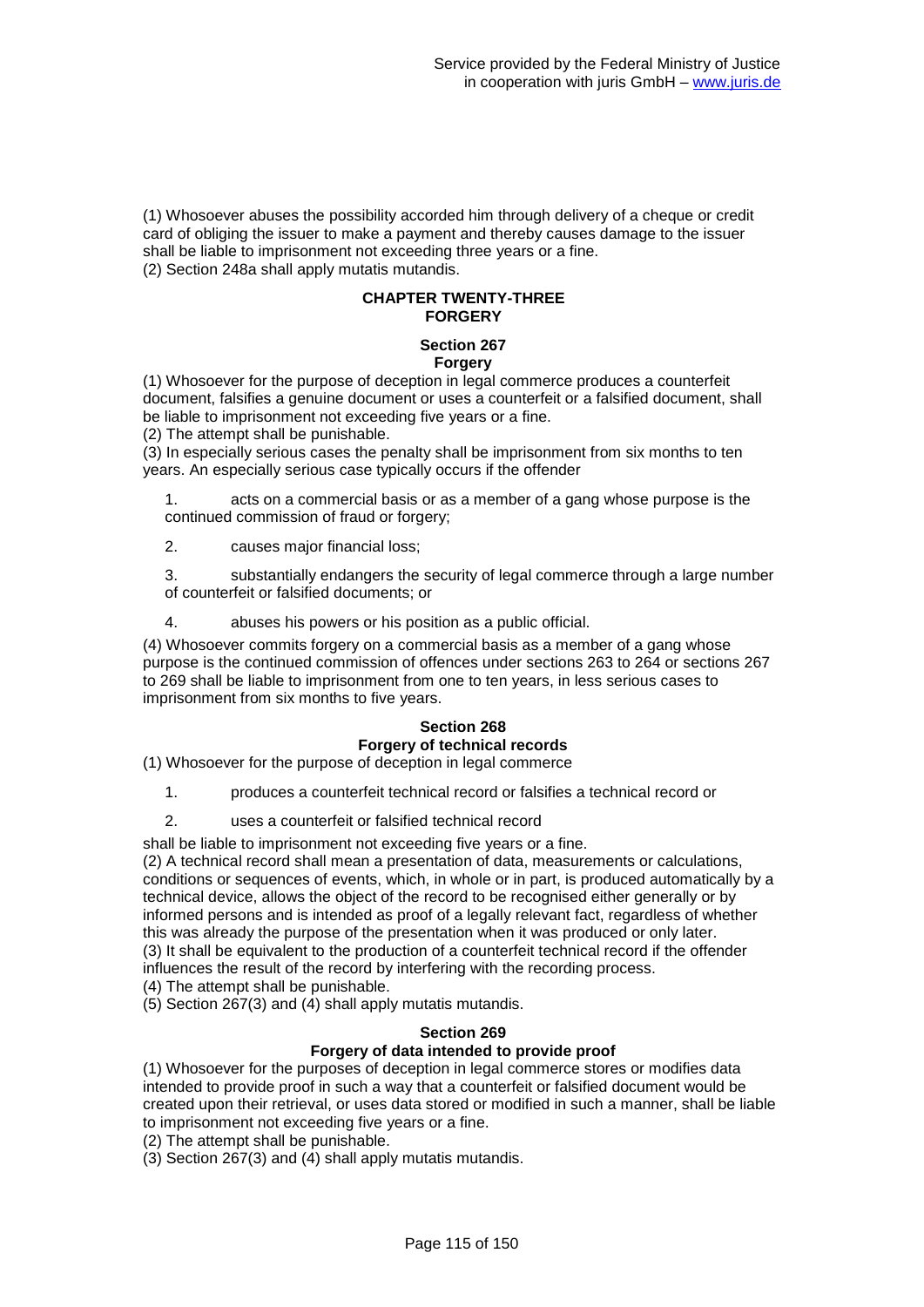### **Section 270 Meaning of deception in the context of data processing**

Falsely influencing data processing operations in legal commerce shall be equivalent to deception in legal commerce.

### **Section 271**

### **Causing wrong entries to be made in public records**

(1) Whosoever causes declarations, negotiations or facts which are of relevance for rights or legal relationships to be recorded or stored in public documents, books, data storage media or registers as having been made or having occurred, when they either were not made or did not occur, or were made or occurred differently or were made by a person lacking a professed quality or by a different person, shall be liable to imprisonment not exceeding three years or a fine.

(2) Whosoever for the purpose of deception in legal commerce uses a false certification or stored data of the type indicated in subsection (1) above shall incur the same penalty. (3) If the offender acts for material gain or with the intent of enriching himself or a third person or of harming another person the penalty shall be imprisonment from three months to five years.

(4) The attempt shall be punishable.

### **Section 272** *(repealed)*

# **Section 273**

### **Tampering with official identity documents**

(1) Whosoever for the purpose of deception in legal commerce

1. removes, renders unrecognisable, covers up or suppresses an entry in an official identity document or removes a single page from an official identity document or

uses an official identity document altered in such a way,

shall be liable to imprisonment not exceeding three years or a fine unless the offence is punishable under section 267 or section 274.

(2) The attempt shall be punishable.

### **Section 274 Suppression of documents; changing a border mark**

(1) Whosoever

1. destroys, damages or suppresses a document or a technical record which does not belong to him or not exclusively to him with the intent of causing damage to another;

2. deletes, suppresses, renders unusable or alters legally relevant data (section 202a(2)), which are not or not exclusively at his disposal, with the intent of causing damage to another; or

3. takes away, destroys, renders unrecognisable, moves or falsely places a border stone or another sign intended as a designation of a border or water level with the intent of causing damage to another,

shall be liable to imprisonment not exceeding five years or a fine. (2) The attempt shall be punishable.

### **Section 275**

### **Preparatory acts to tampering with official identity documents**

(1) Whosoever prepares for counterfeiting of official identity documents by producing, procuring for himself or another, offering for sale, storing, supplying to another, or undertaking to import or export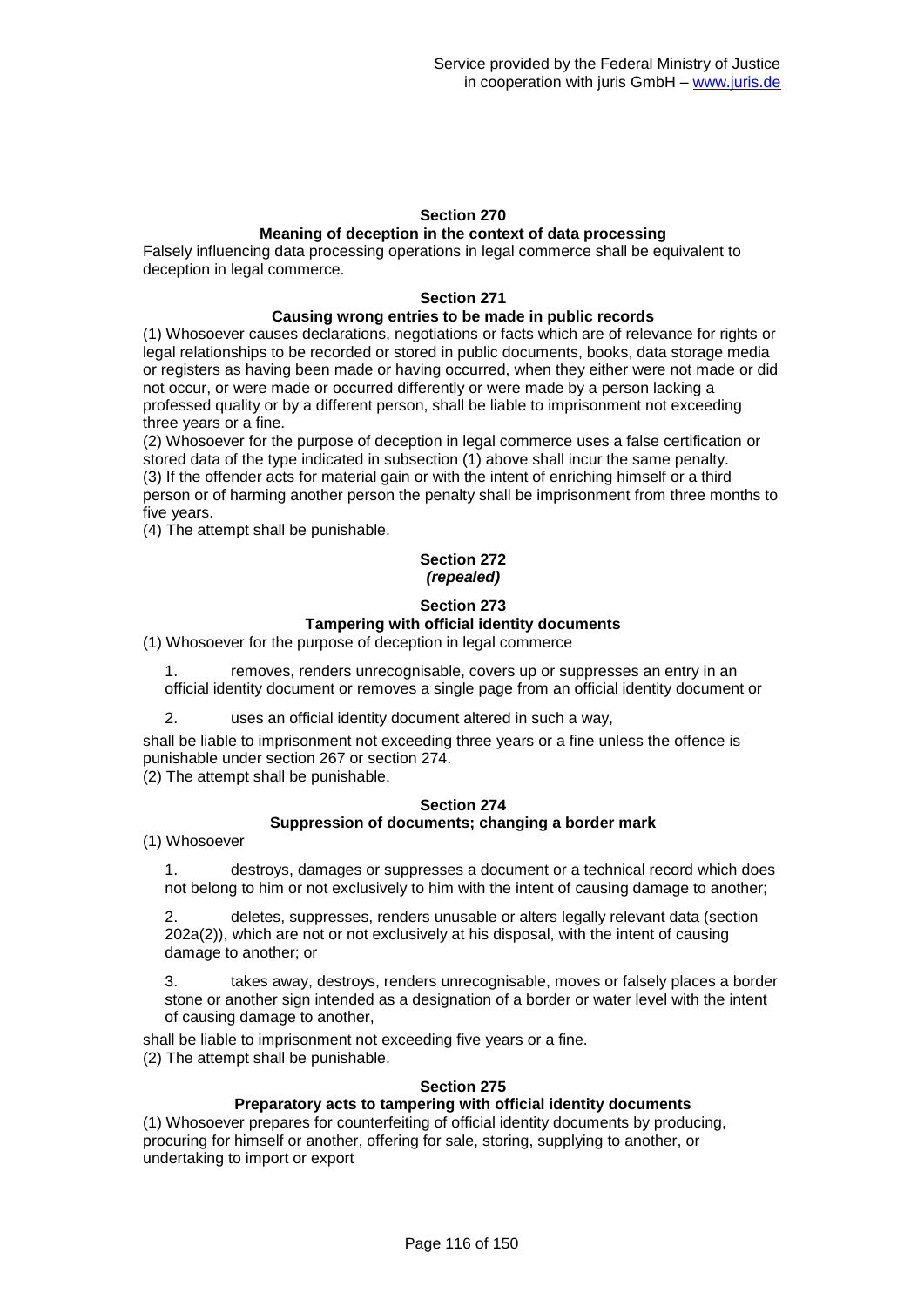1. plates, frames, type, blocks, negatives, stencils or similar equipment which by its nature is suited to the commission of the offence or

2. paper, which is identical to the type of paper or can be easily confused with paper which is used in the production of official identity documents and is especially protected against imitation or

3. blank forms for official identity documents,

shall be liable to imprisonment not exceeding two years or a fine.

(2) If the offender acts on a commercial basis or as a member of a gang whose purpose is the continued commission of offences under subsection (1) above the penalty shall be imprisonment from three months to five years.

(3) Section 149(2) and (3) shall apply mutatis mutandis.

### **Section 276**

# **Acquisition of false official identity documents**

(1) Whosoever

- 1. undertakes to import or export; or,
- 2. with the intent of using it to facilitate a deception in legal commerce, procures for himself or another, stores or supplies to another

a counterfeit or falsified official identity document or an official identity document which contains a false certification of the type indicated in section 271and section 348 shall be liable to imprisonment not exceeding two years or a fine.

(2) If the offender acts on a commercial basis or as a member of a gang, whose purpose is the continued commission of offences under subsection (1) above the penalty shall be imprisonment from three months to five years.

### **Section 276a**

### **Papers relating to rights of residence; vehicle papers**

Section 275 and section 276 shall also apply for residence status documents, in particular residence permits and documents certifying a temporary stay of deportation, as well as vehicle papers, in particular vehicle registration and vehicle ownership certificates.

#### **Section 277 Forgery of health certificates**

# Whosoever using the title of physician or of another registered medical practitioner without having the right to do so, or illegitimately using the name of such persons, issues a certificate relating to his own state of health or that of another, or falsifies a genuine certificate of that

type, and makes use of it in order to deceive public authorities or insurance companies shall be liable to imprisonment not exceeding one year or a fine.

### **Section 278**

# **Issuing incorrect health certificates**

Physicians and other registered medical practitioners who intentionally and knowingly issue an incorrect certificate relating to the state of health of a person for use with a public authority or insurance company shall be liable to imprisonment not exceeding two years or a fine.

### **Section 279**

### **Using incorrect health certificates**

Whosoever, in order to deceive a public authority or an insurance company about his own state of health or that of another, makes use of a certificate of the type indicated in section 277 and section 278, shall be liable to imprisonment not exceeding one year or a fine.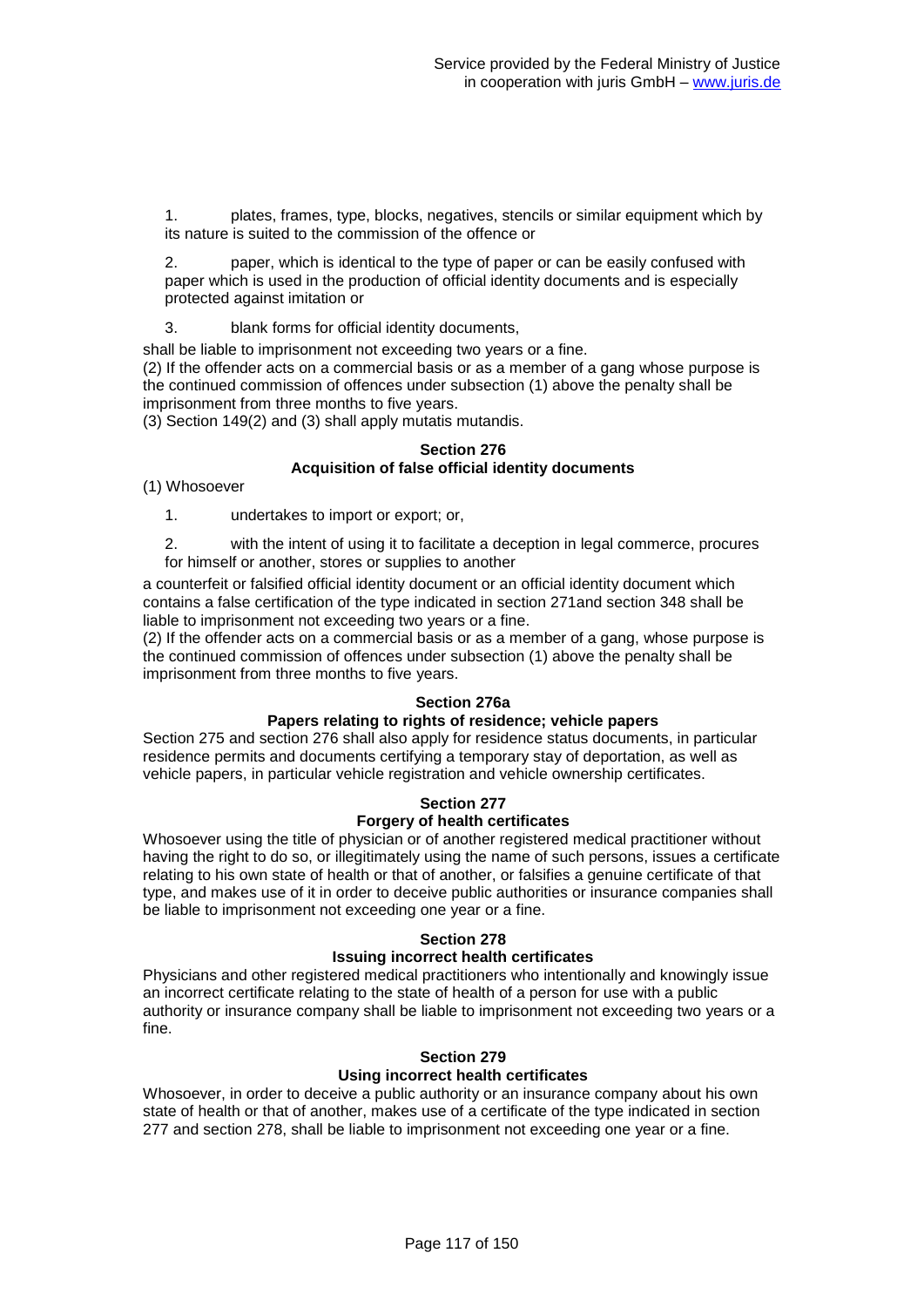#### **Section 280** *(repealed)*

#### **Section 281 Misuse of identity documents**

(1) Whosoever for the purpose of deception in legal commerce uses an identity document which was issued to another, or whosoever for the purpose of deception in legal commerce supplies to another an identity document that was not issued to that person, shall be liable to imprisonment not exceeding one year or a fine. The attempt shall be punishable. (2) Certificates and other documents which are used as identity documents in commerce shall be equivalent to identity documents.

### **Section 282**

### **Confiscatory expropriation order, extended confiscation and deprivation orders**

(1) In cases under sections 267 to 269, section 275 and section 276, section 43a and section 73d shall apply if the offender acts as a member of a gang whose purpose is the continued commission of such offences. Section 73d shall also apply if the offender acts on a commercial basis.

(2) Objects, to which an offence under section 267, section 268, section 271(2) and (3), section 273 or section 276, the latter also in conjunction with section 276a, or under section 269, relates may be subject to a deprivation order. In cases under section 275, also in conjunction with section 276a, the means of falsification indicated therein shall be subject to a deprivation order.

### **CHAPTER TWENTY-FOUR OFFENCES IN THE STATE OF INSOLVENCY**

#### **Section 283 Bankruptcy**

(1) Whosoever due to his liabilities exceeding his assets or current or impending inability to pay his debts

1. disposes of or hides, or, in a manner contrary to regular business standards, destroys, damages or renders unusable parts of his assets, which in the case of institution of insolvency proceedings would belong to the available assets;

2. in a manner contrary to regular business standards enters into losing or speculative ventures or futures trading in goods or securities or consumes excessive sums or becomes indebted through uneconomical expenditures, gambling or wagering;

3. procures goods or securities on credit and sells or otherwise distributes them or things produced from these goods substantially under their value in a manner contrary to regular business standards;

4. pretends the existence of another's rights or recognises fictitious rights;

5. fails to keep books of account which he is statutorily obliged to keep, or keeps or modifies them in such a manner that a survey of his net assets is made more difficult;

6. disposes of, hides, destroys or damages books of account or other documentation, which a merchant is obliged by commercial law to keep, before expiry of the archiving periods which exist for those obliged to keep books, and thereby makes a survey of his net assets more difficult;

7. contrary to commercial law

(a) draws up balance sheets in such a manner that a survey of his net assets is made more difficult; or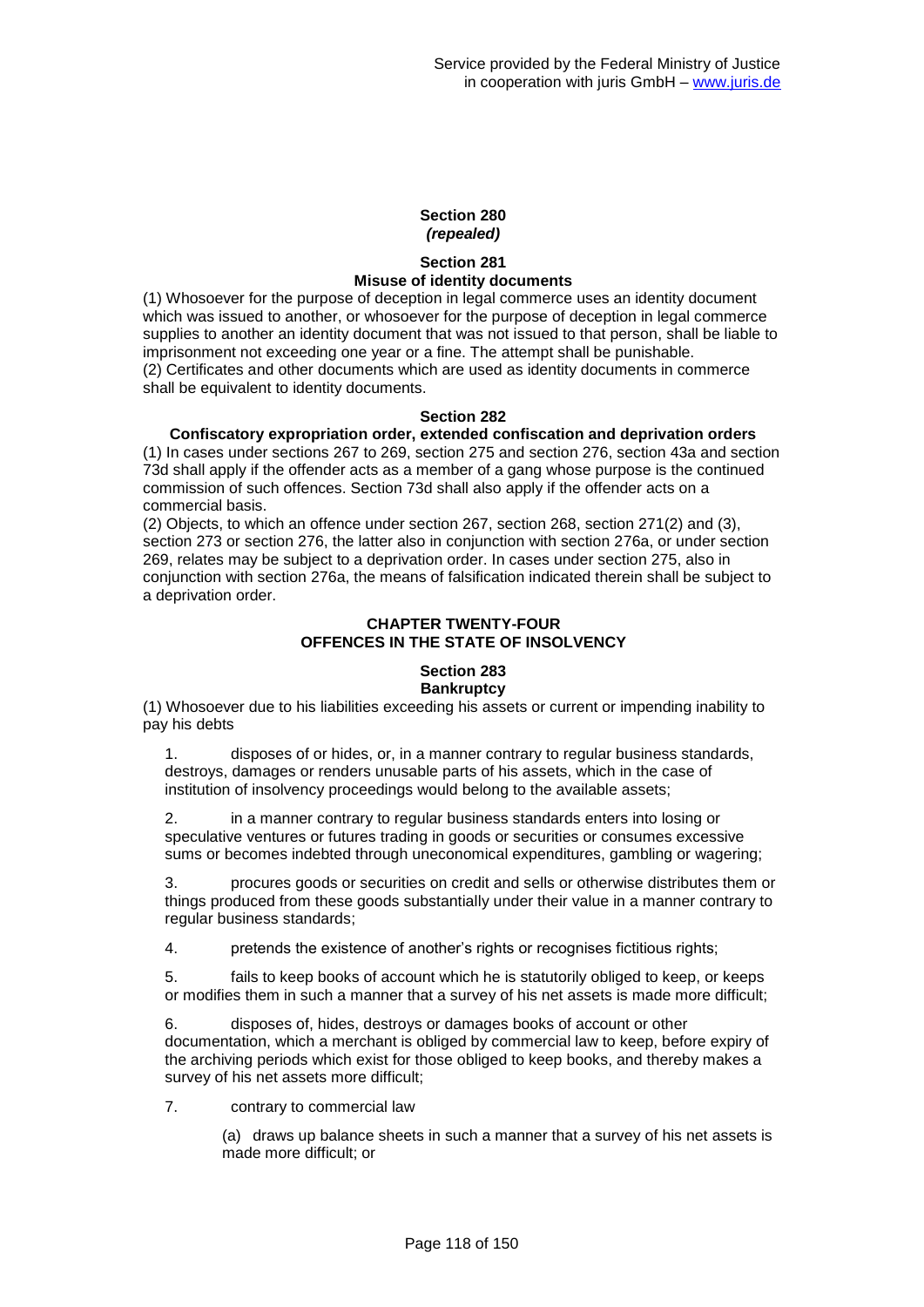(b) fails to draw up a balance sheet of his assets or the inventory in the prescribed time; or

8. in another manner which grossly violates regular business standards diminishes his net assets or hides or conceals the actual circumstances of his business,

shall be liable to imprisonment not exceeding five years or a fine.

(2) Whosoever causes his liabilities to exceed his assets or the inability to pay by one of the acts indicated in subsection (1) above shall incur the same penalty.

(3) The attempt shall be punishable.

(4) Whosoever in cases

1. under subsection (1) above negligently fails to be aware of the excess of liabilities or the impending or current inability to pay or

2. under subsection (2) above causes the excess of liabilities or inability to pay by gross negligence

shall be liable to imprisonment not exceeding two years or a fine.

(5) Whosoever in cases

1. under subsection (2) Nos 2, 5 or 7 above acts negligently and at least negligently fails to be aware of the excess of liabilities or the impending or current inability to pay; or

2. under subsection (2) in conjunction with subsection (1) Nos 2, 5 or 7 above acts negligently and at least by gross negligence causes the excess of liabilities or inability to pay,

shall be liable to imprisonment not exceeding two years or a fine.

(6) The offence shall only entail liability if the offender has suspended payments or if insolvency proceedings have been instituted in relation to his assets or the application to institute proceedings has been rejected due to lack of available assets.

#### **Section 283a Aggravated bankruptcy**

In especially serious cases under section 283(1) to (3) the offender shall be liable to

imprisonment from six months to ten years. An especially serious case typically occurs if the offender

1. acts out of profit-seeking; or

2. knowingly places many persons in danger of losing their assets that were entrusted to him, or in financial hardship.

#### **Section 283b Violation of book-keeping duties**

(1) Whosoever

1. fails to keep books of account which he is statutorily obliged to keep, or keeps or modifies them in such a manner that a survey of his net assets is made more difficult;

2. disposes of, hides, destroys or damages books of account or other documentation, which a merchant is obliged by commercial law to keep, before expiry of the archiving periods which exist for those obliged to keep books, and thereby makes a survey of his net assets more difficult;

3. contrary to commercial law

(a) draws up balance sheets in such a manner that a survey of his net assets is made more difficult; or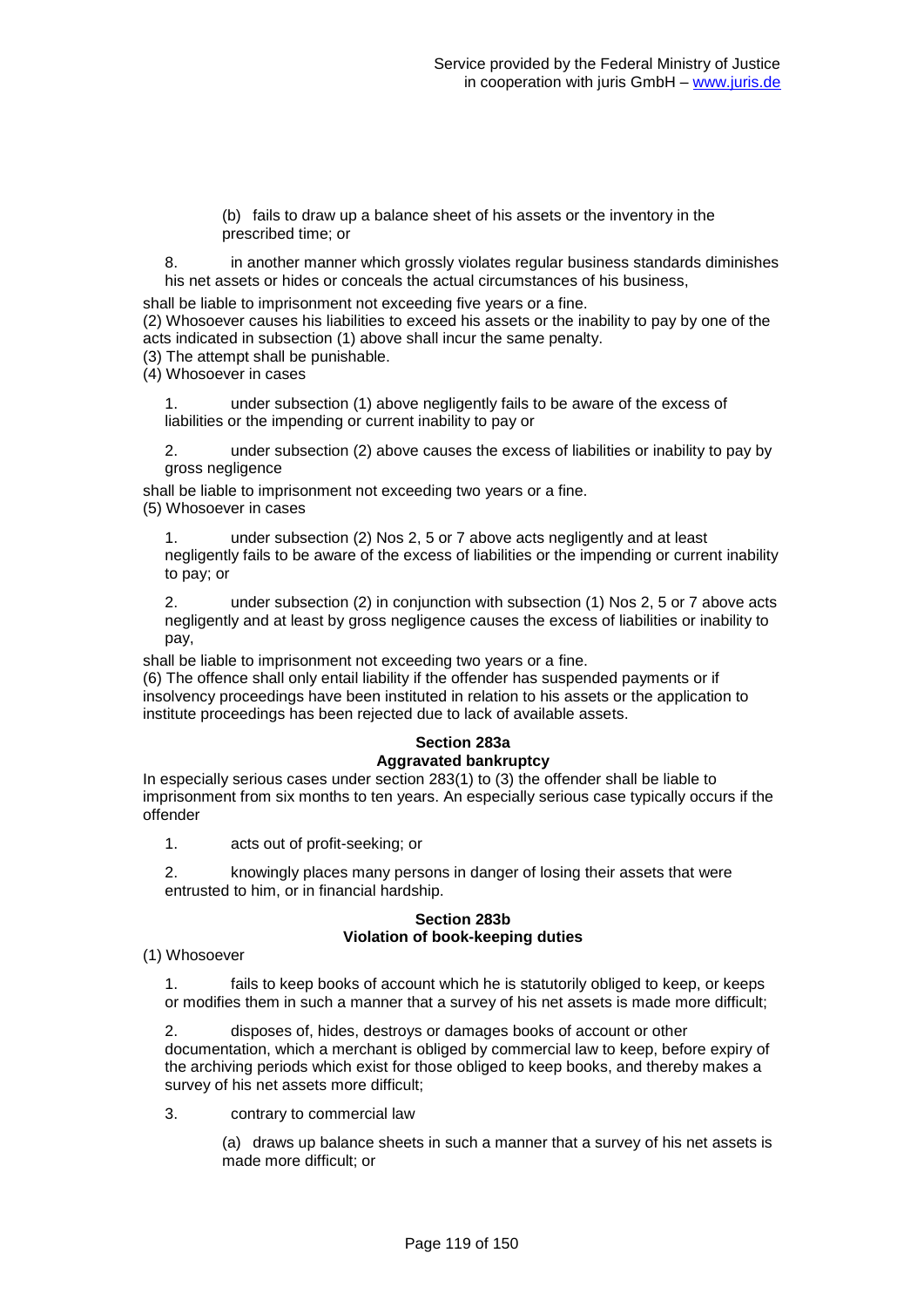(b) fails to draw up a balance sheet of his assets or the inventory in the prescribed time

shall be liable to imprisonment not exceeding two years or a fine. (2) Whosoever acts negligently in cases under subsection (1) Nos 1 or 3 above shall be liable to imprisonment not exceeding one year or a fine. (3) Section 283(6) shall apply mutatis mutandis.

### **Section 283c**

### **Extending unlawful benefits to creditors**

(1) Whosoever with knowledge of his own inability to pay grants a creditor a security or satisfaction to which he is not entitled at all or not in such a manner or at the time, and thereby intentionally or knowingly accords him preferential treatment over the other creditors shall be liable to imprisonment not exceeding two years or a fine.

(2) The attempt shall be punishable.

(3) Section 283(6) shall apply mutatis mutandis.

### **Section 283d Extending unlawful benefits to debtors**

(1) Whosoever

1. with knowledge of another's impending inability to pay; or

2. after the suspension of payments, in an insolvency proceeding or in a proceeding about the institution of insolvency proceedings of another, with his consent or on his behalf disposes of or hides, or, in a manner contrary to regular business standards, destroys, damages or renders unusable parts of the other's assets, which in the case of institution of insolvency proceedings would belong to the available assets,

shall be liable to imprisonment not exceeding five years or a fine.

(2) The attempt shall be punishable.

(3) In especially serious cases the penalty shall be imprisonment from six months to ten years. An especially serious case typically occurs if the offender

1. acts out of profit-seeking; or

2. knowingly places many persons in danger of losing their assets that were entrusted to him, or in financial hardship.

(4) The offence shall only entail liability if the other person has suspended payments or if insolvency proceedings have been instituted in relation to his assets or the application to institute proceedings has been rejected due to lack of available assets.

### **CHAPTER TWENTY-FIVE CRIMINAL SELF-SEEKING**

### **Section 284 Organising unlawful gaming**

(1) Whosoever without the permission of a public authority publicly organises or operates a game of chance or makes equipment for it available shall be liable to imprisonment not exceeding two years or a fine.

(2) Games of chance in clubs or private societies in which games of chance are regularly organised shall be deemed to be publicly organised.

(3) Whosoever in cases under subsection (1) above acts

1. on a commercial basis; or

2. as a member of a gang whose purpose is the continued commission of such offences,

shall be liable to imprisonment from three months to five years.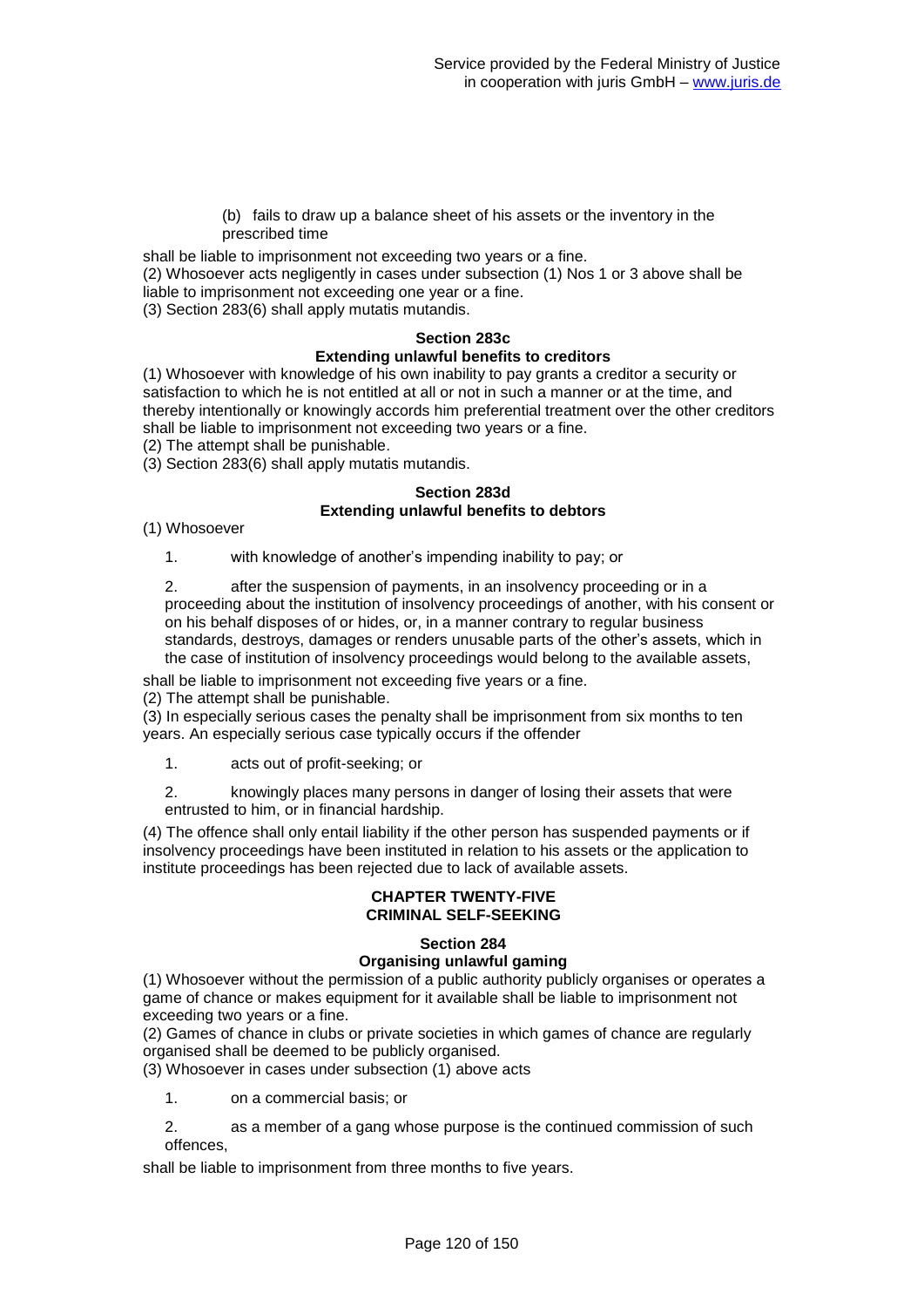(4) Whosoever advertises a public game of chance (subsections (1) and (2) above), shall be liable to imprisonment not exceeding one year or a fine.

### **Section 285**

### **Participation in unlawful gaming**

Whosoever participates in a public game of chance (section 284) shall be liable to imprisonment not exceeding six months or a fine not exceeding one hundred and eighty daily units.

#### **Section 286**

### **Confiscatory expropriation order, extended confiscation and deprivation orders**

(1) In cases under section 284(3) No 2, section 43a and section 73d shall apply. Section 73d shall also apply in cases under section 284(3) No 1.

(2) In cases under section 284 and section 285 the gambling equipment and the money found on the gaming table or in the bank shall be subject to a deprivation order if they belong to the principal or secondary participant at the time of the decision. Otherwise the objects may be subject to a deprivation order; section 74a shall apply.

### **Section 287**

### **Organising an unlawful lottery etc**

(1) Whosoever without permission of a public authority organises public lotteries or raf es of chattels or immovable property, in particular by offering to conclude gambling contracts for a public lottery or raf e, or accepts offers directed toward the conclusion of such gambling contracts shall be liable to imprisonment not exceeding two years or a fine.

(2) Whosoever advertises public lotteries or raf es (subsection (1) above) shall be liable to imprisonment not exceeding one year or a fine.

### **Section 288**

### **Avoiding enforcement of judgments**

(1) Whosoever, at the time of an impending enforcement of a judgment and with the intent of obstructing satisfaction of the creditor sells or disposes of parts of his assets shall be liable to imprisonment not exceeding two years or a fine.

(2) The offence may only be prosecuted upon request.

#### **Section 289 Taking of pawns**

(1) Whosoever with unlawful intent takes away his own chattel or that of another for the benefit of its owner, from the usufructuary, pawnee or another person entitled to use or to retain the chattel shall be liable to imprisonment not exceeding three years or a fine.

(2) The attempt shall be punishable.

(3) The offence may only be prosecuted upon request.

# **Section 290**

# **Unlawful use of pawns**

Public pawnbrokers who make unauthorised use of the chattels which they have taken as a pawn shall be liable to imprisonment not exceeding one year or a fine.

#### **Section 291 Usury**

(1) Whosoever exploits the predicament, lack of experience, lack of judgment or substantial weakness of will of another by allowing material benefits to be promised or granted to himself or a third person

- 1. for the rent of living space or additional services connected therewith;
- 2. for the granting of credit;
- 3. for any other service; or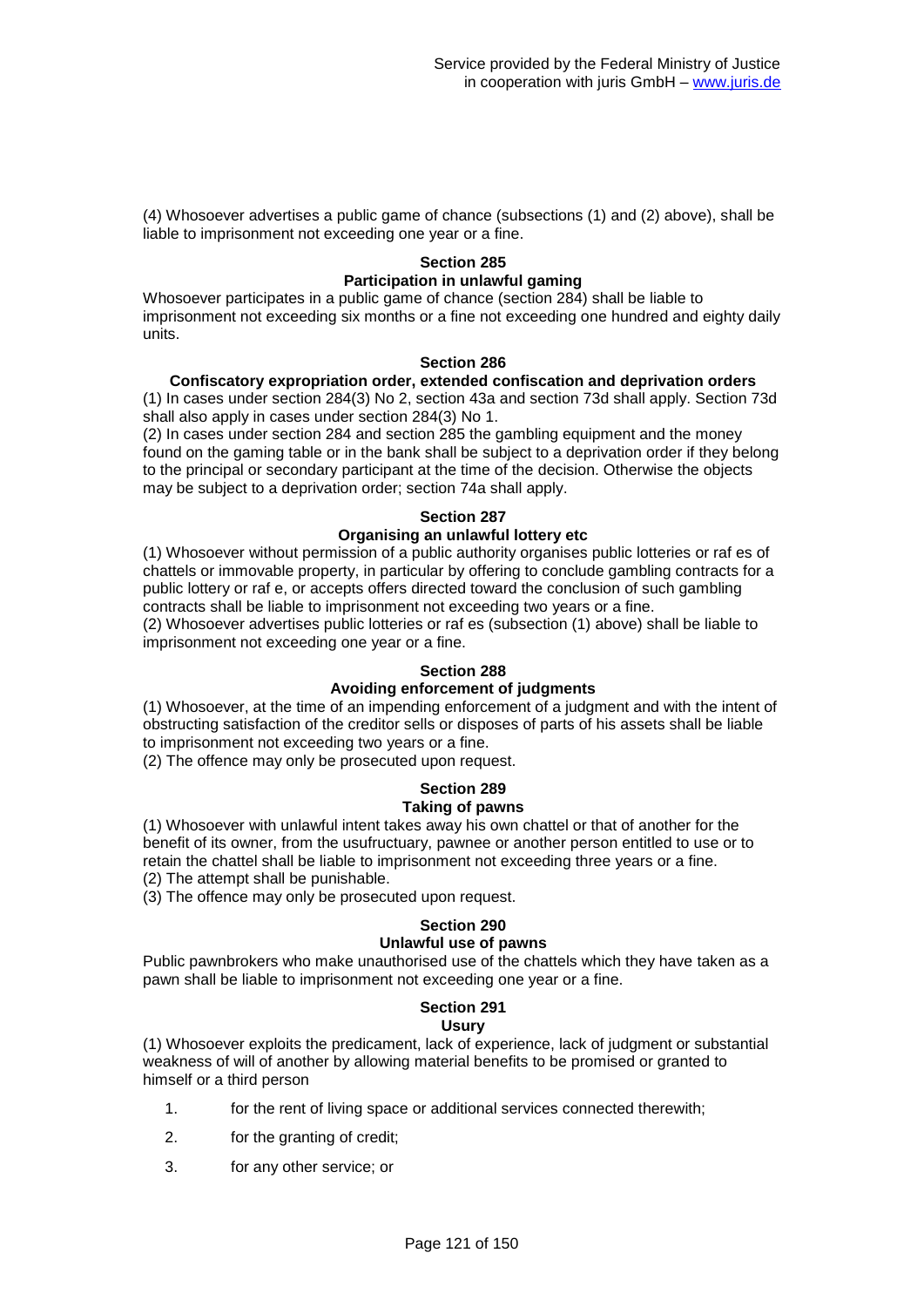4. for the procurement of one of the previously indicated services,

which are in striking disproportion to the value of the service or its procurement, shall be liable to imprisonment not exceeding three years or a fine. If more than one person contribute as providers of benefits, procurers or in other ways, and if the result is thereby a striking disproportion between the sum of the material benefits and the value of the services the 1st sentence above shall apply to each of the persons who exploits the predicament or other weakness of the other for himself or a third person in order to obtain excessive material benefits.

(2) In especially serious cases the penalty shall be imprisonment from six months to ten years. An especially serious case typically occurs if the offender

- 1. by the offence places the other in financial hardship;
- 2. commits the offence on a commercial basis;
- 3. accepts promissory notes representing usurious material benefits.

#### **Section 292 Poaching**

(1) Whosoever in violation of another's hunting rights or rights granted by a hunting licence

1. hunts, catches, kills or appropriates game for himself or a third person; or

2. appropriates for himself or a third person, damages or destroys an object which is subject to the hunting laws,

shall be liable to imprisonment not exceeding three years or a fine. (2) In especially serious cases the penalty shall be imprisonment from three months to five years. An especially serious case typically occurs if the act is committed

1. on a commercial basis or regularly;

2. during night-time, in close season, by the use of snares or in any manner that is not good hunting practice; or

3. jointly by several persons armed with firearms.

(3) Subsections (1) and (2) above shall not apply to persons entitled to hunt in a certain hunting district insofar as the hunting rights on land in that district which has been declared as enclosed under section 6a of the Federal Hunting Act are concerned.

#### **Section 293 Taking or destroying fish**

Whosoever, in violation of another's fishing rights or rights granted by a fishing licence

1. fishes; or

2. appropriates for himself or a third person, damages or destroys an object which is subject to the fishing laws,

shall be liable to imprisonment not exceeding two years or a fine.

# **Section 294**

# **Request to prosecute**

In cases under section 292(1) and section 293 the offence may only be prosecuted upon request of the victim if it was committed by a relative or at a place where the offender was permitted to engage in hunting or fishing to a limited extent.

### **Section 295 Deprivation order**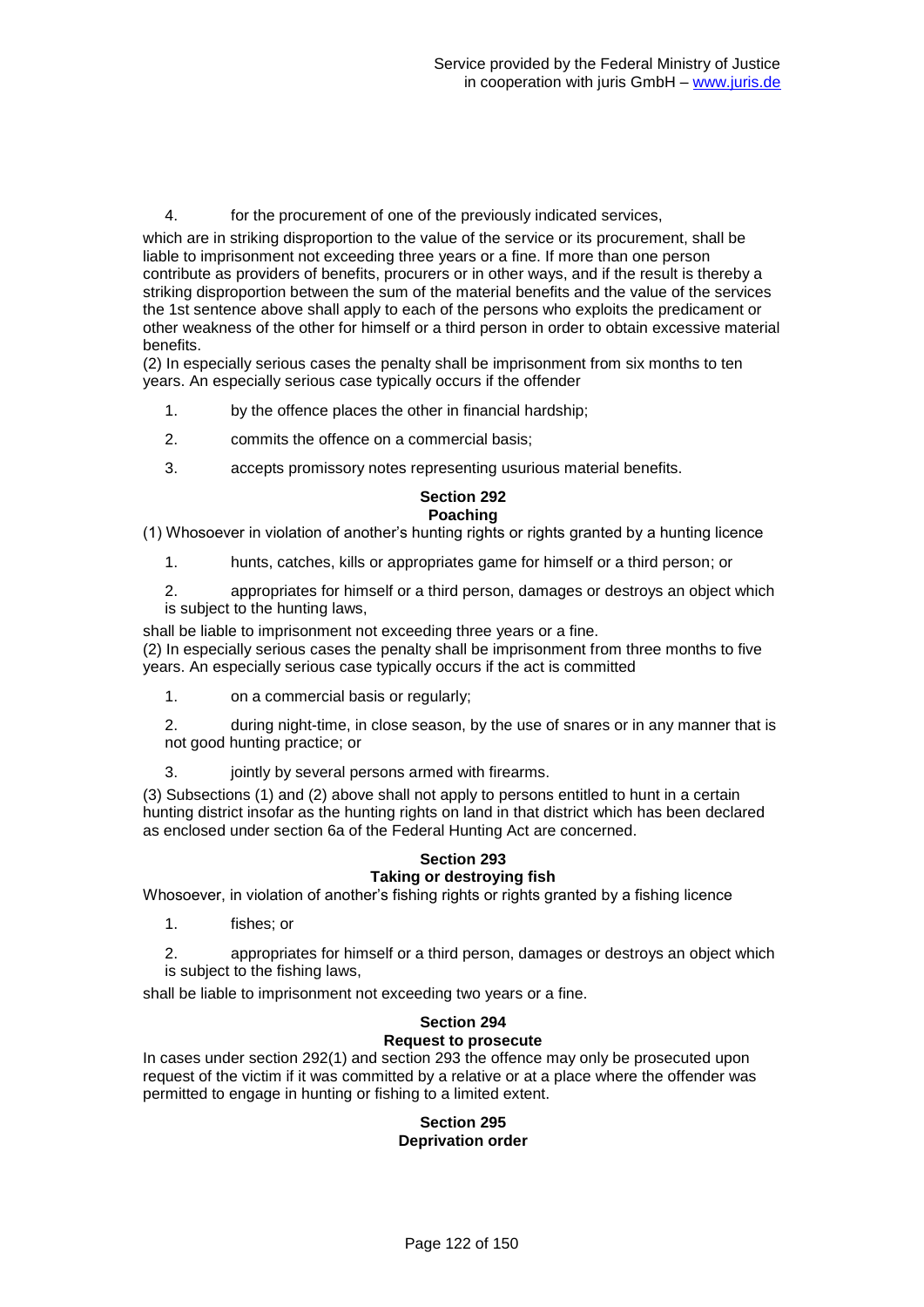Hunting and fishing equipment, dogs and other animals that the principal or secondary participant had with them or used during the commission of the offence may be subject to a deprivation order. Section 74a shall apply.

#### **Section 296** *(repealed)*

### **Section 297**

### **Causing a danger of being impounded to ships, motor-vehicles and aircraft by taking prohibited goods on board etc**

(1) Whosoever without the knowledge of the owner or the captain of the ship, or as captain without the knowledge of the owner, brings or takes property on board a German ship, the transport of which causes

1. the danger of seizure or deprivation of the ship or its cargo; or

2. the danger of criminal liability for the owner or the captain of the ship,

shall be liable to imprisonment not exceeding two years or a fine.

(2) Whosoever as owner of a ship, without the knowledge of the ship's captain, brings or takes property on board a German ship, the transport of which causes the danger of criminal liability for the captain, shall incur the same penalty.

(3) Subsection (1) No 1 above shall also apply to foreign ships which have taken on their cargo in whole or in part in Germany.

(4) Subsections (1) to (3) above shall apply mutatis mutandis if goods are brought or taken on board motor-vehicles or aircraft. The registered user and the driver or pilot of the motorvehicle or the aircraft shall be equivalent to the owner and the captain of a ship.

### **CHAPTER TWENTY-SIX RESTRICTIVE PRACTICES OFFENCES**

### **Section 298**

### **Restricting competition through agreements in the context of public bids**

(1) Whosoever upon an invitation to tender in relation to goods or commercial services makes an offer based on an unlawful agreement whose purpose is to cause the organiser to accept a particular offer shall be liable to imprisonment not exceeding five years or a fine. (2) The private award of a contract after previous participation in a competition shall be equivalent to an invitation to tender within the meaning of subsection (1) above. (3) Whosoever voluntarily prevents the organiser from accepting the offer or from providing his service shall not be liable under subsection (1), also in conjunction with subsection (2) above. If the offer is not accepted or the service of the organiser not provided regardless of the contribution of the offender he shall be exempt from liability if he voluntarily and earnestly makes efforts to prevent the acceptance of the offer or the provision of the service.

### **Section 299**

### **Taking and giving bribes in commercial practice**

(1) Whosoever as an employee or agent of a business, demands, allows himself to be promised or accepts a benefit for himself or another in a business transaction as consideration for according an unfair preference to another in the competitive purchase of goods or commercial services shall be liable to imprisonment not exceeding three years or a fine.

(2) Whosoever for competitive purposes offers, promises or grants an employee or agent of a business a benefit for himself or for a third person in a business transaction as

consideration for such employee's or agent's according him or another an unfair preference in the purchase of goods or commercial services shall incur the same penalty.

(3) Subsections (1) and (2) above shall also apply to acts in competition abroad.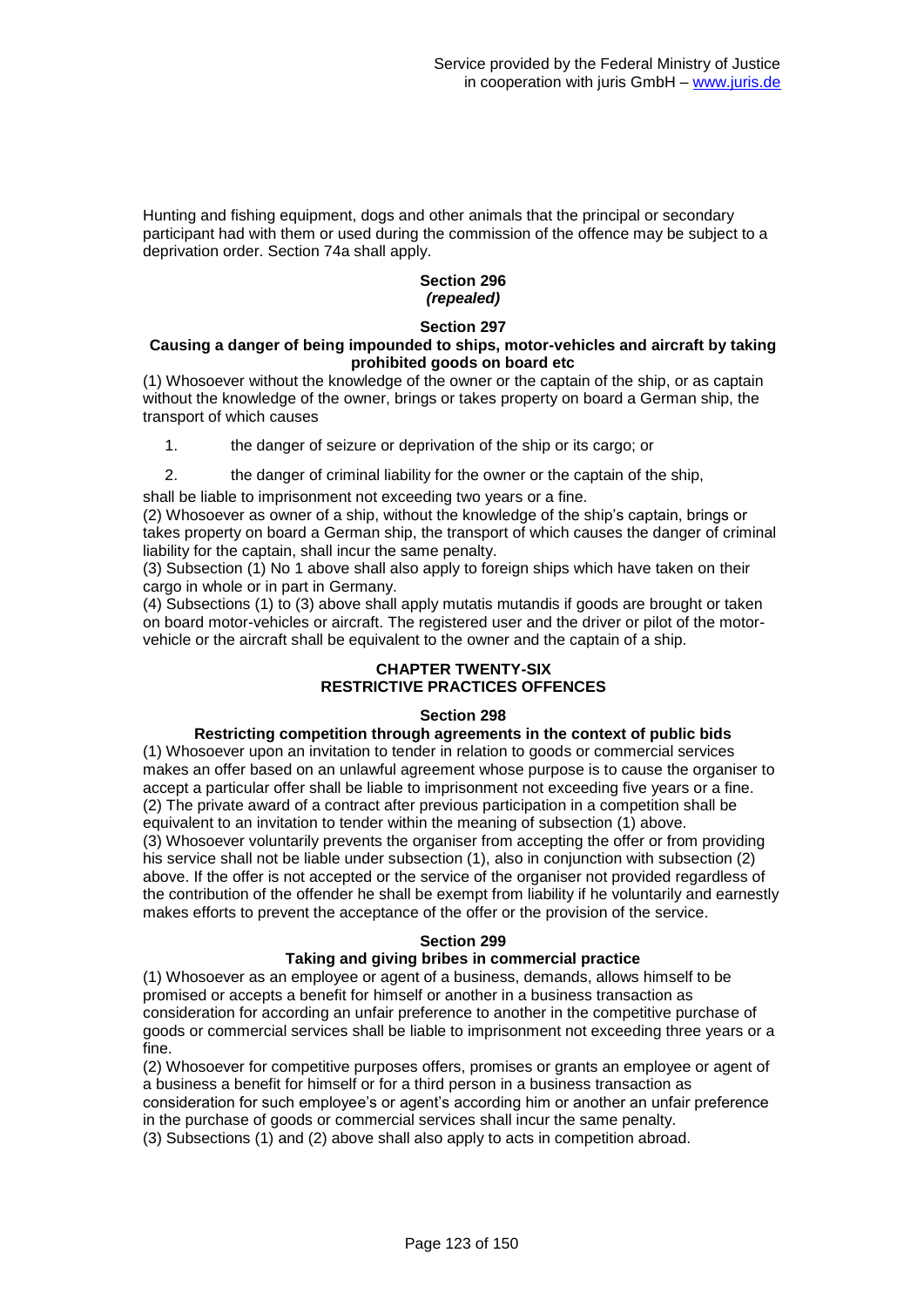### **Section 300**

### **Aggravated cases of taking and giving bribes in commercial practice**

In especially serious cases an offender under section 299 shall be liable to imprisonment from three months to five years. An especially serious case typically occurs if

1. the offence relates to a major benefit or

2. the offender acts on a commercial basis or as a member of a gang whose purpose is the continued commission of such offences.

### **Section 301 Request to prosecute**

(1) The offence of taking and giving bribes in commercial practice under section 299 may only be prosecuted upon request unless the prosecuting authority considers propio motu that prosecution is required because of special public interest.

(2) The right to file the request under subsection (1) above belongs, in addition to the victim, to all of the business persons, associations and chambers indicated in section 8(3) Nos 1, 2, and 4 of the Restrictive Practices Act.

### **Section 302**

### **Confiscatory expropriation order and extended confiscation**

(1) In cases under section 299(1), section 73d shall apply if the offender acts on a commercial basis or as a member of a gang whose purpose is the continued commission of such offences.

(2) In cases under section 299(2), section 43a and section 73d shall apply, if the offender acts as a member of a gang whose purpose is the continued commission of such offences. Section 73d shall also apply if the offender acts on a commercial basis.

#### **CHAPTER TWENTY-SEVEN CRIMINAL DAMAGE**

# **Section 303**

### **Criminal damage**

(1) Whosoever unlawfully damages or destroys an object belonging to another shall be liable to imprisonment not exceeding two years or a fine.

(2) Whosoever unlawfully alters the appearance of an object belonging to another

substantially and permanently shall incur the same penalty.

(3) The attempt shall be punishable.

#### **Section 303a Data tampering**

(1) Whosoever unlawfully deletes, suppresses, renders unusable or alters data (section 202a

(2)) shall be liable to imprisonment not exceeding two years or a fine.

(2) The attempt shall be punishable.

### **Section 303b**

### **Computer sabotage**

(1) Whosoever interferes with data processing operations which are of substantial importance to another by

1. committing an offence under section303a(1); or

2. entering or transmitting data (section 202a(2)) with the intention of causing damage to another; or

3. destroying, damaging, rendering unusable, removing or altering a data processing system or a data carrier,

shall be liable to imprisonment not exceeding three years or a fine.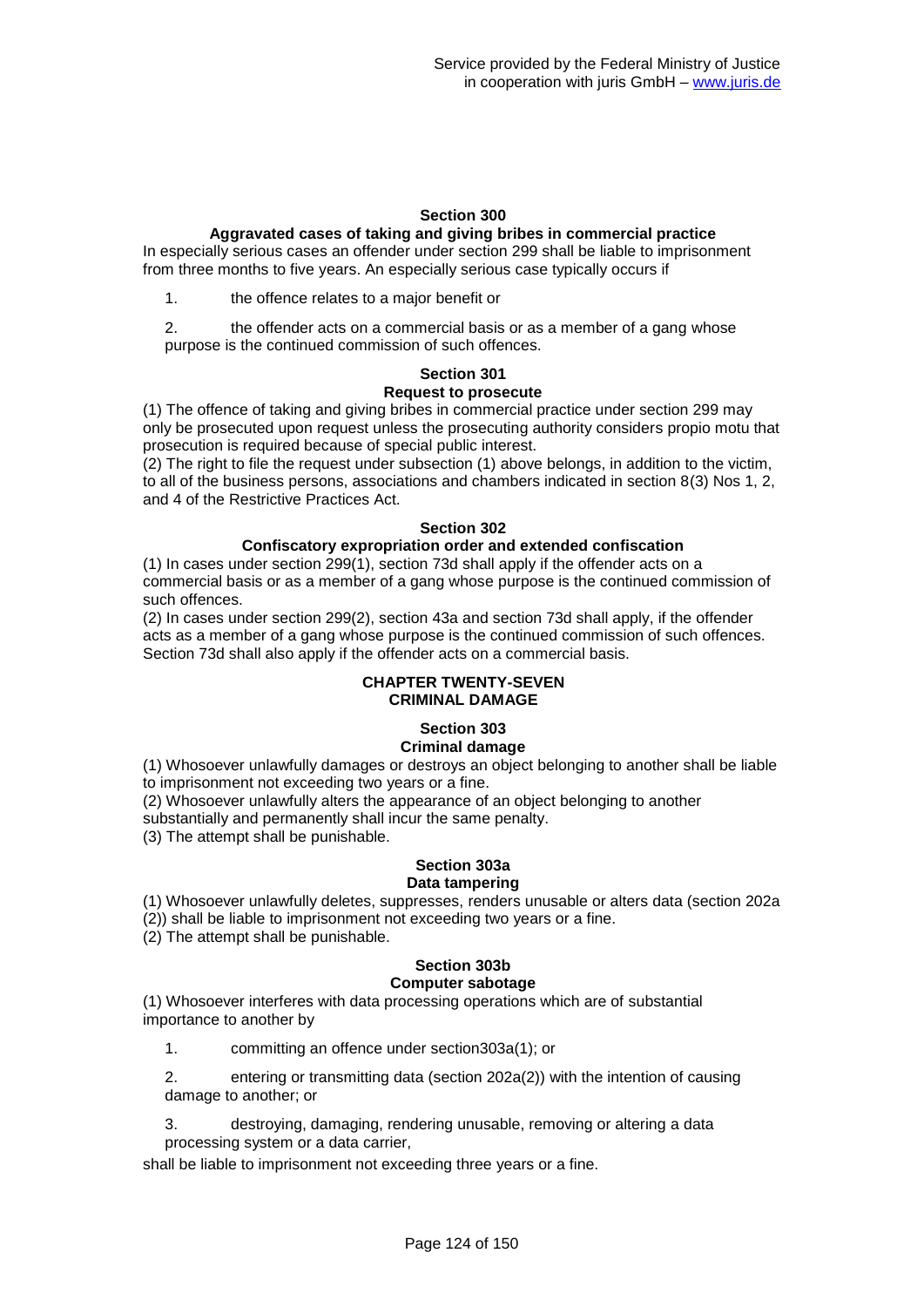(2) If the data processing operation is of substantial importance for another's business, enterprise or a public authority, the penalty shall be imprisonment not exceeding five years or a fine.

(3) The attempt shall be punishable.

(4) In especially serious cases under subsection (2) above the penalty shall be imprisonment from six months to ten years. An especially serious case typically occurs if the offender

1. causes major financial loss,

2. acts on a commercial basis or as a member of a gang whose purpose is the continued commission of computer sabotage, or

3. through the offence jeopardises the population's supply with vital goods or services or the national security of the Federal Republic of Germany.

(5) Section 202c shall apply mutatis mutandis to acts preparatory to an offence under subsection (1) above.

### **Section 303c Request to prosecute**

In cases under sections 303 to 303b the offence may only be prosecuted upon request, unless the prosecuting authority considers propio motu that prosecution is required because of special public interest.

#### **Section 304 Damage to objects of public interest**

(1) Whosoever unlawfully damages or destroys objects of veneration of a religious association existing within Germany or property dedicated to religious worship, or tombstones, public monuments, natural monuments, objects of art, science or craft which are kept in public collections or publicly exhibited, or objects which serve a public need or add to the ambience of public paths, squares or parks, shall be liable to imprisonment not exceeding three years or a fine.

(2) Whosoever unlawfully alters the appearance of an object listed under subsection (1) above substantially and permanently shall incur the same penalty

(3) The attempt shall be punishable.

### **Section 305**

### **Destruction of buildings etc**

(1) Whosoever unlawfully destroys, in whole or in part, a building, ship, bridge, dam, a constructed road, a railroad or another edifice belonging to another shall be liable to imprisonment not exceeding five years or a fine. (2) The attempt shall be punishable.

### **Section 305a Destruction of important equipment etc**

(1) Whosoever unlawfully destroys, in whole or in part:

1. technical equipment belonging to another and of significant value, which is of substantial importance for the construction of a facility or an enterprise within the meaning of section 316b(1) Nos 1 or 2 or which serves the operation or the waste disposal of such facility or enterprise; or

2. technical equipment of significant value and essential for operations of the police, the Armed Forces, the fire brigade, the emergency services or a rescue service, or3. a motor-vehicle of the police, Armed Forces, the fire brigade, the emergency services or a rescue service,

shall be liable to imprisonment not exceeding five years or a fine.

(2) The attempt shall be punishable.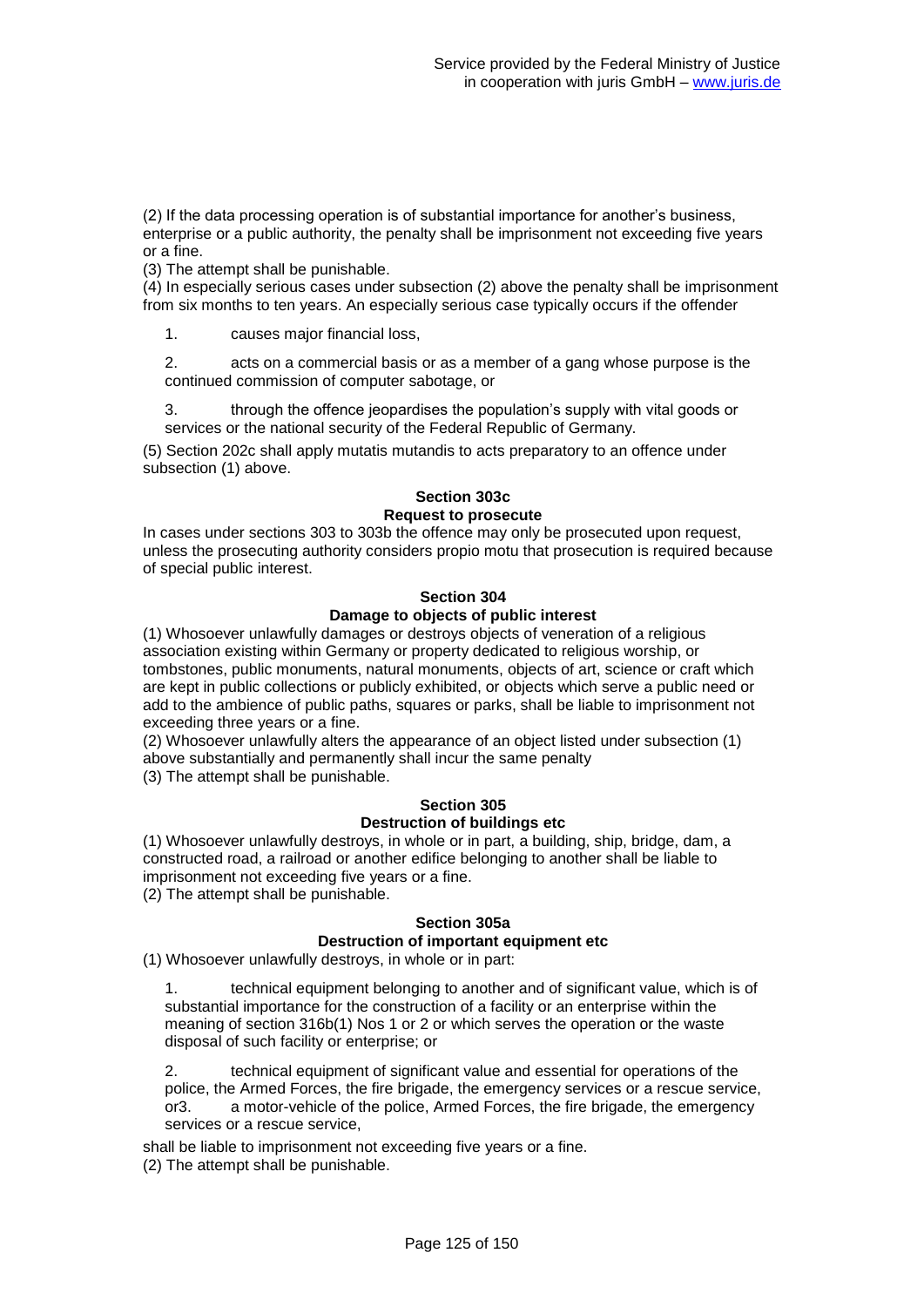### **CHAPTER TWENTY-EIGHT OFFENCES CAUSING A COMMON DANGER**

#### **Section 306 Arson**

(1) Whosoever sets fire to or by setting fire to them destroys in whole or in part

- 1. buildings or huts;
- 2. plants or technical facilities, in particular machines;
- 3. warehouses or stored goods;
- 4. motor-vehicles, rail vehicles, aircraft or watercraft;
- 5. forests, heaths or moors;
- 6. agricultural, nutrition or forestry facilities or products

belonging to another shall be liable to imprisonment from one to ten years. (2) In less serious cases the penalty shall be imprisonment from six months to five years.

### **Section 306a**

### **Aggravated arson**

(1) Whosoever sets fire to or by setting fire to them destroys, in whole or in part

- 1. a building, ship, hut or other premises which serves as a dwelling for people;
- 2. a church or another building serving the practice of religion;

3. premises which from time to time serve as a residence for people at a time during which people usually reside there,

shall be liable to imprisonment of not less than one year.

(2) Whosoever sets fire to an object listed in section 306(1) Nos 1 to 6 or destroys it in whole or in part by setting fire to it and thereby places another person in danger of injury shall incur the same penalty.

(3) In less serious cases under subsections (1) and (2) above the penalty shall be imprisonment from six months to five years.

#### **Section 306b Additionally aggravated arson**

(1) Whosoever through an offence of arson under section 306 or section 306a causes serious injury to another person or injury to a large number of people shall be liable to imprisonment of not less than two years.

(2) The penalty shall be imprisonment of not less than five years if the offender in cases under section 306a

1. through the offence places another person in danger of death;

2. acts with the intent of facilitating or covering up another offence; or

3. prevents the fire from being extinguished or makes extinguishing the fire more difficult.

### **Section 306c**

### **Arson causing death**

If the offender through an offence of arson under sections 306 to 306b at least by gross negligence causes the death of another person the penalty shall be imprisonment for life or not less than ten years.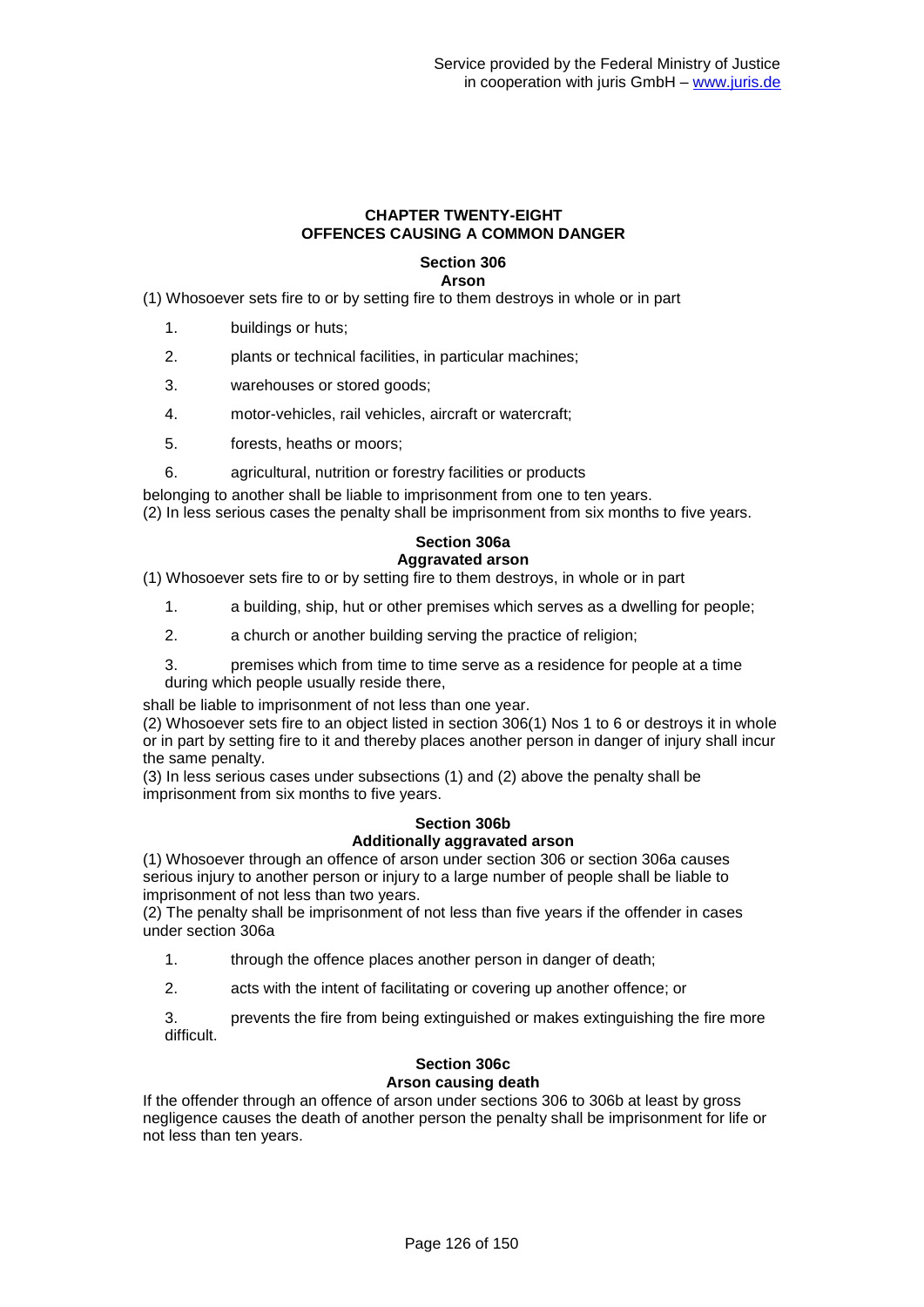#### **Section 306d Arson by negligence**

(1) Whosoever acts negligently in cases under section 306(1) or section 306a(1) or negligently causes the danger in cases under section 306a(2) shall be liable to imprisonment not exceeding five years.

(2) Whosoever acts negligently in cases under section 306a(2) and negligently causes the danger shall be liable to imprisonment not exceeding three years or a fine.

### **Section 306e Preventing completion of the offence**

(1) The court in its discretion may mitigate the sentence (section 49(2)) in cases under section 306, section 306a and section 306b or order a discharge pursuant to those provisions if the offender voluntarily extinguishes the fire before substantial damage occurs. (2) Whosoever voluntarily extinguishes the fire before substantial damage occurs shall not be liable under section 306d.

(3) If the fire is extinguished regardless of the contribution of the offender before substantial damage occurs his voluntary and earnest efforts to extinguish it shall suffice.

# **Section 306f**

### **Causing the danger of fire**

(1) Whosoever, by smoking, by an open fire or light, by throwing away burning or smouldering objects or otherwise causes the danger that

1. businesses or facilities that are easily in ammable;

2. agricultural or nutrition facilities and businesses in which their products are stored;

3. forests, heaths or moors; or

4. cultivated fields or easily in ammable agricultural produce stored in fields,

will catch fire shall be liable to imprisonment not exceeding three years or a fine. (2) Whosoever causes the danger that objects indicated in subsection (1) Nos 1 to 4 above will catch fire and thereby endangers the life or limb of another person or property of significant value belonging to another shall incur the same penalty.

(3) Whosoever acts negligently in cases under subsection (1) above or causes the danger negligently in cases under subsection (2) above shall be liable to imprisonment not exceeding one year or a fine.

### **Section 307**

### **Causing a nuclear explosion**

(1) Whosoever undertakes to cause an explosion by the release of nuclear energy and thereby endangers the life or limb of another person or property of significant value belonging to another shall be liable to imprisonment of not less than five years. (2) Whosoever causes an explosion by the release of nuclear energy and thereby negligently endangers the life or limb of another person or property of significant value belonging to

another shall be liable to imprisonment from one to ten years.

(3) If by the offence the offender at least by gross negligence causes the death of another person the penalty shall

1. in cases under subsection (1) above be imprisonment for life or not less than ten years;

2. in cases under subsection (2) above be imprisonment of not less than five years.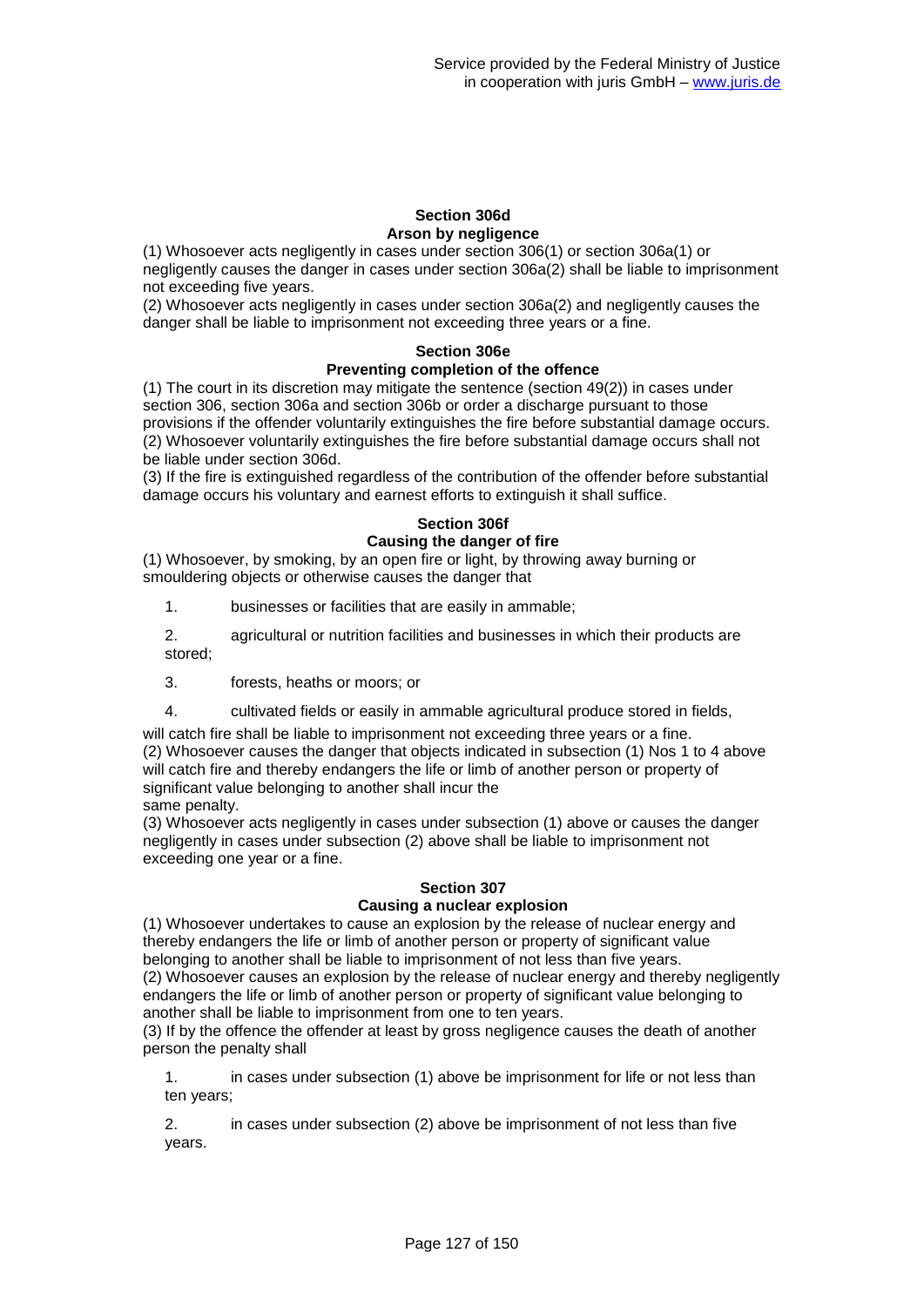(4) Whosoever acts negligently in cases under subsection (2) above and negligently causes the danger shall be liable to imprisonment not exceeding three years or a fine.

### **Section 308**

#### **Causing an explosion**

(1) Whosoever causes an explosion other than by the release of nuclear energy, in particular by the use of explosives, and thereby endangers the life or limb of another person or property of significant value belonging to another shall be liable to imprisonment of not less than one year.

(2) If by the offence the offender causes serious injury to another person or injury to a large number of people the penalty shall be imprisonment of not less than two years.

(3) If by the offence the offender at least by gross negligence causes the death of another person the penalty shall be imprisonment for life or not less than ten years.

(4) In less serious cases under subsection (1) above the penalty shall be imprisonment from six months to five years, in less serious cases under subsection (2) above imprisonment from one to ten years.

(5) Whosoever negligently causes the danger in cases under subsection (1) above shall be liable to imprisonment not exceeding five years or a fine.

(6) Whosoever acts negligently in cases under subsection (1) above and negligently causes the danger shall be liable to imprisonment not exceeding three years or a fine.

# **Section 309**

### **Misuse of ionising radiation**

(1) Whosoever, with the intent of damaging the health of another person undertakes to expose him to ionising radiation capable of damaging his health shall be liable to imprisonment from one to ten years.

(2) If the offender undertakes to expose a vast number of persons to such radiation the penalty shall be imprisonment of not less than five years.

(3) If by the offence the offender causes serious injury to another person in cases under subsection (1) above or injury to a large number of people the penalty shall be imprisonment of not less than two years.

(4) If by the offence the offender at least by gross negligence causes the death of another person the penalty shall be imprisonment for life or not less than ten years.

(5) In less serious cases under subsection (1) above the penalty shall be imprisonment from six months to five years, in less serious cases under subsection (3) above imprisonment from one to ten years.

(6) Whosoever with the intent

1. of impairing the usefulness of property of significant value belonging to another,

2. of permanently altering the qualities of a body of water, the air or the soil in a negative manner, or

3. of damaging animals or plants of a significant value belonging to another, exposes the property, the body of water, the air, the soil, the animals or the plants to ionising radiation capable of causing such impairments, alterations or damage, shall be liable to imprisonment not exceeding five years or a fine. The attempt shall be punishable.

### **Section 310**

# **Acts preparatory to causing an explosion or radiation offence**

(1) Whosoever, in preparation of

- 1. a particular offence within the meaning of section 307(1) or section 309(2); or
- 2. an offence under section 308(1) which is to be committed by using explosives,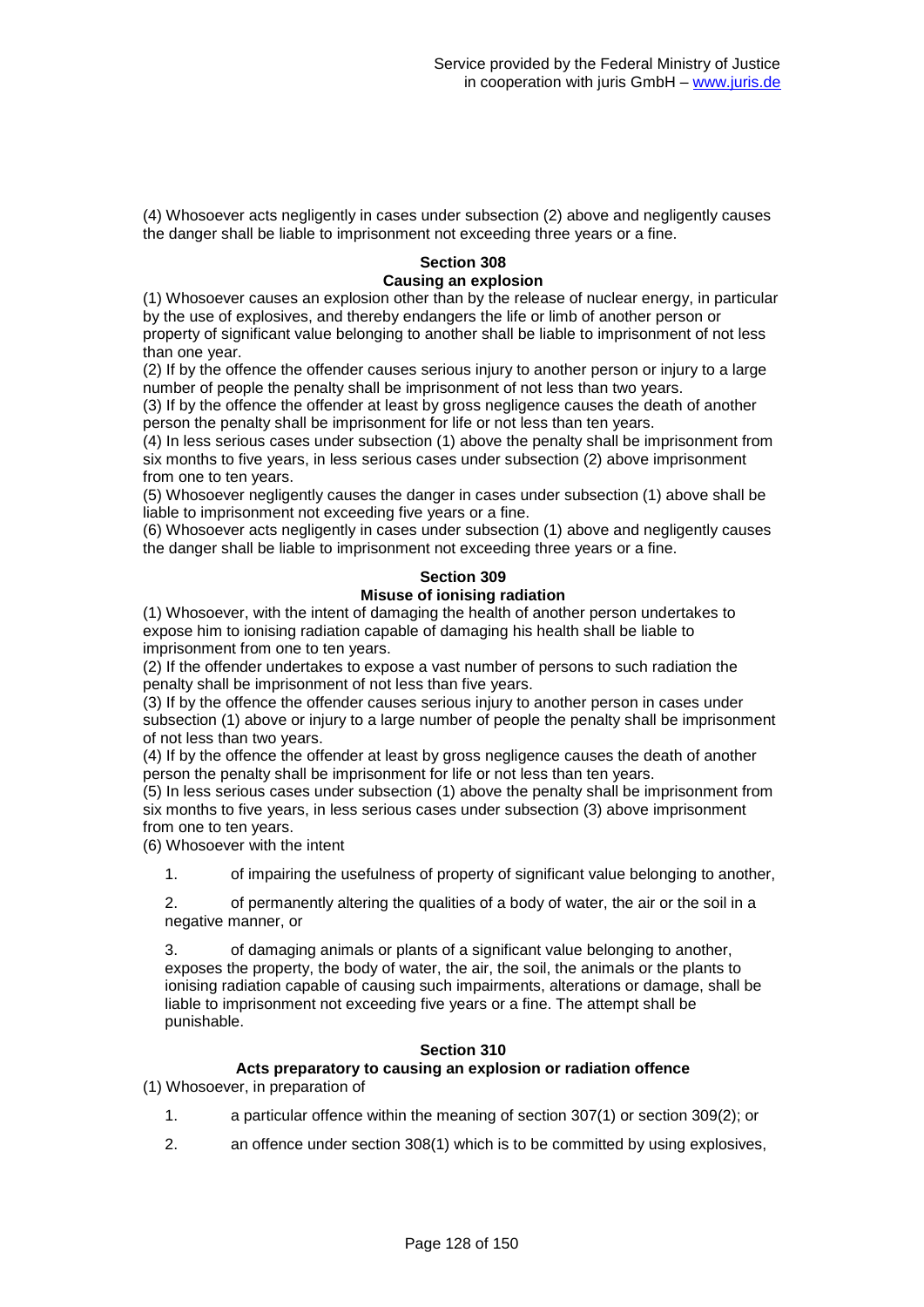- 3. an offence under section 309(1) or
- 4. an offence under section 309(6)

produces, procures for himself or another, stores or supplies to another nuclear fuel, other radioactive materials, explosives or any equipment required for the commission of the offence shall, in cases under No 1 above be liable to imprisonment from one to ten years, in cases under Nos 2 and 3 above to imprisonment from six months to five years, and in cases under No 4 above to imprisonment not exceeding three years or a fine.

(2) In less serious cases under subsection (1) No 1 above the penalty shall be imprisonment from six months to five years.

(3) In cases under subsection (1) Nos 3 and 4 above the attempt shall be punishable.

#### **Section 311 Releasing ionising radiation**

(1) Whosoever in violation of duties under administrative law (section 330d(1) Nos 4 and 5, (2))

1. releases ionising radiation; or

2. causes incidents of nuclear fission

capable of harming the life or limb of another person or damaging property of significant value belonging to another or of causing serious damage to animals, plants, bodies of water, the air or soil shall be liable to imprisonment not exceeding five years or a fine.

(2) The attempt shall be punishable.

(3) Whosoever negligently

in operating a facility, especially a plant, commits an offence within the meaning of subsection (1) above in a manner capable of causing damage outside the area belonging to the facility; or

2. in other cases under subsection (1) above acts in gross violation of duties under administrative law

shall be liable to imprisonment not exceeding two years or a fine.

### **Section 312 Construction of a defective nuclear facility**

(1) Whosoever constructs or delivers a defective nuclear facility (section 330d No 2) or objects which are intended for the construction or operation of such a facility, and thereby causes a danger for the life or limb of another person or for property of significant value belonging to another arising from the effects of an incident of nuclear fission or radiation from radioactive materials shall be liable to imprisonment from three months to five years. (2) The attempt shall be punishable.

(3) If by the offence the offender causes serious injury to another person or injury to a large number of people the penalty shall be imprisonment from one to ten years.

(4) If by the offence the offender causes the death of another person the penalty shall be imprisonment of not less than three years

(5) In less serious cases under subsection (3) above the penalty shall be imprisonment from six months to five years, in less serious cases under subsection (4) above imprisonment from one to ten years.

(6) Whosoever in cases under subsection (1) above

- 1. negligently causes the danger; or
- 2. acts grossly negligently and negligently causes the danger

shall be liable to imprisonment not exceeding three years or a fine.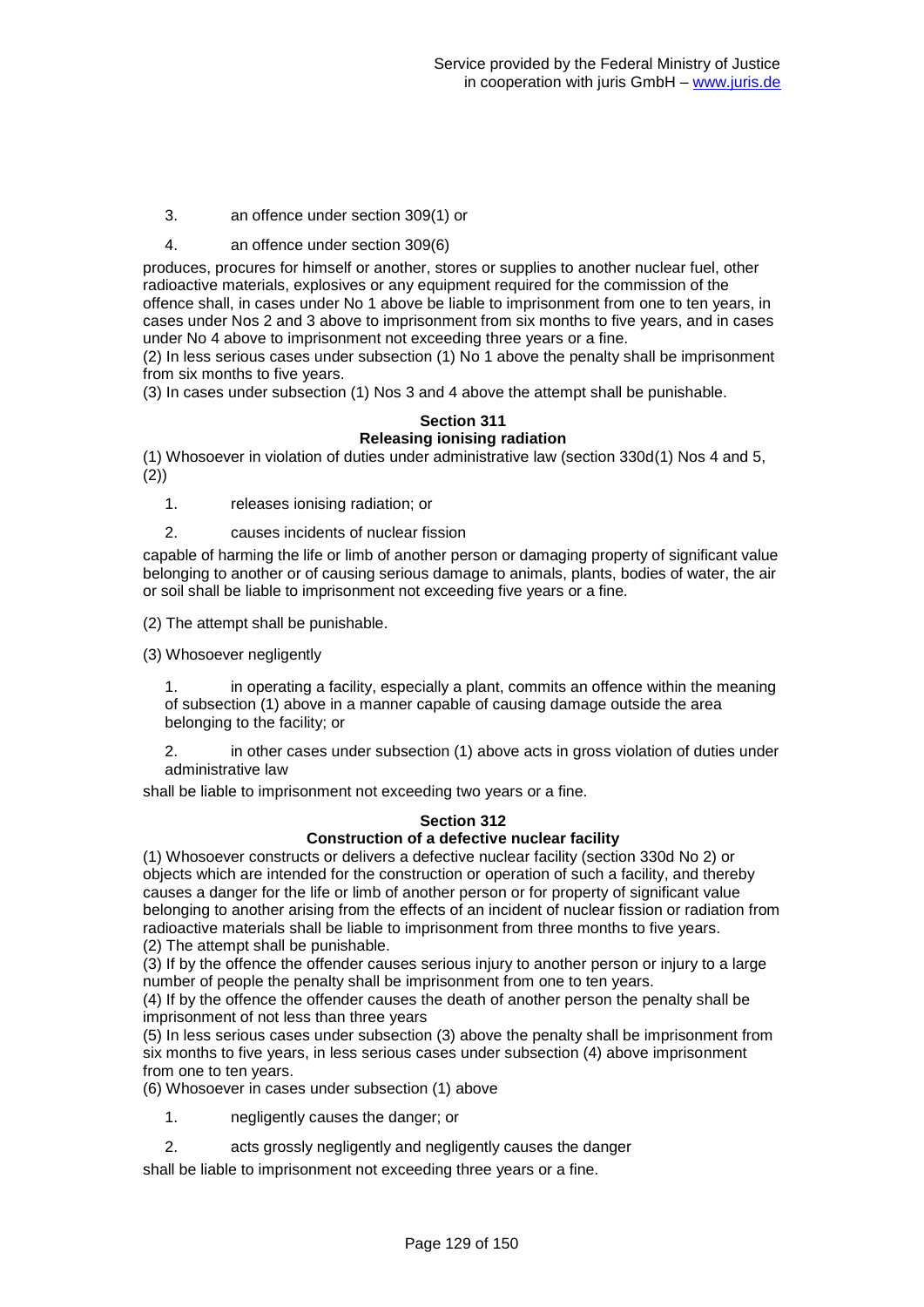#### **Section 313 Causing flooding**

(1) Whosoever causes a flood and thereby endangers the life or limb of another person or property of significant value belonging to another shall be liable to imprisonment from one to ten years.

(2) Section 308(2) to (6) shall apply mutatis mutandis.

# **Section 314**

### **Causing a common danger by poisoning**

(1) Whosoever poisons or releases noxious substances into

- 1. water in contained springs, wells, pipes or drinking water storage facilities; or
- 2. objects intended for public sale or use,

or sells, offers for sale or otherwise distributes poisoned objects or those into which noxious substances have been released within the meaning of No 2 above shall be liable to imprisonment from one to ten years.

(2) Section 308(2) to (4) shall apply mutatis mutandis.

### **Section 314a**

### **Preventing completion of the offence**

(1) The court in its discretion may mitigate the sentence (section 49(2)) in cases under section 307(2) and section 309(2) if the offender voluntarily gives up the further commission of the offence or otherwise averts the danger.

(2) The court in its discretion may mitigate the sentence (section 49(2)) under the following provisions or order a discharge pursuant to these provisions if the offender:

1. in cases under section 309(1) or section 314(1) voluntarily gives up the further commission of the offence or otherwise averts the danger; or

- 2. in cases under
	- (a) Section 307(2);
	- (b) Section 308(1) and (5);
	- (c) Section 309(6);
	- (d) Section 311(1);
	- (e) Section 312(1) and (6) No 1;
	- (f) Section 313, also in conjunction with section 308(5),

voluntarily averts the danger before substantial damage occurs.

#### (3) Whosoever

- 1. in cases under
	- (a) Section 307(4);
	- (b) Section 308(6);
	- (c) Section 311(3);
	- (d) Section 312(6) No 2;
	- (e) Section 313(2) in conjunction with section 308(6),

voluntarily averts the danger before substantial damage occurs or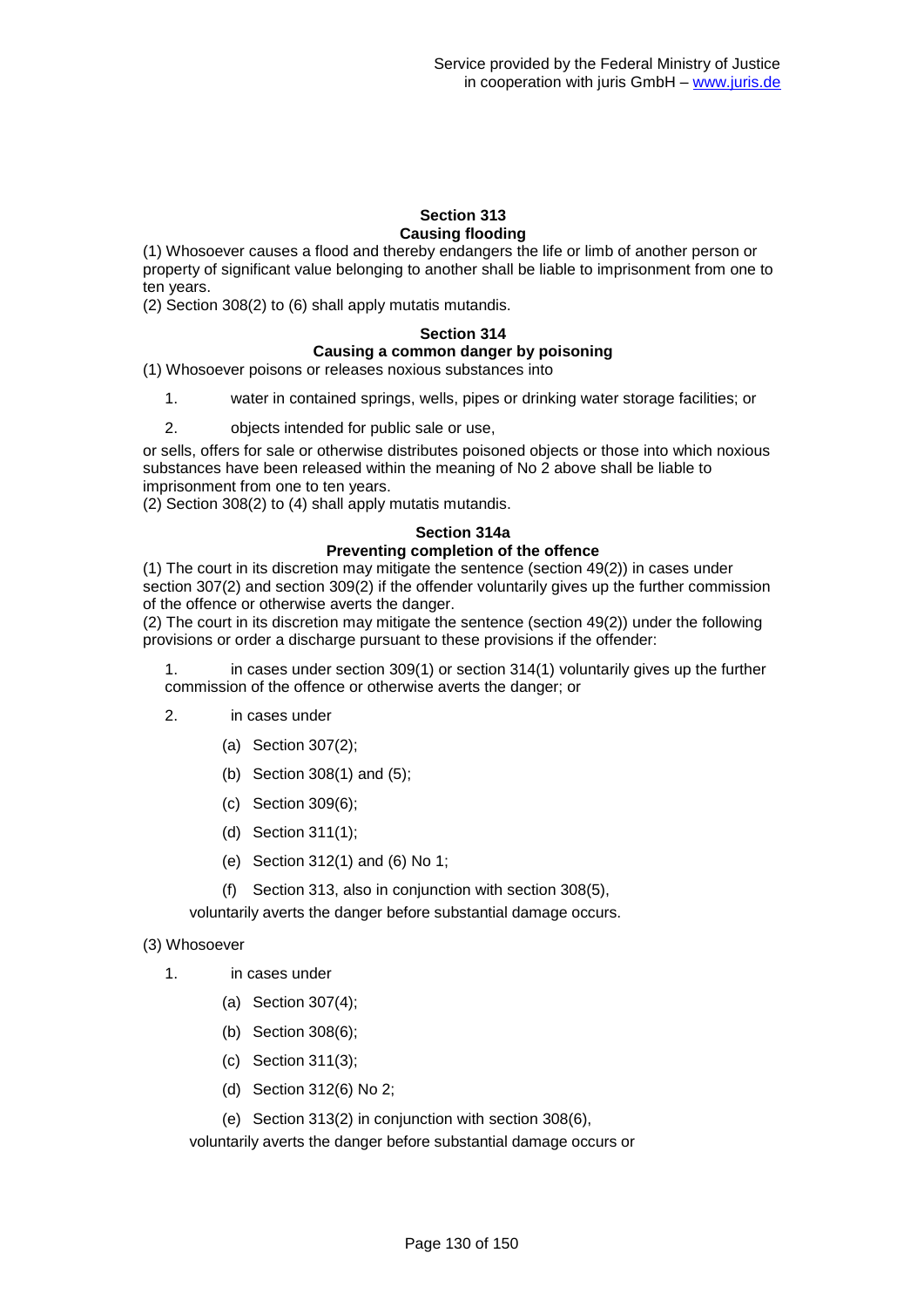2. in cases under section 310 voluntarily gives up the further commission of the offence or otherwise averts the danger

shall not be liable under the preceding provisions.

(4) If the danger is averted regardless of the contribution of the offender his voluntary and earnest efforts to avert it shall suffice.

### **Section 315**

### **Dangerous disruption of rail, ship and air traffic**

(1) Whosoever interferes with the safety of traffic by rail, suspension rail, ship or air by

- 1. destroying, damaging or removing facilities or means of transport;
- 2. setting up obstacles;
- 3. giving false signs or signals; or
- 4. undertaking a similar act of intervention of equal dangerousness

and thereby endangers the life or limb of another person or property of significant value belonging to another shall be liable to imprisonment from six months to ten years. (2) The attempt shall be punishable.

(3) The penalty shall be imprisonment of not less than one year if the offender

- 1. acts with the intent of
	- (a) causing an accident;
	- (b) facilitating or covering up another offence; or

2. by the offence causes serious injury to another person or injury to a large number of people.

(4) In less serious cases under subsection (1) above the penalty shall be imprisonment from three months to five years, in less serious cases under subsection (3) above imprisonment from six months to five years.

(5) Whosoever negligently causes the danger in cases under subsection (1) above shall be liable to imprisonment not exceeding five years or a fine.

(6) Whosoever acts negligently in cases under subsection (1) above and negligently causes the danger shall be liable to imprisonment not exceeding two years or a fine.

### **Section 315a Endangering rail, ship and air traffic**

(1) Whosoever

1. is in control of a rail or suspension vehicle, a ship or an aircraft although due to the consumption of alcoholic beverages or other intoxicants or due to mental or physical defects he is not in a condition to control the vehicle safely; or

2. being in control of such a vehicle or otherwise as a person responsible for safety by a gross breach of his duties violates legal provisions relating to the safety of rail, suspension rail, ship or air traffic

and thereby endangers the life or limb of another person or property of significant value belonging to another shall be liable to imprisonment not exceeding five years or a fine. (2) In cases under subsection (1) No 1 above the attempt shall be punishable.

- (3) Whosoever in cases under subsection (1) above
	- 1. negligently causes the danger; or
	- 2. acts negligently and negligently causes the danger

shall be liable to imprisonment not exceeding two years or a fine.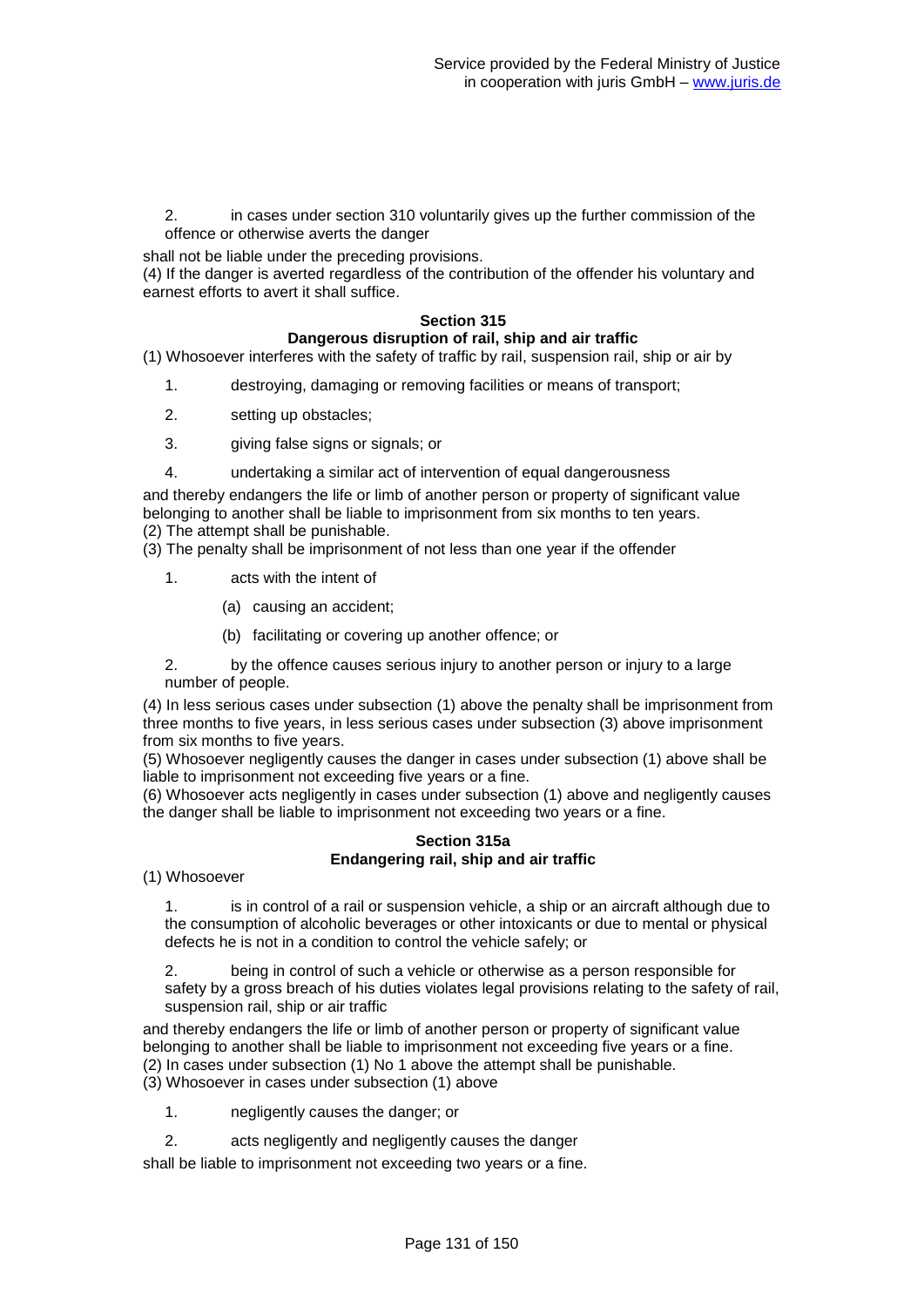# **Section 315b Dangerous disruption of road traffic**

(1) Whosoever interferes with the safety of road traffic by

- 1. destroying, damaging or removing facilities or vehicles;
- 2. setting up obstacles; or
- 3. undertaking a similar act of interference of equal dangerousness,

and thereby endangers the life or limb of another person or property of significant value belonging to another shall be liable to imprisonment not exceeding five years or a fine. (2) The attempt shall be punishable.

(3) If the offender acts under the conditions of section 315(3) the penalty shall be imprisonment from one to ten years, in less serious cases imprisonment from six months to five years.

(4) Whosoever negligently causes the danger in cases under subsection (1) above shall be liable to imprisonment not exceeding three years or a fine.

(5) Whosoever acts negligently in cases under subsection (1) above and negligently causes the danger shall be liable to imprisonment not exceeding two years or a fine.

### **Section 315c Endangering road traffic**

(1) Whosoever in road traffic

- 1. drives a vehicle, although
	- (a) due to consumption of alcoholic beverages or other intoxicants; or
	- (b) due to mental or physical defects,

he is not in a condition to drive the vehicle safely; or

- 2. in gross violation of traffic regulations and carelessly
	- (a) does not observe the right of way;
	- (b) overtakes improperly or drives improperly in the process of overtaking;
	- (c) improperly drives near pedestrian crossings;

(d) drives too fast in places with poor visibility, at road crossings or junctions or railroad crossings;

(e) fails to keep to the right-hand side of the road in places with poor visibility;

(f) turns, drives backwards or contrary to the direction of traffic or attempts to do so on a highway or motorway; or

(g) fails to make vehicles which have stopped or broken down recognisable at a sufficient distance although it is required for the safety of traffic

and thereby endangers the life or limb of another person or property of significant value belonging to another shall be liable to imprisonment not exceeding five years or a fine.

(2) In cases under subsection (1) No 1 above the attempt shall be punishable.

(3) Whosoever in cases under subsection (1) above

- 1. negligently causes the danger; or
- 2. acts negligently and negligently causes the danger,

shall be liable to imprisonment not exceeding two years or a fine.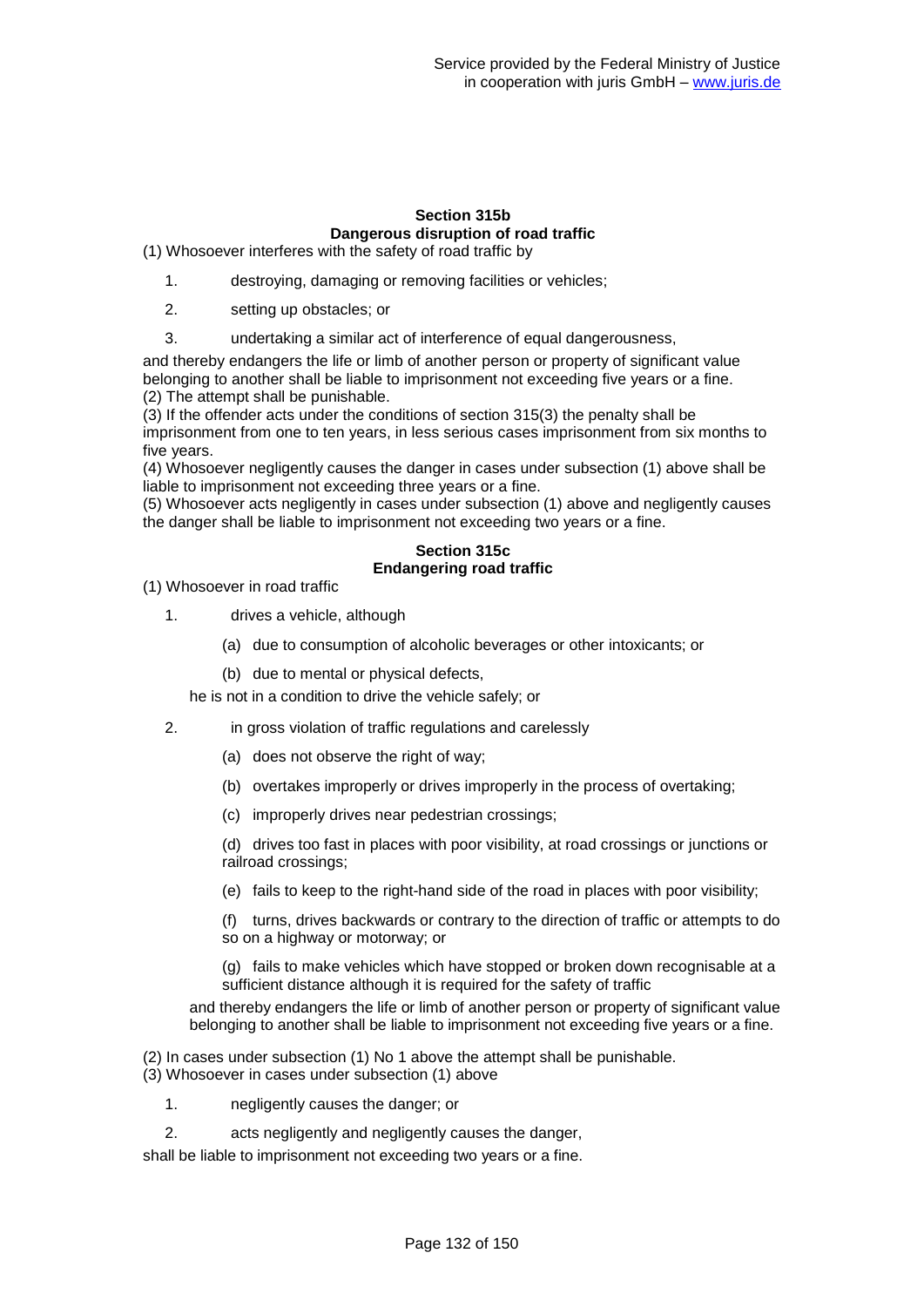#### **Section 315d Rail traffic on roads**

To the extent that rail transport participates in road traffic only the provisions for the protection of road traffic (section 315b and section 315c) shall apply.

### **Section 316**

### **Driving while under the influence of drink or drugs**

(1) Whosoever drives a vehicle in traffic (Sections 315 to 315d) although due to consumption of alcoholic beverages or other intoxicants he is not in a condition to drive the vehicle safely shall be liable to imprisonment not exceeding one year or a fine unless the offence is punishable under section 315a or section 315c.

(2) Whosoever commits the offence negligently shall also be liable under subsection (1) above.

### **Section 316a**

### **Attacking a driver for the purpose of committing a robbery**

(1) Whosoever for the purposes of committing a robbery (Sections 249 or 250), theft with use of force (section 252) or blackmail with use of force (section 255) commits an attack against the life or limb or the freedom of decision of the driver of a motor-vehicle or a passenger and thereby exploits the particular conditions of road traffic shall be liable to imprisonment of not less than five years.

(2) In less serious cases the penalty shall be imprisonment from one to ten years.

(3) If by the offence the offender at least by gross negligence causes the death of another person the penalty shall be imprisonment for life or not less than ten years.

#### **Section 316b Disruption of public services**

(1) Whosoever prevents or interferes with the operation of

1. enterprises or facilities which serve the public provision of postal services or public transport;

2. a facility which serves the public provision of water, light, heat or power or an enterprise which serves the vital needs of the population;

or

3. an installation or a facility serving public order and safety

by destroying, damaging, removing, altering or rendering unusable an object used in its operation or taps electrical power intended for its operation shall be liable to imprisonment not exceeding five years or a fine.

(2) The attempt shall be punishable.

(3) In especially serious cases the penalty shall be imprisonment from six months to ten years. An especially serious case typically occurs if by the offence the offender disrupts the provision of vital goods to the population, in particular water, light, heat or power.

### **Section 316c Attacks on air and maritime traffic**

(1) Whosoever

1. uses force or attacks the freedom of decision of a person or engages in other conduct in order to gain control of, or influence the navigation of

- (a) an aircraft employed in civil air traffic which is in flight; or
- (b) a ship employed in civil maritime traffic; or

2. uses firearms or undertakes to cause an explosion or a fire, in order to destroy or damage such an aircraft or ship or any cargo on board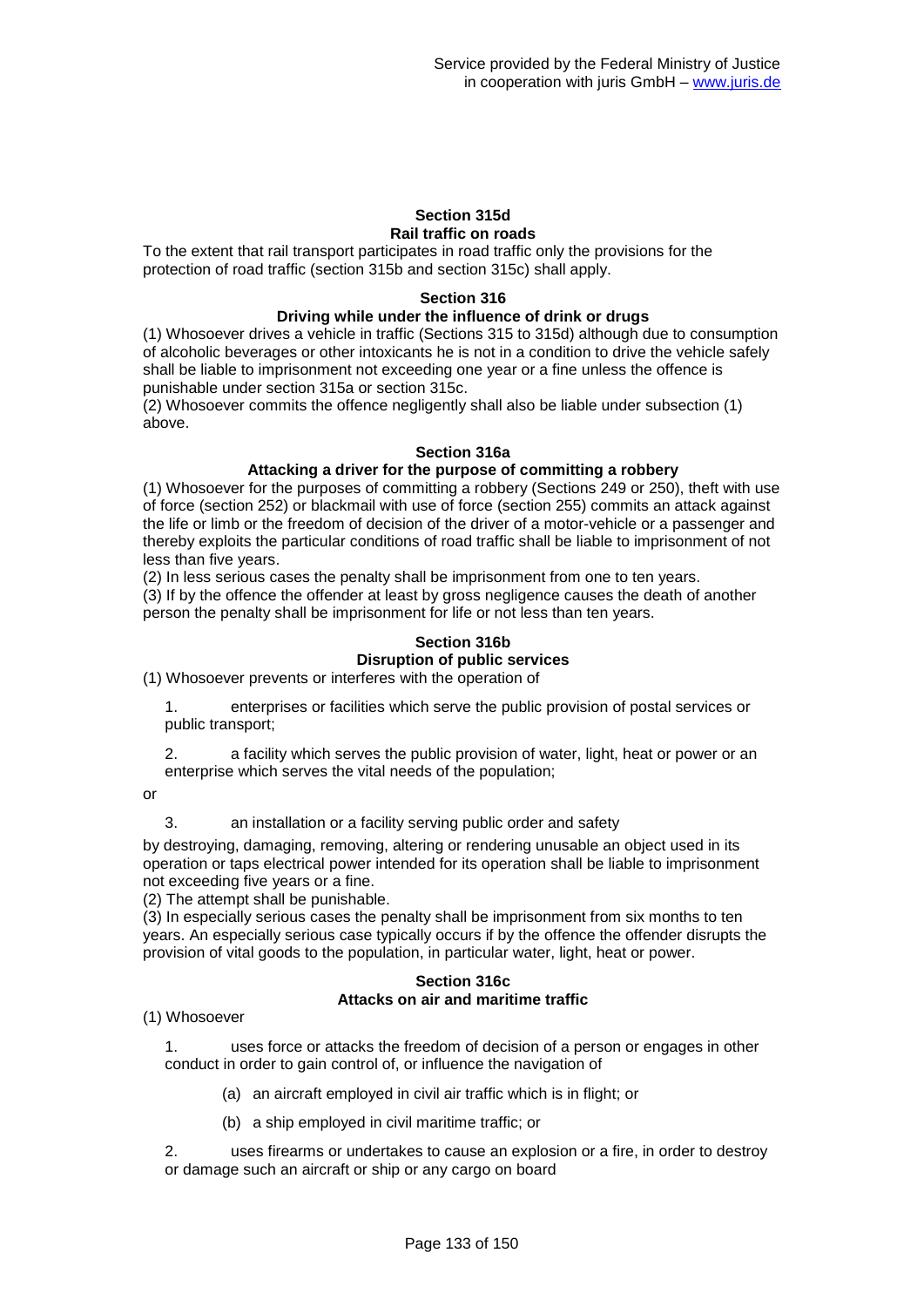shall be liable to imprisonment of not less than five years. An aircraft which has already been boarded by members of the crew or passengers or the loading of the cargo of which has already begun or which has not yet been deboarded by members of the crew or passengers or the unloading of the cargo of which has not been completed shall be equivalent to an aircraft in flight.

(2) In less serious cases the penalty shall be imprisonment from one to ten years.

(3) If by the act the offender at least by gross negligence causes the death of another person the penalty shall be imprisonment for life or not less than ten years.

(4) Whosoever in preparation of an offence under subsection (1) above pro duces, procures for himself or another, stores or supplies to another firearms, explosives or other materials designed to cause an explosion or a fire shall be liable to imprisonment from six months to five years.

### **Section 317**

### **Disruption of telecommunications facilities**

(1) Whosoever prevents or endangers the operation of a telecommunications facility which serves public purposes by destroying, damaging, removing, altering or rendering unusable an object which serves its operation, or taps electrical power intended for its operation shall be liable to imprisonment not exceeding five years or a fine.

(2) The attempt shall be punishable.

(3) Whosoever commits the offence negligently shall be liable to imprisonment not exceeding one year or a fine.

#### **Section 318**

#### **Causing damage to important facilities**

(1) Whosoever damages or destroys water pipes, sluices, weirs, dikes, dams or other water works, or bridges, ferries, roads or bulwarks or equipment used in mining operations for water control, ventilation or for transporting employees in and out, and thereby endangers the life or limb of another person shall be liable to imprisonment from three months to five years.

(2) The attempt shall be punishable.

(3) If by the offence the offender causes serious injury to another person or injury to a large number of people the penalty shall be imprisonment from one to ten years.

(4) If by the offence the offender causes the death of another person the penalty shall be imprisonment of not less than three years.

(5) In less serious cases under subsection (3) above the penalty shall be imprisonment from six months to five years, in less serious cases under subsection (4) above imprisonment from one to ten years.

(6) Whosoever in cases under subsection (1) above

1. negligently causes the danger; or

2. acts negligently and negligently causes the danger

shall be liable to imprisonment not exceeding three years or a fine.

#### **Section 319**

### **Causing danger during construction works**

(1) Whosoever in the planning, management or execution of the construction or the demolition of a structure violates generally accepted engineering standards and thereby endangers the life or limb of another person shall be liable to imprisonment not exceeding five years or a fine.

(2) Whosoever in engaging in a profession or trade violates generally accepted engineering standards in the planning, management or execution of a project to install technical fixtures in a structure or to modify installed fixtures of this nature and thereby endangers the life or limb of another person shall incur the same penalty.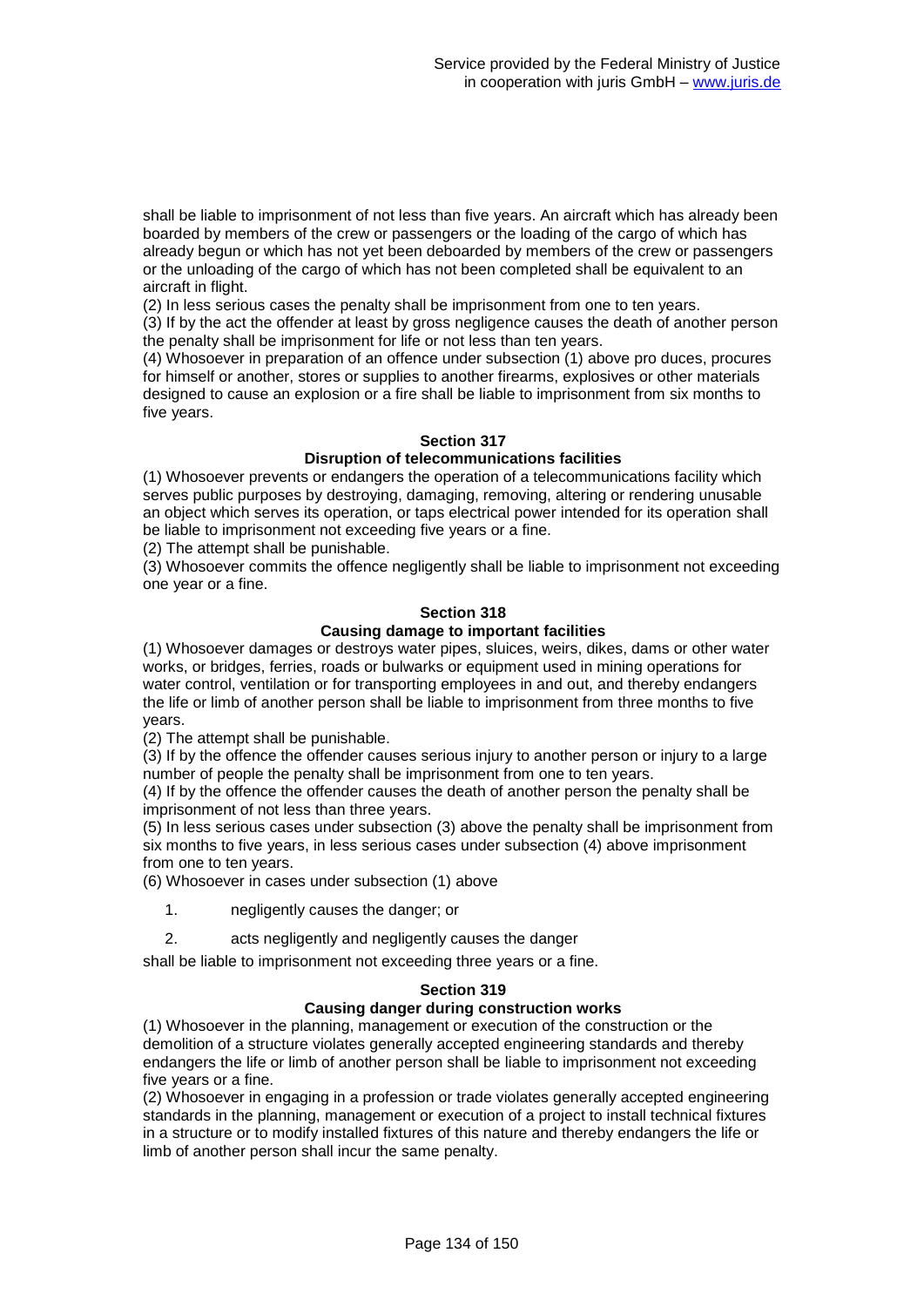(3) Whosoever causes the danger negligently, shall be liable to imprisonment not exceeding three years or a fine.

(4) Whosoever in cases under subsections (1) and (2) above acts negligently and causes the danger negligently shall be liable to imprisonment not exceeding two years or a fine.

### **Section 320 Preventing completion of the offence**

(1) The court in its discretion may mitigate the sentence (section 49(2)) in cases under section 316c(1) if the offender voluntarily gives up the further commission of the offence or otherwise averts the result.

(2) The court in its discretion may mitigate the sentence (section 49(2)) under the following provisions or order a discharge under these provisions if the offender in cases under

- 1. section 315(1), (3), No 1 or (5);
- 2. section 315b(1), (3), or (4), (3) in conjunction with section 315(3) No 1;
- 3. section 318(1) or (6) No 1;
- 4. section 319(1) to (3),

voluntarily averts the danger before substantial damage occurs. (3) Whosoever

- 1. in cases under
	- (a) Section 315(6);
	- (b) Section 315b(5);
	- (c) Section 318 (6) No 2;
	- (d) Section 319(4)

voluntarily averts the danger before substantial damage occurs; or

2. in cases under section 316c(4) voluntarily gives up the further commission of the offence or otherwise averts the danger

shall not be liable under the preceding provisions.

(4) If the danger or the result is averted regardless of the contribution of the offender before substantial damage occurs his voluntary and earnest efforts to avert them shall suffice.

#### **Section 321 Supervision order**

In cases under sections 306 to 306c, section 307(1) to (3), section 308(1) to (3), section 309(1) to (4), section 310(1) and section 316c(1) No 2 the court may make a supervision order (section 68(1)).

### **Section 322**

### **Deprivation order**

If an offence under sections 306 to 306c, sections307 to 314 or section 316c has been committed

1. objects that were generated by the act or used or intended for use in its commission or preparation; and

2. objects, to which an offence under sections 310 to 312, section 314 or section 316c relates

may be subject to a deprivation order.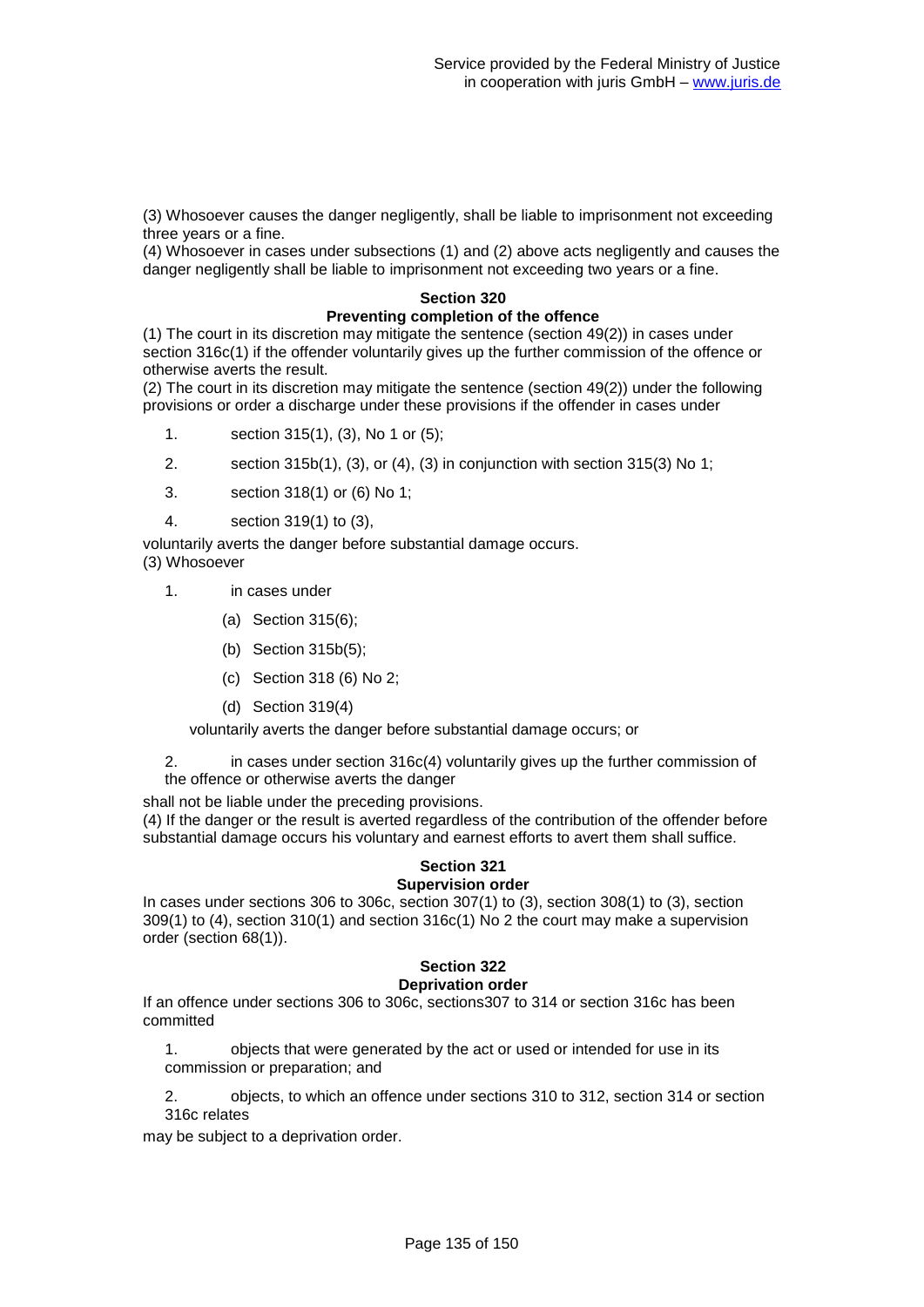#### **Section 323** *(repealed)*

### **Section 323a**

### **Committing offences in a senselessly drunken state**

(1) Whosoever intentionally or negligently puts himself into a drunken state by consuming alcoholic beverages or other intoxicants shall be liable to imprisonment not exceeding five years or a fine if he commits an unlawful act while in this state and may not be punished because of it because he was insane due to the intoxication or if this cannot be excluded. (2) The penalty must not be more severe than the penalty provided for the offence which was committed while he was in the drunken state.

(3) The offence may only be prosecuted upon request, authorisation or upon request by a foreign state if the act committed in the drunken state may only be prosecuted upon complaint, authorisation or upon request by a foreign state.

#### **Section 323b**

### **Endangering the treatment of addicts**

Whosoever knowingly without the permission of the director of the institution or his agent, procures for or supplies alcoholic beverages or other intoxicants to another who has been placed in an institution for withdrawal treatment on the basis of an order of a public authority or without his consent or encourages him to consume such substances shall be liable to imprisonment not exceeding one year or a fine.

### **Section 323c**

#### **Omission to effect an easy rescue**

Whosoever does not render assistance during accidents or a common danger or emergency although it is necessary and can be expected of him under the circumstances, particularly if it is possible without substantial danger to himself and without violation of other important duties shall be liable to imprisonment not exceeding one year or a fine.

### **CHAPTER TWENTY-NINE OFFENCES AGAINST THE ENVIRONMENT**

#### **Section 324 Water pollution**

(1) Whosoever unlawfully pollutes a body of water or otherwise alters its qualities in a negative manner shall be liable to imprisonment not exceeding five years or a fine. (2) The attempt shall be punishable.

(3) If the offender acts negligently the penalty shall be imprisonment not exceeding three years or a fine.

# **Section 324a**

# **Soil pollution**

(1) Whosoever, in violation of duties under administrative law introduces, allows substances to penetrate or releases substances into the soil and thereby pollutes it or otherwise alters it negatively

1. in a manner that is capable of harming the health of another, animals, plants, other property of significant value or a body of water; or

2. to a significant extent

shall be liable to imprisonment not exceeding five years or a fine.

(2) The attempt shall be punishable.

(3) If the offender acts negligently the penalty shall be imprisonment not exceeding three years or a fine.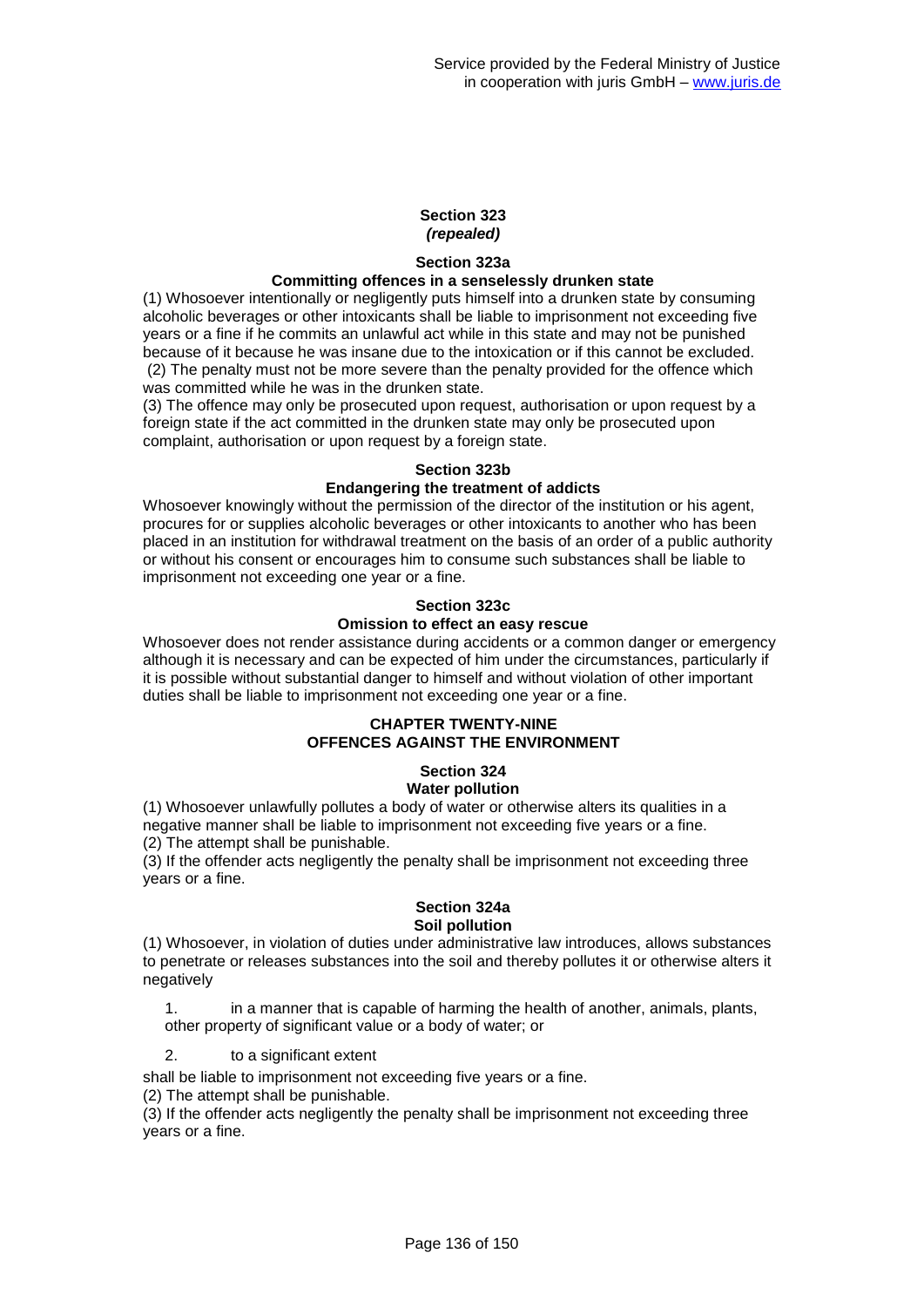#### **Section 325 Air pollution**

(1) Whosoever, in the operation of a facility, especially a plant or machine, in violation of duties under administrative law, causes alterations of the air which are capable of harming the health of another, animals, plants or other property of significant value outside the area belonging to the facility shall be liable to imprisonment not exceeding five years or a fine. The attempt shall be punishable.

(2) Whosoever, in the operation of a facility, especially a plant or machine, in gross violation of duties under administrative law, releases harmful subtances in significant amounts into the air outside the grounds of the facility shall be liable to imprisonment not exceeding five years or a fine.

(3) Whosoever, in violation of duties under administrative law, releases harmful substances of a significant amount into the air, shall be liable to imprisonment not exceeding three years or a fine, unless the offence is punishable under subsection (2) above.

(4) If in the cases of subsections (1) and (2) above the offender acts negligently the penalty shall be imprisonment not exceeding three years or a fine.

(5) If in the cases of subsection (3) above the offender acts with gross negligence the penalty shall be imprisonment not exceeding one year or a fine.

(6) Harmful substances within the meaning of subsections (2) and (3) above are substances which are capable of

1. harming the health of another, animals, plants or other property of significant value; or

2. polluting or otherwise negatively and permanently altering a body of water, the air or the soil.

(7) Subsection (1), also in conjunction with subsection (4) above shall not apply to motorvehicles, rail vehicles,aircraft or watercraft.

### **Section 325a**

### **Causing noise, vibrations and non-ionising radiation**

(1) Whosoever, in the operation of a facility, especially a plant or machine, in violation of duties under administrative law, causes noise which is capable of harming the health of another outside the area belonging to the facility, shall be liable to imprisonment not exceeding three years or a fine.

(2) Whosoever, in the operation of a facility, especially a plant or machine, in violation of duties under administrative law which serve to protect against noise, vibrations or nonionising radiation, endangers the health of another, animals not his own or property of significant value belonging to another shall be liable to imprisonment not exceeding five years or a fine.

(3) If the offender acts negligently the penalty

1. in cases under subsection (1) above shall be imprisonment not exceeding two years or a fine;

2. in cases under subsection (2) above shall be imprisonment not exceeding three years or a fine.

(4) Subsections (1) to (3) above shall not apply to motor-vehicles, rail vehicles, aircraft or watercraft.

#### **Section 326 Unlawful disposal of waste**

(1) Whosoever unlawfully, outside a facility authorised therefor or in substantial deviation from the proscribed or authorised procedure, collects, ships, treats, utilizes, stores, dumps, discharges, disposes of or trades in, brokers or otherwise commercialises waste which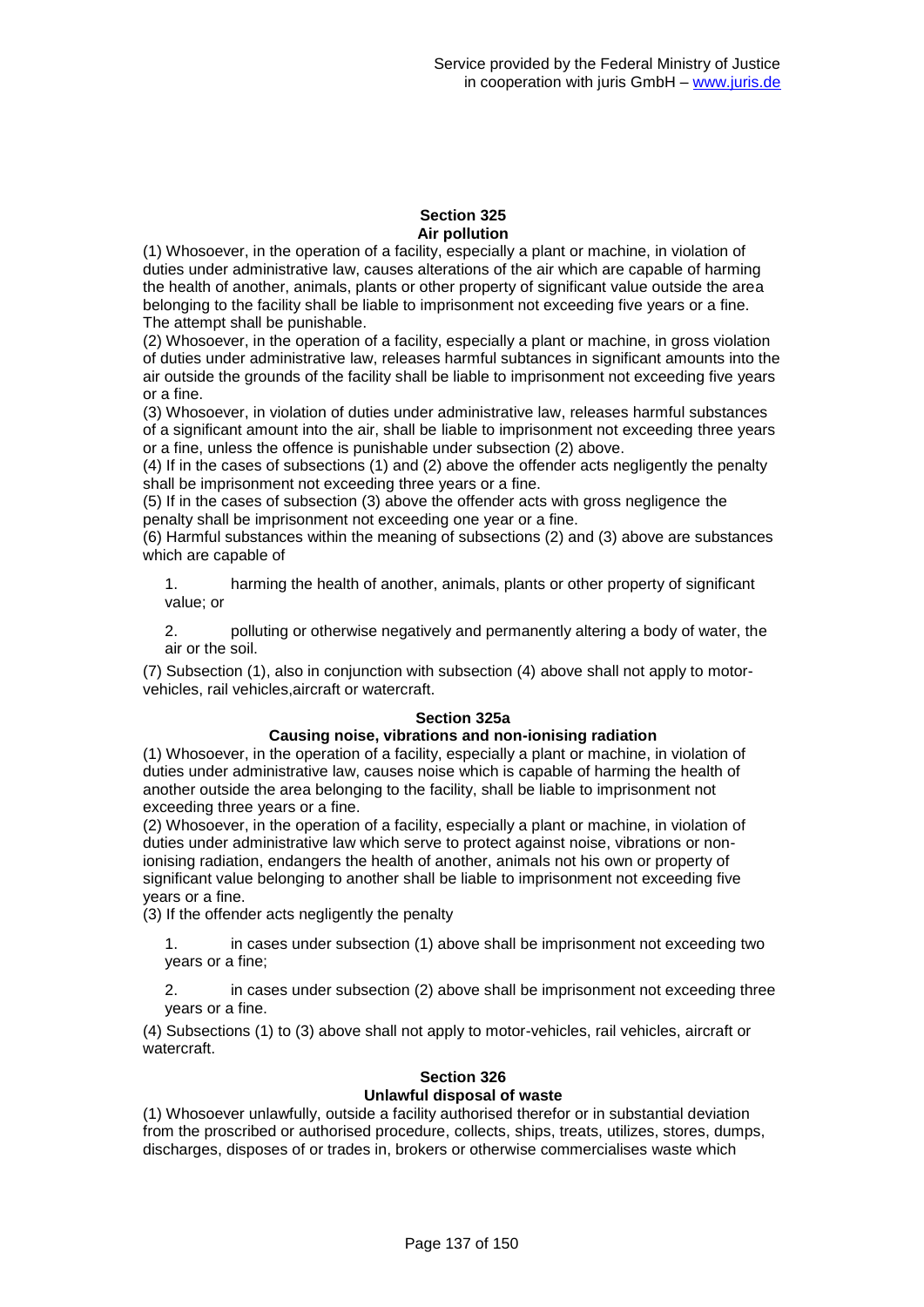1. contains or can generate poisons or carriers of diseases which are dangerous to the public and are communicable to persons or animals;

2. is carcinogenic in humans, has harmful reproductive effects or can cause alterations in the genetic make-up;

3. is prone to explode, spontaneously combustible, or of more than merely minor radioactive quality; or

4. because of its nature, composition or quantity is capable of:

(a) polluting or otherwise negatively and permanently altering a body of water, the air or the soil or

(b) endangering an existing population of animals or plants

shall be liable to imprisonment not exceeding five years or a fine.

(2) Whosoever ships into, out of or through the Federal Republic of Germany,

1. waste in significant amounts as defined by Regulation (EC) No 1013/2006 of the European Parliament and of the Council of 14 June 2006 on shipments of waste (OJ L 190, 12.7.2006,1, L 318, 28.11.2008, 15), last amended by Regulation (EU) No 135/2012 (OJ L 46, 17.11.2012, 30), provided it is a case of illegal shipment under Article 2 No 35 of Regulation (EC) No 1013/2006, or

2. other waste contrary to a prohibition or without the required permit within the meaning of subsection (1) above,

shall incur the same penalty.

(3) Whosoever in violation of duties under administrative law fails to deliver radioactive waste shall be liable to imprisonment not exceeding three years or a fine.

(4) In cases under subsections (1) and (2) above the attempt shall be punishable.

(5) If the offender acts negligently the penalty

1. in cases under subsections (1) and (2) above shall be imprisonment not exceeding three years or a fine;

2. in cases under subsection (3) above shall be imprisonment not exceeding one year or a fine.

(6) The offence shall not be punishable if harmful effects on the environment, especially on persons, bodies of water, the air, the soil, useful animals or useful plants, are obviously excluded due to the small quantity of waste.

### **Section 327 Unlawful operation of facilities**

(1) Whosoever without the required permit or contrary to an enforceable injunction

1. operates a nuclear facility, possesses an operational or decommissioned nuclear facility or in whole or in part dismantles such a facility or substantially modifies its operation; or

2. substantially modifies a plant in which nuclear fuels are used or its location shall be liable to imprisonment not exceeding five years or a fine. (2) Whosoever operates

1. a facility which requires a permit or any other facility within the meaning of the Federal Emission Control Act the operation of which has been prohibited in order to prevent danger;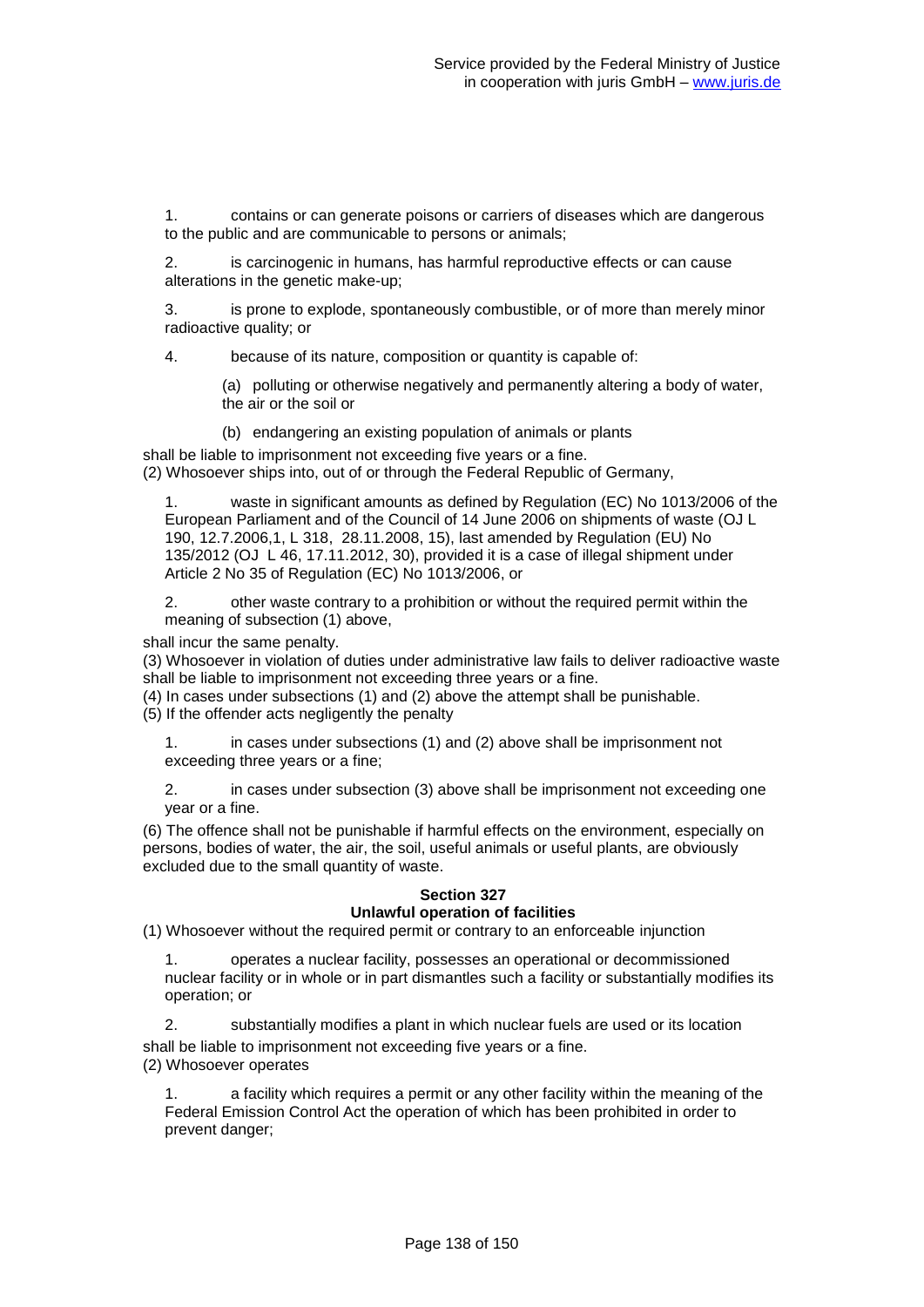2. a pipeline facility for the transportation of water-endangering substances within the meaning of the Law on Environmental Impact Assessment which requires a permit ; or

3. a waste disposal facility within the meaning of the Recycling and Waste Act, or

4. a sewage treatment facility under section 60(3) of the Federal Water Act,

without the permit or planning approval required by the respective statute or contrary to an enforceable injunction based on the respective statute shall be liable to imprisonment not exceeding three years or a fine. The same penalty shall apply to a person who, without the required permit or planning approval or contrary to an enforceable injunction operates a facility in another Member State of the European Union, in which harmful substances or mixtures are stored or used or in which dangerous activities are carried out in a manner capable of harming the life or limb of another person or of causing serious damage to animals, plants, bodies of water, the air or soil outside the facility,

(3) If the offender acts negligently the penalty

1. in cases under subsection (1) above shall be imprisonment not exceeding three years or a fine;

2. in cases under subsection (2) above shall be imprisonment not exceeding two years or a fine.

### **Section 328**

**Unlawful handling of radioactive substances, dangerous substances and goods** (1) Whosoever produces, keeps, transports, treats, processes or otherwise uses, imports or exports

1. nuclear fuels without the required permit or contrary to an enforceable injunction; or

2. other radioactive substances which because of their nature, composition or quantity are capable of causing the death of or serious injury to another or of causing serious damage to animals, plants, bodies of water, the air or soil by ionising radiation, without the required permit or contrary to an enforceable injunction

shall be liable to imprisonment not exceeding five years or a fine. (2) Whosoever

1. fails promptly to deliver nuclear fuels which he is obliged to deliver on the basis of the Peaceful Use of Nuclear Energy Act;

2. delivers nuclear fuels or substances indicated in subsection (1) No 2 above to unauthorised persons or procures their distribution to unauthorised persons;

3. causes a nuclear explosion; or

4. encourages another to commit an act as indicated in No 3 above or supports such an act,

shall incur the same penalty.

(3) Whosoever in violation of duties under administrative law

1. in the operation of a facility, especially a plant or technical installation, stores, treats, processes, or otherwise uses radioactive substances or dangerous substances and mixtures under Article 3 of Regulation (EC) No 1272/2008 of the European Parliament and of the Council of 16 December 2008 on classification, labelling and packaging of substances and mixtures, amending and repealing Directives 67/548/EEC and 1999/45/EC, and amending Regulation (EC) No 1907/2006 ( OJ L 353, 31.12.2008 ), last amended by Regulation (EC) 790/2009 (OJ L 235, 5.9.2009, 1)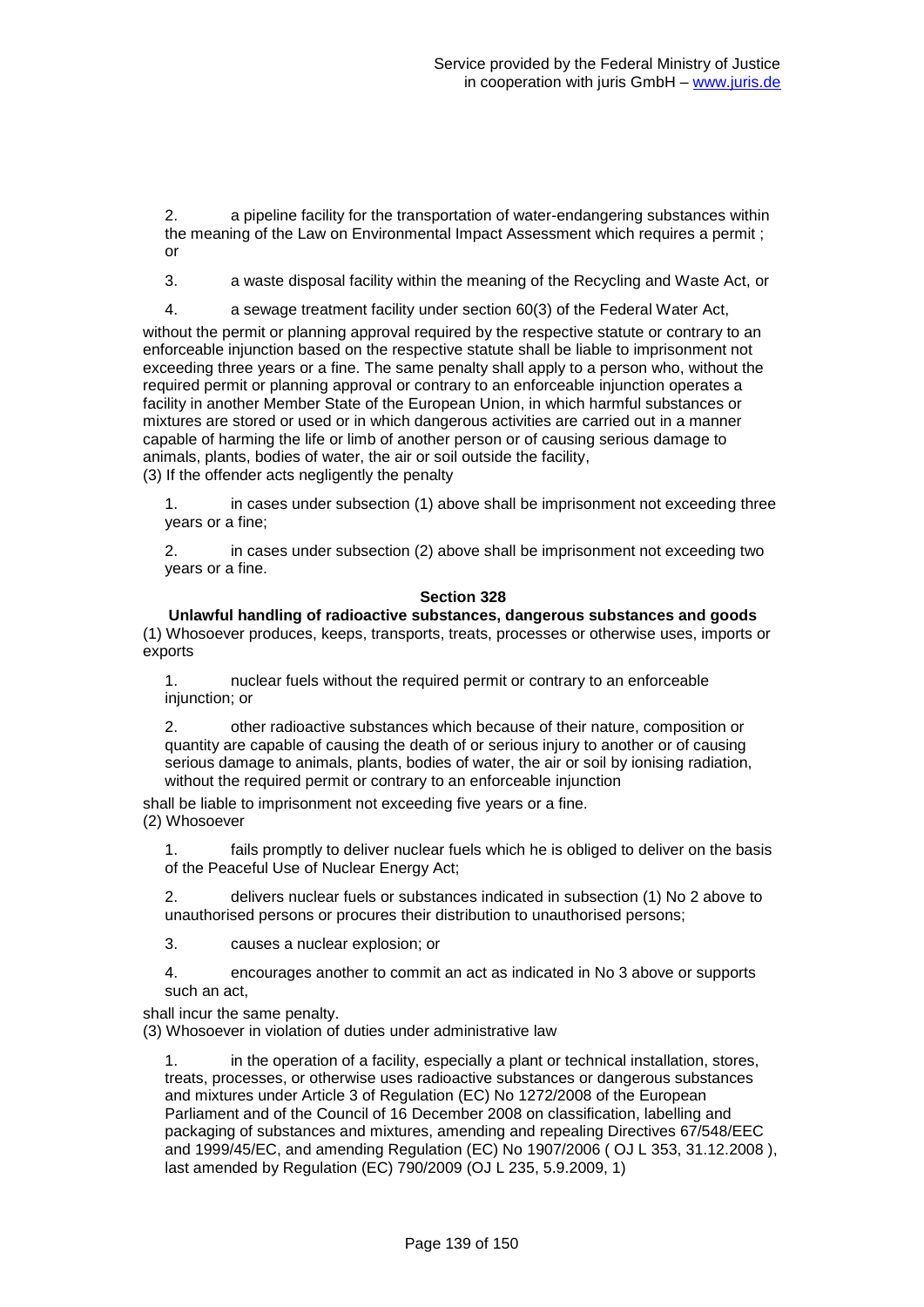or

2. transports, forwards, packs, unpacks, loads or unloads, receives or supplies to another dangerous goods,

and thereby endangers the health of another, animals , plants, bodies of water, the air and soil , or property of significant value belonging to another ,shall be liable to imprisonment not exceeding five years or a fine.

(4) The attempt shall be punishable.

(5) If the offender acts negligently the penalty shall be imprisonment not exceeding three years or a fine.

(6) Subsections (4) and (5) above shall not apply to acts under subsection (2) No 4 above.

### **Section 329 Endangering protected areas**

(1) Whosoever contrary to an ordinance enacted on the basis of the Federal Emission Control Act relating to an area which requires special protection against harmful environmental effects of air pollution or noise or in which a great increase in harmful environmental effects can be expected during periods of thermal inversion, operates facilities within the area shall be liable to imprisonment not exceeding three years or a fine. Whosoever operates facilities in such an area contrary to an enforceable order, which was issued on the basis of an ordinance indicated in the 1st sentence above shall incur the same penalty. The 1st and 2nd sentences above shall not apply to motor-vehicles, rail vehicles, aircraft or watercraft.

(2) Whosoever contrary to an ordinance or an enforceable injunction enacted to protect a water or mineral spring conservation area

1. operates in-plant facilities dealing with water-endangering substances;

2. operates pipeline facilities to transport water-endangering substances or transports such substances; or

3. mines gravel, sand, clay or other solid substances within the framework of a commercial operation,

shall be liable to imprisonment not exceeding three years or a fine. A facility of a public enterprise is also an in-plant facility within the meaning of the 1st sentence. (3) Whosoever contrary to an ordinance or an enforceable injunction enacted to protect a nature conservation area, an area provisionally set aside as a nature conservation area, or a national park

- 1. mines or extracts mineral resources or other soil components;
- 2. makes excavations or creates mounds;
- 3. creates, alters or removes bodies of water;
- 4. drains moors, swamps, marshes or other wetlands;
- 5. clears woodland;

6. kills, catches, hunts, or in whole or in part destroys or removes the eggs of, animals of an especially protected species within the meaning of the Federal Nature Conservation Act;

7. damages or removes plants of a specially protected species within the meaning of the Federal Nature Conservation Act; or

8. erects a building,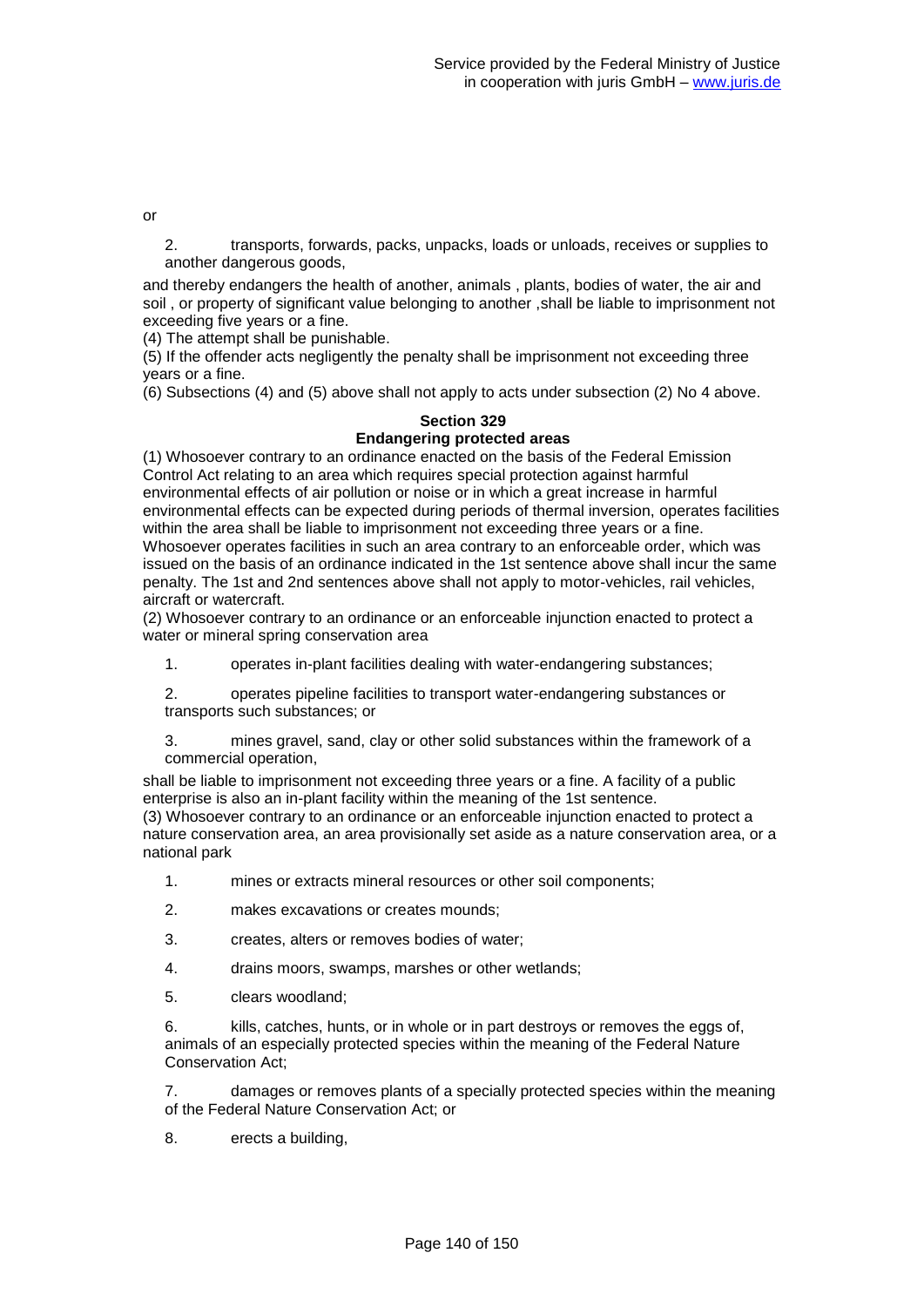and thereby interferes not merely insubstantially with the respective protected interest shall be liable to imprisonment not exceeding five years or a fine.

(4) Whosoever in violation of duties under administrative law causes substantial damage, in a Natura 2000 Area

1. to the habitat of a species listed under Annex I to the Directive 2009/147/EC of the European Parliament and of the Council of 30 November 2009 on the conservation of wild birds (OJ L 20, 26.1.2010, 7) or in Annex II of the Council Directive 92/43/EEC of 21 May 1992 on the conservation of natural habitats and of wild fauna and flora (OJ L 206, 22.7.1992, 7, last amended by Council Directive 2006/105/EC of 20 November 2006 (OJ L 363, 20.12.2006, 368),

2. to a type of natural habitat listed in Annex I of the Council Directive 92/43/EEC of 21 May 1992 on the conservation of natural habitats and of wild fauna and flora (OJ L 206, 22.7.1992, 7, last amended by Council Directive 2006/105/EC of 20 November 2006 (OJ L 363, 20.12.2006, 368),

which is of relevance to the conservation aims or the protective aim of such an area, shall be liable to imprisonment not exceeding five years or a fine. (5) If the offender acts negligently the penalty

1. in cases under subsections (1) and (2) above shall be imprisonment not exceeding two years or a fine;

2. in cases under subsection (3) above shall be imprisonment not exceeding three years or a fine.

(6) If in the cases of subsection (4) above the offender acts with gross negligence, the penalty shall be imprisonment not exceeding three years or a fine.

#### **Section 330 Aggravated cases of environmental offences**

(1) In especially serious cases of an intentional offence under sections 324 to 329 the penalty shall be imprisonment from six months to ten years. An especially serious case typically occurs if the offender

1. damages a body of water, the soil or a conservation area within the meaning of section 329(3) in such a manner that the damage cannot be eliminated or only at extraordinary expense or after a lengthy period of time;

2. endangers the public water supply;

3. permanently damages an existing population of animals or plants of a strictly protected species;

4. acts out of profit-seeking.

(2) Whosoever by an intentional offence under sections 324 to 329

1. places another person in danger of death or serious injury or a large number of people in danger of injury; or

2. causes the death of another person,

shall in cases under No 1 above be liable to imprisonment from one to ten years, in cases under No 2 above to imprisonment of not less than three years unless the act is punishable under section 330a(1) to (3).

(3) In less serious cases under subsection (2) No 1 above the penalty shall be imprisonment from six months to five years, in less serious cases under subsection (2) No 2 above imprisonment from one to ten years.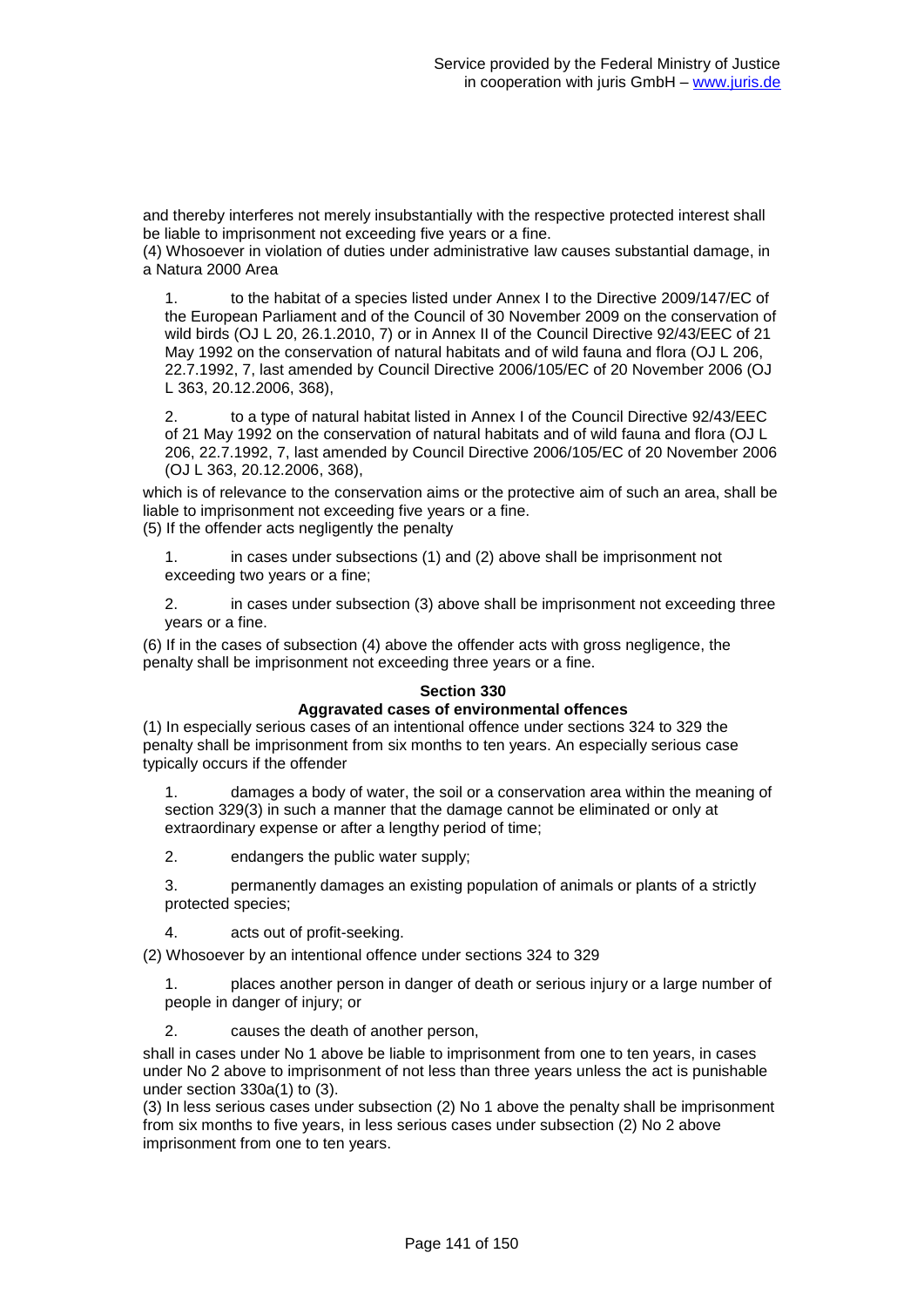#### **Section 330a Causing a severe danger by releasing poison**

(1) Whosoever diffuses or releases substances which contain or can generate poisons and thereby causes the danger of death or serious injury to another person or the danger of injury to a large number of people shall be liable to imprisonment from one to ten years. (2) If by the offence the offender causes the death of another person the penalty shall be imprisonment of not less than three years.

(3) In less serious cases under subsection (1) above the penalty shall be imprisonment from six months to five years, in less serious cases under subsection (2) above imprisonment from one to ten years.

(4) Whosoever causes the danger negligently in cases under subsection (1) above shall be liable to imprisonment not exceeding five years or a fine.

(5) Whosoever acts grossly negligently in cases under subsection (1) above and negligently causes the danger shall be liable to imprisonment not exceeding three years or a fine.

### **Section 330b**

### **Preventing completion of the offence**

 $(1)$  The court in cases under section 325a $(2)$ , section 326 $(1)$  to  $(3)$ , section 328 $(1)$  to  $(3)$  and section 330a(1), (3) and (4) may in its discretion mitigate the sentence (section 49(2)) or order a discharge under these provisions if the offender voluntarily averts the danger or eliminates the condition he caused before substantial damage occurs. Under the same conditions the offender shall not be liable under section 325a(3) No 2, section 326(5), section 328(5) and section 330a(5).

(2) If the danger is averted or the unlawfully caused condition eliminated regardless of the contribution of the offender his voluntary and earnest efforts to avert or eliminate them shall suffice.

#### **Section 330c Deprivation order**

If an offence under section 326, section 327(1) or (2), section 328, section 329(1), (2) or (3), the latter also in conjunction with subsection (5), or subsection (4), the latter also in conjunction with subsection (6), has been committed,

1. objects, which were generated by the offence or used or intended for use in its commission or preparation; and

2. objects, to which the offence relates

may be subject to a deprivation order. Section 74a shall apply.

#### **Section 330d Definitions**

(1) Within the meaning of this chapter

1. a body of water shall be surface water, ground water and the sea;

2. a nuclear facility shall be a facility for the production or treatment or processing or fission of nuclear fuels or for the enrichment of irradiated nuclear fuels;

3. dangerous goods shall be goods within the meaning of the Transportationv of Dangerous Goods Act or an ordinance based thereon and within the meaning of the provisions relating to the international transportation of dangerous goods in the respective territories of their application;

4. a duty under administrative law shall be a duty which arises from

- (a) a legal provision;
- (b) a judicial decision;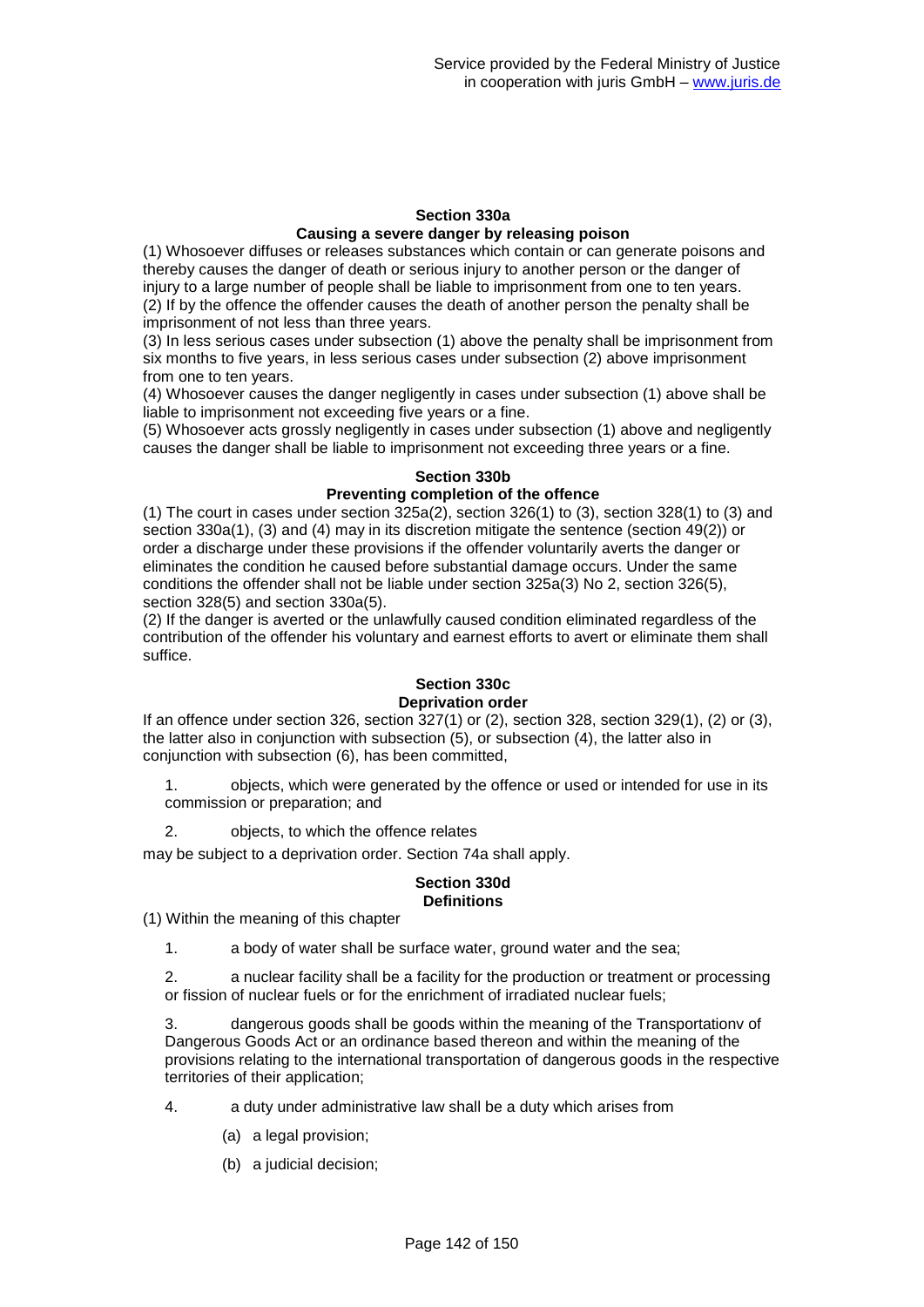- (c) an enforceable administrative act;
- (d) an enforceable condition to an administrative act; or

(e) a contract under public law to the extent that the duty could also have been imposed by an administrative act

and which serves to protect against dangers or harmful effects on the environment, especially on persons, animals or plants, bodies of water, the air or the soil;

5. an act without a permit, planning approval or other permission shall be also an act on the basis of a permit, planning approval or other permission which was secured by threats, bribery or collusion or obtained by deception through incorrect or incomplete statements.

(2) For the purposes of the application of sections 311, 324a, 325, 326 and 328 in cases where the offence was committed in another Member State of the European Union,

- 1. duty under administrative law,
- 2 proscribed or authorised procedure,
- 3. injunction,
- 4. probition,
- 5. authorised facility,
- 6. permit and
- 7. planning approval

shall also mean the respective duties, procedures, injunctions, prohibitions, authorised facilities, permits and planning approvals on the basis of a legal provision or official act of the other Member State of the European Union. This shall only apply insofar as a legal act of the European Union or of the European Atomic Community is being implemented or applied which is meant to serve the protection from dangers or effects harmful to the environment, in particular to humans, animal and plants, bodies of water, the air and soil.

### **CHAPTER THIRTY OFFENCES COMMITTED IN PUBLIC OFFICE**

#### **Section 331 Taking bribes**

(1) A public official or a person entrusted with special public service functions who demands, allows himself to be promised or accepts a benefit for himself or for a third person for the discharge of an official duty shall be liable to imprisonment not exceeding three years or a fine.

(2) A judge or arbitrator who demands, allows himself to be promised or accepts a benefit for himself or a third person in return for the fact that he performed or will in the future perform a judicial act shall be liable to imprisonment not exceeding five years or a fine. The attempt shall be punishable.

(3) The offence shall not be punishable under subsection (1) above if the offender allows himself to be promised or accepts a benefit which he did not demand and the competent public authority, within the scope of its powers, either previously authorises the acceptance or the offender promptly makes a report to it and it authorises the acceptance.

#### **Section 332**

#### **Taking bribes meant as an incentive to violating one's official duties**

(1) A public official or person entrusted with special public service functions who demands, allows himself to be promised or accepts a benefit for himself or for a third person in return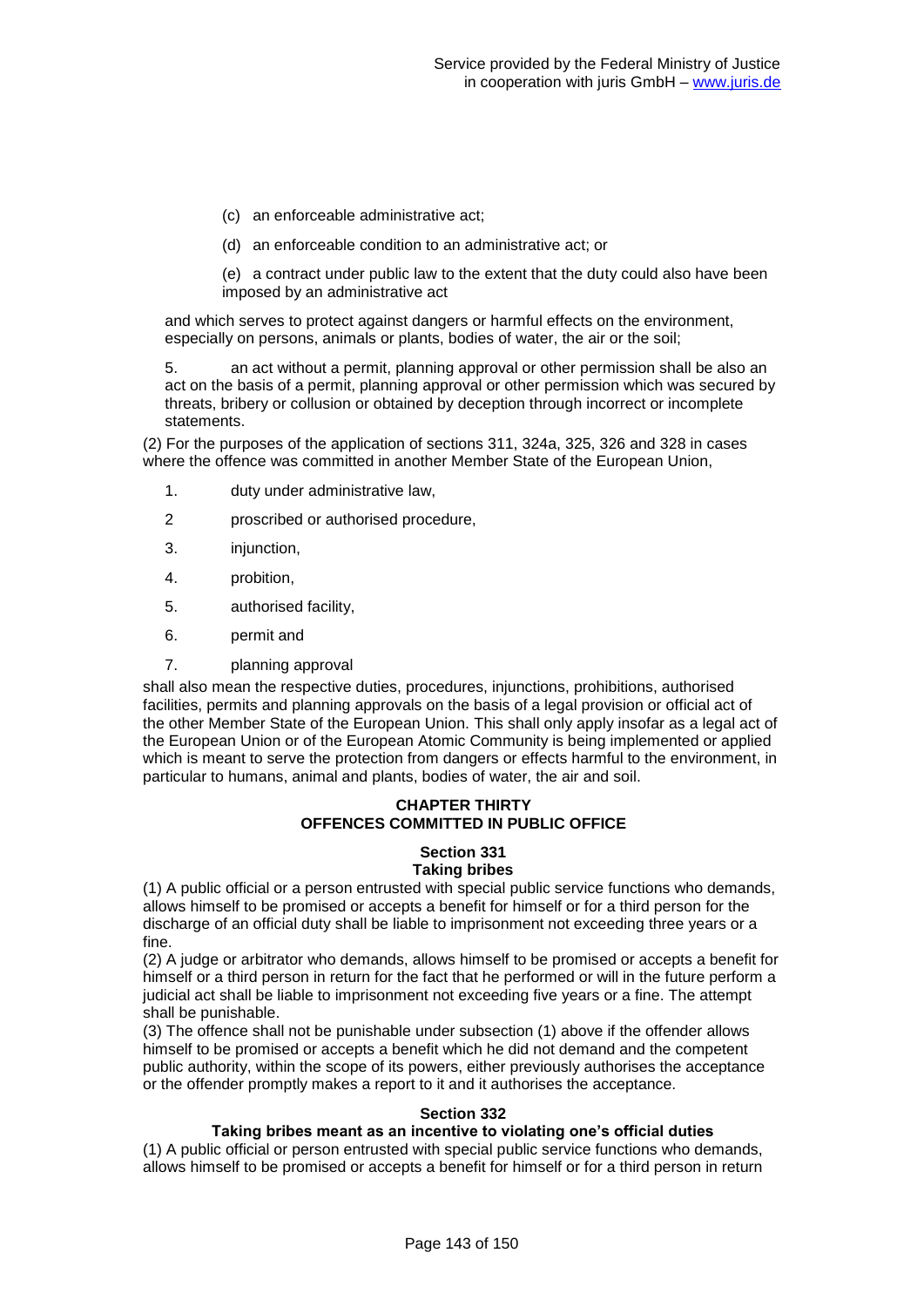for the fact that he performed or will in the future perform an official act and thereby violated or will violate his official duties shall be liable to imprisonment from six months to five years. In less serious cases the penalty shall be imprisonment not exceeding three years or a fine. The attempt shall be punishable.

(2) A judge or an arbitrator, who demands, allows himself to be promised or accepts a benefit for himself or for a third person in return for the fact that he performed or will in the future perform a judicial act and thereby violated or will violate his judicial duties shall be liable to imprisonment from one to ten years. In less serious cases the penalty shall be imprisonment from six months to five years.

(3) If the offender demands, allows himself to be promised or accepts a benefit in return for a future act, subsections (1) and (2) above shall apply even if he has merely indicated to the other his willingness to

1. violate his duties by the act; or

2. to the extent the act is within his discretion, to allow himself to be influenced by the benefit in the exercise of his discretion.

### **Section 333 Giving bribes**

(1) Whosoever offers, promises or grants a benefit to a public official, a person entrusted with special public service functions or a soldier in the Armed Forces for that person or a third person for the discharge of a duty shall be liable to imprisonment not exceeding three years or a fine.

(2) Whosoever offers promises or grants a benefit to a judge or an arbitrator for that person or a third person in return for the fact that he performed or will in the future perform a judicial act shall be liable to imprisonment not exceeding five years or a fine.

(3) The offence shall not be punishable under subsection (1) above if the competent public authority, within the scope of its powers, either previously authorises the acceptance of the benefit by the recipient or authorises it upon prompt report by the recipient.

### **Section 334**

#### **Giving bribes as an incentive to the recipient's violating his official duties** (1) Whosoever offers, promises or grants a benefit to a public official, a person entrusted

with special public service functions or a soldier of the Armed Forces for that person or a third person in return for the fact that he performed or will in the future perform an official act and thereby violated or will violate his official duties shall be liable to imprisonment from three months to five years. In less serious cases the penalty shall be imprisonment not exceeding two years or a fine.

(2) Whosoever offers, promises or grants a benefit to a judge or an arbitrator for that person or a third person, in return for the fact that he

1. performed a judicial act and thereby violated his judicial duties; or

2. will in the future perform a judicial act and will thereby violate his judicial duties,

shall be liable in cases under No 1 above to imprisonment from three months to five years, in cases under No 2 above to imprisonment from six months to five years. The attempt shall be punishable.

(3) If the offender offers, promises or grants the benefit in return for a future act, then subsections (1) and (2) above shall apply even if he merely attempts to induce the other to

1. violate his duties by the act; or

2. to the extent the act is within his discretion, to allow himself to be influenced by the benefit in the exercise of his discretion.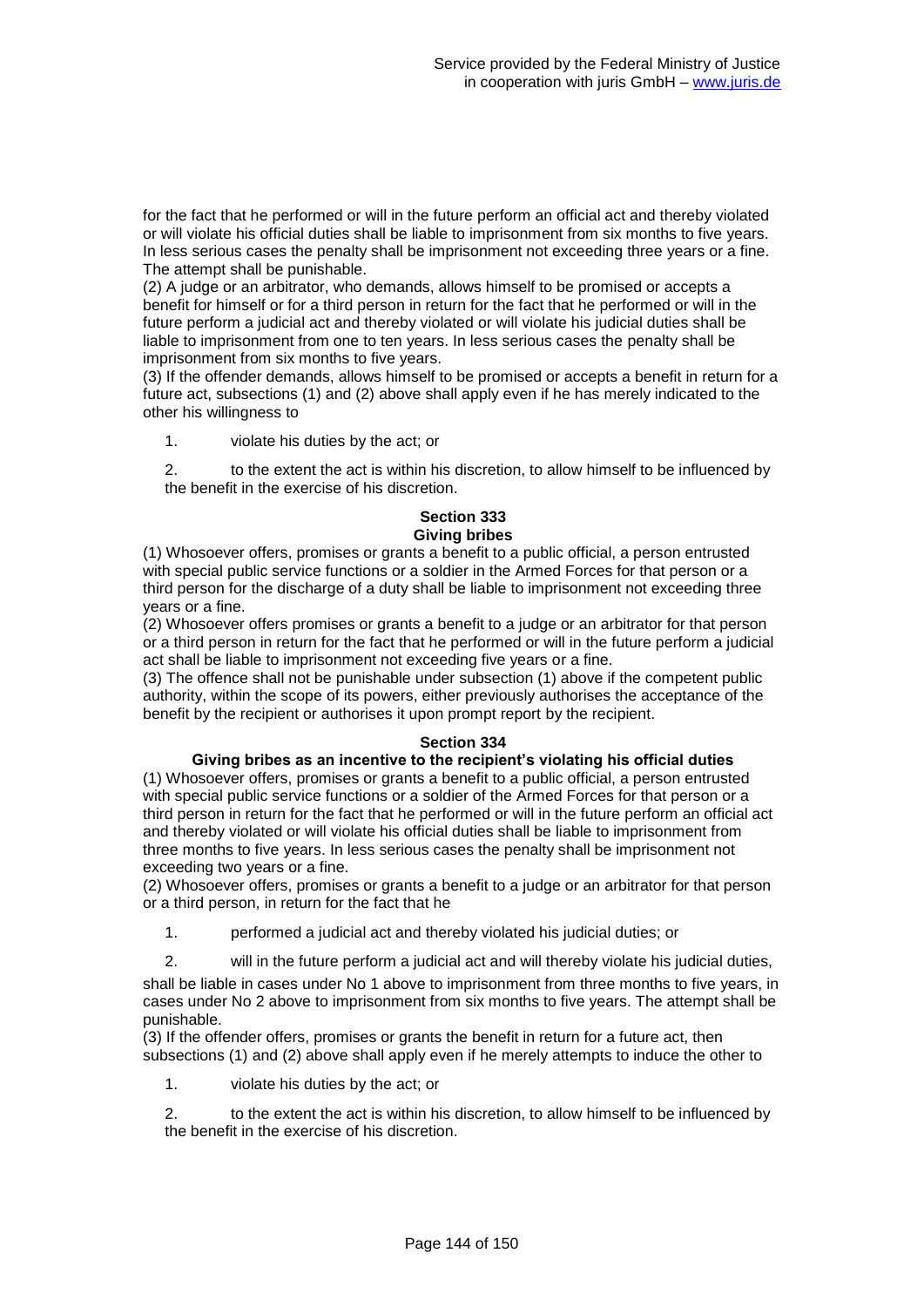## **Section 335 Aggravated cases**

(1) In especially serious cases

- 1. of an offence under
	- (a) Section 332(1) 1st sentence, also in conjunction with (3); and
	- (b) Section 334(1) 1st sentence and (2), each also in conjunction with (3),

the penalty shall be imprisonment from one to ten years and

2. of an offence under section 332(2), also in conjunction with (3),

the penalty shall be imprisonment of not less than two years. (2) An especially serious case within the meaning of subsection (1) above typically occurs when

1. the offence relates to a major benefit;

2. the offender continuously accepts benefits demanded in return for the fact that he will perform an official act in the future; or

3. the offender acts on a commercial basis or as a member of a gang whose purpose is the continued commission of such offences.

# **Section 336**

# **Omission of an official act**

The omission to act shall be equivalent to the performance of an official act or a judicial act within the meaning of sections 331 to 335.

#### **Section 337 Arbitration fees**

The fees of an arbitrator shall only be a benefit within the meaning of sections 331 to 335 if the arbitrator demands them, allows them to be promised him or accepts them from one party unbeknown to the other or if one party offers, promises or grants them to him unbeknown to the other.

# **Section 338**

#### **Confiscatory expropriation order and extended confiscation**

(1) In cases under section 332, also in conjunction with section 336 and section 337, section 73d shall apply if the offender acts on a commercial basis or as a member of a gang whose purpose is the continued commission of such offences.

(2) In cases under section 334, also in conjunction with section 336 and section 337, section 43a and section 73d shall apply if the offender acts as a member of a gang whose purpose is the continued commission of such offences. Section 73d shall also apply if the offender acts on a commercial basis.

#### **Section 339**

#### **Perverting the course of justice**

A judge, another public official or an arbitrator who in conducting or deciding a legal matter perverts the course of justice for the benefit or to the detriment of a party shall be liable to imprisonment from one to five years.

#### **Section 340**

# **Causing bodily harm while exercising a public office**

(1) A public official who in the exercise of his duties causes bodily harm or allows it to be caused shall be liable to imprisonment from three months to five years. In less serious cases the penalty shall be imprisonment of not more than five years or a fine.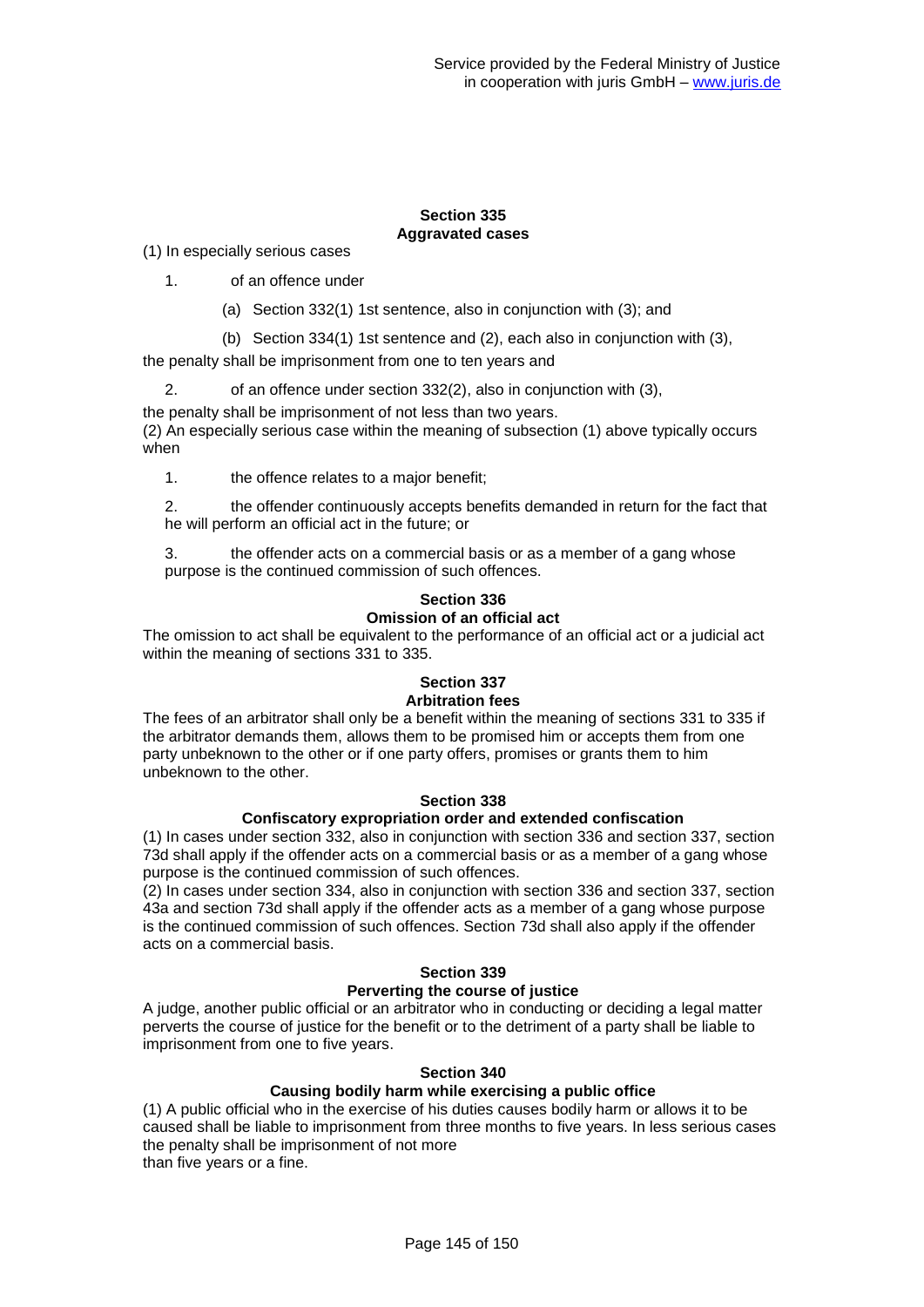(2) The attempt shall be punishable.

(3) Sections 224 to 229 shall apply mutatis mutandis to offences under subsection (1) 1st sentence above.

#### **Sections 341 and 342** *(repealed)*

# **Section 343 Forcing someone to make a statement**

(1) Whosoever as a public official involved in

1. a criminal proceeding, a proceeding for the purpose of detention by a public authority;

2. a proceeding to impose a summary fine; or

3. a disciplinary proceeding, disciplinary court or professional disciplinary court proceeding

physically abuses another, otherwise uses force against him, threatens him with force or abuses him mentally in order to force him to testify to or declare something in the proceeding or to fail to do so shall be liable to imprisonment from one to ten years.

(2) In less serious cases the penalty shall be imprisonment from six months to five years.

#### **Section 344**

#### **Intentionally or knowingly prosecuting innocent persons**

(1) Whosoever as a public official involved in a criminal proceeding other than a proceeding to order a non-custodial measure (section 11(1) No 8) intentionally or knowingly criminally prosecutes an innocent person or someone who otherwise may not by law be criminally prosecuted or makes efforts to bring about such a prosecution shall be liable to imprisonment from one to ten years, in less serious cases to imprisonment from three months to five years.The 1st sentence above shall apply mutatis mutandis to a public official involved in a proceeding for the purpose of detention by a public authority. (2) Whosoever as a public official involved in a proceeding to order a non-custodial measure (section 11(1) No 8) intentionally or knowingly criminally prosecutes someone who may not by law be prosecuted or makes efforts to bring about such a prosecution shall be liable to imprisonment from three months to five years. The 1st sentence above shall apply mutatis

1. a proceeding to impose a summary fine; or

2. a disciplinary proceeding, disciplinary court or professional disciplinary court proceeding.

The attempt shall be punishable.

mutandis to a public official involved in

#### **Section 345**

#### **Enforcing penal sanctions against innocent persons**

(1) Whosoever as a public official involved in the enforcement of a sentence of imprisonment, a custodial measure of rehabilitation and incapacitation or detention by a public authority enforces such a sentence, measure or detention although it may not by law be enforced shall be liable to imprisonment from one to ten years, in less serious cases to imprisonment from three months to five years.

(2) If the offender acts grossly negligently the penalty shall be imprisonment not exceeding one year or a fine.

(3) Whosoever as a public official involved in the enforcement of a sentence or a measure (section 11(1) No 8) other than in cases under subsection (1) above enforces a sentence or measure although it may not by law be enforced shall be liable to imprisonment from three months to five years. Whosoever as a public official involved in the enforcement of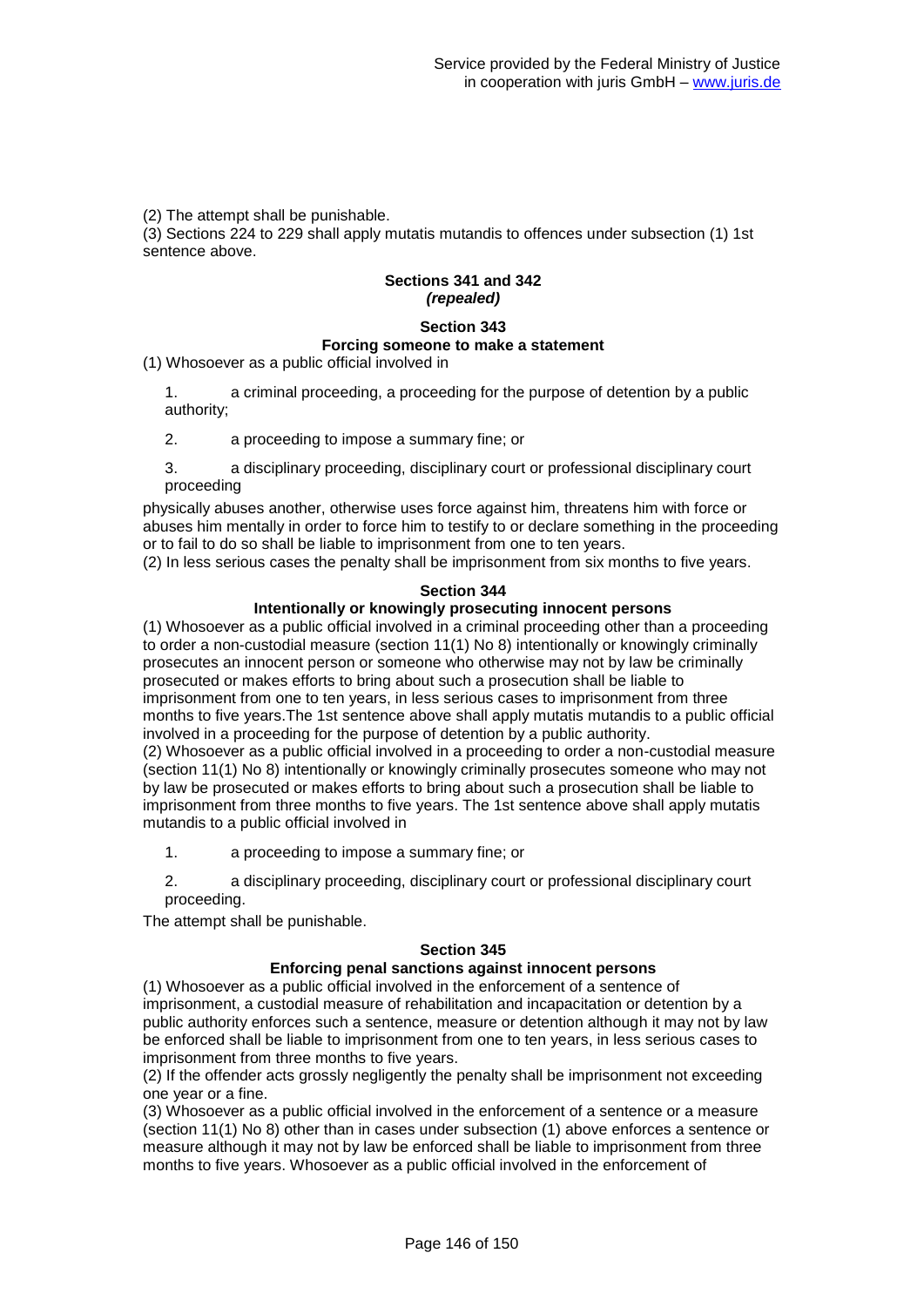1. juvenile detention;

2. a summary fine or ancillary order under the law on summary offences;

3. a fine or detention for disobedience of a judicial order; or

4. a disciplinary proceeding, disciplinary court or professional disciplinary court proceeding,

enforces such a sanction although it may not by law be enforced shall incur the same penalty. The attempt shall be punishable.

#### **Sections 346 and 347** *(repealed)*

# **Section 348 Making false entries in public records**

(1) A public official authorised to record public documents within his competence who falsely records a legally relevant fact or falsely registers or enters it into public registers, books or data storage media, shall be liable to imprisonment not exceeding five years or a fine. (2) The attempt shall be punishable.

#### **Sections 349 to 351** *(repealed)*

## **Section 352 Demanding excessive fees**

(1) If a public official, attorney or other person rendering legal assistance who charges fees or other compensation for the discharge of official functions, charges fees or compensation which he knows are not due to him at all or only to a lesser amount shall be liable to imprisonment not exceeding one year or a fine.

(2) The attempt shall be punishable.

#### **Section 353**

# **Levying excessive taxes; granting reduced benefits**

(1) If a public official charged with collecting taxes, fees or other fiscal charges for a public treasury collects fiscal charges which he knows are not due at all or only to a lesser amount and in whole or in part does not deposit the unlawfully collected amount in the treasury shall be liable to imprisonment from three months to five years.

(2) Whosoever as a public official in the course of official disbursements of money or in kind unlawfully withholds amounts from the recipient and charges the account as if the disbursements had been paid in full, shall incur the same penalty.

#### **Section 353a**

#### **Abuse of trust in the Foreign Service**

(1) Whosoever while representing the Federal Republic of Germany to a foreign government, a community of states or an intergovernmental institution, contravenes an official instruction or with the intent of misleading the Federal Government files untrue reports of a factual nature shall be liable to imprisonment not exceeding five years or a fine. (2) The offence may only be prosecuted upon authorisation by the Federal Government.

#### **Section 353b**

## **Breach of official secrets and special duties of confidentiality**

(1) Whosoever unlawfully discloses a secret which has been confided or become known to him in his capacity as

- 1. a public official;
- 2. a person entrusted with special public service functions; or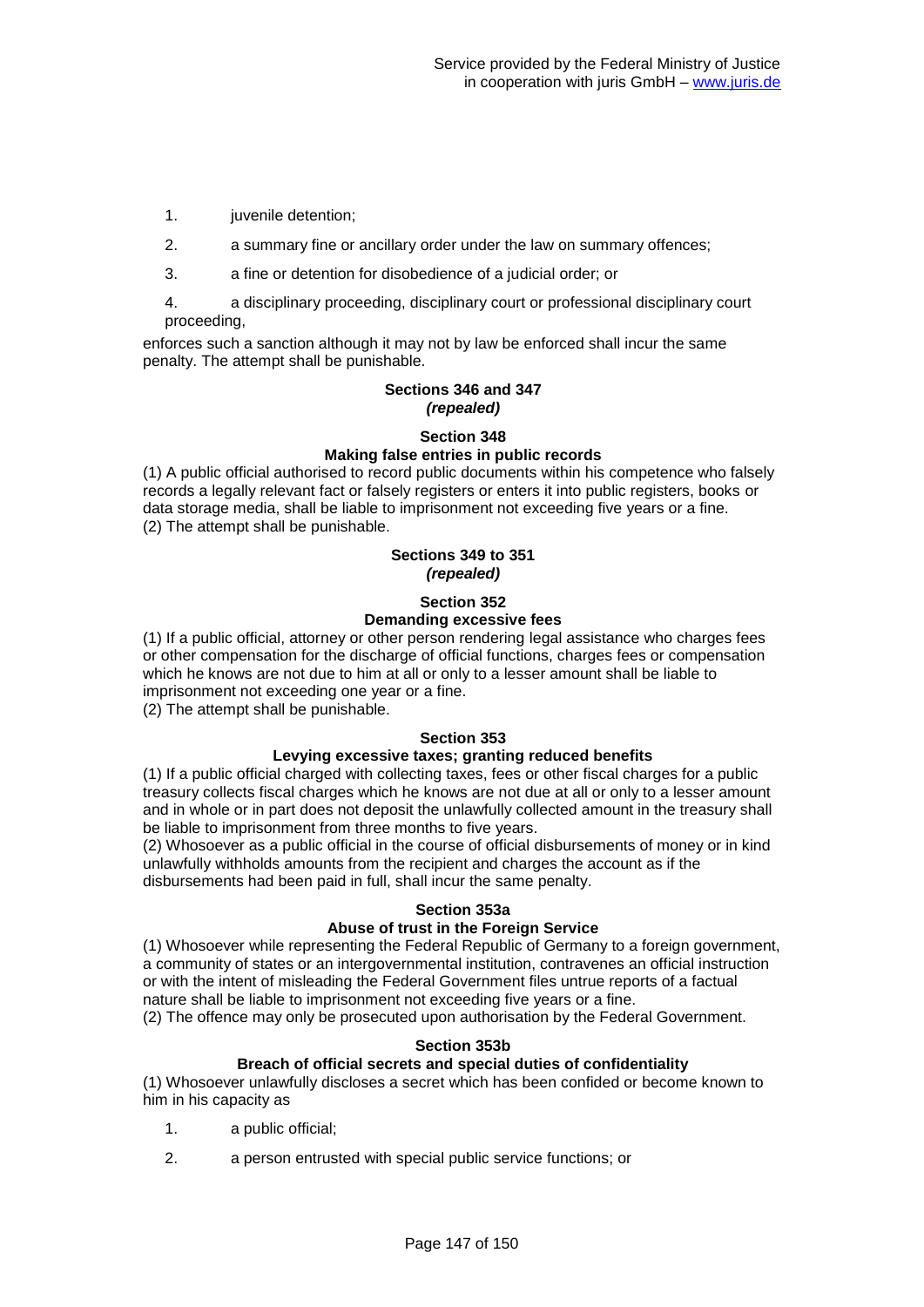3. a person who exercises duties or powers under the laws on staff representation

and thereby causes a danger to important public interests, shall be liable to imprisonment not exceeding five years or a fine. If by the offence the offender has negligently caused a danger to important public interests he shall be liable to imprisonment not exceeding one year or a fine.

(2) Whosoever other than in cases under subsection (1) above unlawfully allows an object or information to come to the attention of another or makes it publicly known

1. which he is obliged to keep secret on the basis of a resolution of a legislative body of the Federation or a state or one of their committees; or

2. which he has been formally put under an obligation to keep secret by another official agency under notice of criminal liability for a violation of the duty of secrecy,

and thereby causes a danger to important public interests shall be liable to imprisonment not exceeding three years or a fine.

(3) The attempt shall be punishable.

(3a) Acts of aiding by a person listed under section 53(1)  $1<sup>st</sup>$  sentence No 5 of the Code of Criminal Procedure shall not be deemed unlawful if they are restricted to the receipt, processing or publication of the secret or of the object or the message in respect of which a special duty of secrecy exists.

(4) The offence may only be prosecuted upon authorisation. The authorisation shall be granted

1. by the president of the legislative body

(a) in cases under subsection (1) above if the secret became known to the offender during his service in or for a legislative body of the Federation or a state;

(b) in cases under subsection (2) No 1 above;

2. by the highest Federal public authority:

(a) in cases under subsection (1) above if the secret became known to the offender during his service in or for a public authority or in another official agency of the Federation or for such an agency;

(b) in cases under subsection (2) No 2 above if the offender was under put under obligation by an official agency of the Federation;

by the highest state public authority in all other cases under subsections (1) and (2) No 2 above.

#### **Section 353c** *(repealed)*

## **Section 353d Unlawful disclosure of facts subjudice**

Whosoever

1. publicly makes a communication contrary to a statutory prohibition about a judicial hearing from which the public was excluded or about the content of an official document which concerns the matter;

2. unlawfully and contrary to a duty of silence imposed by the court on the basis of a statute discloses facts which came to his attention in a non-public judicial hearing or through an official document which concerns the matter; or

3. publicly communicates verbatim essential parts or all of the indictment or other official documents of a criminal proceeding, a proceeding to impose a summary fine or a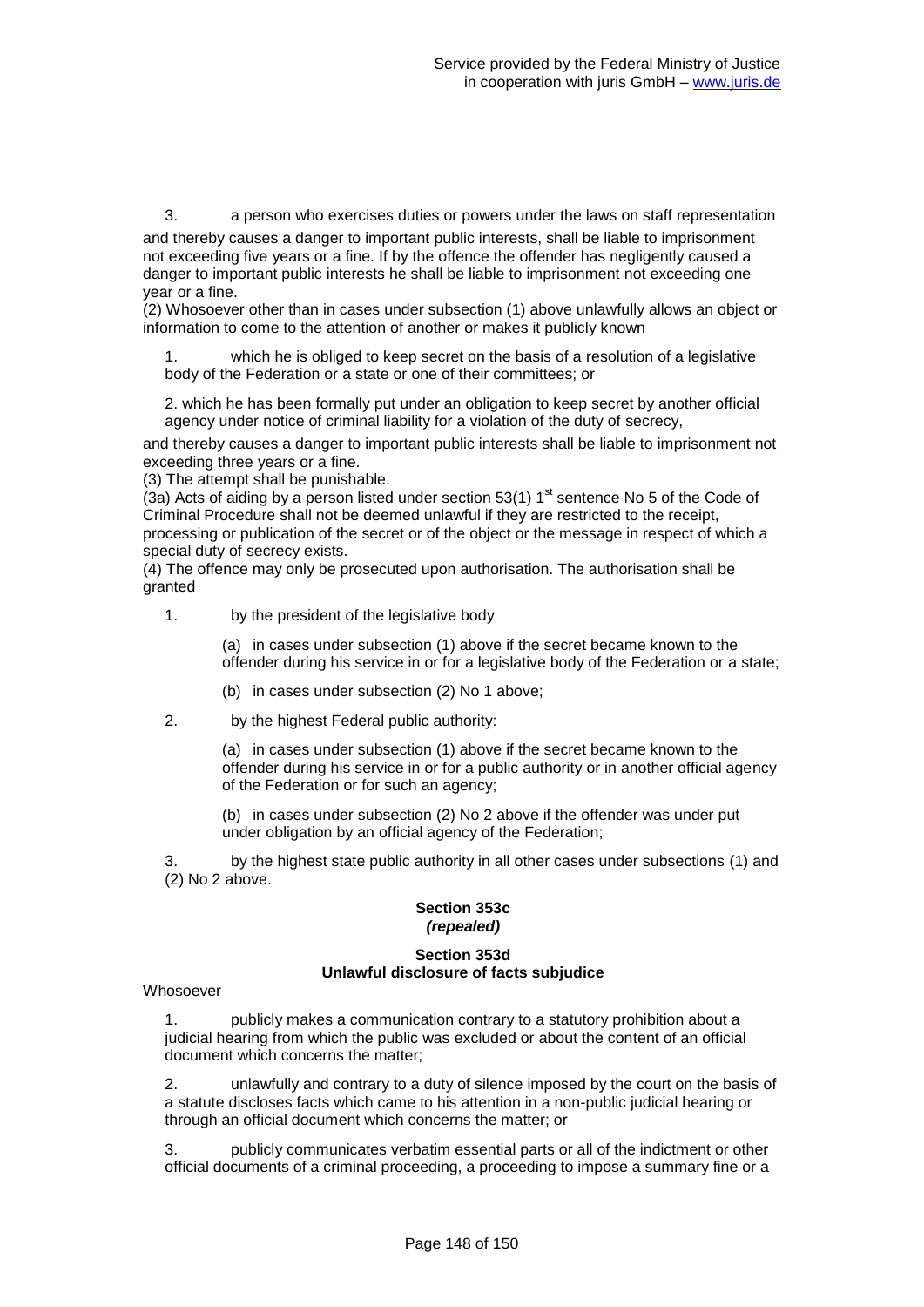disciplinary proceeding before they have been addressed in a public hearing or before the proceeding has been concluded

shall be liable to imprisonment not exceeding one year or a fine.

#### **Section 354** *(repealed)*

## **Section 355 Violation of the tax secret**

(1) Whosoever unlawfully discloses or uses

- 1. circumstances of another which became known to him as a public official
	- (a) in an administrative proceeding or a judicial proceeding in tax matters;

(b) in a criminal proceeding because of a tax offence or in a proceeding to impose a summary fine because of a summary tax offence;

(c) on another occasion through a communication by a revenue authority or through the statutorily prescribed submission of a tax-assessment notice or a certificate concerning the findings made at the time of taxation; or

2. the business or trade secret of another that became known to him as a public official in one of the proceedings listed under No 1 above

shall be liable to imprisonment not exceeding two years or a fine. (2) The following shall be equivalent to a public official within the meaning of subsection (1) above:

- 1. persons entrusted with special public service functions;
- 2. officially consulted experts; and

3. those who hold offices in churches and other religious associations under public law.

(3) The offence may only be prosecuted upon request of the official superior or the victim. In the case of offences by officially consulted experts the head of the public authority whose proceeding has been affected shall be entitled to file a request apart from the victim.

#### **Section 356**

#### **Violating the attorney-client relationship**

(1) An attorney or other person rendering legal assistance who in relation to matters confided to him in this capacity in the same legal matter serves both parties with counsel and assistance in breach of his duty shall be liable to imprisonment from three months to five years.

(2) If the offender acts in collusion with the opposing party to the detriment of his client the penalty shall be imprisonment from one year to five years.

#### **Section 357**

#### **Incitement of a subordinate to the commission of offences**

(1) A superior who incites or undertakes to incite a subordinate to commit an unlawful act in public office or allows such an unlawful act of his subordinate to occur shall incur the penalty provided for this unlawful act.

(2) The same rule shall be applied to a public official to whom supervision or control over the official business of another public official has been transferred to the extent that the unlawful act committed by the supervised public official concerns the business subject to the supervision or control.